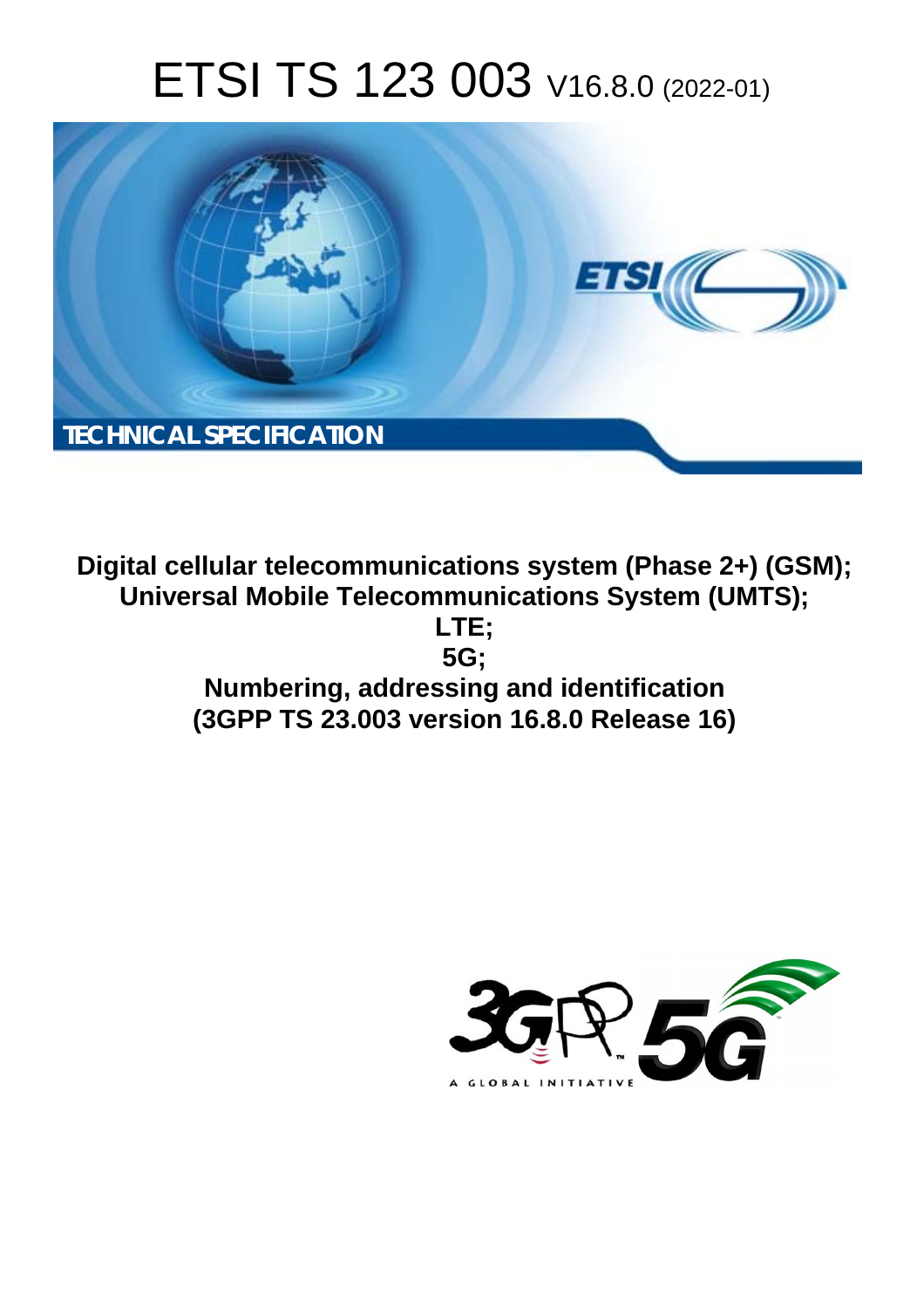Reference RTS/TSGC-0423003vg80

Keywords

5G,GSM,LTE,UMTS

#### *ETSI*

650 Route des Lucioles F-06921 Sophia Antipolis Cedex - FRANCE

Tel.: +33 4 92 94 42 00 Fax: +33 4 93 65 47 16

Siret N° 348 623 562 00017 - APE 7112B Association à but non lucratif enregistrée à la Sous-Préfecture de Grasse (06) N° w061004871

#### *Important notice*

The present document can be downloaded from: <http://www.etsi.org/standards-search>

The present document may be made available in electronic versions and/or in print. The content of any electronic and/or print versions of the present document shall not be modified without the prior written authorization of ETSI. In case of any existing or perceived difference in contents between such versions and/or in print, the prevailing version of an ETSI deliverable is the one made publicly available in PDF format at [www.etsi.org/deliver](http://www.etsi.org/deliver).

Users of the present document should be aware that the document may be subject to revision or change of status. Information on the current status of this and other ETSI documents is available at <https://portal.etsi.org/TB/ETSIDeliverableStatus.aspx>

If you find errors in the present document, please send your comment to one of the following services: <https://portal.etsi.org/People/CommiteeSupportStaff.aspx>

#### *Notice of disclaimer & limitation of liability*

The information provided in the present deliverable is directed solely to professionals who have the appropriate degree of experience to understand and interpret its content in accordance with generally accepted engineering or other professional standard and applicable regulations.

No recommendation as to products and services or vendors is made or should be implied.

No representation or warranty is made that this deliverable is technically accurate or sufficient or conforms to any law and/or governmental rule and/or regulation and further, no representation or warranty is made of merchantability or fitness for any particular purpose or against infringement of intellectual property rights.

In no event shall ETSI be held liable for loss of profits or any other incidental or consequential damages.

Any software contained in this deliverable is provided "AS IS" with no warranties, express or implied, including but not limited to, the warranties of merchantability, fitness for a particular purpose and non-infringement of intellectual property rights and ETSI shall not be held liable in any event for any damages whatsoever (including, without limitation, damages for loss of profits, business interruption, loss of information, or any other pecuniary loss) arising out of or related to the use of or inability to use the software.

#### *Copyright Notification*

No part may be reproduced or utilized in any form or by any means, electronic or mechanical, including photocopying and microfilm except as authorized by written permission of ETSI. The content of the PDF version shall not be modified without the written authorization of ETSI.

The copyright and the foregoing restriction extend to reproduction in all media.

© ETSI 2022. All rights reserved.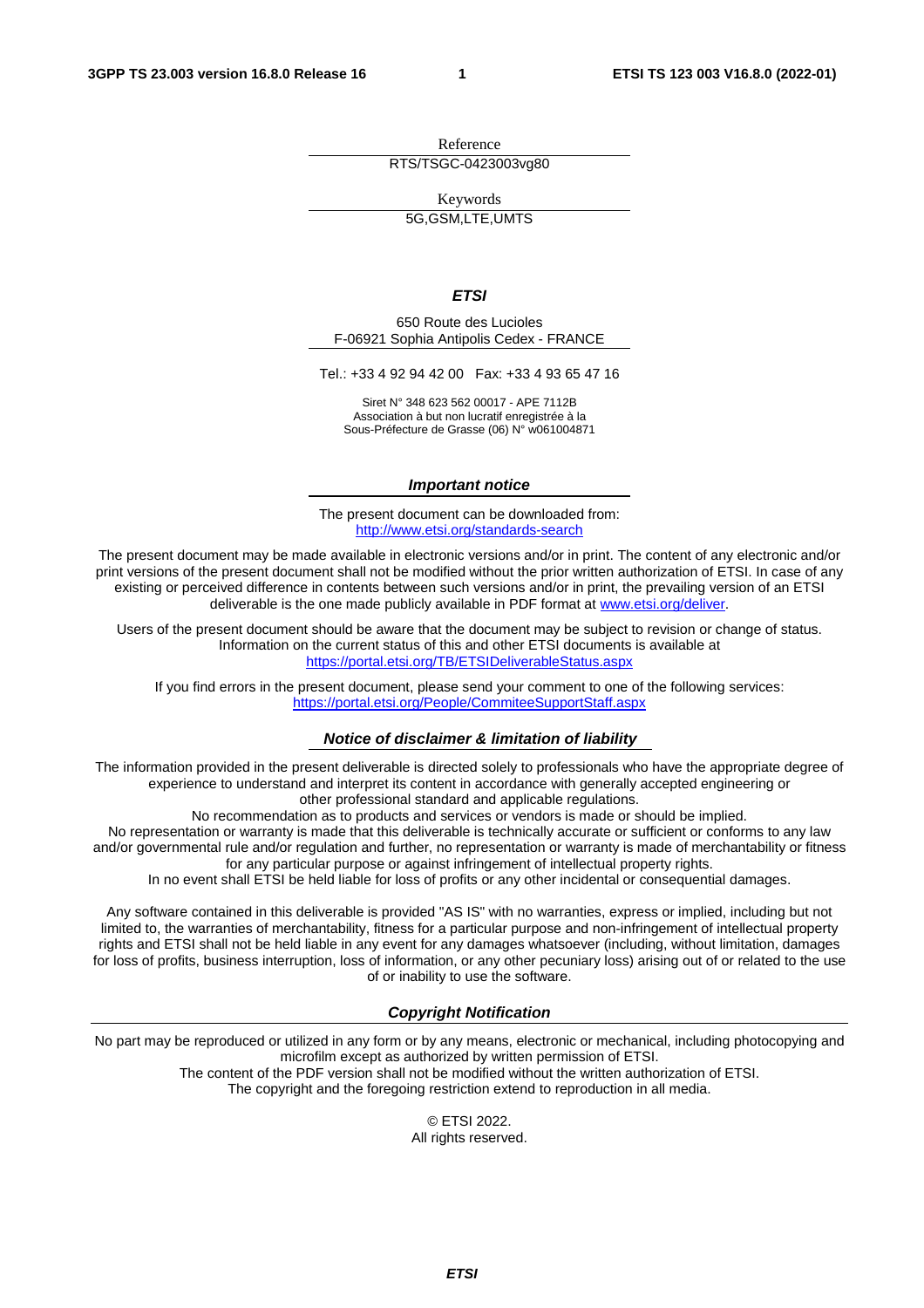# Intellectual Property Rights

#### Essential patents

IPRs essential or potentially essential to normative deliverables may have been declared to ETSI. The declarations pertaining to these essential IPRs, if any, are publicly available for **ETSI members and non-members**, and can be found in ETSI SR 000 314: *"Intellectual Property Rights (IPRs); Essential, or potentially Essential, IPRs notified to ETSI in respect of ETSI standards"*, which is available from the ETSI Secretariat. Latest updates are available on the ETSI Web server ([https://ipr.etsi.org/\)](https://ipr.etsi.org/).

Pursuant to the ETSI Directives including the ETSI IPR Policy, no investigation regarding the essentiality of IPRs, including IPR searches, has been carried out by ETSI. No guarantee can be given as to the existence of other IPRs not referenced in ETSI SR 000 314 (or the updates on the ETSI Web server) which are, or may be, or may become, essential to the present document.

#### **Trademarks**

The present document may include trademarks and/or tradenames which are asserted and/or registered by their owners. ETSI claims no ownership of these except for any which are indicated as being the property of ETSI, and conveys no right to use or reproduce any trademark and/or tradename. Mention of those trademarks in the present document does not constitute an endorsement by ETSI of products, services or organizations associated with those trademarks.

**DECT™**, **PLUGTESTS™**, **UMTS™** and the ETSI logo are trademarks of ETSI registered for the benefit of its Members. **3GPP™** and **LTE™** are trademarks of ETSI registered for the benefit of its Members and of the 3GPP Organizational Partners. **oneM2M™** logo is a trademark of ETSI registered for the benefit of its Members and of the oneM2M Partners. **GSM**® and the GSM logo are trademarks registered and owned by the GSM Association.

# Legal Notice

This Technical Specification (TS) has been produced by ETSI 3rd Generation Partnership Project (3GPP).

The present document may refer to technical specifications or reports using their 3GPP identities. These shall be interpreted as being references to the corresponding ETSI deliverables.

The cross reference between 3GPP and ETSI identities can be found under<http://webapp.etsi.org/key/queryform.asp>.

# Modal verbs terminology

In the present document "**shall**", "**shall not**", "**should**", "**should not**", "**may**", "**need not**", "**will**", "**will not**", "**can**" and "**cannot**" are to be interpreted as described in clause 3.2 of the [ETSI Drafting Rules](https://portal.etsi.org/Services/editHelp!/Howtostart/ETSIDraftingRules.aspx) (Verbal forms for the expression of provisions).

"**must**" and "**must not**" are **NOT** allowed in ETSI deliverables except when used in direct citation.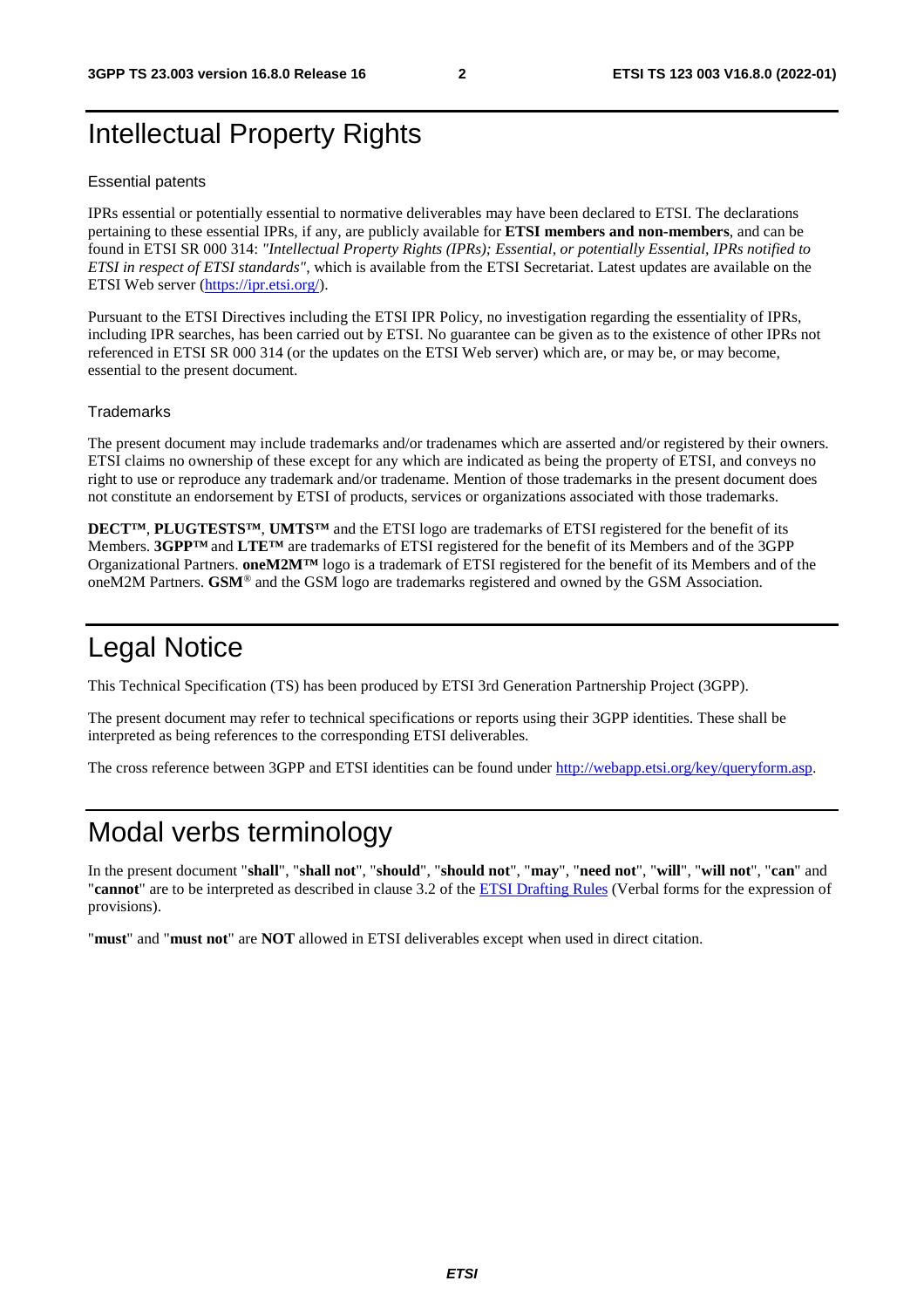$\mathbf{3}$ 

# Contents

| 1          |                                                                                              |  |  |
|------------|----------------------------------------------------------------------------------------------|--|--|
| 1.1        |                                                                                              |  |  |
| 1.1.1      |                                                                                              |  |  |
| 1.1.2      |                                                                                              |  |  |
| 1.2        |                                                                                              |  |  |
| 1.3        |                                                                                              |  |  |
| 1.4        |                                                                                              |  |  |
| 2          |                                                                                              |  |  |
| 2.1        |                                                                                              |  |  |
| 2.2        |                                                                                              |  |  |
| 2.2A       |                                                                                              |  |  |
| 2.2B       |                                                                                              |  |  |
| 2.3        |                                                                                              |  |  |
| 2.4        |                                                                                              |  |  |
| 2.5        |                                                                                              |  |  |
| 2.6        |                                                                                              |  |  |
| 2.7        |                                                                                              |  |  |
| 2.8        |                                                                                              |  |  |
| 2.8.1      |                                                                                              |  |  |
| 2.8.2      | Mapping between Temporary and Area Identities for the EUTRAN and the UTRAN/GERAN based       |  |  |
|            |                                                                                              |  |  |
| 2.8.2.0    |                                                                                              |  |  |
| 2.8.2.1    |                                                                                              |  |  |
| 2.8.2.1.1  |                                                                                              |  |  |
| 2.8.2.1.2  |                                                                                              |  |  |
| 2.8.2.1.3  |                                                                                              |  |  |
| 2.8.2.2    |                                                                                              |  |  |
| 2.8.2.2.1  |                                                                                              |  |  |
| 2.8.2.2.2  |                                                                                              |  |  |
| 2.8.2.2.3  |                                                                                              |  |  |
| 2.9        |                                                                                              |  |  |
| 2.10       |                                                                                              |  |  |
| 2.10.1     |                                                                                              |  |  |
| 2.10.2     |                                                                                              |  |  |
| 2.10.2.0   |                                                                                              |  |  |
| 2.10.2.1   |                                                                                              |  |  |
| 2.10.2.1.1 |                                                                                              |  |  |
| 2.10.2.1.2 |                                                                                              |  |  |
| 2.10.2.1.3 |                                                                                              |  |  |
| 2.10.2.2   |                                                                                              |  |  |
| 2.10.2.2.1 |                                                                                              |  |  |
| 2.10.2.2.2 |                                                                                              |  |  |
| 2.10.2.2.3 |                                                                                              |  |  |
| 2.11       |                                                                                              |  |  |
| 2.12       | Structure of the Truncated 5G-S-Temporary Mobile Subscriber Identity (Truncated 5G-S-TMSI)32 |  |  |
| 3          |                                                                                              |  |  |
| 3.1        |                                                                                              |  |  |
| 3.2        |                                                                                              |  |  |
| 3.3        |                                                                                              |  |  |
| 3.4        |                                                                                              |  |  |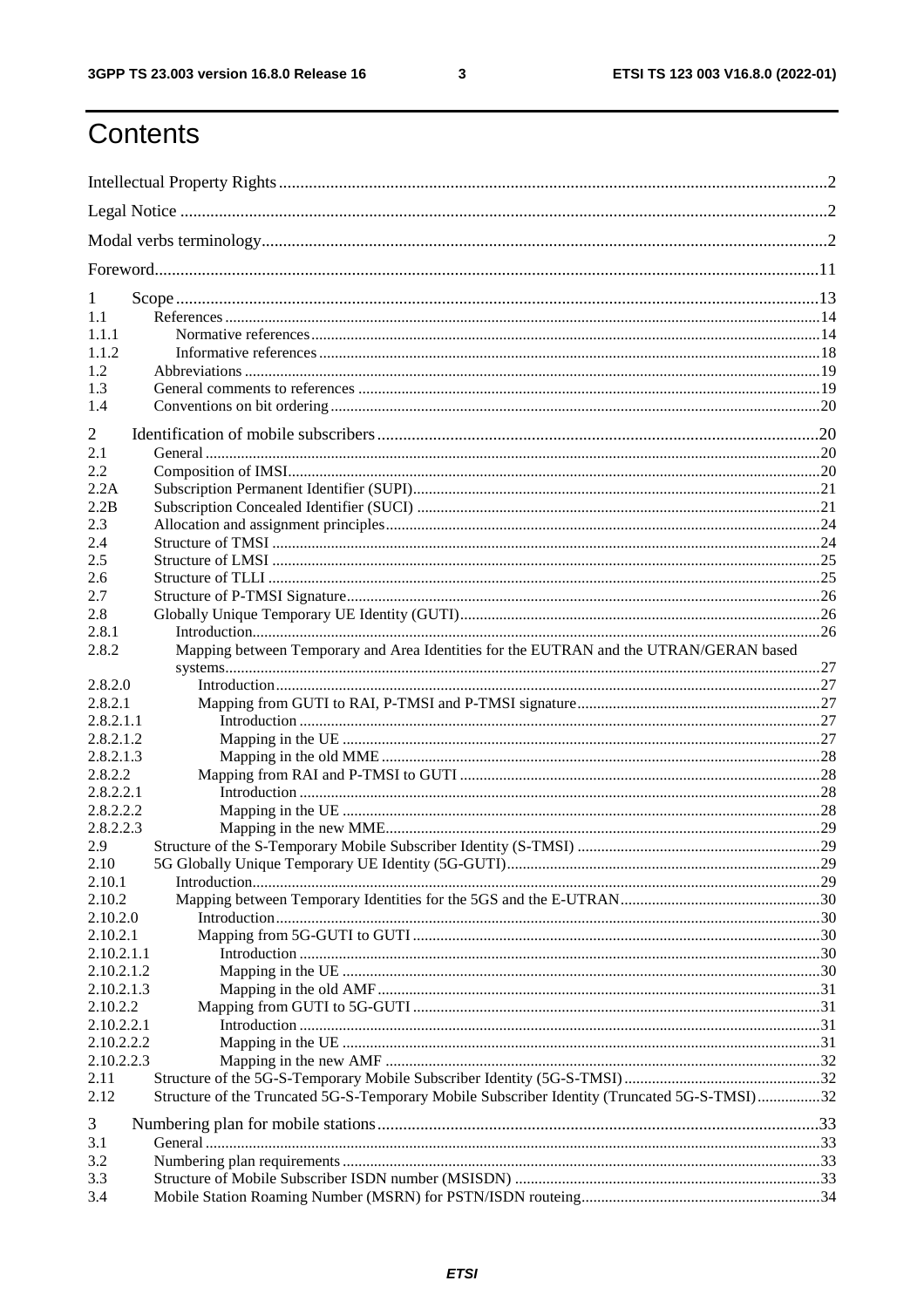$\overline{\mathbf{4}}$ 

| 3.5                      |                                                                                        |  |
|--------------------------|----------------------------------------------------------------------------------------|--|
| 3.6                      |                                                                                        |  |
| 3.7                      |                                                                                        |  |
| 3.8                      |                                                                                        |  |
| $\overline{\mathcal{A}}$ |                                                                                        |  |
| 4.1                      |                                                                                        |  |
| 4.2                      |                                                                                        |  |
| 4.3                      |                                                                                        |  |
| 4.3.1<br>4.3.2           |                                                                                        |  |
| 4.4                      |                                                                                        |  |
| 4.5                      |                                                                                        |  |
| 4.6                      |                                                                                        |  |
| 4.7                      |                                                                                        |  |
| 4.8                      |                                                                                        |  |
| 4.9                      |                                                                                        |  |
| 4.10                     |                                                                                        |  |
| 4.11                     |                                                                                        |  |
| 5                        |                                                                                        |  |
| 5.1                      |                                                                                        |  |
| 5.2                      |                                                                                        |  |
| 5.3                      |                                                                                        |  |
| 6                        | International Mobile Station Equipment Identity, Software Version Number and Permanent |  |
|                          |                                                                                        |  |
| 6.1                      |                                                                                        |  |
| 6.2                      |                                                                                        |  |
| 6.2.1                    |                                                                                        |  |
| 6.2.2                    |                                                                                        |  |
| 6.3                      |                                                                                        |  |
| 6.4                      |                                                                                        |  |
| 7                        |                                                                                        |  |
| 7.1                      |                                                                                        |  |
| 7.2                      |                                                                                        |  |
| 7.3                      |                                                                                        |  |
| 8                        |                                                                                        |  |
| 8.1                      |                                                                                        |  |
| 8.2                      |                                                                                        |  |
| 9                        |                                                                                        |  |
|                          |                                                                                        |  |
| <b>9A</b>                |                                                                                        |  |
| 9.0                      |                                                                                        |  |
| 9.1<br>9.1.1             |                                                                                        |  |
| 9.1.2                    |                                                                                        |  |
| 9.2                      |                                                                                        |  |
| 9.2.1                    |                                                                                        |  |
| 9.3                      |                                                                                        |  |
| 10                       |                                                                                        |  |
| 10.1                     |                                                                                        |  |
| 10.2                     |                                                                                        |  |
| 10.2.1                   |                                                                                        |  |
| 10.2.2                   |                                                                                        |  |
| 10.2.3                   |                                                                                        |  |
| 10.2.4                   |                                                                                        |  |
| 10.3                     |                                                                                        |  |
| 10.3.1                   |                                                                                        |  |
| 10.3.2                   |                                                                                        |  |
| 10.3.2.1                 |                                                                                        |  |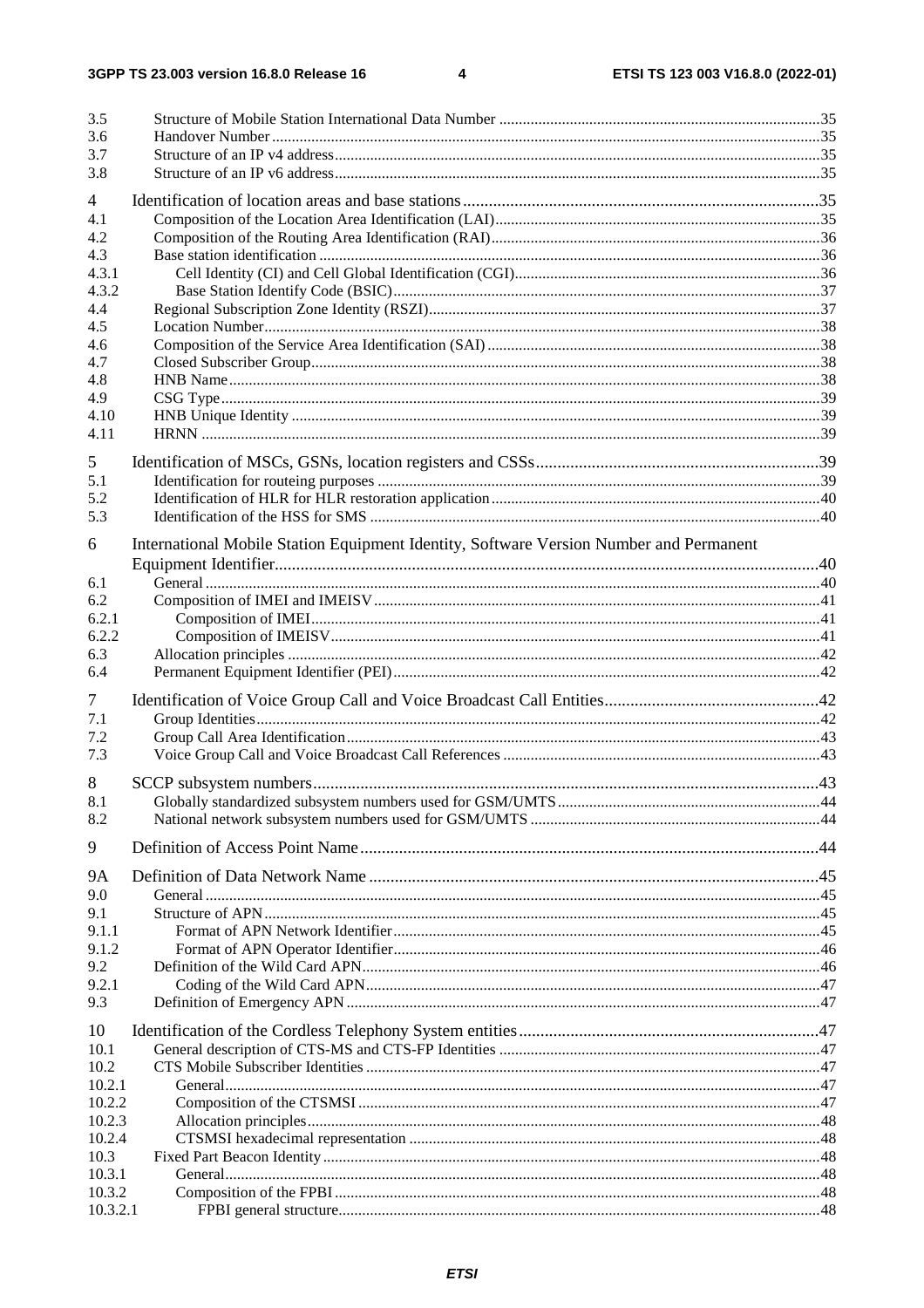$5\phantom{a}$ 

| 10.3.2.2           |                                                                                             |  |
|--------------------|---------------------------------------------------------------------------------------------|--|
| 10.3.2.3           |                                                                                             |  |
| 10.3.3             |                                                                                             |  |
| 10.4               |                                                                                             |  |
| 10.4.1             |                                                                                             |  |
| 10.4.2             |                                                                                             |  |
| 10.4.3             |                                                                                             |  |
| 10.5               |                                                                                             |  |
| 10.5.1             |                                                                                             |  |
| 10.5.2             |                                                                                             |  |
| 10.5.3             |                                                                                             |  |
| 11                 |                                                                                             |  |
| 12                 | Identification of PLMN, RNC, Service Area, CN domain and Shared Network Area52              |  |
| 12.1               |                                                                                             |  |
| 12.2               |                                                                                             |  |
| 12.3               |                                                                                             |  |
| 12.4               |                                                                                             |  |
| 12.5               |                                                                                             |  |
| 12.6               |                                                                                             |  |
| 12.7               |                                                                                             |  |
| 12.7.1             |                                                                                             |  |
| 12.7.2             |                                                                                             |  |
| 13                 | Numbering, addressing and identification within the IP multimedia core network subsystem 54 |  |
| 13.1               |                                                                                             |  |
| 13.2               |                                                                                             |  |
| 13.3               |                                                                                             |  |
| 13.4               |                                                                                             |  |
| 13.4A              |                                                                                             |  |
| 13.4B              |                                                                                             |  |
| 13.5               |                                                                                             |  |
| 13.5A              |                                                                                             |  |
| 13.6               |                                                                                             |  |
| 13.7               |                                                                                             |  |
| 13.8               |                                                                                             |  |
| 13.9               |                                                                                             |  |
| 13.9.1<br>13.9.1.1 |                                                                                             |  |
| 13.9.1.2           |                                                                                             |  |
| 13.10              |                                                                                             |  |
| 13.11              |                                                                                             |  |
| 13.12              |                                                                                             |  |
| 13.12.1            |                                                                                             |  |
| 13.12.2            |                                                                                             |  |
| 13.13              |                                                                                             |  |
| 14                 | Numbering, addressing and identification for 3GPP System to WLAN Interworking               |  |
| 14.1               |                                                                                             |  |
|                    |                                                                                             |  |
| 14.3               |                                                                                             |  |
| 14.4               |                                                                                             |  |
| 14.4A              |                                                                                             |  |
|                    |                                                                                             |  |
| 14.6               |                                                                                             |  |
| 14.7               |                                                                                             |  |
| 14.7.1             |                                                                                             |  |
| 14.7.2             |                                                                                             |  |
| 14.7.3             |                                                                                             |  |
|                    |                                                                                             |  |
| 15                 |                                                                                             |  |
| 15.1               |                                                                                             |  |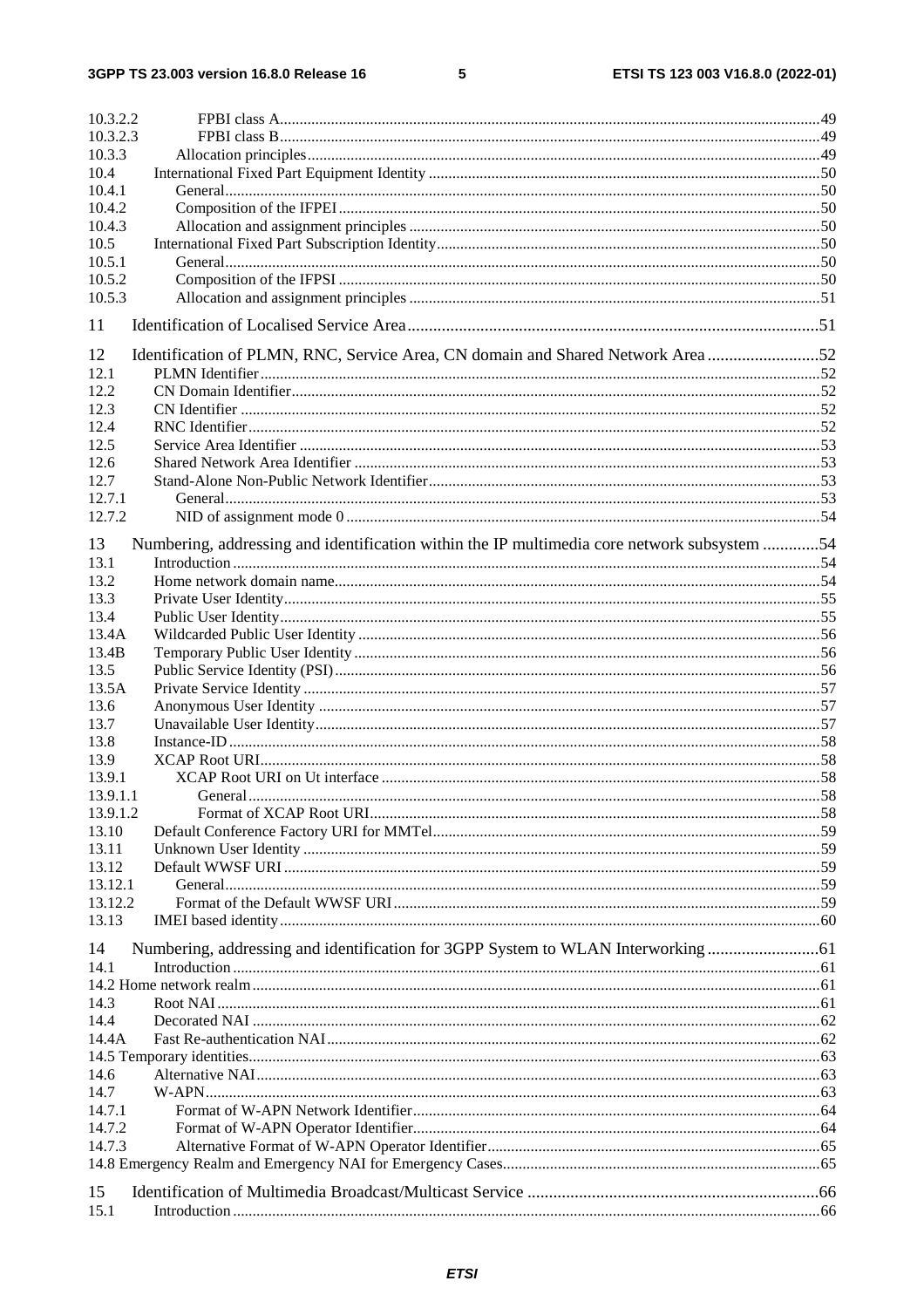$\bf 6$ 

| 15.2<br>15.3<br>15.4 |                                                                                      |  |
|----------------------|--------------------------------------------------------------------------------------|--|
| 15.5                 |                                                                                      |  |
| 16                   |                                                                                      |  |
| 16.1<br>16.2         |                                                                                      |  |
| 17                   |                                                                                      |  |
| 17.1                 |                                                                                      |  |
| 17.2                 |                                                                                      |  |
| 17.2.1               |                                                                                      |  |
| 17.2.2<br>17.2.3     |                                                                                      |  |
| 17.3                 |                                                                                      |  |
| 17.3.1               |                                                                                      |  |
| 17.3.2               |                                                                                      |  |
| 17.3.3               |                                                                                      |  |
| 18                   | Addressing and Identification for IMS Service Continuity and Single-Radio Voice Call |  |
| 18.1                 |                                                                                      |  |
| 18.2                 |                                                                                      |  |
| 18.3                 |                                                                                      |  |
| 18.4                 |                                                                                      |  |
| 18.5                 |                                                                                      |  |
| 18.6                 |                                                                                      |  |
| 18.7<br>18.8         |                                                                                      |  |
| 18.9                 |                                                                                      |  |
| 19                   | Numbering, addressing and identification for the Evolved Packet Core (EPC)73         |  |
| 19.1                 |                                                                                      |  |
| 19.2                 |                                                                                      |  |
| 19.3                 |                                                                                      |  |
| 19.3.1               |                                                                                      |  |
| 19.3.2               |                                                                                      |  |
| 19.3.3               |                                                                                      |  |
| 19.3.4               |                                                                                      |  |
| 19.3.5               |                                                                                      |  |
| 19.3.6               |                                                                                      |  |
| 19.3.7               |                                                                                      |  |
| 19.3.8<br>19.3.9     |                                                                                      |  |
| 19.4                 |                                                                                      |  |
| 19.4.1               |                                                                                      |  |
| 19.4.2               |                                                                                      |  |
| 19.4.2.1             |                                                                                      |  |
| 19.4.2.2             |                                                                                      |  |
| 19.4.2.2.1           |                                                                                      |  |
| 19.4.2.2.2           |                                                                                      |  |
| 19.4.2.2.3           |                                                                                      |  |
| 19.4.2.2.4           |                                                                                      |  |
| 19.4.2.3<br>19.4.2.4 |                                                                                      |  |
| 19.4.2.5             |                                                                                      |  |
| 19.4.2.6             |                                                                                      |  |
| 19.4.2.7             |                                                                                      |  |
| 19.4.2.8             |                                                                                      |  |
| 19.4.2.9             |                                                                                      |  |
| 19.4.2.9.1           |                                                                                      |  |
| 19.4.2.9.2           |                                                                                      |  |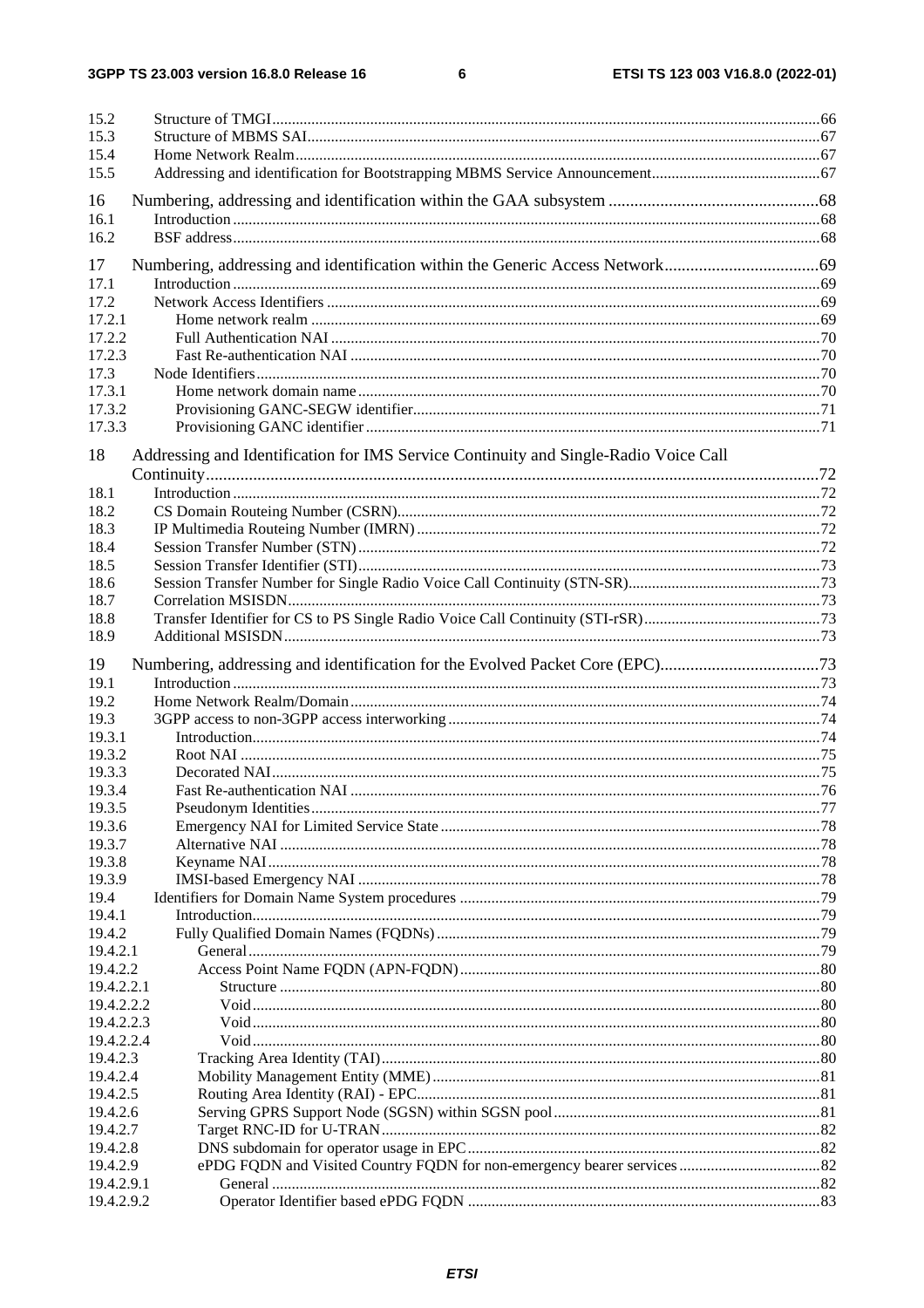| 19.4.2.9.3                                                                                            |     |
|-------------------------------------------------------------------------------------------------------|-----|
| 19.4.2.9.4                                                                                            |     |
| 19.4.2.9.5                                                                                            |     |
| 19.4.2.9A                                                                                             |     |
| 19.4.2.9A.1                                                                                           |     |
| 19.4.2.9A.2                                                                                           |     |
| 19.4.2.9A.3                                                                                           |     |
| 19.4.2.9A.4                                                                                           |     |
| Replacement field used in DNS-based Discovery of regulatory requirements for emergency<br>19.4.2.9A.5 |     |
|                                                                                                       |     |
| 19.4.2.9A.6                                                                                           |     |
|                                                                                                       |     |
| 19.4.2.9A.7                                                                                           |     |
| 19.4.2.10                                                                                             |     |
| 19.4.2.11                                                                                             |     |
| 19.4.2.12                                                                                             |     |
| 19.4.3                                                                                                |     |
| 19.5                                                                                                  |     |
| 19.6                                                                                                  |     |
| 19.6A                                                                                                 |     |
| 19.7                                                                                                  |     |
| 19.7.1                                                                                                |     |
| 19.7.2                                                                                                |     |
| 19.7.3                                                                                                |     |
| 19.8                                                                                                  |     |
| 19.9                                                                                                  |     |
| 19.10                                                                                                 |     |
| 19.11                                                                                                 |     |
|                                                                                                       |     |
| 20                                                                                                    |     |
| 20.1                                                                                                  |     |
| 20.2                                                                                                  |     |
| 20.3                                                                                                  |     |
| 20.3.1                                                                                                |     |
| 20.3.2                                                                                                |     |
| 20.3.3                                                                                                |     |
| 20.3.4                                                                                                |     |
| 20.3.5                                                                                                |     |
|                                                                                                       |     |
| 21                                                                                                    |     |
| 21.1<br>Introduction                                                                                  | .95 |
| 21.2                                                                                                  |     |
|                                                                                                       |     |
| 21.2.2                                                                                                |     |
| 21.2.3                                                                                                |     |
|                                                                                                       |     |
|                                                                                                       |     |
|                                                                                                       |     |
| 22.2                                                                                                  |     |
|                                                                                                       |     |
| 22.2.2                                                                                                |     |
|                                                                                                       |     |
| 23                                                                                                    |     |
| 23.1                                                                                                  |     |
| 23.2                                                                                                  |     |
| 23.3                                                                                                  |     |
| 23.3.1                                                                                                |     |
| 23.3.2                                                                                                |     |
| 23.3.2.1                                                                                              |     |
| 23.3.2.2                                                                                              |     |
| 23.3.2.3                                                                                              |     |
| 23.3.2.3.1                                                                                            |     |
| 23.3.2.3.2                                                                                            |     |
| 23.3.2.3.3                                                                                            |     |
|                                                                                                       |     |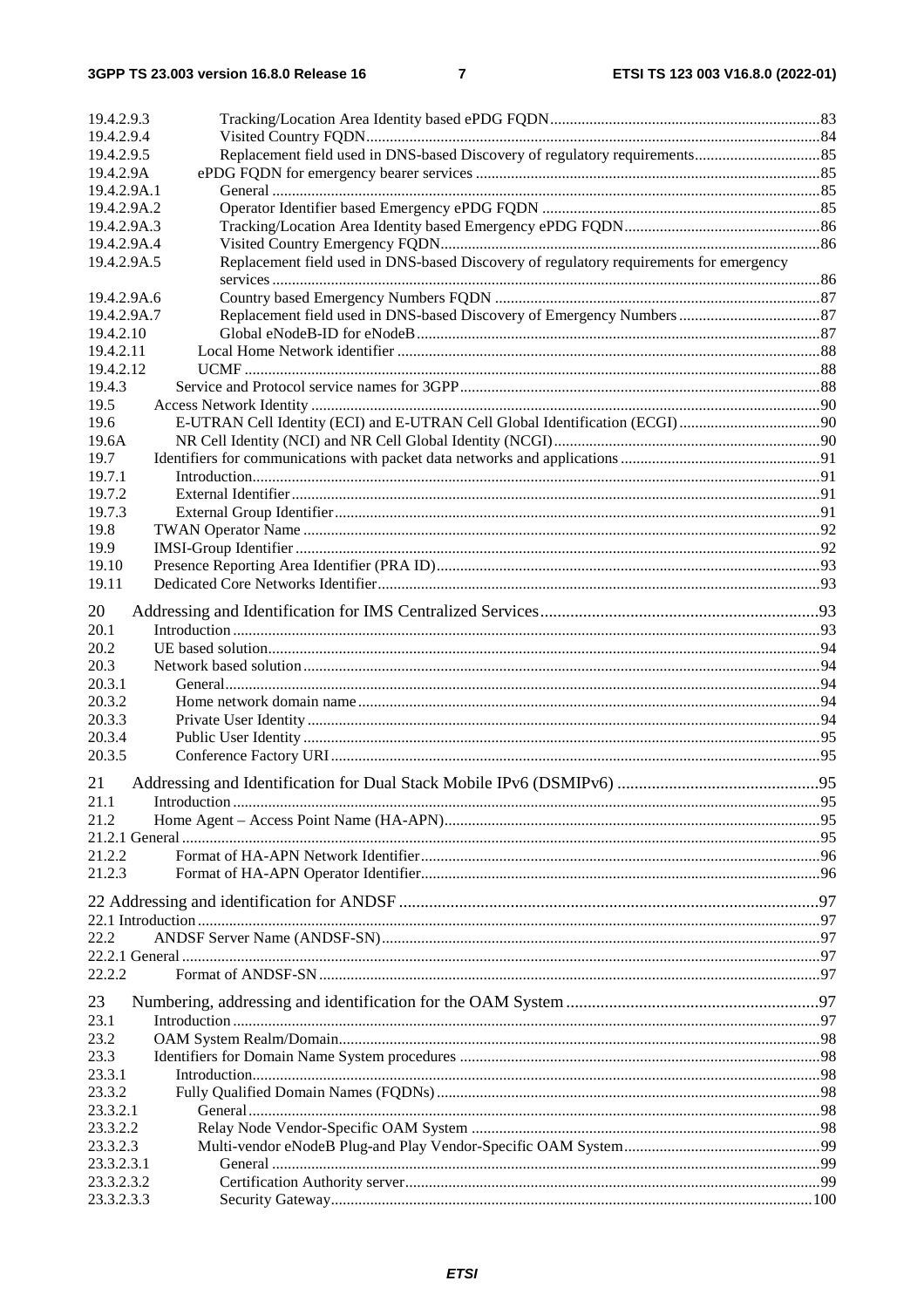| 23.3.2.3.4                                                                                  |  |
|---------------------------------------------------------------------------------------------|--|
| Numbering, addressing and identification for Proximity-based Services (ProSe)100<br>24      |  |
| 24.1                                                                                        |  |
| 24.2                                                                                        |  |
| 24.2.1                                                                                      |  |
| 24.2.2                                                                                      |  |
| 24.2.3                                                                                      |  |
| 24.2.4                                                                                      |  |
| 24.2.5                                                                                      |  |
| 24.3                                                                                        |  |
| 24.3.1                                                                                      |  |
| 24.3.2                                                                                      |  |
| 24.3.3                                                                                      |  |
| 24.3A                                                                                       |  |
| 24.3B                                                                                       |  |
| 24.4                                                                                        |  |
| 24.4.1                                                                                      |  |
| 24.4.2                                                                                      |  |
| 24.5                                                                                        |  |
| 24.6                                                                                        |  |
| 24.7                                                                                        |  |
| 24.8                                                                                        |  |
| 24.9                                                                                        |  |
| 24.10                                                                                       |  |
| 24.11                                                                                       |  |
| 24.11.1                                                                                     |  |
| 24.11.2                                                                                     |  |
| 24.12                                                                                       |  |
|                                                                                             |  |
| 24.13<br>24.14                                                                              |  |
|                                                                                             |  |
| 24.15<br>24.16                                                                              |  |
| 24.17                                                                                       |  |
|                                                                                             |  |
| 25                                                                                          |  |
| 25.1                                                                                        |  |
| 25.2                                                                                        |  |
|                                                                                             |  |
| 26                                                                                          |  |
| 26.1                                                                                        |  |
| Domain name for MC services confidentiality protection of MC services identities107<br>26.2 |  |
| 27                                                                                          |  |
| 27.1                                                                                        |  |
| 27.2                                                                                        |  |
| 27.2.1                                                                                      |  |
| 27.2.2                                                                                      |  |
|                                                                                             |  |
| 28                                                                                          |  |
| 28.1                                                                                        |  |
| 28.2                                                                                        |  |
| 28.3                                                                                        |  |
| 28.3.1                                                                                      |  |
| 28.3.2                                                                                      |  |
| 28.3.2.1                                                                                    |  |
| 28.3.2.2                                                                                    |  |
| 28.3.2.2.1                                                                                  |  |
| 28.3.2.2.2                                                                                  |  |
| 28.3.2.2.3                                                                                  |  |
| 28.3.2.2.4                                                                                  |  |
| Replacement field used in DNS-based Discovery of regulatory requirements112<br>28.3.2.2.5   |  |
| 28.3.2.2.6                                                                                  |  |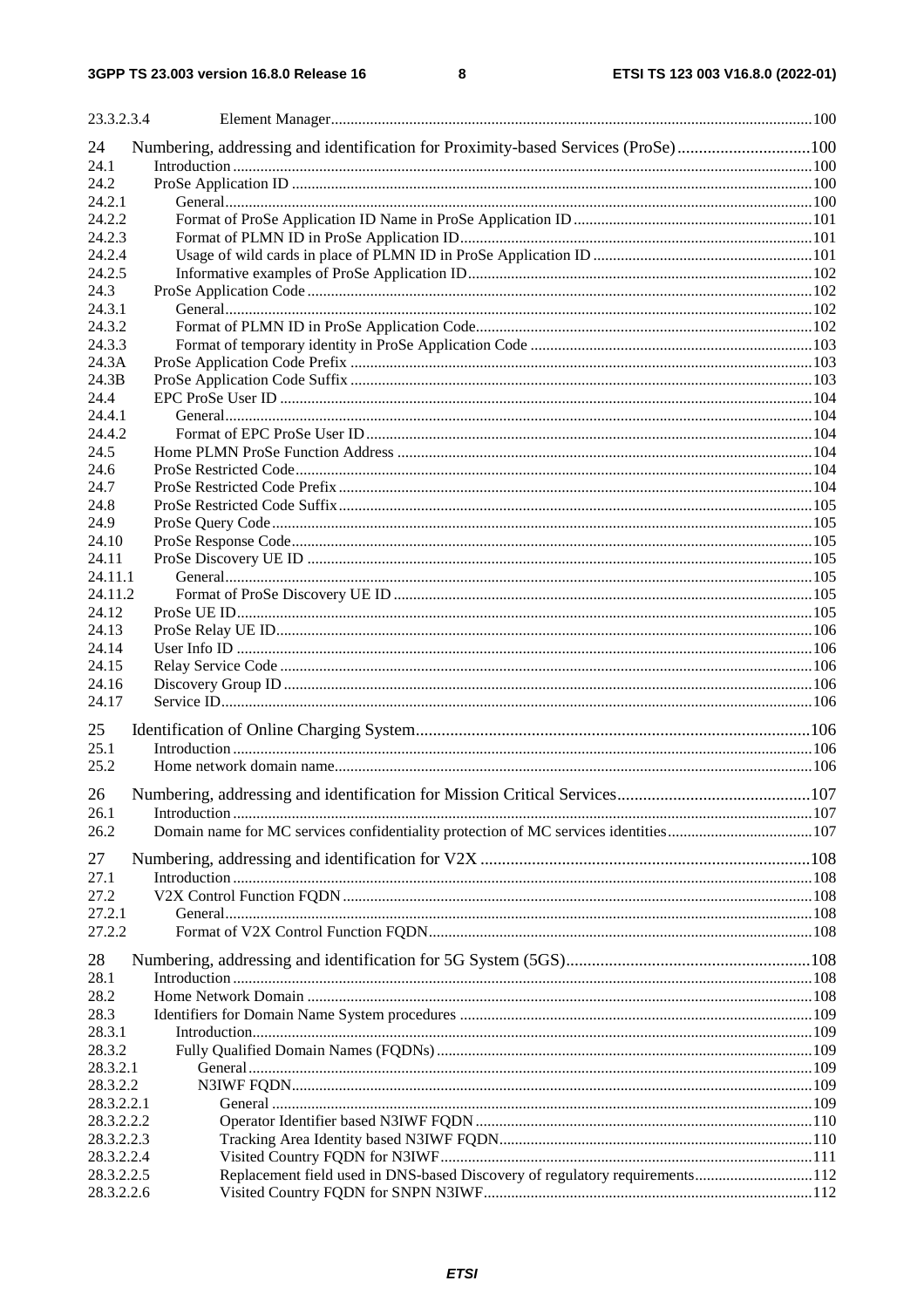| 28.3.2.2.7 | Replacement field used in DNS-based Discovery of SNPN N31WF for regulatory       |  |
|------------|----------------------------------------------------------------------------------|--|
|            |                                                                                  |  |
| 28.3.2.3   |                                                                                  |  |
| 28.3.2.3.1 |                                                                                  |  |
| 28.3.2.3.2 |                                                                                  |  |
| 28.3.2.3.3 |                                                                                  |  |
| 28.3.2.4   |                                                                                  |  |
| 28.3.2.4.1 |                                                                                  |  |
| 28.3.2.4.2 |                                                                                  |  |
| 28.3.2.4.3 |                                                                                  |  |
| 28.3.2.5   |                                                                                  |  |
| 28.3.2.6   |                                                                                  |  |
| 28.3.2.7   |                                                                                  |  |
| 28.3.2.8   |                                                                                  |  |
| 28.3.2.9   |                                                                                  |  |
| 28.3.2.10  |                                                                                  |  |
| 28.4       |                                                                                  |  |
| 28.4.1     |                                                                                  |  |
| 28.4.2     |                                                                                  |  |
| 28.5       |                                                                                  |  |
| 28.5.1     |                                                                                  |  |
| 28.5.2     |                                                                                  |  |
| 28.6       |                                                                                  |  |
| 28.7       |                                                                                  |  |
| 28.7.1     |                                                                                  |  |
| 28.7.2     |                                                                                  |  |
| 28.7.3     |                                                                                  |  |
| 28.7.4     |                                                                                  |  |
| 28.7.5     |                                                                                  |  |
| 28.7.6     |                                                                                  |  |
| 28.7.7     |                                                                                  |  |
| 28.7.8     |                                                                                  |  |
|            |                                                                                  |  |
| 28.8       |                                                                                  |  |
| 28.9       |                                                                                  |  |
| 28.10      |                                                                                  |  |
| 28.11      |                                                                                  |  |
| 28.12      |                                                                                  |  |
| 28.13      |                                                                                  |  |
| 28.14      |                                                                                  |  |
| 28.15      |                                                                                  |  |
| 28.15.1    |                                                                                  |  |
| 28.15.2    |                                                                                  |  |
| 28.15.3    | User Location Information for RG accessing the 5GC via W-5GCAN (HFC Node ID) 125 |  |
| 28.15.4    |                                                                                  |  |
| 28.15.5    |                                                                                  |  |
| 28.16      |                                                                                  |  |
| 28.16.1    |                                                                                  |  |
| 28.16.2    |                                                                                  |  |
| 28.16.3    |                                                                                  |  |
| 28.16.4    |                                                                                  |  |
| 28.16.5    |                                                                                  |  |
| 28.17      |                                                                                  |  |
|            |                                                                                  |  |
| 29         |                                                                                  |  |
| 29.1       |                                                                                  |  |
| 29.2       |                                                                                  |  |
|            | <b>Annex A (informative):</b>                                                    |  |
| A.1        |                                                                                  |  |
|            |                                                                                  |  |
| A.2        |                                                                                  |  |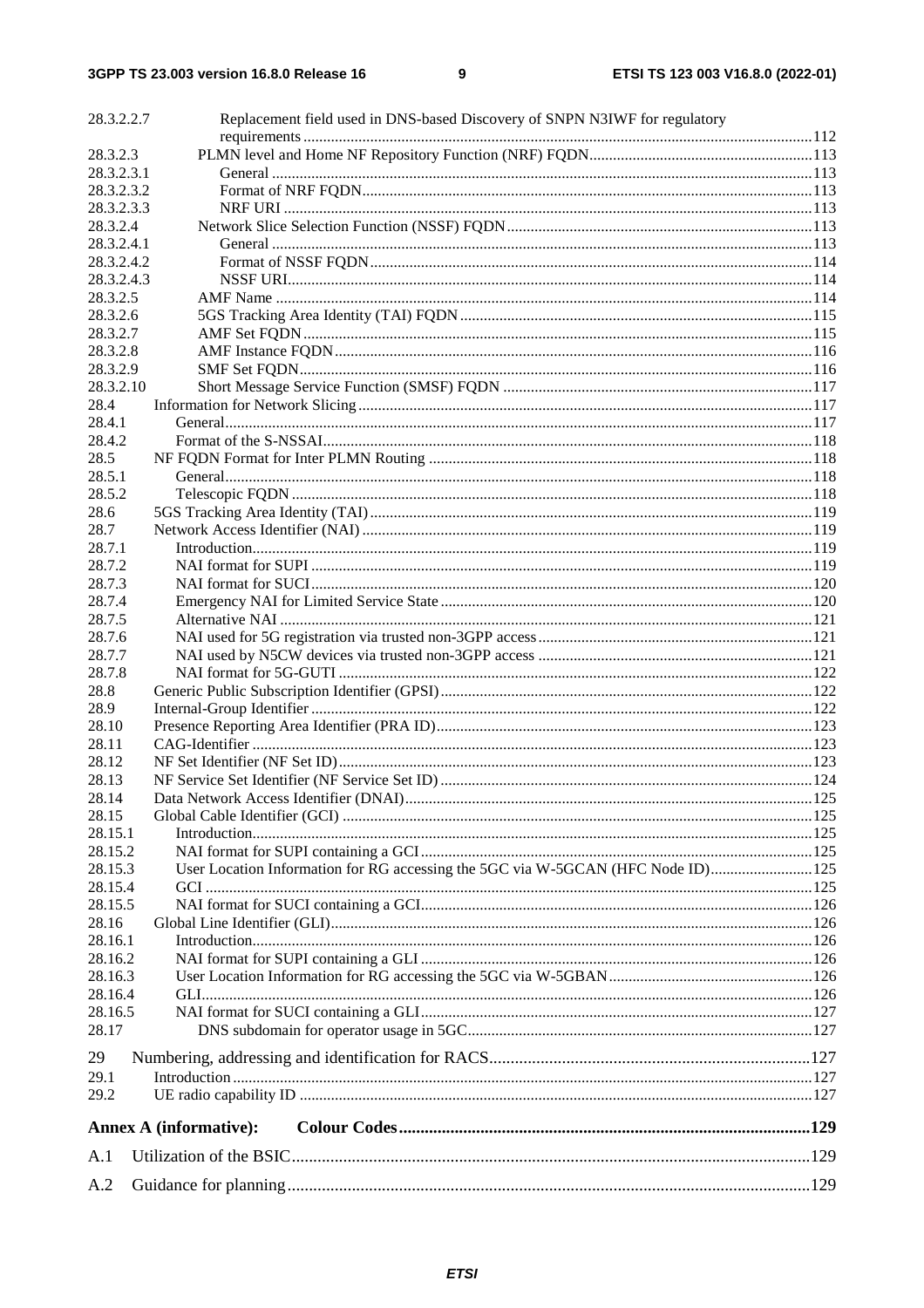$10$ 

| B.1 |                               |                                                                |  |
|-----|-------------------------------|----------------------------------------------------------------|--|
| B.2 |                               |                                                                |  |
|     |                               |                                                                |  |
|     |                               |                                                                |  |
|     |                               |                                                                |  |
| C.2 |                               |                                                                |  |
|     |                               |                                                                |  |
|     | <b>Annex D</b> (informative): | Applicability and use of the ".3gppnetwork.org" domain name135 |  |
|     | <b>Annex E</b> (normative):   |                                                                |  |
|     | <b>Annex F</b> (informative): |                                                                |  |
|     |                               |                                                                |  |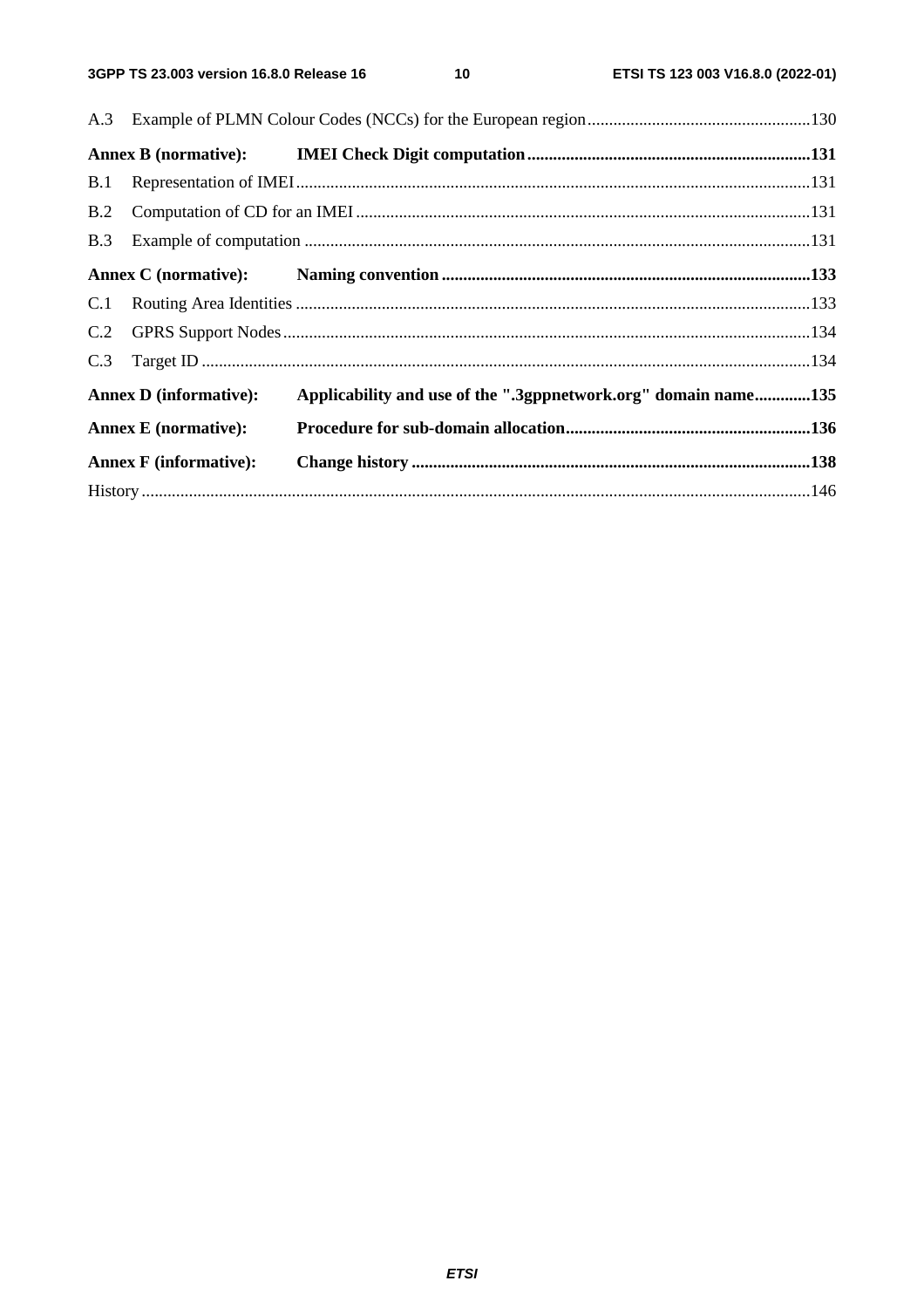# Foreword

This Technical Specification has been produced by the 3rd Generation Partnership Project (3GPP).

The contents of the present document are subject to continuing work within the TSG and may change following formal TSG approval. Should the TSG modify the contents of the present document, it will be re-released by the TSG with an identifying change of release date and an increase in version number as follows:

Version x.y.z

where:

- x the first digit:
	- 1 presented to TSG for information;
	- 2 presented to TSG for approval;
	- 3 or greater indicates TSG approved document under change control.
- y the second digit is incremented for all changes of substance, i.e. technical enhancements, corrections, updates, etc.
- z the third digit is incremented when editorial only changes have been incorporated in the document.

In the present document, modal verbs have the following meanings:

**shall** indicates a mandatory requirement to do something

**shall not** indicates an interdiction (prohibition) to do something

The constructions "shall" and "shall not" are confined to the context of normative provisions, and do not appear in Technical Reports.

The constructions "must" and "must not" are not used as substitutes for "shall" and "shall not". Their use is avoided insofar as possible, and they are not used in a normative context except in a direct citation from an external, referenced, non-3GPP document, or so as to maintain continuity of style when extending or modifying the provisions of such a referenced document.

| should     | indicates a recommendation to do something     |
|------------|------------------------------------------------|
| should not | indicates a recommendation not to do something |
| may        | indicates permission to do something           |
| need not   | indicates permission not to do something       |

The construction "may not" is ambiguous and is not used in normative elements. The unambiguous constructions "might not" or "shall not" are used instead, depending upon the meaning intended.

| can    | indicates that something is possible.  |
|--------|----------------------------------------|
| cannot | indicates that something is impossible |

The constructions "can" and "cannot" are not substitutes for "may" and "need not".

| will     | indicates that something is certain or expected to happen as a result of action taken by an agency<br>the behaviour of which is outside the scope of the present document     |
|----------|-------------------------------------------------------------------------------------------------------------------------------------------------------------------------------|
| will not | indicates that something is certain or expected not to happen as a result of action taken by an<br>agency the behaviour of which is outside the scope of the present document |
| might    | indicates a likelihood that something will happen as a result of action taken by some agency the<br>behaviour of which is outside the scope of the present document           |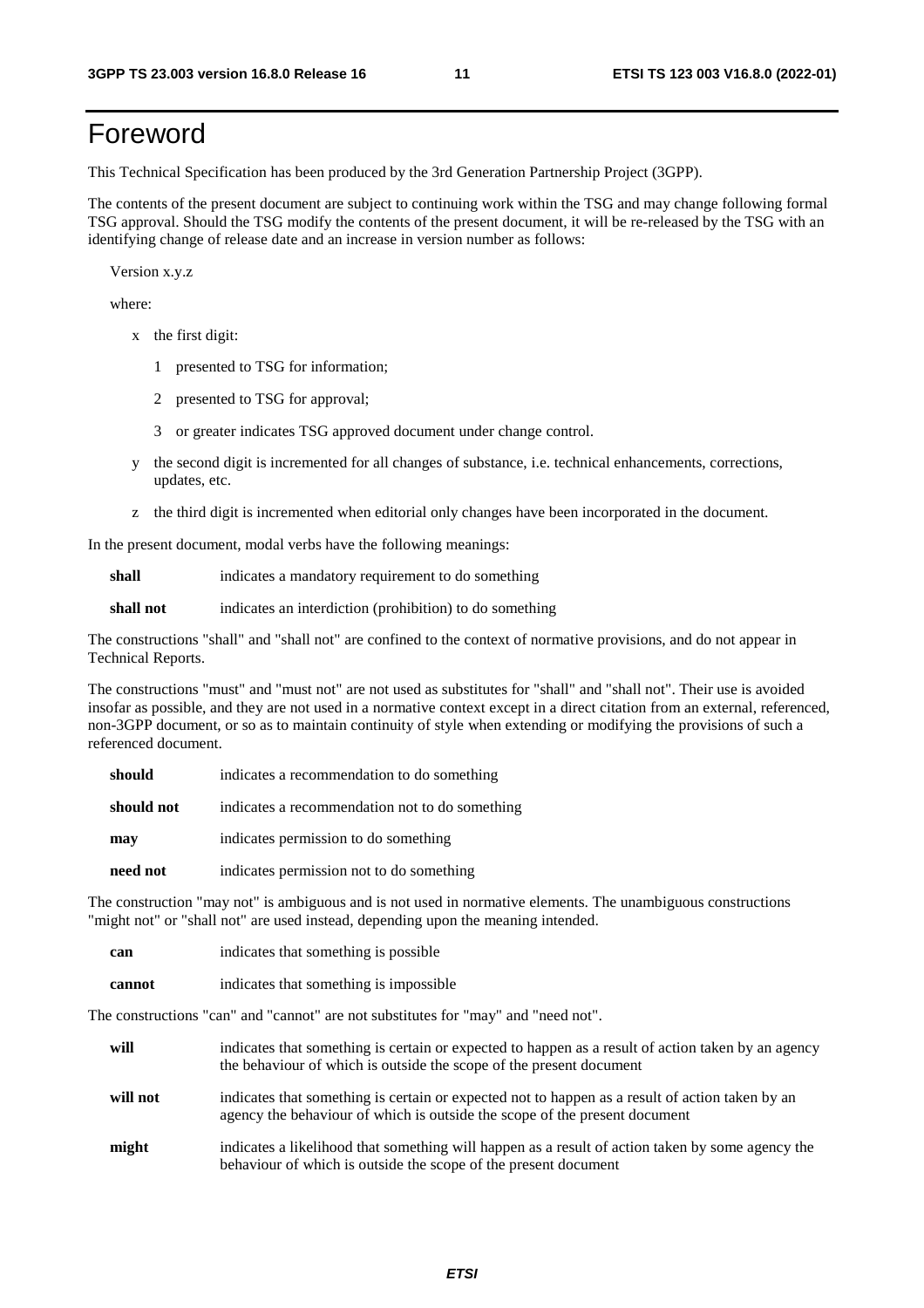#### **3GPP TS 23.003 version 16.8.0 Release 16 12 ETSI TS 123 003 V16.8.0 (2022-01)**

**might not** indicates a likelihood that something will not happen as a result of action taken by some agency the behaviour of which is outside the scope of the present document

In addition:

- is (or any other verb in the indicative mood) indicates a statement of fact
- **is not** (or any other negative verb in the indicative mood) indicates a statement of fact

The constructions "is" and "is not" do not indicate requirements.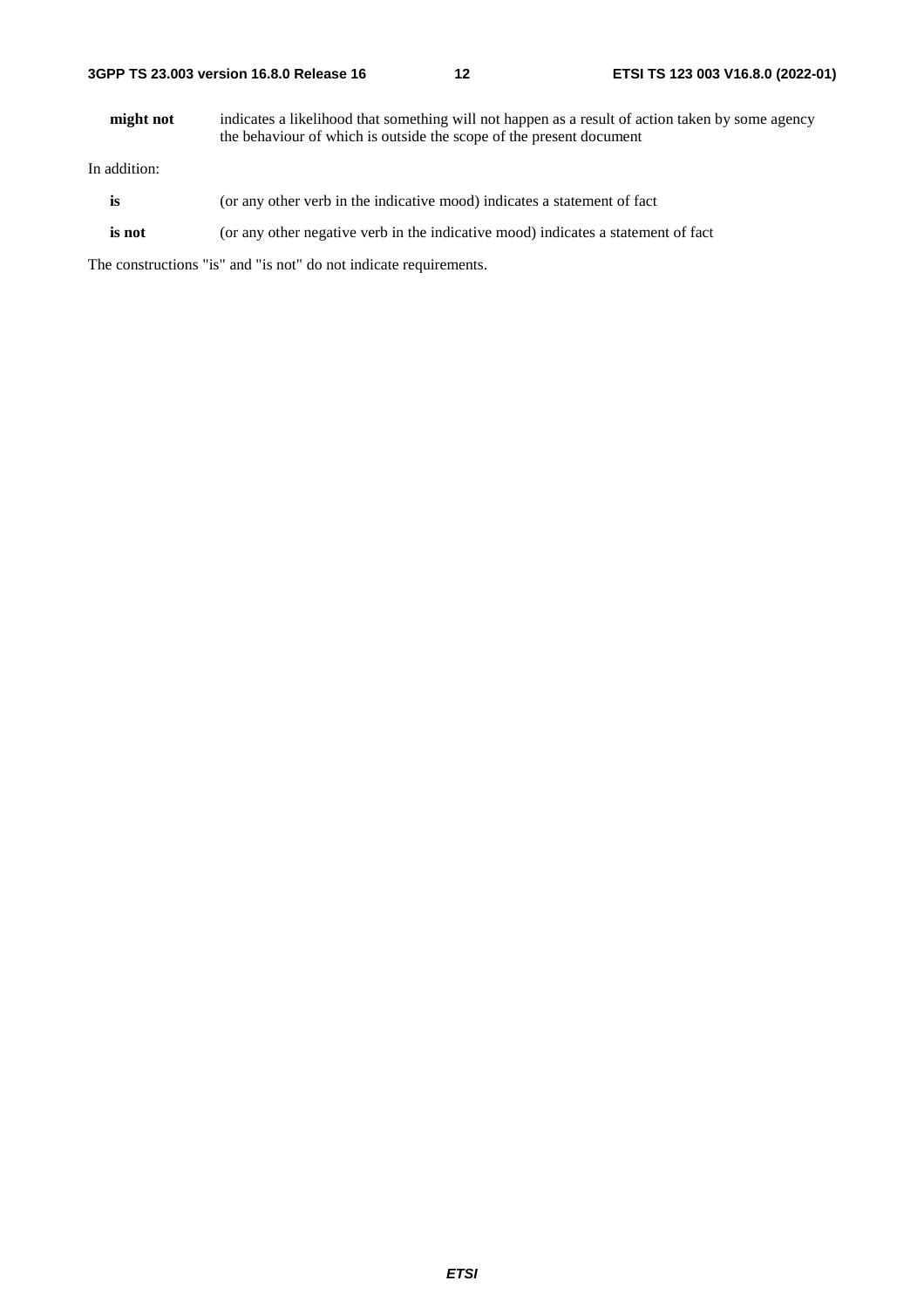# 1 Scope

The present document defines the principal purpose and use of different naming, numbering, addressing and identification resources (i.e. Identifiers (ID)) within the digital cellular telecommunications system and the 3GPP system.

IDs that are covered by this specification includes both public IDs, private IDs and IDs that are assigned to MSs/UEs. Many of the IDs are used temporary in the networks and are allocated and assigned by the operators and some other IDs are allocated and assigned on either global, regional and national level by an administrator. See ITU-T Recommendation E.101 [122].

NOTE: Allocation means the process of opening a numbering, naming or addressing resource in a plan for the purpose of its use by a telecommunication service under specified conditions. The allocation in itself does not yet give rights for any user, whether an operator, service provider, user or someone else, to use the resource. Assignment means authorization given to an applicant for the right of use of number, naming or addressing resources under specified conditions.

The present document defines:

- 0) the principal purpose and use of International Mobile station Equipment Identities (IMEI) within the digital cellular telecommunications system and the 3GPP system
- a) an identification plan for public networks and subscriptions in the 3GPP systems;
- b) principles of assigning telephone numbers to MSs in the country of registration of the MS;
- c) principles of assigning Mobile Station (MS) roaming numbers to visiting MSs;
- d) an identification plan for location areas, routing areas, and base stations in the GSM system;
- e) an identification plan for MSCs, SGSNs, GGSNs, and location registers in the GSM/UMTS system;
- f) principles of assigning international mobile equipment identities;
- g) principles of assigning zones for regional subscription;
- h) an identification plan for groups of subscribers to the Voice Group Call Service (VGCS) and to the Voice Broadcast Service (VBS); and identification plan for voice group calls and voice broadcast calls; an identification plan for group call areas;
- i) principles for assigning Packet Data Protocol (PDP) addresses to mobile stations;
- j) an identification plan for point-to-multipoint data transmission groups;
- k) an identification plan for CN domain, RNC and service area in the UTRAN system.
- l) an identification plan for mobile subscribers in the WLAN system.
- m) addressing and identification for IMS Service Continuity
- n) an identification plan together with principles of assignment and mapping of identities for the Evolved Packet System; and
- o) addressing and identification for Proximity-based (ProSe) Services.
- p) an identification for Online Charging System (OCS).
- q) an identification plan together with principles of assignment and mapping of identities for the 5G System.

The present document specifies functions, procedures and information which apply to GERAN Iu mode. However, functionality related to GERAN Iu mode is neither maintained nor enhanced.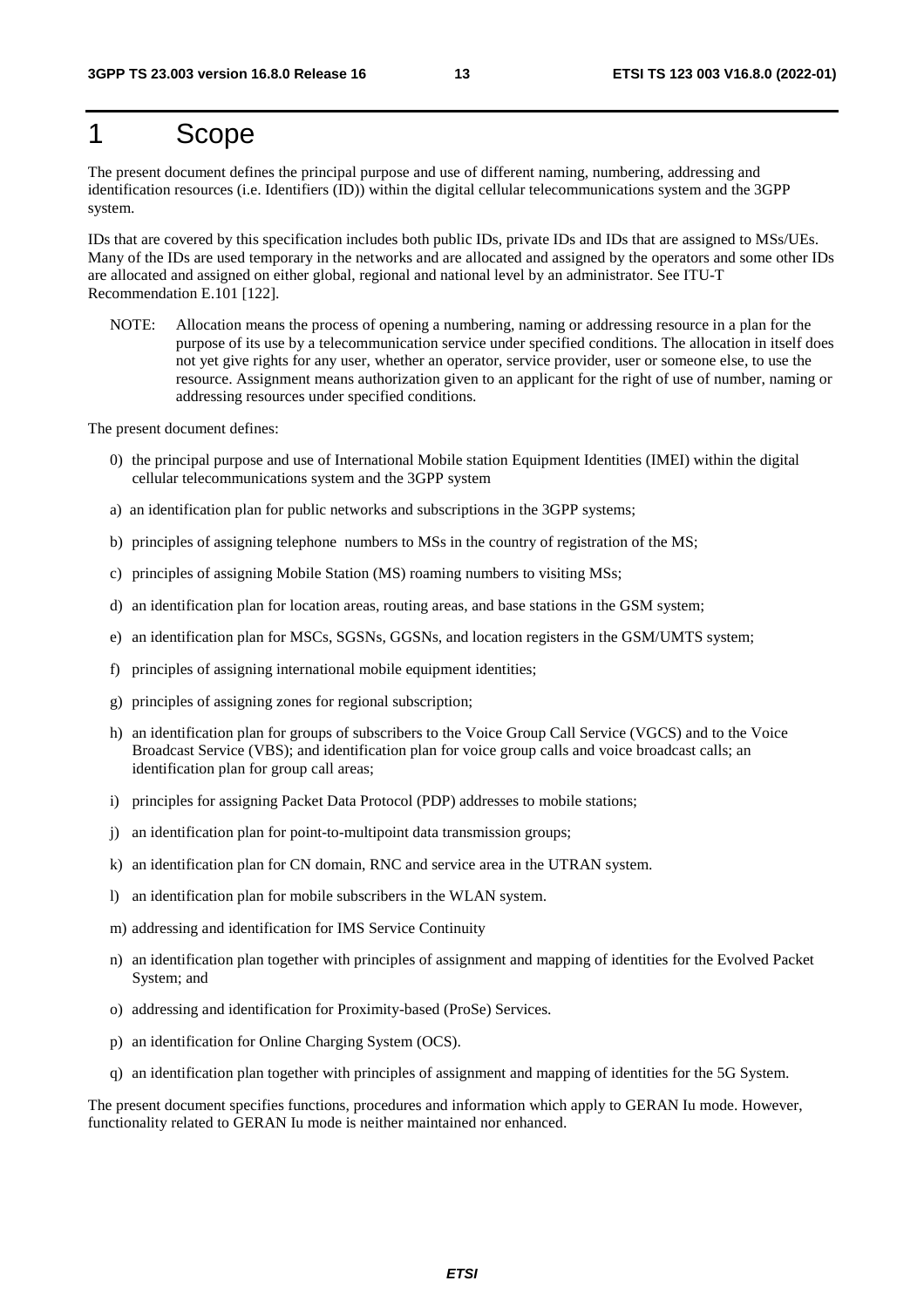### 1.1 References

### 1.1.1 Normative references

The following documents contain provisions which, through reference in this text, constitute provisions of the present document.

- References are either specific (identified by date of publication, edition number, version number, etc.) or non-specific.
- For a specific reference, subsequent revisions do not apply.
- For a non-specific reference, the latest version applies. In the case of a reference to a 3GPP document (including a GSM document), a non-specific reference implicitly refers to the latest version of that document *in the same Release as the present document*.
- [1] 3GPP TS 21.905: "Vocabulary for 3GPP Specifications ".
- [2] 3GPP TS 23.008: "Organization of subscriber data".
- [3] 3GPP TS 23.060: "General Packet Radio Service (GPRS); Service description; Stage 2"
- [4] 3GPP TS 23.070: "Routeing of calls to/from Public Data Networks (PDN)".
- [5] 3GPP TS 24.008: "Mobile Radio Interface Layer 3 specification; Core Network Protocols; Stage 3".
- [6] 3GPP TS 29.060: "GPRS Tunnelling protocol (GTP) across the Gn and Gp interface".
- [7] 3GPP TS 43.020: "Digital cellular telecommunications system (Phase 2+); Security related network functions".
- [8] void
- [9] 3GPP TS 51.011: " Specification of the Subscriber Identity Module Mobile Equipment (SIM ME) interface".
- [10] ITU-T Recommendation E.164: "The international public telecommunication numbering plan".
- [11] ITU-T Recommendation E.212: "The international identification plan for public networks and subscriptions ".
- [12] ITU-T Recommendation E.213: "Telephone and ISDN numbering plan for land Mobile Stations in public land mobile networks (PLMN)".
- [13] ITU-T Recommendation X.121: "International numbering plan for public data networks".
- [14] IETF RFC 791: "Internet Protocol".
- [15] IETF RFC 2373: "IP Version 6 Addressing Architecture".
- [16] 3GPP TS 25.401: "UTRAN Overall Description".
- [17] 3GPP TS 25.413: "UTRAN Iu Interface RANAP Signalling".
- [18] IETF RFC 2181: "Clarifications to the DNS Specification".
- [19] IETF RFC 1035: "Domain Names Implementation and Specification".
- [20] IETF RFC 1123: "Requirements for Internet Hosts -- Application and Support".
- [21] IETF RFC 2462: "IPv6 Stateless Address Autoconfiguration".
- [22] IETF RFC 3041: "Privacy Extensions for Stateless Address Autoconfiguration in IPv6".
- [23] 3GPP TS 23.236: "Intra Domain Connection of RAN Nodes to Multiple CN Nodes".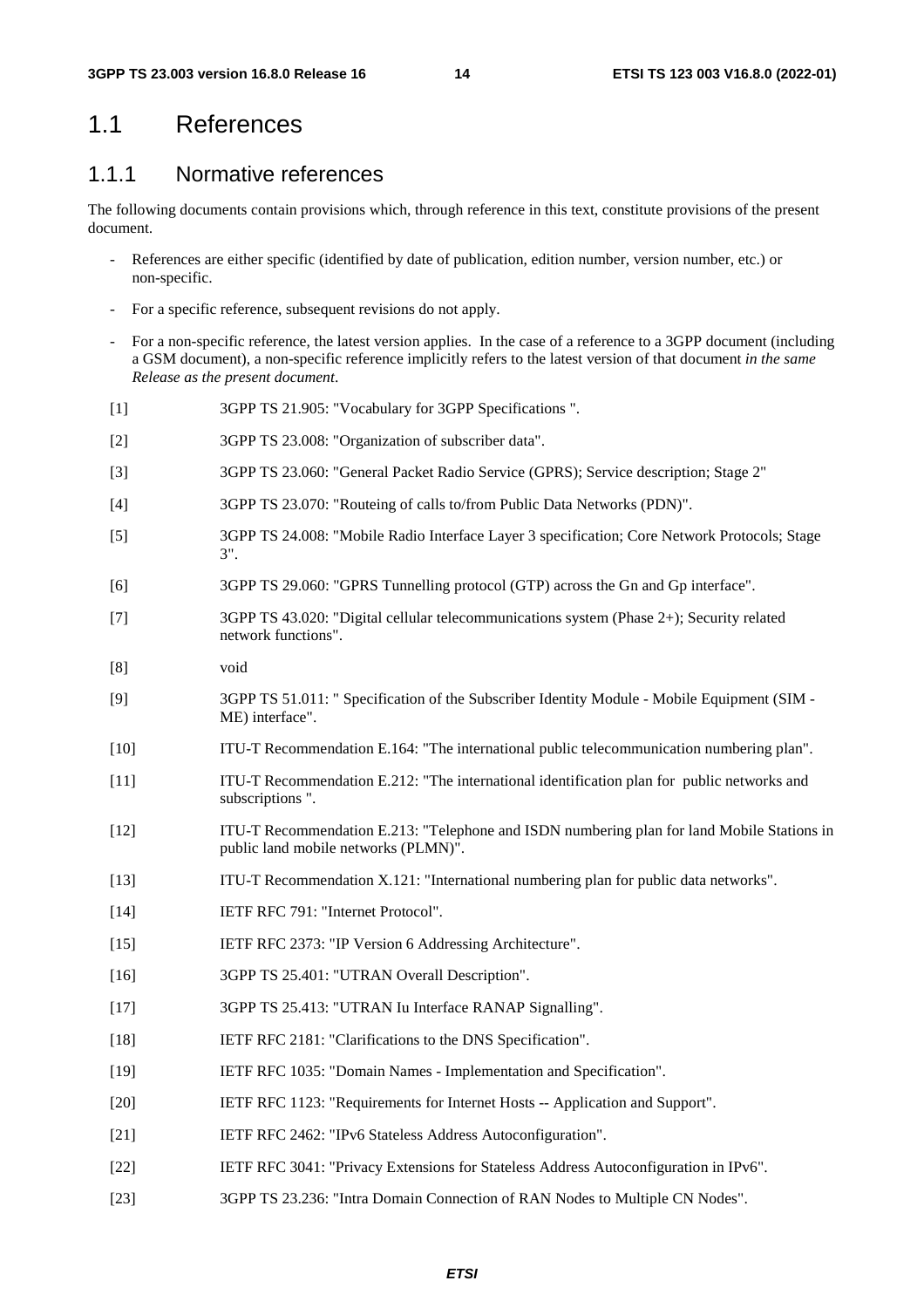| $[24]$ | 3GPP TS 23.228: "IP Multimedia (IM) Subsystem – Stage 2"                                                     |
|--------|--------------------------------------------------------------------------------------------------------------|
| $[25]$ | Void                                                                                                         |
| $[26]$ | IETF RFC 3261: "SIP: Session Initiation Protocol"                                                            |
| $[27]$ | 3GPP TS 31.102: "Characteristics of the USIM Application."                                                   |
| $[28]$ | Void                                                                                                         |
| $[29]$ | 3GPP TS 44.118: "Radio Resource Control (RRC) Protocol, Iu Mode".                                            |
| $[30]$ | Void                                                                                                         |
| $[31]$ | 3GPP TS 29.002: "Mobile Application Part (MAP) specification"                                                |
| $[32]$ | 3GPP TS 22.016: "International Mobile Equipment Identities (IMEI)"                                           |
| $[33]$ | Void                                                                                                         |
| $[34]$ | Void                                                                                                         |
| $[35]$ | 3GPP TS 45.056: "CTS-FP Radio Sub-system"                                                                    |
| $[36]$ | 3GPP TS 42.009: "Security aspects"                                                                           |
| $[37]$ | 3GPP TS 25.423: "UTRAN Iur interface RNSAP signalling"                                                       |
| $[38]$ | 3GPP TS 25.419: "UTRAN Iu-BC interface: Service Area Broadcast Protocol (SABP)"                              |
| $[39]$ | 3GPP TS 25.410: "UTRAN Iu Interface: General Aspects and Principles"                                         |
| $[40]$ | ISO/IEC 7812: "Identification cards - Numbering system and registration procedure for issuer<br>identifiers" |
| $[41]$ | Void                                                                                                         |
| $[42]$ | 3GPP TS 33.102 "3G security; Security architecture"                                                          |
| $[43]$ | 3GPP TS 43.130: "Iur-g interface; Stage 2"                                                                   |
| $[45]$ | IETF RFC 3966: "The tel URI for Telephone Numbers"                                                           |
| $[46]$ | 3GPP TS 44.068: "Group Call Control (GCC) protocol".                                                         |
| $[47]$ | 3GPP TS 44.069: "Broadcast Call Control (BCC) Protocol".                                                     |
| $[48]$ | 3GPP TS 24.234 Release 12: "3GPP System to WLAN Interworking; UE to Network protocols;<br>Stage 3".          |
| $[49]$ | Void                                                                                                         |
| $[50]$ | IETF RFC 4187: "EAP AKA Authentication".                                                                     |
| $[51]$ | IETF RFC 4186: "EAP SIM Authentication".                                                                     |
| $[52]$ | 3GPP TS 23.246: "Multimedia Broadcast/Multicast Service (MBMS); Architecture and functional<br>description"  |
| $[53]$ | IETF RFC 4282: "The Network Access Identifier".                                                              |
| $[54]$ | IETF RFC 2279: "UTF-8, a transformation format of ISO 10646".                                                |
| $[55]$ | 3GPP TS 33.234 Release 12: "Wireless Local Area Network (WLAN) interworking security".                       |
| $[56]$ | Void                                                                                                         |
| $[58]$ | 3GPP TS 33.221 "Generic Authentication Architecture (GAA); Support for Subscriber<br>Certificates".          |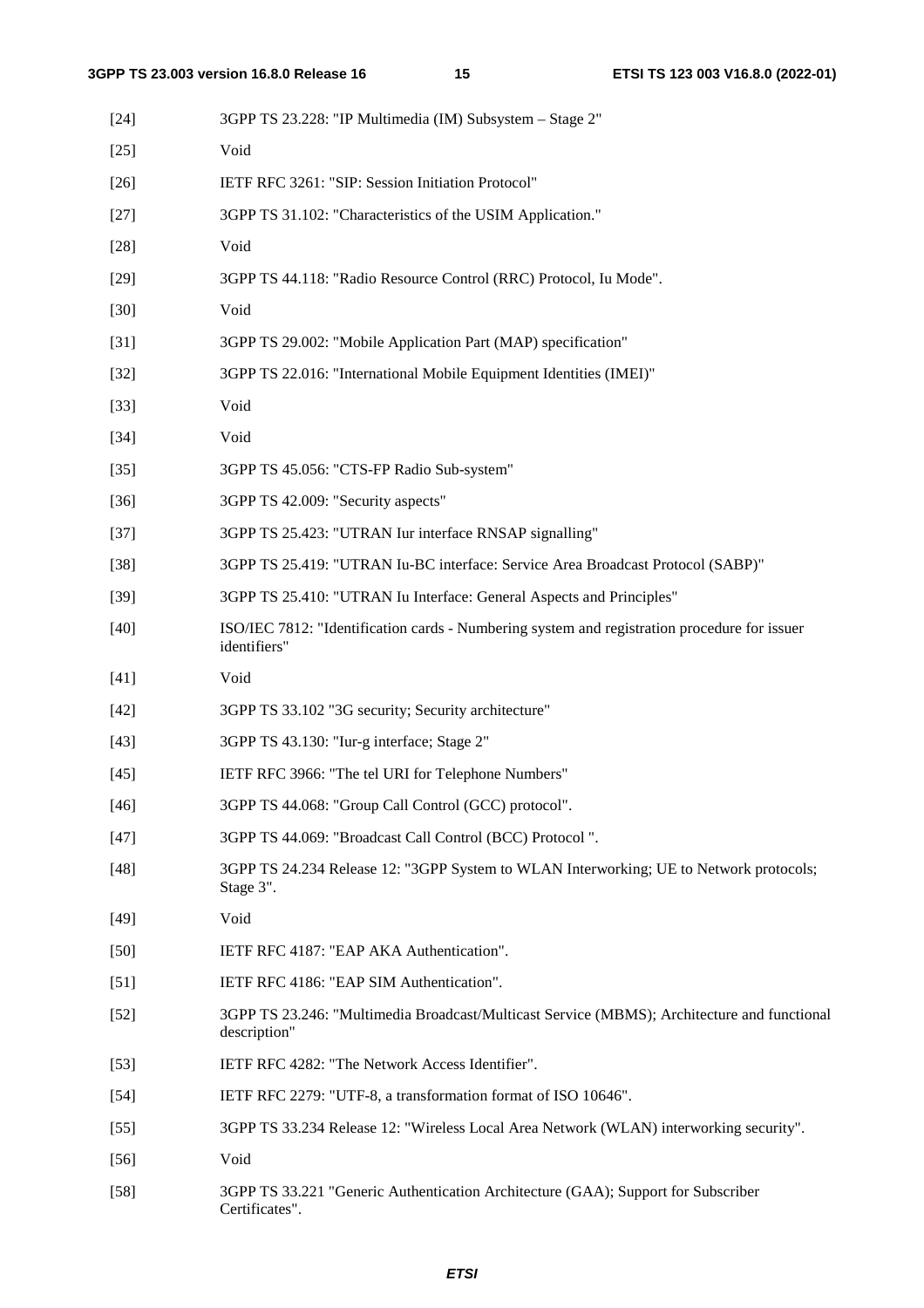| $[60]$         | IEEE 1003.1-2004, Part 1: Base Definitions                                                                                                                                                     |
|----------------|------------------------------------------------------------------------------------------------------------------------------------------------------------------------------------------------|
| $[61]$         | 3GPP TS 43.318: "Generic Access to the A/Gb interface; Stage 2"                                                                                                                                |
| $[62]$         | 3GPP TS 44.318: "Generic Access (GA) to the A/Gb interface; Mobile GA interface layer 3<br>specification"                                                                                      |
| $[63]$         | 3GPP TS 29.163: "Interworking between the IP Multimedia (IM) Core Network (CN) subsystem<br>and Circuit Switched (CS) networks"                                                                |
| $[64]$         | IETF RFC 2606: "Reserved Top Level DNS Names"                                                                                                                                                  |
| $[65]$         | Void                                                                                                                                                                                           |
| $[66]$         | 3GPP TS 51.011 Release 4: "Specification of the Subscriber Identity Module - Mobile Equipment<br>(SIM - ME) interface"                                                                         |
| $[67]$         | 3GPP2 X.S0013-004: "IP Multimedia Call Control Protocol based on SIP and SDP; Stage 3"                                                                                                         |
| $[68]$         | 3GPP TS 23.402: "Architecture Enhancements for non-3GPP accesses"                                                                                                                              |
| $[69]$         | 3GPP TS 33.402: "3GPP System Architecture Evolution: Security Aspects of non-3GPP accesses"                                                                                                    |
| $[70]$         | 3GPP TS 23.292: "IP Multimedia Subsystem (IMS) Centralized Services; Stage 2"                                                                                                                  |
| $[71]$         | 3GPP TS 23.237: "IP Multimedia Subsystem (IMS) Service Continuity"                                                                                                                             |
| $[72]$         | 3GPP TS 23.401: "General Packet Radio Service (GPRS) enhancements for Evolved Universal<br>Terrestrial Radio Access Network (E-UTRAN) access"                                                  |
| $[73]$         | 3GPP TS 29.303: "Domain Name System Procedures; Stage 3"                                                                                                                                       |
| $[74]$         | IETF RFC 3958: "Domain-Based Application Service Location Using SRV RRs and the Dynamic<br>Delegation Discovery Service (DDDS)"                                                                |
| $[75]$         | Void                                                                                                                                                                                           |
| $[76]$         | 3GPP TS 23.237: "Mobility between 3GPP-Wireless Local Area Network (WLAN) interworking<br>and 3GPP systems"                                                                                    |
| $[77]$         | 3GPP TS 24.302: "Access to the 3GPP Evolved Packet Core (EPC) via non-3GPP access<br>networks; Stage 3"                                                                                        |
| $[78]$         | 3GPP TS 29.273: "Evolved Packet System; 3GPP EPS AAA Interfaces"                                                                                                                               |
| $[79]$         | IETF RFC 7254: "A Uniform Resource Name Namespace for the Global System for Mobile<br>Communications Association (GSMA) and the International Mobile station Equipment Identity<br>$(IMEI)$ ". |
| [80]           | IETF RFC 4122: "A Universally Unique IDentifier (UUID) URN Namespace".                                                                                                                         |
| [81]           | 3GPP TS 24.229: "IP multimedia call control protocol based on Session Initiation Protocol (SIP)<br>and Session Description Protocol (SDP); Stage 3".                                           |
| $[82]$         | IETF RFC5448: "Improved Extensible Authentication Protocol Method for 3rd Generation<br>Authentication and Key Agreement (EAP-AKA') "                                                          |
| $[83]$         | 3GPP TS 22.011: "Service accessibility".                                                                                                                                                       |
| $[84]$         | 3GPP TS 36.413: "Evolved Universal Terrestrial Radio Access Network (E-UTRAN); S1<br>Application Protocol (S1AP)".                                                                             |
| $[85]$         | Guidelines for use of a 48-bit Extended Unique Identifier (EUI-48™),<br>http://standards.ieee.org/regauth/oui/tutorials/EUI48.html                                                             |
| 0 <sup>1</sup> | THINEL INES EOD 64 DIT CLOD AL INENTIFIED (FUL 64) DECISTD ATION.                                                                                                                              |

[86] GUIDELINES FOR 64-BIT GLOBAL IDENTIFIER (EUI-64) REGISTRATION AUTHORITY, <http://standards.ieee.org/regauth/oui/tutorials/EUI64.html>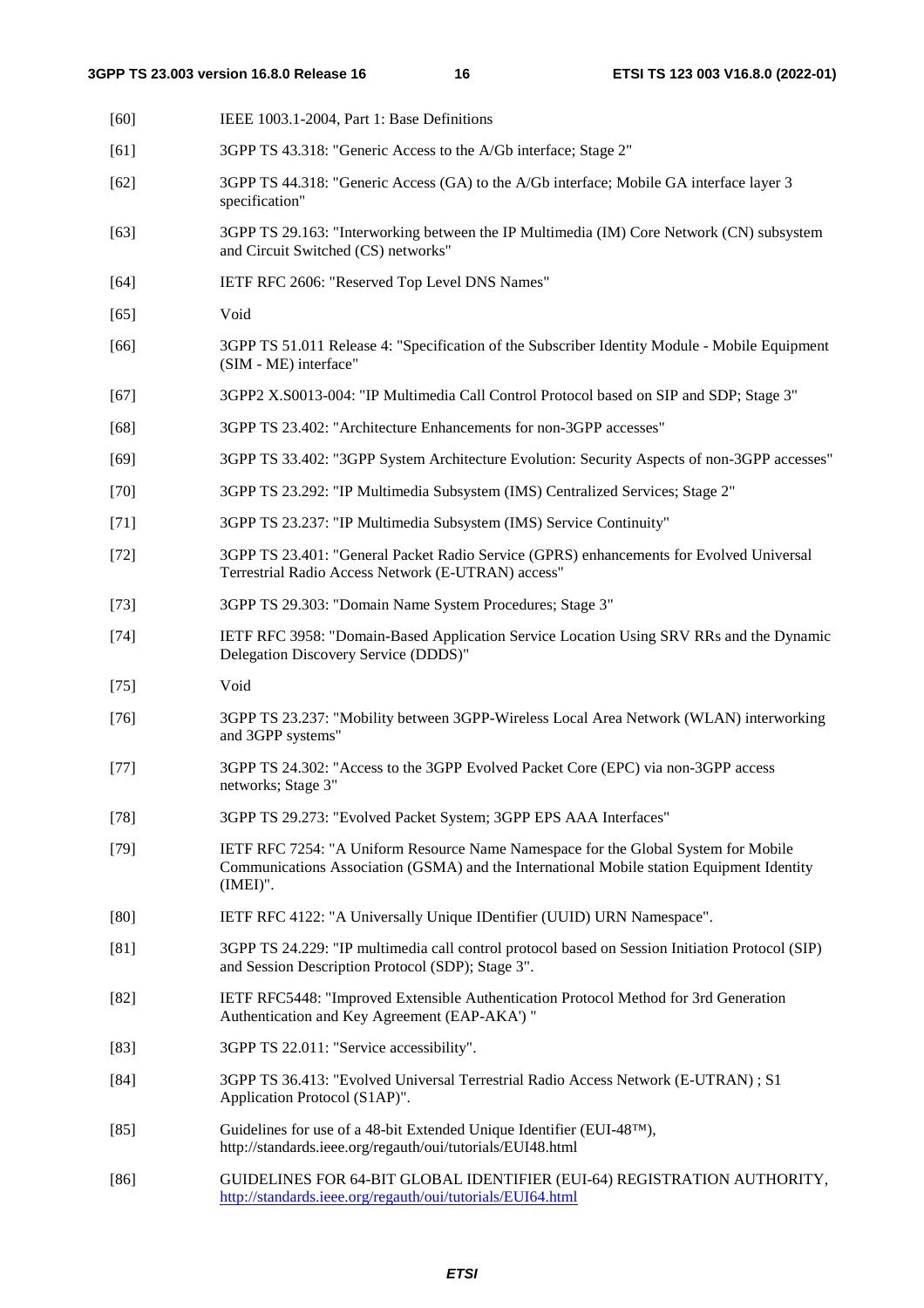- [87] The Broadband Forum TR-069: "CPE WAN Management Protocol v1.1", Issue 1 Amendment 2, December 2007
- [88] 3GPP TS 29.274: "Evolved General Packet Radio Service (GPRS) Tunnelling Protocol for Control plane (GTPv2-C); Stage 3".
- [89] 3GPP TS 33.401: "3GPP System Architecture Evolution: Security Architecture".
- [90] 3GPP TS 24.301: "Non-Access-Stratum (NAS) protocol for Evolved Packet System (EPS); Stage 3".
- [91] 3GPP TS 36.300: " Evolved Universal Terrestrial Radio Access (E-UTRA) and Evolved Universal Terrestrial Radio Access Network (E-UTRAN); Overall description; Stage 2".
- [92] 3GPP TS 23.216: "Single Radio Voice Call Continuity (SRVCC)".
- [93] 3GPP TS 31.103: "IP Multimedia Services Identity Module (ISIM) application".
- [94] IETF RFC 4825: "The Extensible Markup Language (XML) Configuration Access Protocol (XCAP)".
- [95] 3GPP TS 29.229: " Cx and Dx interfaces based on the Diameter protocol; Protocol details".
- [96] 3GPP TS 29.329: " Sh Interface based on the Diameter protocol; Protocol details".
- [97] 3GPP TS 29.165: "Inter-IMS Network to Network Interface (NNI); Stage 3".
- [98] 3GPP TS 23.682: "Architecture Enhancements to facilitate communications with Packet Data Networks and Applications".
- [99] 3GPP TS 44.018: "Mobile radio interface layer 3 specification; Radio Resource Control (RRC) protocol".
- [100] 3GPP TS 44.060: "General Packet Radio Service (GPRS); Mobile Station (MS) Base Station System (BSS) interface; Radio Link Control / Medium Access Control (RLC/MAC) protocol".
- [101] 3GPP TS 23.251: "Network Sharing; Architecture and functional description".
- [102] 3GPP TS 32.508: "Procedure flows for multi-vendor plug-and-play eNB connection to the network".
- [103] 3GPP TS 23.303: "Proximity-based services (ProSe)".
- [104] IETF RFC 7255: "Using the International Mobile station Equipment Identity (IMEI) Uniform Resource Name (URN) as an Instance ID".
- [105] 3GPP TS 26.346: "Multimedia Broadcast/Multicast Service (MBMS); Protocols and codecs".
- [106] 3GPP TS 29.212: "Policy and Charging Control (PCC); Reference points".
- [107] 3GPP TS 23.203: "Policy and charging control architecture".
- [108] 3GPP TS 29.272: "Evolved Packet System (EPS); Mobility Management Entity (MME) and Serving GPRS Support Node (SGSN) related interfaces based on Diameter protocol".
- [110] Void.
- [111] 3GPP TS 24.379: "Mission Critical Push To Talk (MCPTT) call control Protocol specification".
- [112] 3GPP TS 43.064: "General Packet Radio Service (GPRS); Overall description of the GPRS Radio Interface; Stage 2".
- [113] IETF RFC 6696: "EAP Extensions for the EAP Re-authentication Protocol (ERP)".
- [114] 3GPP TS 23.280: "Common functional architecture to support mission critical services".
- [115] 3GPP TS 24.281: "Mission Critical Video (MCVideo) signalling control; Protocol specification".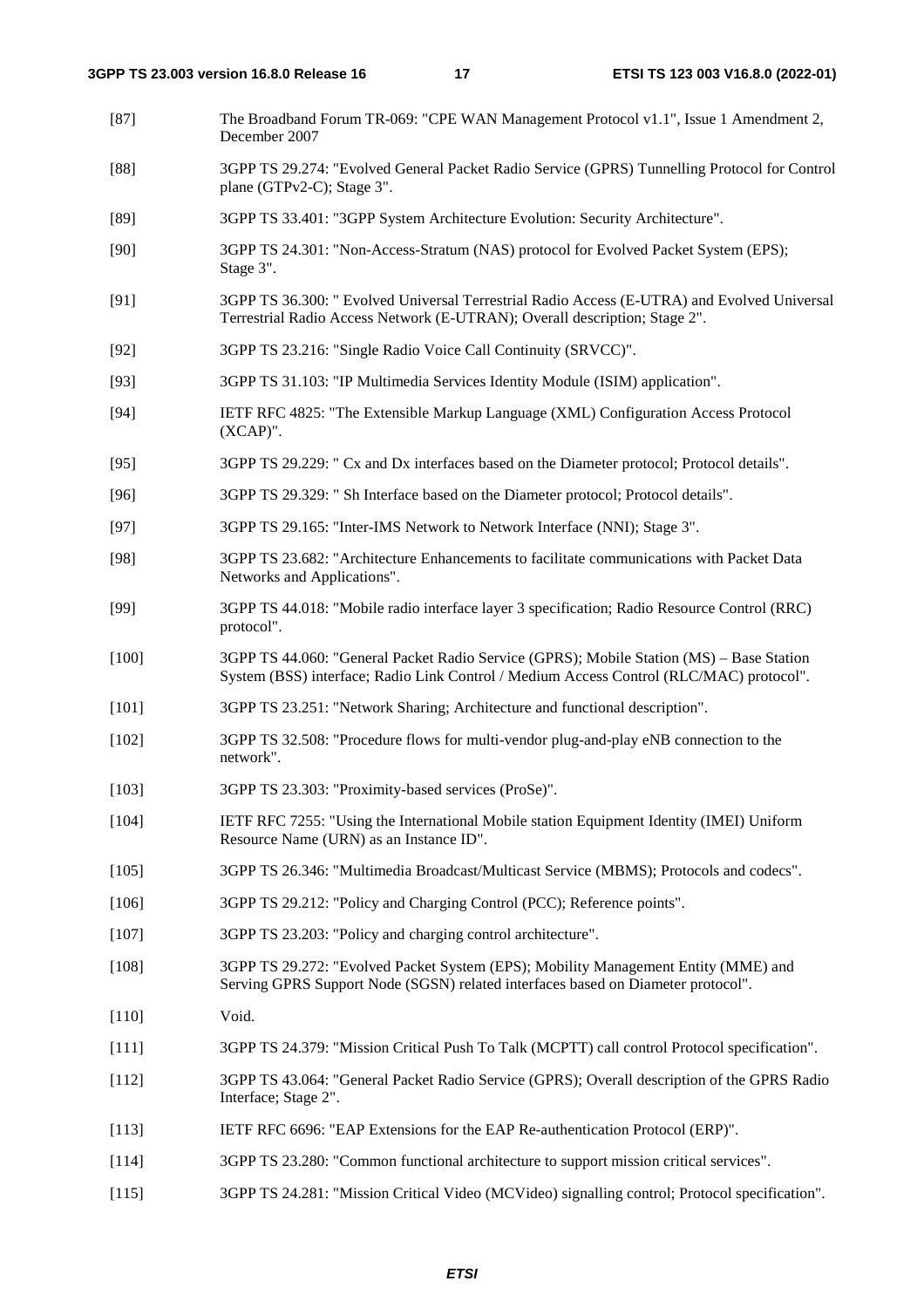- [116] 3GPP TS 24.282: "Mission Critical Data (MCData) signalling control; Protocol specification".
- [117] 3GPP TS 23.285: "Architecture enhancements for V2X services".
- [118] 3GPP TS 24.116: "Stage 3 aspects of system architecture enhancements for TV services".
- [119] 3GPP TS 23.501: "System Architecture for the 5G System; Stage 2".
- [120] 3GPP TS 23.502: "Procedures for the 5G System; Stage 2".
- [121] 3GPP TS 23.503: "Policy and Charging Control Framework for the 5G System; Stage 2".
- [122] ITU-T Recommendation E.101: "Definitions of terms used for identifiers (names, numbers, addresses and other identifiers) for public telecommunication services and networks in the E-series Recommendations".
- [123] 3GPP TS 38.413: "NG Radio Access Network (NG-RAN); NG Application Protocol (NGAP)".
- [124] 3GPP TS 33.501: "Security architecture and procedures for 5G system".
- [125] 3GPP TS 24.501: "Non-Access-Stratum (NAS) protocol for 5G System (5GS); stage 3".
- [126] IETF RFC 7542: "The Network Access Identifier".
- [127] **IETF RFC 2818: "HTTP over TLS".**
- [128] 3GPP TS 29.501: "5G System; Principles and Guidelines for Services Definition; Stage 3".
- [129] 3GPP TS 29.571: "5G System; Common Data Types for Service Based Interfaces; Stage 3".
- [130] 3GPP TS 29.510: "5G System; Network Function Repository Services; Stage 3".
- [131] 3GPP TS 23.316: "Wireless and wireline convergence access support for the 5G System (5GS); Stage 2".
- [132] IETF RFC 7042: "IANA Considerations and IETF Protocol and Documentation Usage for IEEE 802 Parameters".
- [133] BBF WT-470: "5G FMC Architecture".
- [134] CableLabs WR-TR-5WWC-ARCH: "5G Wireless Wireline Converged Core Architecture".
- [135] CableLabs DOCSIS MULPI: "Data-Over-Cable Service Interface Specifications DOCSIS 3.1, MAC and Upper Layer Protocols Interface Specification".
- [136] IEEE "Guidelines for Use of Extended Unique Identifier (EUI), Organizationally Unique Identifier (OUI), and Company ID (CID)", [https://standards.ieee.org/content/dam/ieee](https://standards.ieee.org/content/dam/ieee-standards/standards/web/documents/tutorials/eui.pdf)[standards/standards/web/documents/tutorials/eui.pdf](https://standards.ieee.org/content/dam/ieee-standards/standards/web/documents/tutorials/eui.pdf)
- [137] 3GPP TS 36.331: "Evolved Universal Terrestrial Radio Access (E-UTRA); Radio Resource Control (RRC); Protocol specification"
- [138] 3GPP TS 38.331: "NR; Radio Resource Control (RRC); Protocol Specification".

### 1.1.2 Informative references

- [44] Void
- [57] GSMA PRD IR.34 "Inter-PLMN Backbone Guidelines"
- [59] Void
- [109] GSMA TS.06 "IMEI Allocation and Approval Process" http://www.gsma.com/newsroom/gsmadocuments/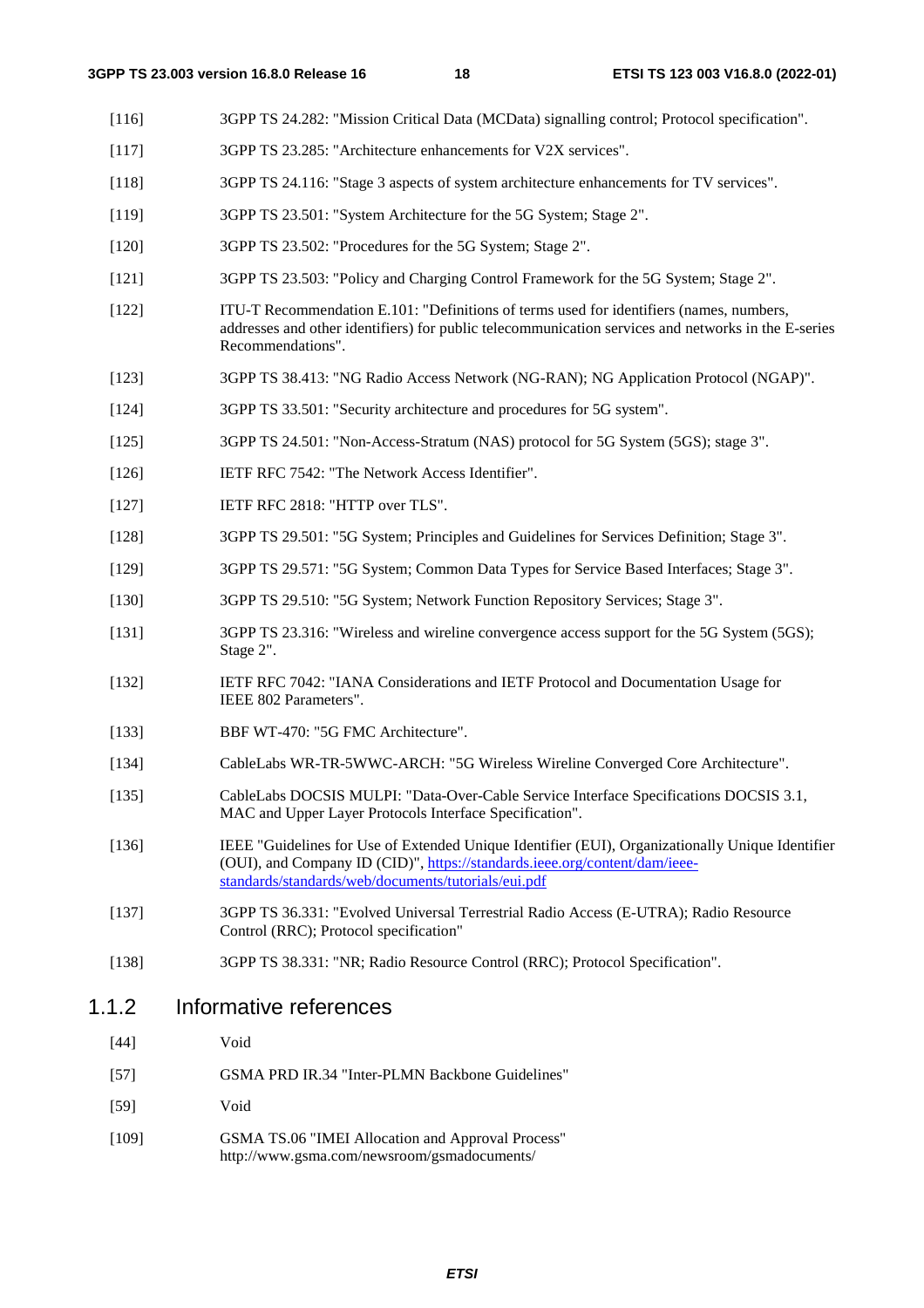### 1.2 Abbreviations

For the purposes of the present document, the abbreviations defined in 3GPP TS 21.905 [1] and the following apply. An abbreviation defined in the present document takes precedence over the definition of the same abbreviation, if any, in 3GPP TR 21.905 [1].

| 5G-BRG<br>5G-CRG  | 5G Broadband Residential Gateway<br>5G Cable Residential Gateway |  |  |  |  |  |
|-------------------|------------------------------------------------------------------|--|--|--|--|--|
| 5G-GUTI           | 5G Globally Unique Temporary Identifier                          |  |  |  |  |  |
| 5G-RG             | 5G Residential Gateway                                           |  |  |  |  |  |
| 5GS               | 5G System                                                        |  |  |  |  |  |
| 5G-S-TMSI         | 5G S-Temporary Mobile Subscription Identifier                    |  |  |  |  |  |
| AMF               | <b>Access and Mobility Management Function</b>                   |  |  |  |  |  |
| <b>EPS</b>        | <b>Evolved Packet System</b>                                     |  |  |  |  |  |
| ER                | <b>EAP</b> Re-authentication                                     |  |  |  |  |  |
| ERP               | <b>EAP Re-authentication Protocol</b>                            |  |  |  |  |  |
| <b>FN-BRG</b>     | Fixed Network Broadband Residential Gateway                      |  |  |  |  |  |
| <b>FN-CRG</b>     | Fixed Network Cable RGGUAMI Globally Unique AMF Identifier       |  |  |  |  |  |
| <b>FN-RG</b>      | <b>Fixed Network RG</b>                                          |  |  |  |  |  |
| <b>GUTI</b>       | Globally Unique Temporary UE Identity                            |  |  |  |  |  |
| <b>GCI</b>        | Global Cable Identifier                                          |  |  |  |  |  |
| <b>GLI</b>        | Global Line Identifier                                           |  |  |  |  |  |
| <b>GUTI</b>       | Globally Unique Temporary UE Identity                            |  |  |  |  |  |
| <b>HFC</b>        | Hybrid Fiber Coax                                                |  |  |  |  |  |
| <b>HRNN</b>       | Human Readable Network Name                                      |  |  |  |  |  |
| <b>ICS</b>        | <b>IMS</b> Centralized Services                                  |  |  |  |  |  |
| <b>MTC</b>        | Machine Type Communication                                       |  |  |  |  |  |
| N <sub>5</sub> CW | Non 5G Capable over WLAN                                         |  |  |  |  |  |
| <b>NCGI</b>       | NR Cell Global Identity                                          |  |  |  |  |  |
| <b>NCI</b>        | NR Cell Identity                                                 |  |  |  |  |  |
| <b>OCS</b>        | <b>Online Charging System</b>                                    |  |  |  |  |  |
| PEI               | Permanent Equipment Identifier                                   |  |  |  |  |  |
| <b>RACS</b>       | Radio Capability Signalling Optimisation                         |  |  |  |  |  |
| RG                | <b>Residential Gateway</b>                                       |  |  |  |  |  |
| <b>SNPN</b>       | Stand-alone Non-Public Network                                   |  |  |  |  |  |
| <b>SUCI</b>       | <b>Subscription Concealed Identifier</b>                         |  |  |  |  |  |
| <b>SUPI</b>       | Subscription Permanent Identifier                                |  |  |  |  |  |
| TWAP              | <b>Trusted WLAN AAA Proxy</b>                                    |  |  |  |  |  |
| <b>UUID</b>       | Universally Unique Identifier                                    |  |  |  |  |  |
| V2X               | Vehicle-to-Everything                                            |  |  |  |  |  |
| W-5GAN            | Wireline 5G Access Network                                       |  |  |  |  |  |
| W-5GCAN           | Wireline 5G Cable Access Network                                 |  |  |  |  |  |
| W-5GBAN           | Wireline BBF Access NetworkWebRTC Web Real-Time Communication    |  |  |  |  |  |
| WLAN              | Wireless Local Area Network                                      |  |  |  |  |  |
| WWSF              | <b>WebRTC Web Server Function</b>                                |  |  |  |  |  |
|                   |                                                                  |  |  |  |  |  |

### 1.3 General comments to references

The identification plan for public networks and subscriptions defined below is that defined in ITU-T Recommendation E.212.

The ISDN numbering plan for MSs and the allocation of mobile station roaming numbers is that defined in ITU-T Recommendation E.213. Only one of the principles for allocating ISDN numbers is proposed for PLMNs. Only the method for allocating MS roaming numbers contained in the main text of ITU-T Recommendation E.213 is recommended for use in PLMNs. If there is any difference between the present document and the ITU-T Recommendations, the former shall prevail.

For terminology, see also ITU-T Recommendations E.101, E.164 and X.121.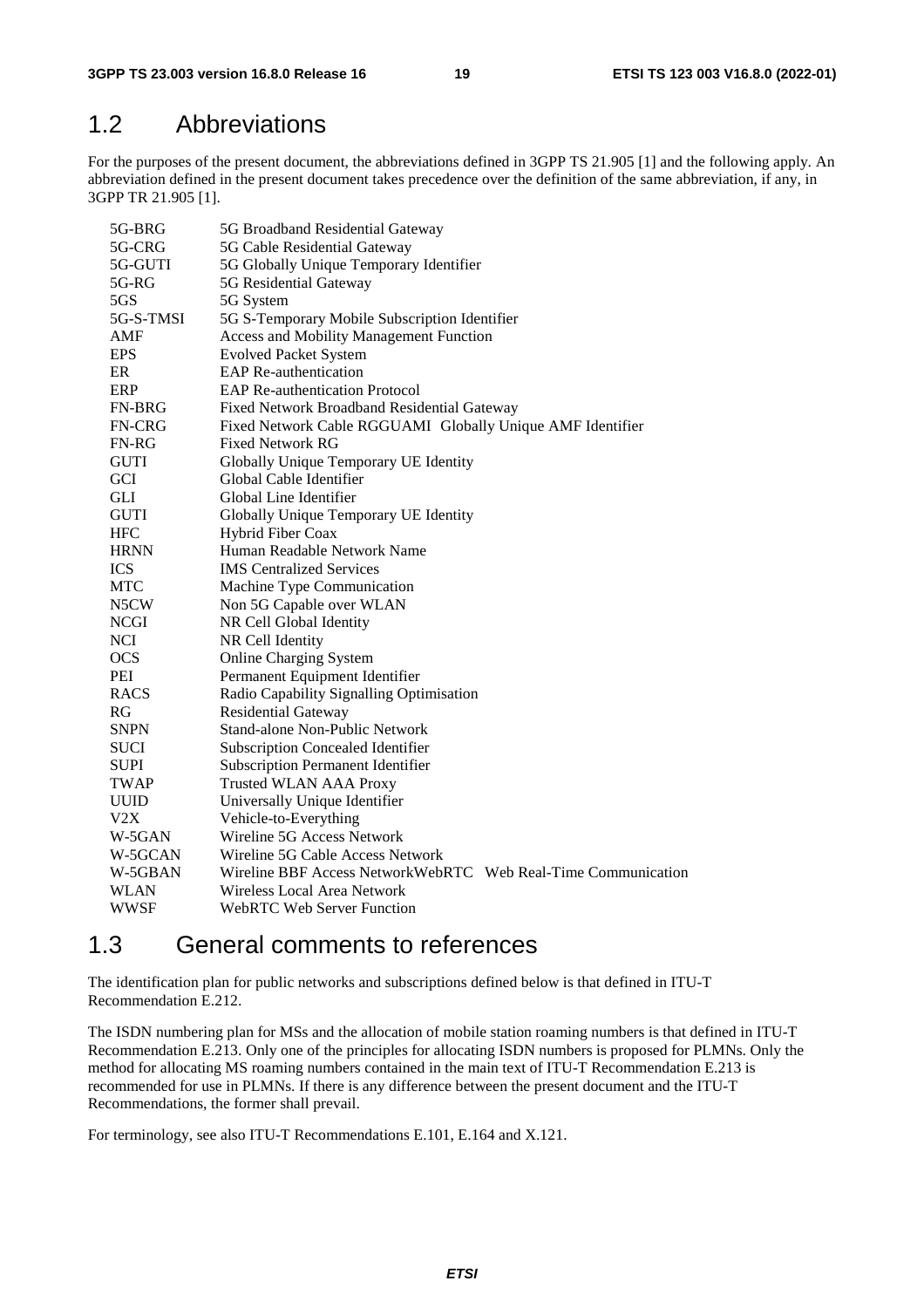# 1.4 Conventions on bit ordering

The following conventions hold for the coding of the different identities appearing in the present document and in other GSM Technical Specifications if not indicated otherwise:

- the different parts of an identity are shown in the figures in order of significance;
- the most significant part of an identity is on the left part of the figure and the least significant on the right.

When an identity appears in other Technical Specifications, the following conventions hold if not indicated otherwise:

- digits are numbered by order of significance, with digit 1 being the most significant;
- bits are numbered by order of significance, with the lowest bit number corresponding to the least significant bit.

# 2 Identification of mobile subscribers

### 2.1 General

A unique International Mobile Subscription Identity (IMSI) shall be allocated to each mobile subscriber in the GSM/UMTS/EPS system.

NOTE: This IMSI is the concept referred to by ITU-T as "International Mobile Subscription Identity".

In order to support the subscriber identity confidentiality service the VLRs, SGSNs and MME may allocate Temporary Mobile Subscriber Identities (TMSI) to visiting mobile subscribers. The VLR,SGSN and MME must be capable of correlating an allocated TMSI with the IMSI of the MS to which it is allocated.

An MS may be allocated three TMSIs, one for services provided through the MSC, one for services provided through the SGSN (P-TMSI for short) and one for the services provided via the MME (M-TMSI part GUTI for short).

For addressing on resources used for GPRS, a Temporary Logical Link Identity (TLLI) is used. The TLLI to use is built by the MS either on the basis of the P-TMSI (local or foreign TLLI), or directly (random TLLI).

In order to speed up the search for subscriber data in the VLR a supplementary Local Mobile Station Identity (LMSI) is defined.

The LMSI may be allocated by the VLR at location updating and is sent to the HLR together with the IMSI. The HLR makes no use of it but includes it together with the IMSI in all messages sent to the VLR concerning that MS.

### 2.2 Composition of IMSI

IMSI is composed as shown in figure 1.



**Figure 1: Structure of IMSI** 

IMSI is composed of three parts: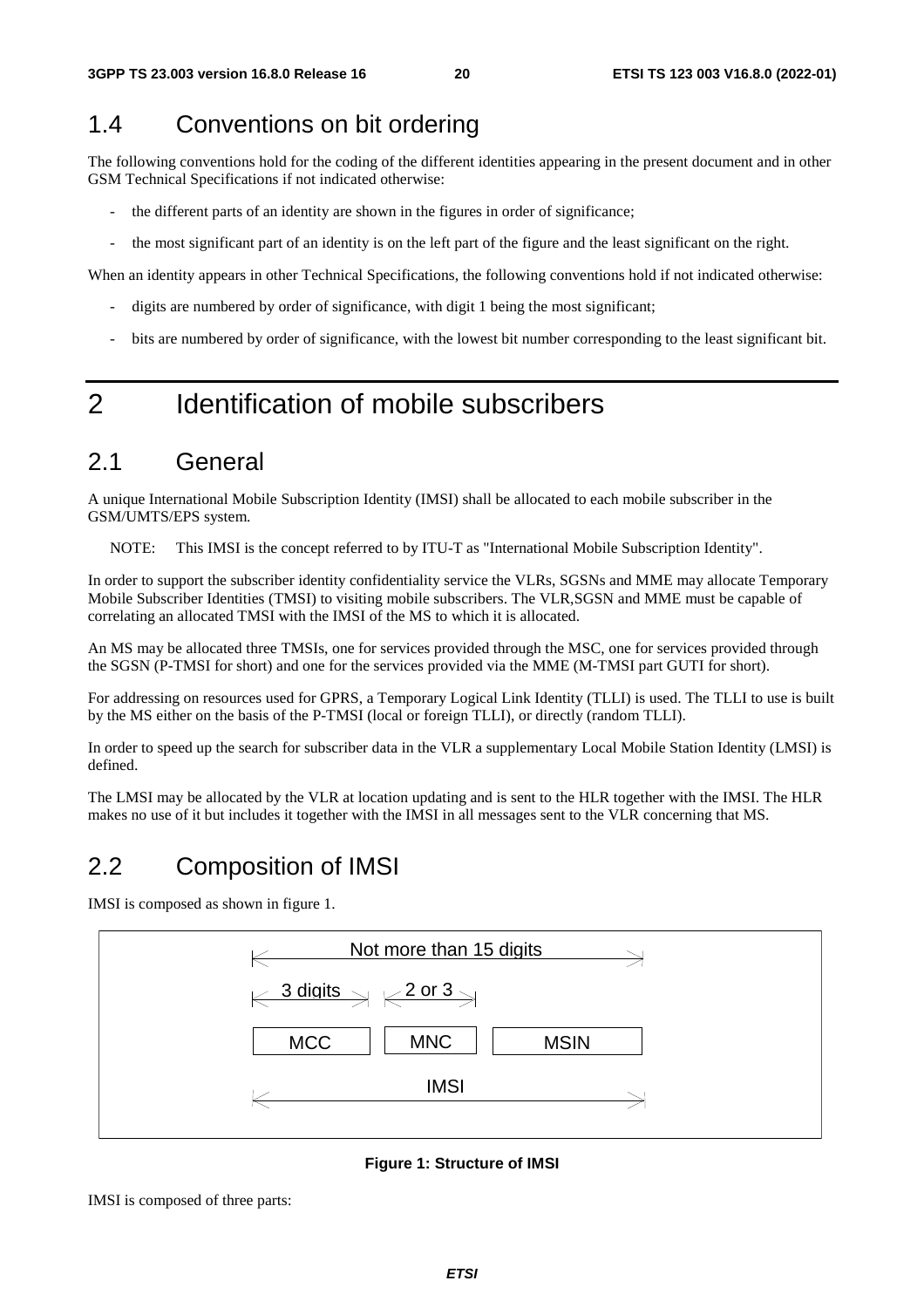- 1) Mobile Country Code (MCC) consisting of three digits. The MCC identifies uniquely the country of domicile of the mobile subscription;
- 2) Mobile Network Code (MNC) consisting of two or three digits for 3GPP network applications. The MNC identifies the home PLMN of the mobile subscription within its country of domicile, or it identifies together with MCC and NID the mobile subscription's SNPN. The length of the MNC (two or three digits) depends on the value of the MCC. A mixture of two and three digit MNC codes within a single MCC area is not recommended and is outside the scope of this specification.
- 3) Mobile Subscriber Identification Number (MSIN) identifying the mobile subscription within a PLMN or SNPN.

# 2.2A Subscription Permanent Identifier (SUPI)

The SUPI is a globally unique 5G Subscription Permanent Identifier allocated to each subscriber in the 5G System. It is defined in clause 5.9.2 of 3GPP TS 23.501 [119].

The SUPI is defined as:

- a SUPI type: in this release of the specification, it may indicate an IMSI, a network specific identifier, a Global Line Identifier (GLI) or a Global Cable Identifier (GCI); and
- dependent on the value of the SUPI type:
	- an IMSI as defined in clause 2.1:
	- a network specific identifier, taking the form of a Network Access Identifier (NAI) as defined in clause 28.7.2;
	- a Global Cable Identifier (GCI) taking the form of a NAI as defined in clause 28.15.2;
	- a Global Line Identifier (GLI) taking the form of an NAI as defined in clause 28.16.2.

NOTE: Depending on the protocol used to convey the SUPI, the SUPI type can take different formats.

See clauses 4.7.2, 4.7.3 and 4.7.4 of 3GPP TS 23.316 [131] for details on which types of SUPI are supported by 5G-BRG, FN-BRG, 5G-CRG and FN-CRG.

### 2.2B Subscription Concealed Identifier (SUCI)

The SUCI is a privacy preserving identifier containing the concealed SUPI. It is defined in clause 6.12.2 of 3GPP TS 33.501 [124].



#### **Figure 2.2B-1: Structure of SUCI**

The SUCI is composed of the following parts:

- 1) SUPI Type, consisting in a value in the range 0 to 7. It identifies the type of the SUPI concealed in the SUCI. The following values are defined:
	- 0: IMSI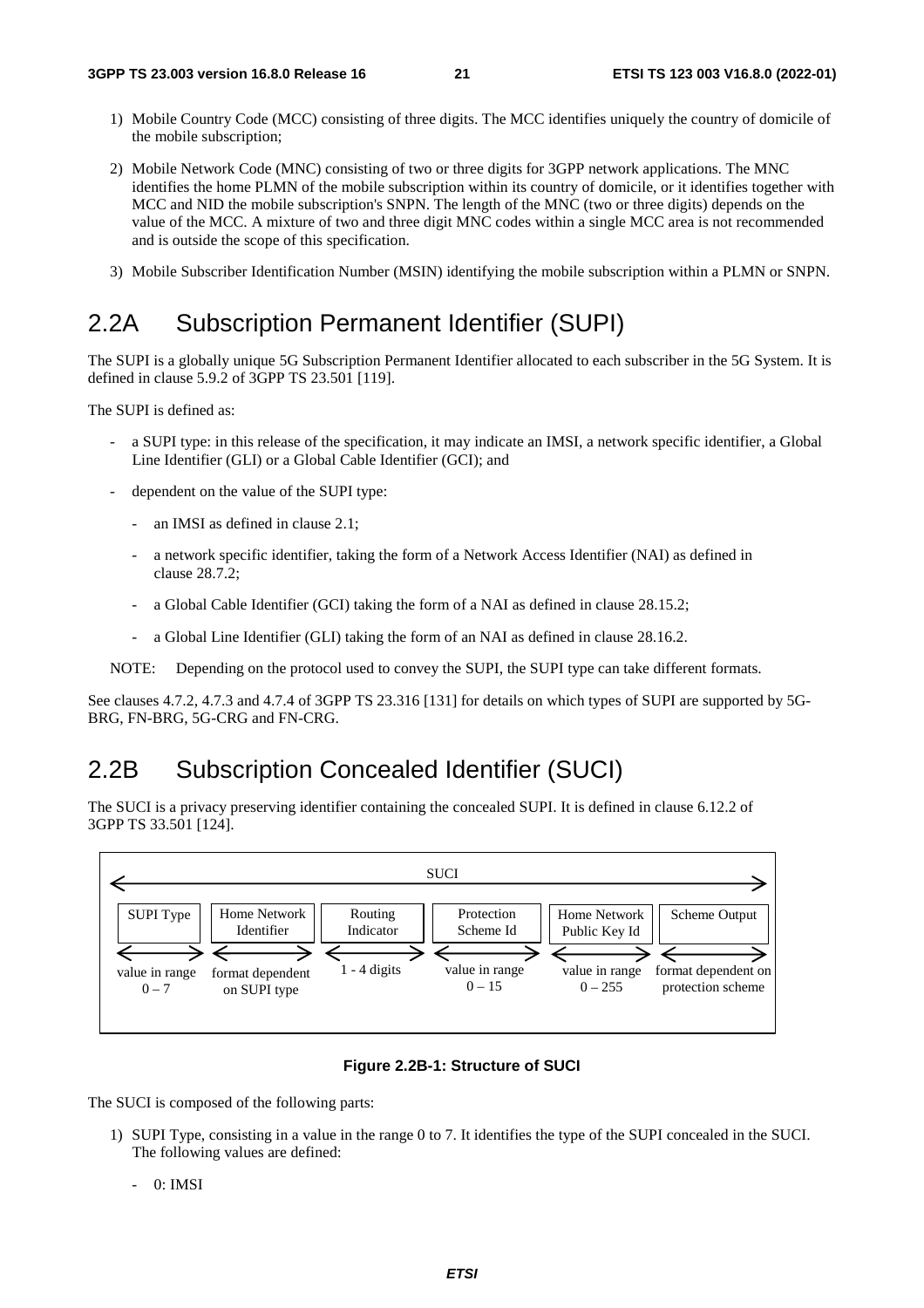- 1: Network Specific Identifier
- 2: Global Line Identifier (GLI)
- 3: Global Cable Identifier (GCI)
- 4 to 7: spare values for future use.
- 2) Home Network Identifier, identifying the home network of the subscriber.

When the SUPI Type is an IMSI, the Home Network Identifier is composed of two parts:

- Mobile Country Code (MCC), consisting of three decimal digits. The MCC identifies uniquely the country of domicile of the mobile subscription;
- Mobile Network Code (MNC), consisting of two or three decimal digits. The MNC identifies the home PLMN or SNPN of the mobile subscription.

When the SUPI type is a Network Specific Identifier, a GLI or a GCI, the Home Network Identifier consists of a string of characters with a variable length representing a domain name as specified in clause 2.2 of IETF RFC 7542 [126]. For a GLI or a GCI, the domain name shall correspond to the realm part specified in the NAI format for SUPI in clauses 28.15.2 and 28.16.2.

3) Routing Indicator, consisting of 1 to 4 decimal digits assigned by the home network operator and provisioned in the USIM, that allow together with the Home Network Identifier to route network signalling with SUCI to AUSF and UDM instances capable to serve the subscriber.

 Each decimal digit present in the Routing Indicator shall be regarded as meaningful (e.g. value "012" is not the same as value "12"). If no Routing Indicator is configured on the USIM, this data field shall be set to the value 0 (i.e. only consist of one decimal digit of "0").

- 4) Protection Scheme Identifier, consisting in a value in the range of 0 to 15 (see Annex C.1 of 3GPP TS 33.501 [124]). It represents the null scheme or a non-null scheme specified in Annex C of 3GPP TS 33.501 [124] or a protection scheme specified by the HPLMN; the null scheme shall be used if the SUPI type is a GLI or GCI.
- 5) Home Network Public Key Identifier, consisting in a value in the range 0 to 255. It represents a public key provisioned by the HPLMN or SNPN and it is used to identify the key used for SUPI protection. This data field shall be set to the value 0 if and only if null protection scheme is used;
- 6) Scheme Output, consisting of a string of characters with a variable length or hexadecimal digits, dependent on the used protection scheme, as defined below. It represents the output of a public key protection scheme specified in Annex C of 3GPP TS 33.501 [124] or the output of a protection scheme specified by the HPLMN.

Figure 2.2B-2 defines the scheme output for the null protection scheme.

MSIN (for SUPI type IMSI) or username (for SUPI type Network-Specific Identifier, GLI or GCI)

**Characters** 

#### **Figure 2.2B-2: Scheme Output for the null protection scheme**

The Mobile Subscriber Identification Number ("MSIN") is defined in clause 2.2; the "username" corresponds to the username part of a NAI, and it is applicable to SUPI types Network-Specific Identifier (clause 28.7.2), GLI (clause 28.16.2) or GCI (clause 28.15.2).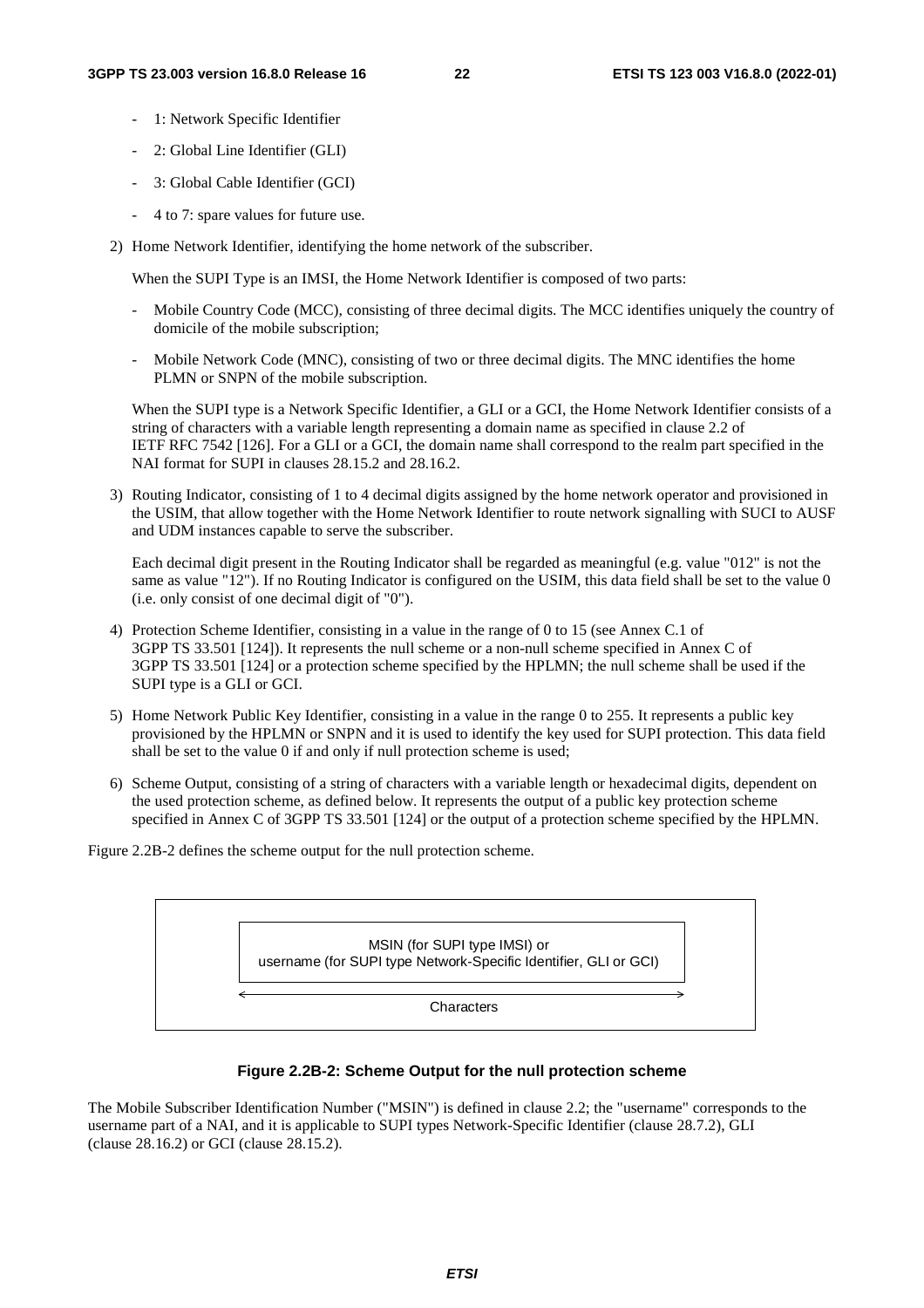NOTE 1: For a SUCI with SUPI Type 2 or 3 (i.e. GLI or GCI), the SUCI can, based on subscription information, act as a pseudonym of the actual SUPI containing an IMSI (see 3GPP TS 23.316 [131], clauses 4.7.3 and 4.7.4). If so, the UDM derives the actual SUPI (IMSI) from the de-concealed SUCI (GLI/GCI).

The scheme output is formatted as a variable length of characters as specified for the username in clause 2.2 of IETF RFC 7542 [126].

NOTE 2: If the null protection scheme is used, the NFs can derive SUPI from SUCI when needed. The AMF derives SUPI used for AUSF discovery from SUCI when the Routing-Indicator is zero and the protection scheme is null.

Figure 2.2B-3 defines the scheme output for the Elliptic Curve Integrated Encryption Scheme Profile A.



#### **Figure 2.2B-3: Scheme Output for Elliptic Curve Integrated Encryption Scheme Profile A**

The ECC ephemeral public key is formatted as 64 hexadecimal digits, which allows to encode 256 bits.

The ciphertext value is formatted as a variable length of hexadecimal digits.

The MAC tag value is formatted as 16 hexadecimal digits, which allows to encode 64 bits.

Editor's Note: clause C.3.2 of TS 33.501 specifies that the scheme output may contain other parameters (not further defined in the specification). It is FFS how to format these parameters.

Figure 2.2B-4 defines the scheme output for the Elliptic Curve Integrated Encryption Scheme Profile B.



#### **Figure 2.2B-4: Scheme Output for Elliptic Curve Integrated Encryption Scheme Profile B**

The ECC ephemeral public key is formatted as 66 hexadecimal digits, which allows to encode 264 bits.

The ciphertext value is formatted as a variable length of hexadecimal digits.

The MAC tag value is formatted as 16 hexadecimal digits, which allows to encode 64 bits.

Editor's Note: clause C.3.2 of TS 33.501 specifies that the scheme output may contain other parameters (not further defined in the specification). It is FFS how to format these parameters.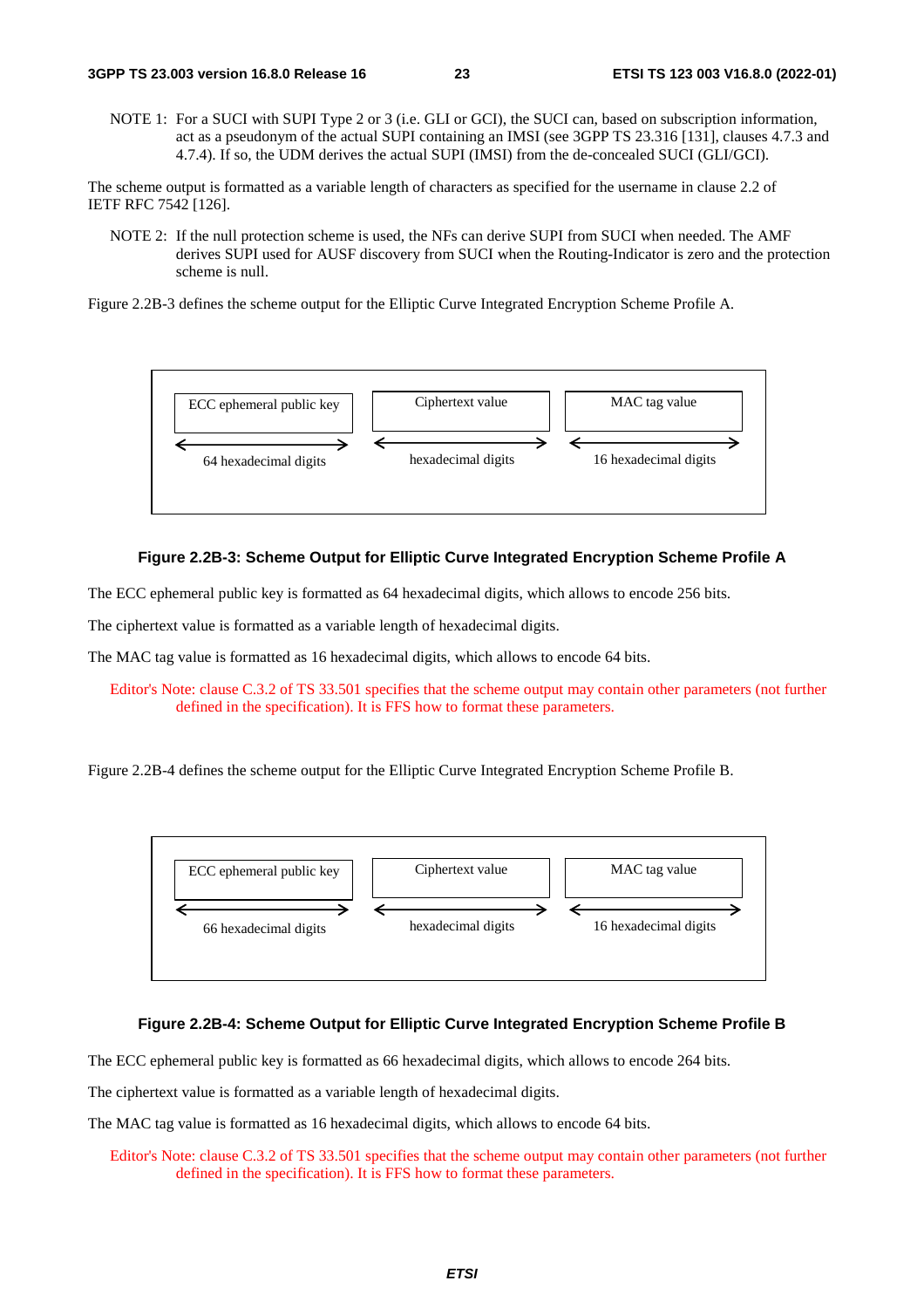Figure 2.2B-5 defines the scheme output for Home Network proprietary protection schemes.



#### **Figure 2.2B-5: Scheme Output for Home Network proprietary protection schemes**

The Home Network defined scheme output is formatted as a variable length of hexadecimal digits. Its format is not further defined in 3GPP specifications.

As examples, assuming the IMSI 234150999999999, where MCC=234, MNC=15 and MSISN=0999999999, the Routing Indicator 678, and a Home Network Public Key Identifier of 27:

- the SUCI for the null protection scheme is composed of:  $0, 234, 15, 678, 0, 0$  and 09999999999
- the SUCI for the Profile  $\langle A \rangle$  protection scheme is composed of: 0, 234, 15, 678, 1, 27,  $\langle EEC$  ephemeral public key value>, <encryption of 0999999999> and <MAC tag value>

## 2.3 Allocation and assignment principles

IMSI shall consist of decimal digits (0 through 9) only.

The number of digits in IMSI shall not exceed 15.

The allocation and assignment of Mobile Country Codes (MCCs) is administered by the ITU. The current assignment is available on ITU web site ([https://www.itu.int/en/ITU-T/inr/Pages/default.aspx\)](https://www.itu.int/en/ITU-T/inr/Pages/default.aspx).

The assignment of Mobile network Codes (MNC) is the responsibility of each national numbering plan administrator. MNCs under MCC ranges 90x are administered by the ITU. The MSIN is the third field of the IMSI, and is administered by the relevant MNC assignee to identify individual subscriptions.

If more than one PLMN exists in a country, the same Mobile Network Code should not be assigned to more than one PLMN.

The allocation of IMSIs should be such that not more than the digits MCC + MNC of the IMSI have to be analysed in a foreign PLMN for information transfer.

# 2.4 Structure of TMSI

Since the TMSI has only local significance (i.e. within a VLR and the area controlled by a VLR, or within an SGSN and the area controlled by an SGSN, or within an MME and the area controlled by an MME), the structure and coding of it can be chosen by agreement between operator and manufacturer in order to meet local needs.

The TMSI consists of 4 octets. It can be coded using a full hexadecimal representation.

In order to avoid double allocation of TMSIs after a restart of an allocating node, some part of the TMSI may be related to the time when it was allocated or contain a bit field which is changed when the allocating node has recovered from the restart.

In areas where both MSC-based services and SGSN-based services are provided, some discrimination is needed between the allocation of TMSIs for MSC-based services and the allocation of TMSIs for SGSN-based services. The discrimination shall be done on the 2 most significant bits, with values 00, 01, and 10 being used by the VLR, and 11 being used by the SGSN.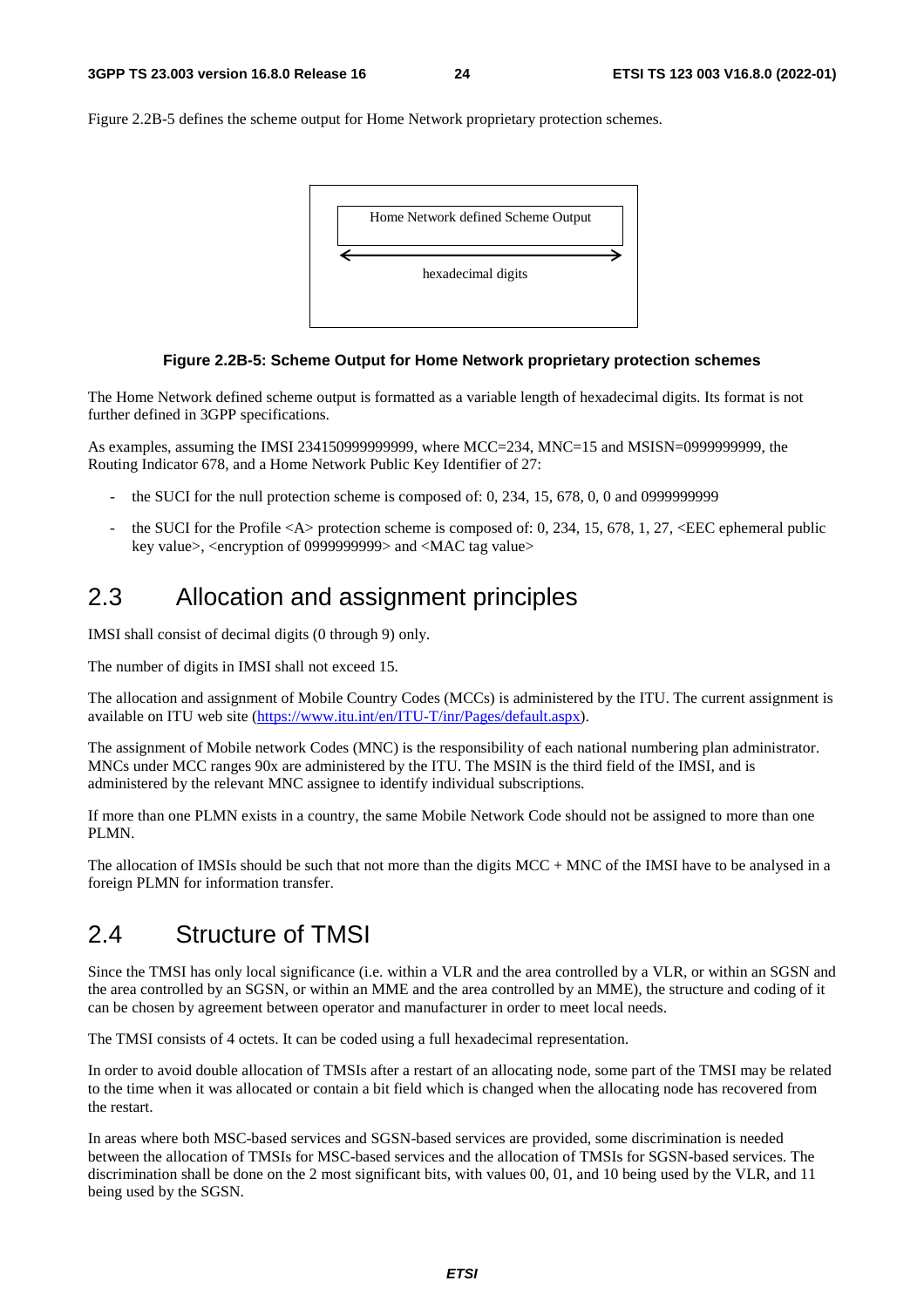If intra domain connection of RAN nodes to multiple CN nodes as described in 3GPP TS 23.236 [23] is applied in the MSC/VLR or SGSN, then the NRI shall be part of the TMSI. The NRI has a configurable length of 0 to 10 bits. A configurable length of 0 bits indicates that the NRI is not used and this feature is not applied in the MSC/VLR or SGSN. The NRI shall be coded in bits 23 to 14. An NRI shorter than 10 bits shall be encoded with the most significant bit of the NRI field in bit 23.

The TMSI shall be allocated only in ciphered form. See also 3GPP TS 43.020 [7] and 3GPP TS 33.102 [42].

The network shall not allocate a TMSI with all 32 bits equal to 1 (this is because the TMSI must be stored in the SIM, and the SIM uses 4 octets with all bits equal to 1 to indicate that no valid TMSI is available).

To allow for eventual modifications of the management of the TMSI code space management, MSs shall not check if an allocated TMSI belongs to the range allocated to the allocating node. MSs shall use an allocated TMSI according to the specifications, whatever its value.

### 2.5 Structure of LMSI

The LMSI consists of 4 octets and may be allocated by the VLR. The VLR shall not allocate the value zero. The value zero is reserved to indicate that an LMSI parameter sent from the HLR to the VLR shall not be interpreted.

### 2.6 Structure of TLLI

A TLLI is built by the MS or by the SGSN either on the basis of the P-TMSI (local or foreign TLLI), or directly (random or auxiliary TLLI), according to the following rules.

The TLLI consists of 32 bits, numbered from 0 to 31 by order of significance, with bit 0 being the LSB.

A local TLLI is built by an MS which has a valid P-TMSI as follows:

bits 31 down to 30 are set to 1; and

bits 29 down to 0 are set equal to bits 29 to 0 of the P-TMSI.

A foreign TLLI is built by an MS which has a valid P-TMSI as follows:

bit 31 is set to 1 and bit 30 is set to 0; and

bits 29 down to 0 are set equal to bits 29 to 0 of the P-TMSI.

A random TLLI is built by an MS as follows:

bit 31 is set to 0;

bits 30 down to 27 are set to 1; and

bits 0 to 26 are chosen randomly.

An auxiliary TLLI is built by the SGSN as follows:

bit 31 is set to 0;

bits 30 down to 28 are set to 1;

bit 27 is set to 0; and

bits 0 to 26 can be assigned independently.

Other types of TLLI may be introduced in the future.

Part of the TLLI codespace is re-used in GERAN to allow for the inclusion of the GERAN Radio Network Temporary Identifier in RLC/MAC messages. The G-RNTI is defined in 3GPP TS 44.118 [29].

The structure of the TLLI is summarised in table 1.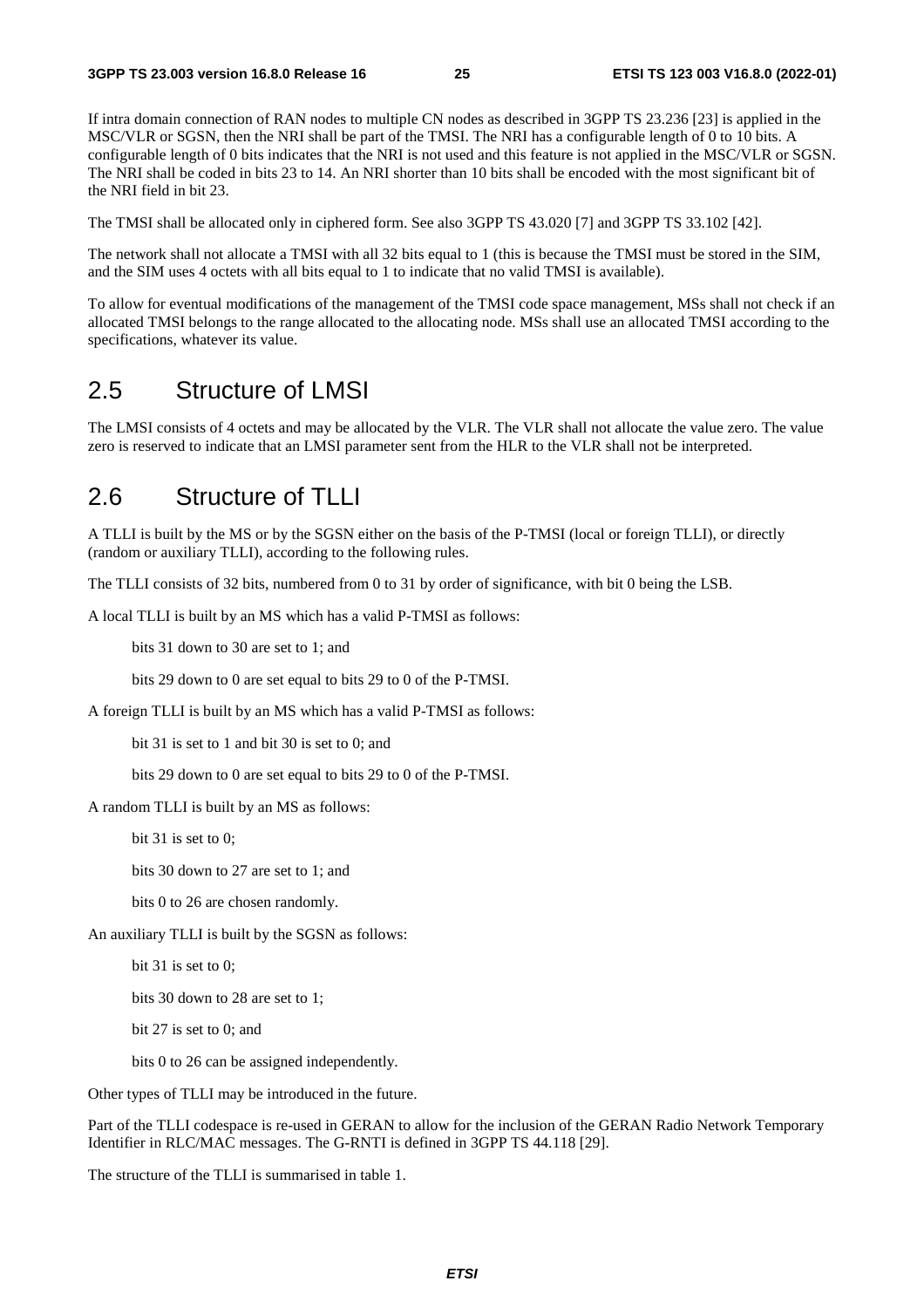| 31 | 30 | 29 | 28 | 27 | 26 to 0 | <b>Type of TLLI</b>         |
|----|----|----|----|----|---------|-----------------------------|
|    |    |    |    |    |         | <b>Local TLLI</b>           |
|    |    |    |    |    |         | Foreign TLLI                |
|    |    |    |    |    |         | Random TLLI                 |
|    |    |    |    |    |         | <b>Auxiliary TLLI</b>       |
|    |    |    |    |    |         | Reserved                    |
|    |    |    |    | ⌒  |         | Reserved                    |
|    |    |    |    | G  |         | Part of the assigned G-RNTI |
|    |    |    |    | R  |         | Random G-RNTI               |

**Table 1: TLLI structure** 

'T', 'R', 'A' and 'X' indicate bits which can take any value for the type of TLLI. More precisely, 'T' indicates bits derived from a P-TMSI, 'R' indicates bits chosen randomly, 'A' indicates bits chosen by the SGSN, 'G' indicates bits derived from the assigned G-RNTI and 'X' indicates bits in reserved ranges.

## 2.7 Structure of P-TMSI Signature

The P-TMSI Signature consists of 3 octets and may be allocated by the SGSN.

The network shall not allocate a P-TMSI Signature with all 24 bits equal to 1 (this is because the P-TMSI Signature must be stored in the SIM, and the SIM uses 3 octets with all bits equal to 1 to indicate that no valid P-TMSI signature is available.

# 2.8 Globally Unique Temporary UE Identity (GUTI)

### 2.8.1 Introduction

The purpose of the GUTI is to provide an unambiguous identification of the UE that does not reveal the UE or the user's permanent identity in the Evolved Packet System (EPS). It also allows the identification of the MME and network. It can be used by the network and the UE to establish the UE's identity during signalling between them in the EPS. See 3GPP TS 23.401 [72].

The GUTI has two main components:

- one that uniquely identifies the MME which allocated the GUTI; and
- one that uniquely identifies the UE within the MME that allocated the GUTI.

Within the MME, the mobile shall be identified by the M-TMSI.

The Globally Unique MME Identifier (GUMMEI) shall be constructed from the MCC, MNC and MME Identifier (MMEI).

The MMEI shall be constructed from an MME Group ID (MMEGI) and an MME Code (MMEC).

The GUTI shall be constructed from the GUMMEI and the M-TMSI.

For paging purposes, the mobile is paged with the S-TMSI. The S-TMSI shall be constructed from the MMEC and the M-TMSI.

The operator shall need to ensure that the MMEC is unique within the MME pool area and, if overlapping pool areas are in use, unique within the area of overlapping MME pools.

NOTE: In some network sharing cases it is required that the MMEC and NRI values are coordinated between the sharing operators, as described in 3GPP TS 23.251 [101]. In order to achieve CS/PS coordination in shared GERAN/UTRAN networks, the MMEC included in the GUTI can be set to identify the CS operator serving the UE.

The GUTI shall be used to support subscriber identity confidentiality, and, in the shortened S-TMSI form, to enable more efficient radio signalling procedures (e.g. paging and Service Request).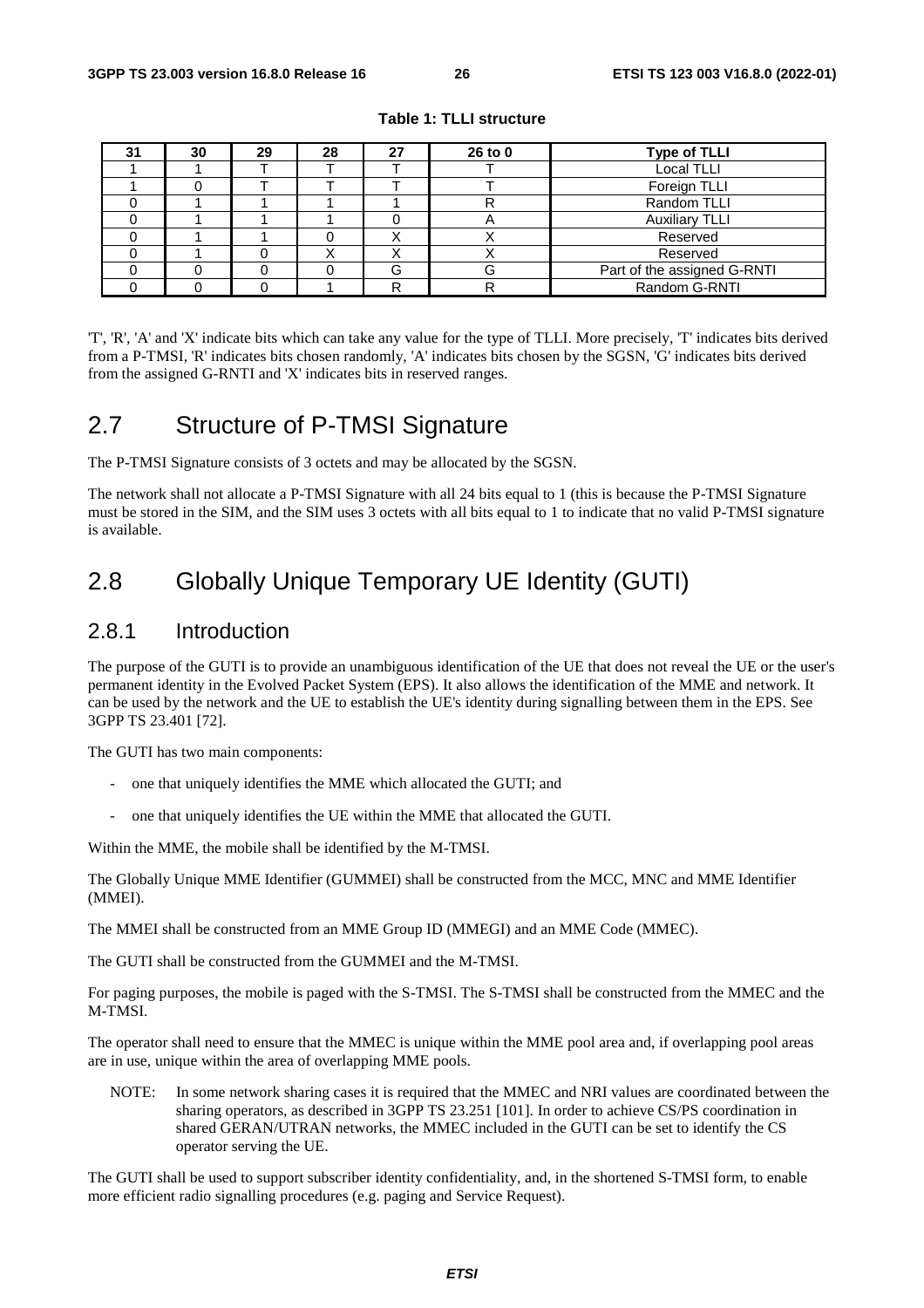The format and size of the GUTI is therefore the following:

<GUTI> = <GUMMEI><M-TMSI>,

where  $\langle$  GUMMEI $\rangle$  =  $\langle$ MCC $\rangle$  $\langle$ MNC $\rangle$  $\langle$ MME Identifier $\rangle$ 

and <MME Identifier> = <MME Group ID><MME Code>

MCC and MNC shall have the same field size as in earlier 3GPP systems.

M-TMSI shall be of 32 bits length.

MME Group ID shall be of 16 bits length.

MME Code shall be of 8 bits length.

### 2.8.2 Mapping between Temporary and Area Identities for the EUTRAN and the UTRAN/GERAN based systems

#### 2.8.2.0 Introduction

This clause provides information on the mapping of the temporary and location area identities, e.g. for the construction of the Routeing Area Update Request message in GERAN/UTRAN or Tracking Area Update Request message in E-UTRAN.

In GERAN and UTRAN:

 $\langle RAI \rangle = \langle MCC \rangle \langle MNC \rangle \langle LAC \rangle \langle RAC \rangle$ 

<P-TMSI/TLLI> includes the mapped NRI

P-TMSI shall be of 32 bits length where the two topmost bits are reserved and always set to '11'. Hence, for a UE which may handover to GERAN/UTRAN (based on subscription and UE capabilities), the corresponding bits in the M-TMSI are set to '11' (see clause 2.8.2.1.3).

3GPP TS 23.236 [23] specifies that the NRI field is of variable length and shall be mapped into the P-TMSI starting at bit 23 and down to bit 14. The most significant bit of the NRI is located at bit 23 of the P-TMSI regardless of the configured length of the NRI. To support mobility between GERAN/UTRAN and E-UTRAN, the NRI length is limited to a maximum of 8 bits to be compatible for the mapping to MME Code within GUTI (see clause 2.8.2.2).

The P-TMSI and NRI are defined elsewhere in this specification.

In the case of a combined MME-SGSN node, the NRI of the SGSN part and the MME code of the MME part, refer to the same combined node. RAN configuration allows NAS messages on GERAN/UTRAN and E-UTRAN to be routed to the same combined node. The same or different values of NRI and MME code may be used for a combined node.

#### 2.8.2.1 Mapping from GUTI to RAI, P-TMSI and P-TMSI signature

#### 2.8.2.1.1 Introduction

This clause addresses the case when a UE moves from an MME to an SGSN. The SGSN may be either an S4 SGSN or a Gn/Gp SGSN.

#### 2.8.2.1.2 Mapping in the UE

When a UE moves from an E-UTRAN to a GERAN/UTRAN, the UE needs to map the GUTI to an RAI, a P-TMSI and a P-TMSI Signature, for them to be sent to the SGSN. For GERAN, the TLLI is derived from the P-TMSI by the UE and is a foreign TLLI (see clause 2.6).

The mapping of the GUTI shall be done to the combination of RAI of GERAN / UTRAN and the P-TMSI: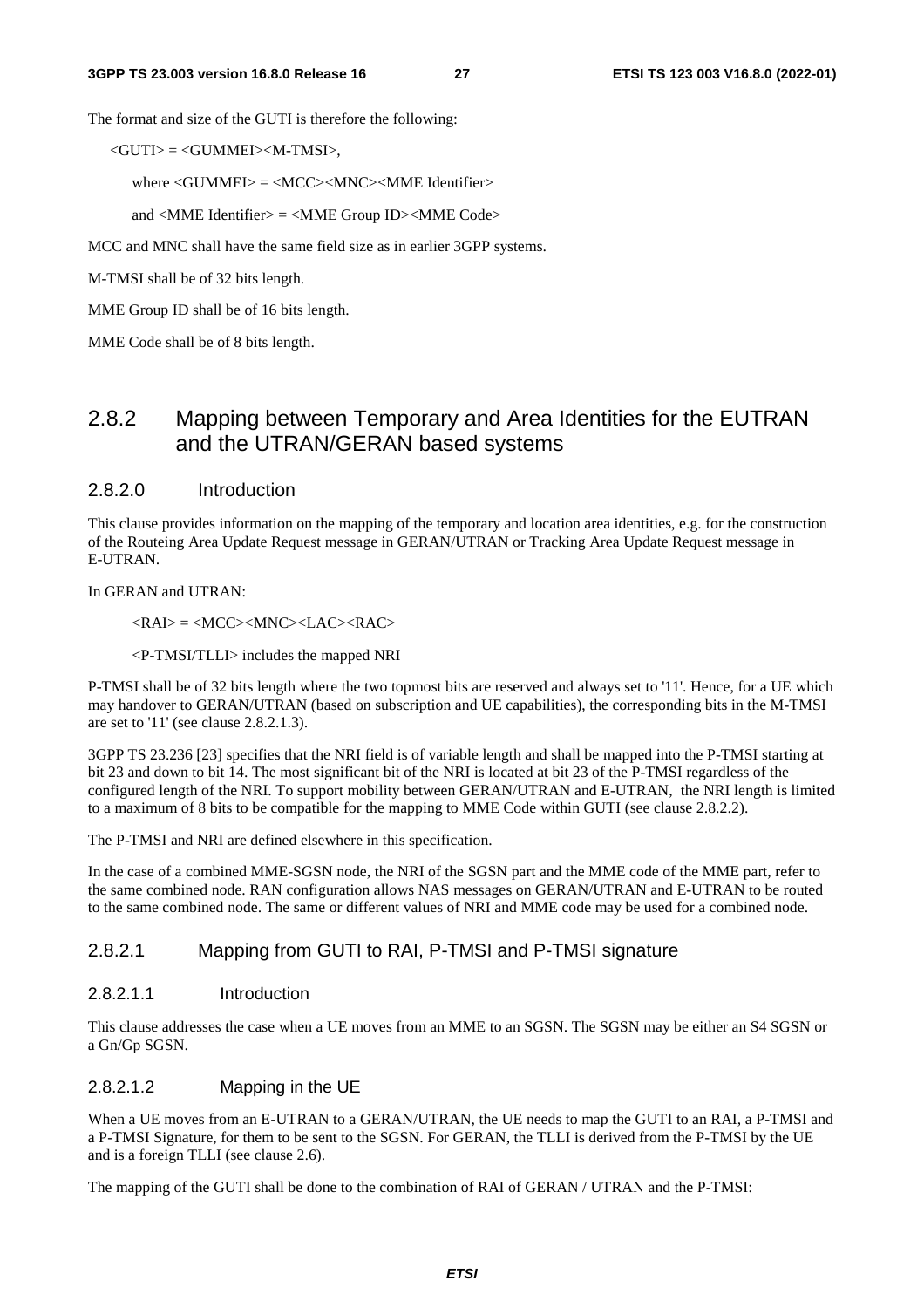E-UTRAN <MCC> maps to GERAN/UTRAN <MCC>

E-UTRAN <MNC> maps to GERAN/UTRAN <MNC>

E-UTRAN <MME Group ID> maps to GERAN/UTRAN <LAC>

E-UTRAN <MME Code> maps to GERAN/UTRAN <RAC> and is also copied into the 8 Most Significant Bits of the NRI field within the P-TMSI;

E-UTRAN <M-TMSI> maps as follows:

- 6 bits of the E-UTRAN <M-TMSI> starting at bit 29 and down to bit 24 are mapped into bit 29 and down to bit 24 of the GERAN/UTRAN <P-TMSI>;
- 16 bits of the E-UTRAN <M-TMSI> starting at bit 15 and down to bit 0 are mapped into bit 15 and down to bit 0 of the GERAN/UTRAN <P-TMSI>;
- and the remaining 8 bits of the E-UTRAN  $\langle M-TMSI \rangle$  are mapped into the 8 Most Significant Bits of the  $\langle P-TMSI \rangle$ TMSI signature> field.
- The UE shall fill the remaining 2 octets of the <P-TMSI signature> according to clauses 9.1.1, 9.4.1, 10.2.1, or 10.5.1 of 3GPP TS.33.401 [89] , as appropriate, for RAU/Attach procedures.

For UTRAN, the 10-bit long NRI bits are masked out from the P-TMSI and are also supplied by the UE to the RAN node as IDNNS (Intra Domain NAS Node Selector) (see 3GPP TS 23.236 [23]). However, the RAN configured NRI length should not exceed 8 bits.

#### 2.8.2.1.3 Mapping in the old MME

A new SGSN attempts to retrieve information regarding the UE, e.g. the IMSI, from the old MME. In order to find the UE context, the MME needs to map the RAI, P-TMSI (or TLLI) and the P-TMSI Signature (sent by the SGSN) to create the GUTI and compare it with the stored GUTI.

The MME shall perform a reverse mapping to the mapping procedure specified in clause 2.8.2.1.2 "Mapping in the UE" (see 3GPP TS 29.060 [6] and 3GPP TS 29.274 [88] for specifics of the messaging). For the reverse mapping, the E-UTRAN <MME Code> within the GUTI shall be set either to bits 23 to 16 of the GERAN/UTRAN <P-TMSI> (i.e., the NRI field) or to the GERAN/UTRAN <RAC>. For GERAN TLLI, the old MME replaces the two topmost bits of TLLI, received from new SGSN via GTPv1, with '11' before mapping the TLLI to the GUTI used for looking up the "UE Context".

#### 2.8.2.2 Mapping from RAI and P-TMSI to GUTI

#### 2.8.2.2.1 Introduction

This clause addresses the case when a UE moves from an SGSN to an MME (i.e. during a TAU or an Attach to MME). The SGSN may be either an S4 SGSN or a Gn/Gp SGSN.

#### 2.8.2.2.2 Mapping in the UE

When the UE moves from the GERAN/UTRAN to the E-UTRAN, the UE needs to map the RAI and P-TMSI to a GUTI to be sent to the MME. The P-TMSI signature is sent intact to the MME.

The mapping of P-TMSI (TLLI) and RAI in GERAN/UTRAN to GUTI in E-UTRAN shall be performed as follows:

GERAN/UTRAN <MCC> maps to E-UTRAN <MCC>

GERAN/UTRAN <MNC> maps to E-UTRAN <MNC>

GERAN/UTRAN <LAC> maps to E-UTRAN <MME Group ID>

GERAN/UTRAN <RAC> maps into bit 23 and down to bit 16 of the M-TMSI

The 8 most significant bits of GERAN/UTRAN <NRI> map to the MME code.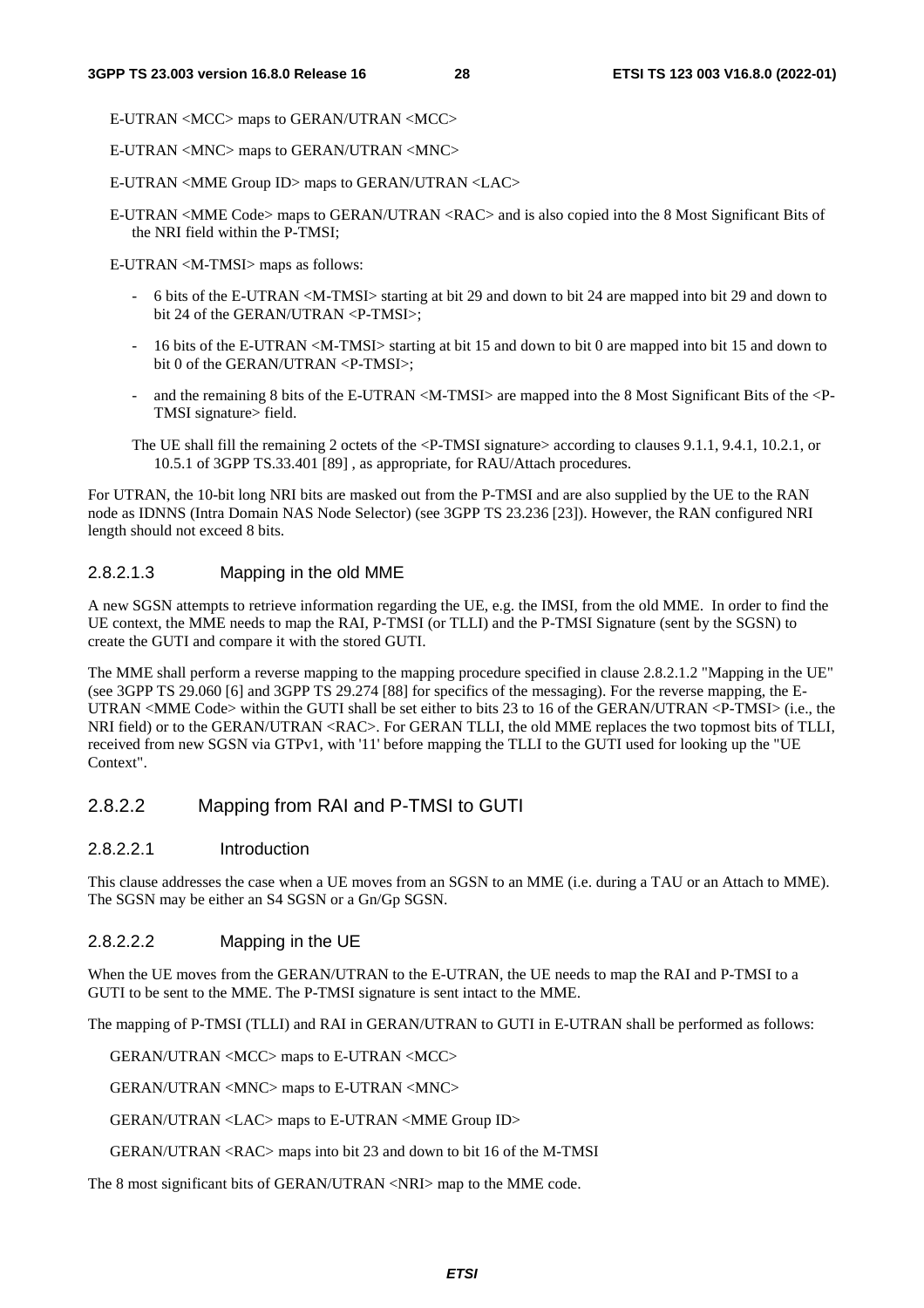GERAN/UTRAN <P-TMSI> maps as follows:

- 6 bits of the GERAN/UTRAN <P-TMSI> starting at bit 29 and down to bit 24 are mapped into bit 29 and down to bit 24 of the E-UTRAN <M-TMSI>;
- 16 bits of the GERAN/UTRAN <P-TMSI> starting at bit 15 and down to bit 0 are mapped into bit 15 and down to bit 0 of the E-UTRAN <M-TMSI>.

The values of <LAC> and <MME group id> shall be disjoint, so that they can be differentiated.

The most significant bit of the <LAC> shall be set to zero; and the most significant bit of <MME group id> shall be set to one. Based on this definition, the most significant bit of the <MME group id> can be used to distinguish the node type, i.e. whether it is an MME or SGSN. The UE copies the received old SGSN's <LAC> into the <MME Group ID> when sending a message to an MME, regardless of the value of the most significant bit of the  $\langle$ LAC>. In networks where this definition is not applied (e.g. in networks already configured with LAC with the most significant bit set to 1 before LTE deployment), the information in the TAU/RAU request indicating whether the provided GUTI/P-TMSI is "native" (i.e. no system change) or "mapped" (i.e. system change) can be used to distinguish the node type for UEs implemented according to this release of the specification (see 3GPP TS 24.301 [90] and 3GPP TS 24.008 [5]). Specific network implementations still satisfying 3GPP standard interfaces can be used for pre-Rel-10 UEs to distinguish the node type.

NOTE 1: As an example, at NAS level, the MME/SGSN can retrieve the old SGSN/MME by using additional GUTI/additional RAI/P-TMSI with double DNS query to solve the first time the UE moves between E-UTRAN and GERAN/UTRAN. As another example, the MME/SGSN can retrieve the old SGSN/MME by using double DNS query.

#### 2.8.2.2.3 Mapping in the new MME

In order to retrieve the UE's information, e.g. the IMSI, from the old SGSN, the new MME extracts only the RAI and P-TMSI from the GUTI via the reverse mapping procedure to that specified in clause 2.8.2.2.2. This is done in order to be able to include the mapped RAI and P-TMSI, along with the P-TMSI Signature received by the MME from the UE, in the corresponding message sent to the old SGSN (see 3GPP TS 29.060 [6] and 3GPP TS 29.274 [88] for specifics of the messaging). The old SGSN compares the received RAI, P-TMSI and P-TMSI Signature with the stored values for identifying the UE.

# 2.9 Structure of the S-Temporary Mobile Subscriber Identity (S-TMSI)

The S-TMSI is the shortened form of the GUTI to enable more efficient radio signalling procedures (e.g. paging and Service Request). For paging purposes, the mobile is paged with the S-TMSI. The S-TMSI shall be constructed from the MMEC and the M-TMSI:

 $\langle$ S-TMSI $\rangle$  =  $\langle$ MMEC $>$  $\langle$ M-TMSI $\rangle$ 

See clause 2.8 for these definitions and the mapping.

# 2.10 5G Globally Unique Temporary UE Identity (5G-GUTI)

#### 2.10.1 Introduction

The purpose of the 5G-GUTI is to provide an unambiguous identification of the UE that does not reveal the UE or the user's permanent identity in the 5G System (5GS). It also allows the identification of the Access and Mobility Management Function (AMF) and network. It can be used by the network and the UE to establish the UE's identity during signalling between them in the 5GS. See 3GPP TS 23.501 [119].

The 5G-GUTI has two main components:

- one that identifies the AMF(s) which allocated the 5G-GUTI; and
- one that uniquely identifies the UE within the AMF(s) that allocated the 5G-GUTI.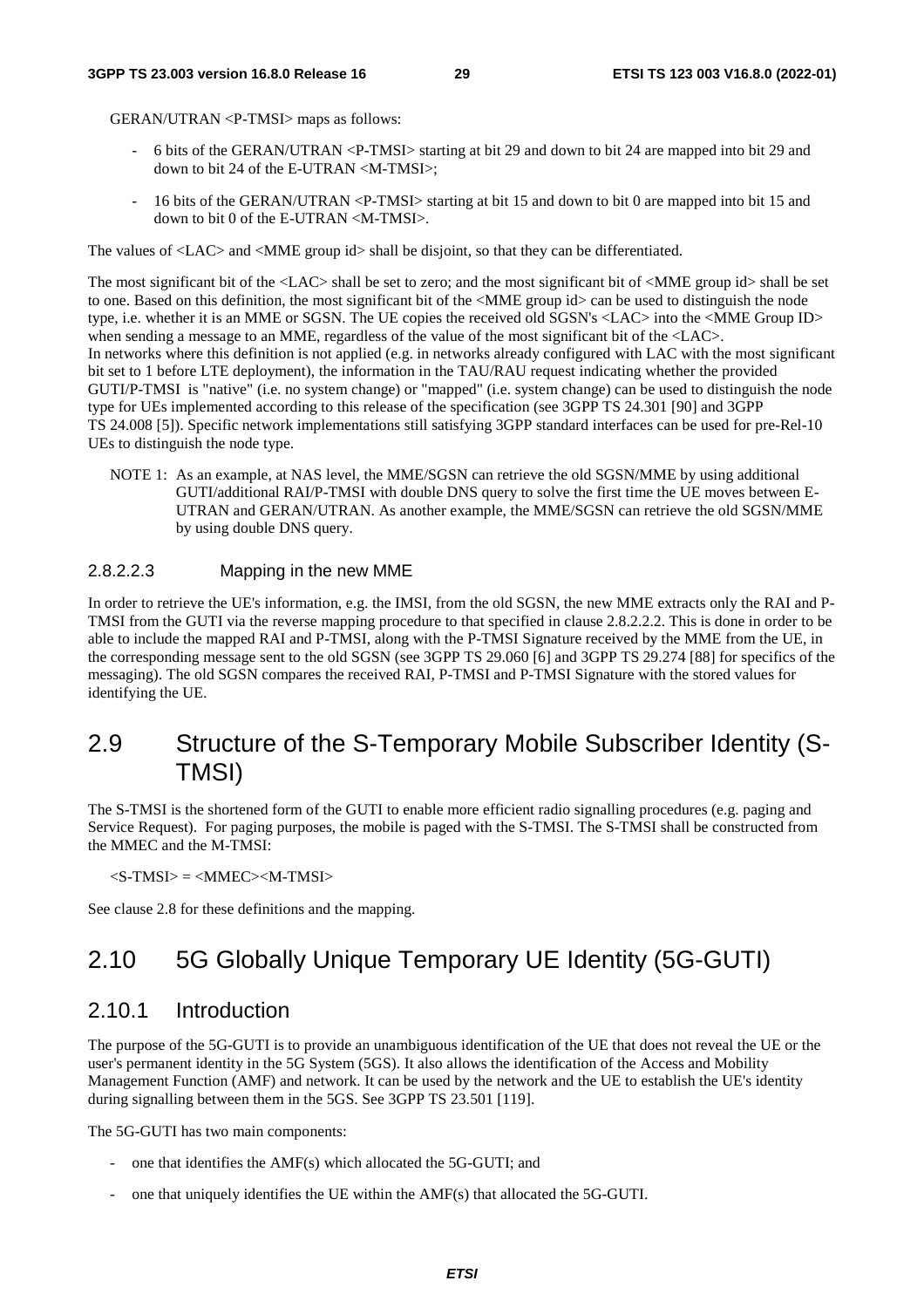Within the AMF(s), the mobile shall be identified by the 5G-TMSI.

The Globally Unique AMF Identifier (GUAMI) shall be constructed from the MCC, MNC and AMF Identifier (AMFI).

The AMFI shall be constructed from an AMF Region ID, an AMF Set ID and an AMF Pointer. The AMF Region ID identifies the region, the AMF Set ID uniquely identifies the AMF Set within the AMF Region, and the AMF Pointer identifies one or more AMFs within the AMF Set.

NOTE: When the UE is assigned a 5G-GUTI with an AMF Pointer value used by more than one AMF, the AMFs need to ensure that the 5G-TMSI value used within the assigned 5G-GUTI is not already in use within the AMF's sharing that pointer value.

The 5G-GUTI shall be constructed from the GUAMI and the 5G-TMSI.

For paging purposes, the mobile is paged with the 5G-S-TMSI. The 5G-S-TMSI shall be constructed from the AMF Set ID, the AMF Pointer and the 5G-TMSI.

The operator shall need to ensure that the combination of the AMF Set ID and AMF Pointer is unique within the AMF Region and, if overlapping AMF Regions are in use, unique within the area of overlapping AMF Regions.

The 5G-GUTI shall be used to support subscriber identity confidentiality, and, in the shortened 5G-S-TMSI form, to enable more efficient radio signalling procedures (e.g. paging and Service Request).

The format and size of the 5G-GUTI is therefore the following:

 $<$ 5G-GUTI $>$  =  $<$ GUAMI $>$ <5G-TMSI $>$ ,

where <GUAMI> = <MCC><MNC><AMF Identifier>

and <AMF Identifier> = <AMF Region ID><AMF Set ID><AMF Pointer>

MCC and MNC shall have the same field size as in earlier 3GPP systems.

5G-TMSI shall be of 32 bits length.

AMF Region ID shall be of 8 bits length.

AMF Set ID shall be of 10 bits length.

AMF Pointer shall be of 6 bits length.

### 2.10.2 Mapping between Temporary Identities for the 5GS and the E-UTRAN

#### 2.10.2.0 Introduction

This clause provides information on the mapping of the temporary identities, e.g. for the construction of the Tracking Area Update Request message in E-UTRAN.

In E-UTRAN:

<GUTI> = <MCC><MNC><MME Group ID><MME Code><M-TMSI>

#### 2.10.2.1 Mapping from 5G-GUTI to GUTI

#### 2.10.2.1.1 Introduction

This clause addresses the case when a UE moves from an AMF to an MME.

#### 2.10.2.1.2 Mapping in the UE

When a UE moves from 5GS to an E-UTRAN, the UE needs to map the 5G-GUTI to a GUTI.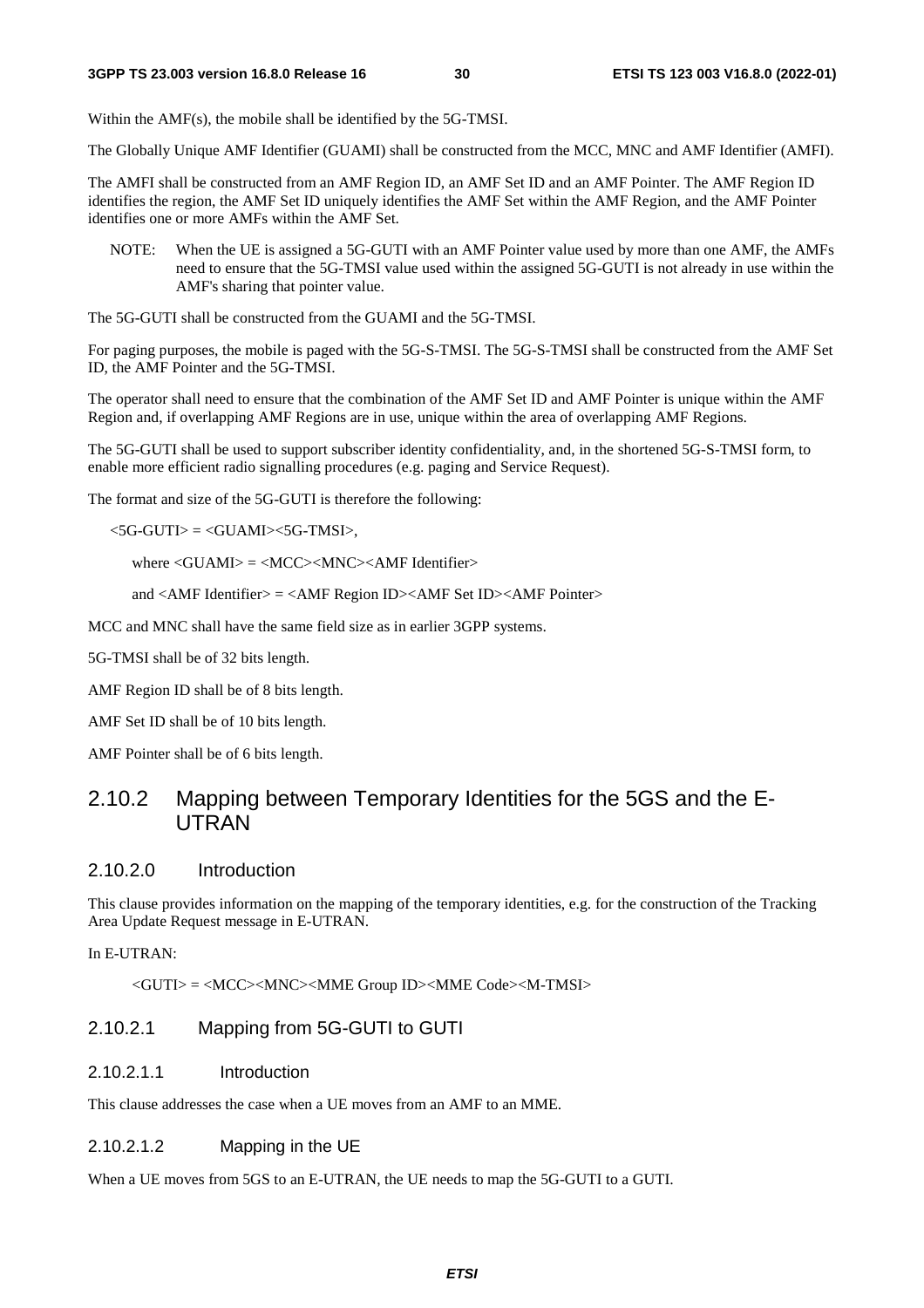The mapping of the 5G-GUTI to a GUTI shall be done as follows:

5GS <MCC> maps to E-UTRAN <MCC>

5GS <MNC> maps to E-UTRAN <MNC>

- 5GS <AMF Region ID> and 5GS <AMF Set ID> map to E-UTRAN <MME Group ID> and part of E-UTRAN <MME Code> as follows:
	- 8 bits of the 5GS <AMF Region ID> starting at bit 7 and down to bit 0 are mapped into bit 15 and down to bit 8 of the E-UTRAN <MME Group ID>;
	- 8 bits of the 5GS <AMF Set ID> starting at bit 9 and down to bit 2 are mapped into bit 7 and down to bit 0 of the E-UTRAN <MME Group ID>;
	- 2 bits of the 5GS <AMF Set ID> starting at bit 1 and down to bit 0 are mapped into bit 7 and down to bit 6 of the E-UTRAN <MME Code>;

5GS <AMF Pointer> maps to part of E-UTRAN <MME Code> as follows:

- 6 bits of the 5GS <AMF Pointer> starting at bit 5 and down to bit 0 are mapped into bit 5 and down to bit 0 of the E-UTRAN <MME Code>.

5GS <5G-TMSI> maps to to E-UTRAN <M-TMSI>

#### 2.10.2.1.3 Mapping in the old AMF

A new MME attempts to retrieve information regarding the UE, e.g. the IMSI, from the old AMF. In order to find the UE context, the AMF needs to map the GUTI (sent by the MME) to create the 5G-GUTI and compare it with the stored 5G-GUTI.

The AMF shall perform a reverse mapping to the mapping procedure specified in clause 2.10.2.1.2 "Mapping in the UE".

#### 2.10.2.2 Mapping from GUTI to 5G-GUTI

#### 2.10.2.2.1 Introduction

This clause addresses the case when a UE moves from an MME to an AMF (i.e. during a Registration Update or an Initial Registration to an AMF).

#### 2.10.2.2.2 Mapping in the UE

When the UE moves from the E-UTRAN to 5GS, the UE needs to map the GUTI to a 5G-GUTI to be sent to the AMF.

The mapping of the GUTI to a 5G-GUTI shall be performed as follows:

E-UTRAN <MCC> maps to 5GS <MCC>

E-UTRAN <MNC> maps to 5GS <MNC>

E-UTRAN <MME Group ID> maps to 5GS <AMF Region ID> and part of 5GS <AMF Set ID> as follows:

- 8 bits of the E-UTRAN <MME Group ID> starting at bit 15 and down to bit 8 are mapped into bit 7 and down to bit 0 of the 5GS <AMF Region ID>;
- 8 bits of the E-UTRAN <MME Group ID> starting at bit 7 and down to bit 0 are mapped into bit 9 and down to bit 2 of the 5GS <AMF Set ID>;E-UTRAN <MME Code> maps to 5GS <AMF Set ID> and 5GS <AMF Pointer> as follows:
- 2 bits of the E-UTRAN <MME Code> starting at bit 7 and down to bit 6 are mapped into bit 1 and down to bit 0 of the 5GS <AMF Set ID>;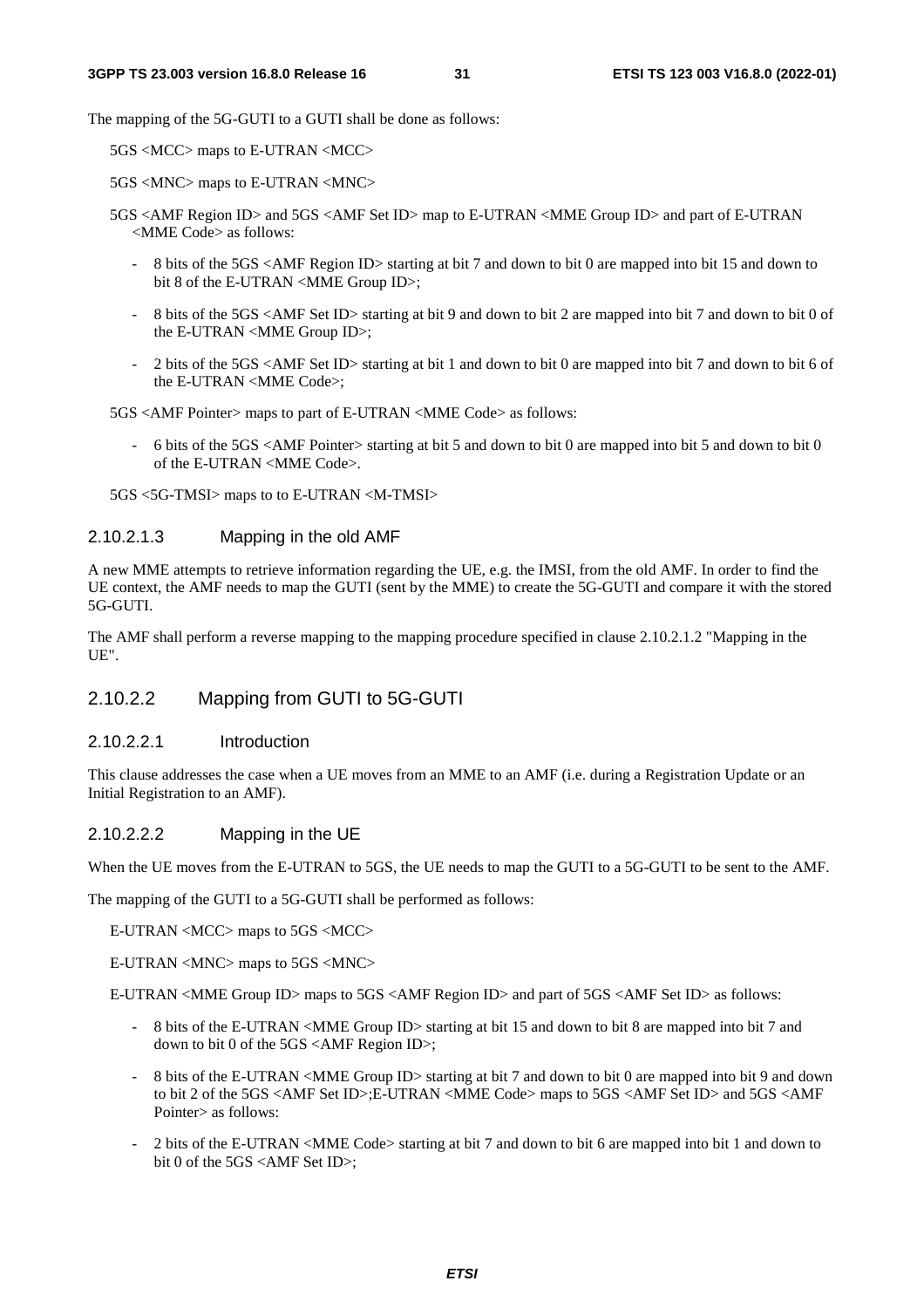- 6 bits of the E-UTRAN <MMEC Code> starting at bit 5 and down to bit 0 are mapped into bit 5 and down to bit 0 of the 5GS <AMF Pointer >;

E-UTRAN <M-TMSI> maps to 5GS <5G-TMSI>

#### 2.10.2.2.3 Mapping in the new AMF

In order to retrieve the UE's information, e.g. the IMSI, from the old MME, the new AMF shall perform a reverse mapping to the mapping procedure specified in clause 2.10.2.2.2 "Mapping in the UE". This is done in order to be able to include the mapped GUTI in the corresponding message sent to the old MME. The old MME compares the received GUTI with the stored values for identifying the UE.

### 2.11 Structure of the 5G-S-Temporary Mobile Subscriber Identity (5G-S-TMSI)

The 5G-S-TMSI is the shortened form of the 5G-GUTI to enable more efficient radio signalling procedures (e.g. paging and Service Request). For paging purposes, the mobile is paged with the 5G-S-TMSI. The 5G-S-TMSI shall be constructed from the AMF Set ID, the AMF Pointer and the 5G-TMSI:

 $<$ 5G-S-TMSI $>$  =  $<$ AMF Set ID $>$  $<$ AMF Pointer $>$  $<$ 5G-TMSI $>$ 

See clause 2.10.1 for these definitions and clause 2.10.2 for the mapping.

# 2.12 Structure of the Truncated 5G-S-Temporary Mobile Subscriber Identity (Truncated 5G-S-TMSI)

The Truncated 5G-S-TMSI is a 40 bit UE identifier constructed from the 5G-S-TMSI. It is used in RRC Connection Re-Establishment for the control plane for NB-IoT as described in 3GPP TS 36.300 [91]. The Truncated 5G-S-TMSI shall be constructed from the Truncated AMF set ID, the Truncated AMF Pointer and the Truncated 5G-TMSI:

<Truncated 5G-S-TMSI> = <Truncated AMF set ID><Truncated AMF Pointer><Truncated 5G-TMSI>

Truncated AMF set ID is n least significant bits of AMF Set ID, where n is no greater than 10 bits.

Truncated AMF Pointer is m least significant bits of AMF Pointer, where m is no greater than 6 bits.

Truncated 5G-TMSI is (40-n-m) least significant bits of 5G-TMSI.

The values n and m are configurable based on network deployment. The value n+m shall be larger or equal to 8 bits.

NOTE: Depending on network deployment it is up to operator configuration to ensure that Truncated AMF Set ID and Truncated AMF Pointer identify the AMF uniquely, and that Truncated 5G-TMSI identifies the UE uniquely within the serving AMF.

The NG-RAN and AMF are configured with the values n and m respectively, and NG-RAN is configured with how to recreate AMF Set ID from Truncated AMF Set ID, AMF Pointer from Truncated AMF Pointer, and 5G-TMSI from Truncated 5G-TMSI. The configuration of these parameters are specific to each PLMN.

The AMF configures the UE with the Truncated 5G-S-TMSI Configuration that provides the sizes of the components of the Truncated 5G-S-TMSI as described in 3GPP TS 24.501 [125] during the Registration and UE Configuration Update procedures.

For Network Sharing, the sharing NG-RAN is configured with the respective values n and m that are specific to each PLMN, and AMF is configured with the same values n and m as ones configured on NG-RAN per PLMN. The AMF configures the UE with the corresponding values n and m according to the PLMN which the UE accesses to during the Registration procedure.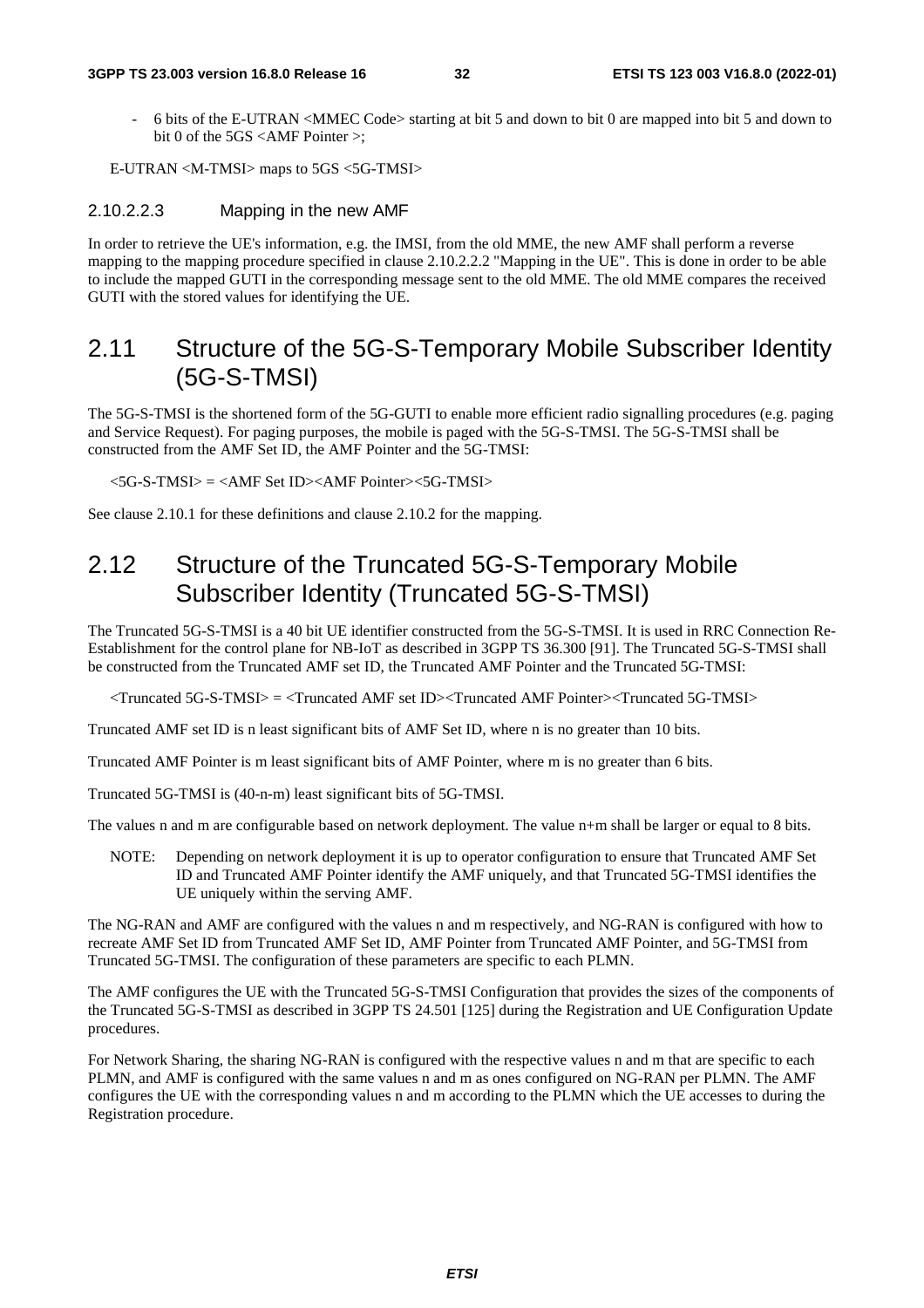# 3 Numbering plan for mobile stations

# 3.1 General

The structure of the following numbers is defined below:

- the telephone number used by a subscriber of a fixed (or mobile) network to call a mobile station of a PLMN;
- the network addresses used for packet data communication between a mobile station and a fixed (or mobile) station;
- mobile station roaming numbers.

One or more numbers of the E.164 numbering plan shall be assigned to a mobile station to be used for all calls to that station, i.e. the assignment of at least one MSISDN (i.e. E.164 number) to a mobile station is mandatory. As an exception, GPRS and EPS allow for operation whereby a MSISDN is not allocated as part of the subscription data (see 3GPP TS 23.060 [3] clause 5.3.17 and 3GPP TS 23.401 [72]).

NOTE: For card operated stations the E.164 number should be assigned to the holder of the card (personal number).

# 3.2 Numbering plan requirements

In principle, it should be possible for any subscriber of the ISDN or PSTN to call any MS in a PLMN. This implies that E.164 numbers for MSs should comply with the E.164 numbering plan in the home country of the MS.

The E.164 numbers of MSs should be composed in such a way that standard ISDN/PSTN charging can be used for calls to MSs.

It should be possible for each national numbering plan administrator to develop its own independent numbering/addressing plan for MSs.

The numbering/addressing plan should not limit the possibility for MSs to roam among PLMNs.

It should be possible to change the IMSI without changing the E.164 number assigned to an MS and vice versa.

In principle, it should be possible for any subscriber of the CSPDN/PSPDN to call any MS in a PLMN. This implies that it may be necessary for an MS to have a X.121 number.

In principle, it should be possible for any fixed or mobile terminal to communicate with a mobile terminal using an IP v4 address or IP v6 address.

# 3.3 Structure of Mobile Subscriber ISDN number (MSISDN)

Mobile Subscriber ISDN numbers (i.e. E.164 numbers) are assigned from the E.164 numbering plan [10]; see also ITU-T Recommendation E.213 [12]. The structure of the MSISDN will then be as shown in figure 2.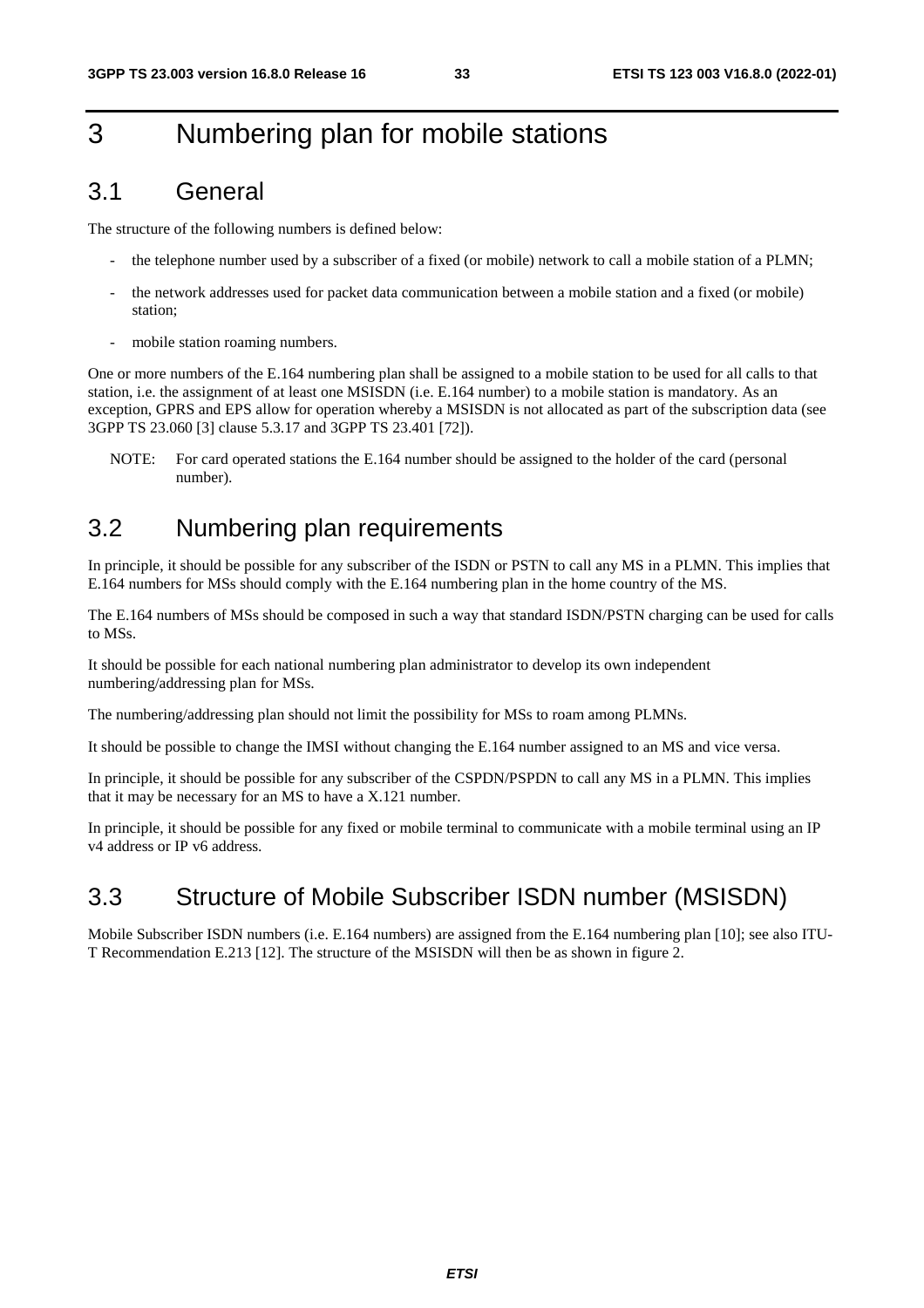

#### **Figure 2: Number Structure of MSISDN**

The number consists of:

- Country Code (CC) of the country in which the MS is registered, followed by:
- National (significant) number, which consists of:
	- National Destination Code (NDC) and
	- Subscriber Number (SN).

For GSM/UMTS applications, a National Destination Code is allocated to each PLMN. In some countries more than one NDC may be required for each PLMN/mobile number ranges.

The composition of the MSISDN should be such that it can be used as a global title address in the Signalling Connection Control Part (SCCP) for routeing messages to the home location register of the MS. The country code (CC) and the national destination code (NDC) will provide such routeing information. If further routeing information is required, it should be contained in the first few digits of the subscriber number (SN).

A sub-address may be appended to an E.164 number for use in call setup and in supplementary service operations where an E.164 number is required (see ITU-T Recommendations E.164, clause Annex B, B.3.3, and X.213 annex A). The sub-address is transferred to the terminal equipment denoted by the ISDN number.

The maximum length of a sub-address is 20 octets, including one octet to identify the coding scheme for the sub-address (see ITU-T Recommendation X.213, annex A). All coding schemes described in ITU-T Recommendation X.213, annex A are supported in 3GPP networks

As an exception to the rules above, the MSISDN shall take the dummy MSISDN value composed of 15 digits set to 0 (encoded as an international E.164 number) when the MSISDN is not available in messages in which the presence of the MSISDN parameter is required for backward compatibility reason. See the relevant stage 3 specifications.

# 3.4 Mobile Station Roaming Number (MSRN) for PSTN/ISDN routeing

The Mobile Station Roaming Number (MSRN) is used to route calls directed to an MS. On request from the Gateway MSC via the HLR it is temporarily allocated to an MS by the VLR with which the MS is registered; it addresses the Visited MSC collocated with the assigning VLR. More than one MSRN may be assigned simultaneously to an MS.

The MSRN is passed by the HLR to the Gateway MSC to route calls to the MS.

The Mobile Station Roaming Number for PSTN/ISDN routing shall have the same structure as international E.164 numbers in the area in which the roaming number is allocated, i.e.: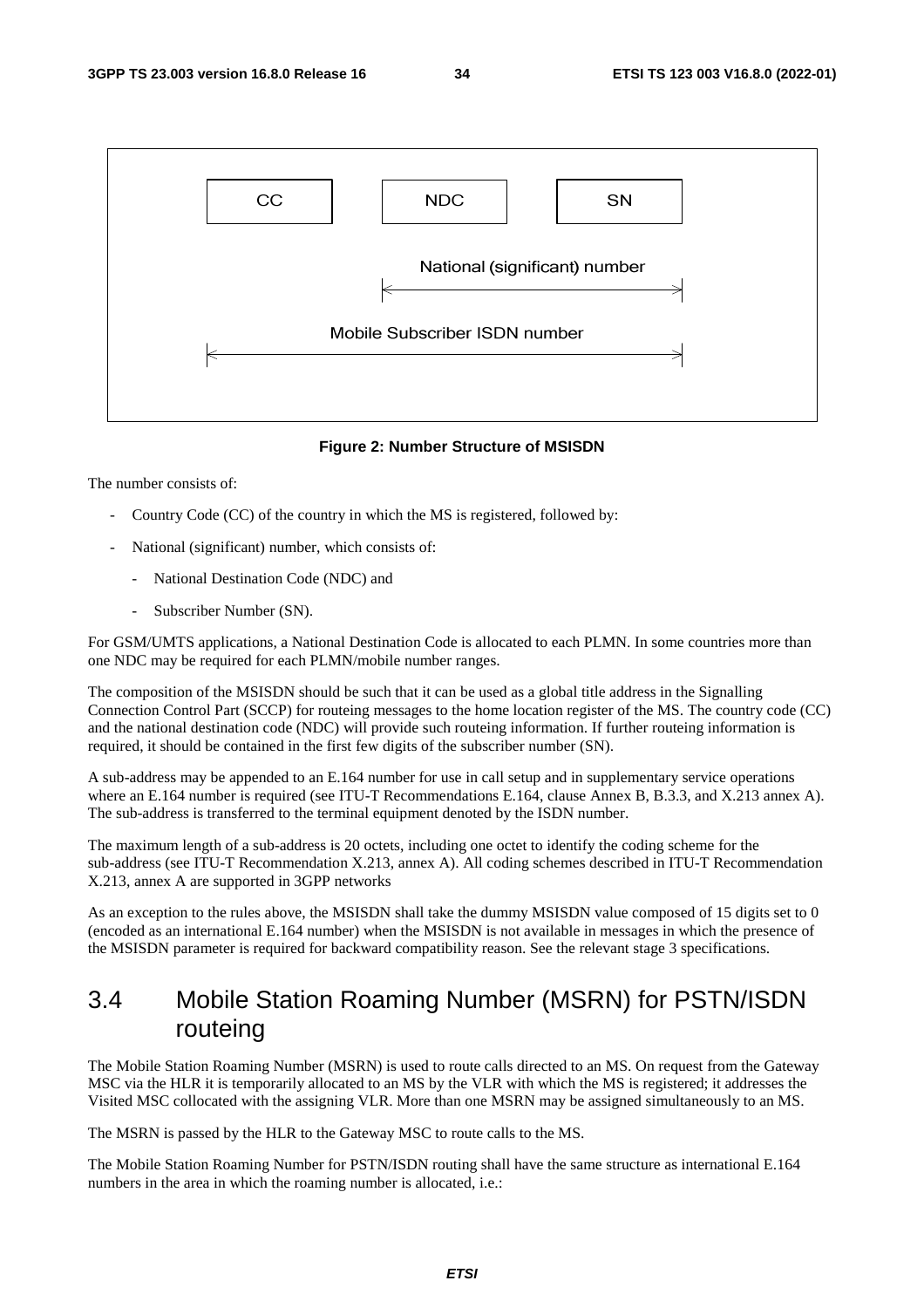- the country code of the country in which the visitor location register is located;
- the national destination code of the visited PLMN or numbering area;
- a subscriber number with the appropriate structure for that numbering area.

The MSRN shall not be used for subscriber dialling. It should be noted that the MSRN can be identical to the MSISDN (clause 3.3) in certain circumstances. In order to discriminate between subscriber generated access to these numbers and re-routeing performed by the network, re-routeing or redirection indicators or other signalling means should be used, if available.

# 3.5 Structure of Mobile Station International Data Number

The structure of MS international data numbers should comply with the data numbering plan of ITU-T Recommendation X.121 as applied in the home country of the mobile subscriber. Implications for numbering interworking functions which may need to be provided by the PLMN (if the use of X.121 numbers is required) are indicated in 3GPP TS 23.070 [4].

### 3.6 Handover Number

The handover number is used for establishment of a circuit between MSCs to be used for a call being handed over. The structure of the handover number is the same as the structure of the MSRN. The handover number may be reused in the same way as the MSRN.

# 3.7 Structure of an IP v4 address

One or more IP address domains may be allocated to each PLMN. The IP v4 address structure is defined in RFC 791 [14].

An IP v4 address may be allocated to an MS either permanently or temporarily during a connection with the network.

### 3.8 Structure of an IP v6 address

One or more IP address domains could be allocated to each PLMN. The IP v6 address structure is defined in RFC 2373 [15].

An IP v6 address may be allocated to an MS either permanently or temporarily during a connection with the network

If the dynamic IPv6 stateless address autoconfiguration procedure is used, then each PDP context, or group of PDP contexts sharing the same IP address, is assigned a unique prefix as defined in 3GPP TS 23.060 [3].

As described in RFC 2462 [21] and RFC 3041 [22], the MS can change its interface identifier without the GPRS network being aware of the change.

# 4 Identification of location areas and base stations

# 4.1 Composition of the Location Area Identification (LAI)

The Location Area Identification shall be composed as shown in figure 3:



#### **Figure 3: Structure of Location Area Identification**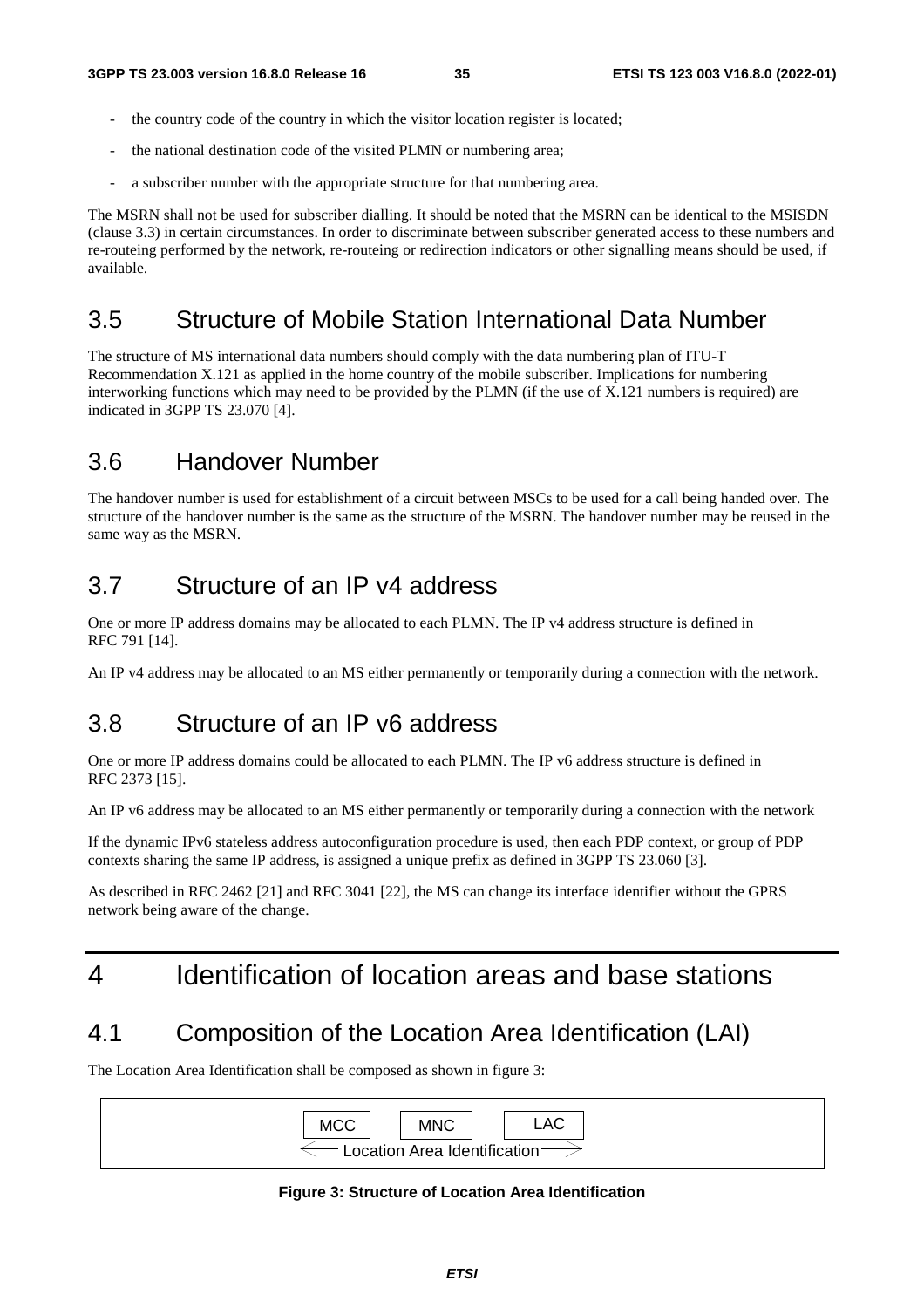The LAI is composed of the following elements:

- Mobile Country Code (MCC) identifies the country in which the GSM PLMN is located. The value of the MCC is the same as the three digit MCC contained in international mobile subscriber identity (IMSI);
- Mobile Network Code (MNC) is a code identifying the GSM PLMN in that country. The MNC takes the same value as the two or three digit MNC contained in IMSI;
- Location Area Code (LAC) is a fixed length code (of 2 octets) identifying a location area within a PLMN. This part of the location area identification can be coded using a full hexadecimal representation except for the following reserved hexadecimal values:

0000, and

FFFE.

 These reserved values are used in some special cases when no valid LAI exists in the MS (see 3GPP TS 24.008 [5], 3GPP TS 31.102 [27] and 3GPP TS 51.011 [9]).

## 4.2 Composition of the Routing Area Identification (RAI)

The Routing Area Identification shall be composed as shown in figure 4:

| А | RAC                                                     |
|---|---------------------------------------------------------|
|   | $\Leftarrow$ Routeing Area Identification $\Rightarrow$ |

#### **Figure 4: Structure of Routing Area Identification**

The RAI is composed of the following elements:

- A valid Location Area Identity (LAI) as defined in clause 4.1. Invalid LAI values are used in some special cases when no valid RAI exists in the mobile station (see 3GPP TS 24.008 [5], 3GPP TS 31.102 [27] and 3GPP TS 51.011 [9]).
- Routeing Area Code (RAC) which is a fixed length code (of 1 octet) identifying a routeing area within a location area.

## 4.3 Base station identification

#### 4.3.1 Cell Identity (CI) and Cell Global Identification (CGI)

The BSS and cell within the BSS are identified within a location area or routeing area by adding a Cell Identity (CI) to the location area or routeing area identification, as shown in figure 5. The CI is of fixed length with 2 octets and it can be coded using a full hexadecimal representation.

The Cell Global Identification is the concatenation of the Location Area Identification and the Cell Identity. Cell Identity shall be unique within a location area.



**Figure 5: Structure of Cell Global Identification**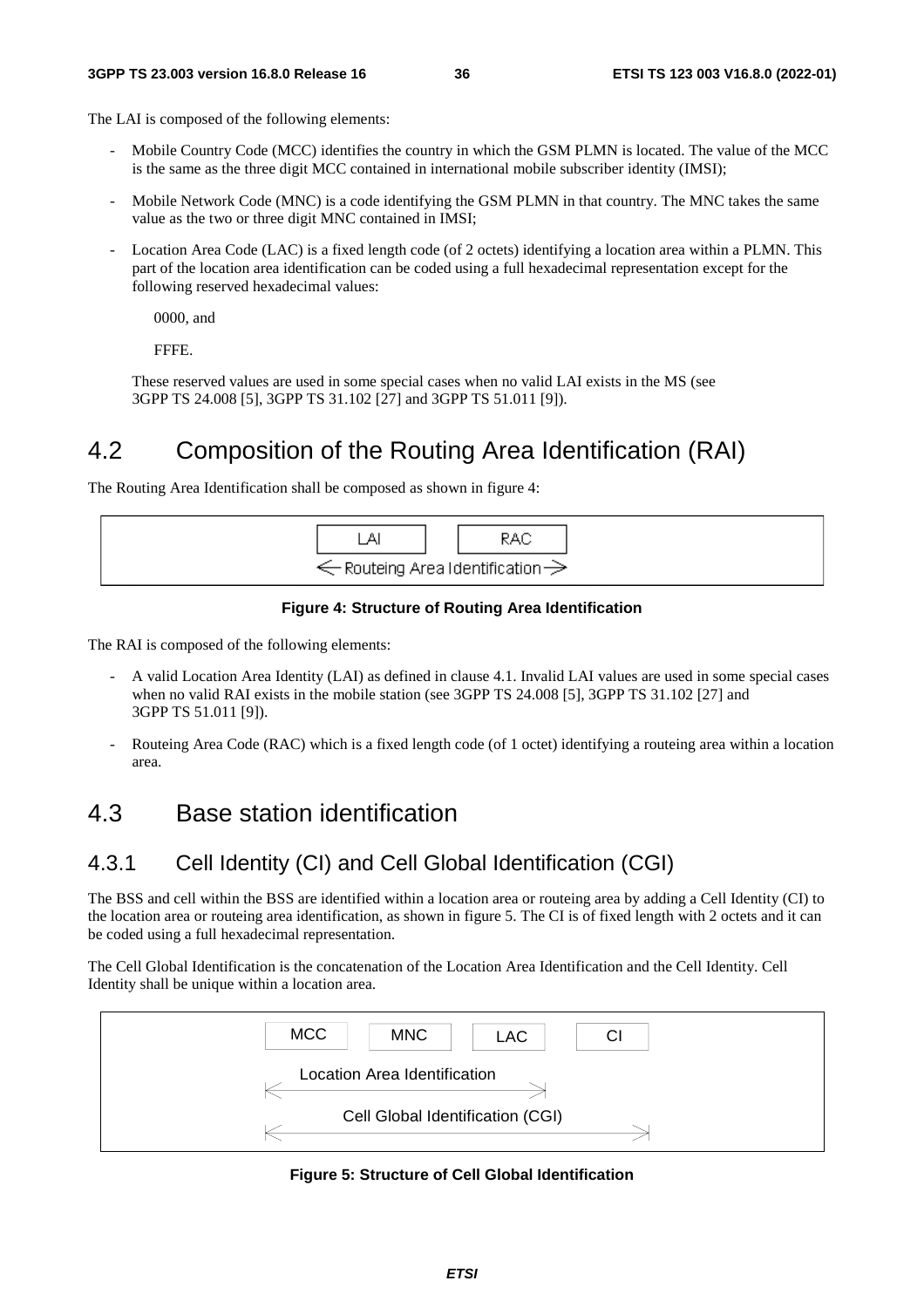## 4.3.2 Base Station Identify Code (BSIC)

The base station identity code is a local colour code that allows an MS to distinguish between different neighbouring base stations. BSIC is a 6 bit code which is structured as shown in Figure 6. Exceptions apply to networks supporting EC-GSM-IoT or PEO and for mobile stations in EC or PEO operation (see 3GPP TS 43.064 [112]) where the BSIC is a 9 bit code which is structured as shown in Figure 6a.



#### **Figure 6a: Structure of 9 bit BSIC**

In the definition of the NCC, care should be taken to ensure that the same NCC is not used in adjacent PLMNs which may use the same BCCH carrier frequencies in neighbouring areas. Therefore, to prevent potential deadlocks, a definition of the NCC appears in annex A. This annex will be reviewed in a co-ordinated manner when a PLMN is created.

In addition to the above, the GERAN networks should be configured so that:

- in a cell shared between different PLMNs as per GERAN network sharing (see 3GPP TS 44.018 [99] and 3GPP TS 44.060 [100]), the NCC used in this cell is different from the NCC used in the neighbouring nonshared cells of these PLMNs; and that
- these PLMNs use different NCCs in non-shared cells neighbouring this shared cell.

Furthermore, GERAN networks supporting the 9 bit BSIC shall also support the 6 bit BSIC field and when supporting both the 6 bit BSIC and 9 bit BSIC the network shall ensure that the NCC and BCC parts are identical between the 6 bit and 9 bit BSIC fields.

# 4.4 Regional Subscription Zone Identity (RSZI)

A PLMN-specific regional subscription defines unambiguously for the entire PLMN the regions in which roaming is allowed. It consists of one or more regional subscription zones. The regional subscription zone is identified by a Regional Subscription Zone Identity (RSZI). A regional subscription zone identity is composed as shown in figure 7.



**Figure 7: Structure of Regional Subscription Zone Identity (RSZI)**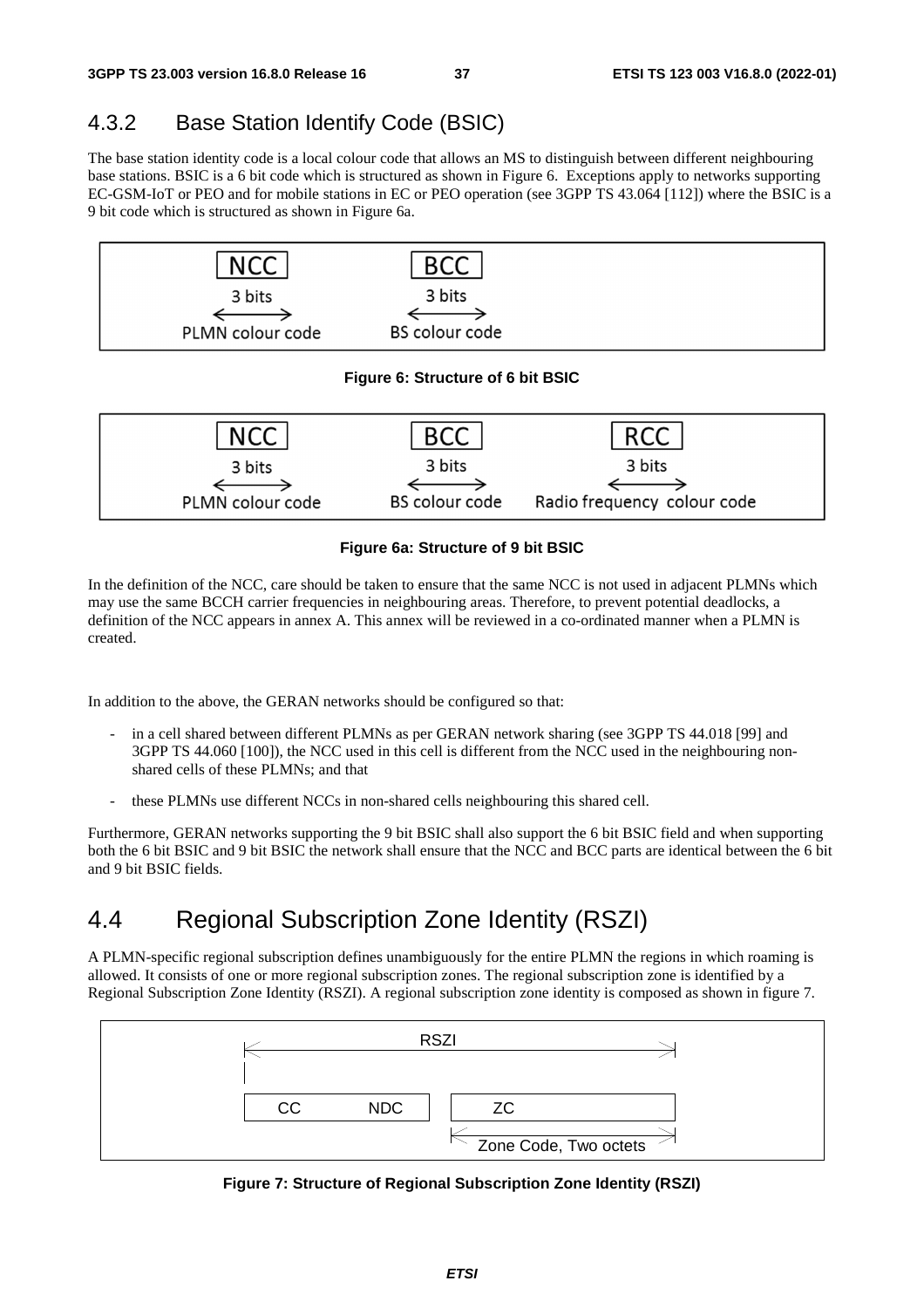The elements of the regional subscription zone identity are:

- 1) the Country Code (CC) which identifies the country in which the PLMN is located;
- 2) the National Destination Code (NDC) which identifies the PLMN in that country;
- 3) the Zone Code (ZC) which identifies a regional subscription zone as a pattern of allowed and not allowed location areas uniquely within that PLMN.

CC and NDC are those of an ITU-T E.164 VLR or SGSN number (see clause 5.1) of the PLMN; they are coded with a trailing filler, if required. ZC has fixed length of two octets and is coded in full hexadecimal representation.

RSZIs, including the zone codes, are assigned by the VPLMN operator. The zone code is evaluated in the VLR or SGSN by information stored in the VLR or SGSN as a result of administrative action. If a zone code is received by a VLR or SGSN during updating by the HLR and this zone code is related to that VLR or SGSN, the VLR or SGSN shall be able to decide for all its MSC or SGSN areas and all its location areas whether they are allowed or not allowed.

For details of assignment of RSZI and of ZC as subscriber data see 3GPP TS 23.008 [2].

For selection of RSZI at location updating by comparison with the leading digits of the VLR or SGSN number and for transfer of ZC from the HLR to VLR and SGSN see 3GPP TS 29.002 [31].

## 4.5 Location Number

A location number is a number which defines a specific location within a PLMN. The location number is formatted according to ITU-T Recommendation E.164, as shown in figure 8. The Country Code (CC) and National Destination Code (NDC) fields of the location number are those which define the PLMN of which the location is part.

| CC | <b>NDC</b> | <b>LSP</b> |
|----|------------|------------|
|    |            |            |

#### **Figure 8: Location Number Structure**

The structure of the locally significant part (LSP) of the location number is a matter for agreement between the PLMN operator and the national numbering plan administrator in the PLMN's country. It is desirable that the location number can be interpreted without the need for detailed knowledge of the internal structure of the PLMN; the LSP should therefore include the national destination code in the national numbering plan for the fixed network which defines the geographic area in which the location lies.

The set of location numbers for a PLMN shall be chosen so that a location number can be distinguished from the MSISDN of a subscriber of the PLMN. This will allow the PLMN to trap attempts by users to dial a location number.

# 4.6 Composition of the Service Area Identification (SAI)

Void (see clause 12.5).

## 4.7 Closed Subscriber Group

A Closed Subscriber Group consists of a single cell or a collection of cells within an E-UTRAN and UTRAN that are open to only a certain group of subscribers.

Within a PLMN, a Closed Subscriber Group is identified by a Closed Subscriber Group Identity (CSG-ID). The CSG-ID shall be fix length 27 bit value.

#### 4.8 HNB Name

HNB Name shall be a broadcast string in free text format that provides a human readable name for the Home NodeB or Home eNodeB CSG identity.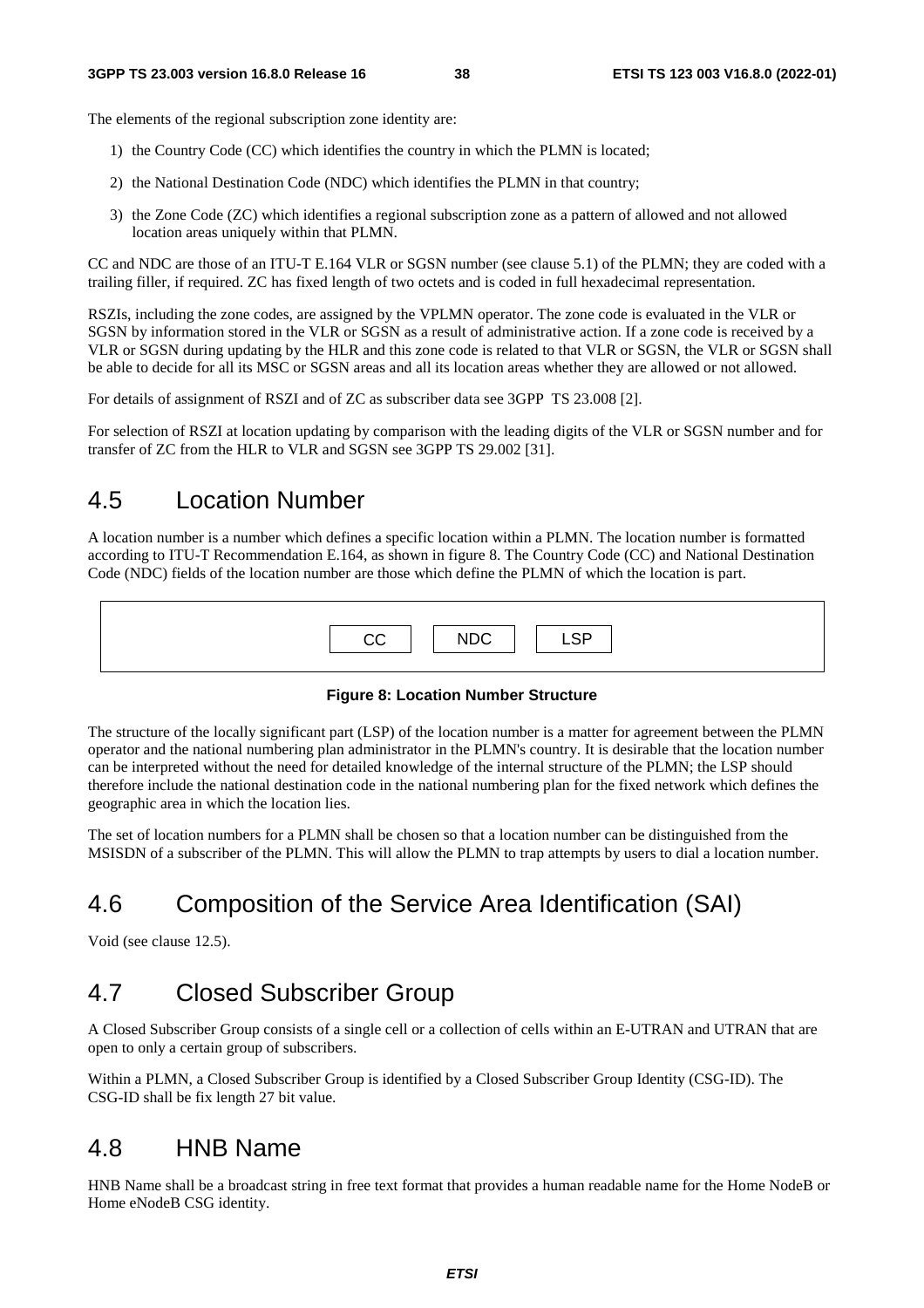HNB Name shall be coded in UTF-8 format with variable number of bytes per character. The maximum length of HNB Name shall be 48 bytes.

See 3GPP TS 22.011 [83] for details.

### 4.9 CSG Type

CSG Type shall provide the type of a CSG identity in a human readable form. It shall reside in the UE only. See 3GPP TS 22.011 [83] for details.

When the CSG Type has a text component, the CSG Type shall be coded in UTF-8 format with variable number of bytes per character . The maximum text length shall not exceed 12 characters in any language.

## 4.10 HNB Unique Identity

HNB Unique Identity uniquely identifies a Home NodeB or Home eNodeB.

The HNB unique identity shall be defined as either a 48-bit or 64-bit extended unique identifier (EUI-48 or EUI-64) as defined in [45] (EUI-48) and [46] (EUI-64).

For use in HNB certificates, the HNB Unique Identity shall be transformed into a FQDN in the form:

- <EUI-48/64>.<REALM>

<EUI48/64> is the first label which shall be the EUI-48 or EUI-64, represented as a string of 12 or 16 hexadecimal digits including any leading zeros. <REALM> denotes the realm which may consist of 3 labels , e.g. hnb. femtocellvendor.com.

## 4.11 HRNN

HRNN shall be a broadcast string in free text format that provides a human readable name for manual CAG or SNPN selection.

HRNN shall be coded in UTF-8 format with variable number of bytes per character. The maximum length of HRNN shall be 48 bytes.

See 3GPP TS 23.501 [119] and 3GPP TS 38.331 [138] for details.

# 5 Identification of MSCs, GSNs, location registers and CSSs

#### 5.1 Identification for routeing purposes

MSCs, GSNs, location registers and CSSs are identified by international E.164 numbers and/or Signalling Point Codes ("entity number", i.e., "HLR number", "VLR number", "MSC number", "SGSN number", "GGSN number" and "CSS number") in each PLMN.

MMEs that support "SMS in MME" are identified by international PSTN/ISDN numbers for SM Routing via an IWF (i.e. "MME number for MT SMS").

Additionally SGSNs and GGSNs are identified by GSN Addresses. These are the SGSN Address and the GGSN Address.

A GSN Address shall be composed as shown in figure 9.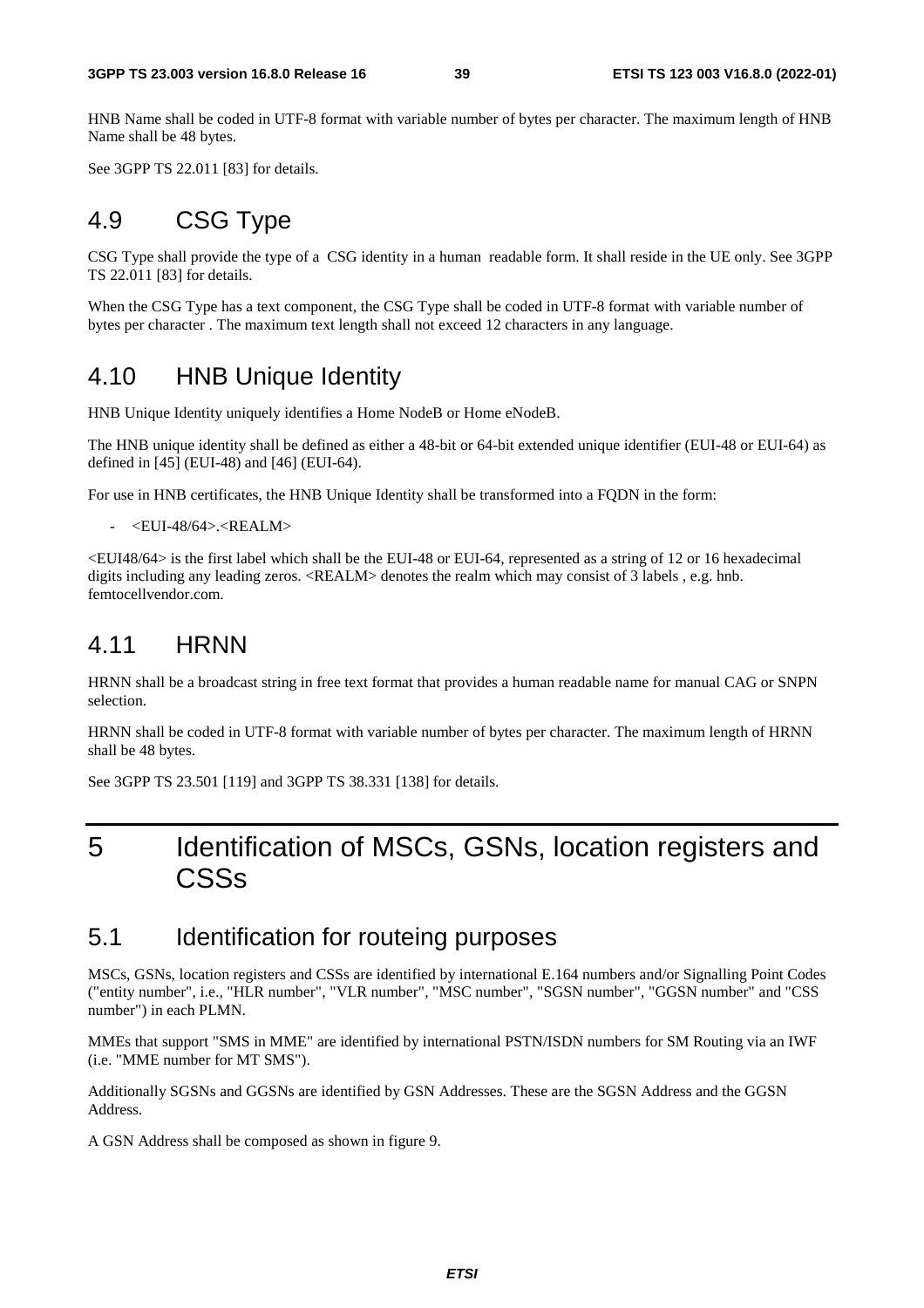



The GSN Address is composed of the following elements:

- 1) The Address Type, which is a fixed length code (of 2 bits) identifying the type of address that is used in the Address field.
- 2) The Address Length, which is a fixed length code (of 6 bits) identifying the length of the Address field.
- 3) The Address, which is a variable length field which contains either an IPv4 address or an IPv6 address.

Address Type 0 and Address Length 4 are used when Address is an IPv4 address.

Address Type 1 and Address Length 16 are used when Address is an IPv6 address.

The IP v4 address structure is defined in RFC 791 [14].

The IP v6 address structure is defined in RFC 2373 [15].

## 5.2 Identification of HLR for HLR restoration application

HLR may also be identified by one or several "HLR id(s)", consisting of the leading digits of the IMSI (MCC + MNC + leading digits of MSIN).

## 5.3 Identification of the HSS for SMS

The HSS may also be identified by a HSS-ID.

The HSS-ID shall consist of decimal digits (0 through 9) only and be composed of the MCC consisting of three digits, the MNC consisting of two or three digits and an index consisting of one to several digits. The number of digits in the HSS-ID shall not exceed 15. This composition is compatible with the IMSI one. The HSS-ID shall not be identical to the complete IMSI of a UE.

NOTE: The composition of the HSS-ID is compatible with the composition of the IMSI in clause 2.2 for routing purposes.

# 6 International Mobile Station Equipment Identity, Software Version Number and Permanent Equipment Identifier

#### 6.1 General

The structure and allocation principles of the International Mobile station Equipment Identity and Software Version number (IMEISV) and the International Mobile station Equipment Identity (IMEI) are defined below.

The Mobile Station Equipment is uniquely defined by the IMEI or the IMEISV.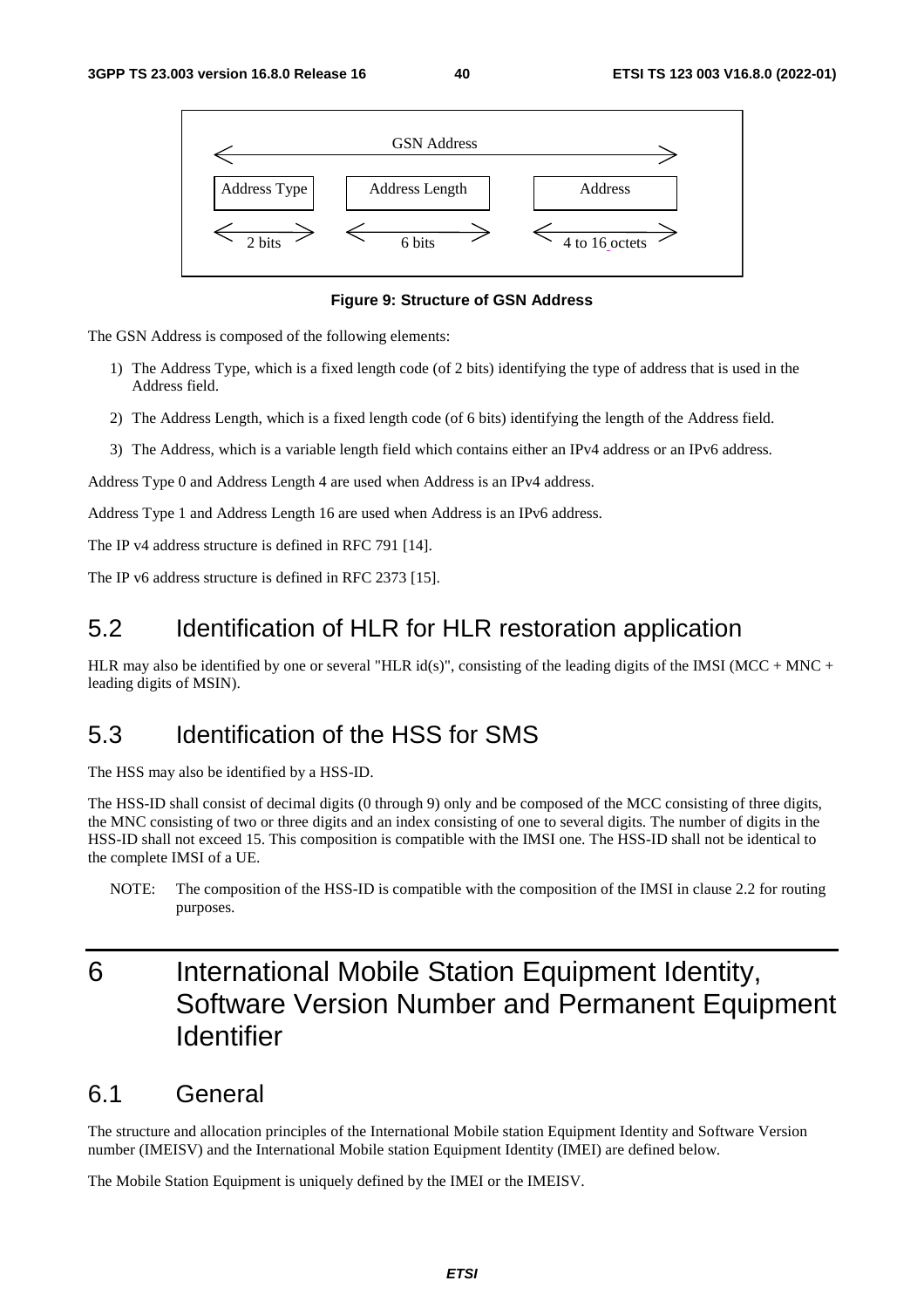## 6.2 Composition of IMEI and IMEISV

#### 6.2.1 Composition of IMEI

The International Mobile station Equipment Identity (IMEI) is composed as shown in figure 10.



#### **Figure 10: Structure of IMEI**

The IMEI is composed of the following elements (each element shall consist of decimal digits only):

- Type Allocation Code (TAC). Its length is 8 digits;
- Serial Number (SNR) is an individual serial number uniquely identifying each equipment within the TAC. Its length is 6 digits;
- Check Digit (CD) / Spare Digit (SD): If this is the Check Digit see paragraph below; if this digit is Spare Digit it shall be set to zero, when transmitted by the MS.

The IMEI (14 digits) is complemented by a Check Digit (CD). The Check Digit is not part of the digits transmitted when the IMEI is checked, as described below. The Check Digit is intended to avoid manual transmission errors, e.g. when customers register stolen MEs at the operator's customer care desk. The Check Digit is defined according to the Luhn formula, as defined in annex B.

NOTE: The Check Digit is not applied to the Software Version Number.

The security requirements of the IMEI are defined in 3GPP TS 22.016 [32].

#### 6.2.2 Composition of IMEISV

The International Mobile station Equipment Identity and Software Version Number (IMEISV) is composed as shown in figure 11.



#### **Figure 11: Structure of IMEISV**

The IMEISV is composed of the following elements (each element shall consist of decimal digits only):

- Type Allocation Code (TAC). Its length is 8 digits;
- Serial Number (SNR) is an individual serial number uniquely identifying each equipment within each TAC. Its length is 6 digits;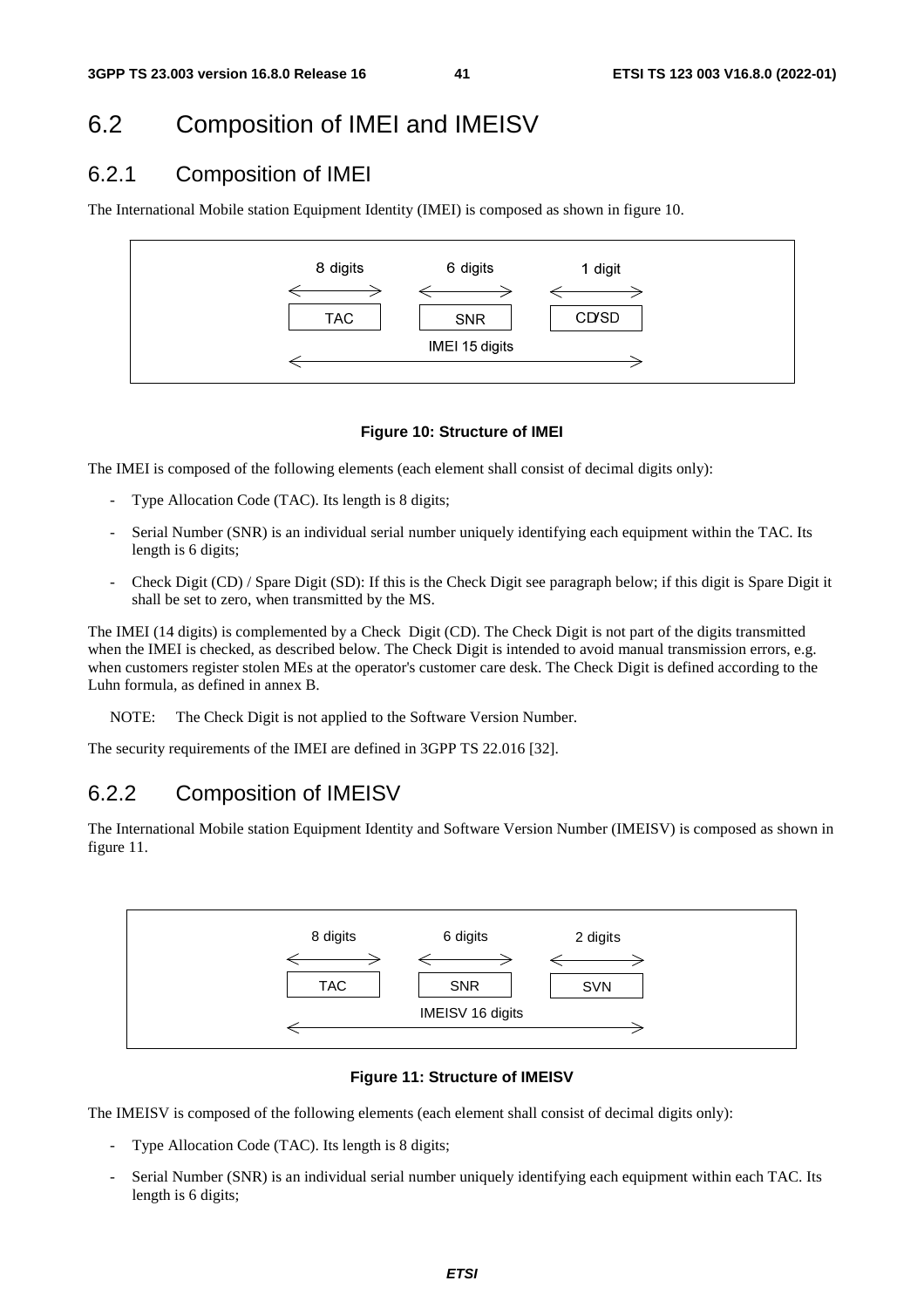#### **3GPP TS 23.003 version 16.8.0 Release 16 42 ETSI TS 123 003 V16.8.0 (2022-01)**

Software Version Number (SVN) identifies the software version number of the mobile equipment. Its length is 2 digits.

Regarding updates of the IMEISV: The security requirements of 3GPP TS 22.016 [32] apply only to the TAC and SNR, but not to the SVN part of the IMEISV.

## 6.3 Allocation principles

The Type Allocation Code (TAC) is issued by the GSM Association in its capacity as the Global Decimal Administrator. Further information can be found in the GSMA TS.06 [109] .

Manufacturers shall allocate individual serial numbers (SNR) in a sequential order.

For a given ME, the combination of TAC and SNR used in the IMEI shall duplicate the combination of TAC and SNR used in the IMEISV.

The Software Version Number is allocated by the manufacturer. SVN value 99 is reserved for future use.

# 6.4 Permanent Equipment Identifier (PEI)

In 5GS, the Permanent Equipment Identifier (PEI) identifies a UE.

The PEI is defined as:

- a PEI type: in this release of the specification, it may indicate an IMEI or IMEISV, a MAC address or an IEEE Extended Unique Identifier (EUI-64); and
- dependent on the value of the PEI type:
	- an IMEI as defined in clause 6.2.1; or
	- an IMEISV as defined in clause 6.2.2; or
	- a MAC address (48-bit MAC identifier, as defined in IETF RFC 7042 [132]); or
	- an IEEE Extended Unique Identifier (EUI-64), for UEs not supporting any 3GPP access technologies, as defined in IEEE "Guidelines for Use of Extended Unique Identifier (EUI), Organizationally Unique Identifier (OUI), and Company ID (CID)" [136].

# 7 Identification of Voice Group Call and Voice Broadcast Call Entities

## 7.1 Group Identities

Logical groups of subscribers to the Voice Group Call Service or to the Voice Broadcast Service are identified by a Group Identity (Group ID). Group IDs for VGCS are unique within a PLMN. Likewise, Group IDs for VBS are unique within a PLMN. However, no uniqueness is required between the sets of Group IDs. These sets may be intersecting or even identical, at the option of the network operator.

The Group ID is a number with a maximum value depending on the composition of the voice group call reference or voice broadcast call reference defined in clause 7.3.

For definition of Group ID on the radio interface, A interface and Abis interface, see 3GPP TS 44.068 [46] and 3GPP TS 44.069 [47].

For definition of Group ID coding on MAP protocol interfaces, see 3GPP TS 29.002 [31].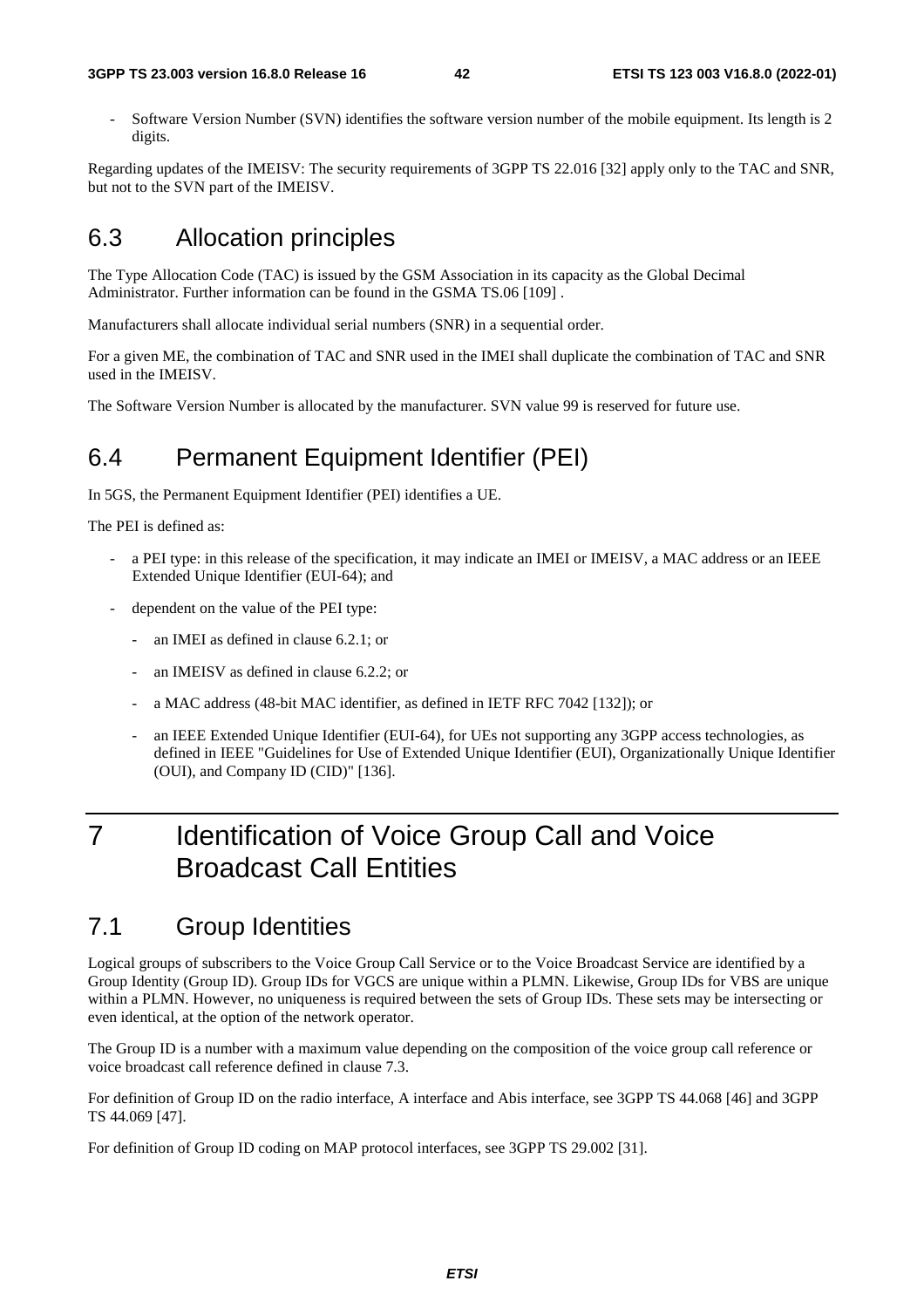VGCS or VBS shall also be provided for roaming. If this applies, certain Group IDs shall be defined as supra-PLMN Group IDs which have to be co-ordinated between the network operators and which shall be known in the networks and in the SIM.

The format of the Group ID is identical for VBS and VGCS.

# 7.2 Group Call Area Identification

Grouping of cells into specific group call areas occurs in support of both the Voice Group Call Service and the Voice Broadcast Service. These service areas are known by a "Group Call Area Identity" (Group Call Area Id). No restrictions are placed on what cells may be grouped into a given group call area.

The Group Call Area ID is a number uniquely assigned to a group call area in one network and with a maximum value depending on the composition of the voice group call reference or voice broadcast reference defined under 7.3.

The formats of the Group Call Area ID for VGCS and the Group Call Area ID for VBS are identical.

# 7.3 Voice Group Call and Voice Broadcast Call References

Specific instances of voice group calls (VGCS) and voice broadcast calls (VBS) within a given group call area are known by a "Voice Group Call Reference" or by a "Voice Broadcast Call Reference" respectively.

Each voice group call or voice broadcast call in one network is uniquely identified by its Voice Group Call Reference or Voice Broadcast Call Reference. The Voice Group Call Reference or Voice Broadcast Call Reference is composed of the Group ID and the Group Call Area ID. The composition of the group call area ID and the group ID can be specific for each network operator.

For definition of Group Call Reference (with leading zeros inserted as necessary) on the radio interface, A interface and Abis interface, see 3GPP TS 24.008 [5], 3GPP TS 44.068 [46] and 3GPP TS 44.069 [47].

For definition of Group Call Reference (also known as ASCI Call Reference, Voice Group Call Reference or Voice Broadcast Call Reference) coding on MAP protocol interfaces, see 3GPP TS 29.002 [31].

The format is given in figure 12.



#### **Figure 12: Voice Group Call Reference / Voice Broadcast Call Reference**

# 8 SCCP subsystem numbers

Subsystem numbers are used to identify applications within network entities which use SCCP signalling. In GSM and UMTS, subsystem numbers may be used between PLMNs, in which case they are taken from the globally standardized range (1 - 31) or the part of the national network range (129 - 150) reserved for GSM/UMTS use between PLMNs. For use within a PLMN, they are taken from the part of the national network range (32 - 128 & 151 - 254) not reserved for GSM/UMTS use between PLMNs.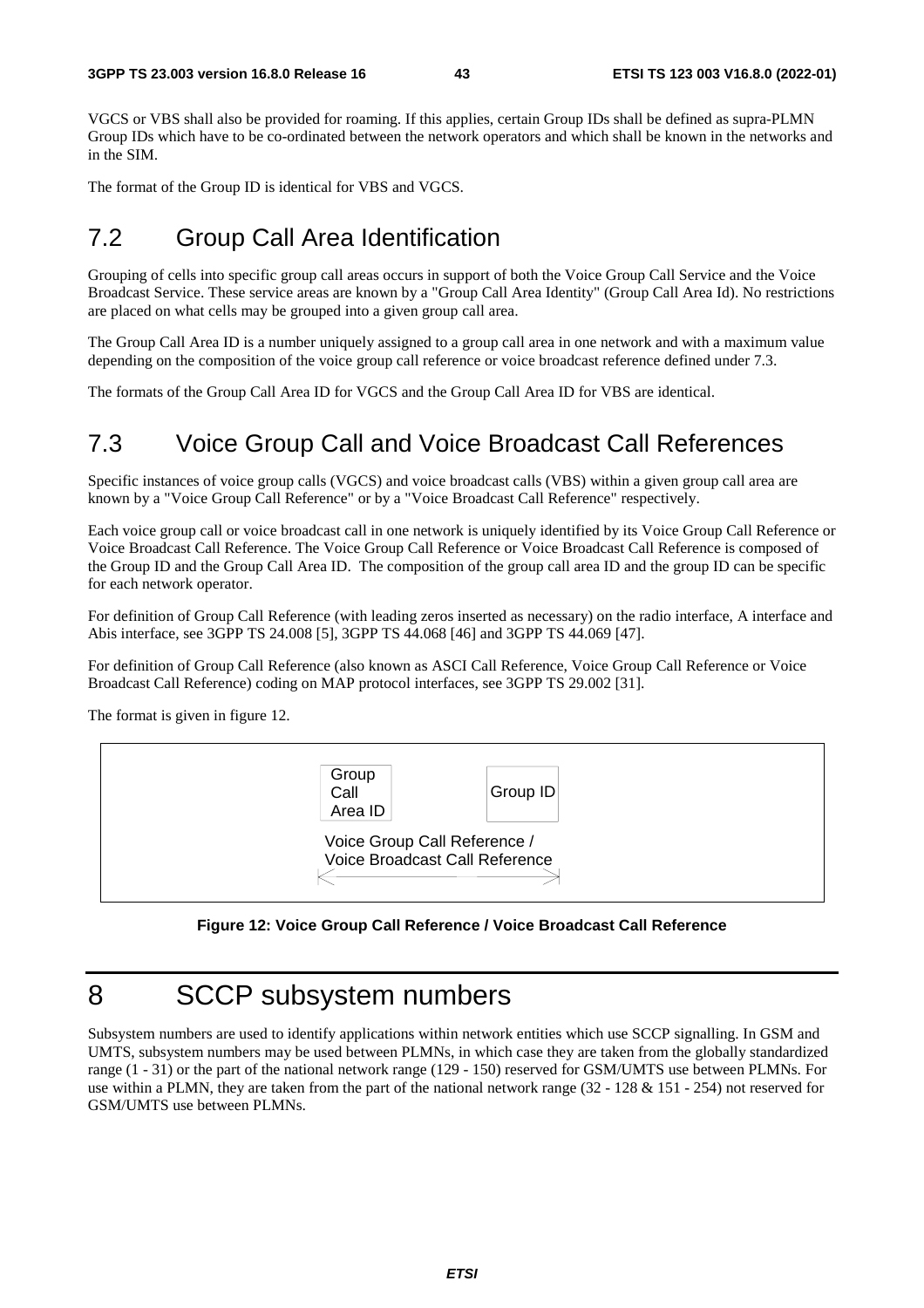## 8.1 Globally standardized subsystem numbers used for GSM/UMTS

The following globally standardised subsystem numbers have been allocated for use by GSM/UMTS:

0000 0110 HLR (MAP);

0000 0111 VLR (MAP);

0000 1000 MSC (MAP);

0000 1001 EIR (MAP);

0000 1010 is allocated for evolution (possible Authentication Centre).

#### 8.2 National network subsystem numbers used for GSM/UMTS

The following national network subsystem numbers have been allocated for use within GSM/UMTS networks:

1111 1000CSS (MAP);

1111 1001 PCAP;

1111 1010BSC (BSSAP-LE);

1111 1011 MSC (BSSAP-LE);

1111 1100 SMLC (BSSAP-LE);

1111 1101 BSS O&M (A interface);

1111 1110 BSSAP (A interface).

The following national network subsystem numbers have been allocated for use within and between GSM/UMTS networks:

1000 1110 RANAP:

1000 1111 RNSAP;

1001 0001 GMLC (MAP);

1001 0010 CAP;

1001 0011 gsmSCF (MAP) or IM-SSF (MAP) or Presence Network Agent;

1001 0100 SIWF (MAP);

1001 0101 SGSN (MAP);

1001 0110 GGSN (MAP).

# 9 Definition of Access Point Name

In the GPRS backbone, an Access Point Name (APN) is a reference to a GGSN. To support inter-PLMN roaming, the internal GPRS DNS functionality is used to translate the APN into the IP address of the GGSN.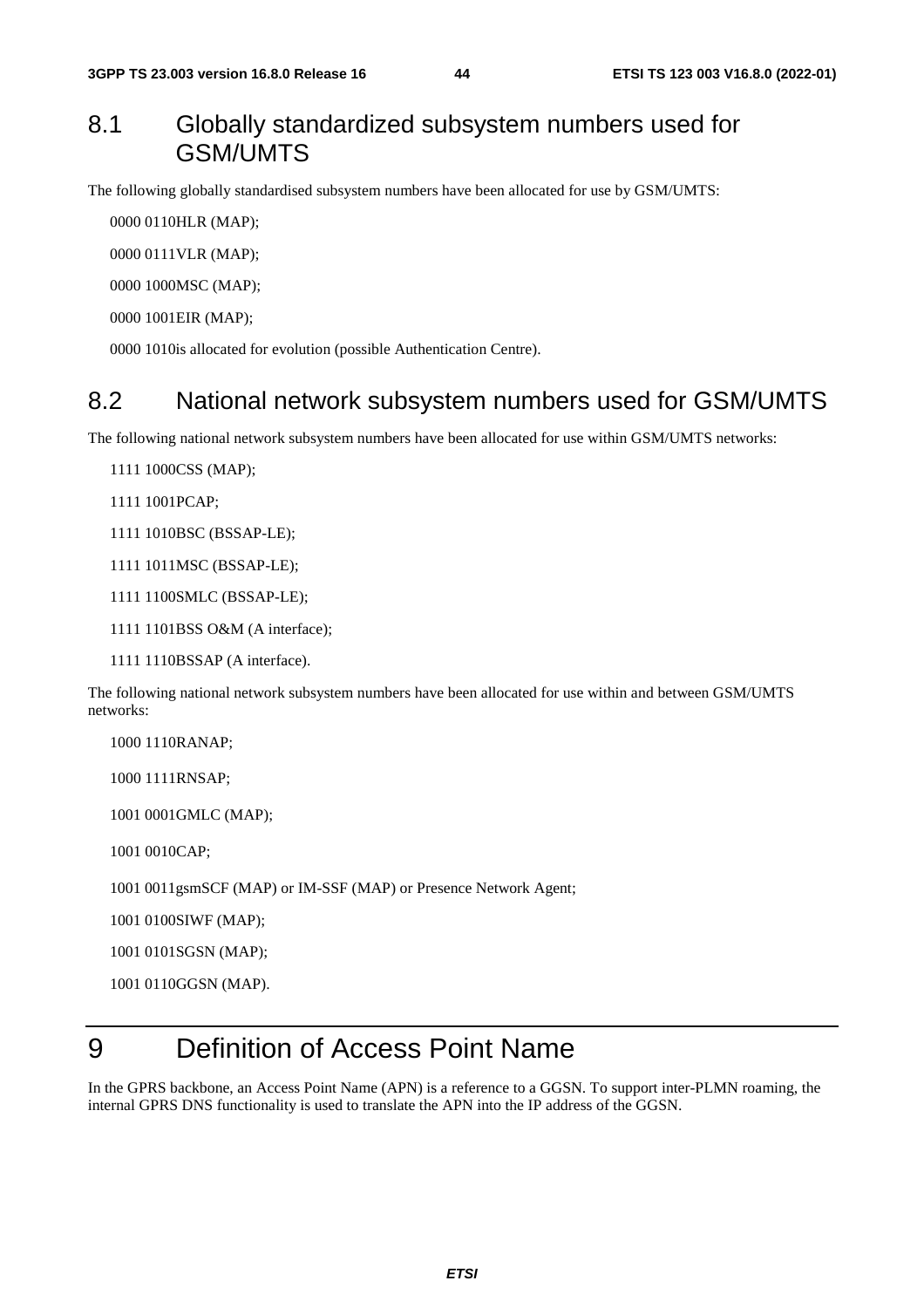# 9A Definition of Data Network Name

In 5GS, the Data Network Name (DNN) is equivalent to an APN in EPS. The DNN is a reference to a data network, it may be used e.g. to select SMF or UPF.

The requirements for APN in clause 9 shall apply for DNN in a 5GS as well.

# 9.0 General

Access Point Name as used in the Domain Name System (DNS) Procedures defined in 3GPP TS 29.303 [73] is specified in clause 19.4.2.2.

## 9.1 Structure of APN

The APN is composed of two parts as follows:

- The APN Network Identifier; this defines to which external network the GGSN/PGW is connected and optionally a requested service by the MS. This part of the APN is mandatory.
- The APN Operator Identifier; this defines in which PLMN GPRS/EPS backbone the GGSN/PGW is located. This part of the APN is optional.

NOTE 1: The APN Operator Identifier is mandatory on certain interfaces, see the relevant stage 3 specifications.

The APN Operator Identifier is placed after the APN Network Identifier. An APN consisting of both the Network Identifier and Operator Identifier corresponds to a DNS name of a GGSN/PGW; the APN has, after encoding as defined in the paragraph below, a maximum length of 100 octets.

The encoding of the APN shall follow the Name Syntax defined in RFC 2181 [18], RFC 1035 [19] and RFC 1123 [20]. The APN consists of one or more labels. Each label is coded as a one octet length field followed by that number of octets coded as 8 bit ASCII characters. Following RFC 1035 [19] the labels shall consist only of the alphabetic characters (A-Z and a-z), digits (0-9) and the hyphen (-). Following RFC 1123 [20], the label shall begin and end with either an alphabetic character or a digit. The case of alphabetic characters is not significant. The APN is not terminated by a length byte of zero.

NOTE 2: A length byte of zero is added by the SGSN/MME at the end of the APN before interrogating a DNS server.

For the purpose of presentation, an APN is usually displayed as a string in which the labels are separated by dots (e.g. "Label1.Label2.Label3").

#### 9.1.1 Format of APN Network Identifier

The APN Network Identifier shall contain at least one label and shall have, after encoding as defined in clause 9.1 above, a maximum length of 63 octets. An APN Network Identifier shall not start with any of the strings "rac", "lac", "sgsn" or "rnc", and it shall not end in ".gprs", i.e. the last label of the APN Network Identifier shall not be "gprs". Further, it shall not take the value "\*".

In order to guarantee uniqueness of APN Network Identifiers within or between GPRS/EPS PLMN, an APN Network Identifier containing more than one label shall correspond to an Internet domain name. This name should only be allocated by the PLMN if that PLMN belongs to an organisation which has officially reserved this name in the Internet domain. Other types of APN Network Identifiers are not guaranteed to be unique within or between GPRS/EPS PLMNs.

An APN Network Identifier may be used to access a service associated with a GGSN/PGW. This may be achieved by defining:

- an APN which corresponds to a FQDN of a GGSN/PGW, and which is locally interpreted by the GGSN/PGW as a request for a specific service, or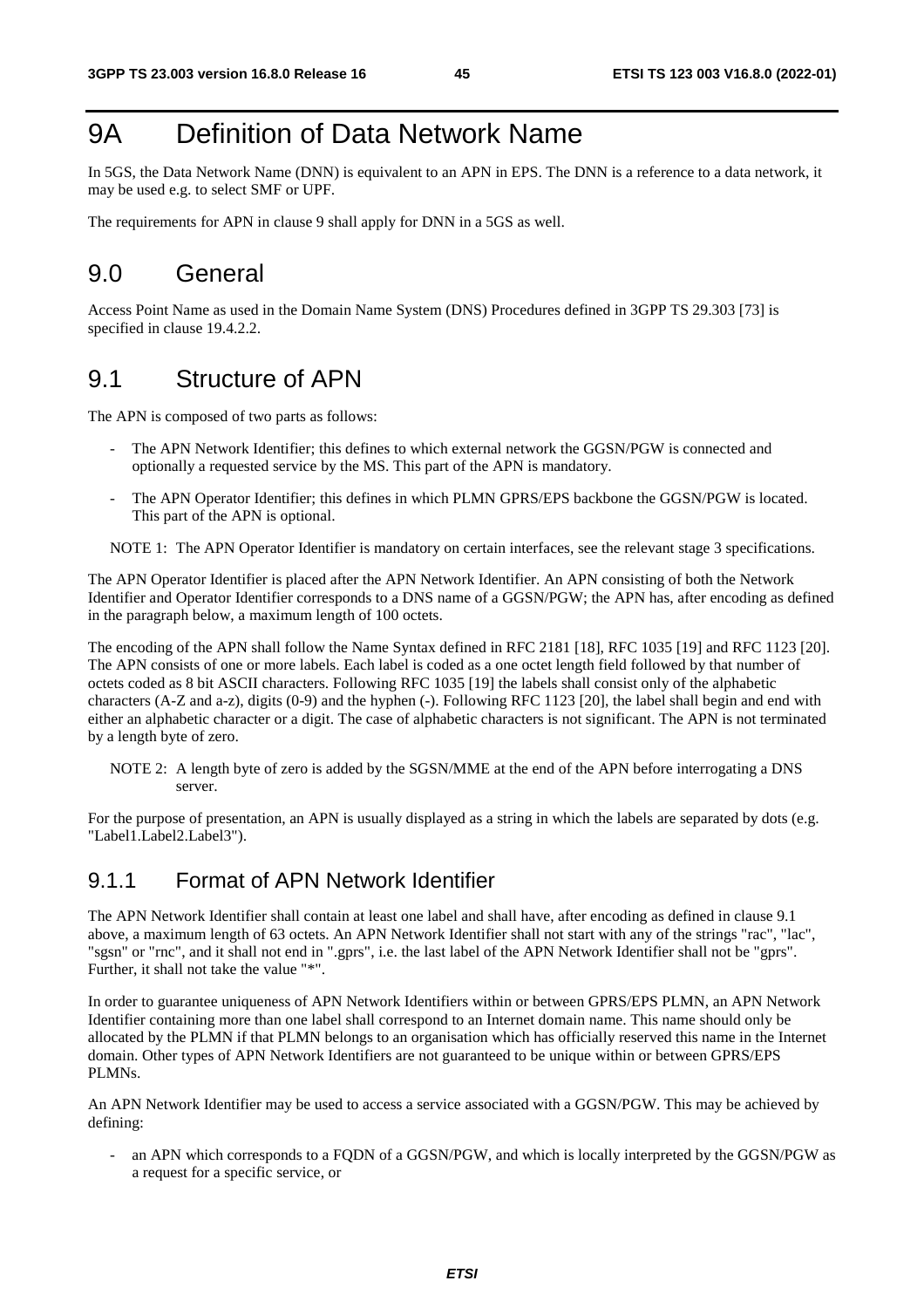an APN Network Identifier consisting of 3 or more labels and starting with a Reserved Service Label, or an APN Network Identifier consisting of a Reserved Service Label alone, which indicates a GGSN/PGW by the nature of the requested service. Reserved Service Labels and the corresponding services they stand for shall be agreed between operators who have GPRS/EPS roaming agreements.

#### 9.1.2 Format of APN Operator Identifier

The APN Operator Identifier is composed of three labels. The last label (or domain) shall be "gprs". The first and second labels together shall uniquely identify the GPRS/EPS PLMN.

For each operator, there is a default APN Operator Identifier (i.e. domain name). This default APN Operator Identifier is derived from the IMSI as follows:

"mnc<MNC>.mcc<MCC>.gprs"

where:

"mnc" and "mcc" serve as invariable identifiers for the following digits.

<MNC> and <MCC> are derived from the components of the IMSI defined in clause 2.2.

This default APN Operator Identifier is used for home routed inter-PLMN roaming situations when attempting to translate an APN consisting only of a Network Identifier into the IP address of the GGSN/PGW in the HPLMN. The PLMN may provide DNS translations for other, more human-readable, APN Operator Identifiers in addition to the default Operator Identifier described above.

Alternatively, in the roaming case if the GGSN/PGW from the VPLMN is to be selected, the APN Operator Identifier for the UE is constructed from the serving network PLMN ID. In this case, the APN-OI replacement field, if received, shall be ignored.

In order to guarantee inter-PLMN DNS translation, the <MNC> and <MCC> coding used in the "mnc<MNC>.mcc<MCC>.gprs" format of the APN OI shall be:

- $-MNC$  = 3 digits
- $-MCC$  = 3 digits
- If there are only 2 significant digits in the MNC, one "0" digit is inserted at the left side to fill the 3 digits coding of MNC in the APN OI.

As an example, the APN OI for MCC 345 and MNC 12 will be coded in the DNS as "mnc012.mcc345.gprs".

The APN-OI replacement is used for selecting the GGSN/PGW for non-roaming and home routed scenarios. The format of the domain name used in the APN-OI replacement field (as defined in 3GPP TS 23.060 [3] and 3GPP TS 23.401 [72]) is the same as the default APN-OI as defined above except that it may be preceded by one or more labels each separated by a dot.

EXAMPLE 1: province1.mnc012.mcc345.gprs

EXAMPLE 2: ggsn-cluster-A.provinceB.mnc012.mcc345.gprs

The APN constructed using the APN-OI replacement field is only used for DNS translation. The APN when being sent to other network entities over GTP interfaces shall follow the rules as specified in 3GPP TS 23.060 [3] and 3GPP TS 23.401 [72].

### 9.2 Definition of the Wild Card APN

The APN field in the HLR may contain a wild card APN if the HPLMN operator allows the subscriber to access any network of a given PDP Type. If an SGSN has received such a wild card APN, it may either choose the APN Network Identifier received from the Mobile Station or a default APN Network Identifier for addressing the GGSN when activating a PDP context.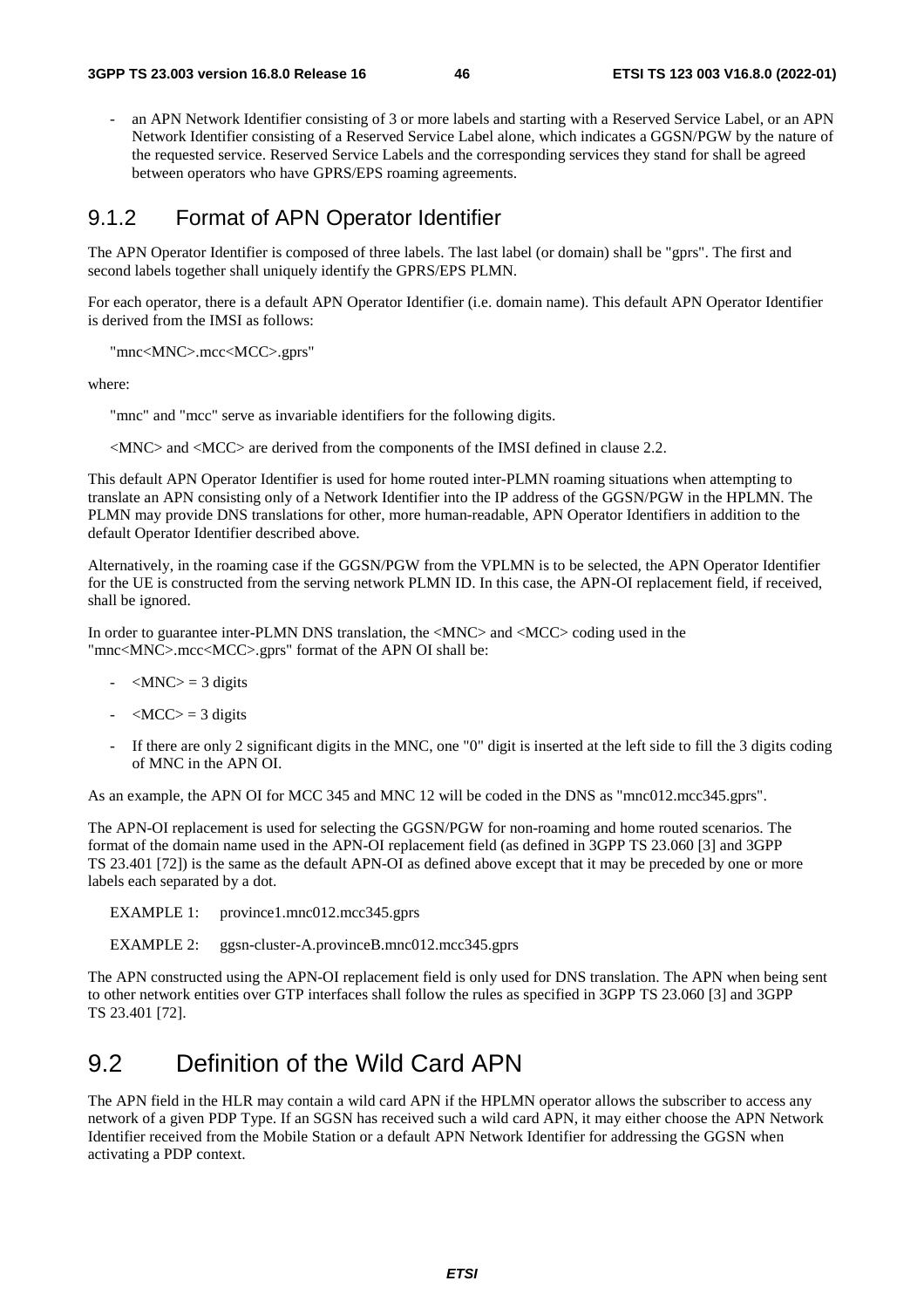## 9.2.1 Coding of the Wild Card APN

The wild card APN is coded as an APN with "\*" as its single label, (i.e. a length octet with value one, followed by the ASCII code for the asterisk).

# 9.3 Definition of Emergency APN

The Emergency APN (Em-APN) is an APN used to derive a PDN GW selected for IMS Emergency call support. The exact encoding of the Em-APN is the responsibility of each PLMN operator as it is only valid within a given PLMN.

# 10 Identification of the Cordless Telephony System entities

# 10.1 General description of CTS-MS and CTS-FP Identities

Every CTS-FP broadcasts a local identity - the Fixed Part Beacon Identity (FPBI) - which contains an Access Rights Identity. Every CTS-MS has both an Access Rights Key and a CTS Mobile Subscriber Identity (CTSMSI). These operate as a pair. A CTS-MS is allowed to access any CTS-FP which broadcasts an FPBI which can be identified by any of the CTS-MS Access Rights Keys of that CTS-MS. The CTS-MS Access Rights Key contains the FPBI and the FPBI Length Indicator (FLI) indicating the relevant part of the FPBI used to control access.

# 10.2 CTS Mobile Subscriber Identities

#### 10.2.1 General

Each CTS-MS has one or more temporary identities which are used for paging and to request access. The structure and allocation principles of the CTS Mobile Subscriber Identities (CTSMSI) are defined below.

## 10.2.2 Composition of the CTSMSI

bit No  $22$  1 +-------------------------------------------+ | | |  $+$ ┴-┴-┴-┴-┴-┴-┴-┴-┴-┴-┴-┴-┴-┴-┴-┴-┴-┴-┴-┴-┴-+ Type|<-----------Significant Part---------->| CTSMSI 22 bits <------------------------------------------->

#### **Figure 13: Structure of CTSMSI**

The CTSMSI is composed of the following elements:

- CTSMSI Type. Its length is 2 bits;
- Significant Part. Its length is 20 bits.

The following CTSMSI Type values have been allocated for use by CTS:

- 00 Default Individual CTSMSI;
- 01 Reserved;
- 10 Assigned Individual CTSMSI;
- 11 Assigned Connectionless Group CTSMSI.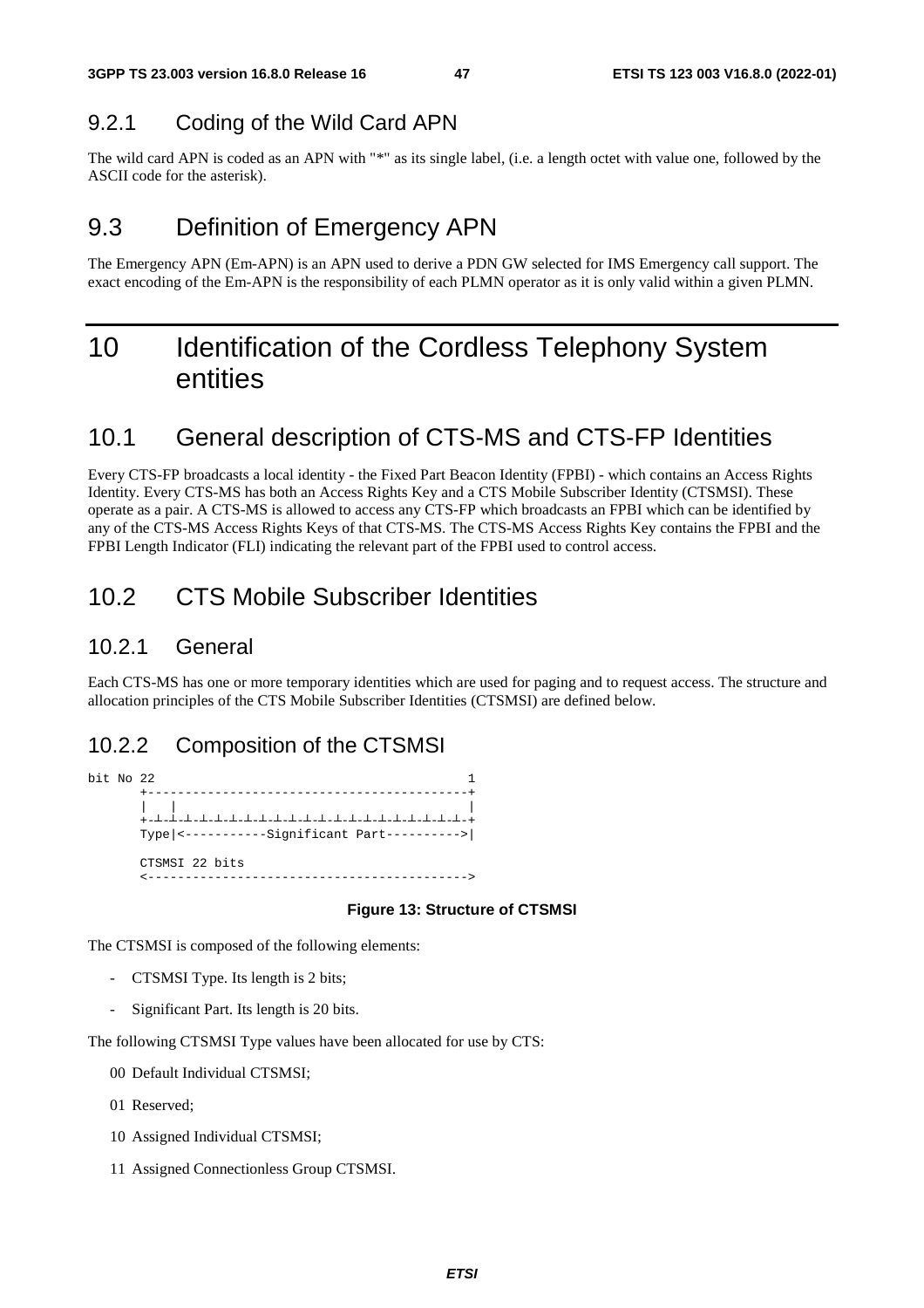#### 10.2.3 Allocation principles

The default Individual CTSMSI contains the least significant portion of the IMSI. This is the default CTS-MS identity.

Assigned CTSMSIs are allocated by the CTS-FP during enrolment, registration and other access procedures. Significant Part of the assigned CTSMSI shall be allocated in the range 00001-FFFFE. CTS-FP shall not allocate Significant Part equal to 00000 or to FFFFF and shall not allocate Assigned CTSMSI using Reserved Type value. Such assignments shall be ignored by the CTS-MS.

Assigned CTSMSIs are allocated in ciphered mode.

NOTE: The assigned individual CTSMSI should be updated whenever it is sent in clear text on the CTS radio interface during RR connection establishment.

The value FFFFF from the set of Assigned Connectionless Group CTSMSI shall be considered in all CTS-MS as the value of the Connectionless Broadcast Identifier.

#### 10.2.4 CTSMSI hexadecimal representation

The 22 bits of CTSMSI are padded with 2 leading zeroes to give a 6 digit hexadecimal value.

EXAMPLE: binary CTSMSI value: 11 1001 0010 0000 1011 1100

hexadecimal CTSMSI value: 39 20 BC.

## 10.3 Fixed Part Beacon Identity

#### 10.3.1 General

Each CTS-FP has one Fixed Part Beacon Identity known by the enrolled CTS-MSs. The FPBI is periodically broadcast on the BCH logical channel so that the CTS-MSs are able to recognise the identity of the CTS-FP. The FPBI contains an Access Rights Identity.

Enrolled CTS-MSs shall store the FPBI to which their assigned CTSMSIs are related.

Below the structure and allocation principles of the Fixed Part Beacon Identity (FPBI) are defined.

#### 10.3.2 Composition of the FPBI

#### 10.3.2.1 FPBI general structure



#### **Figure 14: General structure of FPBI**

The FPBI is composed of the following elements:

- FPBI Type. Its length is 2 bits;
- FPBI Significant Part. Its length is 17 bits.

NOTE: The three LSBs bits of the FPBI form the 3-bit training sequence code (TSC). See 3GPP TS 45.056 [35].

The following FPBI Type values have been allocated for use by CTS:

00 FPBI class A: residential and single-cell systems;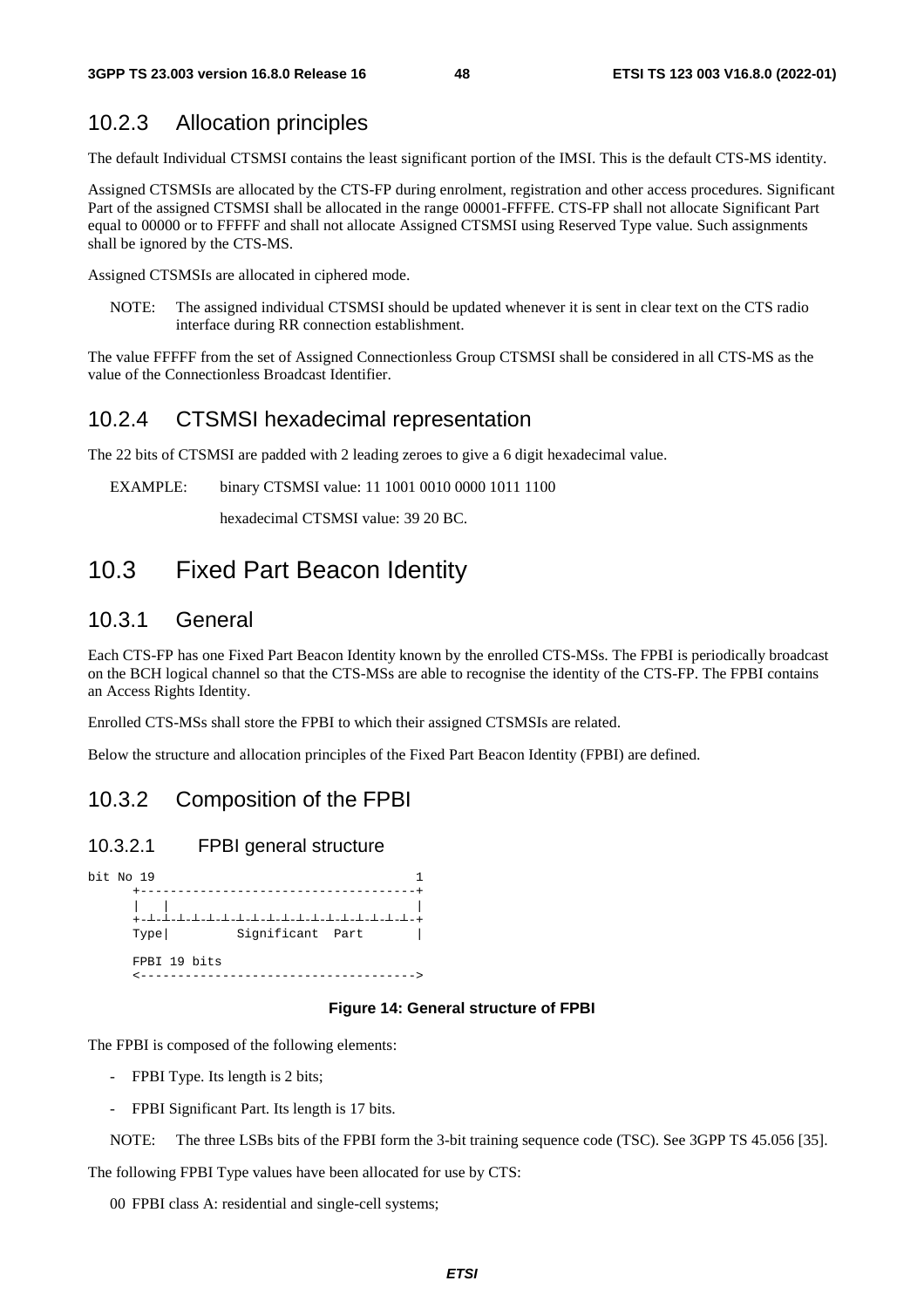01 FPBI class B: multi-cell PABXs.

All other values are reserved and CTS-MSs shall treat these values as FPBI class A.

#### 10.3.2.2 FPBI class A

This class is intended to be used for small residential and private (PBX) single cell CTS-FP.

| bit No 19 |                                       |                    |  |
|-----------|---------------------------------------|--------------------|--|
|           | $\begin{vmatrix} 0 & 0 \end{vmatrix}$ | ----------<br>╎┙╺╵ |  |
|           | Type                                  | FPN                |  |
|           | FPBI 19 bits                          |                    |  |

#### **Figure 15: Structure of FPBI class A**

The FPBI class A is composed of the following elements:

- FPBI Class A Type. Its length is 2 bits and its value is 00;
- Fixed Part Number (FPN). Its length is 17 bits. The FPN contains the least significant bits of the Serial Number part of the IFPEI.

The FPBI Length Indicator shall be set to 19 for a class A FPBI.

#### 10.3.2.3 FPBI class B

This class is reserved for more complex private installation such as multi-cell PABXs.



#### **Figure 16: Structure of FPBI class B**

The FPBI class B is composed of the following elements:

- FPBI Class B Type. Its length is 2 bits and its value is 01;
- CTS Network Number (CNN). Its length is defined by the manufacturer or the system installer;
- Fixed Part Number (FPN). Its length is defined by the manufacturer or the system installer;
- Radio Part Number (RPN) assigned by the CTS manufacturer or system installer. Its length is defined by the manufacturer or the system installer.
- NOTE: RPN is used to separate a maximum of  $2^{RPN \text{ length}}$  different cells from each other. This defines a cluster of cells supporting intercell handover. RPN length is submitted to a CTS-MS as a result of a successful attachment.

The FPBI Length Indicator shall be set to  $(2 + CNN$  Length) for a class B FPBI.

#### 10.3.3 Allocation principles

The FPBI shall be allocated during the CTS-FP initialisation procedure. Any change to the value of the FPBI of a given CTS-FP shall be considered as a CTS-FP re-initialisation; i.e. each enrolled CTS-MS needs to be enrolled again.

FPBI are not required to be unique (i.e. several CTS-FP can have the same FPBI in different areas). Care should be taken to limit CTS-MS registration attempts to a fixed part with the same FPBI as another fixed part.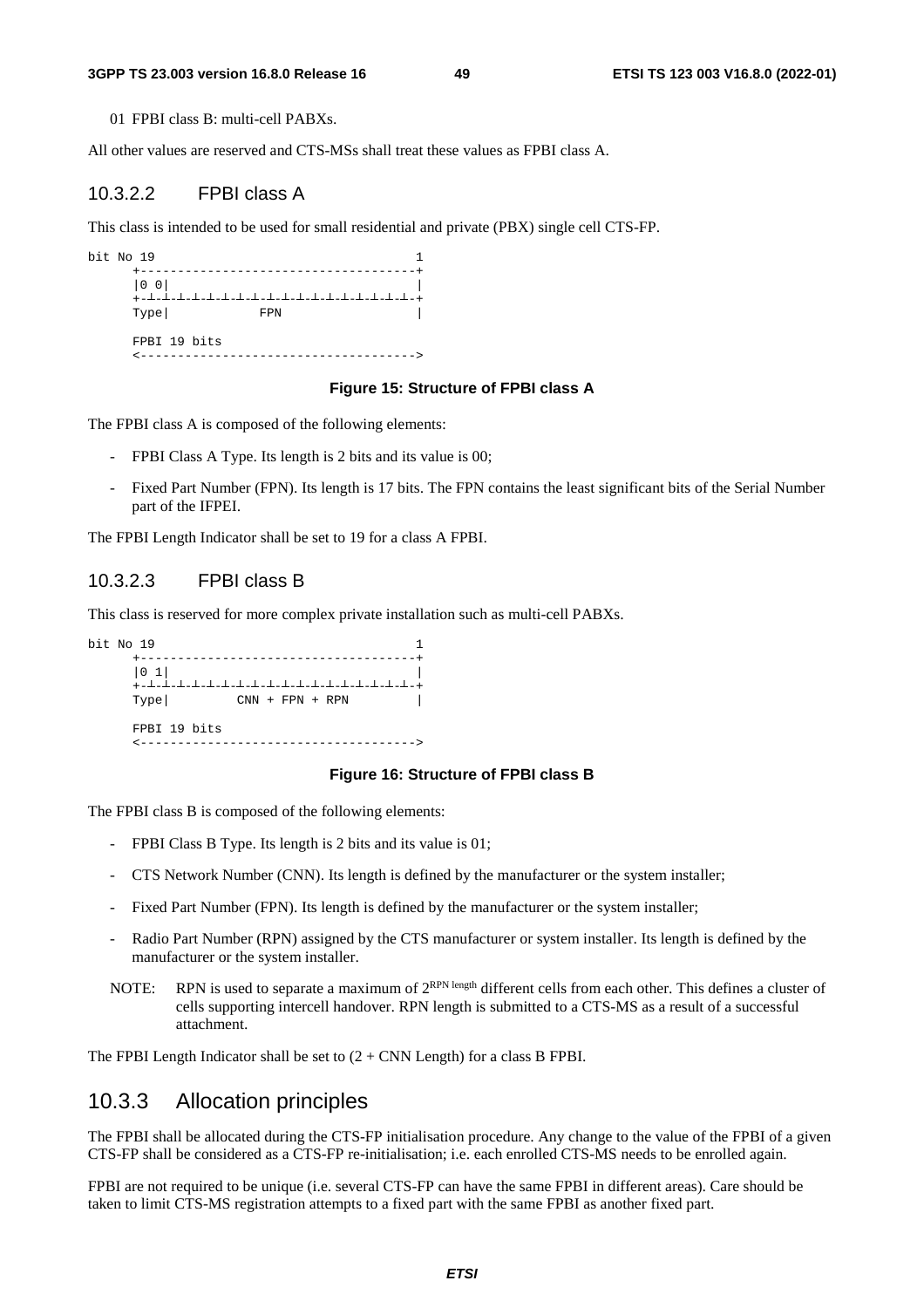# 10.4 International Fixed Part Equipment Identity

#### 10.4.1 General

The structure and allocation principles of the International Fixed Part Equipment Identity (IFPEI) are defined below.

#### 10.4.2 Composition of the IFPEI



#### **Figure 17: Structure of IFPEI**

The IFPEI is composed of the following elements (each element shall consist of decimal digits only):

- Type Approval Code (TAC). Its length is 6 decimal digits;
- Final Assembly Code (FAC). Its length is 2 decimal digits;
- Serial NumbeR (SNR). Its length is 6 decimal digits;
- Software Version Number (SVN) identifies the software version number of the fixed part equipment. Its length is 2 digits.

Regarding updates of the IFPEI: the TAC, FAC and SNR shall be physically protected against unauthorised change (see 3GPP TS 42.009 [36]); i.e. only the SVN part of the IFPEI can be modified.

#### 10.4.3 Allocation and assignment principles

The Type Approval Code (TAC) is issued by a global administrator.

The place of final assembly (FAC) is encoded by the manufacturer.

Manufacturers shall allocate unique serial numbers (SNR) in a sequential order.

The Software Version Number (SVN) is allocated by the manufacturer after authorisation by the type approval authority. SVN value 99 is reserved for future use.

## 10.5 International Fixed Part Subscription Identity

#### 10.5.1 General

The structure and allocation principles of the International Fixed Part Subscription Identity (IFPSI) are defined below.

#### 10.5.2 Composition of the IFPSI

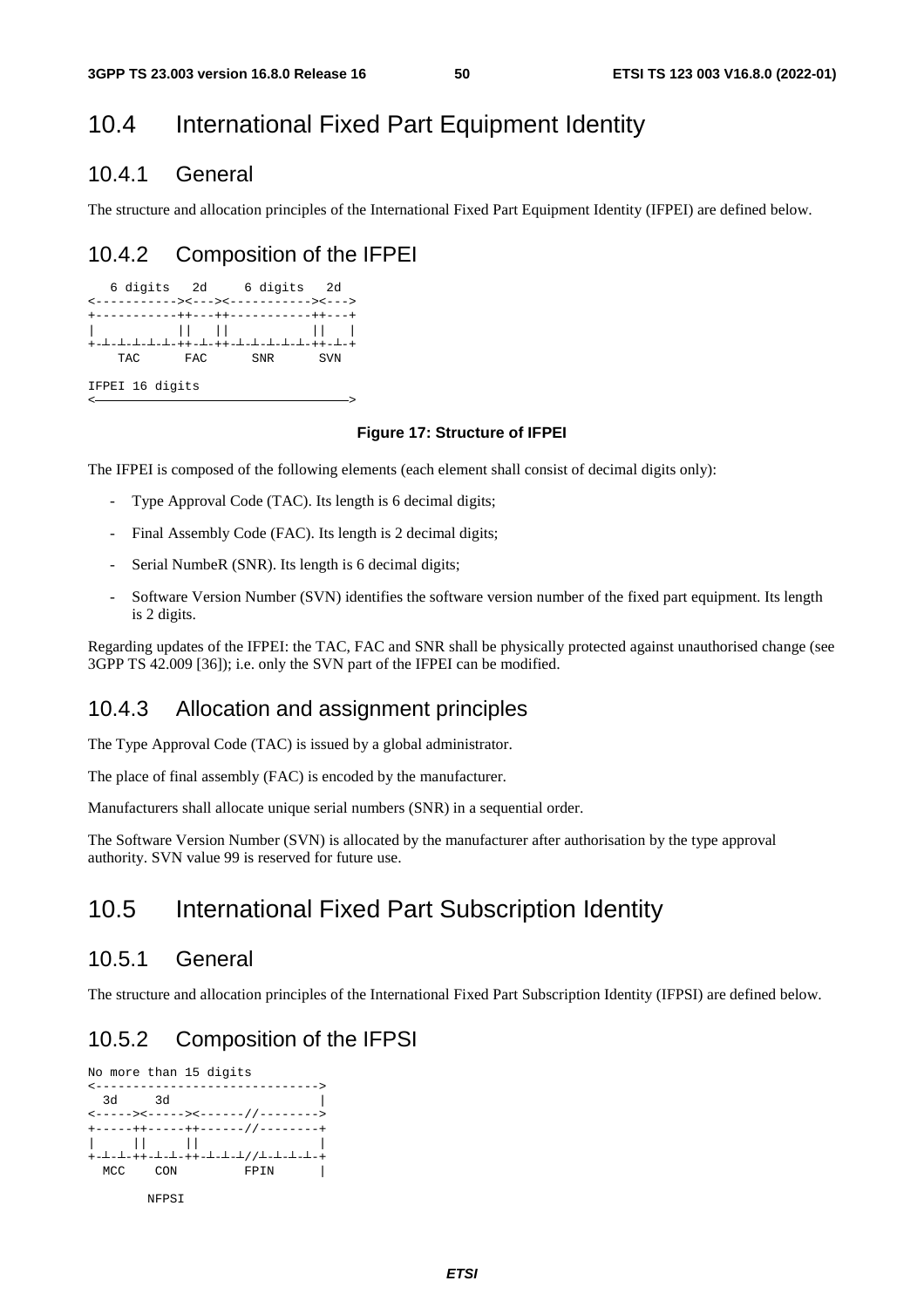|       | --------------------------- |  |
|-------|-----------------------------|--|
| IFPSI |                             |  |
|       |                             |  |
|       |                             |  |

#### **Figure 18: Structure of IFPSI**

The IFPSI is composed of the following elements (each element shall consist of decimal digits only):

- Mobile Country Code (MCC) consisting of three digits. The MCC identifies the country of the CTS-FP subscriber (e.g. 208 for France);
- CTS Operator Number (CON). Its length is three digits;
- Fixed Part Identification Number (FPIN) identifying the CTS-FP subscriber.

The National Fixed Part Subscriber Identity (NFPSI) consists of the CTS Operator Number and the Fixed Part Identification Number.

#### 10.5.3 Allocation and assignment principles

IFPSI shall consist of decimal characters (0 to 9) only.

The allocation of Mobile Country Codes (MCCs) is administered by the ITU.

The allocation of CTS Operator Number (CON) and the structure of National Fixed Part Subscriber Identity (NFPSI) may be responsibility of each national numbering plan administrator.

CTS Operators shall allocate unique Fixed Part Identification Numbers.

# 11 **Identification of Localised Service Area**

Cells may be grouped into specific localised service areas. Each localised service area is identified by a localised service area identity (LSA ID). No restrictions are placed on what cells may be grouped into a given localised service area.

The LSA ID can either be a PLMN significant number or a universal identity. This shall be known both in the networks and in the SIM.

The LSA ID consists of 24 bits, numbered from 0 to 23, with bit 0 being the LSB. Bit 0 indicates whether the LSA is a PLMN significant number or a universal LSA. If the bit is set to 0 the LSA is a PLMN significant number; if it is set to 1 it is a universal LSA.



The LSA ID shall be composed as shown in figure 19:

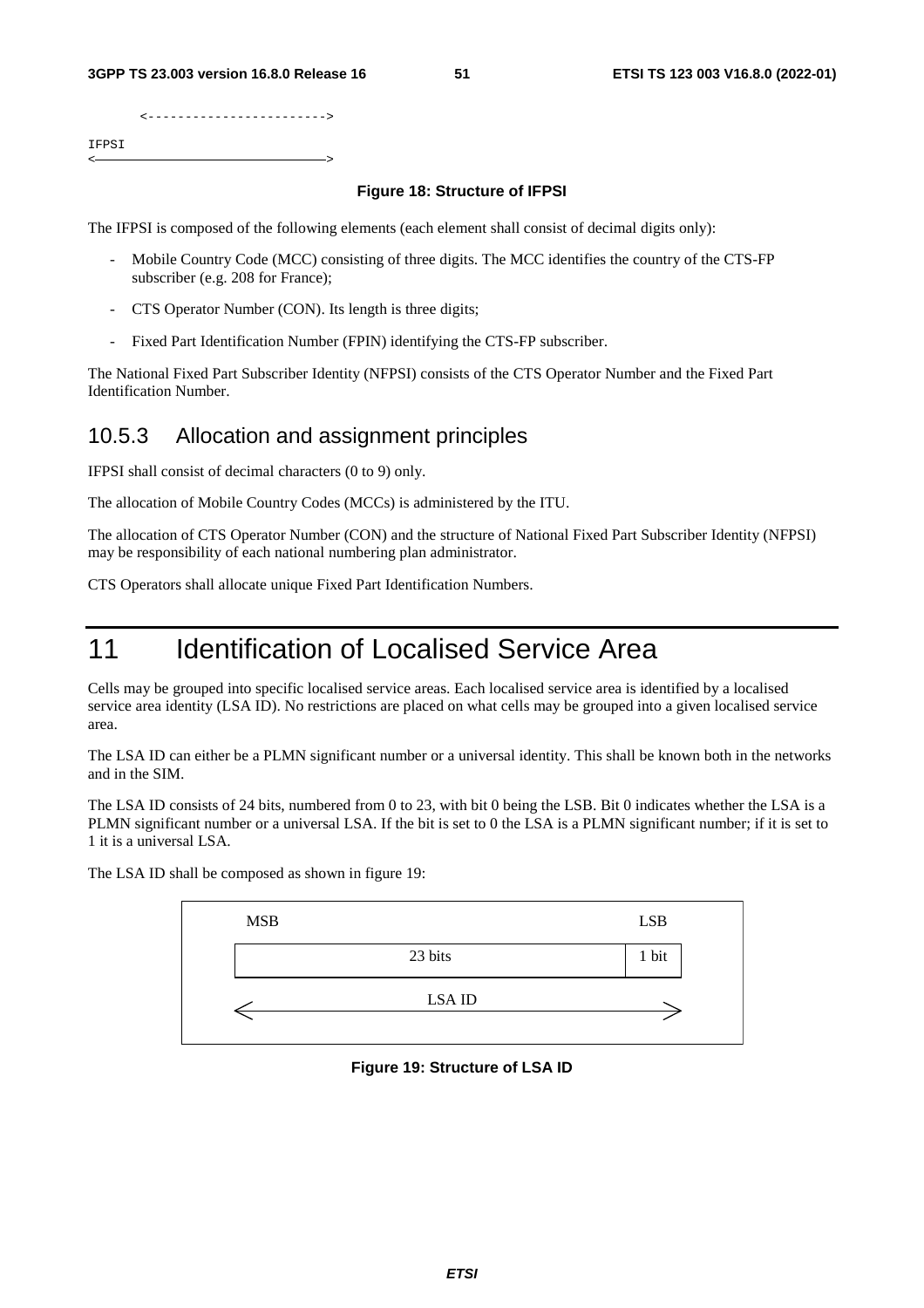# 12 Identification of PLMN, RNC, Service Area, CN domain and Shared Network Area

The following clauses describe identifiers which are used by both the CN and the UTRAN across the Iu interface. For identifiers which are solely used within the UTRAN, see 3GPP TS 25.401 [16].

NOTE: in the following clauses, the double vertical bar notation  $\parallel$  indicates the concatenation operator.

### 12.1 PLMN Identifier

A Public Land Mobile Network is uniquely identified by its PLMN identifier. PLMN-Id consists of Mobile Country Code (MCC) and Mobile Network Code (MNC).

 $-$  PLMN-Id = MCC  $\parallel$  MNC

The MCC and MNC are predefined within a UTRAN, and set in the RNC via O&M.

## 12.2 CN Domain Identifier

A CN Domain Edge Node is identified within the UTRAN by its CN Domain Identifier. The CN Domain identifier is used over UTRAN interfaces to identify a particular CN Domain Edge Node for relocation purposes. The CN Domain identifier for Circuit Switching (CS) consists of the PLMN-Id and the LAC, whereas for Packet Switching (PS) it consists of the PLMN-Id, the LAC, and the RAC of the first accessed cell in the target RNS.

The two following CN Domain Identifiers are defined:

- CN CS Domain-Id = PLMN-Id  $\parallel$  LAC
- CN PS Domain-Id = PLMN-Id || LAC || RAC

The LAC and RAC are defined by the operator, and set in the RNC via O&M.

For the syntax description and the use of this identifier in RANAP signalling, see 3GPP TS 25.413 [17].

### 12.3 CN Identifier

A CN node is uniquely identified within a PLMN by its CN Identifier (CN-Id). The CN-Id together with the PLMN identifier globally identifies the CN node. The CN-Id together with the PLMN-Id is used as the CN node identifier in RANAP signalling over the Iu interface.

 $-$  Global CN-Id = PLMN-Id  $\parallel$  CN-Id

The CN-Id is defined by the operator, and set in the nodes via O&M.

For the syntax description and the use of this identifier in RANAP signalling, see 3GPP TS 25.413 [17].

#### 12.4 RNC Identifier

An RNC node is uniquely identified by its RNC Identifier (RNC-Id). The RNC-Id of an RNC is used in the UTRAN, in a GERAN which is operating in GERAN Iu mode and between them. A BSC which is part of a GERAN operating in Iu mode is uniquely identified by its RNC Identifier (RNC-Id). The RNC-Id of a BSC is used in a GERAN which is operating in GERAN Iu mode, in the UTRAN and between them. RNC-Id together with the PLMN identifier globally identifies the RNC. The RNC-Id on its own or the RNC-Id together with the PLMN-Id is used as the RNC identifier in the UTRAN Iub, Iur and Iu interfaces. The SRNC-Id is the RNC-Id of the SRNC. The C-RNC-Id is the RNC-Id of the controlling RNC. The D-RNC-Id is the RNC Id of the drift RNC.

 $Global RNC-Id = PLMN-Id \parallel RNC-Id$ 

The RNC-Id is defined by the operator, and set in the RNC via O&M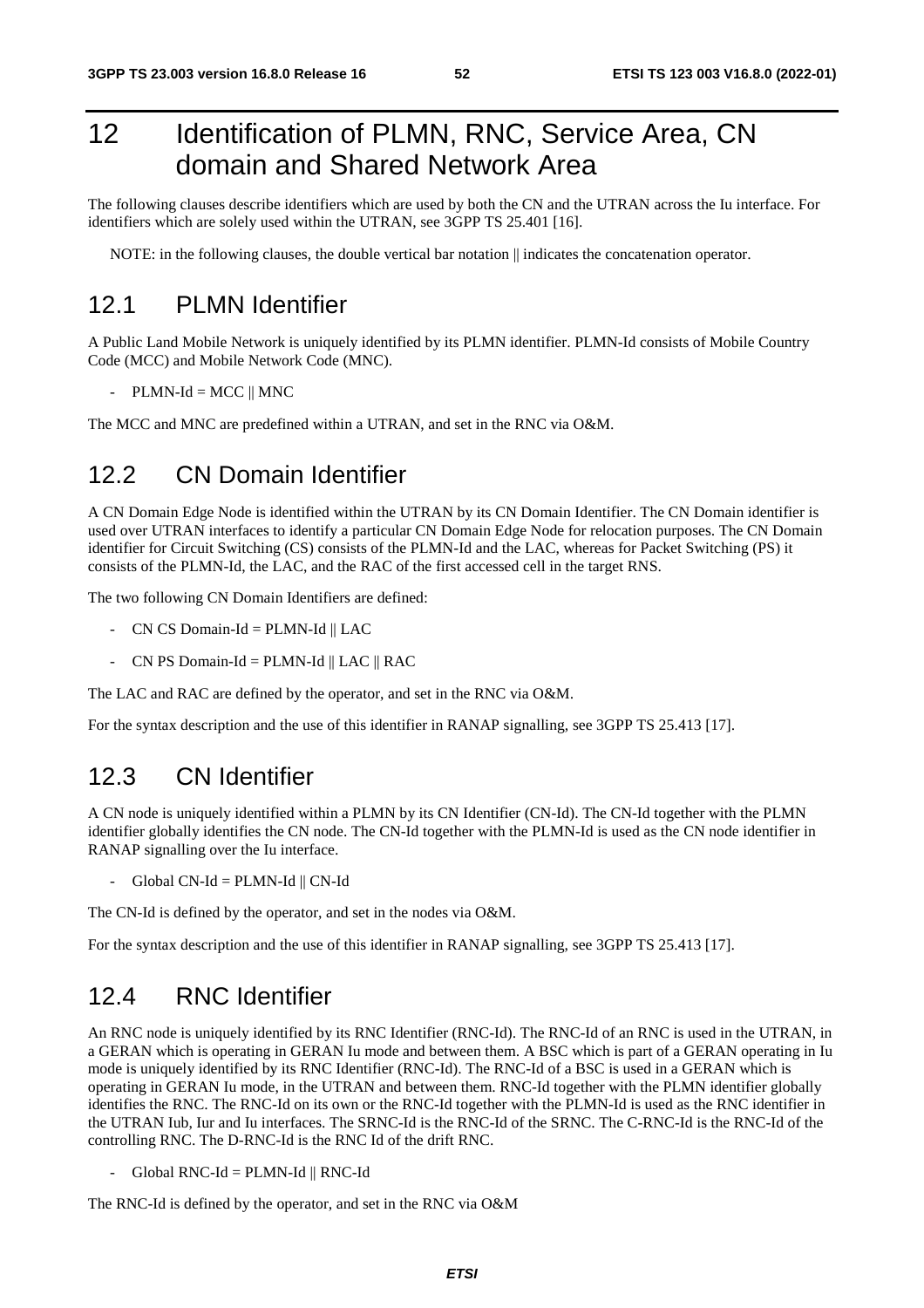For the syntax description and the use of this identifier in RANAP signalling, see 3GPP TS 25.413 [17].

For the usage of this identifier on Iur-g, see 3GPP TS 43.130 [43].

## 12.5 Service Area Identifier

The Service Area Identifier (SAI) is used to identify an area consisting of one or more cells belonging to the same Location Area. Such an area is called a Service Area and can be used for indicating the location of a UE to the CN.

The Service Area Code (SAC) together with the PLMN-Id and the LAC constitute the Service Area Identifier.

 $-SAI = PLMN-Id \parallel LAC \parallel SAC$ 

The SAC is defined by the operator, and set in the RNC via O&M.

For the syntax description and the use of this identifier in RANAP signalling, see 3GPP TS 25.413 [17]. 3GPP TS 25.423 [37] and 3GPP TS 25.419 [38] define the use of this identifier in RNSAP and SABP signalling.

A cell may belong to one or two Service Areas. If it belongs to two Service Areas, one is applicable in the Broadcast (BC) domain and the other is applicable in both the CS and PS domains.

The Broadcast (BC) domain requires that its Service Areas each consist of only one cell. This does not limit the use of Service Areas for other domains. Refer to 3GPP TS 25.410 [39] for a definition of the BC domain.

## 12.6 Shared Network Area Identifier

The Shared Network Area Identifier (SNA-Id) is used to identify an area consisting of one or more Location Areas. Such an area is called a Shared Network Area and can be used to grant access rights to parts of a Shared Network to a UE in connected mode (see 3GPP TS 25.401 [39]).

The Shared Network Area Identifier consists of the PLMN-Id followed by the Shared Network Area Code (SNAC).

 $-SNA-Id = PLMN-Id \parallel SNAC$ 

The SNAC is defined by the operator.

For the syntax description and the use of this identifier in RANAP signalling, see 3GPP TS 25.413 [17].

## 12.7 Stand-Alone Non-Public Network Identifier

#### 12.7.1 General

A Stand-Alone Non-Public Network (SNPN) is identified by a combination of PLMN-Identifier (see clause 12.1) and Network Identifier (NID) (see 3GPP TS 23.501 [119] clause 5.30.2).

The NID shall consist of an assignment mode and an NID value as shown in figure 12.7-1.



#### **Figure 12.7.1-1: Network Identifier (NID)**

The NID can be assigned using the following assignment models: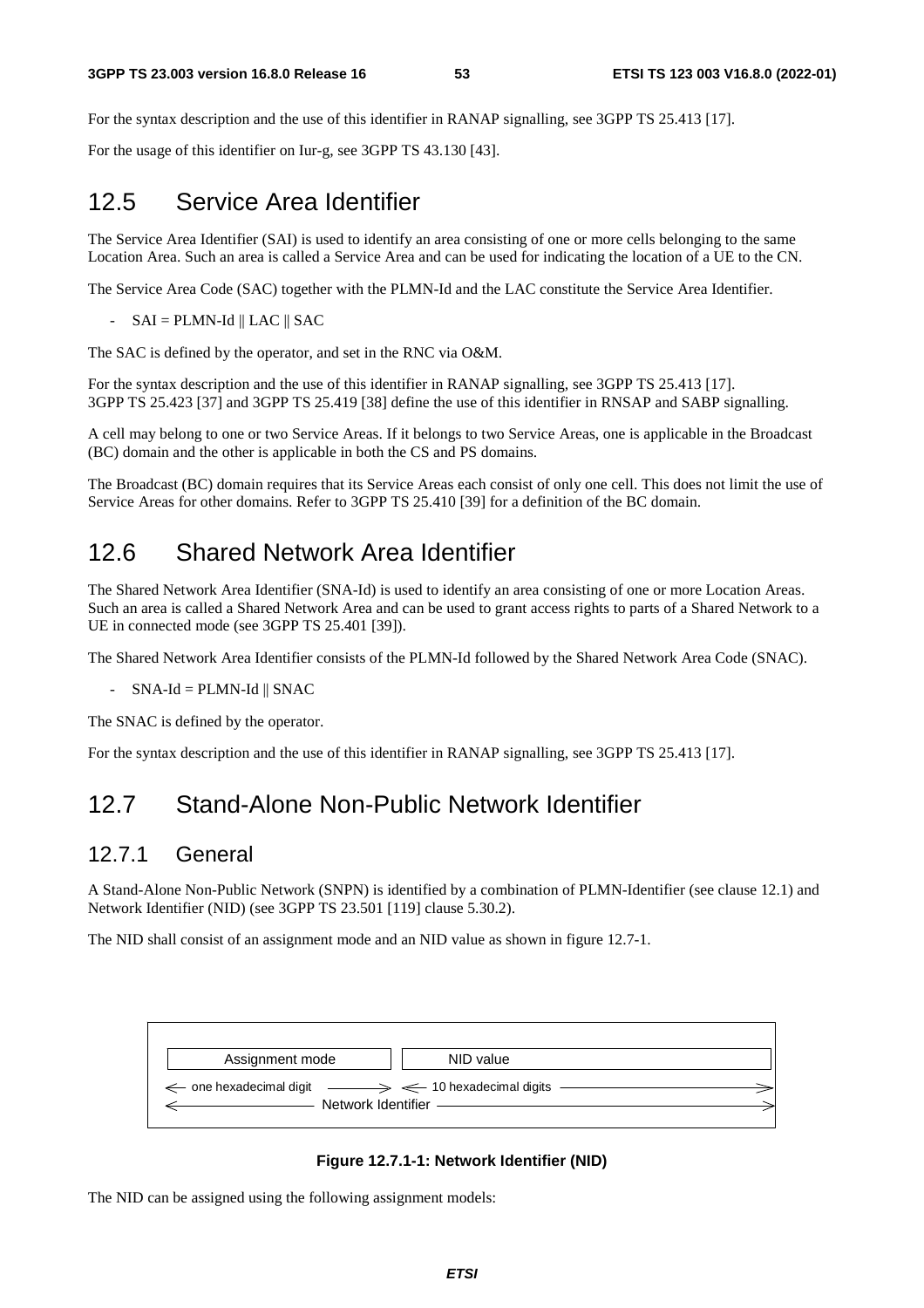- a) Self-assignment: NIDs are chosen individually by SNPNs at deployment time; this assignment model is encoded by setting the assignment mode to value 1.
- b) Coordinated assignment: NIDs are assigned using one of the following two options:
	- option 1: the NID assigned such that it is globally unique independent of the PLMN ID used. Option 1 of this assignment model is encoded by setting the assignment mode to value 0.
	- option 2: the NID assigned such that the combination of the NID and the PLMN ID is globally unique. Option 2 of this assignment model is encoded by setting the assignment mode to value 2.

Other Assignment mode values are reserved.

#### 12.7.2 NID of assignment mode 0

The NID value of a NID of the assignment mode 0 consists of a NID PEN and a NID code, as shown in figure 12.7.2-1.

The NID PEN is a private enterprise number issued to service provider of the SNPN by Internet Assigned Numbers Authority (IANA) in its capacity as the private enterprise number administrator, as maintained at https://www.iana.org/assignments/enterprise-numbers/enterprise-numbers

Note: The private enterprise number issued by IANA is a decimal number that needs to be converted to a fixed length 8 digit hexadecimal number when used within the NID. E.g. 32473 is converted to 00007ed9.

The NID code identifies the SNPN within the service provider identified by the NID PEN.



**Figure 12.7.2-1: NID of assignment mode 0** 

# 13 Numbering, addressing and identification within the IP multimedia core network subsystem

## 13.1 Introduction

This clause describes the format of the parameters needed to access the IP multimedia core network subsystem. For further information on the use of the parameters see 3GPP TS 23.228 [24] and 3GPP TS 29.163 [63]. For more information on the ".3gppnetwork.org" domain name and its applicability, see Annex D of the present document. For more information on the ".invalid" top level domain see IETF RFC 2606 [64].

## 13.2 Home network domain name

The home network domain name shall be in the form of an Internet domain name, e.g. operator.com, as specified in IETF RFC 1035 [19] and IETF RFC 1123 [20]. The home network domain name consists of one or more labels. Each label shall consist of the alphabetic characters (A-Z and a-z), digits (0-9) and the hyphen (-) in accordance with IETF RFC 1035 [19]. Each label shall begin and end with either an alphabetic character or a digit in accordance with IETF RFC 1123 [20]. The case of alphabetic characters is not significant.

For 3GPP systems, if there is no ISIM application, the UE shall derive the home network domain name from the IMSI as described in the following steps: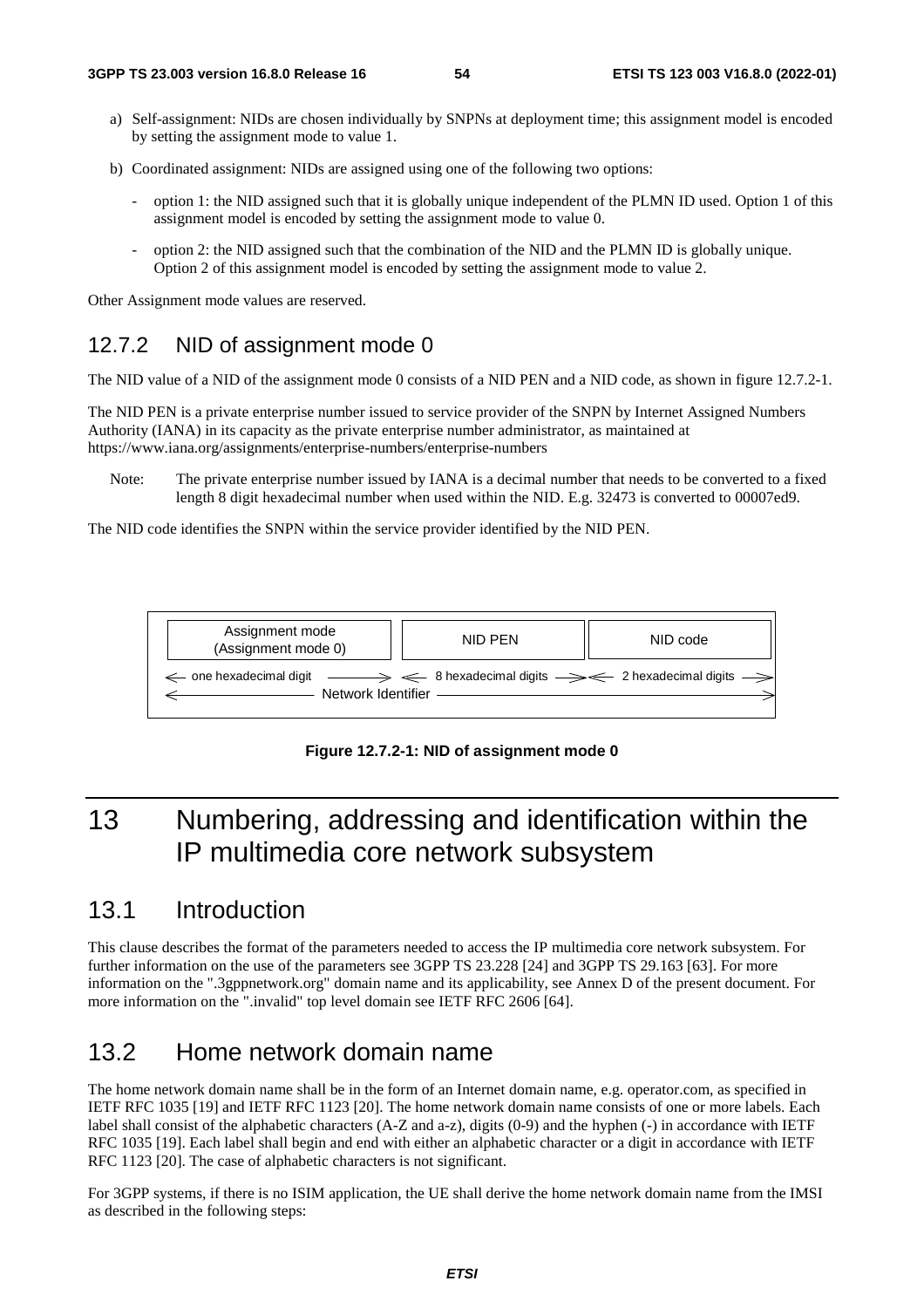- 1. Take the first 5 or 6 digits, depending on whether a 2 or 3 digit MNC is used (see 3GPP TS 31.102 [27]) and separate them into MCC and MNC; if the MNC is 2 digits then a zero shall be added at the beginning.
- 2. Use the MCC and MNC derived in step 1 to create the "mnc<MNC>.mcc<MCC>.3gppnetwork.org" domain name.
- 3. Add the label "ims." to the beginning of the domain.

An example of a home network domain name is:

IMSI in use: 234150999999999;

where:

- $MCC = 234$ ;
- $MNC = 15$ ; and
- MSIN = 0999999999,

which gives the home network domain name: ims.mnc015.mcc234.3gppnetwork.org.

For 3GPP2 systems, if there is no IMC present, the UE shall derive the home network domain name as described in Annex C of 3GPP2 X.S0013-004 [67].

#### 13.3 Private User Identity

The private user identity shall take the form of an NAI, and shall have the form username@realm as specified in clause 2.1 of IETF RFC 4282 [53].

NOTE: It is possible for a representation of the IMSI to be contained within the NAI for the private identity.

For 3GPP systems, the private user identity used for the user shall be as specified in clause 4.2 of 3GPP TS 24.229 [81] and in 3GPP TS 23.228 [24] Annex E.3.1. If the private user identity is not known, the private user identity shall be derived from the IMSI.

The following steps show how to build the private user identity out of the IMSI:

- 1. Use the whole string of digits as the username part of the private user identity; and
- 2. convert the leading digits of the IMSI, i.e. MNC and MCC, into a domain name, as described in clause 13.2.

The result will be a private user identity of the form "<IMSI>@ims.mnc<MNC>.mcc<MCC>.3gppnetwork.org". For example: If the IMSI is 234150999999999 (MCC = 234, MNC = 15), the private user identity then takes the form "234150999999999@ims.mnc015.mcc234.3gppnetwork.org".

For 3GPP2 systems, if there is no IMC present, the UE shall derive the private user identity as described in Annex C of 3GPP2 X.S0013-004 [67].

#### 13.4 Public User Identity

A Public User Identity is any identity used by a user within the IMS subsystem for requesting communication to another user.

The Public User Identity shall take the form of either a SIP URI (see IETF RFC 3261 [26]) or a Tel URI (see IETF RFC 3966 [45]).

The 3GPP specifications describing the interfaces over which Public User Identities are transferred specify the allowed Public User Identity formats, in particular 3GPP TS 24.229 [81] for SIP signalling interfaces, 3GPP TS 29.229 [95] for Cx and Dx interfaces, 3GPP TS 29.329 [96] for Sh interface, 3GPP TS 29.165 [97] for II-NNI interface.

In the case the user identity is a telephone number, it shall be represented either by a Tel URI or by a SIP URI that includes a "user=phone" URI parameter and a "userinfo" part that shall follow the same format as the Tel URI.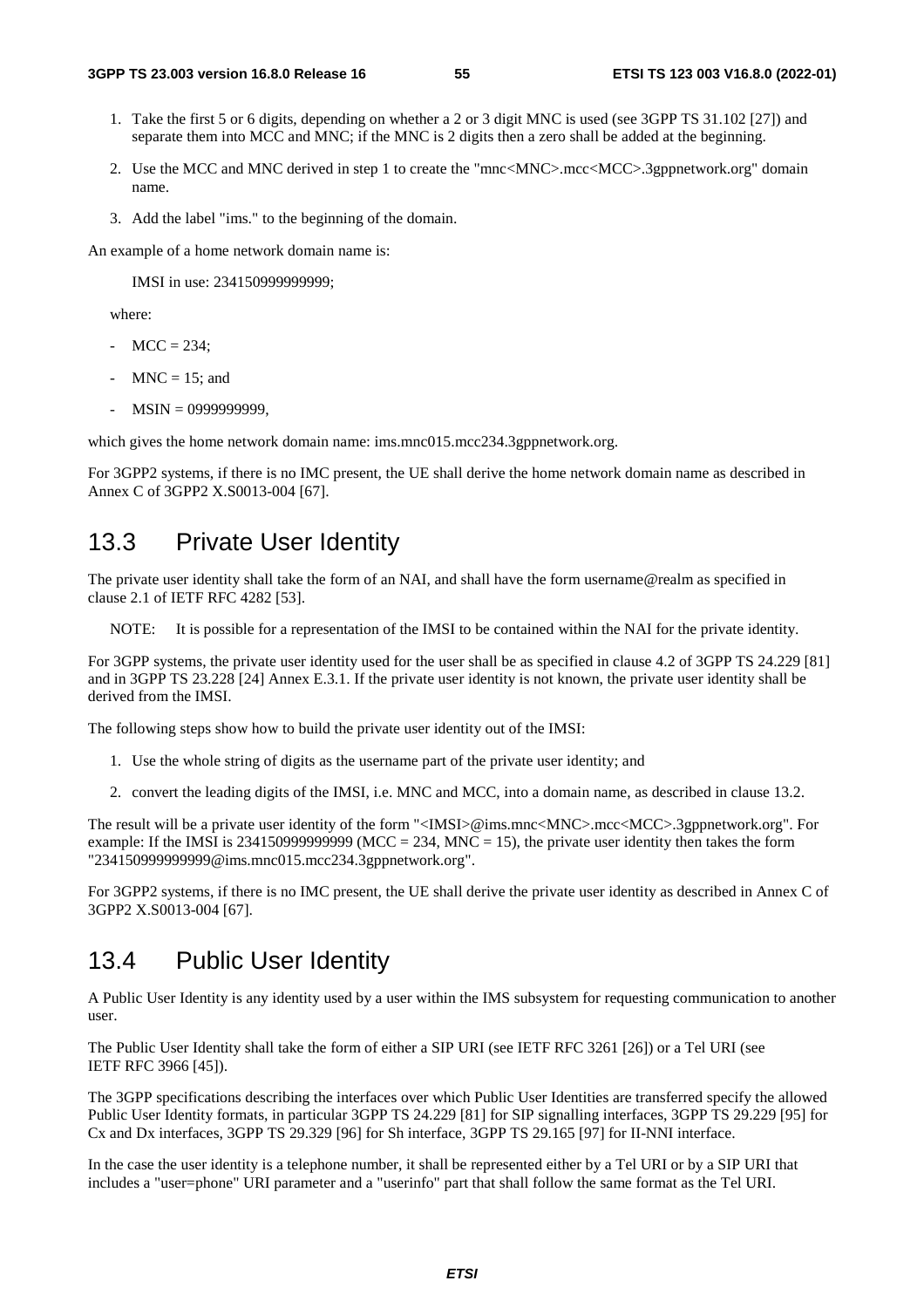According to 3GPP TS 24.229 [81], the UE can use either:

- a global number as defined in IETF RFC 3966 [45] and following E.164 format, as defined by ITU-T Recommendation E.164 [10] or
- a local number, that shall include a "phone-context" parameter that identifies the scope of its validity, as per IETF RFC 3966 [45].

According to 3GPP TS 29.165 [97] a global number as defined in IETF RFC 3966 [45] shall be used in a tel-URI or in the user portion of a SIP URI with the user=phone parameter when conveyed via a non-roaming II-NNI except when agreement exists between the operators to also allow other kinds of numbers.

According to 3GPP TS 29.229 [95] and 3GPP TS 29.329 [96] the canonical forms of SIP URI and Tel URI shall be used over the corresponding Diameter interfaces.

The canonical form of a SIP URI for a Public User Identity shall take the form "sip:username@domain" as specified in IETF RFC 3261 [26], clause 10.3. SIP URI comparisons shall be performed as defined in IETF RFC 3261 [26], clause 19.1.4.

The canonical form of a Tel URI for a Public User Identity shall take the form "tel:+<CC><NDC><SN>" (max number of digits is 15), that represents an E.164 number and shall contain a global number without parameters and visual separators (see IETF RFC 3966[45], clause 3). Tel URI comparisons shall be performed as defined in IETF RFC 3966[45], clause 4.

Public User Identities are stored in the HSS either as a distinct Public User Identity or as a Wildcarded Public User Identity. A distinct Public User Identity contains the Public User Identity that is used in routing and it is explicitly provisioned in the HSS.

# 13.4A Wildcarded Public User Identity

Public User Identities may be stored in the HSS as Wildcarded Public User Identities. A Wildcarded Public User Identity represents a collection of Public User Identities that share the same service profile and are included in the same implicit registration set. Wildcarded Public User Identities enable optimisation of the operation and maintenance of the nodes for the case in which a large amount of users are registered together and handled in the same way by the network. The format of a Wildcarded Public User Identity is the same as for the Wildcarded PSI described in clause 13.5.

## 13.4B Temporary Public User Identity

For 3GPP systems, if there is no ISIM application to host the Public User Identity, a Temporary Public User Identity shall be derived, based on the IMSI. The Temporary Public User Identity shall be of the form as described in clause 13.4 and shall consist of the string "sip:" appended with a username and domain portion equal to the IMSI derived Private User Identity, as described in clause 13.2. An example using the same example IMSI from clause 13.2 can be found below:

EXAMPLE: "sip:234150999999999@ims.mnc015.mcc234.3gppnetwork.org".

For 3GPP2 systems, if there is no IMC present, the UE shall derive the public user identity as described in Annex C of 3GPP2 X.S0013-004 [67].

### 13.5 Public Service Identity (PSI)

The public service identity shall take the form of either a SIP URI (see IETF RFC 3261 [26]) or a Tel URI (see IETF RFC 3966 [45]). A public service identity identifies a service, or a specific resource created for a service on an application server. The domain part is pre-defined by the IMS operators and the IMS system provides the flexibility to dynamically create the user part of the PSIs.

The PSIs are stored in the HSS either as a distinct PSI or as a wildcarded PSI. A distinct PSI contains the PSI that is used in routing , whilst a wildcarded PSI represents a collection of PSIs. Wildcarded PSIs enable optimisation of the operation and maintenance of the nodes. A wildcarded PSI consists of a delimited regular expression located either in the userinfo portion of the SIP URI or in the telephone-subscriber portion of the Tel URI. The regular expression in the wildcarded PSI shall take the form of Extended Regular Expressions (ERE) as defined in chapter 9 in IEEE 1003.1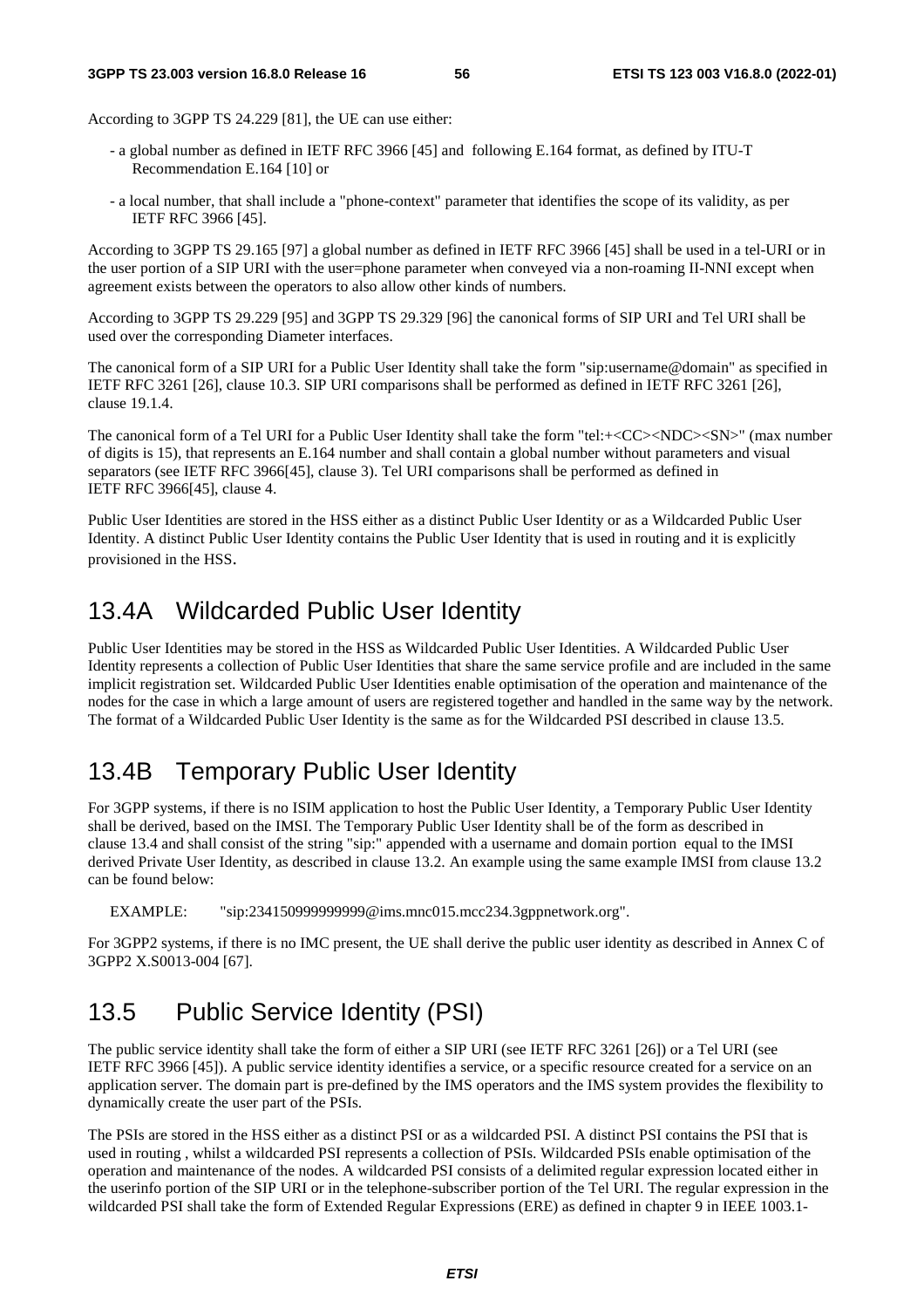2004 Part 1 [60]. The delimiter shall be the exclamation mark character ("!"). If more than two exclamation mark characters are present in the userinfo portion or telephone-subscriber portion of a wildcarded PSI then the outside pair of exclamation mark characters is regarded as the pair of delimiters (i.e. no exclamation mark characters are allowed to be present in the fixed parts of the userinfo portion or telephone-subscriber portion).

When stored in the HSS, the wildcarded PSI shall include the delimiter character to indicate the extent of the part of the PSI that is wildcarded. It is used to separate the regular expression from the fixed part of the wildcarded PSI.

Example: The following PSI could be stored in the HSS - "sip:chatlist!.\*!@example.com".

When used on an interface, the exclamation mark characters within a PSI shall not be interpreted as delimiter..

Example: The following PSIs communicated in interface messages to the HSS will match to the wildcarded PSI of "sip:chatlist!.\*!@example.com" stored in the HSS:

sip:chatlist1@example.com

sip:chatlist2@example.com

sip:chatlist42@example.com

sip:chatlistAbC@example.com

sip:chatlist!1@example.com

Note that sip:chatlist1@example.com and sip:chatlist!1@example.com are regarded different specific PSIs, both matching the wildcarded PSI sip:chatlist!.\*!@example.com.

When used by an application server to identify a specific resource (e.g. a chat session) over Inter Operator Network to Network Interface (II-NNI), the PSI should be a SIP URI without including a port number.

NOTE: Based on local configuration policy, a PSI can be routed over Inter Operator Network to Network Interface (II-NNI). Details of this routing are operator specific and out of scope of this specification.

#### 13.5A Private Service Identity

The Private Service Identity is applicable to a PSI user and is similar to a Private User Identity in the form of a Network Access Identifier (NAI), which is defined in IETF RFC 4282 [53]. The Private Service Identity is operator defined and although not operationally used for registration, authorisation and authentication in the same way as Private User Identity, it enables Public Service Identities to be associated to a Private Service Identity which is required for compatibility with the Cx procedures.

### 13.6 Anonymous User Identity

The Anonymous User Identity shall take the form of a SIP URI (see IETF RFC 3261 [26]). A SIP URI for an Anonymous User Identity shall take the form "sip:user@domain". The user part shall be the string "anonymous" and the domain part shall be the string "anonymous.invalid". The full SIP URI for Anonymous User Identity is thus:

"sip:anonymous@anonymous.invalid"

For more information on the Anonymous User Identity and when it is used, see 3GPP TS 29.163 [63].

### 13.7 Unavailable User Identity

The Unavailable User Identity shall take the form of a SIP URI (see IETF RFC 3261 [26]). A SIP URI for an Unavailable User Identity shall take the form "sip:user@domain". The user part shall be the string "unavailable" and the domain part shall be the string "unknown.invalid". The full SIP URI for Unavailable User Identity is thus:

"sip:unavailable@unknown.invalid"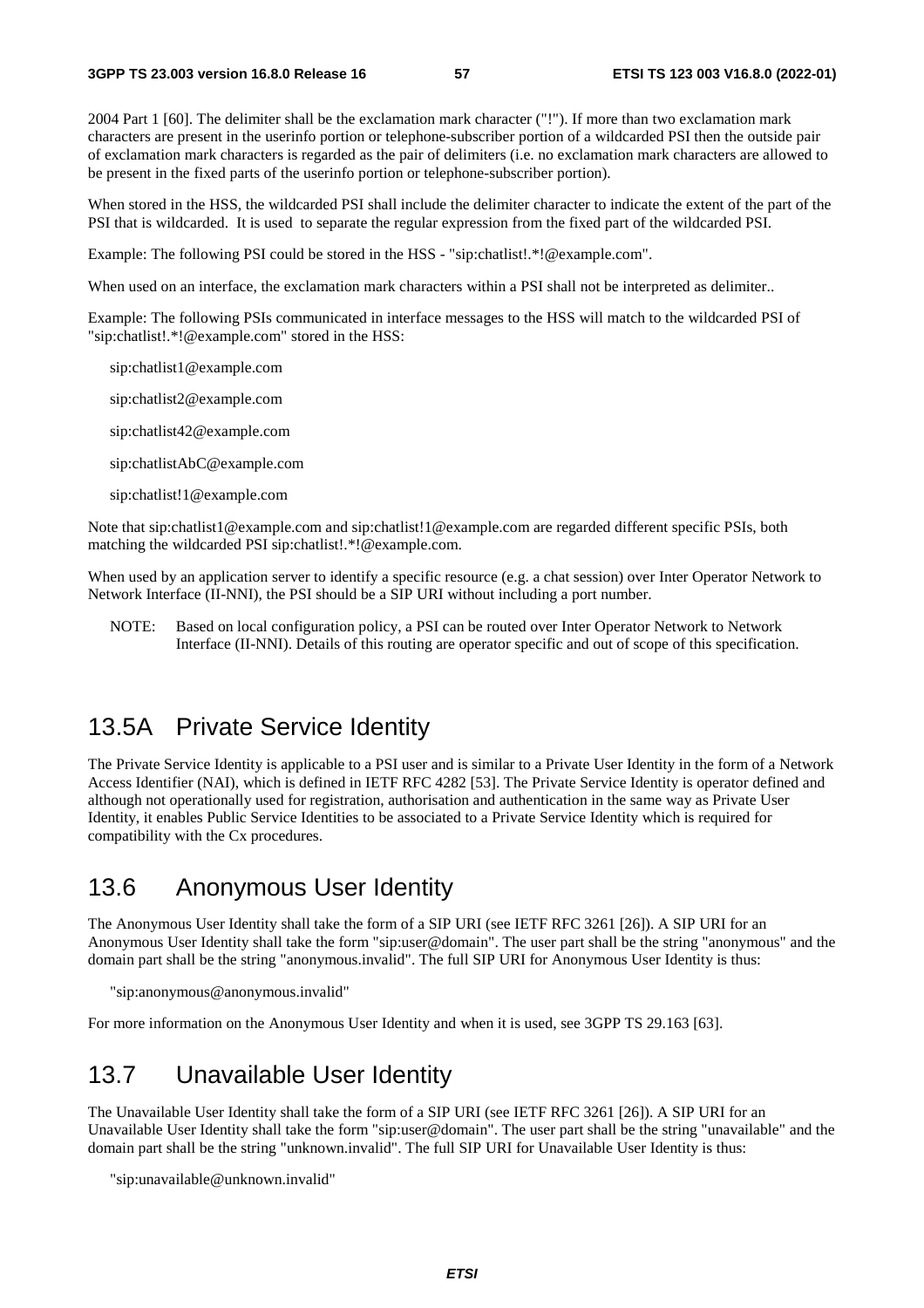For more information on the Unavailable User Identity and when it is used, see 3GPP TS 29.163 [63].

## 13.8 Instance-ID

An instance-id is a SIP Contact header parameter that uniquely identifies the SIP UA performing a registration.

When an IMEI is available, the instance-id shall take the form of a IMEI URN (see RFC 7254 [79]). The format of the instance-id shall take the form "urn:gsma:imei:<imeival>" where by the imeival shall contain the IMEI encoded as defined in RFC 7254 [79]. The optional <sw-version-param> and <imei-version-param> parameters shall not be included in the instance-id. RFC 7255 [104] specifies additional considerations for using the IMEI as an instance-id. An example of such an instance-id is as follows:

EXAMPLE: urn:gsma:imei:90420156-025763-0

If no IMEI is available, the instance-id shall take the form of a string representation of a UUID as a URN as defined in IETF RFC 4122 [80]. An example of such an instance-id is as follows:

EXAMPLE: urn:uuid:f81d4fae-7dec-11d0-a765-00a0c91e6bf6

For more information on the instance-id and when it is used, see 3GPP TS 24.229 [81].

### 13.9 XCAP Root URI

#### 13.9.1 XCAP Root URI on Ut interface

#### 13.9.1.1 General

XCAP Root URI is an HTTP URI that represents the XCAP Root. Although a valid URI, the XCAP Root URI does not correspond to an actual resource.

#### 13.9.1.2 Format of XCAP Root URI

The XCAP Root URI, as defined in IETF RFC 4825 [94], is an HTTP URI that should have the following format:

"http://xcap.<domain>"

in which "<domain>" identifies the domain hosting the XCAP server.

NOTE 1: The XCAP Root URI does not contain a port portion or an abs path portion of a standard HTTP URI.

If a preconfigured or provisioned XCAP Root URI is available then the UE shall use it. When a preconfigured or provisioned XCAP Root URI does not exist then the UE shall create the XCAP Root URI as follows:

- The first label shall be "xcap".
- The next label(s) shall identify the home network as follows:
	- 1. When the UE has an ISIM, the domain name from the IMPI shall be used (see 3GPP TS 31.103 [93]) as follows:
		- a. if the last two labels of the domain name from the IMPI are "3gppnetwork.org":
			- i. the next labels shall be all labels of the domain name from the IMPI apart from the last two labels; and
			- ii. the last three labels shall be "pub.3gppnetwork.org";
		- b. if the last two labels of the domain name from the IMPI are other than the "3gppnetwork.org":
			- i. the next labels shall be all labels of the domain name from the IMPI;
	- 2. When the UE has a USIM and does not have ISIM, the home network shall be "ims.mnc<MNC>.mcc<MCC>.pub.3gppnetwork.org" where <MNC> and <MCC> shall be derived from the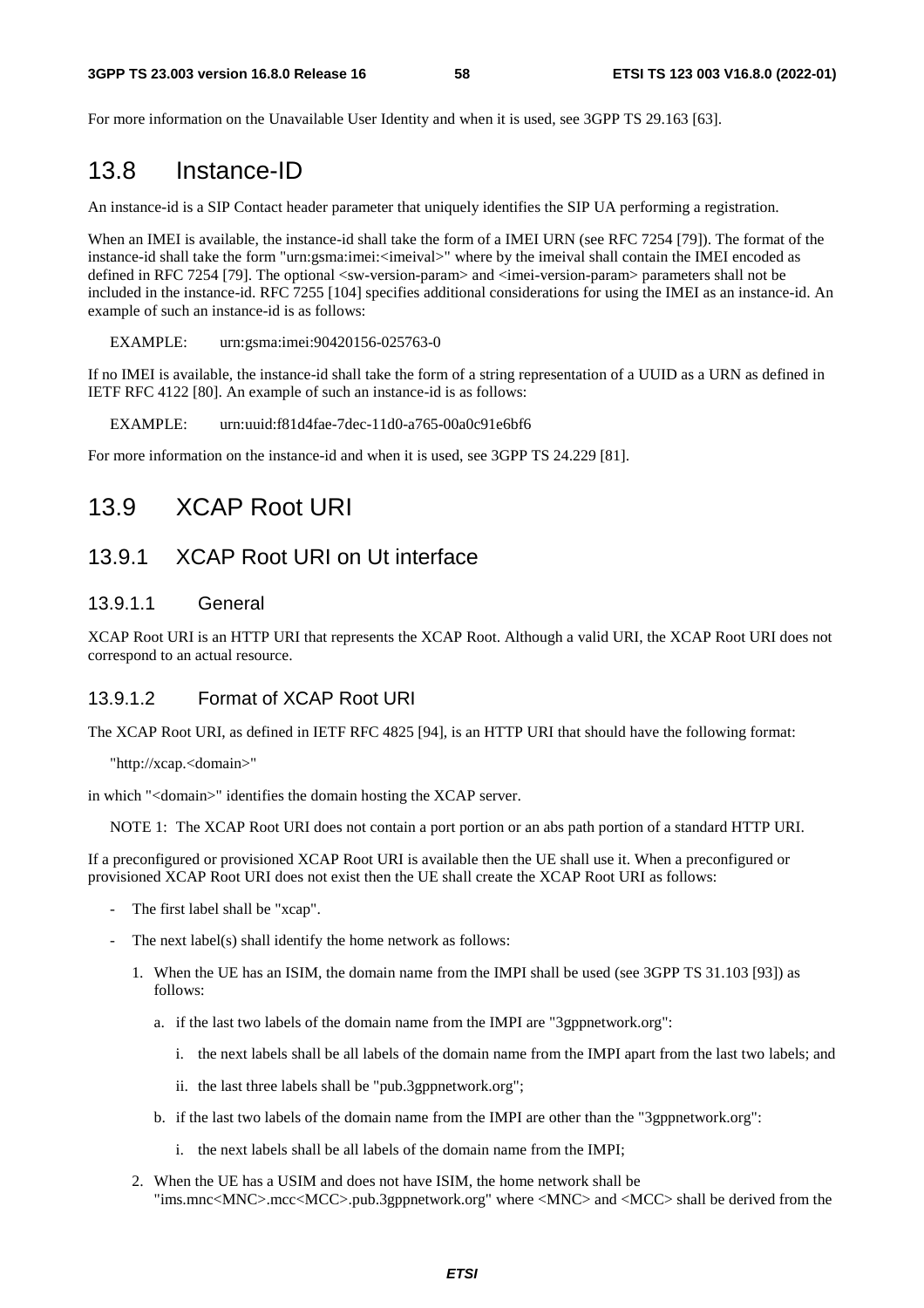components of the IMSI defined in clause 2.2. If there are only two significant digits in the MNC, one "0" digit shall be inserted at the left side to fill the 3 digits coding of MNC in the FQDN of XCAP Root URI.

As an example for the case when the UE has ISIM, where the IMPI is "user@operator.com", the overall XCAP Root URI used by the UE would be:

"http://xcap.operator.com".

As an example for the case when the UE has ISIM, where the IMPI is "234150999999999@ims.mnc015.mcc234.3gppnetwork.org", the overall XCAP Root URI used by the UE would be:

"xcap.ims.mnc015.mcc234.pub.3gppnetwork.org".

As an example for the case when the UE has USIM and does not have ISIM, where the MCC is 345 and the MNC is 12, the overall XCAP Root URI created and used by the UE would be:

"xcap.ims.mnc012.mcc345.pub.3gppnetwork.org"

#### 13.10 Default Conference Factory URI for MMTel

The Default Conference Factory URI for MMTel shall take the form of a SIP URI (see IETF RFC 3261 [26]) with a host portion set to the home network domain name as described in clause 13.2 prefixed with "conf-factory.". The user portion shall be set to "mmtel".

Examples of the Default Conference Factory URI for MMTel can be found below:

EXAMPLE 1: "sip:mmtel@conf-factory.operator.com"

when the UE has a home network domain name of operator.com.

EXAMPLE 2: "sip:mmtel@conf-factory.ims.mnc015.mcc234.3gppnetwork.org"

for 3GPP systems, when the UE with no ISIM application has a home network domain name of ims.mnc015.mcc234.3gppnetwork.org derived from the same example IMSI as described in clause 13.2.

#### 13.11 Unknown User Identity

The Unknown User Identity shall take the form of a SIP URI (see IETF RFC 3261 [26]). A SIP URI for an Unknown User Identity shall take the form "sip:user@domain". The user part shall be the string "unknown" and the domain part shall be the string "unknown.invalid". The full SIP URI for Unknown User Identity is thus:

"sip:unknown@unknown.invalid"

For more information on the Unknown User Identity and when it is used, see 3GPP TS 29.163 [63], clauses 7.4.6 and 7.5.4.

#### 13.12 Default WWSF URI

#### 13.12.1 General

Default WWSF URI is an HTTP URI that represents the WebRTC Web Server Function (WWSF) defined in 3GPP TS 23.228 [24].

#### 13.12.2 Format of the Default WWSF URI

The Default WWSF URI is an HTTP URI that should have the following format:

"http://wwsf.<domain>"

in which "<domain>" identifies the domain hosting the WWSF.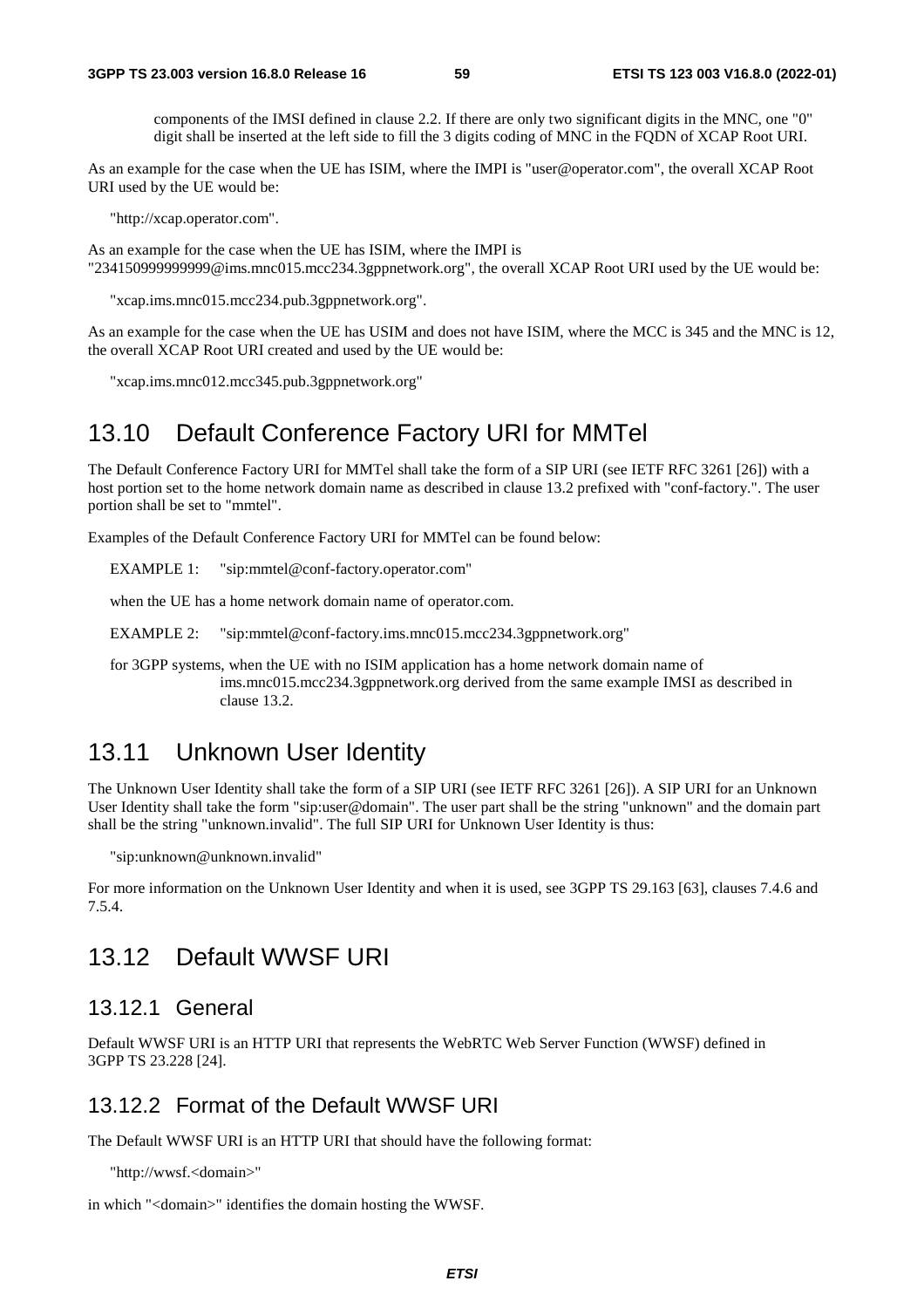If a preconfigured or provisioned WWSF URI is available then the UE shall use it. When a preconfigured or provisioned WWSF URI does not exist then the UE shall create the Default WWSF URI as follows:

- The first label shall be "wwsf".
- The next label(s) shall identify the home network as follows:
	- 1. When the UE has an ISIM, the domain name from the IMPI shall be used (see 3GPP TS 31.103 [93]) as follows:
		- a. if the last two labels of the domain name from the IMPI are "3gppnetwork.org":
			- i. the next labels shall be all labels of the domain name from the IMPI apart from the last two labels; and
			- ii. the last three labels shall be "pub.3gppnetwork.org";
		- b. if the last two labels of the domain name from the IMPI are other than the "3gppnetwork.org":
			- i. the next labels shall be all labels of the domain name from the IMPI;
	- 2. When the UE has a USIM and does not have an ISIM, the home network shall be "ims.mnc<MNC>.mcc<MCC>.pub.3gppnetwork.org" where <MNC> and <MCC> shall be derived from the components of the IMSI defined in clause 2.2. If there are only two significant digits in the MNC, one "0" digit shall be inserted at the left side to fill the 3 digits coding of MNC in the FQDN of WWSF URI.

As an example for the case when the UE has the ISIM, where the IMPI is "user@operator.com", the Default WWSF URI used by the UE would be:

EXAMPLE 1: "http://wwsf.operator.com".

As an example for the case when the UE has the ISIM, where the IMPI is

"234150999999999@ims.mnc015.mcc234.3gppnetwork.org", the Default WWSF URI used by the UE would be:

EXAMPLE 2: "http://wwsf.ims.mnc015.mcc234.pub.3gppnetwork.org". As an example for the case when the UE has the USIM and does not have the ISIM, where the MCC is 345 and the MNC is 12, the Default WWSF URI created and used by the UE would be:

EXAMPLE 3: "http://wwsf.ims.mnc012.mcc345.pub.3gppnetwork.org".

#### 13.13 IMEI based identity

The IMEI based identity shall take the form of a SIP URI (see IETF RFC 3261 [26]). The IMEI based identity is included in P-Preferred-Identity header field of SIP INVITE request by the UE and used in cases of unauthenticated emergency sessions as specified in clause 5.1.6.8.2 of 3GPP TS 24.229 [81]. A SIP URI for an IMEI based identity shall take the form "sip:user@domain" where by the user part shall contain the IMEI. The IMEI shall be encoded according to ABNF of imeival as defined in IETF RFC 7254 [79]. The domain part shall contain the home network domain named derived as specified in clause 13.2.

An example for the case when the UE has a home network domain name of operator.com is:

EXAMPLE 1: "sip:90420156-025763-0@operator.com"

An example for 3GPP systems, when the UE with no ISIM application has a home network domain name of ims.mnc015.mcc234.3gppnetwork.org derived from the same example IMSI from clause 13.2 is:

EXAMPLE 2: "sip:90420156-025763-0@ims.mnc015.mcc234.3gppnetwork.org"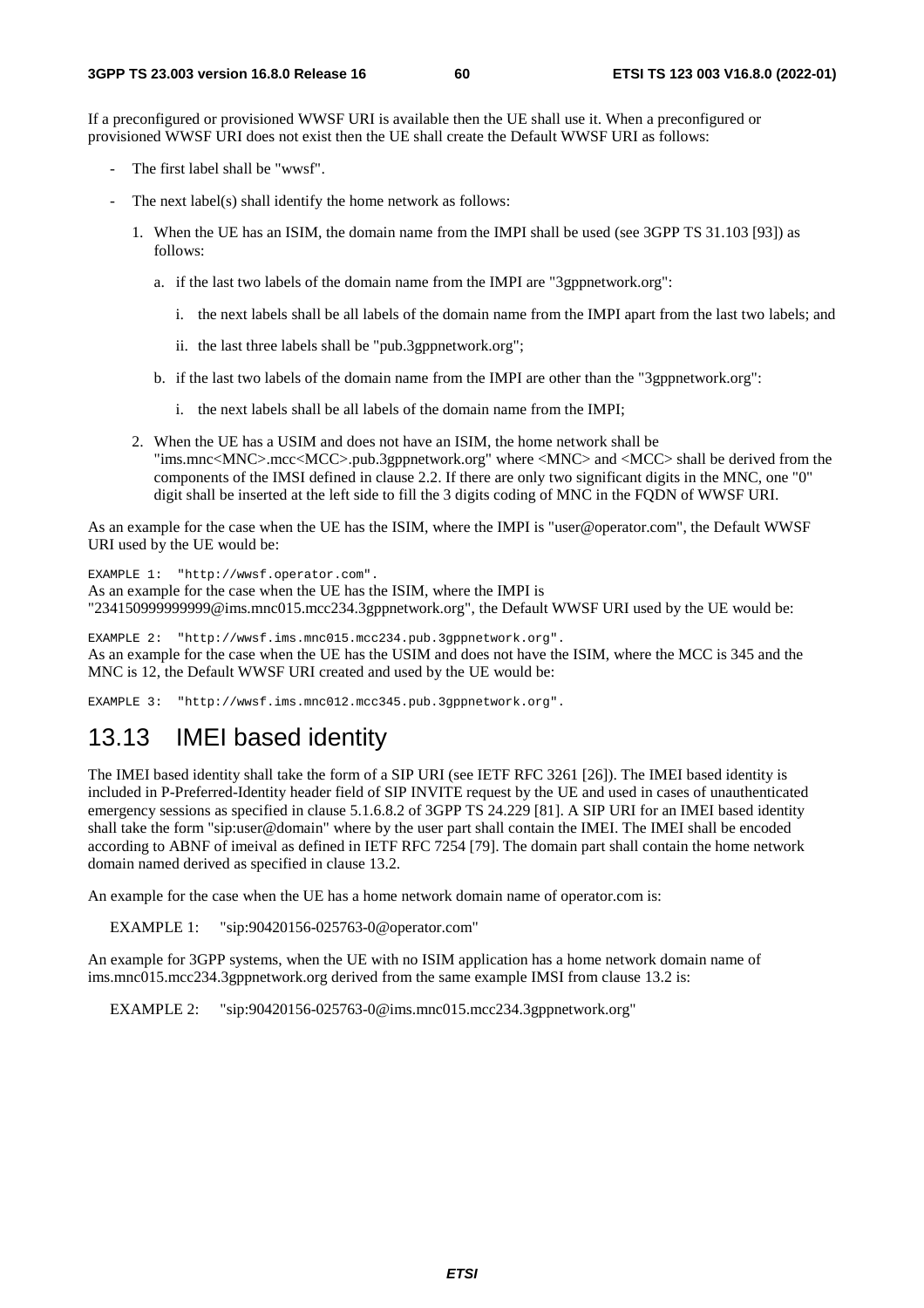# 14 Numbering, addressing and identification for 3GPP System to WLAN Interworking

### 14.1 Introduction

This clause describes the format of the parameters needed to access the 3GPP system supporting the WLAN interworking. For further information on the use of the parameters see 3GPP TS 24.234 [48]. For more information on the ".3gppnetwork.org" domain name and its applicability, see Annex D of the present document.

NOTE: The WLAN Network Selection and WLAN/3GPP Radio Interworking features supersede the I-WLAN feature from Rel-12 onwards, therefore all I-WLAN related requirements specified in the present Clause are no longer maintained.

### 14.2 Home network realm

The home network realm shall be in the form of an Internet domain name, e.g. operator.com, as specified in RFC 1035 [19].

When attempting to authenticate within WLAN access, the WLAN UE shall derive the home network domain name from the IMSI as described in the following steps:

- 1. take the first 5 or 6 digits, depending on whether a 2 or 3 digit MNC is used (see 3GPP TS 31.102 [27], 3GPP TS 51.011 [66]) and separate them into MCC and MNC; if the MNC is 2 digits then a zero shall be added at the beginning;
- 2. use the MCC and MNC derived in step 1 to create the "mnc<MNC>.mcc<MCC>. 3gppnetwork.org" domain name;
- 3. add the label "wlan." to the beginning of the domain name.

An example of a WLAN NAI realm is:

IMSI in use: 234150999999999;

Where:

 $MCC = 234$ :

 $MNC = 15$ :

MSIN = 0999999999

Which gives the home network domain name: wlan.mnc015.mcc234.3gppnetwork.org.

NOTE: If it is not possible for the WLAN UE to identify whether a 2 or 3 digit MNC is used (e.g. SIM is inserted and the length of MNC in the IMSI is not available in the "Administrative data" data file), it is implementation dependent how the WLAN UE determines the length of the MNC (2 or 3 digits).

## 14.3 Root NAI

The Root NAI shall take the form of a NAI, and shall have the form username@realm as specified in clause 2.1 of IETF RFC 4282 [53].

The username part format of the Root NAI shall comply with IETF RFC 4187 [50] when EAP AKA authentication is used and with IETF RFC 4186 [51], when EAP SIM authentication is used.

When the username part includes the IMSI, the Root NAI shall be built according to the following steps:

1. Generate an identity conforming to NAI format from IMSI as defined in EAP SIM [51] and EAP AKA [50] as appropriate;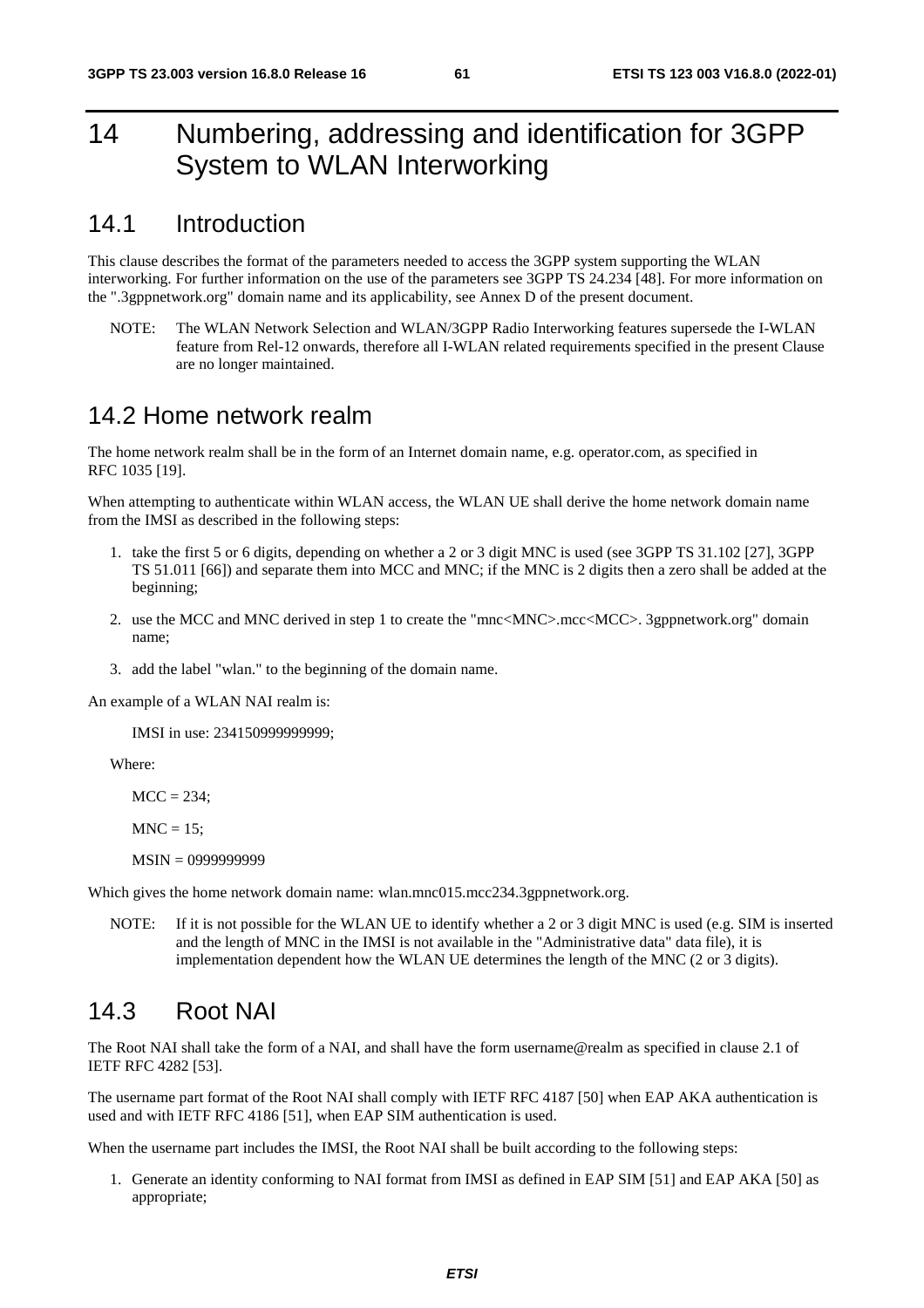2. Convert the leading digits of the IMSI, i.e. MNC and MCC, into a domain name, as described in clause 14.2.

The result will be a root NAI of the form:

"0<IMSI>@wlan.mnc<MNC>.mcc<MCC>.3gppnetwork.org", for EAP AKA authentication and "1<IMSI>@wlan.mnc<MNC>.mcc<MCC>.3gppnetwork.org", for EAP SIM authentication

For example, for EAP AKA authentication: If the IMSI is  $2341509999999999$  (MCC = 234, MNC = 15), the root NAI then takes the form 0234150999999999@wlan.mnc015.mcc234.3gppnetwork.org.

### 14.4 Decorated NAI

The Decorated NAI shall take the form of a NAI and shall have the form 'homerealm!username@otherrealm' as specified in clause 2.7 of the IETF RFC 4282 [53].

The realm part of Decorated NAI consists of 'otherrealm', see the IETF draft 2486-bisRFC 4282 [53]. 'Homerealm' is the realm as specified in clause 14.2, using the HPLMN ID ('homeMCC' + 'homeMNC)'. 'Otherrealm' is the realm built using the PLMN ID (visitedMCC + visited MNC) of the PLMN selected as a result of WLAN PLMN selection (see 3GPP TS 24.234 [48]).

The username part format of the Root NAI shall comply with IETF RFC 4187 [50] when EAP AKA authentication is used and with IETF RFC 4186 [51], when EAP SIM authentication is used.

When the username part of Decorated NAI includes the IMSI, it shall be built following the same steps specified for Root NAI in clause 14.3.

The result will be a decorated NAI of the form:

"wlan.mnc<homeMNC>.mcc<homeMCC>.3gppnetwork.org !0<IMSI>@wlan.mnc<visitedMNC>.mcc<visitedMCC>.3gppnetwork.org", for EAP AKA authentication and " wlan.mnc<homeMNC>.mcc<homeMCC>.3gppnetwork.org !1<IMSI>@wlan.mnc<visitedMNC>.mcc<visitedMCC>.3gppnetwork.org ", for EAP SIM authentication

For example, for EAP AKA authentication: If the IMSI is 23415099999999999 (MCC = 234, MNC = 15) and the PLMN ID of the Selected PLMN is  $MCC = 610$ ,  $MNC = 71$  then the Decorated NAI takes the form wlan.mnc015.mcc234.3gppnetwork.org!0234150999999999@wlan.mnc071.mcc610.3gppnetwork.org.

NOTE: the 'otherrealm' specified in the present document is resolved by the WLAN AN. If the WLAN AN does not have access to the GRX, then the WLAN AN should resolve the realm by other means e.g. static look-up table, private local DNS server acting as an authoritative name server for that sub-domain.

## 14.4A Fast Re-authentication NAI

The Fast Re-authentication NAI in both EAP-SIM and EAP-AKA shall take the form of a NAI as specified in clause 2.1 of IETF RFC 4282 [53]. If the 3GPP AAA server does not return a complete NAI, the Fast Reauthentication NAI shall consist of the username part of the fast re-authentication identity as returned from the 3GPP AAA server and the same realm as used in the permanent user identity. If the 3GPP AAA server returns a complete NAI as the re-authentication identity, then this NAI shall be used. The username part of the fast re-authentication identity shall be decorated as described in 14.4 if the Selected PLMN is different from the HPLMN.

NOTE: The permanent user identity is either the root or decorated NAI as defined in clauses 14.3 and 14.4.

EXAMPLE 1: If the fast re-authentication identity returned by the 3GPP AAA Server is 458405627015 and the IMSI is 2341509999999999 (MCC = 234, MNC = 15), the Fast Re-authentication NAI for the case when NAI decoration is not used takes the form: 458405627015@wlan.mnc015.mcc234.3gppnetwork.org

EXAMPLE 2: If the fast re-authentication identity returned by the 3GPP AAA Server is "458405627015@aaa1.wlan.mnc015.mcc234.3gppnetwork.org" and the IMSI is 234150999999999 (MCC = 234,  $MNC = 15$ ), the Fast Re-authentication NAI for the case when NAI decoration is not used takes the form: 458405627015@aaa1.wlan.mnc015.mcc234.3gppnetwork.org

EXAMPLE 3: If the fast re-authentication identity returned by the 3GPP AAA Server is 458405627015 and the IMSI is 234150999999999999 (MCC = 234, MNC = 15), and the PLMN ID of the Selected PLMN is MCC = 610, MNC = 71,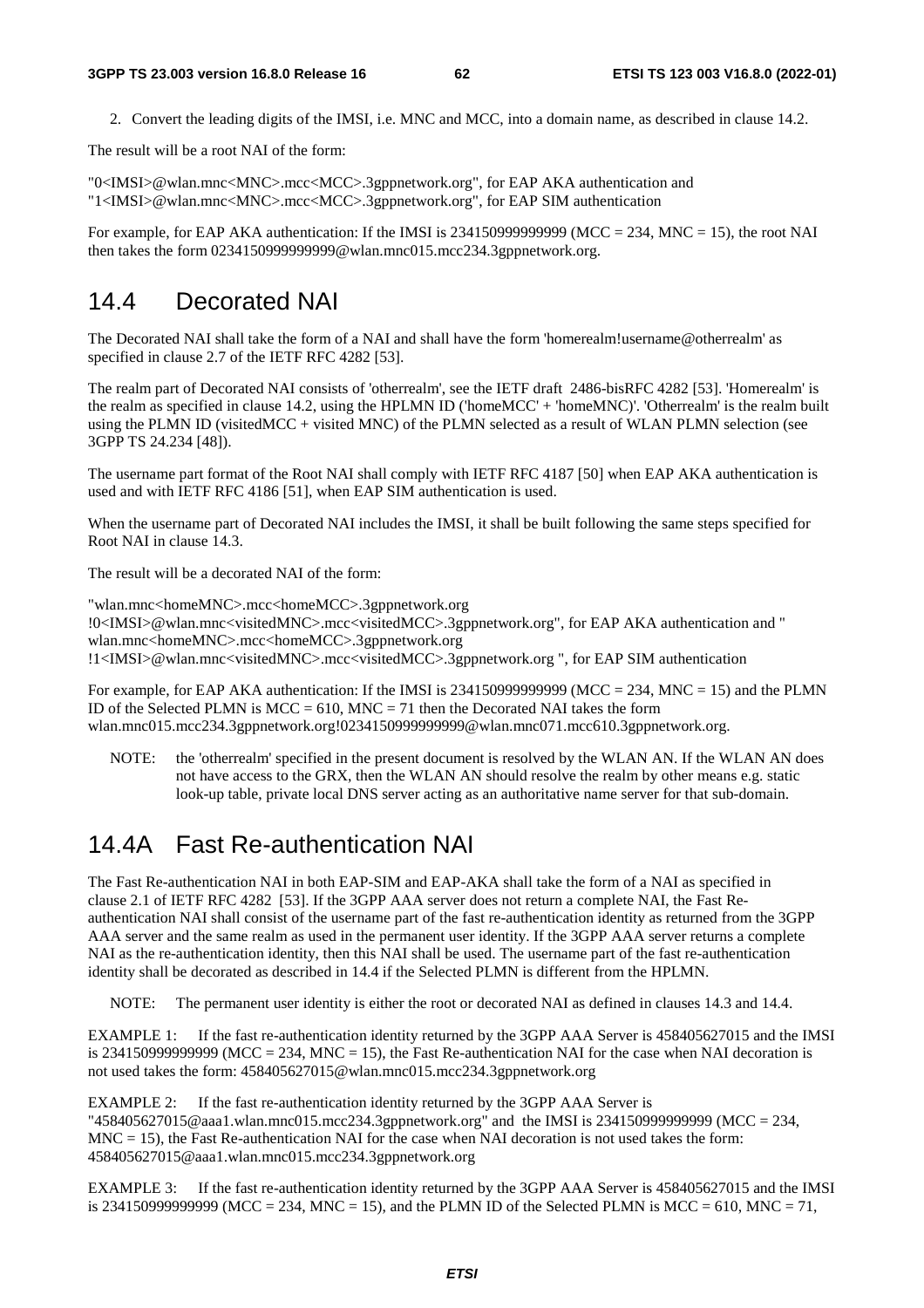#### **3GPP TS 23.003 version 16.8.0 Release 16 63 ETSI TS 123 003 V16.8.0 (2022-01)**

the Fast Re-authentication NAI takes the form: wlan.mnc015.mcc234.3gppnetwork.org !458405627015@wlan.mnc071.mcc610.3gppnetwork.org

# 14.5 Temporary identities

The Temporary identities (Pseudonyms and re-authentication identities) shall take the form of a NAI username as specified in clause 2.1 of the IETF RFC 4282 [53].

Temporary identity shall be generated as specified in clause 6.4.1 of 3GPP TS 33.234 [55]. This part of the temporary identity shall follow the UTF-8 transformation format specified in IETF RFC 2279 [54] except for the following reserved hexadecimal octet value:

FF.

When the temporary identity username is coded with FF, this reserved value is used to indicate the special case when no valid temporary identity exists in the WLAN UE (see 3GPP TS 24.234 [48]). The network shall not allocate a temporary identity with the whole username coded with the reserved hexadecimal value FF.

For EAP-AKA authentication, the username portion of the pseudonym identity shall be prepended with the single digit "2" and the username portion of the fast re-authentication identity shall be prepended with the single digit "4" as specified in clause 4.1.1.7 of IETF RFC 4187 [50].

For EAP-SIM authentication, the username portion of the pseudonym identity shall be prepended with the single digit "3" and the username portion of the fast re-authentication identity shall be prepended with the single digit "5" as specified in clause 4.2.1.7 of IETF RFC 4186 [51].

# 14.6 Alternative NAI

The Alternative NAI shall take the form of a NAI, i.e. 'any\_username@REALM' as specified of IETF RFC 4282 [53]. The Alternative NAI shall not be routable from any AAA server.

The Alternative NAI shall contain a username part which is not derived from the IMSI. The username part shall not be a null string.

The REALM part of the NAI shall be "unreachable.3gppnetwork.org".

The result shall be an NAI in the form of:

"<any\_non\_null\_string>@unreachable.3gppnetwork.org"

## 14.7 W-APN

The W-APN is composed of two parts as follows:

- The W-APN Network Identifier; this defines to which external network the PDG is connected.
- The W-APN Operator Identifier; this defines in which PLMN the PDG serving the W-APN is located.

The W-APN Operator Identifier is placed after the W-APN Network Identifier. The W-APN consisting of both the Network Identifier and Operator Identifier corresponds to a FQDN of a PDG; the W-APN has, after encoding as defined in the paragraph below, a maximum length of 100 octets.

The encoding of the W-APN shall follow the Name Syntax defined in IETF RFC 2181 [18], IETF RFC 1035 [19] and IETF RFC 1123 [20]. The W-APN consists of one or more labels. Each label is coded as a one octet length field followed by that number of octets coded as 8 bit ASCII characters. Following IETF RFC 1035 [19] the labels shall consist only of the alphabetic characters (A-Z and a-z), digits (0-9) and the hyphen (-). Following IETF RFC 1123 [20], the label shall begin and end with either an alphabetic character or a digit. The case of alphabetic characters is not significant. The W-APN is not terminated by a length byte of zero.

For the purpose of presentation, a W-APN is usually displayed as a string in which the labels are separated by dots (e.g. "Label1.Label2.Label3").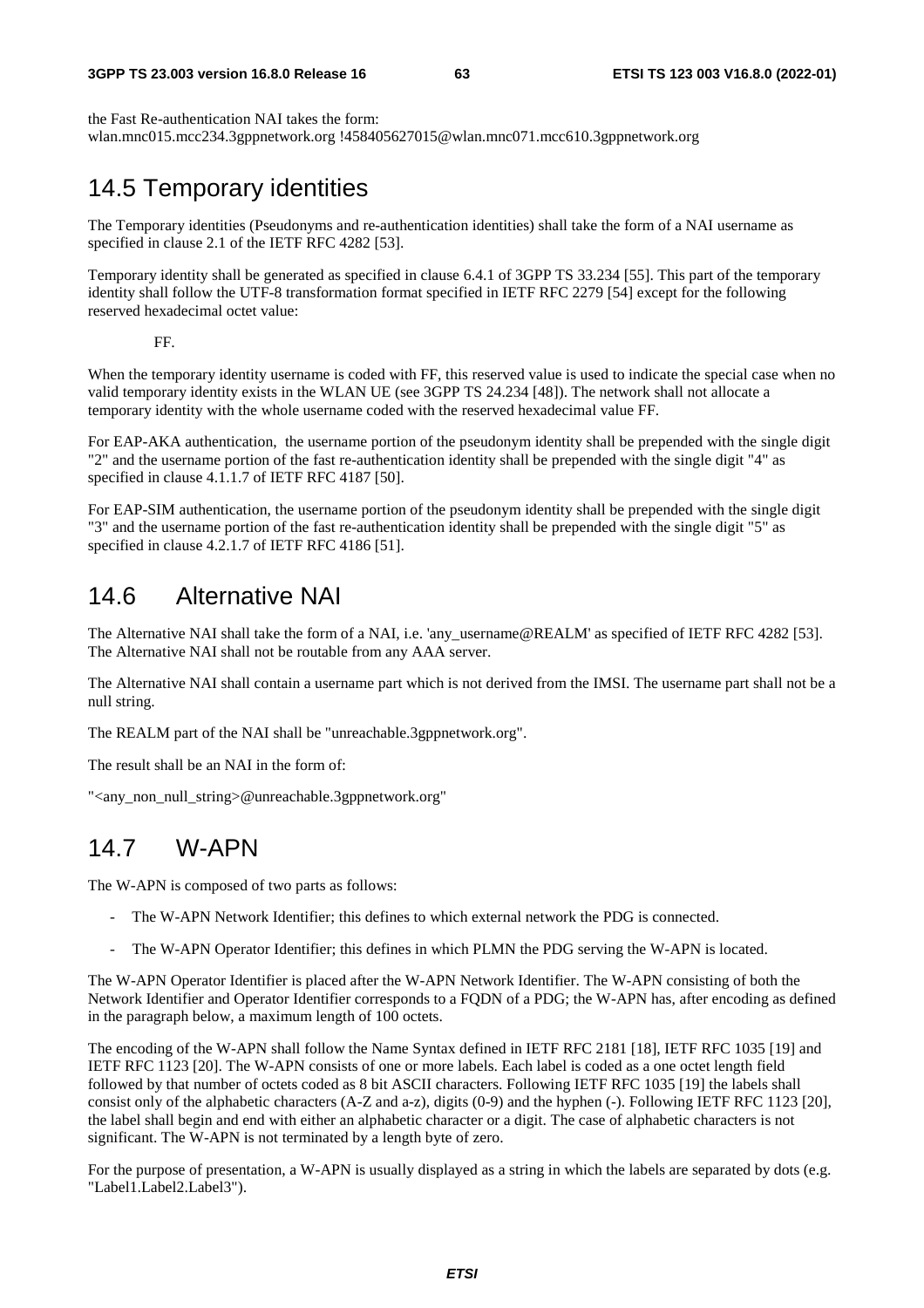The W-APN for the support of IMS Emergency calls shall take the form of a common, reserved Network Identifier described in clause 14.7.1 together with the usual W-APN Operator Identifier as described in clause 14.7.2.

#### 14.7.1 Format of W-APN Network Identifier

The W-APN Network Identifier follows the format defined for APNs in clause 9.1.1. In addition to what has been defined in clause 9.1.1 the W-APN Network Identifier shall not contain "w-apn." and not end in ".3gppnetwork.org".

A W-APN Network Identifier may be used to access a service associated with a PDG. This may be achieved by defining:

- a W-APN which corresponds to a FQDN of a PDG, and which is locally interpreted by the PDG as a request for a specific service, or
- a W-APN Network Identifier consisting of 3 or more labels and starting with a Reserved Service Label, or a W-APN Network Identifier consisting of a Reserved Service Label alone, which indicates a PDG by the nature of the requested service. Reserved Service Labels and the corresponding services they stand for shall be agreed between operators who have WLAN roaming agreements.

The W-APN Network Identifier for the support of IMS Emergency calls shall take the form of a common, reserved Network Identifier of the form "sos".

As an example, the W-APN for MCC 345 and MNC 12 is coded in the DNS as:

"sos.w-apn.mnc012.mcc345.pub.3gppnetwork.org".

where "sos" is the W-APN Network Identifier and " mnc012.mcc345.pub.3gppnetwork.org " is the W-APN Operator Identifier.

## 14.7.2 Format of W-APN Operator Identifier

The W-APN Operator Identifier is composed of six labels. The last three labels shall be "pub.3gppnetwork.org". The second and third labels together shall uniquely identify the PLMN. The first label distinguishes the domain name as a W-APN.

For each operator, there is a default W-APN Operator Identifier (i.e. domain name). This default W-APN Operator Identifier is derived from the IMSI as follows:

```
"w-apn.mnc<MNC>.mcc<MCC>.pub.3gppnetwork.org"
```
where:

"mnc" and "mcc" serve as invariable identifiers for the following digits.

<MNC> and <MCC> are derived from the components of the IMSI defined in clause 2.2.

Alternatively, the default W-APN Operator Identifier is derived using the MNC and MCC of the VPLMN. See 3GPP TS 24.234 [48] for more information.

The default W-APN Operator Identifier is used in both non-roaming and roaming situations when attempting to translate a W-APN consisting only of a Network Identifier into the IP address of the PDG in the HPLMN.

In order to guarantee inter-PLMN DNS translation, the <MNC> and <MCC> coding used in the "w-apn.mnc<MNC>.mcc<MCC>.pub.3gppnetwork.org" format of the W-APN OI shall be:

- $-MNC$  = 3 digits
- $-MCC$  = 3 digits

If there are only 2 significant digits in the MNC, one "0" digit shall be inserted at the left side to fill the 3 digits coding of MNC in the W-APN OI.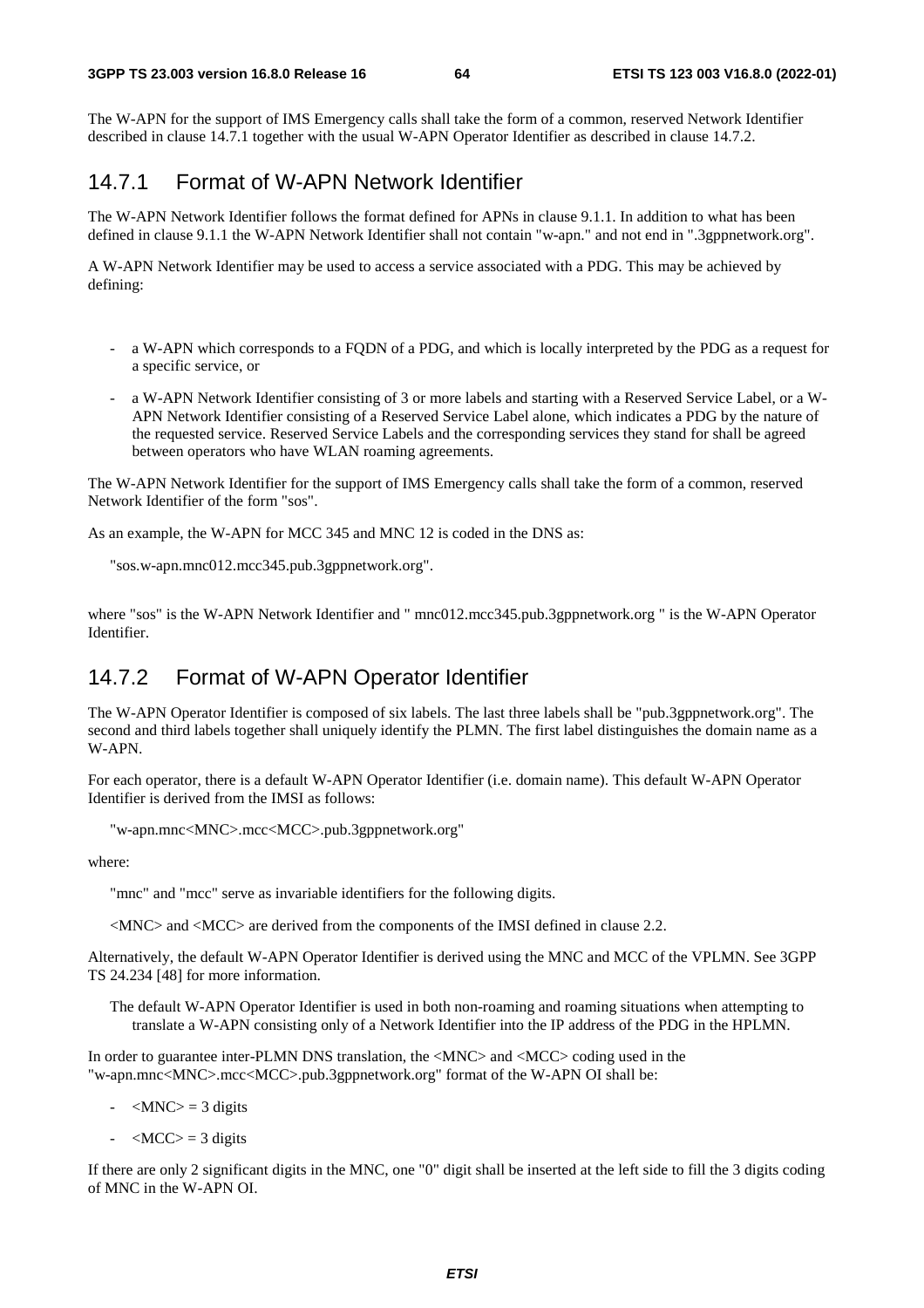As an example, the W-APN OI for MCC 345 and MNC 12 is coded in the DNS as:

"w-apn.mnc012.mcc345.pub.3gppnetwork.org".

#### 14.7.3 Alternative Format of W-APN Operator Identifier

For situations when the PDG serving the W-APN is located in such network that is not part of the GRX (i.e. the Interoperator IP backbone), the default Operator Identifier described in clause 14.7.2 is not available for use. This restriction originates from the ".3gppnetwork.org" domain, which is only available in GRX DNS for actual use. Thus an alternative format of W-APN Operator Identifier is required for this case.

The Alternative W-APN Operator Identifiers shall be constructed as follows:

"w-apn.<valid operator's REALM>"

where:

<valid operator's REALM> corresponds to REALM names owned by the operator hosting the PDG serving the desired W-APN.

REALM names are required to be unique, and are piggybacked on the administration of the Public Internet DNS namespace. REALM names may also belong to the operator of the VPLMN.

As an example, the W-APN OI for the Operator REALM "notareal.com" is coded in the Public Internet DNS as:

"w-apn.notareal.com".

### 14.8 Emergency Realm and Emergency NAI for Emergency Cases

The emergency realm shall be of the form of a home network realm as described in clause 14.2 prefixed with the label "sos." at the beginning of the domain name.

An example of a WLAN emergency NAI realm is:

IMSI in use: 234150999999999;

Where:

 $MCC = 234$ :

 $MNC = 15$ ;

MSIN = 0999999999

Which gives the home network domain name: sos.wlan.mnc015.mcc234.3gppnetwork.org.

The NAI for emergency cases shall be of the form as specified in clauses 14.3 and 14.4, with the addition of the emergency realm as described above for PLMNs where the emergency realm is supported.

When UE is using I-WLAN as the access network for IMS emergency calls and IMSI is not available, the Emergency NAI shall be an NAI compliant with IETF RFC 4282 [53] consisting of username and realm, either constructed with IMEI or MAC address, as specified in 3GPP TS 33.234 [55]. The exact format shall be:

imei<IMEI>@sos.wlan.mnc<visitedMNC>.mcc<visitedMCC>.3gppnetwork.org

or if IMEI is not available,

mac<MAC>@sos.wlan.mnc<visitedMNC>.mcc<visitedMCC>.3gppnetwork.org

The realm part of the above NAI consists of the realm built using the PLMN ID (visitedMCC + visitedMNC) of the PLMN selected as a result of the network selection procedure, as specified in clause 5.2.5.4 of the 3GPP TS 24.234 [48].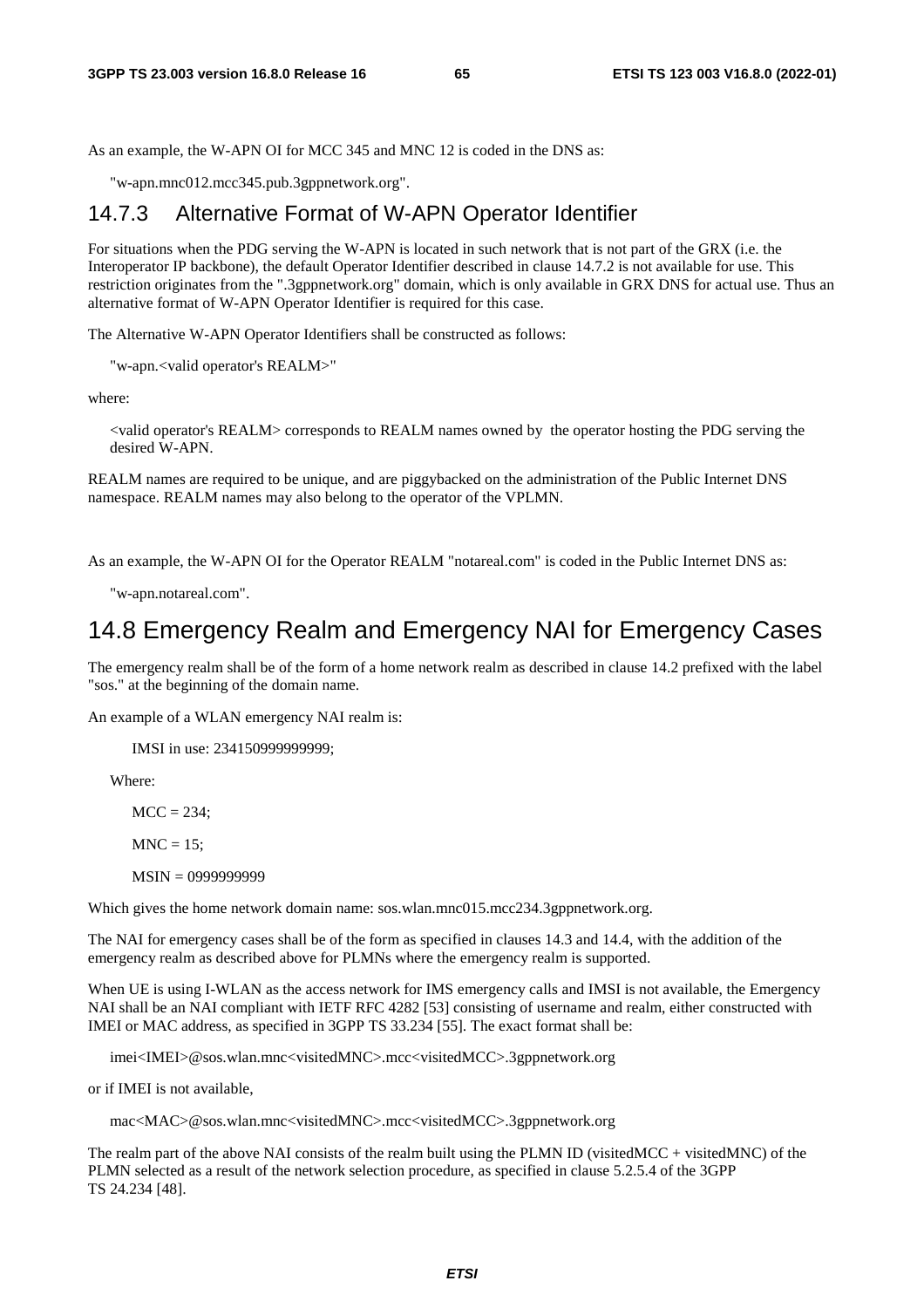The MNC and MCC shall be with 3 digits coded. If there are only 2 significant digits in the MNC, one "0" digit shall be inserted at the left side to fill the 3 digits coding of MNC in the realm of the NAI.

For example, if the IMEI is 219551288888888, and the selected PLMN is with MCC 345 and MNC 12, the Emergency NAI then takes the form of imei2195512888888888@sos.wlan.mnc012.mcc345.3gppnetwork.org.

For example, if the MAC address is 44-45-53-54-00-AB, and the selected PLMN is with MCC 345 and MNC 12, the Emergency NAI then takes the form of mac4445535400AB@sos.wlan.mnc012.mcc345.3gppnetwork.org, where the MAC address is represented in hexadecimal format without separators.

# 15 Identification of Multimedia Broadcast/Multicast Service

#### 15.1 Introduction

This clause describes the format of the parameters needed to access the Multimedia Broadcast/Multicast service. For further information on the use of the parameters see 3GPP TS 23.246 [52].

## 15.2 Structure of TMGI

Temporary Mobile Group Identity (TMGI) is used within MBMS to uniquely identify Multicast and Broadcast bearer services.

TMGI is composed as shown in figure 15.2.1.



**Figure 15.2.1: Structure of TMGI** 

The TMGI is composed of three parts:

- 1) MBMS Service ID consisting of three octets. MBMS Service ID consists of a 6-digit fixed-length hexadecimal number between 000000 and FFFFFF. MBMS Service ID uniquely identifies an MBMS bearer service within a PLMN. The structure of MBMS Service ID for services for Receive only mode is defined in 3GPP TS 24.116 [118].
- 2) Mobile Country Code (MCC) consisting of three digits. The MCC identifies uniquely the country of domicile of the BM-SC, except for the MCC value of 901, which does not identify any country and is assigned globally by ITU;
- 3) Mobile Network Code (MNC) consisting of two or three digits (depending on the assignment to the PLMN by its national numbering plan administrator). The MNC identifies the PLMN which the BM-SC belongs to, except for the MNC value of 56 when the MCC value is 901, which does not identify any PLMN. For more information on the use of the TMGI, see 3GPP TS 23.246 [52].

Any TMGI with MCC=901 and MNC=56 is used only for services for Receive Only Mode (see TS 23.246 [52] and 3GPP TS 24.116 [118]).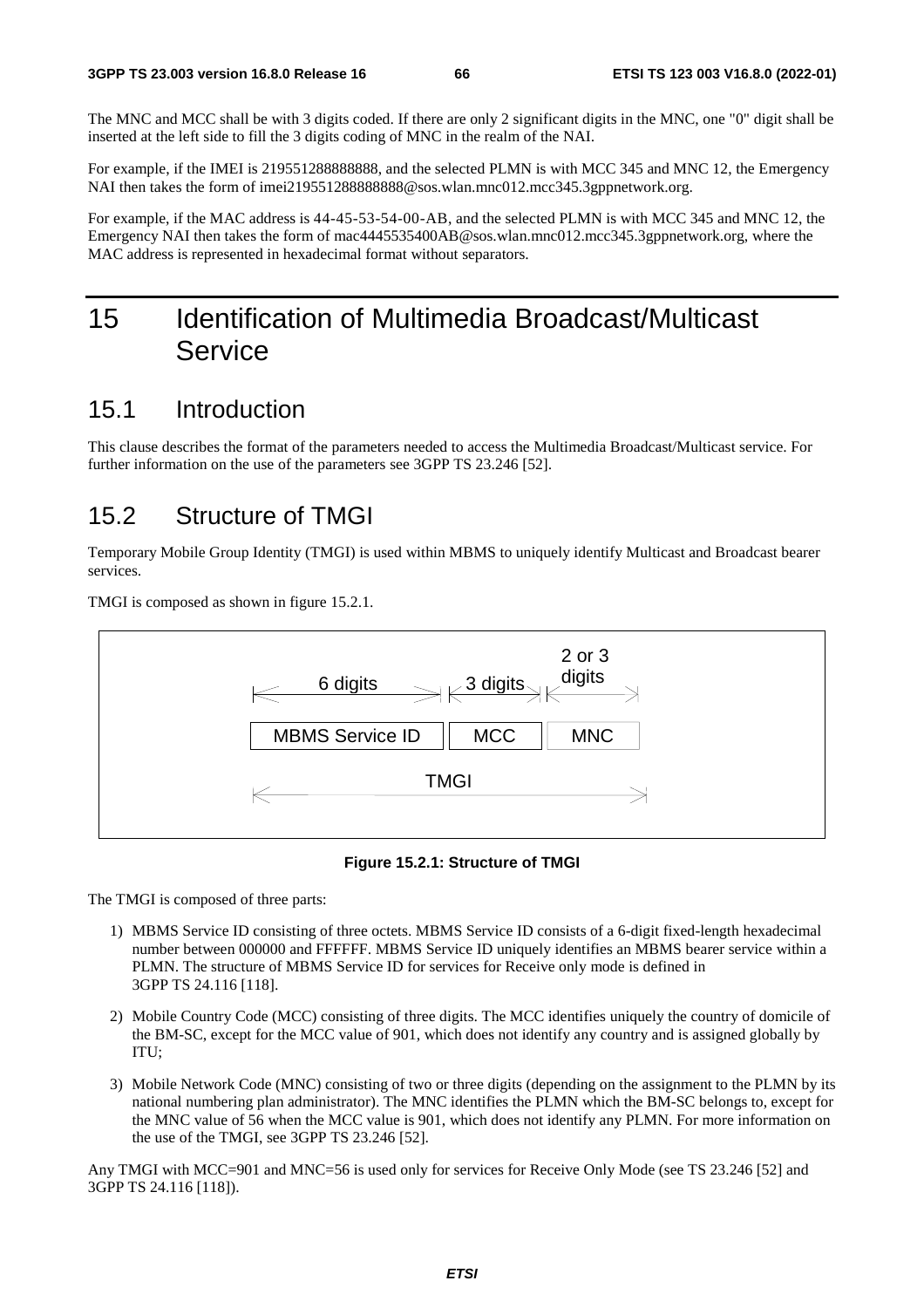# 15.3 Structure of MBMS SAI

The MBMS Service Area (MBMS SA) is defined in 3GPP TS 23.246 [52]. It comprises of one or more MBMS Service Area Identities (MBMS SAIs), in any case each MBMS SA shall not include more than 256 MBMS SAIs. An MBMS SAI shall identify a group of cells within a PLMN, that is independent of the associated Location/Routing/Service Area and the physical location of the cell(s). A cell shall be able to belong to one or more MBMS SAs, and therefore is addressable by one or more MBMS SAIs.

The MBMS SAI shall be a decimal number between 0 and 65,535 (inclusive). The value 0 has a special meaning; it shall denote the whole PLMN as the MBMS Service Area and it shall indicate to a receiving RNC/BSS/MCE that all cells reachable by that RNC/BSS/MCE shall be part of the MBMS Service Area.

With the exception of the specific MBMS Service Area Identity with value 0, the MBMS Service Area Identity shall be unique within a PLMN and shall be defined in such a way that all the corresponding cells are MBMS capable.

## 15.4 Home Network Realm

The home network realm shall be in the form of an Internet domain name, e.g. operator.com, as specified in IETF RFC 1035 [19] and IETF RFC 1123 [20]. The home network realm consists of one or more labels. Each label shall consist of the alphabetic characters (A-Z and a-z), digits (0-9) and the hyphen (-) in accordance with IETF RFC 1035 [19]. Each label shall begin and end with either an alphabetic character or a digit in accordance with IETF RFC 1123 [20]. The case of alphabetic characters is not significant.

During the MBMS service activation in roaming scenario, the BM-SC in the visited network shall derive the home network domain name from the IMSI as described in the following steps:

- 1. Take the first 5 or 6 digits, depending on whether a 2 or 3 digit MNC is used (see 3GPP TS 31.102 [27], 3GPP TS 51.011 [66]) and separate them into MCC and MNC; if the MNC is 2 digits then a zero shall be added at the beginning;
- 2. Use the MCC and MNC derived in step 1 to create the "mnc<MNC>.mcc<MCC>.3gppnetwork.org" realm name;
- 3. Add the label "mbms." to the beginning of the realm name.

An example of a home realm used in the MBMS roaming case is:

IMSI in use: 234150999999999;

Where:

 $MCC = 234$ ;

 $MNC = 15$ ;

MSIN = 0999999999

Which gives the home network realm: mbms.mnc015.mcc234.3gppnetwork.org.

## 15.5 Addressing and identification for Bootstrapping MBMS Service Announcement

The UE needs a Service Announcement Fully Qualified Domain Name (FQDN) to bootstrap MBMS Service Announcement as specified in 3GPP TS 26.346 [105].

The Service Announcement FQDN is composed of six labels. The last three labels shall be "pub.3gppnetwork.org". The second and third labels together shall uniquely identify the PLMN. The first label shall be "mbmsbs".

The Service Announcement FQDN is derived from the IMSI or Visited PLMN Identity as follows:

"mbmsbs.mnc<MNC>.mcc<MCC>.pub.3gppnetwork.org"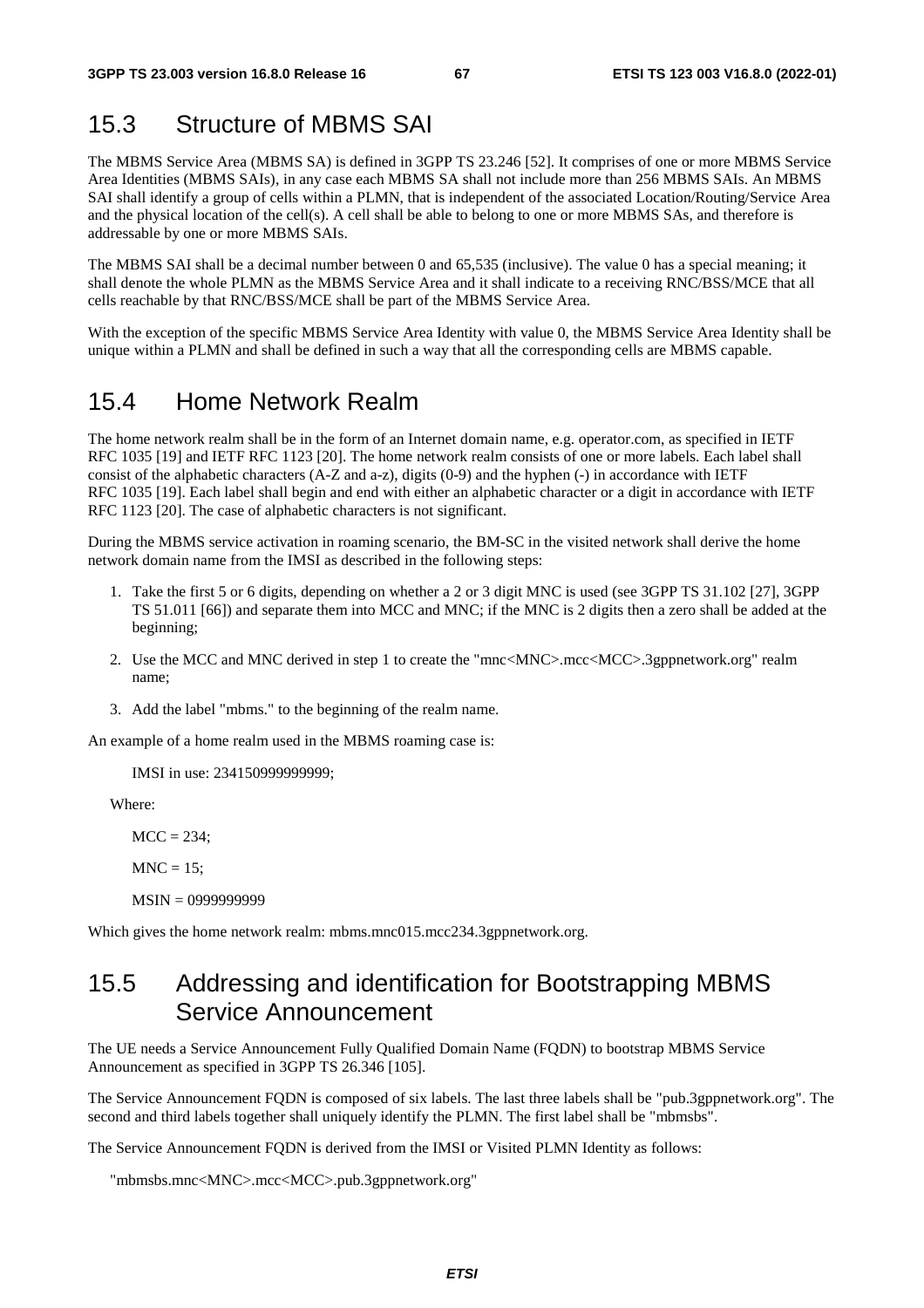where:

"mnc" and "mcc" serve as invariable identifiers for the following digits.

- When using the Service Announcement FODN in a visited network, the  $\langle MNC \rangle$  and  $\langle MCC \rangle$  shall be derived from the visited PLMN Identity as defined in clause 12.1.
- When using the Service Announcement FQDN in the home network, the <MNC> and <MCC> shall be derived from the components of the IMSI as defined in clause 2.2.

In order to guarantee inter-PLMN DNS translation, the  $\langle$ MNC $\rangle$  and  $\langle$ MCC $\rangle$  coding used in the "mbmsbs.mnc<MNC>.mcc<MCC>.pub.3gppnetwork.org" format of the Service Announcement FQDN shall be:

- $-MNC$  = 3 digits
- $\langle MCC \rangle = 3$  digits

If there are only 2 significant digits in the MNC, one "0" digit shall be inserted at the left side to fill the 3 digits coding of MNC in the Service Announcement FQDN.

As an example, the Service Announcement FQDN for MCC 345 and MNC 12 is coded in the DNS as:

"mbmsbs.mnc012.mcc345.pub.3gppnetwork.org".

# 16 Numbering, addressing and identification within the GAA subsystem

#### 16.1 Introduction

This clause describes the format of the parameters needed to access the GAA system. For further information on the use of the parameters see 3GPP TS 33.221 [58]. For more information on the ".3gppnetwork.org" domain name and its applicability, see Annex D of the present document.

#### 16.2 BSF address

The Bootstrapping Server Function (BSF) address is in the form of a Fully Qualified Domain Name as defined in IETF RFC 1035 [19] and IETF RFC 1123 [20]. The BSF address consists of one or more labels. Each label shall consist of the alphabetic characters (A-Z and a-z), digits (0-9) and the hyphen (-) in accordance with IETF RFC 1035 [19]. Each label shall begin and end with either an alphabetic character or a digit in accordance with IETF RFC 1123 [20]. The case of alphabetic characters is not significant.

For 3GPP systems, the UE shall discover the BSF address from the identity information related to the UICC application that is used during the bootstrapping procedure i.e. IMSI for USIM, or IMPI for ISIM, in the following way:

- In the case where the USIM is used in bootstrapping, the BSF address shall be derived as follows:
	- 1. take the first 5 or 6 digits, depending on whether a 2 or 3 digit MNC is used (see 3GPP TS 31.102 [27]) and separate them into MCC and MNC; if the MNC is 2 digits then a zero shall be added at the beginning;
	- 2. use the MCC and MNC derived in step 1 to create the "mnc<MNC>.mcc<MCC>.pub.3gppnetwork.org" domain name;
	- 3. add the label "bsf." to the beginning of the domain.
- Example 1: If IMSI in use is "234150999999999", where MCC=234, MNC=15, and MSIN=0999999999, the BSF address would be "bsf.mnc015.mcc234.pub.3gppnetwork.org".
- In the case where ISIM is used in bootstrapping, the BSF address shall be derived as follows: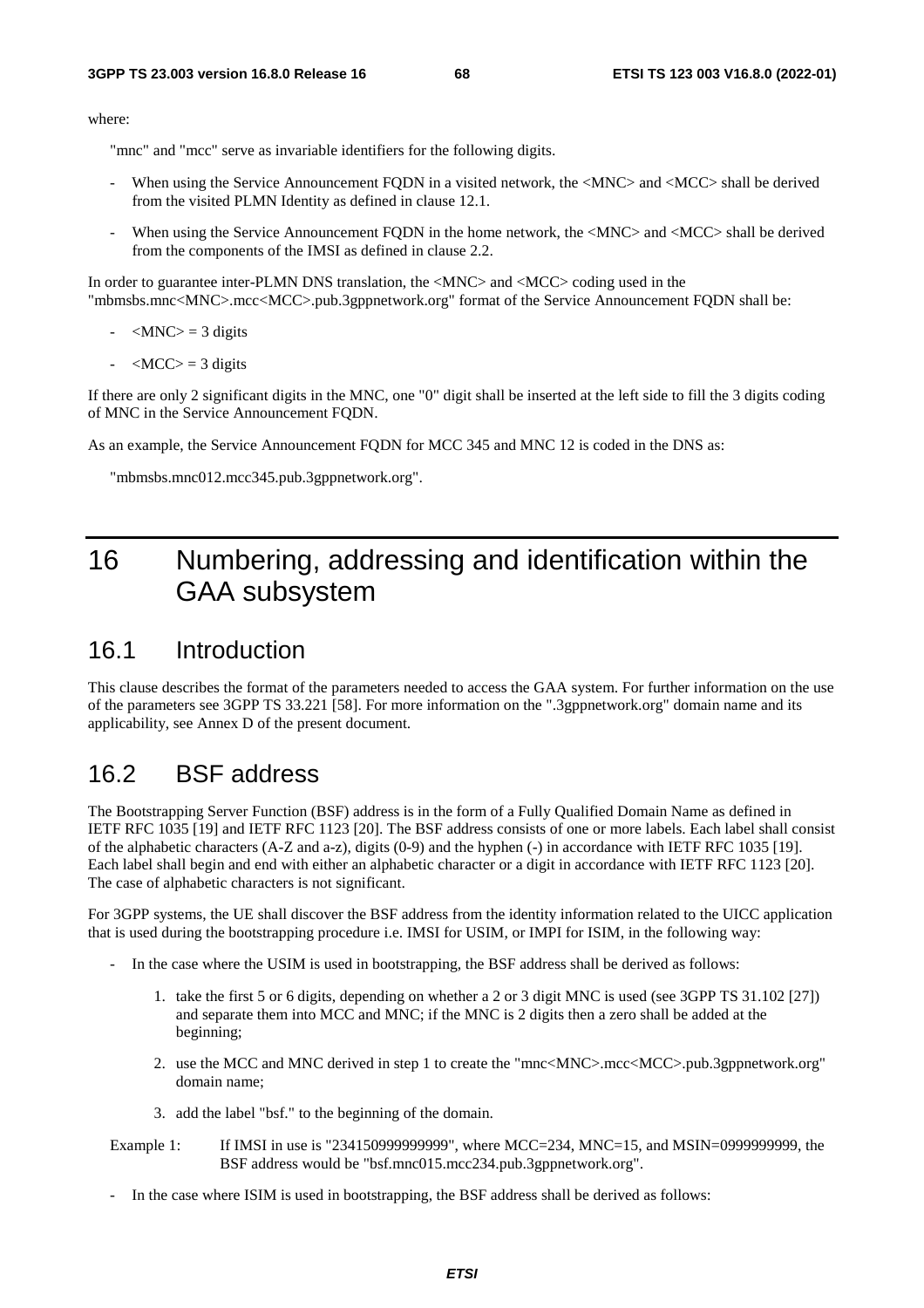- 1. extract the domain name from the IMPI;
- 2. if the last two labels of the domain name extracted from the IMPI are "3gppnetwork.org":
	- a. the first label is "bsf";
	- b. the next labels are all labels of the domain name extracted from the IMPI apart from the last two labels; and
	- c. the last three labels are "pub.3gppnetwork.org";
- Example 2: If the IMPI in use is "234150999999999999@ims.mnc015.mcc234.3gppnetwork.org", the BSF address would be "bsf.ims.mnc015.mcc234.pub.3gppnetwork.org".
	- 3. if the last two labels of the domain name extracted from the IMPI are other than the "3gppnetwork.org":
		- a. add the label "bsf." to the beginning of the domain.

Example 3: If the IMPI in use is "user@operator.com", the BSF address would be "bsf.operator.com".

# 17 Numbering, addressing and identification within the Generic Access Network

### 17.1 Introduction

This clause describes the format of the parameters needed to access the Generic Access Network (GAN). For further information on the use of the parameters and GAN in general, see 3GPP TS 43.318 [61] and 3GPP TS 44.318 [62]. For more information on the ".3gppnetwork.org" domain name and its applicability, see Annex D of the present document.

## 17.2 Network Access Identifiers

#### 17.2.1 Home network realm

The home network realm shall be in the form of an Internet domain name, e.g. operator.com, as specified in IETF RFC 1035 [19] and IETF RFC 1123 [20]. The home network realm consists of one or more labels. Each label shall consist of the alphabetic characters (A-Z and a-z), digits (0-9) and the hyphen (-) in accordance with IETF RFC 1035 [19]. Each label shall begin and end with either an alphabetic character or a digit in accordance with IETF RFC 1123 [20]. The case of alphabetic characters is not significant.

The UE shall derive the home network realm from the IMSI as described in the following steps:

- 1. take the first 5 or 6 digits, depending on whether a 2 or 3 digit MNC is used (see 3GPP TS 31.102 [27], 3GPP TS 51.011 [66]) and separate them into MCC and MNC; if the MNC is 2 digits then a zero shall be added at the beginning;
- 2. use the MCC and MNC derived in step 1 to create the "mnc<MNC>.mcc<MCC>.3gppnetwork.org" network realm;
- 3. add the label "gan." to the beginning of the network realm.

An example of a home network realm is:

IMSI in use: 234150999999999;

Where:

 $MCC = 234$ :

 $MNC = 15$ ;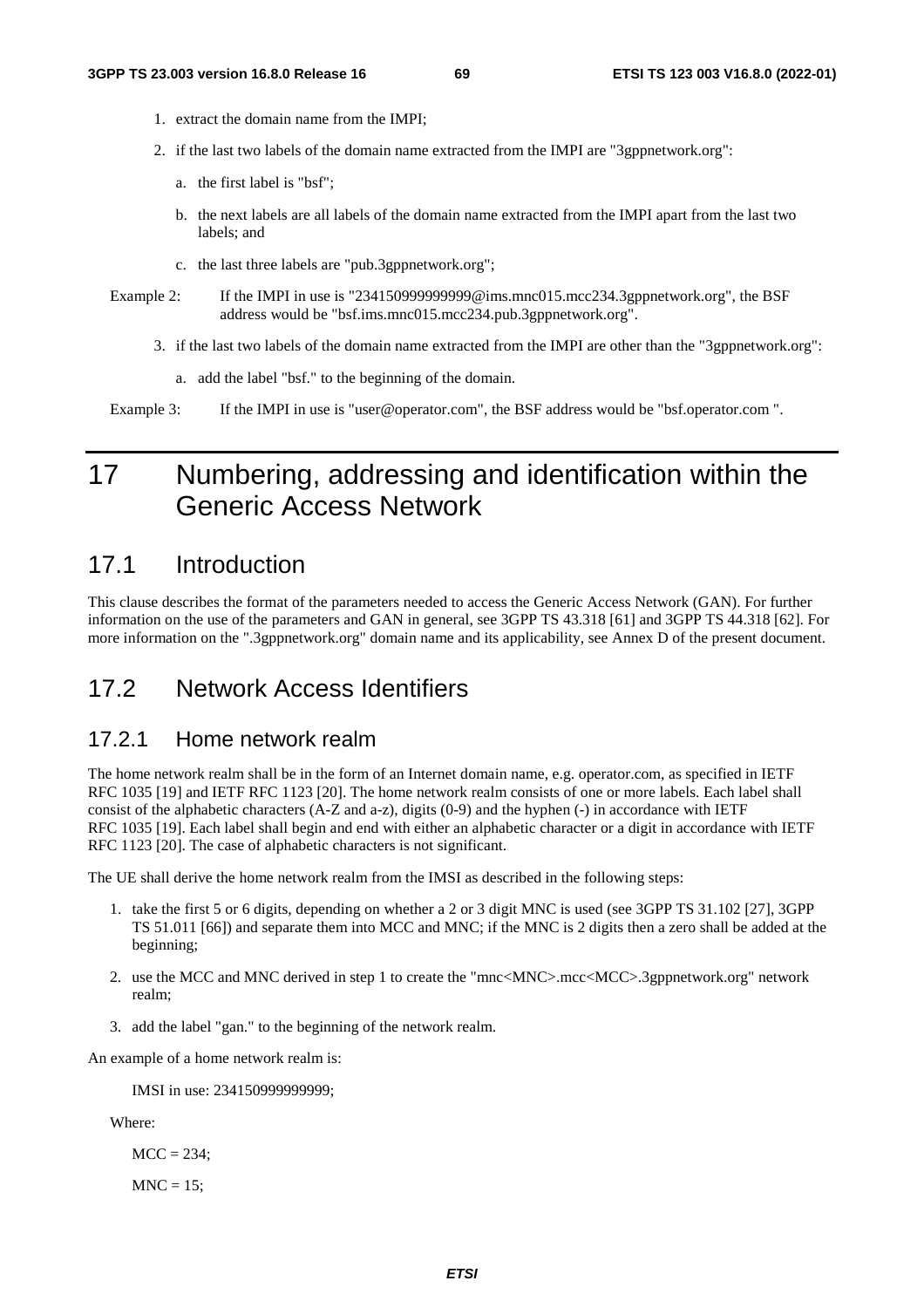MSIN = 0999999999,

Which gives the home network realm: gan.mnc015.mcc234.3gppnetwork.org.

NOTE: If it is not possible for the UE to identify whether a 2 or 3 digit MNC is used (e.g. SIM is inserted and the length of MNC in the IMSI is not available in the "Administrative data" data file), it is implementation dependent how the UE determines the length of the MNC (2 or 3 digits).

#### 17.2.2 Full Authentication NAI

The Full Authentication NAI in both EAP-SIM and EAP-AKA shall take the form of an NAI as specified in clause 2.1 of IETF RFC 4282 [53]. The format of the Full Authentication NAI shall comply with IETF RFC 4187 [50] when EAP-AKA authentication is used and with IETF RFC 4186 [51], when EAP-SIM authentication is used. The realm used shall be a home network realm as defined in clause 17.2.1.

The result will therefore be an identity of the form:

"0<IMSI>@gan.mnc<MNC>.mcc<MCC>.3gppnetwork.org", for EAP-AKA authentication and "1<IMSI>@gan.mnc<MNC>.mcc<MCC>.3gppnetwork.org", for EAP-SIM authentication

- EXAMPLE 1: For EAP AKA authentication: If the IMSI is 2341509999999999 (MCC = 234, MNC = 15), the Full Authentication NAI takes the form 0234150999999999@gan.mnc015.mcc234.3gppnetwork.org.
- EXAMPLE 2: For EAP SIM authentication: If the IMSI is  $2341509999999999$  (MCC = 234, MNC = 15), the Full Authentication NAI takes the form 1234150999999999@gan.mnc015.mcc234.3gppnetwork.org.

#### 17.2.3 Fast Re-authentication NAI

The Fast Re-authentication NAI in both EAP-SIM and EAP-AKA shall take the form of an NAI as specified in clause 2.1 of IETF RFC 4282 [53]. The UE shall use the re-authentication identity received during the previous EAP-SIM or EAP-AKA authentication procedure. If such an NAI contains a realm part then the UE should not modify it, otherwise it shall use a home network realm as defined in clause 17.2.1.

The result will therefore be an identity of the form:

"<re-authentication\_ID\_username>@<re-authentication\_ID\_realm> for both EAP-SIM and EAP-AKA authentication when a realm is present in the re-authentication identity received during the previous EAP-SIM or EAP-AKA authentication procedure and

"<re-authentication\_ID\_username>@gan.mnc<MNC>.mcc<MCC>.3gppnetwork.org", for both EAP-SIM and EAP-AKA authentication when a realm is *not* present in the re-authentication identity received during the previous EAP-SIM or EAP-AKA authentication procedure.

- EXAMPLE 1: If the re-authentication identity is "12345" and the IMSI is 2341509999999999 (MCC = 234, MNC  $= 15$ ), the Fast Re-authentication NAI takes the form 12345@gan.mnc015.mcc234.3gppnetwork.org
- EXAMPLE 2: If the re-authentication identity is "12345@aaa1.gan.mnc015.mcc234.3gppnetwork.org", the Fast Re-authentication NAI takes the form 12345@aaa1.gan.mnc015.mcc234.3gppnetwork.org

## 17.3 Node Identifiers

#### 17.3.1 Home network domain name

The home network domain name shall be in the form of an Internet domain name, e.g. operator.com, as specified in IETF RFC 1035 [19] and IETF RFC 1123 [20]. The home network domain name consists of one or more labels. Each label shall consist of the alphabetic characters (A-Z and a-z), digits (0-9) and the hyphen (-) in accordance with IETF RFC 1035 [19]. Each label shall begin and end with either an alphabetic character or a digit in accordance with IETF RFC 1123 [20]. The case of alphabetic characters is not significant.

The UE shall derive the home network domain name from the IMSI as described in the following steps: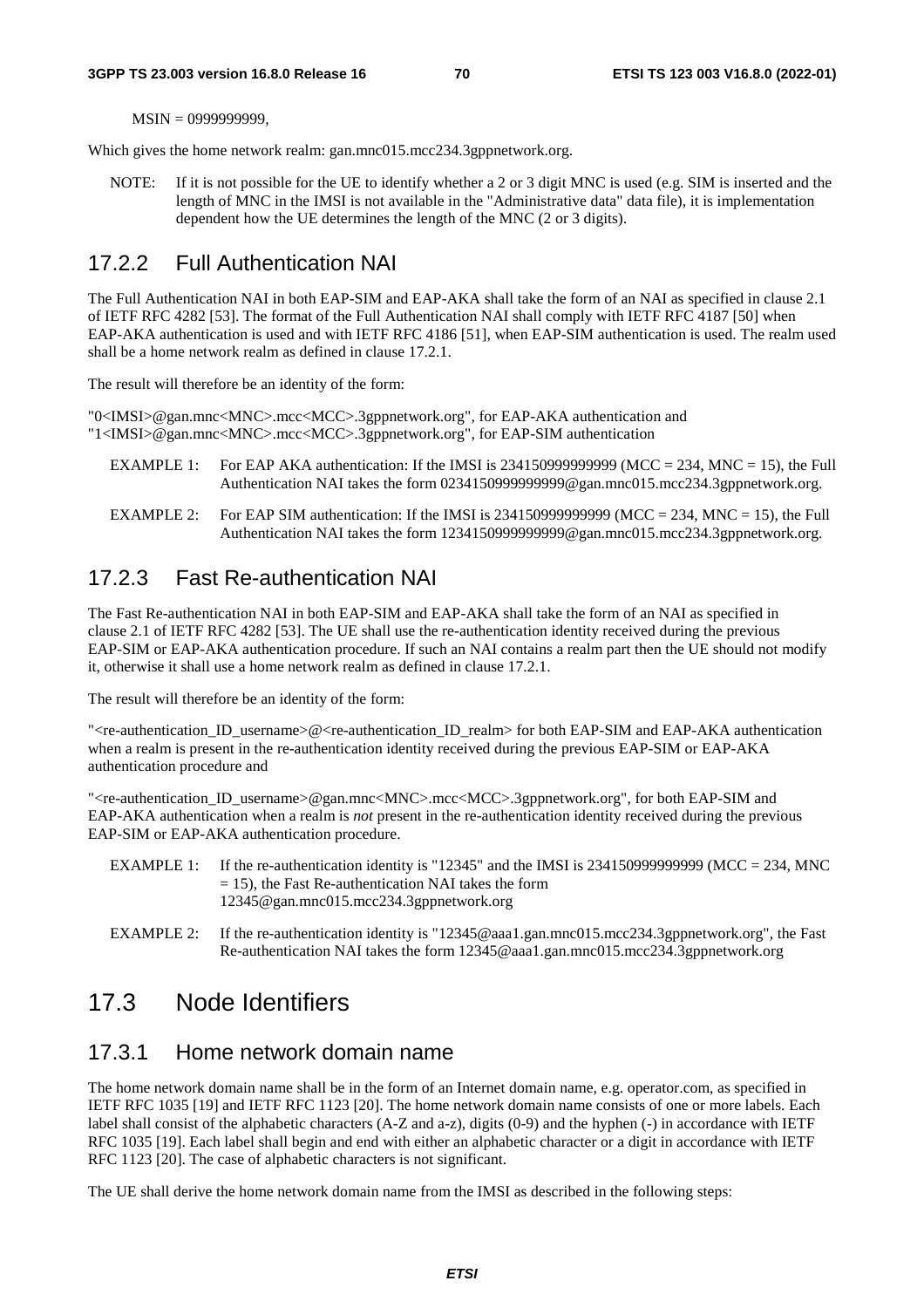- 1. take the first 5 or 6 digits, depending on whether a 2 or 3 digit MNC is used (see 3GPP TS 31.102 [27], 3GPP TS 51.011 [66]) and separate them into MCC and MNC; if the MNC is 2 digits then a zero shall be added at the beginning;
- 2. use the MCC and MNC derived in step 1 to create the "mnc<MNC>.mcc<MCC>.pub.3gppnetwork.org" domain name;
- 3. add the label "gan." to the beginning of the domain name.

An example of a home network domain name is:

IMSI in use: 234150999999999;

Where:

 $MCC = 234$ ;

 $MNC = 15$ ;

MSIN = 0999999999,

Which gives the home network domain name: gan.mnc015.mcc234.pub.3gppnetwork.org.

NOTE: If it is not possible for the UE to identify whether a 2 or 3 digit MNC is used (e.g. SIM is inserted and the length of MNC in the IMSI is not available in the "Administrative data" data file), it is implementation dependent how the UE determines the length of the MNC (2 or 3 digits).

#### 17.3.2 Provisioning GANC-SEGW identifier

The Provisioning GANC-SEGW identifier shall take the form of a fully qualified domain name (FQDN) as specified in IETF RFC 1035 [19] and IETF RFC 1123 [20]. The Provisioning GANC-SEGW identifier consists of one or more labels. Each label shall consist of the alphabetic characters (A-Z and a-z), digits (0-9) and the hyphen (-) in accordance with IETF RFC 1035 [19]. Each label shall begin and end with either an alphabetic character or a digit in accordance with IETF RFC 1123 [20]. The case of alphabetic characters is not significant.

If the (U)SIM is not provisioned with the FODN or IP address of the Provisioning GANC-SEGW, the UE derives an FQDN from the IMSI to identify the Provisioning GANC-SEGW. The UE shall derive such an FQDN as follows:

- 1. create a domain name as specified in 17.3.1;
- 2. add the label "psegw." to the beginning of the domain name.

An example of an FQDN for a Provisioning GANC-SEGW is:

IMSI in use: 234150999999999;

Where:

 $MCC = 234$ ;

 $MNC = 15$ :

MSIN = 0999999999,

Which gives the FQDN: psegw.gan.mnc015.mcc234.pub.3gppnetwork.org.

NOTE: If it is not possible for the UE to identify whether a 2 or 3 digit MNC is used (e.g. SIM is inserted and the length of MNC in the IMSI is not available in the "Administrative data" data file), it is implementation dependent how the UE determines the length of the MNC (2 or 3 digits).

#### 17.3.3 Provisioning GANC identifier

The Provisioning GANC identifier shall take the form of a fully qualified domain name (FQDN) as specified in IETF RFC 1035 [19] and IETF RFC 1123 [20]. The Provisioning GANC identifier consists of one or more labels. Each label shall consist of the alphabetic characters (A-Z and a-z), digits (0-9) and the hyphen (-) in accordance with IETF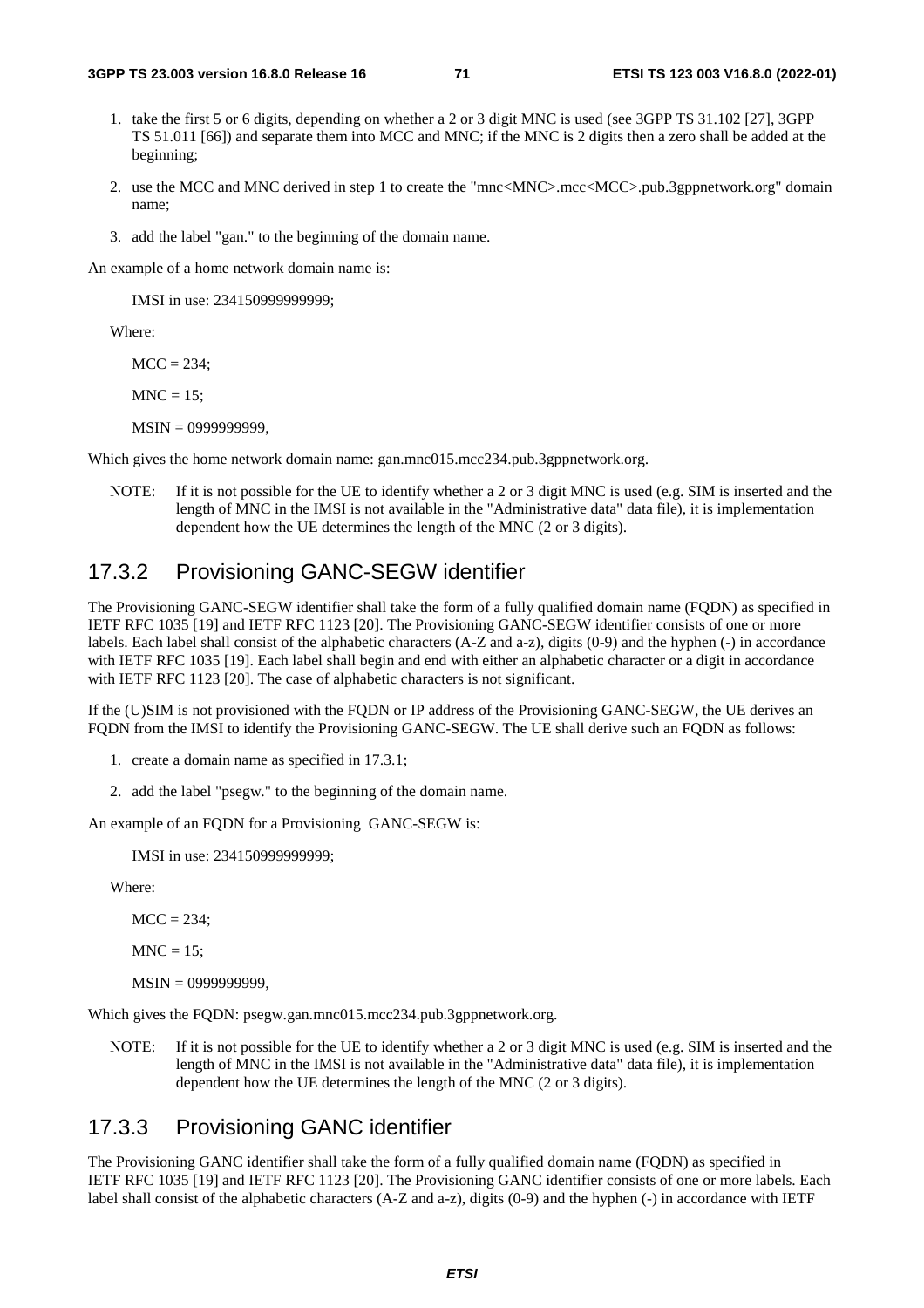RFC 1035 [19]. Each label shall begin and end with either an alphabetic character or a digit in accordance with IETF RFC 1123 [20]. The case of alphabetic characters is not significant.

If the (U)SIM is not provisioned with the FQDN or IP address of the Provisioning GANC, the UE derives an FQDN from the IMSI to identify the Provisioning GANC. The UE shall derive such an FQDN as follows:

- 1. create a domain name as specified in 17.3.1;
- 2. add the label "pganc." to the beginning of the domain name.

An example of an FQDN for a Provisioning GANC is:

IMSI in use: 234150999999999;

Where:

 $MCC = 234$ ;

 $MNC = 15$ ;

MSIN = 0999999999,

Which gives the FQDN: pganc.gan.mnc015.mcc234.pub.3gppnetwork.org.

NOTE: If it is not possible for the UE to identify whether a 2 or 3 digit MNC is used (e.g. SIM is inserted and the length of MNC in the IMSI is not available in the "Administrative data" data file), it is implementation dependent how the UE determines the length of the MNC (2 or 3 digits).

# 18 Addressing and Identification for IMS Service Continuity and Single-Radio Voice Call Continuity

### 18.1 Introduction

This clause describes the format of the parameters needed for the support of IMS Service Continuity. For further information on the use of the parameters see 3GPP TS 23.237 [71] and also 3GPP TS 23.292 [70].

# 18.2 CS Domain Routeing Number (CSRN)

A CS Domain Routeing Number (CSRN) is a number that is used to route a call from the IM CN subsystem to the user in the CS domain. The structure is as defined in clause 3.4.

## 18.3 IP Multimedia Routeing Number (IMRN)

An IP Multimedia Routeing Number (IMRN) is a routable number that points to the IM CN subsystem. In a roaming scenario, the IMRN has the same structure as an international ISDN number (see clause 3.4). The Tel URI format of the IMRN (see IETF RFC 3966 [45]) is treated as a PSI (see clause 13.5) within the IM CN subsystem.

# 18.4 Session Transfer Number (STN)

A Session Transfer Number (STN) is a public telecommunication number, as defined by ITU-T Recommendation E.164 [10] and is used by the UE to request Session Transfer of the media path from PS to CS access.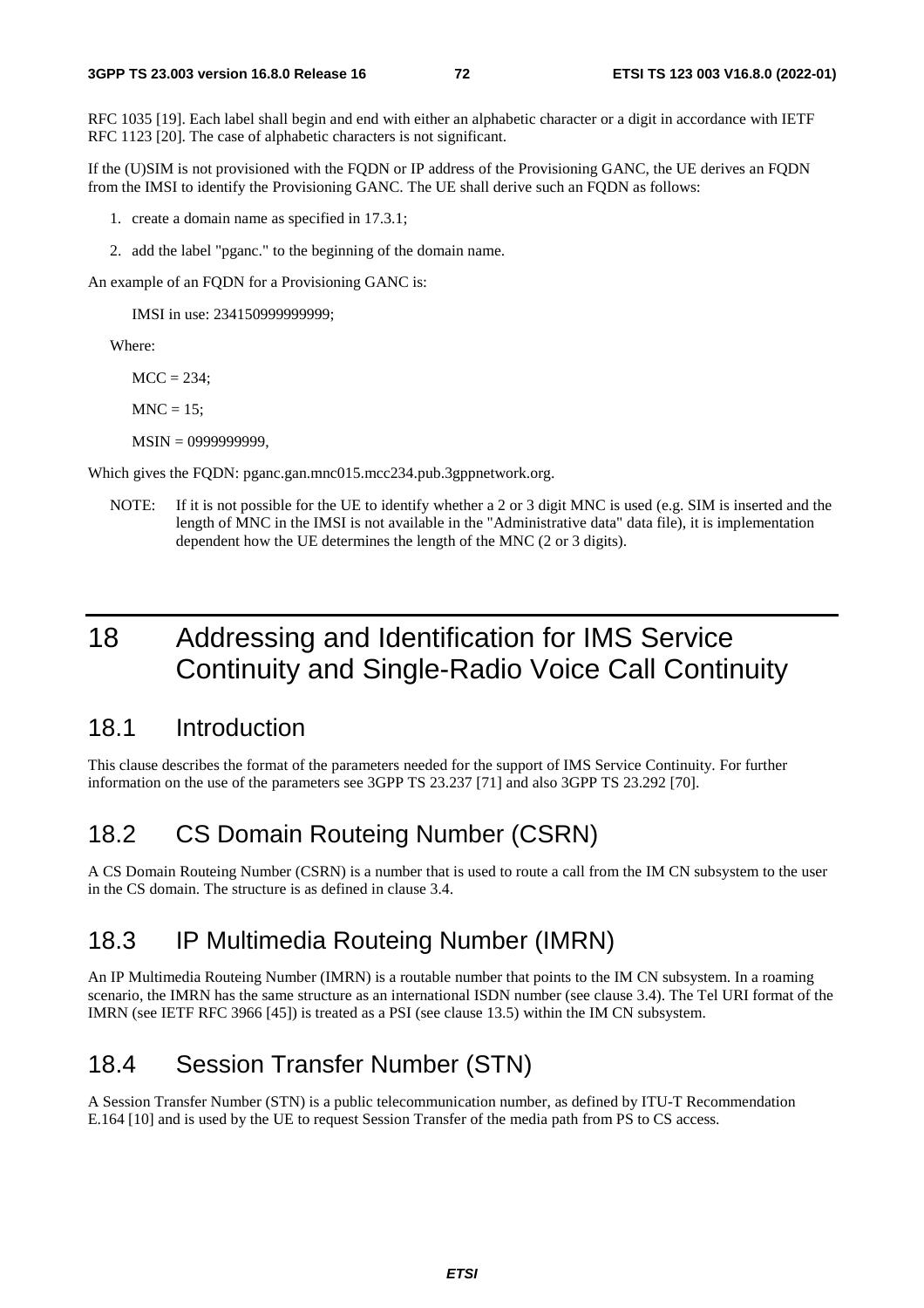# 18.5 Session Transfer Identifier (STI)

A Session Transfer Identifier (STI) is a SIP URI or SIP dialogue ID (see IETF RFC 3261 [26] for more information) and is used by the UE to request Session Transfer of a media path.

# 18.6 Session Transfer Number for Single Radio Voice Call Continuity (STN-SR)

The Session Transfer Number for Single Radio Voice Call Continuity (STN-SR) is a public telecommunication number, as defined by ITU-T Recommendation E.164 [10] and is used by the MSC Server to request session transfer of the media path from the PS domain to CS domain.

# 18.7 Correlation MSISDN

A Correlation MSISDN (C-MSISDN) is an MSISDN (see clause 3.3) that is used for correlation of sessions at access transfer and to route a call from the IM CN subsystem to the same user in the CS domain. The C-MSISDN is equal to the MSISDN or the basic MSISDN if multinumbering option is used (see 3GPP TS 23.008 [2], clause 2.1.3) of the CS access. Any MSISDN of a user that can be used for TS11 (telephony) in the CS domain which is not shared by more than one IMS Private Identity in an IMS CN subsystem, can serve as the user's C-MSISDN.

The C-MSISDN is bound to the IMS Private User Identity and is uniquely assigned per IMSI and IMS Private User Identity.

If A-MSISDN is available it shall be used as the C-MSISDN. For the definition of A-MSISDN refer to clause 18.9.

# 18.8 Transfer Identifier for CS to PS Single Radio Voice Call Continuity (STI-rSR)

A Session Transfer Identifier for CS to PS Single Radio Voice Call Continuity (STI-rSR) is a SIP URI (see IETF RFC 3261 [26] for more information) and is used by the UE to request access transfer of a media path.

# 18.9 Additional MSISDN

An Additional MSISDN (A-MSISDN) is an MSISDN (see clause 3.3) that is assigned to a user with PS subscription in addition to the already assigned MSISDN(s).

The structure of an A-MSISDN should follow the structure of an MSISDN number as defined in clause 3.3.

The A-MSISDN shall be able to be used for TS11 (telephony) in the CS domain and shall be uniquely assigned per IMSI.

# 19 Numbering, addressing and identification for the Evolved Packet Core (EPC)

## 19.1 Introduction

This clause describes the format of the parameters needed to access the Enhanced Packet Core (EPC). For further information on the use of the parameters see 3GPP TS 23.401 [72] and 3GPP TS 23.402 [68]. For more information on the ".3gppnetwork.org" domain name and its applicability, see Annex D of the present document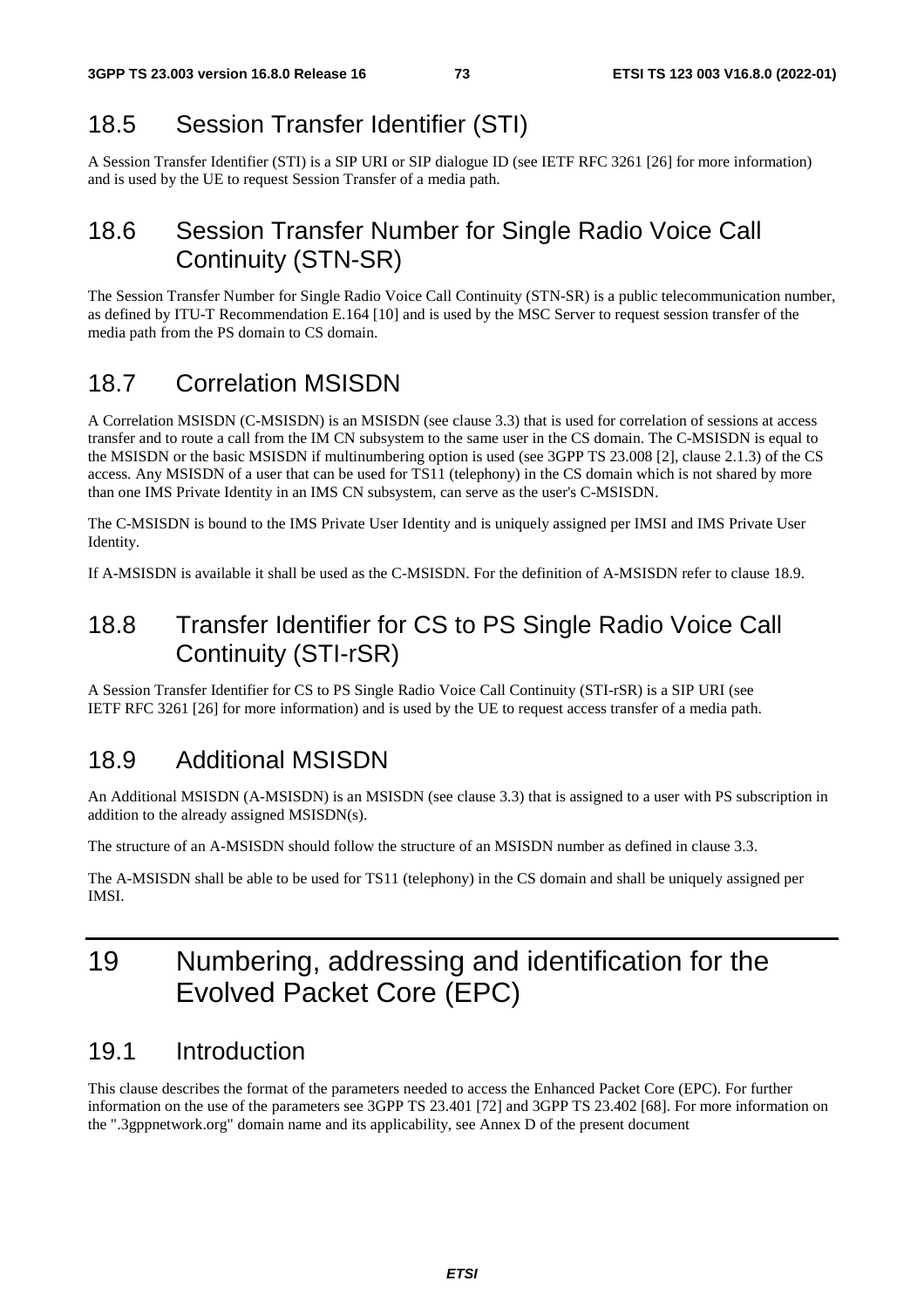# 19.2 Home Network Realm/Domain

The home Network Realm/Domain shall be in the form of an Internet domain name, e.g. operator.com, as specified in IETF RFC 1035 [19] and IETF RFC 1123 [20]. The home Network Realm/Domain consists of one or more labels. Each label shall consist of the alphabetic characters (A-Z and a-z), digits (0-9) and the hyphen (-) in accordance with IETF RFC 1035 [19]. Each label shall begin and end with either an alphabetic character or a digit in accordance with IETF RFC 1123 [20]. The case of alphabetic characters is not significant.

The Home Network Realm/Domain shall be in the form of "epc.mnc<MNC>.mcc<MCC>.3gppnetwork.org", where "<MNC>" and "<MCC>" fields correspond to the MNC and MCC of the operator's PLMN. Both the "<MNC>" and "<MCC>" fields are 3 digits long. If the MNC of the PLMN is 2 digits, then a zero shall be added at the beginning.

For example, the Home Network Realm/Domain of an IMSI shall be derived as described in the following steps:

- 1. take the first 5 or 6 digits, depending on whether a 2 or 3 digit MNC is used (see 3GPP TS 31.102 [27]) and separate them into MCC and MNC; if the MNC is 2 digits then a zero shall be added at the beginning;
- 2. use the MCC and MNC derived in step 1 to create the "mnc<MNC>.mcc<MCC>.3gppnetwork.org" domain name;
- 3. add the label "epc" to the beginning of the domain name.

An example of a Home Network Realm/Domain is:

IMSI in use: 234150999999999;

Where:

 $MCC = 234$ :

 $MNC = 15$ :

MSIN = 0999999999;

Which gives the Home Network Realm/Domain name: epc.mnc015.mcc234.3gppnetwork.org.

NOTE: If it is not possible for a UE to identify whether a 2 or 3 digit MNC is used (e.g. USIM is inserted and the length of MNC in the IMSI is not available in the "Administrative data" data file), it is implementation dependent how the UE determines the length of the MNC (2 or 3 digits).

## 19.3 3GPP access to non-3GPP access interworking

### 19.3.1 Introduction

This clause describes the format of the UE identification needed to access the 3GPP EPC from both 3GPP and non-3GPP accesses.

The NAI is generated respectively by the S-GW at the S5/S8 reference point and by the UE for the S2a, S2b and S2c reference points.

The NAI shall be generated as follows:

- based on the IMSI when the UE is performing a non-emergency Attach;
- based on the IMEI when the UE is performing an emergency attach and IMSI is not available (see clause 19.3.6); or
- based on the IMSI or the IMEI (depending on the interface and information element) when the UE is performing an emergency attach and IMSI is available in the UE, as follows:
	- a UE that has an IMSI shall construct an Emergency NAI based on IMSI (see clause 4.6.1 of 3GPP TS 23.402 [68] and clause 19.3.9 of this specification);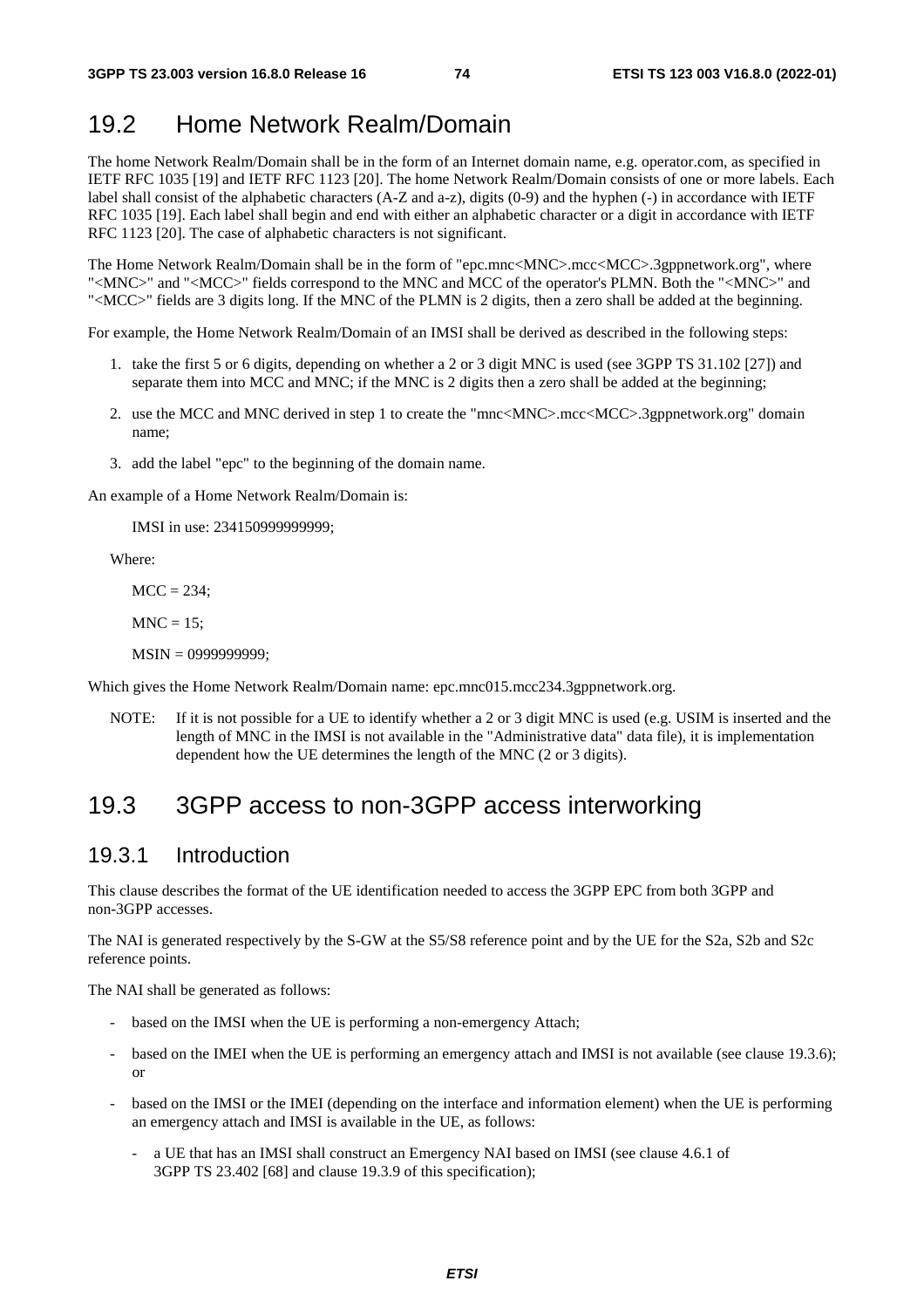if the IMSI is not authenticated by the network, the network requests the IMEI from the UE and the network shall then construct a NAI based on the IMEI for identifying the user in the EPC (see 3GPP TS 29.273 [78]).

For further information on the use of the parameters see the clauses below and 3GPP TS 33.402 [69] and 3GPP TS 29.273 [78].

### 19.3.2 Root NAI

The Root NAI shall take the form of an NAI, and shall have the form username@realm as specified in clause 2.1 of IETF RFC 4282 [53].

When the username part is the IMSI, the realm part of Root NAI shall be built according to the following steps:

- 1. Convert the leading digits of the IMSI, i.e. MNC and MCC, into a domain name, as described in clause 19.2.
- 2. Prefix domain name with the label of "nai".

The resulting realm part of the Root NAI will be in the form:

"@nai.epc.mnc<MNC>.mcc<MCC>.3gppnetwork.org"

When including the IMSI, the Root NAI is prepended with a specific leading digit when used for EAP authentication (see 3GPP TS 29.273 [78]) in order to differentiate between EAP authentication method. The leading digit is:

- "0" when used in EAP-AKA, as specified in IETF RFC 4187 [50]
- "6" when used in EAP-AKA', as specified in IETF RFC 5448 [82].

The resulting Root NAI will be in the form:

"0<IMSI>@nai.epc.mnc<MNC>.mcc<MCC>.3gppnetwork.org" when used for EAP AKA authentication

"6<IMSI>@nai.epc.mnc<MNC>.mcc<MCC>.3gppnetwork.org" when used for EAP AKA' authentication

For example, if the IMSI is  $234150999999999$  (MCC = 234, MNC = 15), the Root NAI takes the form 0234150999999999@nai.epc.mnc015.mcc234.3gppnetwork.org for EAP AKA authentication and the Root NAI takes the form 6234150999999999@nai.epc.mnc015.mcc234.3gppnetwork.org for EAP AKA' authentication.

The NAI sent in the Mobile Node Identifier field in PMIPv6 shall not include the digit prepended in front of the IMSI based username that is described above.

### 19.3.3 Decorated NAI

The Decorated NAI shall take the form of a NAI and shall have the form 'homerealm!username@otherrealm' or 'Visitedrealm!homerealm!username@otherrealm' as specified in clause 2.7 of the IETF RFC 4282 [53].

The realm part of Decorated NAI consists of 'otherrealm', see the IETF RFC 4282 [53]. 'Homerealm' is the realm as specified in clause 19.2, using the HPLMN ID ('homeMCC' + 'homeMNC)'. 'Visitedrealm' is the realm built using the VPLMN ID ('VisitedMCC' + 'VisitedMNC)', 'Otherrealm' is:

- the realm built using the PLMN ID (visited MCC + visited MNC) if the service provider selected as a result of the service provider selection (see 3GPP TS 24.302 [77]) has a PLMN ID; or
- a domain name of a service provider if the selected service provider does not have a PLMN ID (3GPP TS 24.302 [77]).

When the username part of Decorated NAI includes the IMSI and the service provider has a PLMN ID, the Decorated NAI shall be built following the same steps as specified for Root NAI in clause 19.3.2.

The result will be a decorated NAI of the form:

- nai.epc.mnc<homeMNC>.mcc<homeMCC>.3gppnetwork.org !0<IMSI>@nai.epc.mnc<visitedMNC>.mcc<visitedMCC>.3gppnetwork.org for EAP AKA authentication.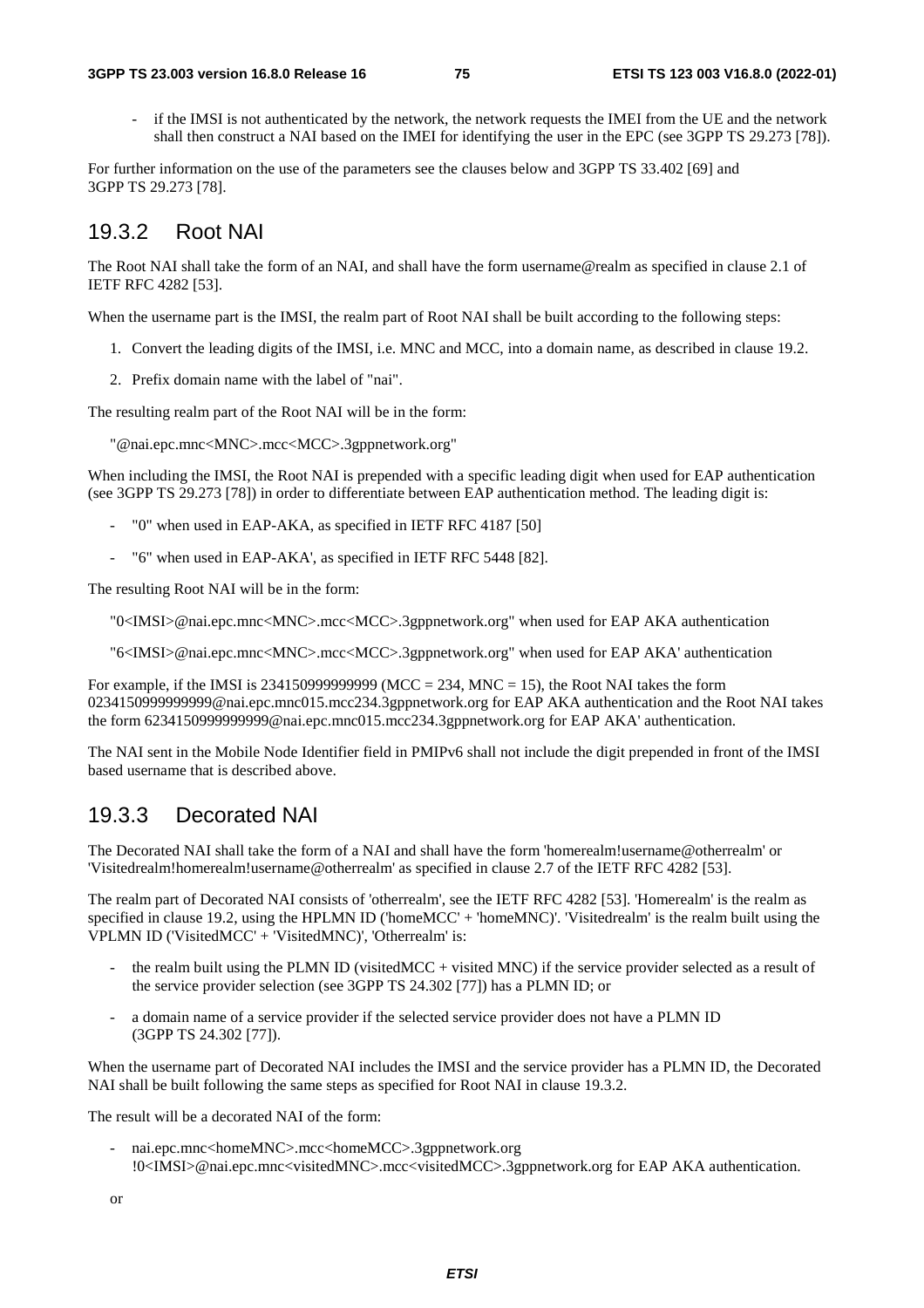#### **3GPP TS 23.003 version 16.8.0 Release 16 76 ETSI TS 123 003 V16.8.0 (2022-01)**

- nai.epc.mnc<homeMNC>.mcc<homeMCC>.3gppnetwork.org !6<IMSI>@nai.epc.mnc<visitedMNC>.mcc<visitedMCC>.3gppnetwork.org for EAP AKA' authentication.

For example, if the service provider has a PLMN ID and the IMSI is  $234150999999999$  (MCC = 234, MNC = 15) and the PLMN ID of the Selected PLMN is MCC = 610, MNC = 71, then the Decorated NAI takes the form either as:

- nai.epc.mnc015.mcc234.3gppnetwork.org!0234150999999999@nai.epc.mnc071.mcc610.3gppnetwork.org for EAP AKA authentication

or

- nai.epc.mnc015.mcc234.3gppnetwork.org!6234150999999999@nai.epc.mnc071.mcc610.3gppnetwork.org for EAP AKA' authentication.

For example, if the domain name of a service provider is 'realm.org' and IMSI-based permanent username is used, then the Decorated NAI takes the form either as:

- nai.epc.mnc<homeMNC>.mcc<homeMCC>.3gppnetwork.org !0<IMSI>@realm.org for EAP AKA authentication

or

- nai.epc.mnc<homeMNC>.mcc<homeMCC>.3gppnetwork.org !6<IMSI>@realm.org for EAP AKA' authentication.

If the UE has selected a WLAN that directly interworks with a service provider in the Equivalent Visited Service Providers (EVSP) list provided by the RPLMN, see 3GPP TS 23.402 [77], clause 4.8.2b, then the decorated NAI is constructed to include the realm of this service provider and the realm of RPLMN. If the domain name of a service provider is 'realm.org' and IMSI-based permanent username is used, then the Decorated NAI with double decoration takes the form either as:

- nai.epc.mnc<rplmnMNC>.mcc<rplmnMCC>.3gppnetwork.org !nai.epc.mnc<homeMNC>.mcc<homeMCC>.3gppnetwork.org!0<IMSI>@realm.org for EAP AKA authentication

or

- nai.epc.mnc<rplmnMNC>.mcc<rplmnMCC>.3gppnetwork.org !nai.epc.mnc<homeMNC>.mcc<homeMCC>.3gppnetwork.org!6<IMSI>@realm.org for EAP AKA' authentication.

When the username part of Decorated NAI includes a Fast Re-authentication NAI, the Decorated NAI shall be built following the same steps as specified for the Fast Re-authentication NAI in clause 19.3.4.

When the username part of Decorated NAI includes a Pseudonym, the Decorated NAI shall be built following the same steps as specified for the Pseudonym identity in clause 19.3.5.

### 19.3.4 Fast Re-authentication NAI

The Fast Re-authentication NAI shall take the form of a NAI as specified in clause 2.1 of IETF RFC 4282 [53]. If the 3GPP AAA server does not return a complete NAI, the Fast Re-authentication NAI shall consist of the username part of the fast re-authentication identity as returned from the 3GPP AAA server and the same realm as used in the permanent user identity. If the 3GPP AAA server returns a complete NAI as the re-authentication identity, then this NAI shall be used. The username part of the fast re-authentication identity shall be decorated as described in 19.3.3 if the Selected PLMN is different from the HPLMN.

For EAP-AKA authentication, the username portion of the fast re-authentication identity shall be prepended with the single digit "4" as specified in clause 4.1.1.7 of IETF RFC 4187 [50].

For EAP AKA', see IETF RFC 5448 [82], the Fast Re-authentication NAI shall comply with IETF RFC 4187 [50] except that the username part of the NAI shall be prepended with single digit "8".

NOTE: The permanent user identity is either the Root NAI or Decorated NAI as defined in clauses 19.3.2 and 19.3.3, respectively.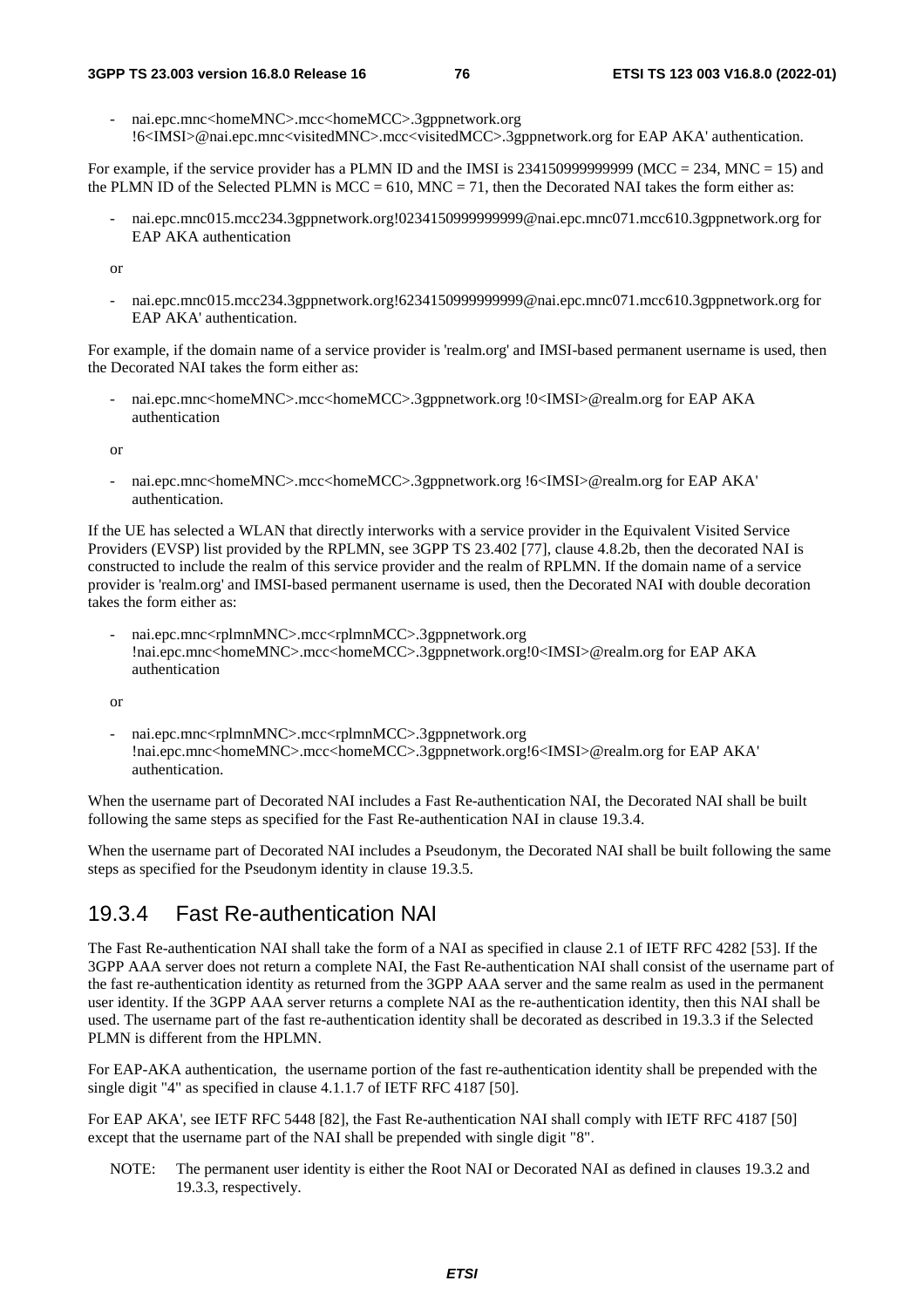- EXAMPLE 1: If the fast re-authentication identity returned by the 3GPP AAA Server is 358405627015, the IMSI is 2341509999999999 (MCC = 234, MNC = 15) and EAP-AKA is used, the Fast Re-authentication NAI for the case when NAI decoration is not used takes the form: 4358405627015@nai.epc.mnc015.mcc234.3gppnetwork.org
- EXAMPLE 2: If the fast re-authentication identity returned by the 3GPP AAA Server is "358405627015@aaa1.nai.epc.mnc015.mcc234.3gppnetwork.org" , the IMSI is 234150999999999  $(MCC = 234, MNC = 15)$  and EAP-AKA' is used, the Fast Re-authentication NAI for the case when NAI decoration is not used takes the form: 8358405627015@aaa1.nai.epc.mnc015.mcc234.3gppnetwork.org
- EXAMPLE 3: If the fast re-authentication identity returned by the 3GPP AAA Server is 358405627015, the IMSI is 2341509999999999 (MCC = 234, MNC = 15), the PLMN ID of the Selected PLMN is MCC = 610, MNC = 71 and EAP-AKA is used, the Fast Re-authentication NAI takes the form: nai.epc.mnc015.mcc234.3gppnetwork.org !4358405627015@nai.epc.mnc071.mcc610.3gppnetwor k.org.

### 19.3.5 Pseudonym Identities

The pseudonym shall take the form of an NAI, as specified in clause 2.1 of IETF RFC 4282 [53].

The pseudonym shall be generated as specified in clause 6.4.1 of 3GPP TS 33.234 [55]. This part of the pseudonym shall follow the UTF-8 transformation format specified in IETF RFC 2279 [54] except for the following reserved hexadecimal octet value:

#### FF

When the pseudonym username is coded with FF, this reserved value is used to indicate the special case when no valid temporary identity exists in the UE (see 3GPP TS 24.234 [48] for more information). The network shall not allocate a temporary identity with the whole username coded with the reserved hexadecimal value FF.

The username portion of the pseudonym identity shall be prepended with the single digit "2" as specified in clause 4.1.1.7 of IETF RFC 4187 [50] for EAP-AKA. For EAP AKA', see IETF RFC 5448 [82], the pseudonym NAI shall comply with IETF RFC 4187 [50] except that the username part of the NAI shall be prepended with single digit "7".

- NOTE: The permanent user identity is either the Root NAI or Decorated NAI as defined in clauses 19.3.2 and 19.3.3, respectively.
- EXAMPLE 1: For EAP AKA, if the pseudonym returned by the 3GPP AAA Server is 258405627015 and the IMSI is 234150999999999 (MCC = 234, MNC = 15), the pseudonym NAI for the case when NAI decoration is not used takes the form: 258405627015@nai.epc.mnc015.mcc234.3gppnetwork.org EXAMPLE 2: For EAP AKA', if the pseudonym returned by the 3GPP AAA Server is 758405627015 and the
- IMSI is 234150999999999 (MCC = 234, MNC = 15), the pseudonym NAI for the case when NAI decoration is not used takes the form: 758405627015@nai.epc.mnc015.mcc234.3gppnetwork.org EXAMPLE 3: For EAP AKA, if the pseudonym returned by the 3GPP AAA Server is 258405627015 and the
- IMSI is  $234150999999999$  (MCC =  $234$ , MNC = 15), and the PLMN ID of the Selected PLMN is  $MCC = 610$ ,  $MNC = 71$ , the pseudonym NAI takes the form: nai.epc.mnc015.mcc234.3gppnetwork.org! 258405627015@nai.epc.mnc071.mcc610.3gppnetwork.org
- EXAMPLE 4: For EAP AKA', if the pseudonym returned by the 3GPP AAA Server is 758405627015 and the IMSI is 23415099999999999 (MCC = 234, MNC = 15), and the PLMN ID of the Selected PLMN is  $MCC = 610$ ,  $MNC = 71$ , the pseudonym NAI takes the form: nai.epc.mnc015.mcc234.3gppnetwork.org! 758405627015@nai.epc.mnc071.mcc610.3gppnetwork.org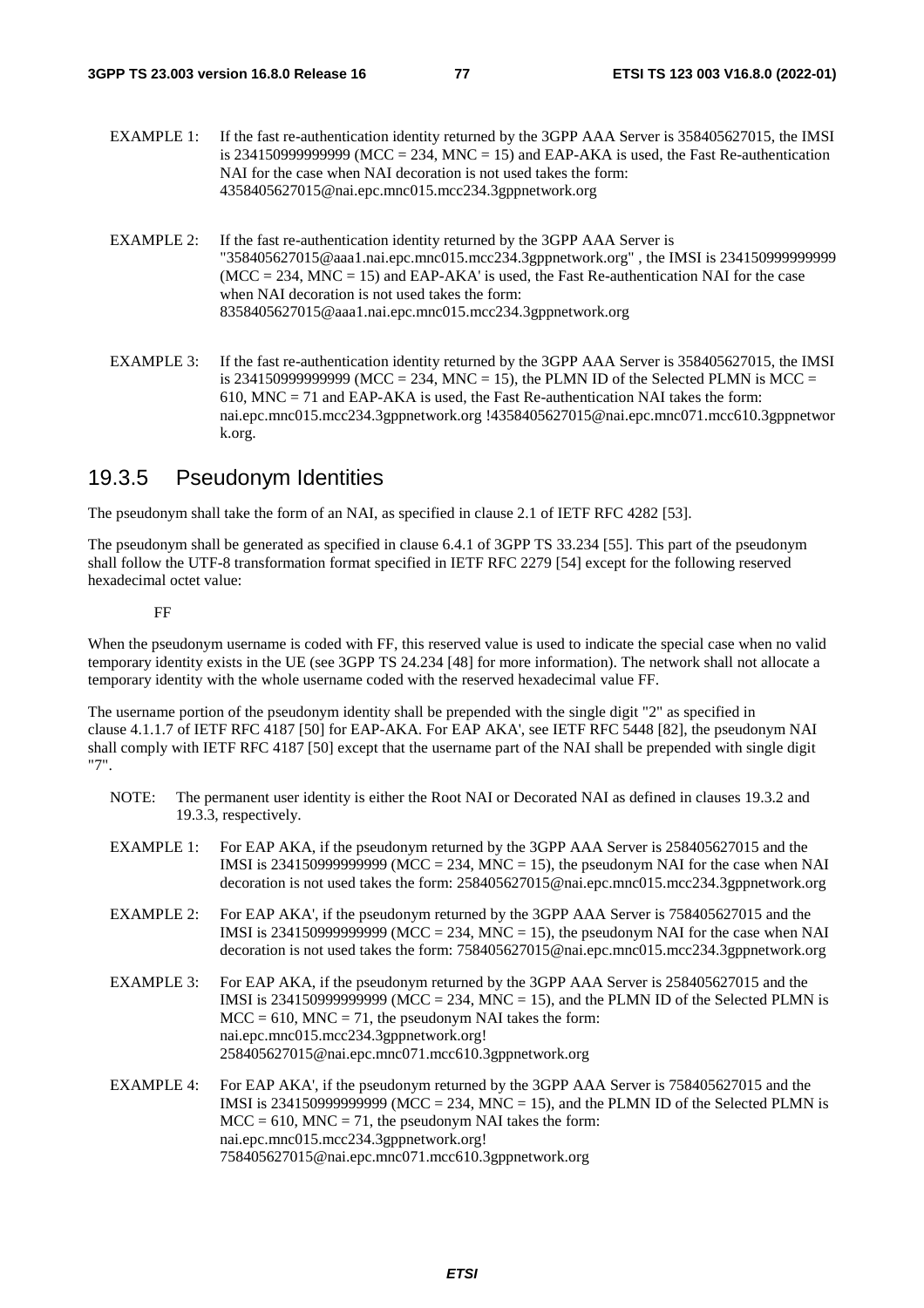## 19.3.6 Emergency NAI for Limited Service State

This clause describes the format of the UE identification needed to access the 3GPP EPC from both 3GPP and non-3GPP accesses, when UE is performing an emergency attach and IMSI is not available or not authenticated (see clause 19.3.1). For more information, see clauses 4.6.1 and 5.2 of 3GPP TS 23.402 [68].

The Emergency NAI for Limited Service State shall take the form of an NAI, and shall have the form username@realm as specified in clause 2.1 of IETF RFC 4282 [53]. The exact format shall be:

imei<IMEI>@sos.invalid

NOTE: The top level domain ".invalid" is a reserved top level domain, as specified in IETF RFC 2606 [64], and is used here due to the fact that this NAI never needs to be resolved for routing (as specified in 3GPP TS 23.402 [68]).

or

#### mac<MAC>@sos.invalid

For example, if the IMEI is 219551288888888, the Emergency NAI for Limited Service State then takes the form of imei219551288888888@sos.invalid.

For example, if the MAC address is 44-45-53-54-00-AB, the Emergency NAI for Limited Service State then takes the form of mac4445535400AB@sos.invalid, where the MAC address is represented in hexadecimal format without separators.

### 19.3.7 Alternative NAI

The Alternative NAI shall take the form of a NAI, i.e. 'any\_username@REALM' as specified of IETF RFC 4282 [53]. The Alternative NAI shall not be routable from any AAA server.

The Alternative NAI shall contain a username part which is not derived from the IMSI. The username part shall not be a null string.

The REALM part of the NAI shall be "unreachable.3gppnetwork.org".

The result shall be an NAI in the form of:

"<any\_non\_null\_string>@unreachable.3gppnetwork.org".

### 19.3.8 Keyname NAI

The keyname NAI shall take the form of an NAI, and shall have the form username@realm as specified in clause 2.1 of IETF RFC 4282 [53].

The username part is the EMSK name as defined in IETF RFC 6696 [113].

For ERP exchange with an ER server located in the 3GPP AAA Server, the realm part of the keyname NAI shall be the realm part of the Root NAI of the UE as described in clause 19.3.2, i.e. the realm part of the keyName-NAI will be in the form:

"@nai.epc.mnc<MNC>.mcc<MCC>.3gppnetwork.org"

For ERP exchange with an ER server located in the TWAP or in the 3GPP AAA Proxy, the realm part of the keyname NAI shall be the realm discovered by the UE in the non-3GPP access network (received at the lower layer or through an ERP exchange as described in IETF RFC 6696 [113]).

#### 19.3.9 IMSI-based Emergency NAI

This clause describes the format of the UE identification needed to access the 3GPP EPC from non-3GPP accesses, when UE is performing an emergency attach and IMSI is available. For more information, see clause 4.4.1 of 3GPP TS 24.302 [77].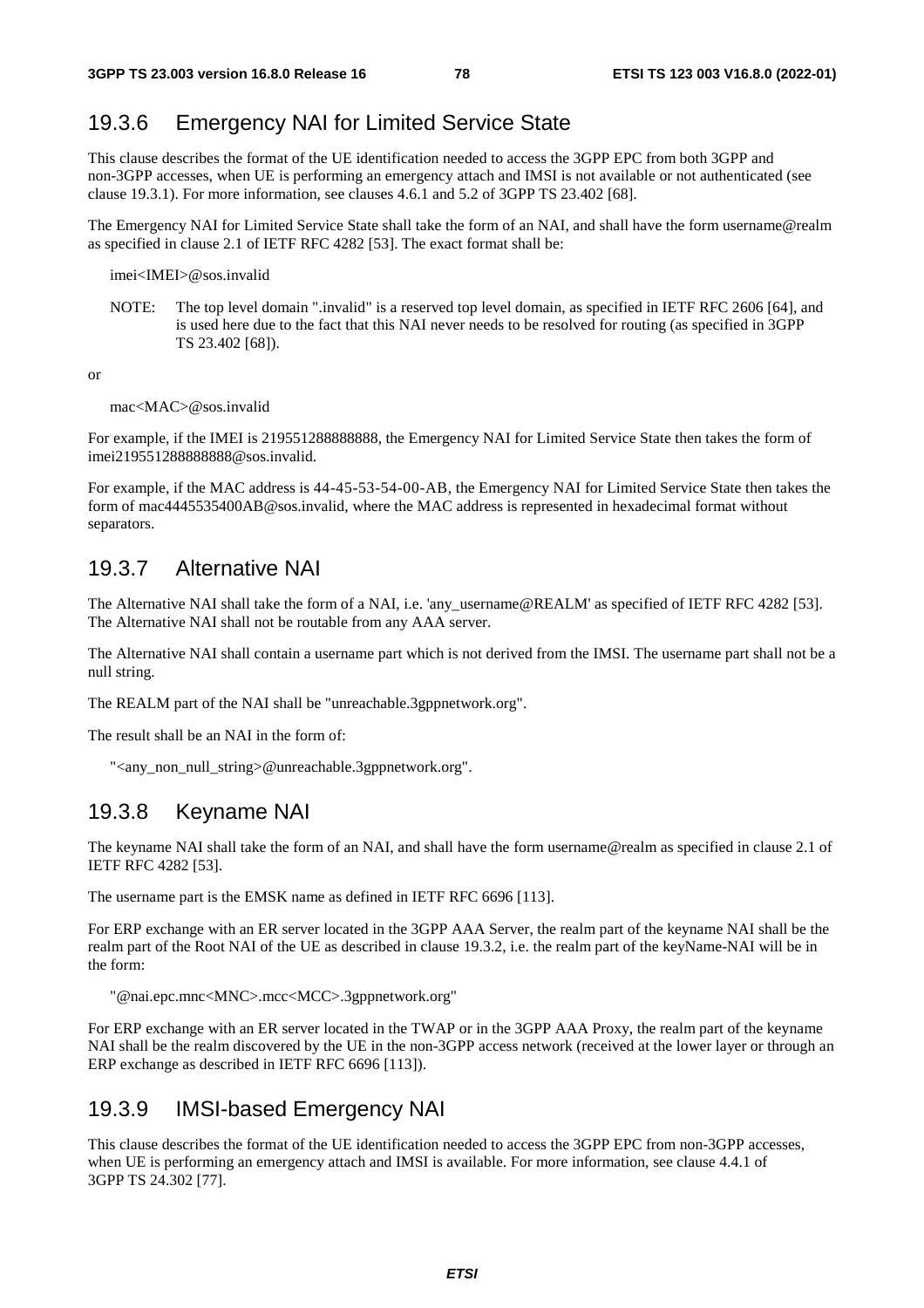The IMSI-based Emergency NAI shall take the form of an NAI and shall be encoded as the Root NAI as specified in clause 19.3.2, but with the realm name prepended by the "sos" label. The resulting realm part of the IMSI-based Emergency NAI will be in the form:

"@sos.nai.epc.mnc<MNC>.mcc<MCC>.3gppnetwork.org"

The resulting IMSI-based Emergency NAI will be in the form:

"0<IMSI>@sos.nai.epc.mnc<MNC>.mcc<MCC>.3gppnetwork.org" when used for EAP AKA authentication

"6<IMSI>@sos.nai.epc.mnc<MNC>.mcc<MCC>.3gppnetwork.org" when used for EAP AKA' authentication

For example, if the IMSI is 2341509999999999 (MCC = 234, MNC = 15), the IMSI-based Emergency NAI takes the form 0234150999999999@sos.nai.epc.mnc015.mcc234.3gppnetwork.org for EAP AKA authentication and it takes the form 62341509999999999@sos.nai.epc.mnc015.mcc234.3gppnetwork.org for EAP AKA' authentication.

## 19.4 Identifiers for Domain Name System procedures

### 19.4.1 Introduction

This clause describes Domain Name System (DNS) related identifiers used by the procedures specified in 3GPP TS 29.303 [73].

The DNS identifiers for APNs for legacy systems (as defined in clause 9), RAIs (as defined in clause C.1, GSNs (as defined in clause C.2) and RNCs (as defined in clause C.3) in the present document use the top level domain ".gprs" and have a similar purpose and function as those described below. These clauses are still valid and DNS records based on these and the below types of identifiers are expected to coexist in an operator's network for the purpose of backwards compatibility and interworking with legacy networks.

The APN as defined in clause 9 is used also in EPC to identify the access network to be used for a specific PDN connection or PDP Context. In addition, the APN Network Identifier (APN-NI) part of the APN as defined in clause 9.1.1 of the present document may be used to access a service associated with a PDN-GW or GGSN. This is achieved by defining an APN which in addition to being usable to select a PDN-GW or GGSN is locally interpreted by the PDN-GW or GGSN as a request for a specific service.

For DNS procedures defined in 3GPP TS 29.303 [73], an APN-FQDN derived from a given APN is used instead of the APN itself as defined in clause 19.4.2.2. For all other purposes, including communication between EPC nodes and to the UE, the APN format defined in clause 9 is used. In order to support backwards compatibility with existing GPRS/PS roaming using the Gn/Gp interfaces, the APN as specified in clause 9 of the present document may also be used for the DNS procedures as defined in 3GPP TS 23.060 [3].

### 19.4.2 Fully Qualified Domain Names (FQDNs)

#### 19.4.2.1 General

The encoding of any identifier used as part of a Fully Qualifed Domain Name (FQDN) shall follow the Name Syntax defined in IETF RFC 2181 [18], IETF RFC 1035 [19] and IETF RFC 1123 [20]. An FQDN consists of one or more labels. Each label is coded as a one octet length field followed by that number of octets coded as 8 bit ASCII characters. Following IETF RFC 1035 [19] the labels shall consist only of the alphabetic characters (A-Z and a-z), digits (0-9) and the hyphen (-). Following IETF RFC 1123 [20], the label shall begin and end with either an alphabetic character or a digit. The case of alphabetic characters is not significant. Identifiers are not terminated by a length byte of zero.

NOTE: A length byte of zero is added by the querying entity at the end of the FQDN before interrogating a DNS server.

For the purpose of presentation, identifiers are usually displayed as a string in which the labels are separated by dots (e.g. "Label1.Label2.Label3").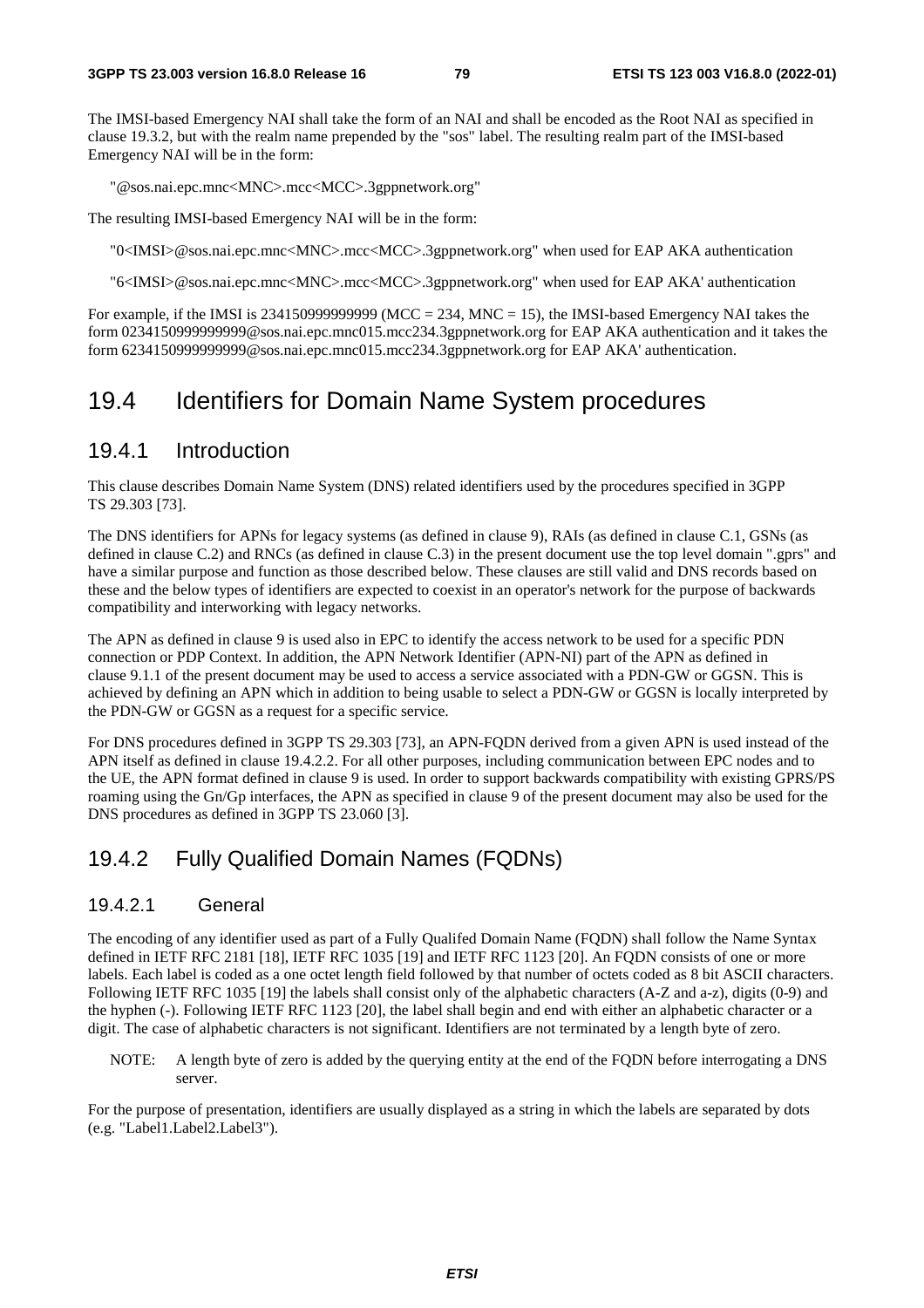### 19.4.2.2 Access Point Name FQDN (APN-FQDN)

### 19.4.2.2.1 Structure

The Access Point Name FQDN (APN-FQDN) is derived from an APN as follows. The APN consists of an APN Network Identifier (APN-NI) and an APN Operator Identifier (APN-OI), which are as defined in clause 9.1.1 and 9.1.2 of the present document.

If an APN is constructed using the default APN-OI, the APN-FQDN shall be obtained from the APN by inserting the labels "apn.epc." between the APN-NI and the default APN - OI, and by replacing the label ".gprs" at the end of the default APN-OI with the labels ".3gppnetwork.org".

EXAMPLE1: For an APN of internet.mnc015.mcc234.gprs, the derived APN-FODN is internet.apn.epc.mnc015.mcc234.3gppnetwork.org

If an APN is constructed using the APN-OI Replacement field (as defined in 3GPP TS 23.060 [3] and 3GPP TS 23.401 [72]), the APN-FQDN shall be obtained from the APN by inserting the labels "apn.epc." between the label "mnc<MNC>" and its preceding label, and by replacing the label ".gprs" at the end of the APN-OI Replacement field with the labels ".3gppnetwork.org".

- EXAMPLE 2: If an APN-OI Replacement field is province1.mnc015.mcc234.gprs and an APN-NI is internet, the derived APN-FQDN is internet. province1.apn.epc.mnc015.mcc234.3gppnetwork.org
- 19.4.2.2.2 Void
- 19.4.2.2.3 Void
- 19.4.2.2.4 Void

#### 19.4.2.3 Tracking Area Identity (TAI)

The Tracking Area Identity (TAI) consists of a Mobile Country Code (MCC), Mobile Network Code (MNC), and Tracking Area Code (TAC). It is composed as shown in figure 19.4.2.3.1.

| <b>MCC</b> | <b>MNC</b>             | TAC |
|------------|------------------------|-----|
|            | Tracking Area Identity |     |

#### **Figure 19.4.2.3.1: Structure of the Tracking Area Identity (TAI)**

The TAI is composed of the following elements:

- Mobile Country Code (MCC) identifies the country in which the PLMN is located. The value of the MCC is the same as the three digit MCC contained in the IMSI;
- Mobile Network Code (MNC) is a code identifying the PLMN in that country. The value of the MNC is the same as the two or three digit MNC contained in the IMSI;
- Tracking Area Code (TAC) is a fixed length code (of 2 octets) identifying a Tracking Area within a PLMN. This part of the tracking area identification shall be coded using a full hexadecimal representation. The following are reserved hexadecimal values of the TAC:
	- 0000, and
	- FFFE.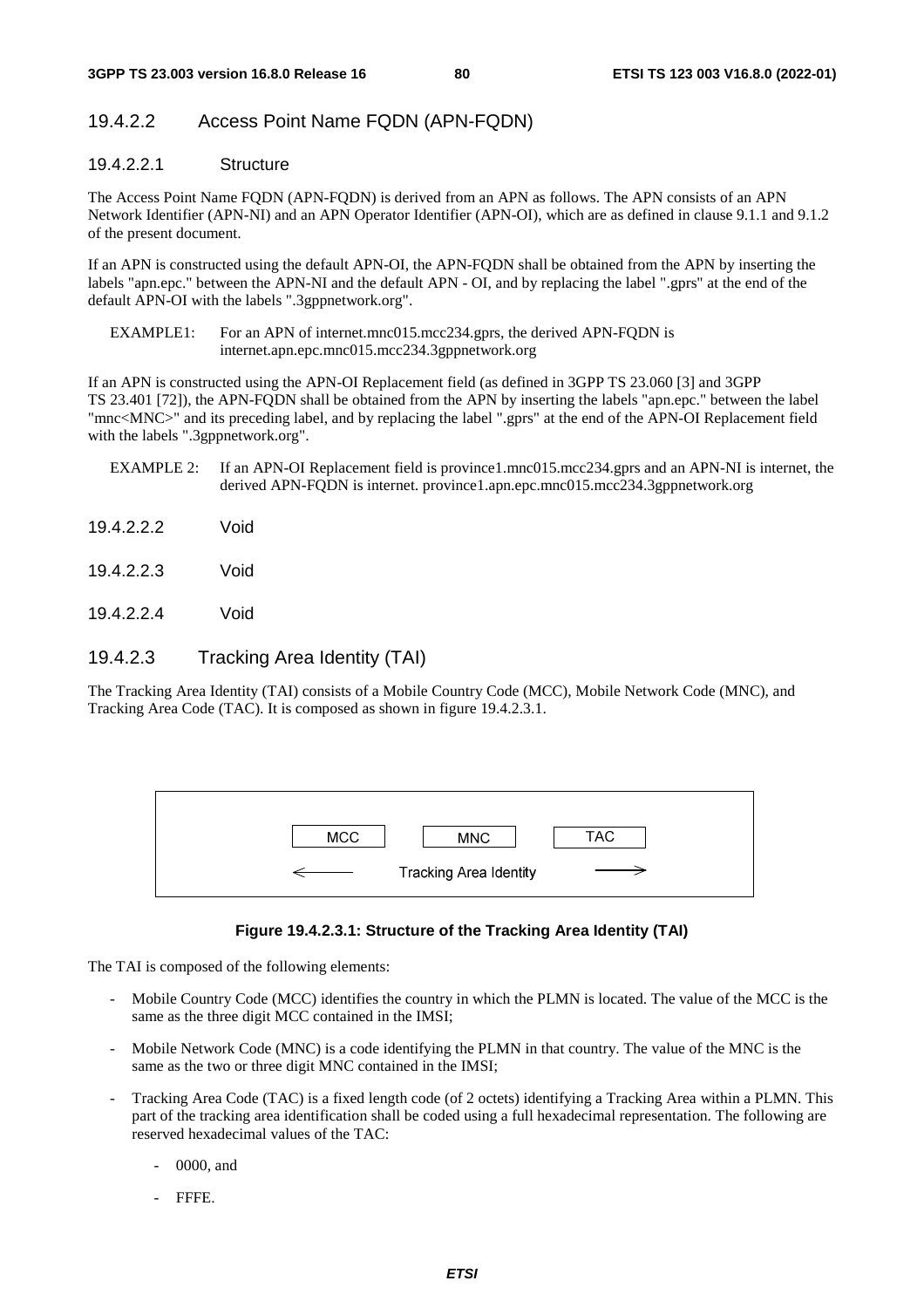#### **3GPP TS 23.003 version 16.8.0 Release 16 81 ETSI TS 123 003 V16.8.0 (2022-01)**

NOTE: The above reserved values are used in some special cases when no valid TAI exists in the MS (see 3GPP TS 24.301 [90] for more information).

A subdomain name can be derived from the TAI. This shall be done by adding the label "tac" to the beginning of the Home Network Realm/Domain (see clause 19.2) and encoding the TAC as a sub-domain. This is called the TAI FODN..

The TAI FODN shall be constructed as follows:

tac-lb<TAC-low-byte>.tac-hb<TAC-high-byte>.tac.epc.mnc<MNC>.mcc<MCC>.3gppnetwork.org

The TAC is a 16-bit integer. The <TAC-high-byte> is the hexadecimal string of the most significant byte in the TAC and the  $\langle TAC-low-bvte \rangle$  is the hexadecimal string of the least significant byte. If there are less than 2 significant digits in  $\langle TAC\text{-high-byte}\rangle$  or  $\langle TAC\text{-low-byte}\rangle$ , "0" digit(s) shall be inserted at the left side to fill the 2 digit coding.

#### 19.4.2.4 Mobility Management Entity (MME)

A Mobility Management Entity (MME) within an operator's network is identified using a MME Group ID (MMEGI), and an MME Code (MMEC).

A subdomain name shall be derived from the MNC and MCC by adding the label "mme" to the beginning of the Home Network Realm/Domain (see clause 19.2).

The MME node FQDN shall be constructed as:

mmec<MMEC>.mmegi<MMEGI>.mme.epc.mnc<MNC>.mcc<MCC>.3gppnetwork.org

Where <MMEC> and <MMEGI> are the hexadecimal strings of the MMEC and MMEGI.

An MME pool FQDN shall be constructed as:

mmegi<MMEGI>.mme.epc.mnc<MNC>.mcc<MCC>.3gppnetwork.org

If there are less than 2 significant digits in <MMEC>, "0" digit(s) shall be inserted at the left side to fill the 2 digit coding. If there are less than 4 significant digits in <MMEGI>, "0" digit(s) shall be inserted at the left side to fill the 4 digit coding.

#### 19.4.2.5 Routing Area Identity (RAI) - EPC

The Routing Area Identity (RAI) consists of a RAC, LAC, MNC and MCC.

A subdomain name for use by core network nodes based on RAI shall be derived from the MNC and MCC by adding the label "rac" to the beginning of the Home Network Realm/Domain (see clause 19.2).

The RAI FODN shall be constructed as:

rac<RAC>.lac<LAC>.rac.epc.mnc<MNC>.mcc<MCC>.3gppnetwork.org

<RAC> and <LAC> shall be Hex coded digits representing the LAC and RAC codes respectively.

If there are less than 4 significant digits in <RAC> or <LAC>, one or more "0" digit(s) is/are inserted at the left side to fill the 4 digit coding.

Note: Above subdomain is for release 8 core network nodes to allow DNS records other than A/AAAA records. The subdomain name in Annex C.2 are still used for existing A/AAAA records for pre-Release 8 nodes and are also still used for backward compatibility.

#### 19.4.2.6 Serving GPRS Support Node (SGSN) within SGSN pool

A specific SGSN within an operator's network is identified using the RAI FQDN (clause 19.4.2.5) and the Network Resource Identifier (NRI) (see 3GPP TS 23.236 [23]). Such an identifier can be used by a target MME or SGSN node to connect to the source SGSN node.

The SGSN FQDN shall be constructed as: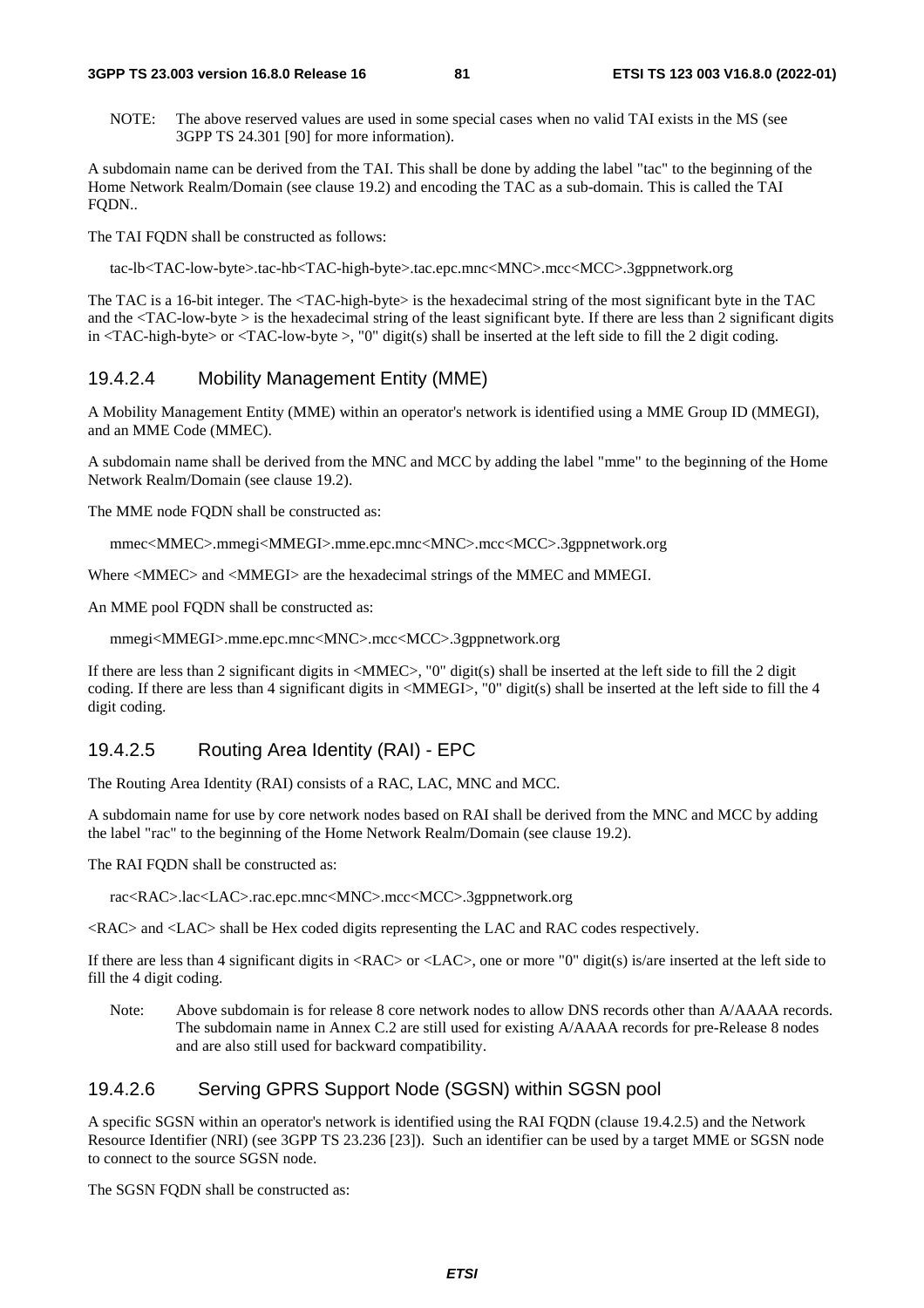nri-sgsn<NRI>.rac<RAC>.lac<LAC>.rac.epc.mnc<MNC>.mcc<MCC>.3gppnetwork.org

<NRI> shall be Hex coded digits representing the NRI code of the SGSN.

If there are less than 4 significant digits in  $\langle NRI \rangle$ , one or more "0" digit(s) is/are inserted at the left side to fill the 4 digit coding. Coding for other fields is the same as in Clause 19.4.2.5.

When a target MME constructs the FQDN of the source SGSN in the case of SGSN pooling, it should derive the NRI from the 8-bit MME Code received in the GUTI from the UE. However, if the length of the NRI, e.g., X, which is configured in the MME is less than 8 bits, then the MME should use only the most significant X bits of the MME Code as the NRI within the SGSN FQDN.

Note: Above subdomain is for release 8 core network nodes to allow DNS records other than A/AAAA records. The subdomain name in Annex C.2 are still used for existing A/AAAA records for pre-Release 8 nodes and are also still used for backward compatibility. .

#### 19.4.2.7 Target RNC-ID for U-TRAN

In the special case of a UTRAN target RNC a possible SGSN that can control that RNC can be identified by RNC-ID. This identifier can be used for SRNS relocation with a U-TRAN target RNC.

A subdomain name for use by core network nodes based on RNC-ID shall be derived from the MNC and MCC by adding the label "rnc" to the beginning of the Home Network Realm/Domain (see clause 19.2).

The RNC FQDN shall be constructed as:

rnc<RNC>.rnc.epc.mnc<MNC>.mcc<MCC>.3gppnetwork.org

<RNC> shall be Hex coded digits representing the RNC-ID code of the RNC.

If there are less than 4 significant digits in <RNC>, one or more "0" digit(s) is/are inserted at the left side to fill the 4 digit coding.

NOTE: Above subdomain is for release 8 core network nodes to allow DNS records other than A/AAAA records. The subdomain name in Annex C.3 are still used for existing A/AAAA records for pre-Release 8 nodes and are still used for backward compatibility. However, RNC-ID in Annex C.3 was originally intended for the case where only one SGSN controlled an RNC-ID and gave the SGSN IP address. The usage for the above RNC FQDN is potentially broader and can target an SGSN pool.

#### 19.4.2.8 DNS subdomain for operator usage in EPC

The EPC nodes DNS subdomain (DNS zone) shall be derived from the MNC and MCC by adding the label "node" to the beginning of the Home Network Realm/Domain (see clause 19.2) and shall be constructed as:

node.epc.mnc<MNC>.mcc<MCC>.3gppnetwork.org

This DNS subdomain is formally placed into the operator's control. 3GPP shall never take this DNS subdomain back or any zone cut/subdomain within it for any purpose. As a result the operator can safely provision any DNS records it chooses under this subdomain without concern about future 3GPP standards encroaching on the DNS names within this zone.

#### 19.4.2.9 ePDG FQDN and Visited Country FQDN for non-emergency bearer services

#### 19.4.2.9.1 General

The ePDG Fully Qualified Domain Name (ePDG FQDN), for non-emergency bearers services, shall be constructed using one of the following formats, as specified in clause 4.5.4 of 3GPP TS 23.402 [68]:

- Operator Identifier based ePDG FQDN;
- Tracking/Location Area Identity based ePDG FQDN;
- the ePDG FQDN configured in the UE by the HPLMN.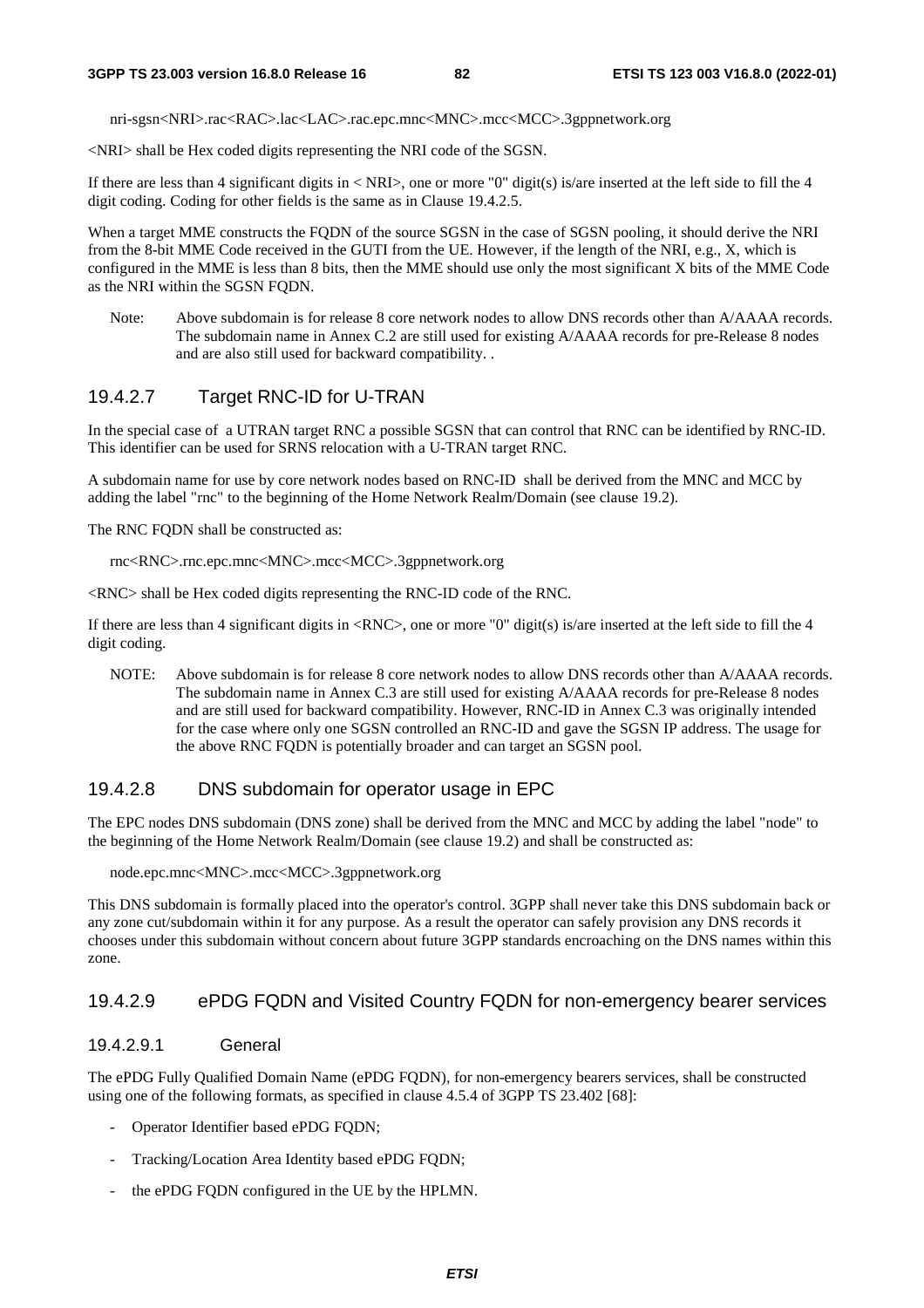#### **3GPP TS 23.003 version 16.8.0 Release 16 83 ETSI TS 123 003 V16.8.0 (2022-01)**

NOTE: The ePDG FQDN configured in the UE can have a different format than those specified in the following clauses.

The Visited Country FQDN is used by a roaming UE to determine whether the visited country mandates the selection of an ePDG in this country (see clause 4.5.4.5 of 3GPP TS 23.402 [68]). The Visited Country FQDN shall be constructed as specified in clause 19.4.2.9.4. The Replacement field used in DNS-based Discovery of regulatory requirements shall be constructed as specified in clause 19.4.2.9.5.

#### 19.4.2.9.2 Operator Identifier based ePDG FQDN

The ePDG Fully Qualified Domain Name (ePDG FQDN) contains an Operator Identifier that shall uniquely identify the PLMN where the ePDG is located. The ePDG FQDN is composed of seven labels. The last three labels shall be "pub.3gppnetwork.org". The third and fourth labels together shall uniquely identify the PLMN. The first two labels shall be "epdg.epc". The result of the ePDG FQDN will be:

"epdg.epc.mnc<MNC>.mcc<MCC>.pub.3gppnetwork.org"

In the roaming case, the UE can utilise the services of the VPLMN or the HPLMN (see 3GPP TS 23.402 [68] and 3GPP TS 24.302 [77]). In this case, the Operator Identifier based ePDG FQDN shall be constructed as described above, but using the MNC and MCC of the VPLMN or the HPLMN.

In order to guarantee inter-PLMN DNS translation, the  $\langle MNC \rangle$  and  $\langle MCC \rangle$  coding used in the "epdg.epc. mnc<MNC>.mcc<MCC>.pub.3gppnetwork.org" format of the Operator Identifier based ePDG FQDN shall be:

- $-MNC$  = 3 digits
- $-MCC$  = 3 digits

If there are only 2 significant digits in the MNC, one "0" digit shall be inserted at the left side to fill the 3 digits coding of MNC in the ePDG FQDN.

As an example, the Operator Identifier based ePDG FODN for MCC 345 and MNC 12 is coded in the DNS as:

"epdg.epc.mnc012.mcc345.pub.3gppnetwork.org".

#### 19.4.2.9.3 Tracking/Location Area Identity based ePDG FQDN

The Tracking/Location Area Identity based ePDG FQDN is used to support location based ePDG selection within a PLMN.

There are two Tracking Area Identity based ePDG FQDNs defined: one based on a TAI with a 2 octet TAC and a 5GS one based on a 3 octet TAC.

1) The Tracking Area Identity based ePDG FQDN using a 2 octet TAC and the Location Area Identity based ePDG FQDN shall be constructed respectively as:

"tac-lb<TAC-low-byte>.tac-hb<TAC-high-byte>.tac.epdg.epc.mnc<MNC>.mcc<MCC>.pub.3gppnetwork.org"

and

"lac<LAC>.epdg.epc.mnc<MNC>.mcc<MCC>.pub.3gppnetwork.org"

where

- the <MNC> and <MCC> shall identify the PLMN where the ePDG is located and shall be encoded as
	- $-MNC$  = 3 digits
	- $-MCC$  = 3 digits

 If there are only 2 significant digits in the MNC, one "0" digit shall be inserted at the left side to fill the 3 digits coding of MNC in the ePDG FQDN.

the <TAC>, together with the <MCC> and <MNC> shall identify the Tracking Area Identity the UE is located in.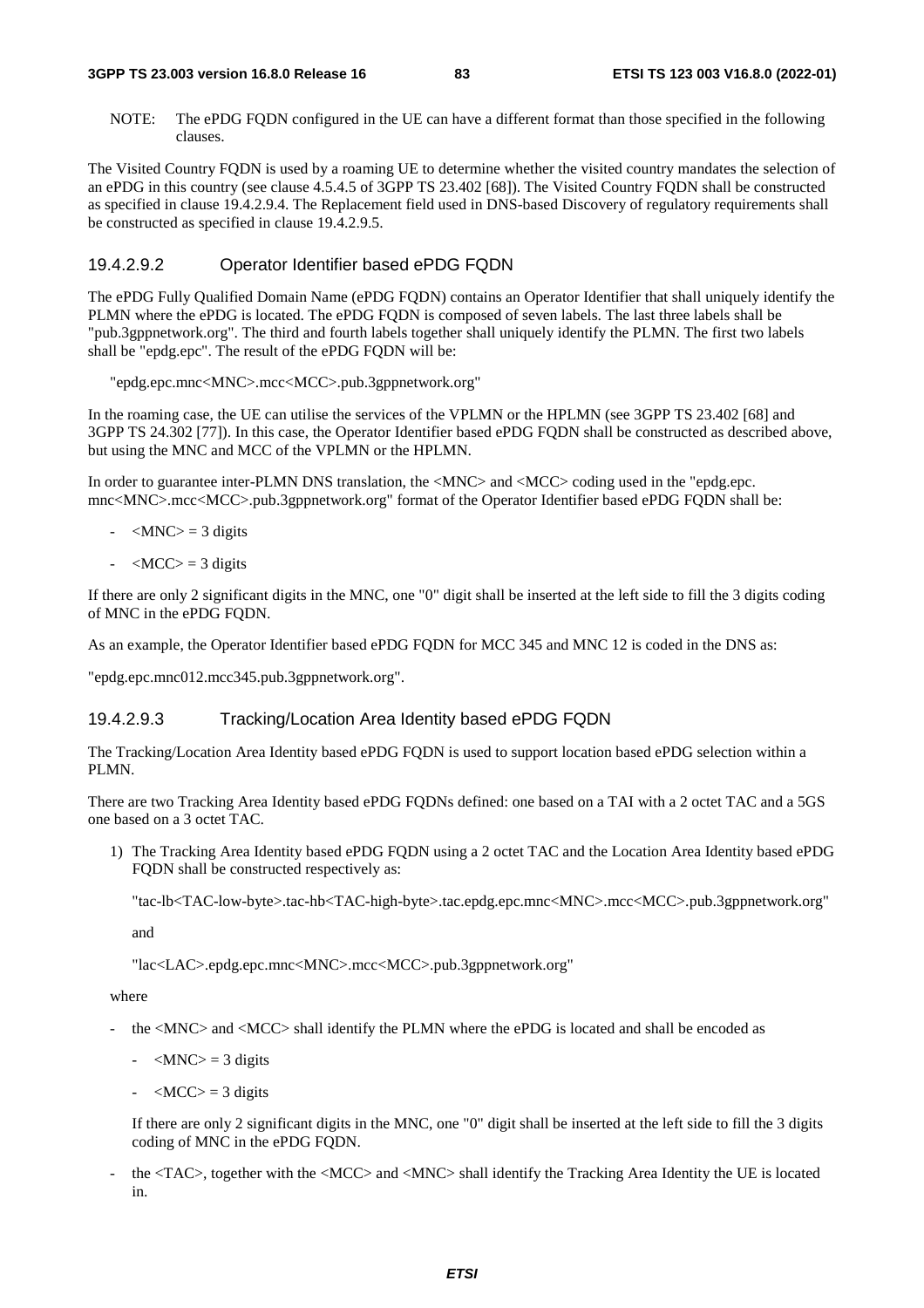The TAC is a 16-bit integer. The <TAC-high-byte> is the hexadecimal string of the most significant byte in the TAC and the <TAC-low-byte > is the hexadecimal string of the least significant byte. If there are less than 2 significant digits in  $\langle TAC\text{-high-byte}\rangle$  or  $\langle TAC\text{-low-byte}\rangle$ , "0" digit(s) shall be inserted at the left side to fill the 2 digit coding;

the <LAC>, together with the <MCC> and <MNC> shall identify the Location Area Identity the UE is located in.

The LAC> shall be hexadecimal coded digits representing the LAC; if there are less than 4 significant digits in  $\langle$ LAC $>$ , one or more "0" digit(s) is/are inserted at the left side to fill the 4 digit coding;

As examples,

- the Tracking Area Identity based ePDG FODN for the TAC H'0B21, MCC 345 and MNC 12 is coded in the DNS as:
	- " tac-lb21.tac-hb0b.tac.epdg.epc.mnc012.mcc345.pub.3gppnetwork.org"
- the Location Area Identity based ePDG FQDN for the LAC H'0B21, MCC 345 and MNC 12 is coded in the DNS as:

" lac0b21.epdg.epc.mnc012.mcc345.pub.3gppnetwork.org"

2) The 5GS Tracking Area Identity based ePDG FQDN using a 3 octet TAC shall be constructed respectively as:

"tac-lb<TAC-low-byte>.tac-mb<TAC-middle-byte>.tac-hb<TAC-high-byte>.5gstac. epdg.epc.mnc<MNC>.mcc<MCC>.pub.3gppnetwork.org"

where

- the <MNC> and <MCC> shall identify the PLMN where the ePDG is located and shall be encoded as
	- $-MNC$  = 3 digits
	- $-MCC$  = 3 digits

 If there are only 2 significant digits in the MNC, one "0" digit shall be inserted at the left side to fill the 3 digits coding of MNC in the ePDG FQDN.

the <TAC>, together with the <MCC> and <MNC> shall identify the 5GS Tracking Area Identity the UE is located in.

The 5GS TAC is a 24-bit integer. The <TAC-high-byte> is the hexadecimal string of the most significant byte in the TAC and the <TAC-low-byte > is the hexadecimal string of the least significant byte. If there are less than 2 significant digits in <TAC-low-byte>, <TAC-middle-byte> or <TAC-high-byte >, "0" digit(s) shall be inserted at the left side to fill the 2 digits coding;

As examples,

the 5GS Tracking Area Identity based ePDG FODN for the 5GS TAC H'0B1A21, MCC 345 and MNC 12 is coded in the DNS as:

"tac-lb21.tac-mb1a.tac-hb0b.5gstac.epdg.epc.mnc012.mcc345.pub.3gppnetwork.org"

#### 19.4.2.9.4 Visited Country FQDN

The Visited Country FQDN, used by a roaming UE to determine whether the visited country mandates the selection of an ePDG in this country, shall be constructed as described below.

The Visited Country FQDN shall contain a MCC that uniquely identifies the country in which the UE is located.

The Visited Country FQDN is composed of seven labels. The last three labels shall be "pub.3gppnetwork.org". The fourth label shall be "visited-country". The third label shall uniquely identify the MCC of the visited country. The first and second labels shall be "epdg.epc". The resulting Visited Country FQDN will be: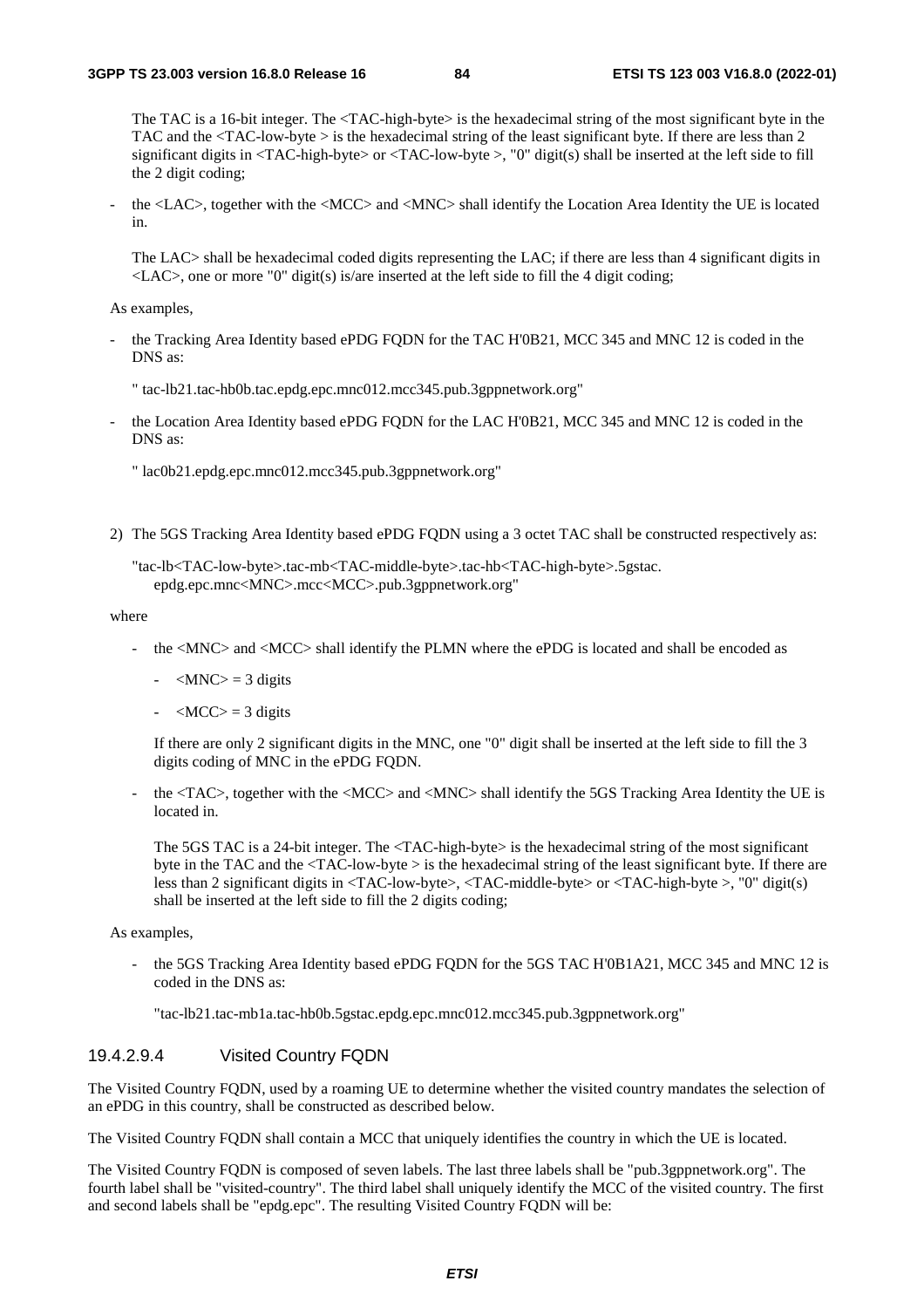"epdg.epc.mcc<MCC>.visited-country.pub.3gppnetwork.org"

The <MCC> coding used in this FQDN shall be:

 $-MCC$  = 3 digits

As an example, the Visited Country FQDN for MCC 345 is coded in the DNS as:

"epdg.epc. mcc345.visited-country.pub.3gppnetwork.org".

#### 19.4.2.9.5 Replacement field used in DNS-based Discovery of regulatory requirements

If the visited country mandates the selection of an ePDG in this country (see clause 4.5.4.5 of 3GPP TS 23.402 [68]), the NAPTR record(s) associated to the Visited Country FQDN shall be provisioned with the replacement field containing the identity of the PLMN(s) in the visited country which may be used for ePDG selection.

The replacement field shall take the form of an Operator Identifier based ePDG FQDN as specified in clause 19.4.2.9.2.

For countries with multiple MCC, the NAPTR records returned by the DNS may contain a different MCC than the MCC indicated in the Visited Country FQDN.

As an example, the NAPTR records associated to the Visited Country FQDN for MCC 345, and for MNC 012, 013 and 014, are provisioned in the DNS as:

epdg.epc.mcc345.visited-country.pub.3gppnetwork.org ; IN NAPTR order pref. flag service regexp replacement IN NAPTR 100 999 "" "" epdg.epc.mnc012.mcc345.pub.3gppnetwork.org IN NAPTR 100 999 "" "" epdg.epc.mnc013.mcc345.pub.3gppnetwork.org IN NAPTR 100 999 "" "" epdg.epc.mnc014.mcc345.pub.3gppnetwork.org

#### 19.4.2.9A ePDG FQDN for emergency bearer services

#### 19.4.2.9A.1 General

The ePDG FQDN used for the selection of an ePDG supporting emergency bearer services shall be constructed using one of the following formats, as specified in clause 4.5.4a of 3GPP TS 23.402 [68] and 3GPP TS 24.302 [77]:

- an Operator Identifier based Emergency ePDG FQDN;
- a Tracking/Location Area Identity based Emergency ePDG FQDN;
- an Emergency ePDG FQDN configured in the UE by the HPLMN, which may have a different format than the one specified in the following clause.

The Visited Country Emergency FQDN is used by a roaming UE, in the context of an emergency session, to determine whether the visited country mandates the selection of an ePDG in this country. The Visited Country Emergency FODN shall be constructed as specified in clause 19.4.2.9A.4. The Replacement field used in DNS-based Discovery of regulatory requirements shall be constructed as specified in clause 19.4.2.9A.5.

The Visited Country Emergency Numbers FQDN is used by a roaming UE to determine the list of emergency numbers and related emergency service types in the the visited country.

#### 19.4.2.9A.2 Operator Identifier based Emergency ePDG FQDN

The Operator Identifier based Emergency ePDG FQDN shall be constructed as specified for the Operator Identifier based ePDG FQDN in clause 19.4.2.9.2, with the addition of the label "sos" before the labels "epdg.epc". The result of the Emergency ePDG FQDN will be:

"sos.epdg.epc.mnc<MNC>.mcc<MCC>.pub.3gppnetwork.org"

As an example, the Operator Identifier based Emergency ePDG FQDN for MCC 345 and MNC 12 is coded in the DNS as:

"sos.epdg.epc.mnc012.mcc345.pub.3gppnetwork.org".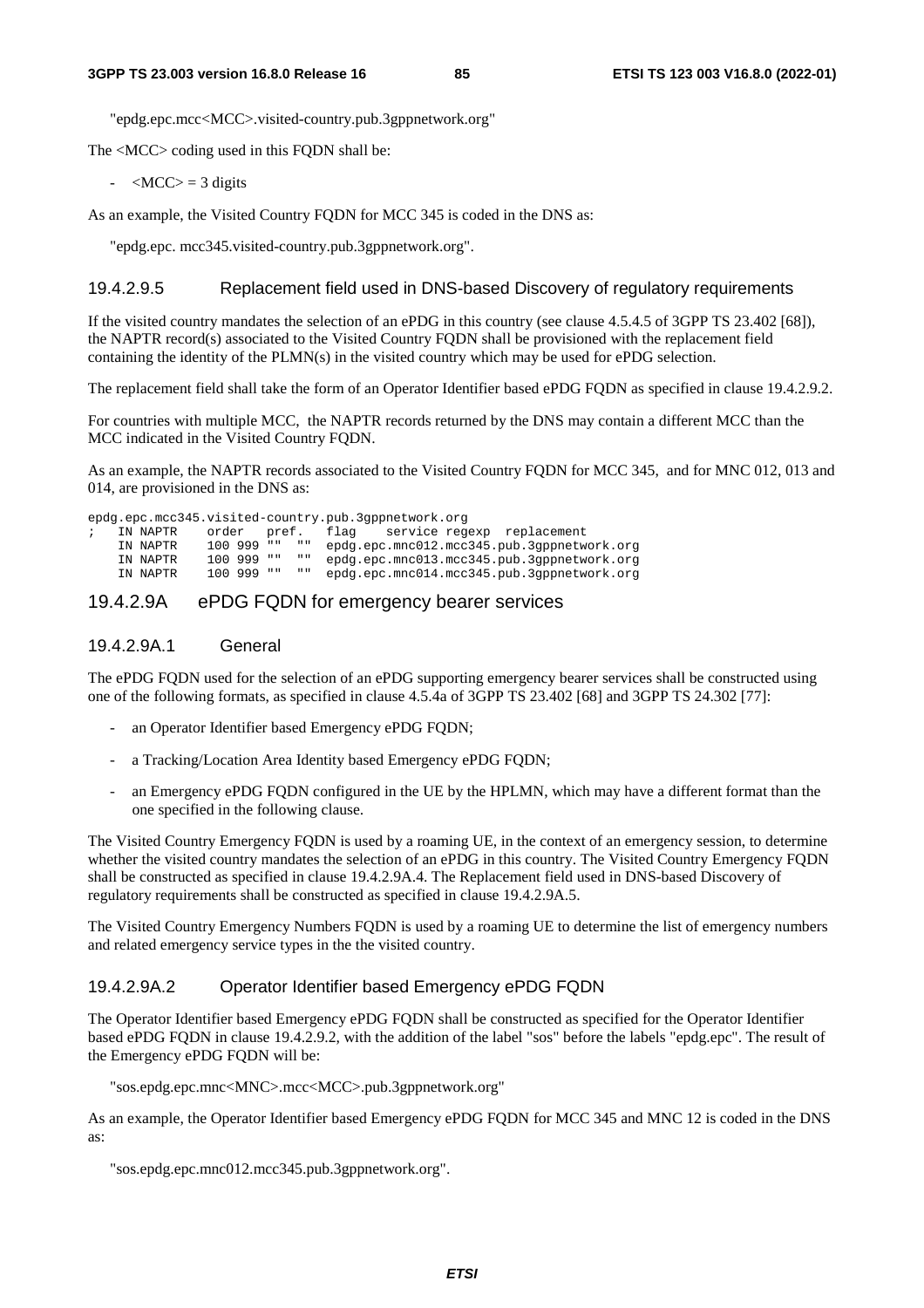#### 19.4.2.9A.3 Tracking/Location Area Identity based Emergency ePDG FQDN

There are two Tracking Area Identity based Emergency ePDG FQDNs defined: one based on a TAI with a 2 octet TAC and a 5GS one based on a 3 octet TAC.

1) The Tracking Area Identity based Emergency ePDG FQDN using a 2 octet TAC and the Location Area Identity based Emergency ePDG FQDN shall be constructed as specified for the Tracking Area Identity based ePDG FQDN and the Location Area Identity based ePDG FQDN in clause 19.4.2.9.3, with the addition of the label "sos" before the labels "epdg.epc".

 The result of the Tracking Area Identity based Emergency ePDG FQDN and the Location Area Identity based Emergency ePDG FQDN will be:

"tac-lb<TAC-low-byte>.tac-hb<TAC-highbyte>.tac.sos.epdg.epc.mnc<MNC>.mcc<MCC>.pub.3gppnetwork.org"

and

"lac<LAC>.sos.epdg.epc.mnc<MNC>.mcc<MCC>.pub.3gppnetwork.org"

As examples,

the Tracking Area Identity based Emergency ePDG FQDN for the TAC H'0B21, MCC 345 and MNC 12 is coded in the DNS as:

" tac-lb21.tac-hb0b.tac.sos.epdg.epc.mnc012.mcc345.pub.3gppnetwork.org"

the Location Area Identity based Emergency ePDG FQDN for the LAC H'0B21, MCC 345 and MNC 12 is coded in the DNS as:

" lac0b21.sos.epdg.epc.mnc012.mcc345.pub.3gppnetwork.org"

2) The 5GS Tracking Area Identity based Emergency ePDG FQDN using a 3 octet TAC shall be constructed as specified for the 5GS Tracking Area Identity based ePDG FQDN in clause 19.4.2.9.3, with the addition of the label "sos" before the labels "epdg.epc".

The result of the 5GS Tracking Area Identity based Emergency ePDG FQDN will be:

"tac-lb<TAC-low-byte>.tac-mb<TAC-middle-byte>.tac-hb<TAC-high-byte>.5gstac.sos. epdg.epc.mnc<MNC>.mcc<MCC>.pub.3gppnetwork.org "

As examples,

the 5GS Tracking Area Identity based Emergency ePDG FODN for the 5GS TAC H'0B1A21, MCC 345 and MNC 12 is coded in the DNS as:

"tac-lb21.tac-mb1a.tac-hb0b.5gstac.sos.epdg.epc.mnc012.mcc345.pub.3gppnetwork.org"

#### 19.4.2.9A.4 Visited Country Emergency FQDN

The Visited Country Emergency FQDN shall be constructed as specified for the Visited Country FQDN in clause 19.4.2.9.4, with the addition of the label "sos" before the labels "epdg.epc".

The result of the Visited Country Emergency FQDN will be:

"sos.epdg.epc.mcc<MCC>.visited-country.pub.3gppnetwork.org"

As an example, the Visited Country Emergency FQDN for MCC 345 is coded in the DNS as:

"sos.epdg.epc. mcc345.visited-country.pub.3gppnetwork.org".

#### 19.4.2.9A.5 Replacement field used in DNS-based Discovery of regulatory requirements for emergency services

The requirements specified in clause 19.4.2.9.5 for the Replacement field used in DNS-based Discovery of regulatory requirements shall apply with the following modification.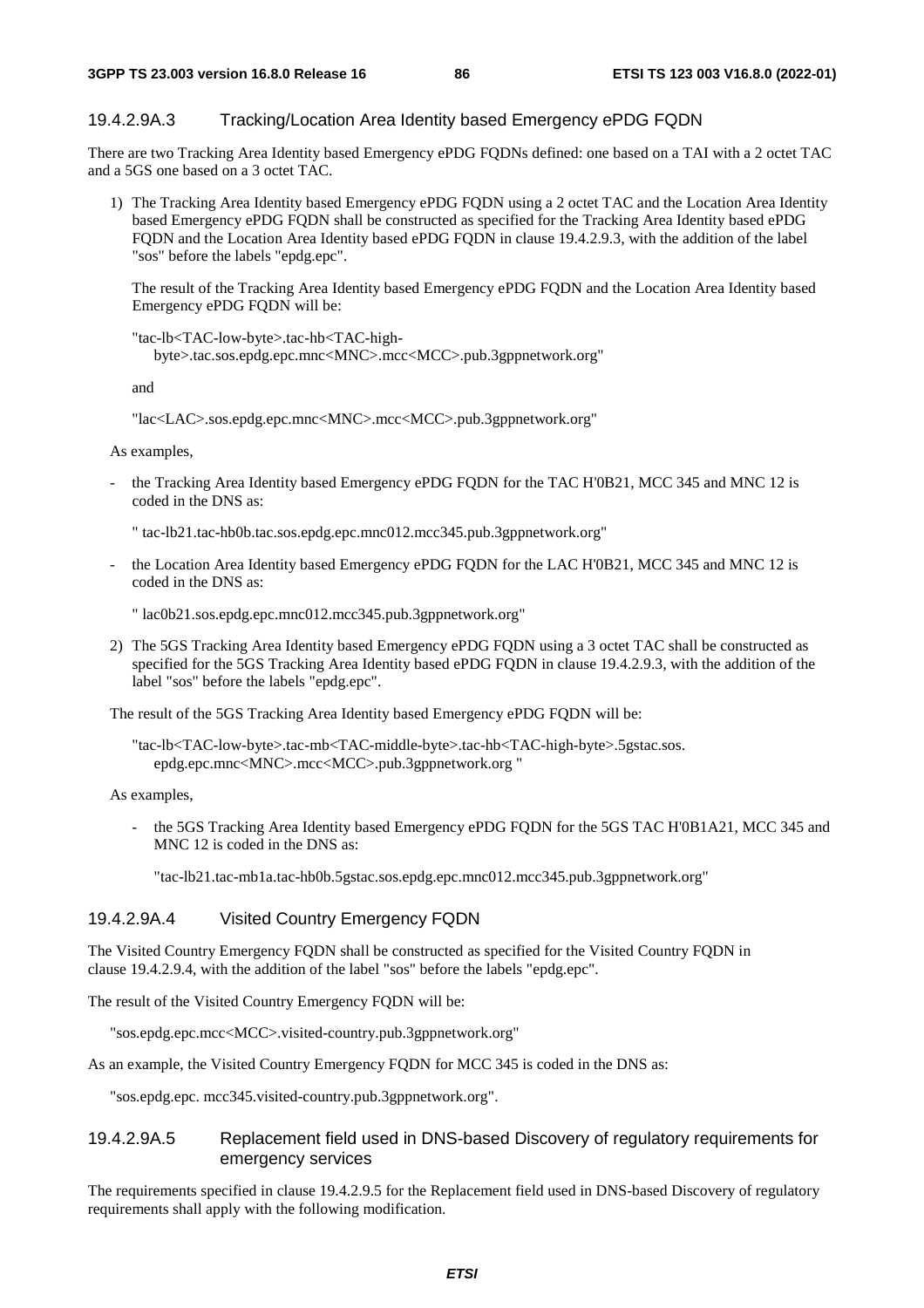The replacement field shall take the form of an Operator Identifier based Emergency ePDG FQDN as specified in clause 19.4.2.9A.2.

As an example, the NAPTR records associated to the Visited Country FQDN for MCC 345, and for MNC 012, 013 and 014, are provisioned in the DNS as:

sos.epdg.epc.mcc345.visited-country.pub.3gppnetwork.org ; IN NAPTR order pref. flag service regexp replacement IN NAPTR 100 999 "" "" sos.epdg.epc.mnc012.mcc345.pub.3gppnetwork.org IN NAPTR 100 999 "" "" sos.epdg.epc.mnc013.mcc345.pub.3gppnetwork.org IN NAPTR 100 999 "" "" sos.epdg.epc.mnc014.mcc345.pub.3gppnetwork.org

#### 19.4.2.9A.6 Country based Emergency Numbers FQDN

The Country based Emergency Numbers FQDN shall be constructed as specified for the Visited Country Emergency FQDN in clause 19.4.2.9A.4, but with replacing the label "epdg" by the label "en".

The result of the Country based Emergency Numbers FQDN will be:

"sos.en.epc.mcc<MCC>.visited-country.pub.3gppnetwork.org"

NOTE: Even though a label named "visited-country" is present, operators in the home country can use the same mechanism to provide emergency numbers and associated type(s).

As an example, the Country based Emergency Numbers FQDN for MCC 345 is coded in the DNS as:

"sos.en.epc. mcc345.visited-country.pub.3gppnetwork.org".

#### 19.4.2.9A.7 Replacement field used in DNS-based Discovery of Emergency Numbers

The NAPTR record(s) associated to the Country based Emergency Numbers FQDN shall be provisioned with the replacement field containing the emergency numbers and related emergency service types.

The replacement field shall take the following form and include both an emergency number and at least one emergency service type:

<emergency-type>.<emergency-number>.sos.en.epc.mcc<MCC>.visited-country.pub.3gppnetwork.org

The <emergency-number> and <emergency-type> shall follow the syntax defined in Table 19.4.2.9A.7-1. The <emergency-number> shall consist of a single label. The <emergency-type> shall consist of at least one label.

#### **Table 19.4.2.9A.7-1: Syntax of emergency number and emergency type**

```
emergency-number = DIGIT*DIGIT ; at least one DIGIT
emergency-type = "sos" *("." sub-label) 
sub-label = let-dig [ *61let-dig-hyp let-dig ] 
let-dig-hyp = let-dig / "-" 
let-dig = ALPHA / DIGIT 
ALPHA = x41-5A / x61-7A ; A-Z / a-z
```
As an example, the NAPTR records associated to the Country based Emergency Numbers FODN for MCC 345 are provisioned in the DNS as:

sos.en.epc.mcc345.visited-country.pub.3gppnetwork.org ; IN NAPTR order pref. flag service regexp replacement IN NAPTR 100 999 "" "" sos.ambulance.15.sos.en.epc.mcc345.visitedcountry.pub.3gppnetwork.org IN NAPTR 100 999 "" "" sos.police.17.sos.en.epc.mcc345.visited-country.pub.3gppnetwork.org IN NAPTR 100 999 "" "" sos.fire.18.sos.en.epc.mcc345.visited-country.pub.3gppnetwork.org 100 999 "" " sos.marine.196.sos.en.epc.mcc345.visited-country.pub.3gppnetwork.org

#### 19.4.2.10 Global eNodeB-ID for eNodeB

The Global eNodeB-ID is used to identify eNodeBs globally which is composed of the concatenation of MCC, MNC and the eNodeBID. The MCC and MNC are the same as included in the E-UTRAN Cell Global Identifier (ECGI) (see clause 19.6).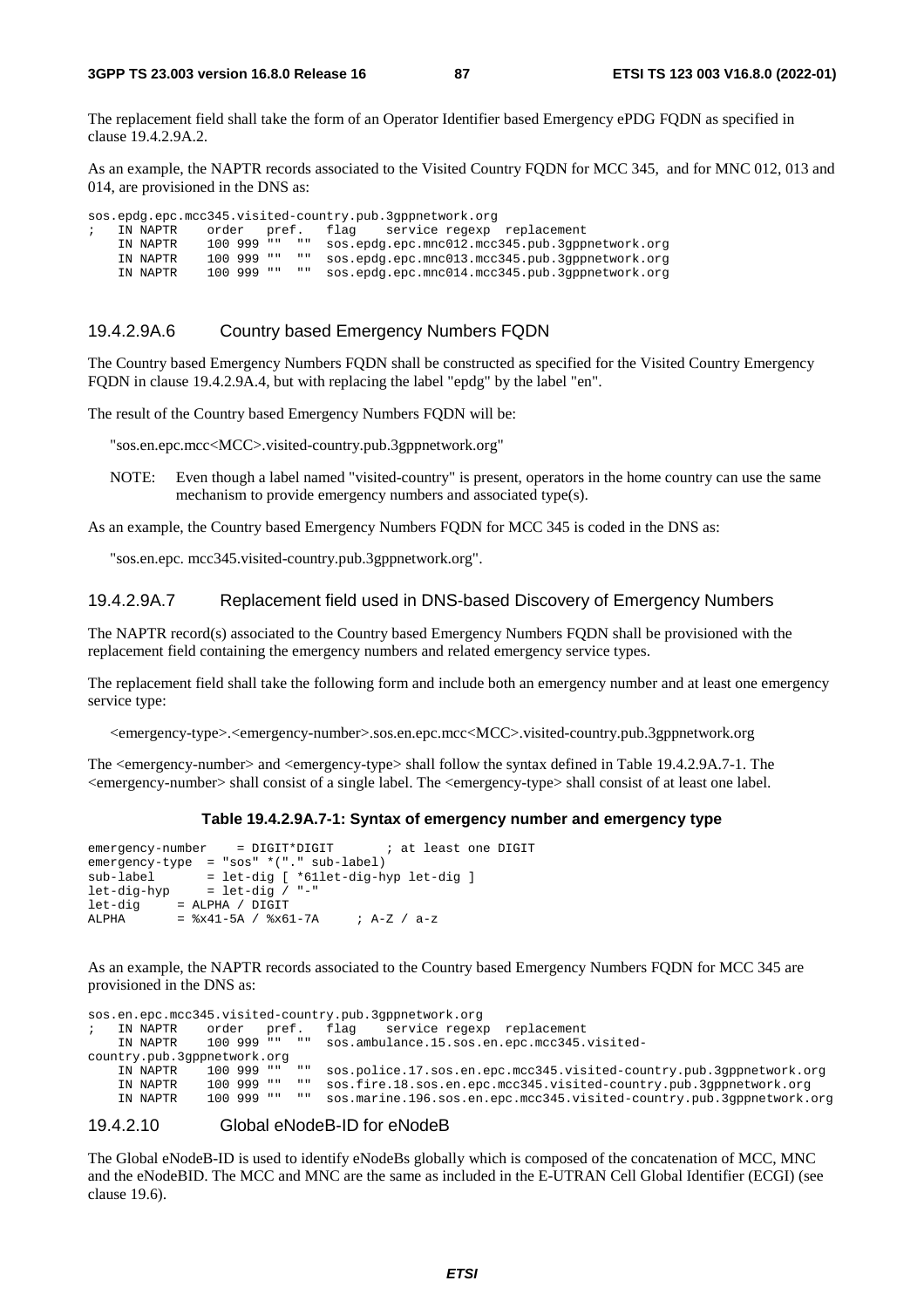A subdomain name shall be derived from the MNC and MCC by adding the label "enb" to the beginning of the Home Network Realm/Domain (see clause 19.2).

The Global eNodeB-ID FQDN shall be constructed as:

enb<eNodeB-ID>.enb.epc.mnc<MNC>.mcc<MCC>.3gppnetwork.org

The  $\leq$ NodeB-ID $>$ shall be coded using a full hexadecimal representation. If there are less than 4 significant digits in  $\leq$ eNodeB-ID>, "0" digit(s) shall be inserted at the left side to fill the 4 digit coding.

#### 19.4.2.11 Local Home Network identifier

The Local Home Network identifier uniquely identifies a local home network. For the definition of a local home network see 3GPP TS 23.060 [3] and 3GPP TS 23.401 [72].

A subdomain name shall be derived from the MNC and MCC from the visited network by adding the label "lhn" to the beginning of the Home Network Realm/Domain (see clause 19.2).

The Local Home Network-ID FQDN shall be constructed as:

lhn< LHN name >.lhn.epc.mnc<MNC>.mcc<MCC>.3gppnetwork.org

The <LHN-name> length and content is an operator choice. The labels shall follow the rules specified in clause 19.4.2.1.

#### 19.4.2.12 UCMF

The UCMF FQDN shall be constructed as:

ucmf.epc.mnc<MNC>.mcc<MCC>.3gppnetwork.org

Where  $\langle$  mcc $>$  and  $\langle$  mnc $>$  are taken from the serving network identity.

### 19.4.3 Service and Protocol service names for 3GPP

A list of standardized "service-parms" names is required to identify a "service" as defined in clause 6.5 of IETF RFC 3958 [74].

The following table defines the names to be used in the procedures specified in 3GPP TS 29.303 [73]: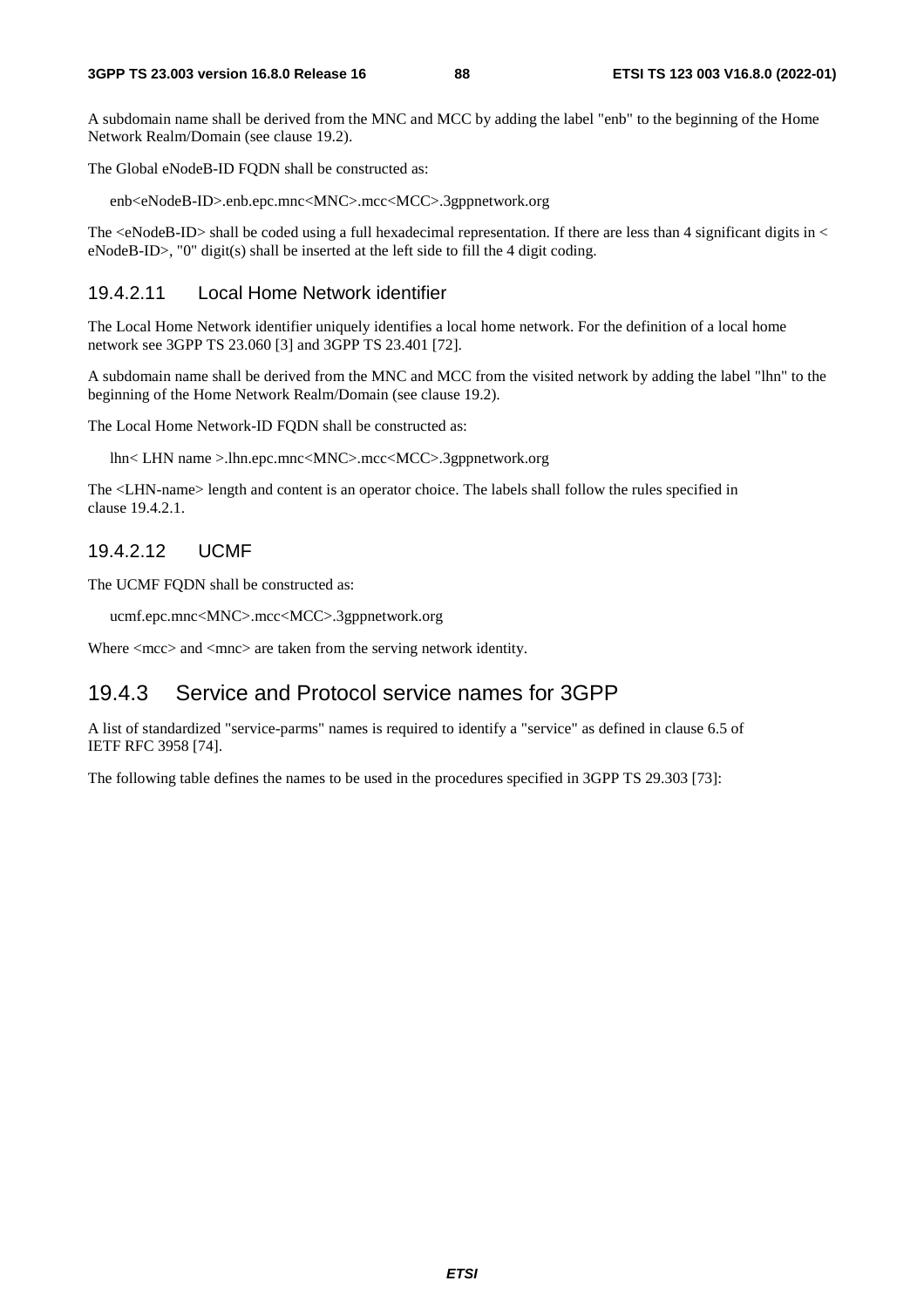| <b>Description</b>                                                                                                                                                                 | IETF RFC 3958 clause 6.5<br>'app-service' name                                                                                                                                                                                                                                                                                                                                                                                                                                                                                                                                                                                                                                                                                                                                                                                                                                                                                                                                                                                                                                                                                                                                                                                                                                                                       | IETF RFC 3958 clause 6.5<br>'app-protocol' name                                                                                                                                                                                                                |
|------------------------------------------------------------------------------------------------------------------------------------------------------------------------------------|----------------------------------------------------------------------------------------------------------------------------------------------------------------------------------------------------------------------------------------------------------------------------------------------------------------------------------------------------------------------------------------------------------------------------------------------------------------------------------------------------------------------------------------------------------------------------------------------------------------------------------------------------------------------------------------------------------------------------------------------------------------------------------------------------------------------------------------------------------------------------------------------------------------------------------------------------------------------------------------------------------------------------------------------------------------------------------------------------------------------------------------------------------------------------------------------------------------------------------------------------------------------------------------------------------------------|----------------------------------------------------------------------------------------------------------------------------------------------------------------------------------------------------------------------------------------------------------------|
| PGW and interface types supported<br>by the PGW                                                                                                                                    | x-3gpp-pgw                                                                                                                                                                                                                                                                                                                                                                                                                                                                                                                                                                                                                                                                                                                                                                                                                                                                                                                                                                                                                                                                                                                                                                                                                                                                                                           | x-s5-gtp, x-s5-pmip,<br>x-s8-gtp, x-s8-pmip,<br>x-s2a-pmip, x-s2a-mipv4, x-s2a-gtp,<br>x-s2b-pmip, x-s2b-gtp, x-s2c-dsmip,<br>x-gn, x-gp<br>See NOTE.                                                                                                          |
| SGW and interface types supported<br>by the SGW                                                                                                                                    | x-3gpp-sgw                                                                                                                                                                                                                                                                                                                                                                                                                                                                                                                                                                                                                                                                                                                                                                                                                                                                                                                                                                                                                                                                                                                                                                                                                                                                                                           | x-s5-gtp, x-s5-pmip,<br>x-s8-gtp, x-s8-pmip,<br>x-s11, x-s12, x-s4,<br>x-s1-u, x-s2a-pmip, x-s2b-pmip<br>See NOTE.                                                                                                                                             |
| <b>GGSN</b>                                                                                                                                                                        | x-3gpp-ggsn                                                                                                                                                                                                                                                                                                                                                                                                                                                                                                                                                                                                                                                                                                                                                                                                                                                                                                                                                                                                                                                                                                                                                                                                                                                                                                          | x-gn, x-gp<br>See NOTE.                                                                                                                                                                                                                                        |
| <b>SGSN</b>                                                                                                                                                                        | x-3gpp-sgsn                                                                                                                                                                                                                                                                                                                                                                                                                                                                                                                                                                                                                                                                                                                                                                                                                                                                                                                                                                                                                                                                                                                                                                                                                                                                                                          | x-gn, x-gp, x-s4, x-s3, x-s16, x-sv,<br>x-nqprime<br>See NOTE.                                                                                                                                                                                                 |
| MME and interface types supported<br>by the MME                                                                                                                                    | x-3gpp-mme                                                                                                                                                                                                                                                                                                                                                                                                                                                                                                                                                                                                                                                                                                                                                                                                                                                                                                                                                                                                                                                                                                                                                                                                                                                                                                           | x-s10, x-s11, x-s3, x-s6a, x-s1-mme,<br>x-gn, x-gp, x-sv, x-nq<br>See NOTE.                                                                                                                                                                                    |
| <b>MSC Server</b>                                                                                                                                                                  | x-3gpp-msc                                                                                                                                                                                                                                                                                                                                                                                                                                                                                                                                                                                                                                                                                                                                                                                                                                                                                                                                                                                                                                                                                                                                                                                                                                                                                                           | X-SV                                                                                                                                                                                                                                                           |
| <b>UP</b> function                                                                                                                                                                 | x-3gpp-upf                                                                                                                                                                                                                                                                                                                                                                                                                                                                                                                                                                                                                                                                                                                                                                                                                                                                                                                                                                                                                                                                                                                                                                                                                                                                                                           | x-sxa, x-sxb, x-sxc, x-n4<br>See NOTE.                                                                                                                                                                                                                         |
| AMF                                                                                                                                                                                | x-3gpp-amf                                                                                                                                                                                                                                                                                                                                                                                                                                                                                                                                                                                                                                                                                                                                                                                                                                                                                                                                                                                                                                                                                                                                                                                                                                                                                                           | $x-n2$<br>x-n26<br>See NOTE                                                                                                                                                                                                                                    |
| <b>UCMF</b>                                                                                                                                                                        | x-3gpp-ucmf                                                                                                                                                                                                                                                                                                                                                                                                                                                                                                                                                                                                                                                                                                                                                                                                                                                                                                                                                                                                                                                                                                                                                                                                                                                                                                          | x-urcmp<br>$x - n55$                                                                                                                                                                                                                                           |
| NOTE:<br>3GPP TS 29.273 [78].<br>Example: x-s5-gtp+ue- <ue type="" usage=""><br/>Example: x-s5-gtp+nc-<network capability=""><br/><network capability=""></network></network></ue> | When using Dedicated Core Networks, the character string "+ue- <ue type="" usage="">" shall be appended to<br/>contains one or more UE usage type values. See 3GPP TS 29.303 [73], 3GPP TS 29.272 [108] and<br/>If multiple UE usage type values are embedded in the "+ue-<ue type="" usage="">", they shall be separated by<br/>the symbol ".", e.g. "+ue-1.3.4.20" as specified in IETF RFC 3958 [74].<br/>To select a network node with a particular network capability needed, the character string "+nc-<network<br>capability&gt;" shall be appended to the 'app-protocol' name, where &lt; network capability &gt; contains one or<br/>more network capability of the node. See 3GPP TS 29.303 [73].<br/>If multiple network capability of the node are embedded in the "+nc-<network capability="">", they shall be<br/>separated by the symbol ".", e.g. "+nc-nr.smf", as specified in IETF RFC 3958 [74].<br/>To select a network node with a particular network capability needed within a certain Dedicated Core<br/>the 'app-protocol' name, where <ue type="" usage=""> contains one or more UE usage type values and the<br/>Example: x-s5-gtp+nc-<network capability="">+ue-<ue type="" usage=""> or x-s5-gtp+ue-<ue type="" usage="">+nc-</ue></ue></network></ue></network></network<br></ue></ue> | the 'app-protocol' name, for the interfaces applicable to Dedicated Core Networks, where <ue-usage-type>"<br/>Networks, the character string "+nc-<network capability="">" and "+ue-<ue type="" usage="">" shall be appended to</ue></network></ue-usage-type> |

#### **Table 19.4.3.1: List of 'app-service' and 'app-protocol' names**

- NOTE 1: The formats follow the experimental format as specified in IETF RFC 3958 [74]. For example, to find the S8 PMIP interfaces on a PGW the Service Parameter of "3gpp-pgw:x-s8-pmip" would be used as input in the procedures defined in IETF RFC 3958 [74].
- NOTE 2: Currently 'app-service' names identify 3GPP node type and 'app-protocol' identify 3GPP interfaces, which differs from more common usage of S-NAPTR where app-protocol is used for transport protocol. Type of nodes (i.e PGW, SGW, SGSN, MME, MSC Server etc) and interfaces (i.e. S11, S5, S8, Sv, etc.) follow the standard names from 3GPP TS 23.401 [72] ,3GPP TS 29.060 [6] and3GPP TS 23.216 [92] with prefix "x-" added.
- NOTE 3: x-gn denotes an intra-PLMN interface using GTPv1-C, x-gp denotes an inter-PLMN interface using GTPv1-C.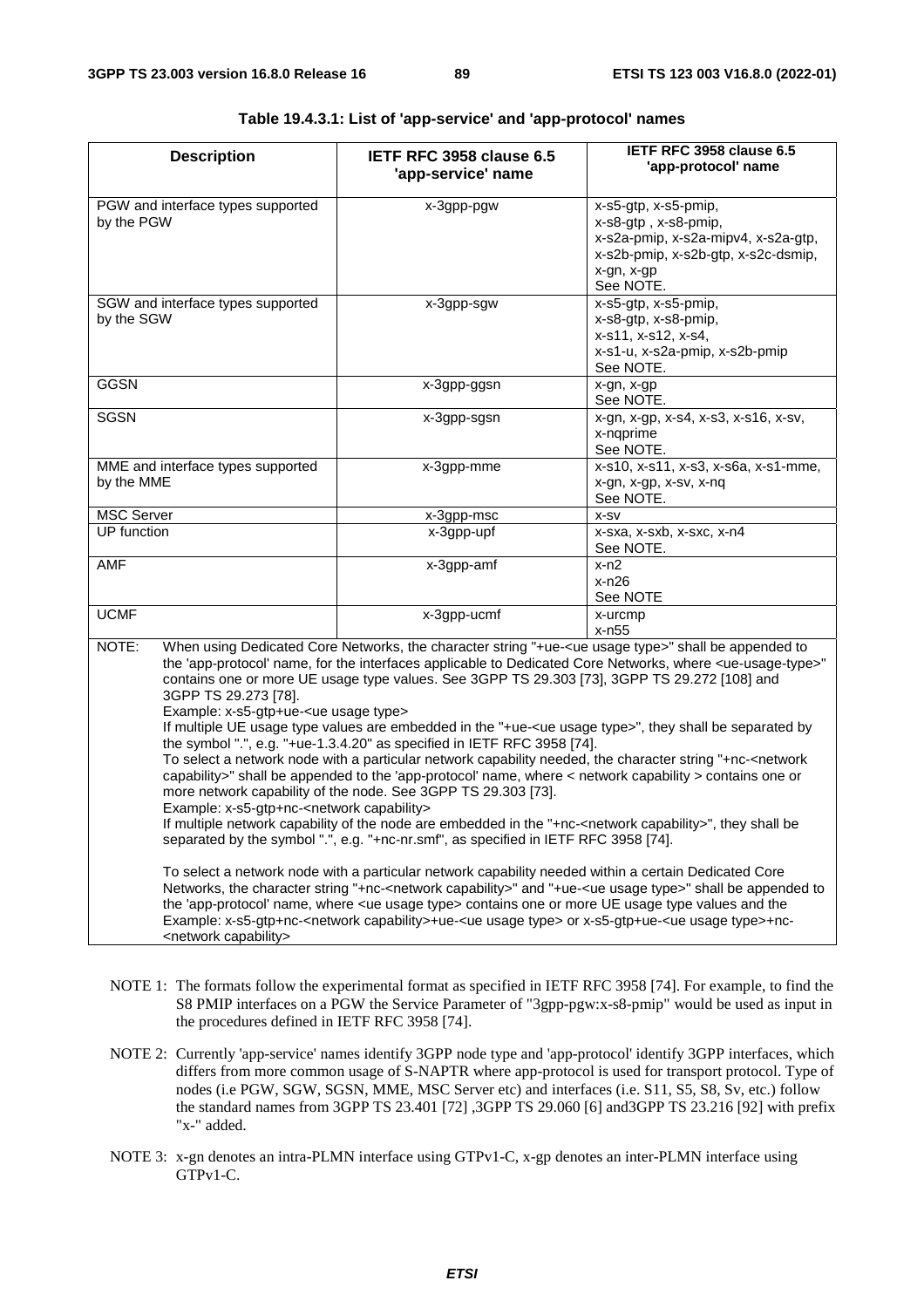- NOTE 4: The app-service of x-3gpp-pgw with app-protocols x-gn or x-gp identifies the co-located GGSN function on a PGW. The app-service of x-3gpp-ggsn with app-protocols x-gn or x-gp identifies a GGSN function that is not co-located with a PGW.
- NOTE 5: The app-service of x-3gpp-msc with app-protocol x-sv identifies the MSC Sv interface service.
- NOTE 6: The app-service of x-3gpp-amf with app-protocol x-n2 identifies the AMF N2 interface service. The appservice of x-3gpp-amf with app-protocol x-n26 identifies the AMF N26 interface service.

## 19.5 Access Network Identity

A trusted non-3GPP access network used by the UE to access EPS can be identified using the Access Network Identity. The Access Network Identity is used as an input parameter in the EPS security procedures as specified in 3GPP TS 33.402 [69]. The format and signalling of the parameter between the network and the UE is specified in 3GPP TS 24.302 [77] and the format and signalling of this parameter between access network and core network is specified in 3GPP TS 29.273 [78].

The encoding of the Access Network Identity shall be specified within 3GPP, but the Access Network Identity definition for each non-3GPP access network is under the responsibility of the corresponding standardisation organisation respectively.

### 19.6 E-UTRAN Cell Identity (ECI) and E-UTRAN Cell Global Identification (ECGI)

The E-UTRAN Cell Global Identification (ECGI) shall be composed of the concatenation of the PLMN Identifier (PLMN-Id) and the E-UTRAN Cell Identity (ECI) as shown in figure 19.6-1 and shall be globally unique:



**Figure 19.6-1: Structure of E-UTRAN Cell Global Identification** 

The ECI shall be of fixed length of 28 bits and shall be coded using full hexadecimal representation. The exact coding of the ECI is the responsibility of each PLMN operator.

For more details on ECI and ECGI, see 3GPP TS 36.413 [84].

NOTE: In the 5G Core Network protocols, when the ECGI needs to be identified in the context of Standalone Non-Public Networks (SNPN), the Network Identifier (NID) of the SNPN is included as part of the ECGI Information Element (see 3GPP TS 29.571 [129]); this is a protocol aspect that does not imply any change on the system-wide definition of the ECGI.

### 19.6A NR Cell Identity (NCI) and NR Cell Global Identity (NCGI)

The NR Cell Global Identity (NCGI) shall be composed of the concatenation of the PLMN Identifier (PLMN-Id) and the NR Cell Identity (NCI) as shown in figure 19.6A-1 and shall be globally unique: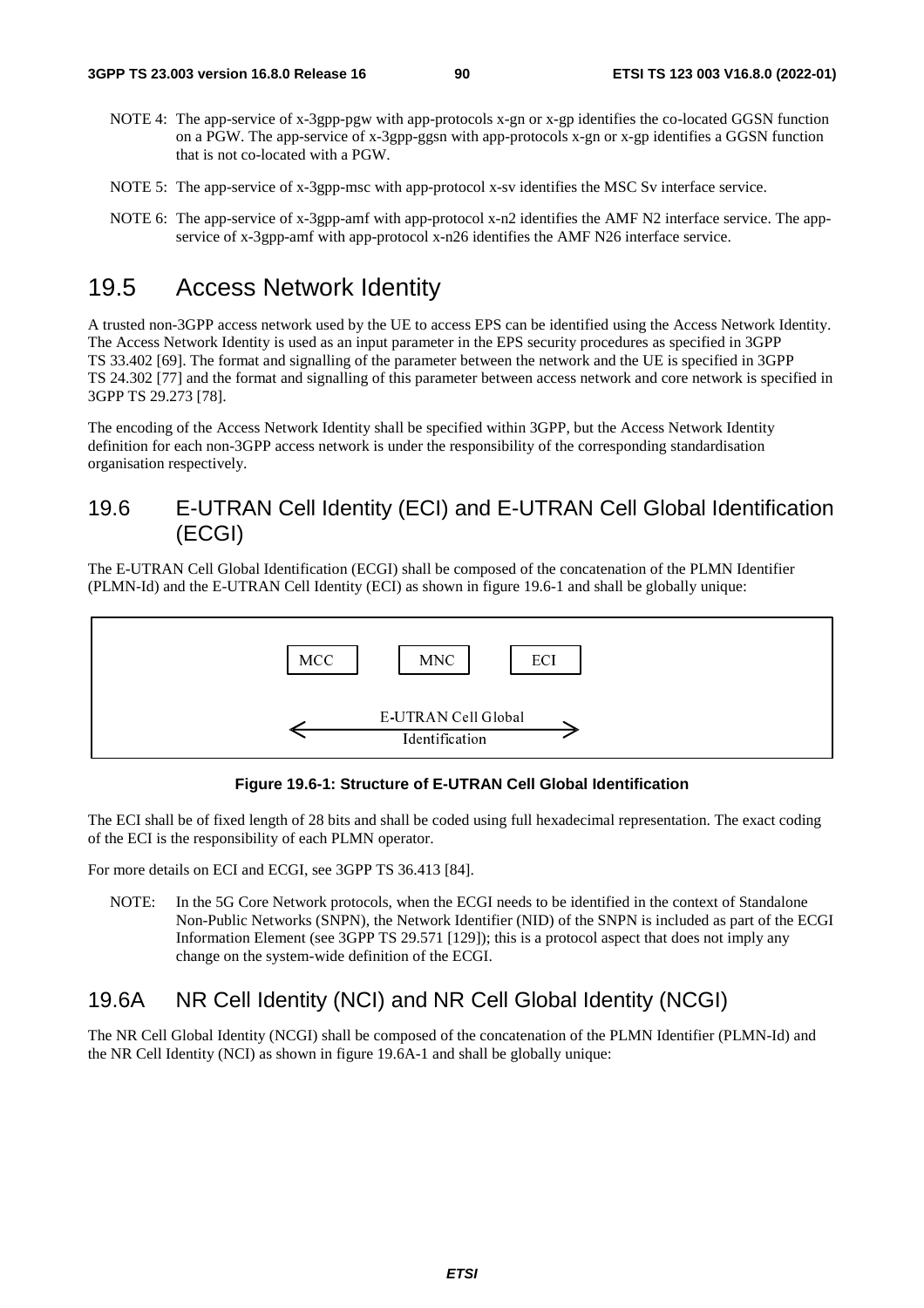

#### **Figure 19.6A-1: Structure of NR Cell Global Identity**

The NCI shall be of fixed length of 36 bits and shall be coded using full hexadecimal representation. The exact coding of the NCI is the responsibility of each PLMN operator.

For more details on NCI and NCGI, see 3GPP TS 38.413 [123].

NOTE: In the 5G Core Network protocols, when the NCGI needs to be identified in the context of Standalone Non-Public Networks (SNPN), the Network Identifier (NID) of the SNPN is included as part of the NCGI Information Element (see 3GPP TS 29.571 [129]); this is a protocol aspect that does not imply any change on the system-wide definition of the NCGI.

# 19.7 Identifiers for communications with packet data networks and applications

### 19.7.1 Introduction

This clause describes external identifiers used to facilitate communications with packet data networks and applications (e.g. Machine Type Communication (MTC) applications on the external network/MTC servers) as specified in 3GPP TS 23.682 [98], 3GPP TS 23.501 [119] and 3GPP TS 23.502 [120].

### 19.7.2 External Identifier

An External Identifier identifies a subscription associated to an IMSI. A subscription associated to an IMSI may have one or several External Identifier(s).

The External Identifier shall have the form username@realm as specified in clause 2.1 of IETF RFC 4282 [53].

The username part format of the External Identifier shall contain a Local Identifier as specified in 3GPP TS 23.682 [98]. The realm part format of the External Identifier shall contain a Domain Identifier as specified in 3GPP TS 23.682 [98]. As specified in clause 4 of IETF RFC 4282 [53], the Domain Identifier shall be a duly registered Internet domain name. The combination of Local Identifier and Domain Identifier makes the External Identifier globally unique.

The result of the External Identifier form is:

"<Local Identifier>@<Domain Identifier>"

An example of an External Identifier is:

Local Identifier in use: "123456789";

Domain Identifier = "domain.com";

Which gives the External Identifier as:

123456789@domain.com

### 19.7.3 External Group Identifier

An External Group Identifier identifies a group made up of one or more subscriptions associated to a group of IMSIs.

The External Group Identifier shall have the form groupname@realm as specified in clause 2.1 of IETF RFC 4282 [53].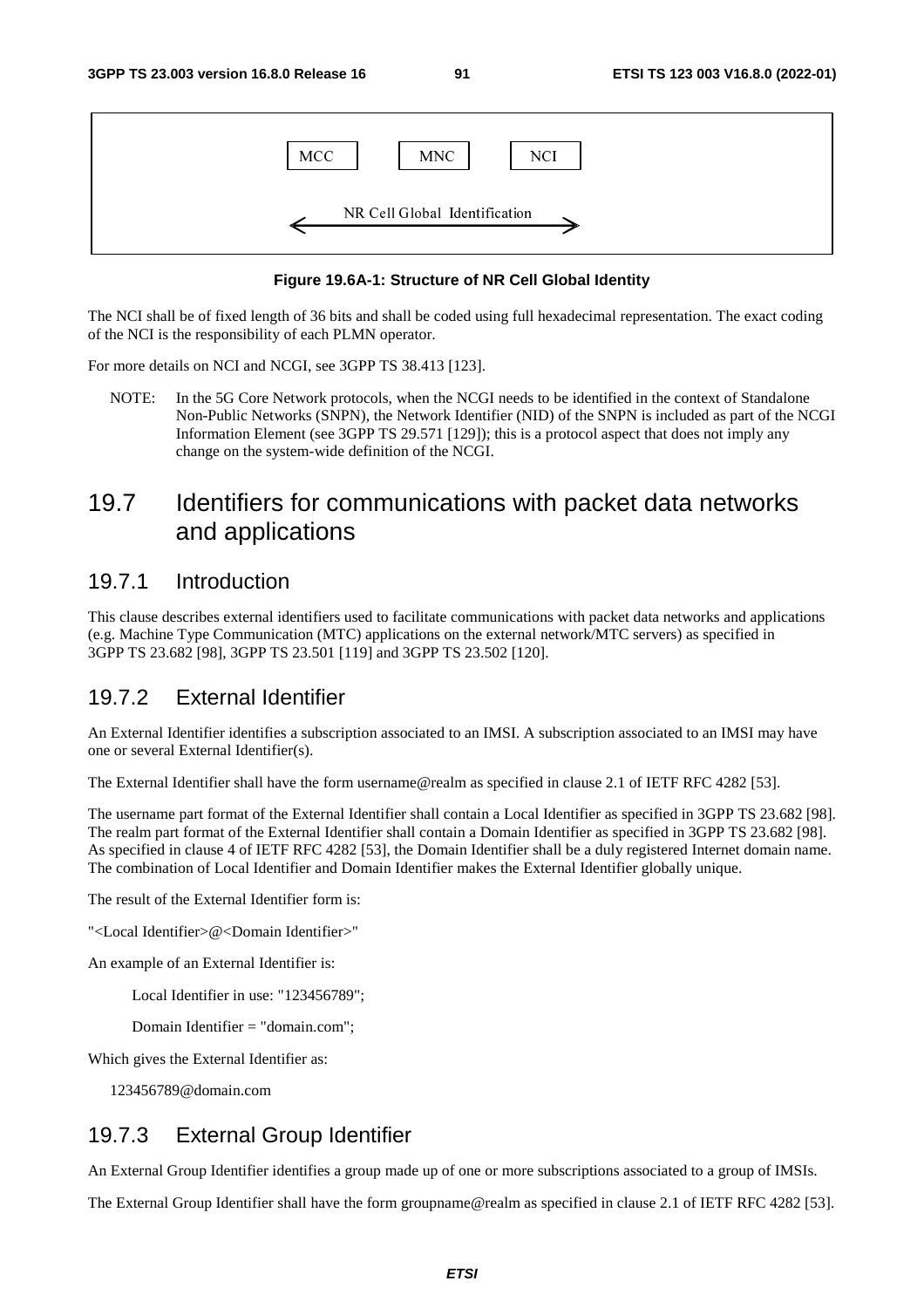The groupname part format of the External Group Identifier shall contain a Local Identifier as specified in 3GPP TS 23.682 [98]. The realm part format of the External Group Identifier shall contain a Domain Identifier as specified in 3GPP TS 23.682 [98]. As specified in clause 4 of IETF RFC 4282 [53], the Domain Identifier shall be a duly registered Internet domain name. The combination of Local Identifier and Domain Identifier makes the External Group Identifier globally unique.

The result of the External Group Identifier form is:

"<Local Identifier>@<Domain Identifier>"

An example of an External Group Identifier is:

Local Identifier in use: "Group1";

Domain Identifier = "domain.com";

Which gives the External Group Identifier as:

Group1@domain.com

## 19.8 TWAN Operator Name

The TWAN Operator Name identifies the TWAN operator when the TWAN is not operated by a mobile operator.

The TWAN Operator Name shall be encoded as a realm in the form of an Internet domain name, e.g. operator.com, as specified in IETF RFC 1035 [19] and IETF RFC 1123 [20]. The TWAN Operator Name consists of one or more labels. Each label shall consist of the alphabetic characters (A-Z and a-z), digits (0-9) and the hyphen (-) in accordance with IETF RFC 1035 [19]. Each label shall begin and end with either an alphabetic character or a digit in accordance with IETF RFC 1123 [20]. The case of alphabetic characters is not significant.

NOTE: The TWAN Operator Name is encoded as a dotted string.

## 19.9 IMSI-Group Identifier

IMSI-Group Identifier is a network internal globally unique ID which identifies a set of IMSIs (e.g. MTC devices) from a given network that are grouped together for one specific group related services. It is used e.g. for group specifc NAS level congestion control (see 3GPP TS 23.401 [72]).

An IMSI-Group Identifier shall be composed as shown in figure 19.9-1.



**Figure 19.9-1: Structure of IMSI-Group Identifier** 

IMSI-Group Identifier is composed of four parts:

- 1) Group Service Identifier, identifies the service (4 Octets) for which the IMSI-Group Identifier is valid.
- 2) Mobile Country Code (MCC) consisting of three digits. The MCC identifies uniquely the country of domicile of the mobile subscriber;
- 3) Mobile Network Code (MNC) consisting of two or three digits. The MNC identifies the home PLMN of the mobile subscriber. The length of the MNC (two or three digits) depends on the value of the MCC. A mixture of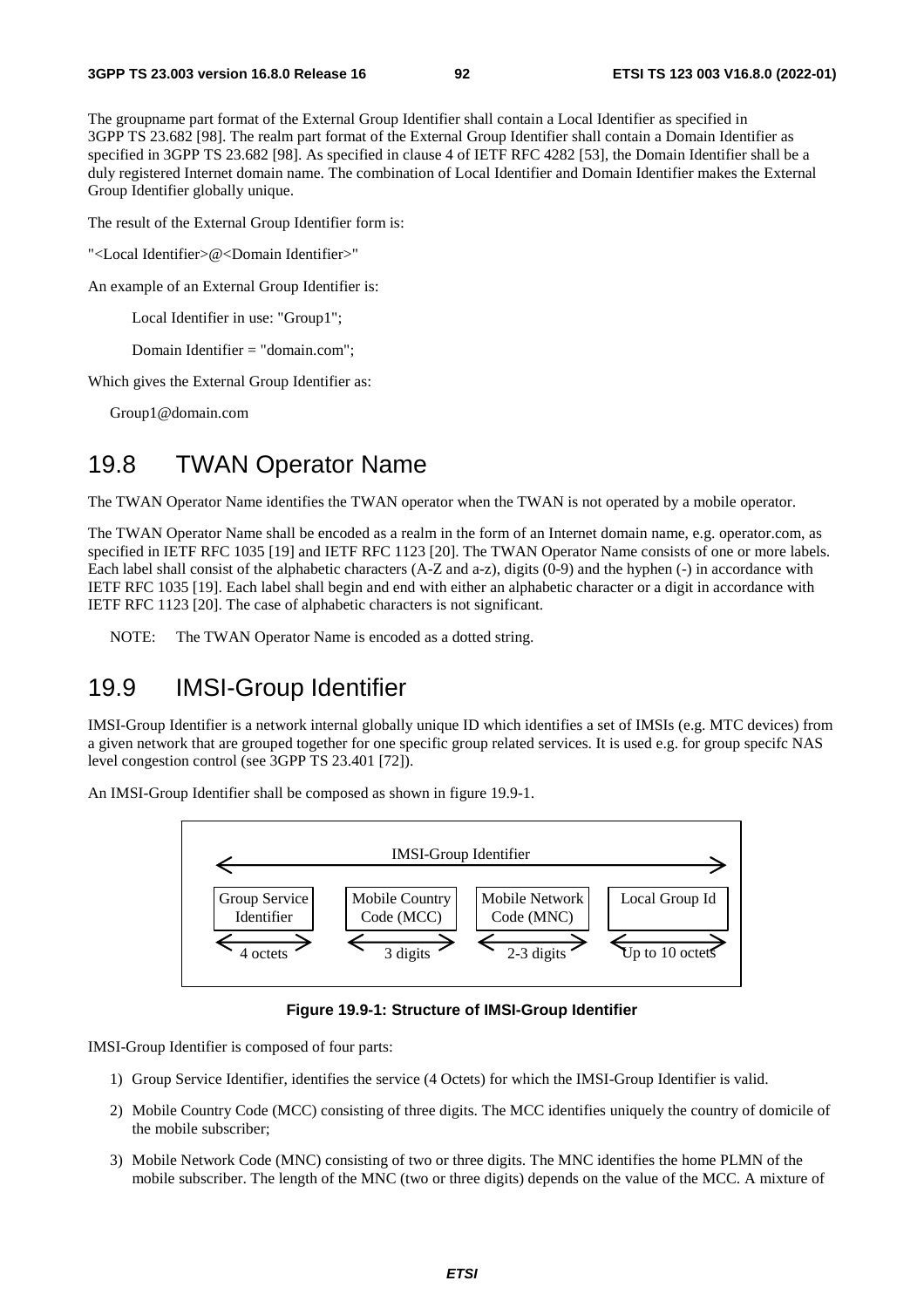two and three digit MNC codes within a single MCC area is not recommended and is outside the scope of this specification.

4) the Local Group Id is assigned by the network operator and may have a length of up to 10 octets.

Two different IMSI-Group Identifier values, with the same Group Service Identifier and with MCC/MNC values that point to the same PLMN, shall have two different Local Group Ids.

# 19.10 Presence Reporting Area Identifier (PRA ID)

The Presence Reporting Area Identifier (PRA ID) is used to identify a Presence Reporting Area (PRA).

PRAs can be used for reporting changes of UE presence in a PRA, e.g. for policy control or charging decisions. See 3GPP TS 23.401 [72], 3GPP TS 23.060 [3] and 3GPP TS 23.203 [107].

A PRA is composed of a short list of TAs/RAs, or eNBs and/or cells/SAs in a PLMN. A PRA can be:

- either a "UE-dedicated PRA", defined in the subscriber profile;
- or a "Core Network predefined PRA", pre-configured in MME/S4-SGSN.

PRA IDs used to identify "Core Network predefined PRAs" shall not be used for identifying "UE-dedicated PRAs".

The same PRA ID may be used for different UEs to identify different "UE-dedicated PRAs", i.e. PRA IDs may overlap between different UEs, while identifying different "UE-dedicated PRAs".

The PRA ID shall be encoded as an integer on 3 octets. The most significant bit of the PRA ID shall be set to 0 for UEdedicated PRA and shall be to 1 for Core Network predefined PRA.

### 19.11 Dedicated Core Networks Identifier

A Dedicated Core Network ID (DCN-ID) identifies a Dedicated Core Network (DCN) within a PLMN.

The allowed values of DCN-ID shall be in the range of 0 to 65535.

Values in the range of 0 to 127 are standardized and defined as follows:

a) 0: Spare, for future use

…

a) 127: Spare, for future use

Values in the range of 128 to 65535 are operator-specific.

The use of the standardized DCN-ID is specified in 3GPP TS 23.401 [72].

# 20 Addressing and Identification for IMS Centralized **Services**

## 20.1 Introduction

This clause describes the format of the parameters needed specifically for IMS Centralized Services (ICS). For further information on the use of ICS parameters, see 3GPP TS 23.292 [70].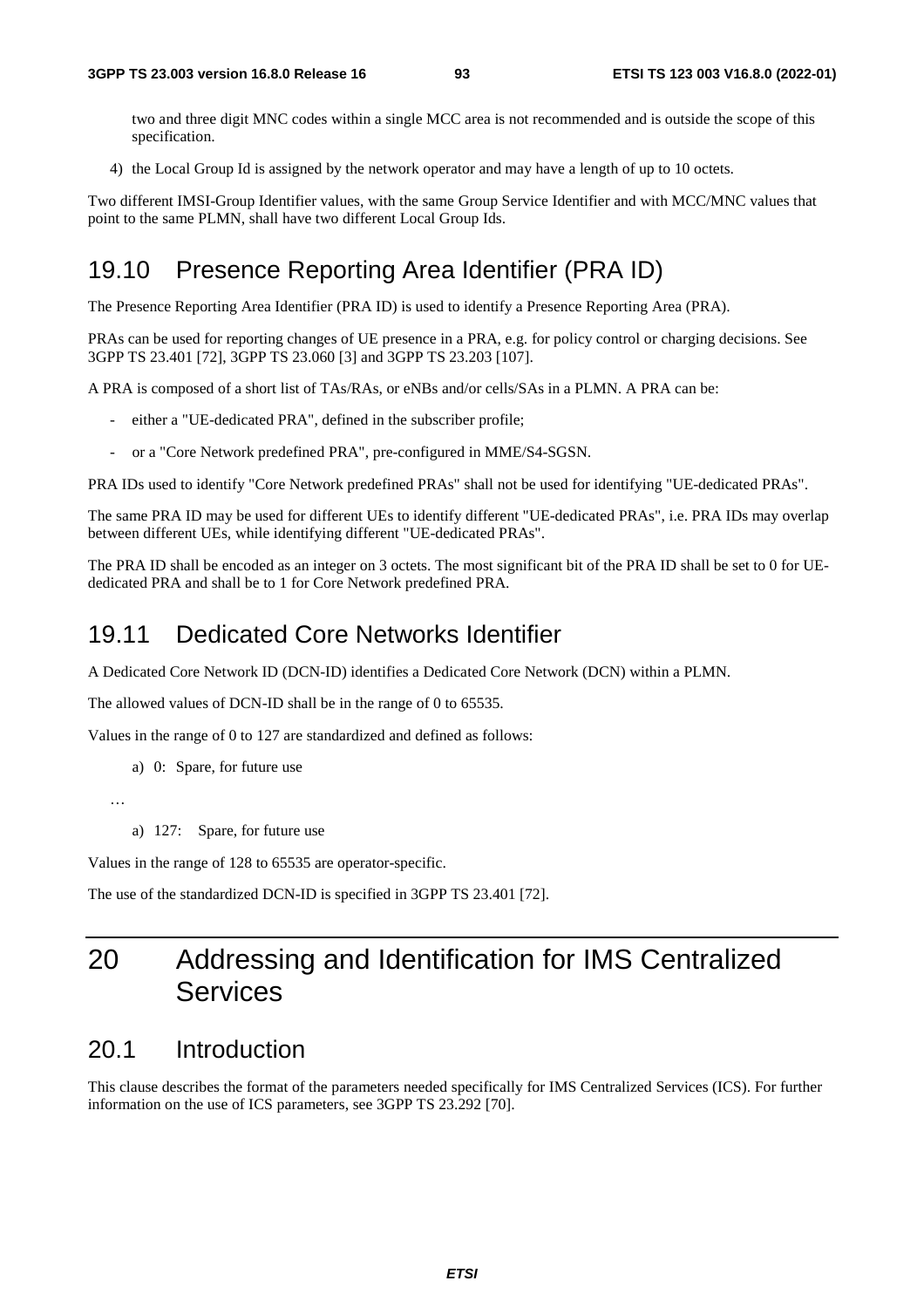# 20.2 UE based solution

In this solution, the UE is provisioned with an ICS specific client that simply reuses IMS registration as defined in 3GPP TS 23.228 [24]. Therefore, ICS capable UE shall reuse the identities defined in clause 13.

## 20.3 Network based solution

### 20.3.1 General

In this solution the MSC Server enhanced for ICS performs a special IMS registration on behalf of the UE. Thus, the MSC Server enhanced for ICS shall use a Private User Identity and Temporary Public User Identity that are different to those defined in clause 13 (see 3GPP TS 23.292 [70], clause 4.6.2 for more information). Furthermore, the MSC Server enhanced for ICS derives a Conference Factory URI that is known to the home IMS. These are defined in the following clauses.

### 20.3.2 Home network domain name

The home network domain name shall be in the form of an Internet domain name, e.g. operator.com, as specified in IETF RFC 1035 [19] and IETF RFC 1123 [20]. The home network domain name consists of one or more labels. Each label shall consist of the alphabetic characters (A-Z and a-z), digits (0-9) and the hyphen (-) in accordance with IETF RFC 1035 [19]. Each label shall begin and end with either an alphabetic character or a digit in accordance with IETF RFC 1123 [20]. The case of alphabetic characters is not significant.

The MSC Server enhanced for ICS shall derive the home network domain name from the subscriber's IMSI as described in the following steps:

- 1. Take the first 5 or 6 digits, depending on whether a 2 or 3 digit MNC is used (see 3GPP TS 31.102 [27]) and separate them into MCC and MNC; if the MNC is 2 digits then a zero shall be added at the beginning.
- 2. Use the MCC and MNC derived in step 1 to create the "mnc<MNC>.mcc<MCC>.3gppnetwork.org" domain name.
- 3. Add the label "ics." to the beginning of the domain.

An example of a home network domain name is:

IMSI in use: 234150999999999;

where:

- $-MCC = 234$ :
- $MNC = 15$ ; and
- MSIN = 0999999999,

which gives the home network domain name: ics.mnc015.mcc234.3gppnetwork.org

### 20.3.3 Private User Identity

The Private User Identity shall take the form of an NAI, and shall have the form "username@realm" as specified in clause 2.1 of IETF RFC 4282 [53].

The MSC Server enhanced for ICS shall derive the Private User Identity from the subscriber's IMSI as follows:

- 1. Use the whole string of digits as the username part of the private user identity; and
- 2. convert the leading digits of the IMSI, i.e. MNC and MCC, into a domain name, as described in clause 20.3.2.

The result will be a Private User Identity of the form "<IMSI>@ics.mnc<MNC>.mcc<MCC>.3gppnetwork.org". For example if the IMSI is 2341509999999999 (MCC = 234, MNC = 15), the private user identity then takes the form 234150999999999@ics.mnc015.mcc234.3gppnetwork.org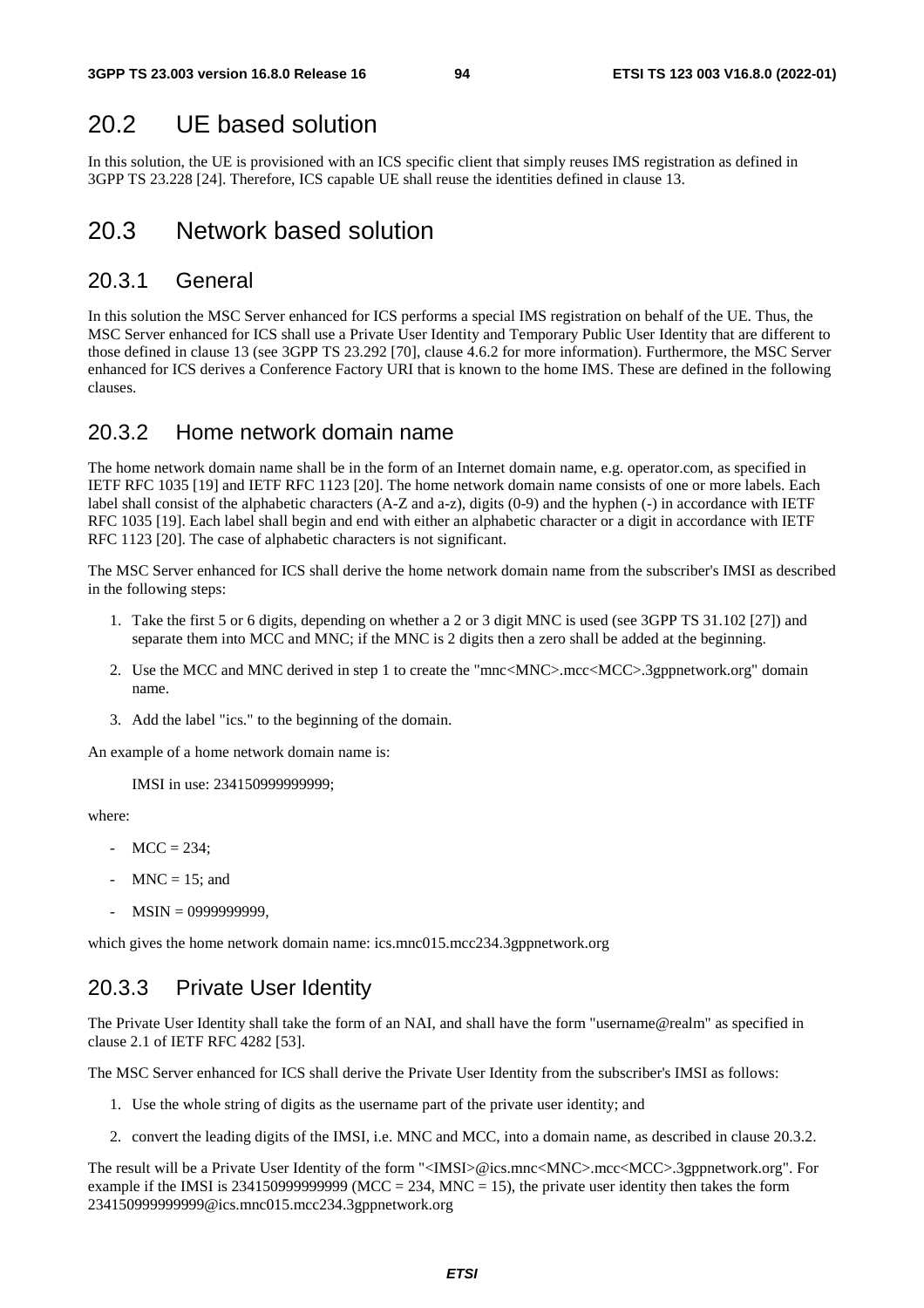### 20.3.4 Public User Identity

The Public User Identity shall take the form of a SIP URI (see IETF RFC 3261 [26]), and shall have the form "sip:username@domain".

The MSC Server enhanced for ICS shall derive the Public User Identity from the subscriber's IMSI. The Public User Identity shall consist of the string "sip:" appended with a username and domain portion equal to the IMSI derived Private User Identity described in clause 20.3.3. An example using the same example IMSI from clause 20.3.3 can be found below:

EXAMPLE: "sip:234150999999999@ics.mnc015.mcc234.3gppnetwork.org".

### 20.3.5 Conference Factory URI

The Conference Factory URI shall take the form of a SIP URI (see IETF RFC 3261 [26]) with a host portion set to the home network domain name as described in clause 20.3.2 prefixed with "conf-factory.". An example using the same example IMSI from clause 20.3.2 can be found below:

EXAMPLE: "sip:conf-factory.ics.mnc015.mcc234.3gppnetwork.org".

The user portion of the SIP URI is optional and implementation specific.

# 21 Addressing and Identification for Dual Stack Mobile IPv6 (DSMIPv6)

### 21.1 Introduction

This clause describes the format of the parameters needed by the UE to use Dual Stack Mobile IPv6 (DSMIPv6 as specified in 3GPP TS 23.327 [76] and 3GPP TS 23.402 [68].

# 21.2 Home Agent – Access Point Name (HA-APN)

### 21.2.1 General

The HA-APN is composed of two parts as follows:

- The HA-APN Network Identifier; this defines to which external network the HA is connected.
- The HA-APN Operator Identifier; this defines in which PLMN the HA serving the HA-APN is located.

The HA-APN Operator Identifier is placed after the HA-APN Network Identifier. The HA-APN consisting of both the Network Identifier and Operator Identifier corresponds to a FQDN of a HA; the HA-APN has, after encoding as defined in the paragraph below, a maximum length of 100 octets.

The encoding of the HA-APN shall follow the Name Syntax defined in IETF RFC 2181 [18], IETF RFC 1035 [19] and IETF RFC 1123 [20]. The HA-APN consists of one or more labels. Each label is coded as a one octet length field followed by that number of octets coded as 8 bit ASCII characters. Following IETF RFC 1035 [19] the labels shall consist only of the alphabetic characters (A-Z and a-z), digits (0-9) and the hyphen (-). Following IETF RFC 1123 [20], the label shall begin and end with either an alphabetic character or a digit. The case of alphabetic characters is not significant. The HA-APN is not terminated by a length byte of zero.

For the purpose of presentation, a HA-APN is usually displayed as a string in which the labels are separated by dots (e.g. "Label1.Label2.Label3").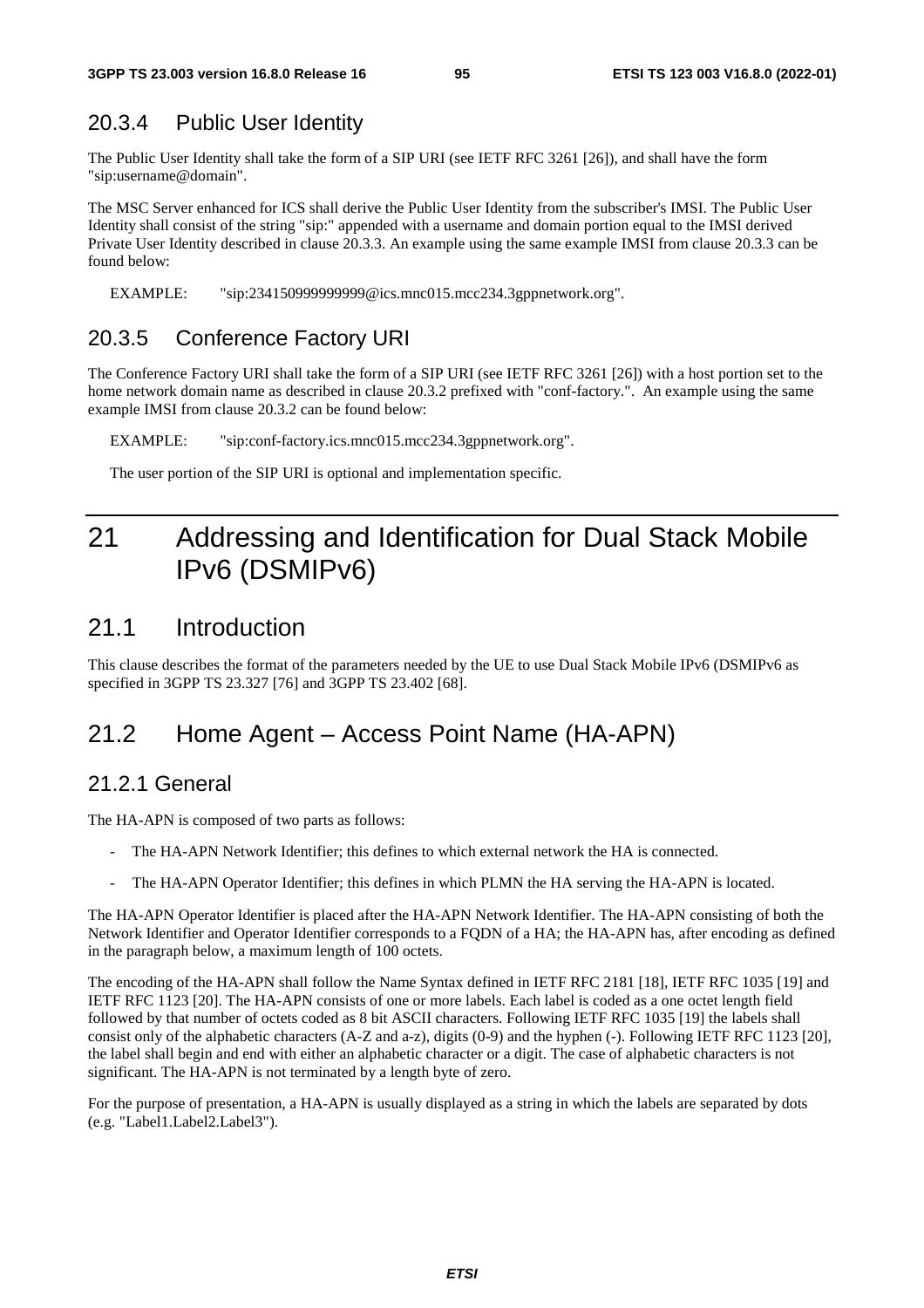### 21.2.2 Format of HA-APN Network Identifier

The HA-APN Network Identifier follows the format defined for APNs in clause 9.1.1. In addition to what has been defined in clause 9.1.1 the HA-APN Network Identifier shall not contain "ha-apn." or "w-apn." and not end in ".3gppnetwork.org".

A HA-APN Network Identifier may be used to access a service associated with a HA. This may be achieved by defining:

- a HA-APN which corresponds to a FQDN of a HA, and which is locally interpreted by the HA as a request for a specific service, or
- a HA-APN Network Identifier consisting of 3 or more labels and starting with a Reserved Service Label, or a HA-APN Network Identifier consisting of a Reserved Service Label alone, which indicates a HA by the nature of the requested service. Reserved Service Labels and the corresponding services they stand for shall be agreed between operators who have roaming agreements.

As an example, the HA-APN for MCC 345 and MNC 12 is coded in the DNS as:

"internet.ha-apn.mnc012.mcc345.pub.3gppnetwork.org".

where "internet" is the HA-APN Network Identifier and "mnc012.mcc345.pub.3gppnetwork.org " is the HA-APN Operator Identifier.

### 21.2.3 Format of HA-APN Operator Identifier

The HA-APN Operator Identifier is composed of six labels. The last three labels shall be "pub.3gppnetwork.org". The second and third labels together shall uniquely identify the PLMN. The first label distinguishes the domain name as a HA-APN.

For each operator, there is a default HA-APN Operator Identifier (i.e. domain name). This default HA-APN Operator Identifier is derived from the IMSI as follows:

"ha-apn.mnc<MNC>.mcc<MCC>.pub.3gppnetwork.org"

where:

"mnc" and "mcc" serve as invariable identifiers for the following digits.

<MNC> and <MCC> are derived from the components of the IMSI defined in clause 2.2.

Alternatively, the default HA-APN Operator Identifier is derived using the MNC and MCC of the VPLMN.

In order to guarantee inter-PLMN DNS translation, the <MNC> and <MCC> coding used in the "ha-apn.mnc<MNC>.mcc<MCC>.pub.3gppnetwork.org" format of the HA-APN OI shall be:

- $-MNC$  = 3 digits
- $-MCC$  = 3 digits

If there are only 2 significant digits in the MNC, one "0" digit shall be inserted at the left side to fill the 3 digits coding of MNC in the HA-APN OI.

As an example, the HA-APN OI for MCC 345 and MNC 12 is coded in the DNS as:

"ha-apn.mnc012.mcc345.pub.3gppnetwork.org".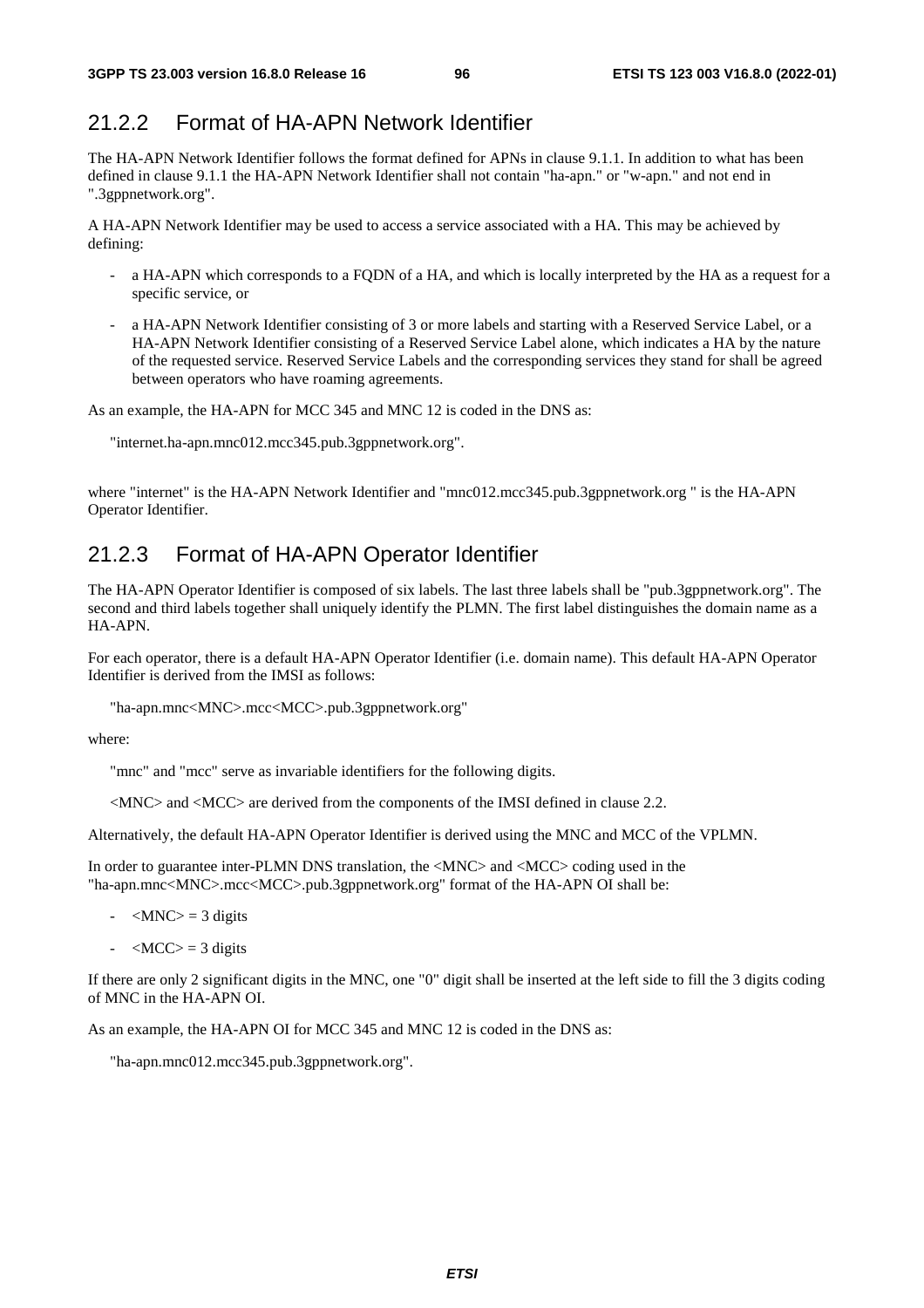# 22 Addressing and identification for ANDSF

## 22.1 Introduction

This clause describes the format of the parameters needed by the UE to use Access Network Discovery and Selection Function (ANDSF) as specified in 3GPP TS 23.402 [68].

# 22.2 ANDSF Server Name (ANDSF-SN)

### 22.2.1 General

ANDSF Server Name (ANDSF-SN) is used by UE to discover ANDSF Server in the network.

### 22.2.2 Format of ANDSF-SN

The ANDSF-SN is composed of six labels. The last three labels shall be "pub.3gppnetwork.org". The second and third labels together shall uniquely identify the PLMN. The first label shall be "andsf".

The ANDSF-SN is derived from the IMSI or Visited PLMN Identity as follows:

```
"andsf.mnc<MNC>.mcc<MCC>.pub.3gppnetwork.org"
```
where:

"mnc" and "mcc" serve as invariable identifiers for the following digits.

- When contacting Visited ANDSF (V-ANDSF), the <MNC> and <MCC> shall be derived from the Visited PLMN Identity as defined in clause 12.1.
- When contacting Home ANDSF (H-ANDSF), the  $\triangle MNC$  and  $\triangle MCC$  shall be derived from the components of the IMSI defined in clause 2.2.

In order to guarantee inter-PLMN DNS translation, the <MNC> and <MCC> coding used in the "andsf.mnc<MNC>.mcc<MCC>.pub.3gppnetwork.org" format of the ANDSF-SN shall be:

- $-MNC$  = 3 digits
- $-MCC$  = 3 digits

If there are only 2 significant digits in the MNC, one "0" digit shall be inserted at the left side to fill the 3 digits coding of MNC in the ANDSF-SN.

As an example, the ANDSF-SN OI for MCC 345 and MNC 12 is coded in the DNS as:

"andsf.mnc012.mcc345.pub.3gppnetwork.org".

# 23 Numbering, addressing and identification for the OAM System

# 23.1 Introduction

This clause describes some information needed to access the OAM system as specified in TS 36.300 [91]. For more information on the ".3gppnetwork.org" domain name and its applicability, see Annex D of the present document.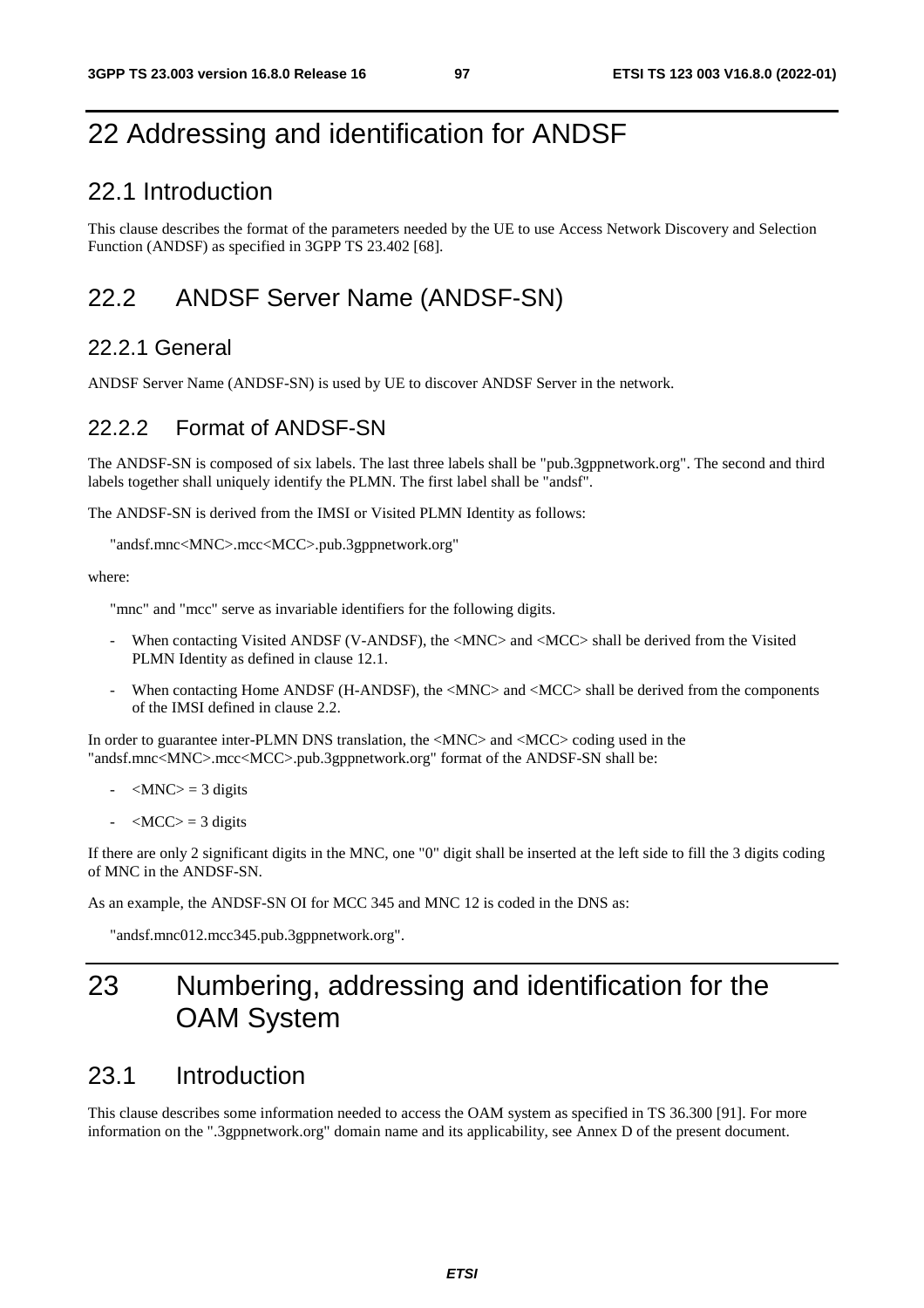# 23.2 OAM System Realm/Domain

The OAM System Realm/Domain shall be in the form of an Internet domain name, e.g. operator.com, as specified in IETF RFC 1035 [19] and IETF RFC 1123 [20]. The OAM System Realm/Domain consists of one or more labels. Each label shall consist of the alphabetic characters (A-Z and a-z), digits (0-9) and the hyphen (-) in accordance with IETF RFC 1035 [19]. Each label shall begin and end with either an alphabetic character or a digit in accordance with IETF RFC 1123 [20]. The case of alphabetic characters is not significant.

The OAM System Realm/Domain shall be in the form of "oam.mnc<MNC>.mcc<MCC>.3gppnetwork.org", where "<MNC>" and "<MCC>" fields correspond to the MNC and MCC of the operator's PLMN. Both the "<MNC>" and "<MCC>" fields are 3 digits long. If the MNC of the PLMN is 2 digits, then a zero shall be added at the beginning.

For example, the OAM System Realm/Domain of an IMSI shall be derived as described in the following steps:

- 1. take the first 5 or 6 digits, depending on whether a 2 or 3 digit MNC is used (see 3GPP TS 31.102 [27]) and separate them into MCC and MNC; if the MNC is 2 digits then a zero shall be added at the beginning;
- 2. use the MCC and MNC derived in step 1 to create the "mnc<MNC>.mcc<MCC>.3gppnetwork.org" domain name;
- 3. add the label "oam" to the beginning of the domain name.

An example of an OAM System Realm/Domain is:

IMSI in use: 234150999999999;

Where:

 $MCC = 234$ :

 $MNC = 15$ :

MSIN = 0999999999;

Which gives the OAM System Realm/Domain name: oam.mnc015.mcc234.3gppnetwork.org.

NOTE: If it is not possible for a Relay Node to identify whether a 2 or 3 digit MNC is used (e.g. USIM is inserted and the length of MNC in the IMSI is not available in the "Administrative data" data file), it is implementation dependent how the Relay Node determines the length of the MNC (2 or 3 digits).

### 23.3 Identifiers for Domain Name System procedures

#### 23.3.1 Introduction

This clause describes Domain Name System (DNS) related identifiers used by the procedures specified in 3GPP TS 29.303 [73].

### 23.3.2 Fully Qualified Domain Names (FQDNs)

#### 23.3.2.1 General

See clause 19.4.2.1.

#### 23.3.2.2 Relay Node Vendor-Specific OAM System

As part of the startup procedure, relay nodes (see 3GPP TS 36.300 [91], clause 4.7) needs to discover its Operations and Maintainence (OAM) system. A relay node vendor-specific OAM system within an operator's network is identified using the relay node type allocation code from IMEI or IMEISV (IMEI-TAC), MNC and MCC from IMSI and in some cases also tracking area code information associated to the eNB serving the relay node.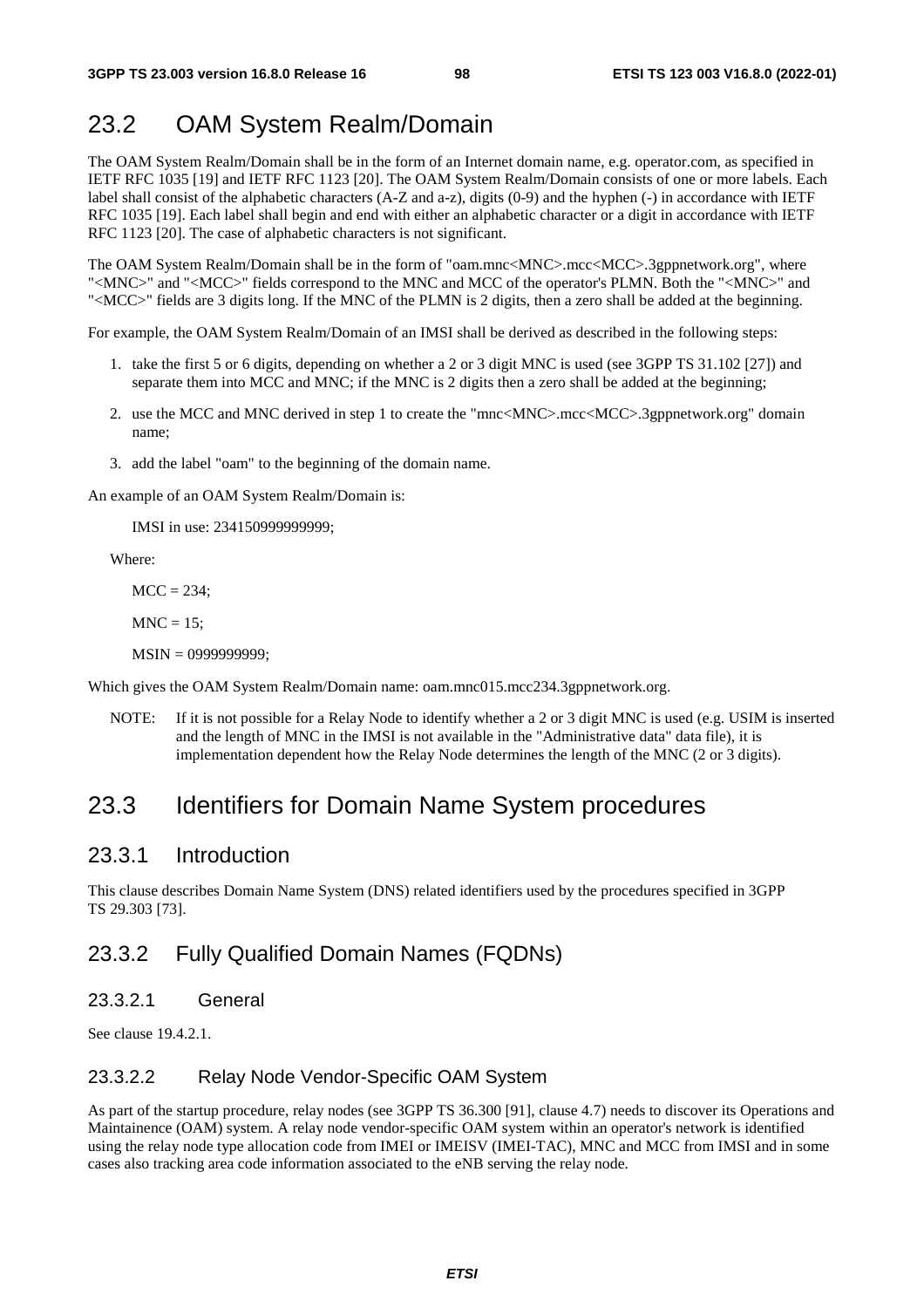A subdomain name for use by EUTRAN OAM system nodes shall be derived from the MNC and MCC by adding the label "eutran" to the beginning of the OAM System Realm/Domain (see clause 23.2).

The vendor-specific relay node OAM system FQDN shall be constructed as following:

- tac-lb<TAC-low-byte>.tac-hb<TAC-high-byte>.imei-tac<IMEI-TAC>.eutranrn.oam.mnc<MNC>.mcc<MCC>.3gppnetwork.org

The IMEI-TAC is 8 decimal digits (see clause 6.2).

NOTE: IMEI-TAC is used for the type allocation code from IMEI or IMEISV instead of TAC in this clause in order to separate it from the tracking area code (TAC).

The TAC is a 16 bit integer. <TAC-high-byte> is the hexadecimal string of the most significant byte in the TAC and  $\langle$ TAC-low-byte  $>$  is the hexadecimal string of the least significant byte. If there are less than 2 significant digits in  $\langle$ TAC-high-byte> or  $\langle$ TAC-low-byte >, "0" digit(s) shall be inserted at the left side to fill the 2 digit coding.

#### 23.3.2.3 Multi-vendor eNodeB Plug-and Play Vendor-Specific OAM System

#### 23.3.2.3.1 General

This clause describes the Fully Qualified Domain Names (FQDNs) used in Multi Vendor Plug and Connect (MvPnC) procedures (see 3GPP TS 32.508 [102]).

The FQDNs used in MvPnC shall be in the form of an Internet domain name and follow the general encoding rules specified in clause 19.4.2.1.

The format of FQDNs used in MvPnC shall follow the "<vendor ID>.<system>.<OAM realm>" pattern.

NOTE: "<vendor ID>.<system>.oam" represents the <service id> shown in the first row of table E.1.

The <vendor ID> label is optional and is only used in the operator deployments where multiple instances of a particular network entity type are not provided by the same vendor. If present, the <vendor ID> label shall be in the form "vendor<ViD>", where <ViD> field corresponds to the ID of the vendor.

The format of the ViD is vendor specific.

The details of the <system> label are specified in the clauses below.

#### 23.3.2.3.2 Certification Authority server

The Certification Authority server (CA/RA) FQDN shall be derived as follows. The "cara" <system> label is added in front of the operator's OAM realm domain name:

cara.oam.mnc<MNC>.mcc<MCC>.3gppnetwork.org

If particular operator deployment scenarios where there are multiple CA/RA servers (one per vendor), the <vendor ID> label is added in front of the "cara" label:

vendor<ViD>.cara.oam.mnc<MNC>.mcc<MCC>.3gppnetwork.org

An example of a CA/RA FQDN is:

 $MCC = 123$ ;

 $MNC = 45$ :

 $ViD = a h c d'$ 

which gives the CA/RA FQDN: "cara.oam.mnc045.mcc123.3gppnetwork.org" and "vendorabcd.cara.mnc045.mcc123.3gppnetwork.org".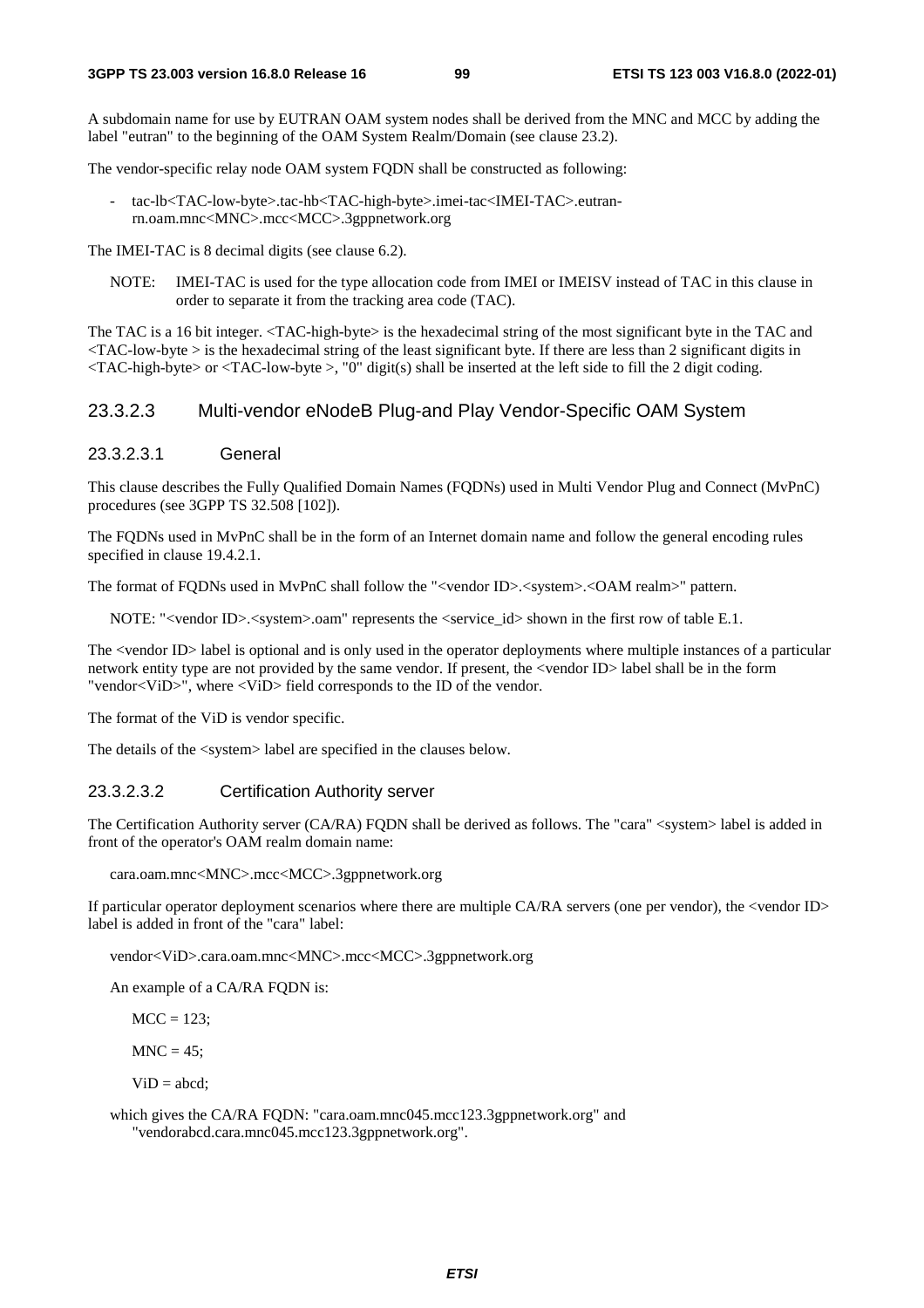#### 23.3.2.3.3 Security Gateway

The Security Gateway (SeGW) FQDN shall be derived as follows. The "segw" <system> label is added in front of the operator's OAM realm domain name:

segw.oam.mnc<MNC>.mcc<MCC>.3gppnetwork.org

If particular operator deployment scenarios where there are multiple Security Gateways (one per vendor), the <vendor ID> label is added in front of the "segw" label:

vendor<ViD>.segw.oam.mnc<MNC>.mcc<MCC>.3gppnetwork.org

An example of a SeGW FQDN is:

 $MCC = 123$ ;

 $MNC = 45$ ;

 $ViD = abcd;$ 

which gives the SeGW FQDN: "segw.oam.mnc045.mcc123.3gppnetwork.org" and "vendorabcd.segw.mnc045.mcc123.3gppnetwork.org".

#### 23.3.2.3.4 Element Manager

The Element Manager (EM) FQDN shall be derived as follows. The "em" <system> label is added in front of the operator's OAM realm domain name:

```
em.oam.mnc<MNC>.mcc<MCC>.3gppnetwork.org
```
If particular operator deployment scenarios where there are multiple Element Managers (one per vendor), the <vendor ID> label is added in front of the "em" label:

vendor<ViD>.em.oam.mnc<MNC>.mcc<MCC>.3gppnetwork.org

An example of a EM FQDN is:

 $MCC = 123$ ;

 $MNC = 45$ ;

 $ViD = abcd;$ 

which gives the EM FQDN: "em.oam.mnc045.mcc123.3gppnetwork.org" and "vendorabcd.em.mnc045.mcc123.3gppnetwork.org".

# 24 Numbering, addressing and identification for Proximity-based Services (ProSe)

### 24.1 Introduction

This clause describes the format of the parameters used for ProSe. For further information on the use of the parameters see 3GPP TS 23.303 [103].

### 24.2 ProSe Application ID

### 24.2.1 General

The ProSe Application ID is composed of two parts as follows: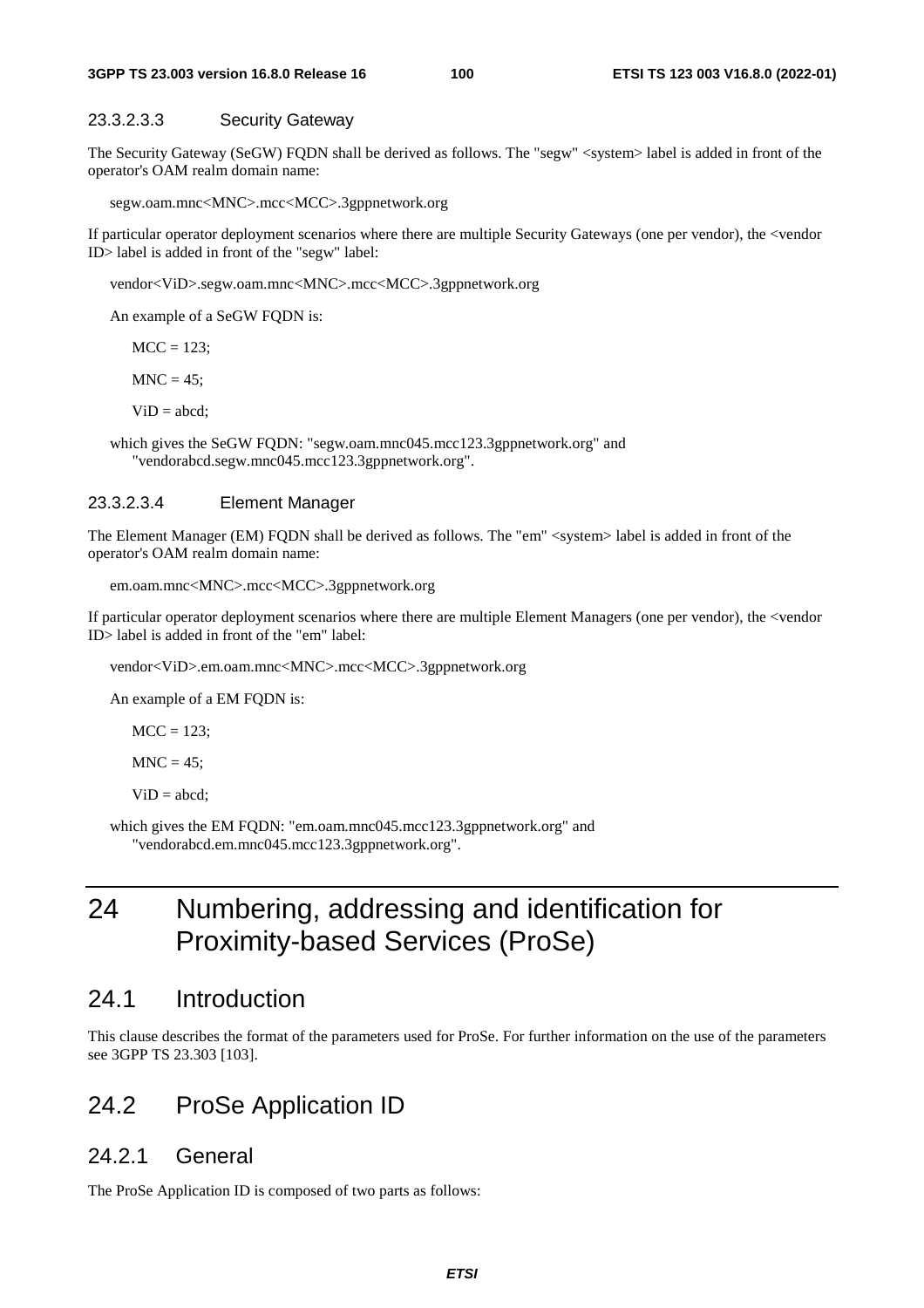- The ProSe Application ID Name, which is described in its entirety by a data structure characterized by different levels e.g, broad-level business category (Level 0) / business sub-category (Level 1) / business name (Level 2) / shop ID (Level 3).
- The PLMN ID, which corresponds to the PLMN that assigned the ProSe Application ID Name.

The PLMN ID is placed before the ProSe Application ID Name as shown in Figure 24.2.1. The PLMN ID and the ProSe Application ID Name shall be separated by a dot.



**Figure 24.2.1-1: Structure of ProSe Application ID** 

### 24.2.2 Format of ProSe Application ID Name in ProSe Application ID

The ProSe Application ID Name is composed of a string of labels. These labels represent hierarchical levels and shall be separated by dots (e.g. "Label1.Label2.Label3"). The ProSe Application ID Name shall contain at least one label. The first label on the left shall be "ProSeApp".

NOTE: The hierarchical structure and the content of the ProSe Application ID Name are outside the scope of 3GPP.

Any label in the ProSe Application ID Name except the first label on the left ("ProSeApp") can be wild carded. A wild card label is represented as "\*",

```
EXAMPLE: A ProSe Application ID Name used to discover nearby Italian restaurants could be 
                "ProSeApp.Food.Restaurants.Italian".
```
### 24.2.3 Format of PLMN ID in ProSe Application ID

The PLMN ID shall uniquely identify the PLMN of the ProSe Function that has assigned the ProSe Application ID. The PLMN ID is composed of two labels which shall be separated by a dot as follows:

```
"mcc<MCC>.mnc<MNC>"
```
where:

"mcc" and "mnc" serve as invariable identifiers for the following digits.

- <MCC> contains the MCC (Mobile Country Code) of the ProSe Function that has assigned the ProSe Application ID.
- <MNC> contains the MNC (Mobile Network Code) of the ProSe Function that has assigned the ProSe Application ID.

In order to guarantee inter-PLMN operability, the <MCC> and the <MNC> shall be represented by 3 digits. If there are only 2 significant digits in the MNC, one "0" digit is inserted at the left side of the MNC to form the <MNC> in the "mnc<MNC>" label.

EXAMPLE: The PLMN ID for MCC 345 and MNC 12 will be "mcc345.mnc012".

### 24.2.4 Usage of wild cards in place of PLMN ID in ProSe Application ID

If the scope of the ProSe Application ID is country-specific, the PLMN ID part in the ProSe Application ID shall be replaced by "mcc<MCC>.mnc\*" with <MCC> set to the MCC of the corresponding country.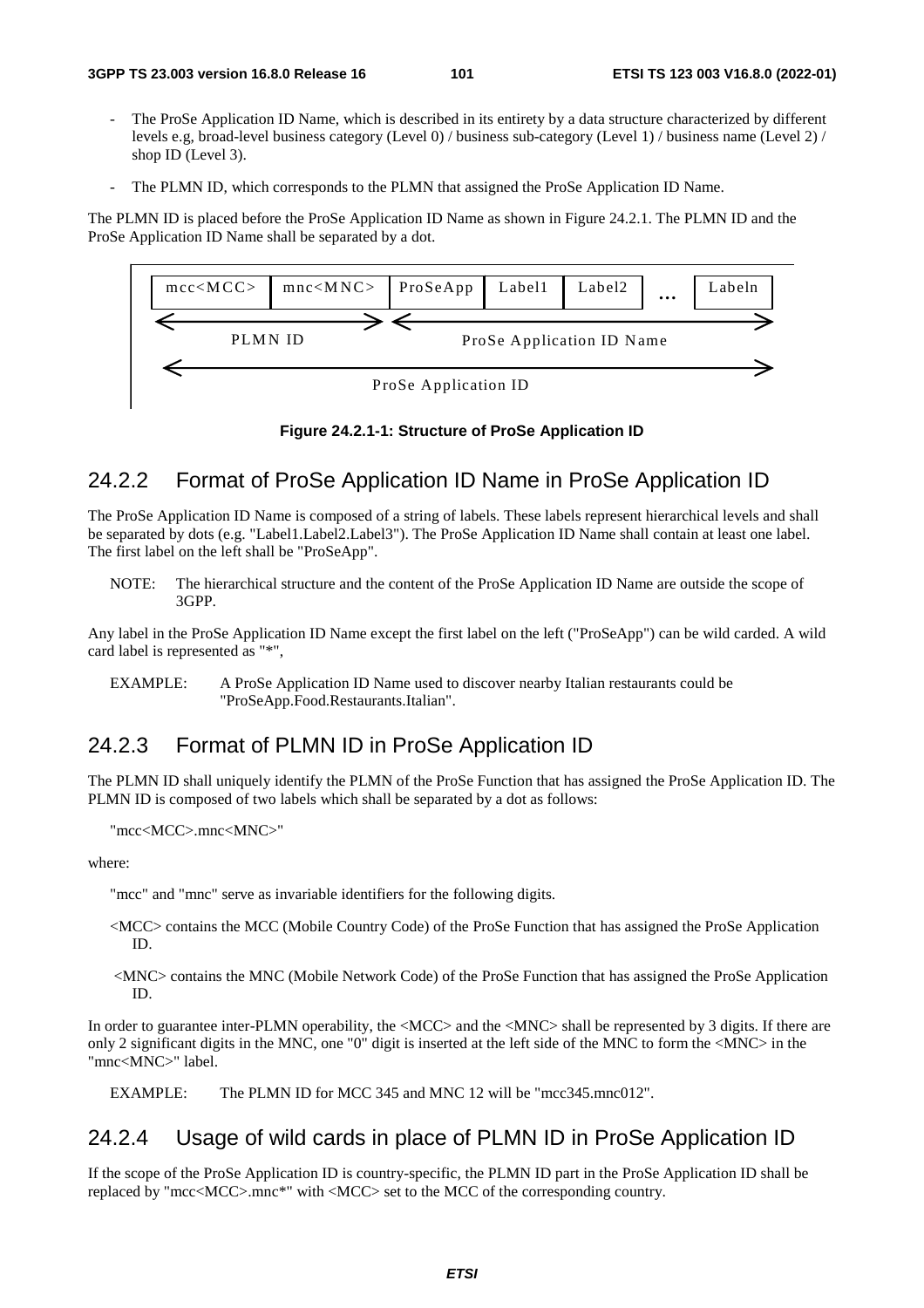NOTE: Handling of the case when a country has been allocated more than one MCC value is outside the scope of 3GPP.

If the scope of the ProSe Application ID is global, the PLMN ID part in the ProSe Application ID shall be replaced by "mcc\*.mnc\*".

EXAMPLE: For a ProSe Application ID specific to a country with MCC 345, the PLMN ID part will be replaced by "mcc345.mnc\*".

### 24.2.5 Informative examples of ProSe Application ID

Examples of ProSe Application IDs following the format defined in the previous clauses are provided for information below.

| EXAMPLE 1: | "mcc345.mnc012.ProSeApp.Food.Restaurants.Italian" |
|------------|---------------------------------------------------|
| EXAMPLE 2: | "mcc300.mnc165.ProSeApp.Shops.Sports.Surfing"     |
| EXAMPLE 3: | "mcc300.mnc165.ProSeApp.*.Sports.Surfing"         |
| EXAMPLE 4: | "mcc208.mnc*.ProSeApp.Shops.Food.Wine"            |
| EXAMPLE 5: | "mcc*.mnc*.ProSeApp.Food.Restaurants.Coffee"      |

# 24.3 ProSe Application Code

### 24.3.1 General

The ProSe Application Code as described in 3GPP TS 23.303 [103] is composed of the following two parts:

- The PLMN ID of the ProSe Function that assigned the ProSe Application Code, i.e. Mobile Country Code (MCC) and Mobile Network Code (MNC).
- A temporary identity that corresponds to the ProSe Application ID Name. The temporary identity is allocated by the ProSe Function and it may contain a metadata index. The internal structure of the temporary identity is not specified in 3GPP.

The ProSe Application Code shall have a fixed length of 184 bits.

### 24.3.2 Format of PLMN ID in ProSe Application Code

The PLMN ID in the ProSe Application Code is composed as shown in Figure 24.3.2-1:

| Scope | Spare              | E | MCC.    | <b>MNC</b> |
|-------|--------------------|---|---------|------------|
|       | 2 bits 1 bit 1 bit |   | 10 bits | 10 bits    |

#### **Figure 24.3.2-1: Structure of PLMN ID in ProSe Application Code**

The PLMN-ID is composed of four parts:

Scope indicates whether the MNC, or both the MCC and the MNC, or neither are wild carded in the ProSe Application ID associated with the ProSe Application Code, with the following mapping: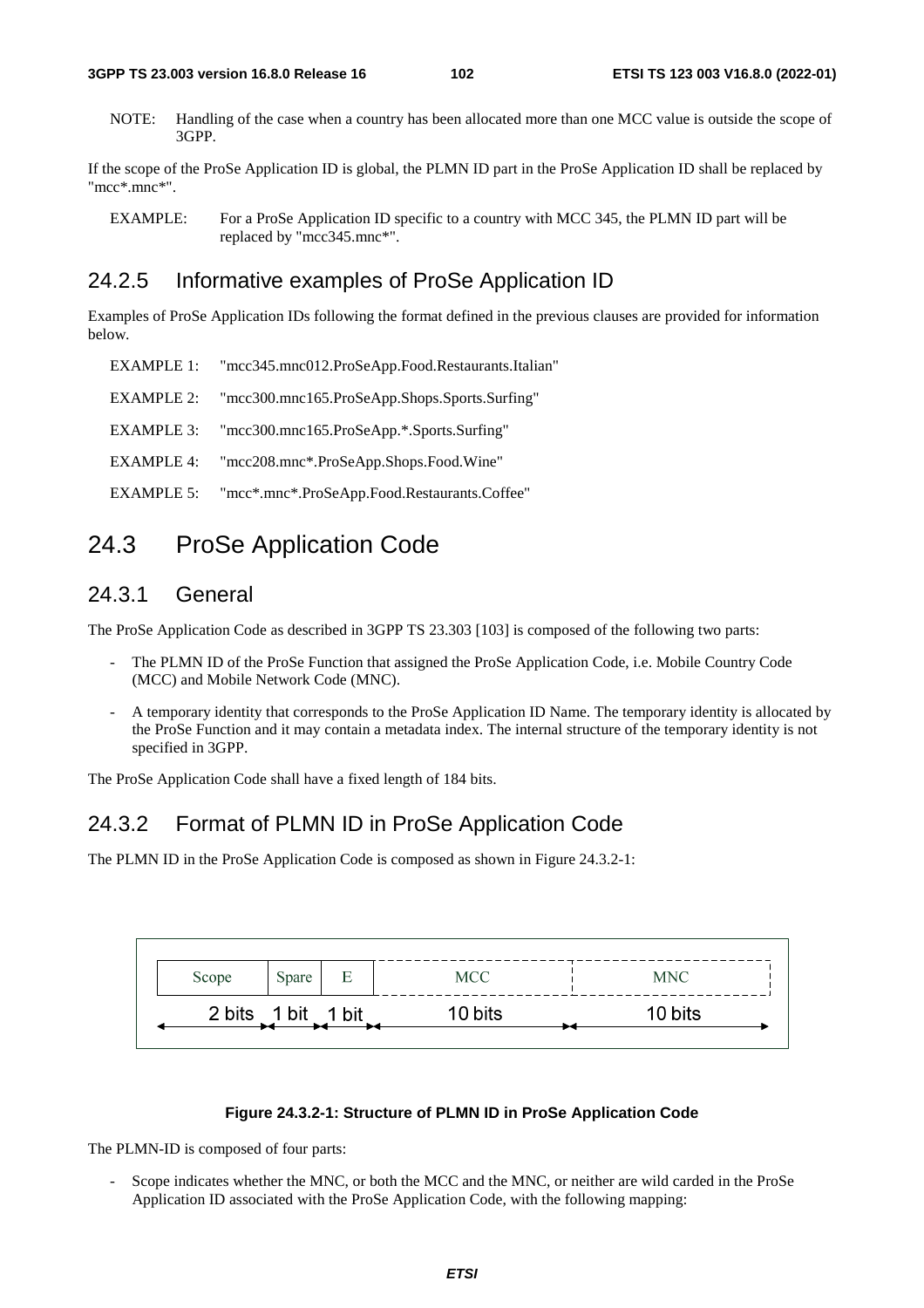- 00 global scope.
- 01 reserved.
- 10 country-specific scope.
- 11 PLMN-specific scope.
- Spare bit that shall be set to 0 and shall be ignored if set to 1.
- E bit indicates whether the MCC and the MNC of the ProSe Function that has assigned the ProSe Application Code are included in the PLMN ID in ProSe Application Code, with the following mapping:
	- 0 Neither MCC nor MNC is included.
	- 1 MCC and MNC included.
- When present, the MCC and the MNC shall each have a fixed length of 10 bits and shall be coded as the binary representation of their decimal value.

In this release, the MCC and the MNC of the ProSe Function that has assigned the ProSe Application Code shall always be included in the PLMN ID in ProSe Application Code. The E bit shall always be set to 1.

## 24.3.3 Format of temporary identity in ProSe Application Code

The temporary identity in the ProSe Application Code is a bit string whose value is allocated by the ProSe Function. The length of the temporary identity in the ProSe Application Code is equal to:

- 180 bits when the E bit of the PLMN ID in the ProSe Application Code is set to 0.
- 160 bits when the E bit of the PLMN ID in the ProSe Application Code is set to 1.

The temporary identity in the ProSe Application Code shall contain a metadata index to reflect the current metadata version if dynamic metadata is used when allocating the ProSe Application Code. The content, position and length of metadata index is operator specific.

In this release, the MCC and the MNC of the ProSe Function that has assigned the ProSe Application Code are always included in the PLMN ID in ProSe Application Code. The length of the temporary identity in the ProSe Application Code shall always be equal to 160 bits.

# 24.3A ProSe Application Code Prefix

The ProSe Application Code Prefix as described in 3GPP TS 23.303 [103] is to be used with a ProSe Application Code Suffix. The ProSe Application Code Prefix has the same composition and format as the ProSe Application Code, with the following exceptions:

- The temporary identity part of the ProSe Application Code Prefix is of variable length. The length of the temporary identity part shall be incremented in multiple of 8, with a minimum size of 8 bits and a maximum size of 152 bits.
- The sum of the length of the ProSe Application Code Prefix and the length of the ProSe Application Code Suffix shall be 184 bits.

# 24.3B ProSe Application Code Suffix

The ProSe Application Code Suffix as described in 3GPP TS 23.303 [103] is an identifier to be appended to a ProSe Application Code Prefix. The ProSe Application Code Suffix is of variable length. The length of the ProSe Application Code Suffix shall be incremented in multiple of 8, with a minimum size of 8 bits and a maximum size of 152 bits. The sum of the length of the ProSe Application Code Prefix and the length of the ProSe Application Code Suffix shall be 184 bits.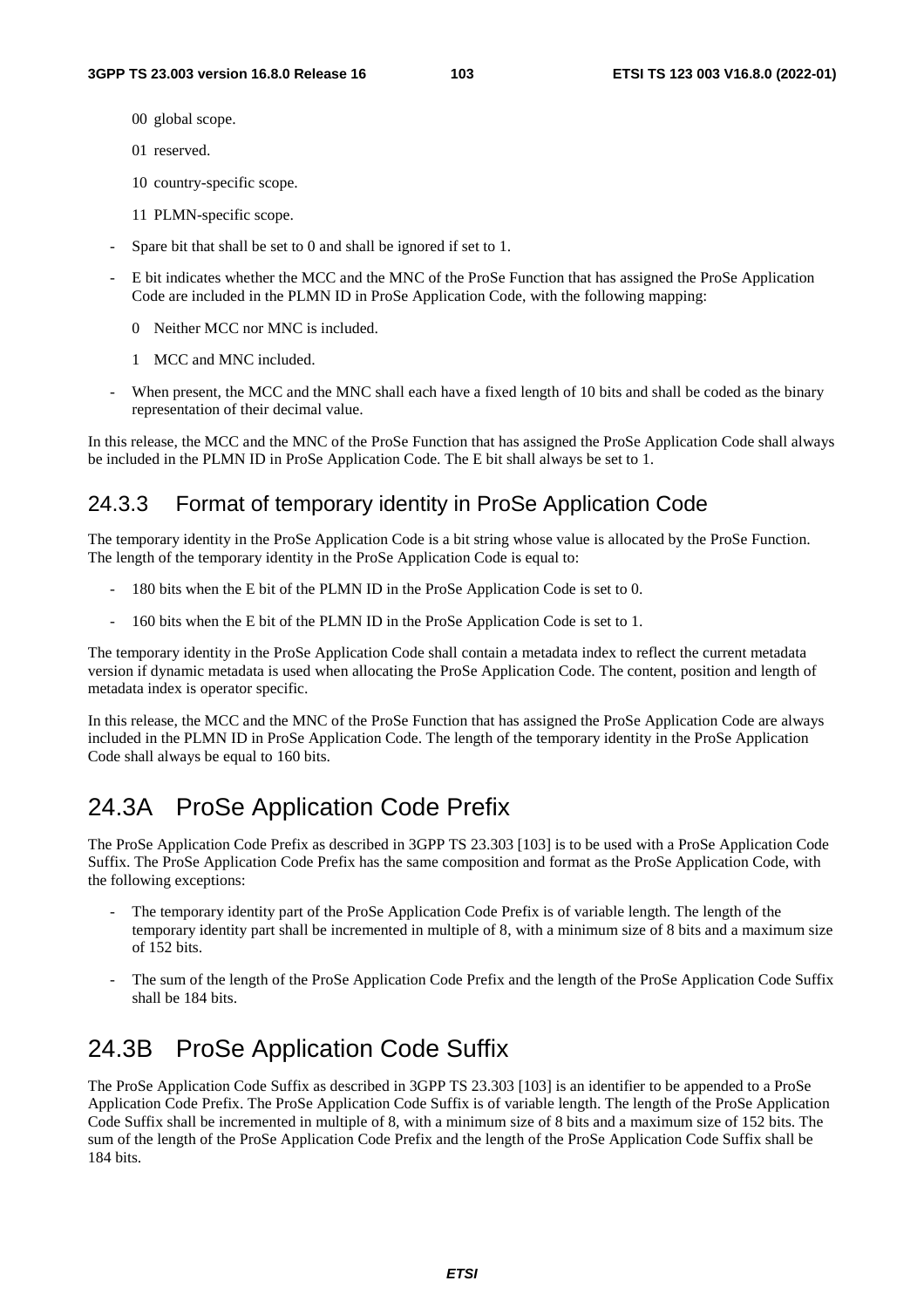# 24.4 EPC ProSe User ID

### 24.4.1 General

The EPC ProSe User ID as described in 3GPP TS 23.303 [103] identifies the UE registered for EPC-level ProSe Discovery in the context of the ProSe Function.

## 24.4.2 Format of EPC ProSe User ID

The EPC ProSe User ID is a bit string whose value is allocated by the ProSe Function. The length of the EPC ProSe User ID is equal to 32 bits.

# 24.5 Home PLMN ProSe Function Address

The Home PLMN ProSe Function address is in the form of a Fully Qualified Domain Name as defined in IETF RFC 1035 [19] and IETF RFC 1123 [20]. This address consists of six labels. Each label shall consist of the alphabetic characters (A-Z and a-z), digits (0-9) and the hyphen (-) in accordance with IETF RFC 1035 [19]. Each label shall begin and end with either an alphabetic character or a digit in accordance with IETF RFC 1123 [20]. The case of alphabetic characters is not significant.

For 3GPP systems, if not pre-configured on the UE or provisioned by the network, the UE shall derive the Home PLMN ProSe Function address from the IMSI as described in the following steps:

- 1. Take the first 5 or 6 digits, depending on whether a 2 or 3-digit MNC is used (see 3GPP TS 31.102 [27]) and separate them into MCC and MNC; if the MNC is 2-digit MNC then a zero shall be added at the beginning.
- 2. Use the MCC and MNC derived in step 1 to create the "mnc<MNC>.mcc<MCC>.pub.3gppnetwork.org" domain name.
- 3. Add the label "prose-function." to the beginning of the domain.

An example of a Home PLMN ProSe Function address is:

IMSI in use: 234150999999999;

where:

- $MCC = 234$ :
- $MNC = 15$ ; and
- MSIN = 0999999999,

which gives the following Home PLMN ProSe Function address:

"prose-function.mnc015.mcc234.pub.3gppnetwork.org".

# 24.6 ProSe Restricted Code

The ProSe Restricted Code as described in 3GPP TS 23.303 [103] is a single 64-bit identifier that corresponds to one or more Restricted ProSe Application User ID(s) (as defined in 3GPP TS 23.303 [103]). The exact content of the identifier is not specified in 3GPP.

# 24.7 ProSe Restricted Code Prefix

The ProSe Restricted Code Prefix as described in 3GPP TS 23.303 [103] is a ProSe Restricted Code which to be used with a ProSe Restricted Code Suffix. It shall have the same size and format as the ProSe Restricted Code.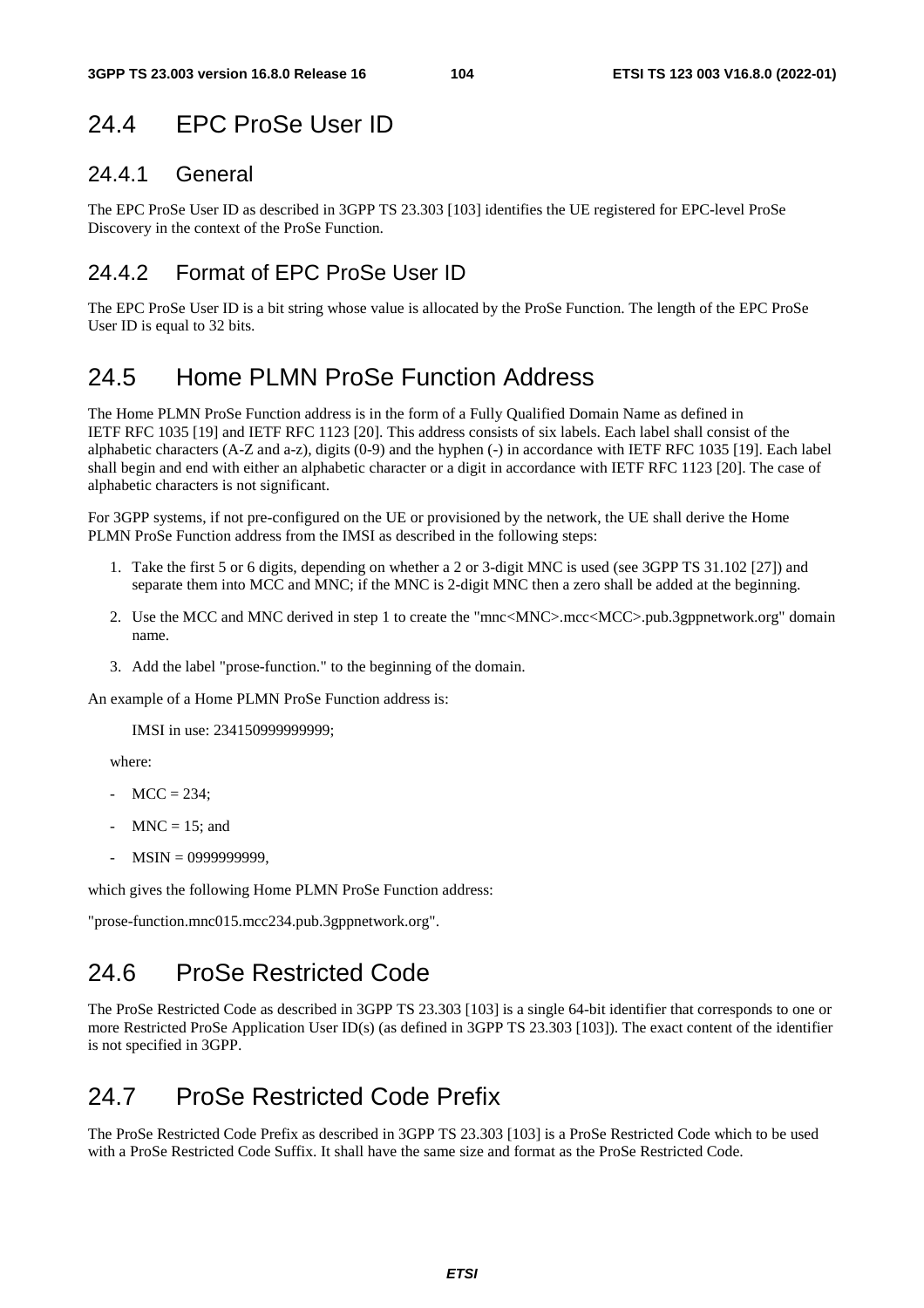# 24.8 ProSe Restricted Code Suffix

The ProSe Restricted Code Suffix as described in 3GPP TS 23.303 [103] is an identifier to be appended to a ProSe Restricted Code Prefix. Depending on the application configuration, the bit length of a ProSe Restricted Code Suffix varies from 8 to 120, incremented by multiples of 8.

# 24.9 ProSe Query Code

The ProSe Query Code as described in 3GPP TS 23.303 [103] is a ProSe Restricted Code allocated by the ProSe Function to the Discoverer UE for restricted ProSe direct discovery model B. The format of the ProSe Query Code is the same as that of the ProSe Restricted Code defined in clause 24.6.

# 24.10 ProSe Response Code

The ProSe Response Code as described in 3GPP TS 23.303 [103] is a ProSe Restricted Code allocated by the ProSe Function to the Discoveree UE for restricted ProSe direct discovery model B. The format of the ProSe Response Code is the same as that of the ProSe Restricted Code defined in clause 24.6.

# 24.11 ProSe Discovery UE ID

## 24.11.1 General

The ProSe Discovery UE ID as described in 3GPP TS 23.303 [103] identifies the UE participating in restricted ProSe direct discovery in the context of the ProSe Function.

It is composed of two parts as follows:

- The PLMN ID of the ProSe Function that assigned the ProSe Discovery UE ID, i.e. Mobile Country Code (MCC) and Mobile Network Code (MNC).
- A temporary identifier allocated by the ProSe Function. The content of the temporary identifier is not specified in 3GPP.

# 24.11.2 Format of ProSe Discovery UE ID

The ProSe Discovery UE ID is a bit string whose value is allocated by the ProSe Function. The length of the ProSe Discovery UE ID is equal to 64 bits and the format is described as shown in Figure 24.11.2-1.



**Figure 24.11.2-1: Structure of ProSe Discovery UE ID** 

# 24.12 ProSe UE ID

The ProSe UE ID as described in 3GPP TS 23.303 [103] identifies the link layer address used for ProSe direct communication by a ProSe-enabled Public Safety UE.

The format of ProSe UE ID is a bit string whose length is equal to 24 bits.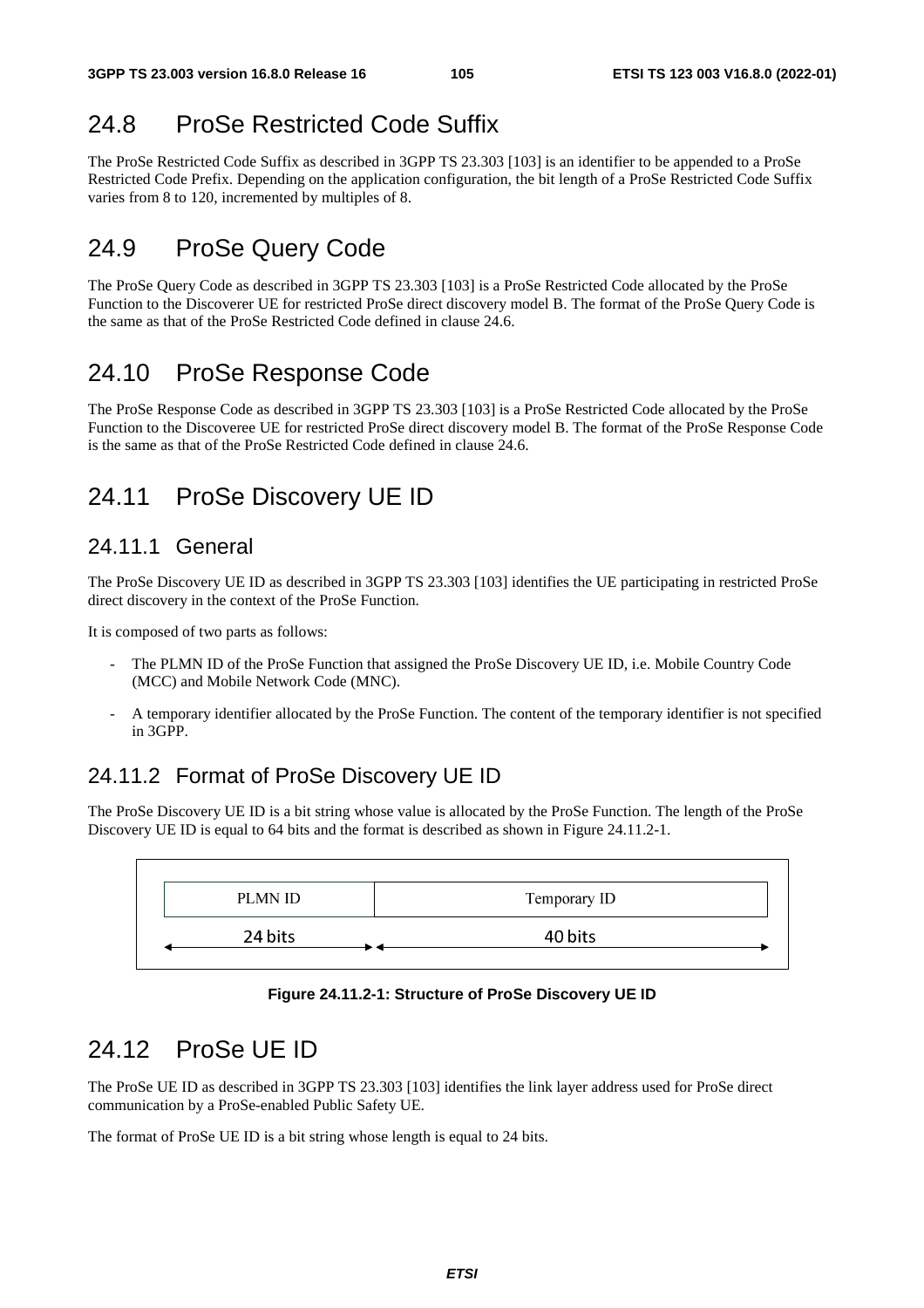# 24.13 ProSe Relay UE ID

The ProSe Relay UE ID as described in 3GPP TS 23.303 [103] identifies the link layer address used for ProSe direct communication by a ProSe UE-to-network relay UE.

The format of ProSe Relay UE ID is a bit string whose length is equal to 24 bits.

# 24.14 User Info ID

The User Info ID as described in 3GPP TS 23.303 [103] is used to identify the user information to be discovered for public safety use case. The value of User Info ID is allocated either by the operator or 3rd-party public safety provider application server.

The format of the User Info ID is a 48-bit bit-string.

# 24.15 Relay Service Code

The Relay Service Code as described in 3GPP TS 23.303 [103] identifies a connectivity service the ProSe UE-tonetwork relay provides.

The format of the Relay Service Code is a 24-bit bit-string.

# 24.16 Discovery Group ID

The Discovery Group ID as described in 3GPP TS 23.303 [103] identifies a group of Public Safety users that are affiliated for Group Member Discovery.

The format of the Discovery Group ID is a 24-bit bit-string.

# 24.17 Service ID

The Service ID is specified in 3GPP TS 23.303 [103], Annex C and specifies the 3GPP service category for ProSe. The Service ID shall be the string "3GPP ProSe Service Category".

# 25 Identification of Online Charging System

## 25.1 Introduction

This clause describes the format of the home network domain name of the Online Charging System (OCS), needed to access the Online Charging System. For further information on the use of this home network domain name, see 3GPP TS 29.212 [106]. For more information on the ".3gppnetwork.org" domain name and its applicability, see Annex D of the present document.

## 25.2 Home network domain name

The home network domain name of the OCS shall be in the form of an Internet domain name, e.g. operator.com, as specified in IETF RFC 1035 [19] and IETF RFC 1123 [20]. The home network domain of the OCS consists of one or more labels. Each label shall consist of the alphabetic characters (A-Z and a-z), digits (0-9) and the hyphen (-) in accordance with IETF RFC 1035 [19]. Each label shall begin and end with either an alphabetic character or a digit in accordance with IETF RFC 1123 [20]. The case of alphabetic characters is not significant.

If the home network domain of the OCS is not known (e.g. through an available static address or through its reception from another node), it shall be: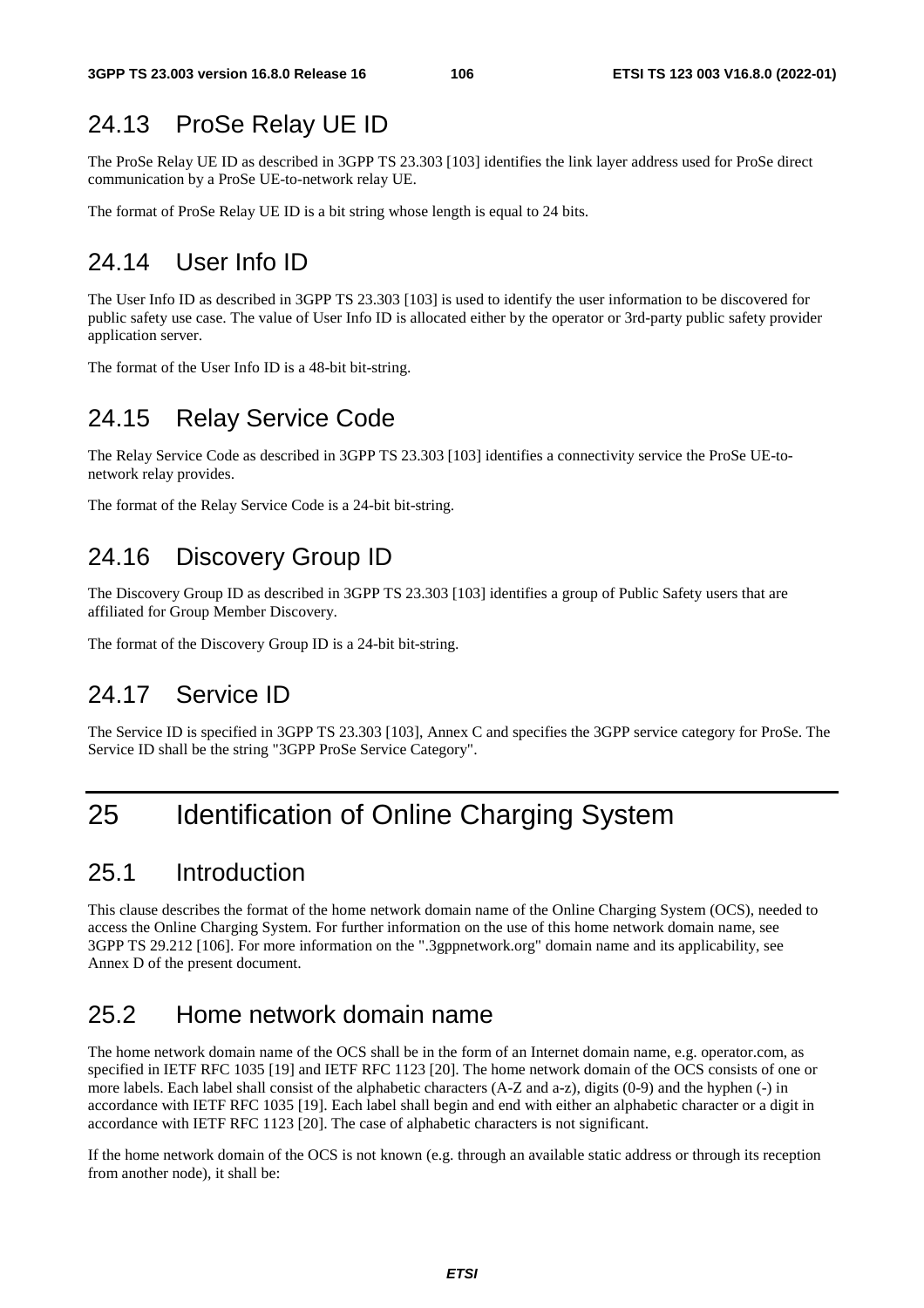- in the form of "ocs.mnc<MNC>.mcc<MCC>.3gppnetwork.org", where "<MNC>" and "<MCC>" fields correspond to the MNC and MCC of the operator's PLMN to which the OCS belongs. Both the "<MNC>" and "<MCC>" fields are 3 digits long. If the MNC of the PLMN is 2 digits, then a zero shall be added at the beginning; and
- derived from the subscriber's IMSI, as described in the following steps:
	- 1. take the first 5 or 6 digits, depending on whether a 2 or 3 digit MNC is used (see 3GPP TS 31.102 [27]) and separate them into MCC and MNC; if the MNC is 2 digits then a zero shall be added at the beginning;
	- 2. use the MCC and MNC derived in step 1 to create the "mnc<MNC>.mcc<MCC>.3gppnetwork.org" domain name;
	- 3. add the label "ocs" to the beginning of the domain name.

An example of a home network domain name is:

IMSI in use: 234150999999999;

Where:

 $MCC = 234$ ;

 $MNC = 15$ :

MSIN = 0999999999;

Which gives the home network domain name: ocs.mnc015.mcc234.3gppnetwork.org.

NOTE: It is implementation dependent to determine that the length of the MNC is 2 or 3 digits.

# 26 Numbering, addressing and identification for Mission Critical Services

## 26.1 Introduction

This clause describes the format of the parameters used for Mission Critical Services.

For further information on the use of the parameters see 3GPP TS 23.280 [114].

# 26.2 Domain name for MC services confidentiality protection of MC services identities

A Domain Name for MC Services confidentiality protection used in a host part of a SIP URI indicates that the user part of the SIP URI contains a confidentiality protected MC Services identity. This Domain Name shall be the string "mc1 encrypted.3gppnetwork.org".

Protected MCPTT identities are constructed according to 3GPP TS 24.379 [111].

Protected MCData identities are constructed according to 3GPP TS 24.282 [116].

Protected MCVideo identities are constructed according to 3GPP TS 24.281 [115].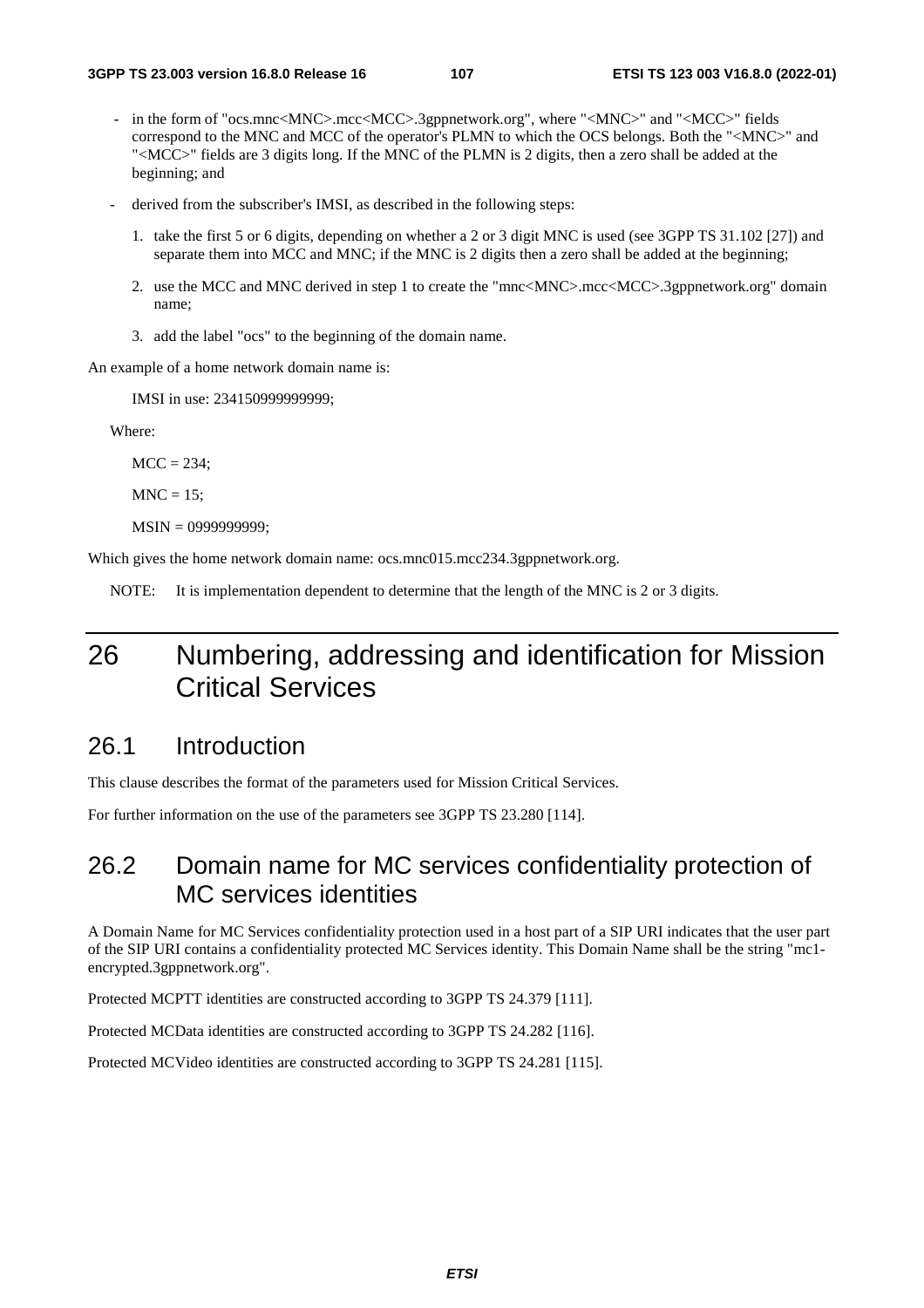## 27 Numbering, addressing and identification for V2X

### 27.1 Introduction

This clause describes the format of the parameters used for V2X. For further information on the use of the parameters see 3GPP TS 23.285 [117].

## 27.2 V2X Control Function FQDN

### 27.2.1 General

In order to retrieve V2X communication parameters, the UE needs to connect to the V2X Control Function. The address of the V2X control Function can be provisioned to the UE, or the UE can be pre-configured with the FQDN of the V2X Control Function. If the address of the V2X Control Function is not provisioned, and the UE is not pre-configured with the FQDN of the V2X Control Function FQDN, the UE self-constructs the V2X Control Function FQDN as per the format specified in clause 27.2.2.

### 27.2.2 Format of V2X Control Function FQDN

The V2X Control Function Fully Qualified Domain Name (V2X Control Function FQDN) contains an Operator Identifier that shall uniquely identify the PLMN where the V2X Control Function is located. The V2X Control Function FQDN is composed of six labels. The last two labels shall be "3gppnetwork.org". The third and fourth labels together shall uniquely identify the PLMN. The first two labels shall be "v2xcontrolfunction.epc". The result of the V2X Control Function FQDN will be:

"v2xcontrolfunction.epc.mnc<MNC>.mcc<MCC>.3gppnetwork.org"

In order to guarantee inter-PLMN DNS translation, the <MNC> and <MCC> coding used in the "v2xcontrolfunction.epc.mnc<MNC>.mcc<MCC>.3gppnetwork.org" format of the V2X Control Function FQDN shall be:

- $|MNC\rangle = 3$  digits
- $\langle MCC \rangle = 3$  digits

If there are only 2 significant digits in the MNC, one "0" digit shall be inserted at the left side to fill the 3 digits coding of MNC in the V2X Control Function FQDN.

As an example, the V2X Control Function FQDN for MCC 345 and MNC 12 is coded in the DNS as:

"v2xcontrolfunction.epc.mnc012.mcc345.3gppnetwork.org".

## 28 Numbering, addressing and identification for 5G System (5GS)

### 28.1 Introduction

This clause describes the format of the parameters, identifiers and information used for the 5G system. For further information on these, see 3GPP TS 23.501 [119], 3GPP TS 23.502 [120] and 3GPP TS 23.503 [121].

## 28.2 Home Network Domain

The Home Network Domain for 5GC shall be in the format specified in IETF RFC 1035 [19] and IETF RFC 1123 [20] and shall be structured as: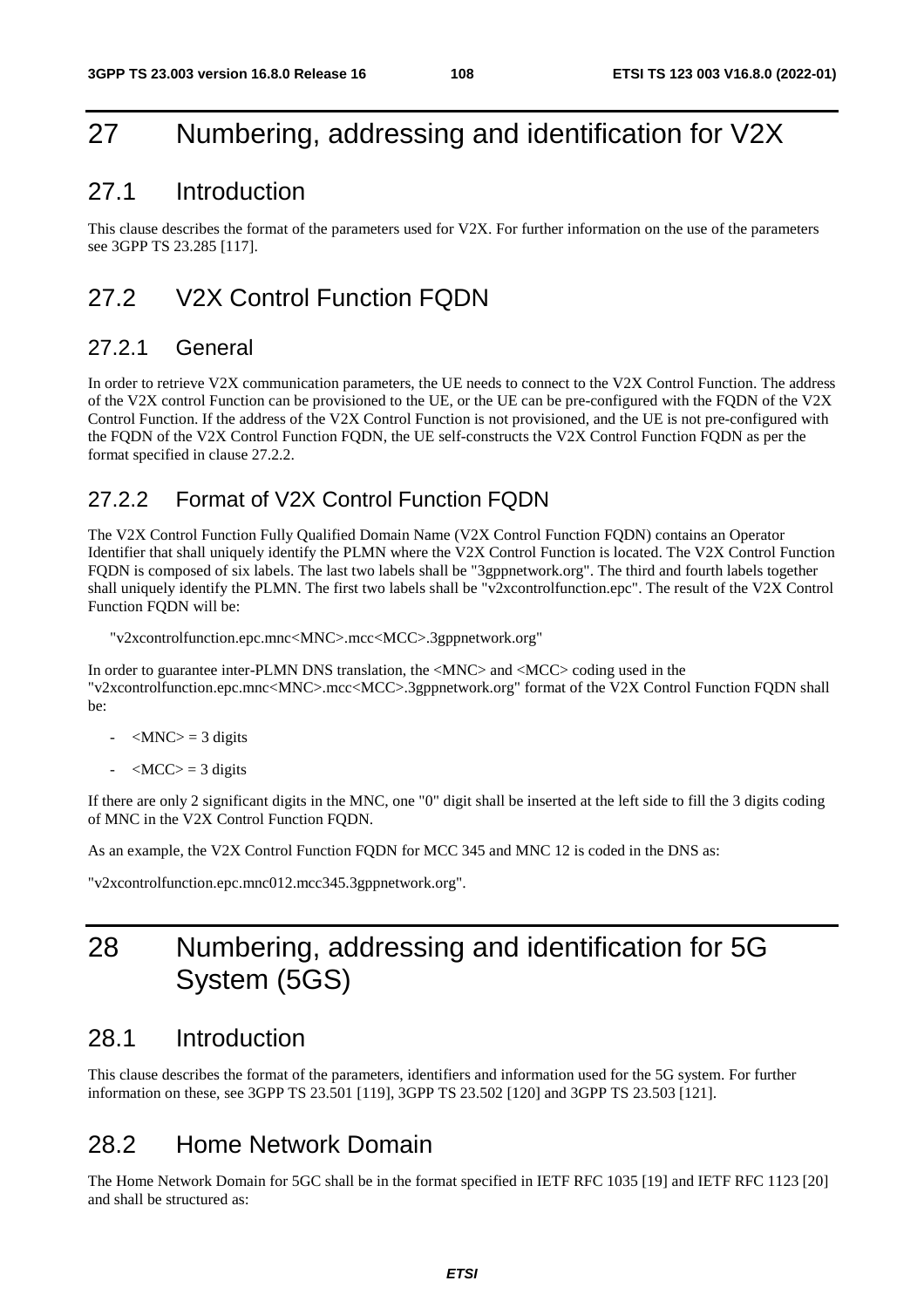"5gc.mnc<MNC>.mcc<MCC>.3gppnetwork.org",

where "<MNC>" and "<MCC>" fields correspond to the MNC and MCC of the operator's PLMN. Both the "<MNC>" and "<MCC>" fields are 3 digits long. If there are only 2 significant digits in the MNC, one "0" digit shall be inserted at the left side to fill the 3 digits coding of MNC in the NF service endpoint format for inter PLMN routing.

As an example, the Home Network Domain for MCC 345 and MNC 12 is coded as:

"5gc.mnc012.mcc345.3gppnetwork.org".

The Home Network Domain for a Stand-alone Non-Public Network (SNPN) shall be in the format specified in IETF RFC 1035 [19] and IETF RFC 1123 [20] and, if not pre-configured in the NF, shall be structured as:

"5gc.nid<NID>.mnc<MNC>.mcc<MCC>.3gppnetwork.org",

where <MNC> and <MCC> shall be encoded as specified above, and the NID shall be encoded as hexadecimal digits as specified in clause 12.7.

As an example, the Home Network Domain for MCC 345, MNC 12 and NID 000007ed9d5 (hexadecimal: assignment mode = 0,  $PEN = 00007ed9$ , NID code = d5) is coded as:

"5gc.nid000007ed9d5.mnc012.mcc345.3gppnetwork.org".

NOTE: For interworking with an SNPN (e.g. discovery of AMFs from an SNPN by a shared NG RAN), the above sub-domain can be used when the MCC, MNC and NID uniquely identifies the SNPN. For signalling within an SNPN, the above sub-domain can be used regardless of whether the MCC, MNC and NID uniquely identifies the SNPN or not.

## 28.3 Identifiers for Domain Name System procedures

#### 28.3.1 Introduction

This clause describes Domain Name System (DNS) related identifiers used by the procedures specified in 3GPP TS 29.303 [73].

### 28.3.2 Fully Qualified Domain Names (FQDNs)

28.3.2.1 General

See clause 19.4.2.1.

28.3.2.2 N3IWF FQDN

#### 28.3.2.2.1 General

The N3IWF Fully Qualified Domain Name (N3IWF FQDN) shall be constructed using one of the following formats, as specified in clause 6.3.6 of 3GPP TS 23.501 [119]:

- Operator Identifier based N3IWF FQDN;
- Tracking Area Identity based N3IWF FODN;
- the N3IWF FQDN configured in the UE by the HPLMN.
- NOTE 1: The N3IWF FQDN configured in the UE can have a different format than those specified in the following clauses.

The Visited Country FQDN for N3IWF is used by a roaming UE to determine whether the visited country mandates the selection of an N3IWF in this country. The Visited Country FQDN for N3IWF shall be constructed as specified in clause 28.3.2.2.4. The Replacement field used in DNS-based Discovery of regulatory requirements shall be constructed as specified in clause 28.3.2.2.5.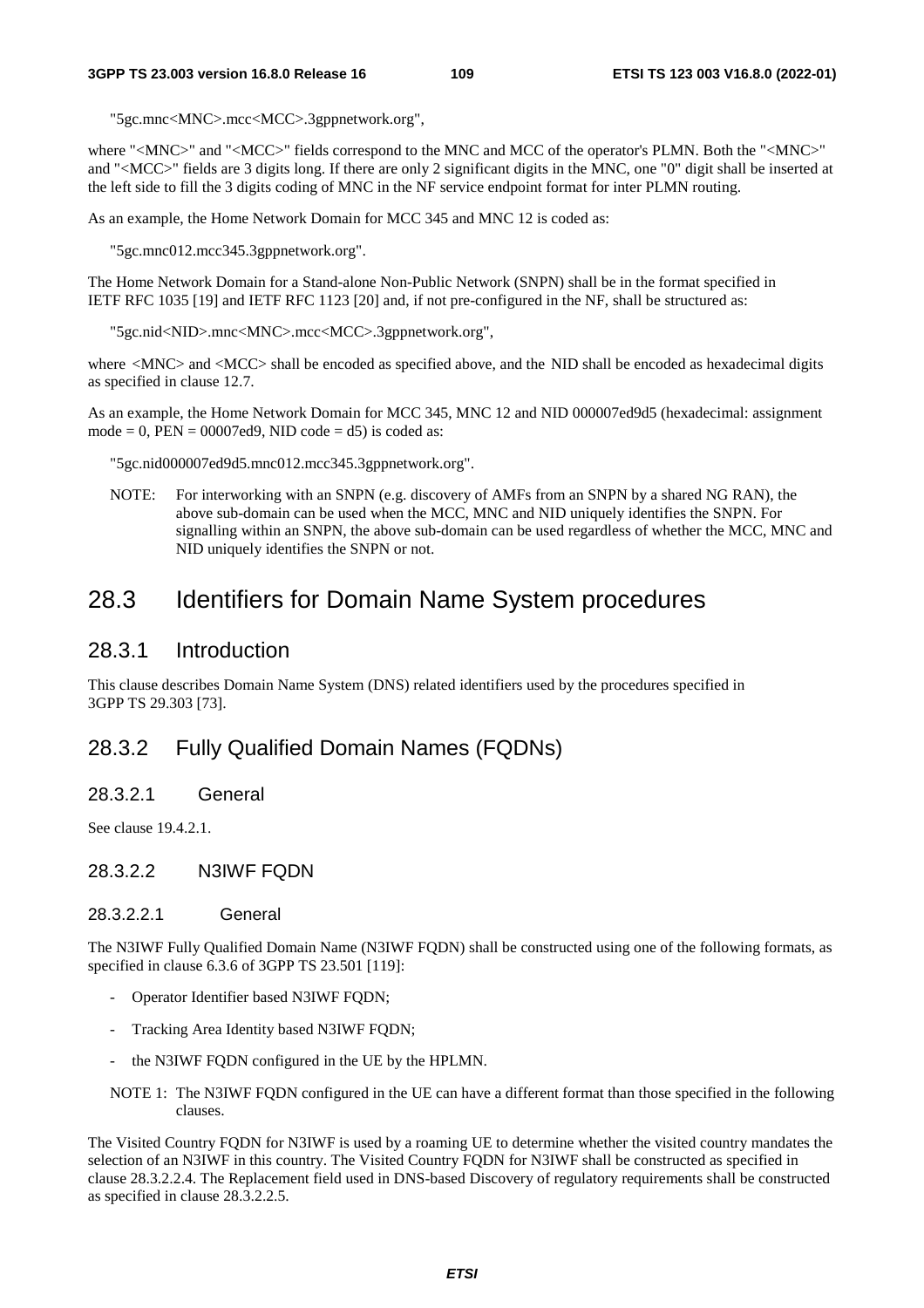#### Editor's note: It is FFS whether N3IWF FQDN for emergency service is supported.

The Visited Country FQDN for SNPN N3IWF is used by a UE in the visited country to determine whether the visited country mandates the selection of an N3IWF in this country for the SNPN identified by the SNPN Identifier provided by the UE. The Visited Country FQDN for SNPN N3IWF shall be constructed as specified in clause 28.3.2.2.6. The Replacement field used in DNS-based Discovery of SNPN N3IWF for regulatory requirements shall be constructed as specified in clause 28.3.2.2.7.

NOTE 2: The DNS can be configured to return no records for the visited country regardless of the SNPN ID provided by the UE. This addresses the scenario that the visited country in general does not mandate selection of a local N3IWF.

#### 28.3.2.2.2 Operator Identifier based N3IWF FQDN

The N3IWF Fully Qualified Domain Name (N3IWF FQDN) contains an Operator Identifier that shall uniquely identify the PLMN where the N3IWF is located. The N3IWF FQDN is composed of seven labels. The last three labels shall be "pub.3gppnetwork.org". The third and fourth labels together shall uniquely identify the PLMN. The first two labels shall be "n3iwf.5gc". The result of the N3IWF FQDN will be:

"n3iwf.5gc.mnc<MNC>.mcc<MCC>.pub.3gppnetwork.org"

In the roaming case, the UE can utilise the services of the VPLMN or the HPLMN. In this case, the Operator Identifier based N3IWF FQDN shall be constructed as described above, but using the MNC and MCC of the VPLMN or the HPLMN.

In order to guarantee inter-PLMN DNS translation, the <MNC> and <MCC> coding used in the "n3iwf.5gc. mnc<MNC>.mcc<MCC>.pub.3gppnetwork.org" format of the Operator Identifier based N3IWF FQDN shall be:

- $-MNC$  = 3 digits
- $-MCC$  = 3 digits

If there are only 2 significant digits in the MNC, one "0" digit shall be inserted at the left side to fill the 3 digits coding of MNC in the N3IWF FODN.

As an example, the Operator Identifier based N3IWF FQDN for MCC 345 and MNC 12 is coded in the DNS as:

"n3iwf.5gc.mnc012.mcc345.pub.3gppnetwork.org".

#### 28.3.2.2.3 Tracking Area Identity based N3IWF FQDN

The Tracking Area Identity based N3IWF FQDN is used to support location based N3IWF selection within a PLMN.

There are two N3IWF FQDNs defined one based on a TAI with a 2 octet TAC and a 5GS one based on a 3 octet TAC.

1) The Tracking Area Identity based N3IWF FQDN using a 2 octet TAC shall be constructed respectively as:

"tac-lb<TAC-low-byte>.tac-hb<TAC-high-byte>.tac.n3iwf.5gc.mnc<MNC>.mcc<MCC>.pub.3gppnetwork.org"

where

- the <MNC> and <MCC> shall identify the PLMN where the N3IWF is located and shall be encoded as
	- $-MNC$  = 3 digits
	- $-MCC$  = 3 digits

 If there are only 2 significant digits in the MNC, one "0" digit shall be inserted at the left side to fill the 3 digits coding of MNC in the N3IWF FQDN.

- the <TAC>, together with the <MCC> and <MNC> shall identify the Tracking Area Identity the UE is located in.

The TAC is a 16-bit integer. The <TAC-high-byte> is the hexadecimal string of the most significant byte in the TAC and the <TAC-low-byte > is the hexadecimal string of the least significant byte. If there are less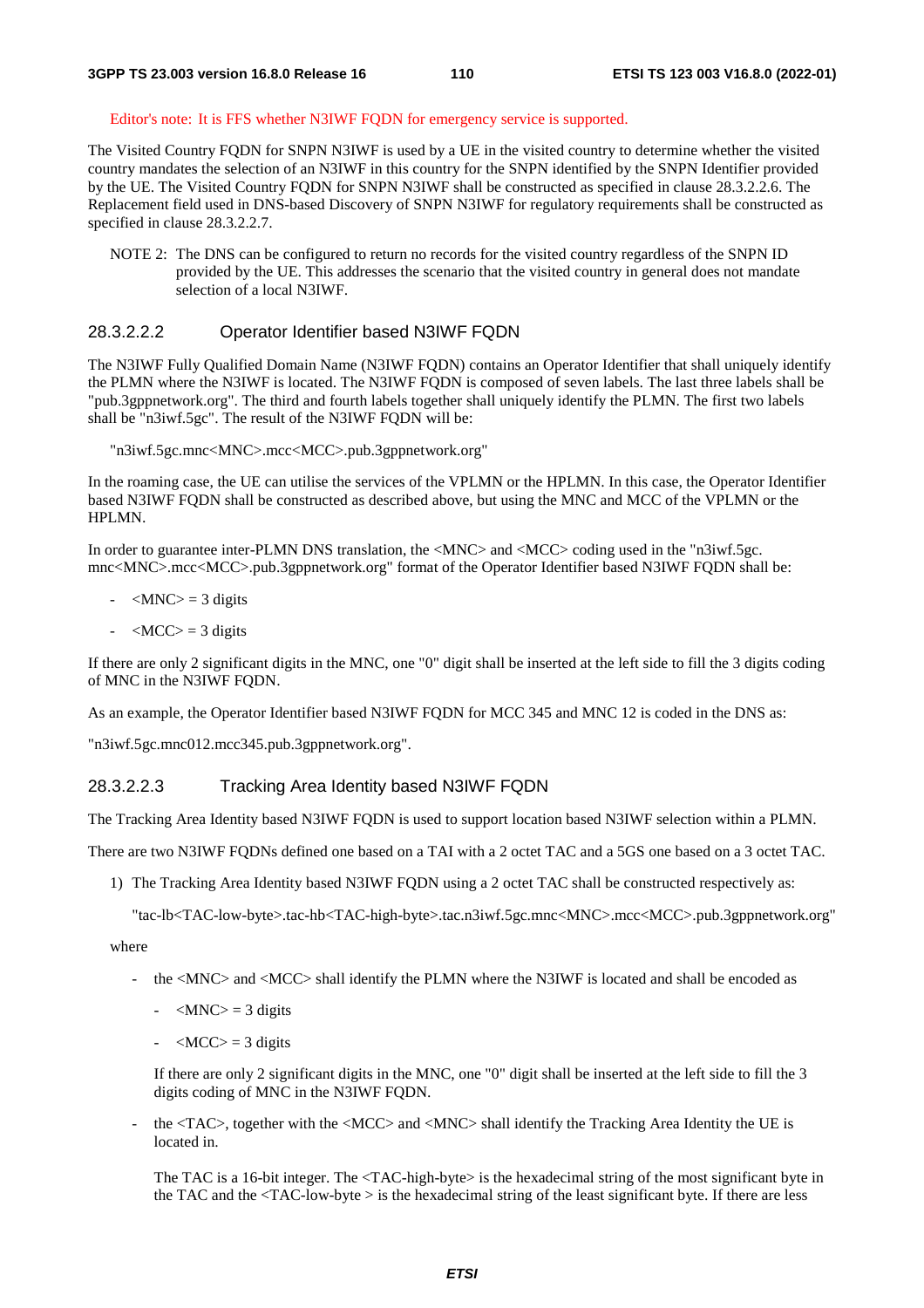than 2 significant digits in <TAC-high-byte> or <TAC-low-byte >, "0" digit(s) shall be inserted at the left side to fill the 2 digit coding;

As examples,

the Tracking Area Identity based N3IWF FQDN for the TAC H'0B21, MCC 345 and MNC 12 is coded in the DNS as:

"tac-lb21.tac-hb0b.tac.n3iwf.5gc.mnc012.mcc345.pub.3gppnetwork.org"

2) The 5GS Tracking Area Identity based N3IWF FQDN using a 3 octet TAC shall be constructed respectively as:

"tac-lb<TAC-low-byte>.tac-mb<TAC-middle-byte>.tac-hb<TAC-highbyte>.5gstac.n3iwf.5gc.mnc<MNC>.mcc<MCC>.pub.3gppnetwork.org"

#### where

- the <MNC> and <MCC> shall identify the PLMN where the N3IWF is located and shall be encoded as
	- $-MNC$  = 3 digits
	- $-MCC$  = 3 digits

 If there are only 2 significant digits in the MNC, one "0" digit shall be inserted at the left side to fill the 3 digits coding of MNC in the N3IWF FQDN.

the <TAC>, together with the <MCC> and <MNC> shall identify the 5GSTracking Area Identity the UE is located in.

The 5GS TAC is a 24-bit integer. The <TAC-high-byte> is the hexadecimal string of the most significant byte in the TAC and the <TAC-low-byte > is the hexadecimal string of the least significant byte. If there are less than 2 significant digits in <TAC-low-byte>, <TAC-middle-byte> or <TAC-high-byte >, "0" digit(s) shall be inserted at the left side to fill the 2 digit coding;

#### As examples,

the 5GS Tracking Area Identity based N3IWF FODN for the 5GS TAC H'0B1A21, MCC 345 and MNC 12 is coded in the DNS as:

"tac-lb21.tac-mb1a.tac-hb0b.5gstac.n3iwf.5gc.mnc012.mcc345.pub.3gppnetwork.org"

#### 28.3.2.2.4 Visited Country FQDN for N3IWF

The Visited Country FQDN for N3IWF, used by a roaming UE to determine whether the visited country mandates the selection of an N3IWF in this country, shall be constructed as described below.

The Visited Country FQDN shall contain a MCC that uniquely identifies the country in which the UE is located.

The Visited Country FQDN is composed of seven labels. The last three labels shall be "pub.3gppnetwork.org". The fourth label shall be "visited-country". The third label shall uniquely identify the MCC of the visited country. The first and second labels shall be "n3iwf.5gc". The resulting Visited Country FQDN of N3IWF will be:

"n3iwf.5gc.mcc<MCC>.visited-country.pub.3gppnetwork.org"

The <MCC> coding used in this FQDN shall be:

 $-MCC$  = 3 digits

As an example, the Visited Country FODN for MCC 345 is coded in the DNS as:

"n3iwf.5gc.mcc345.visited-country.pub.3gppnetwork.org".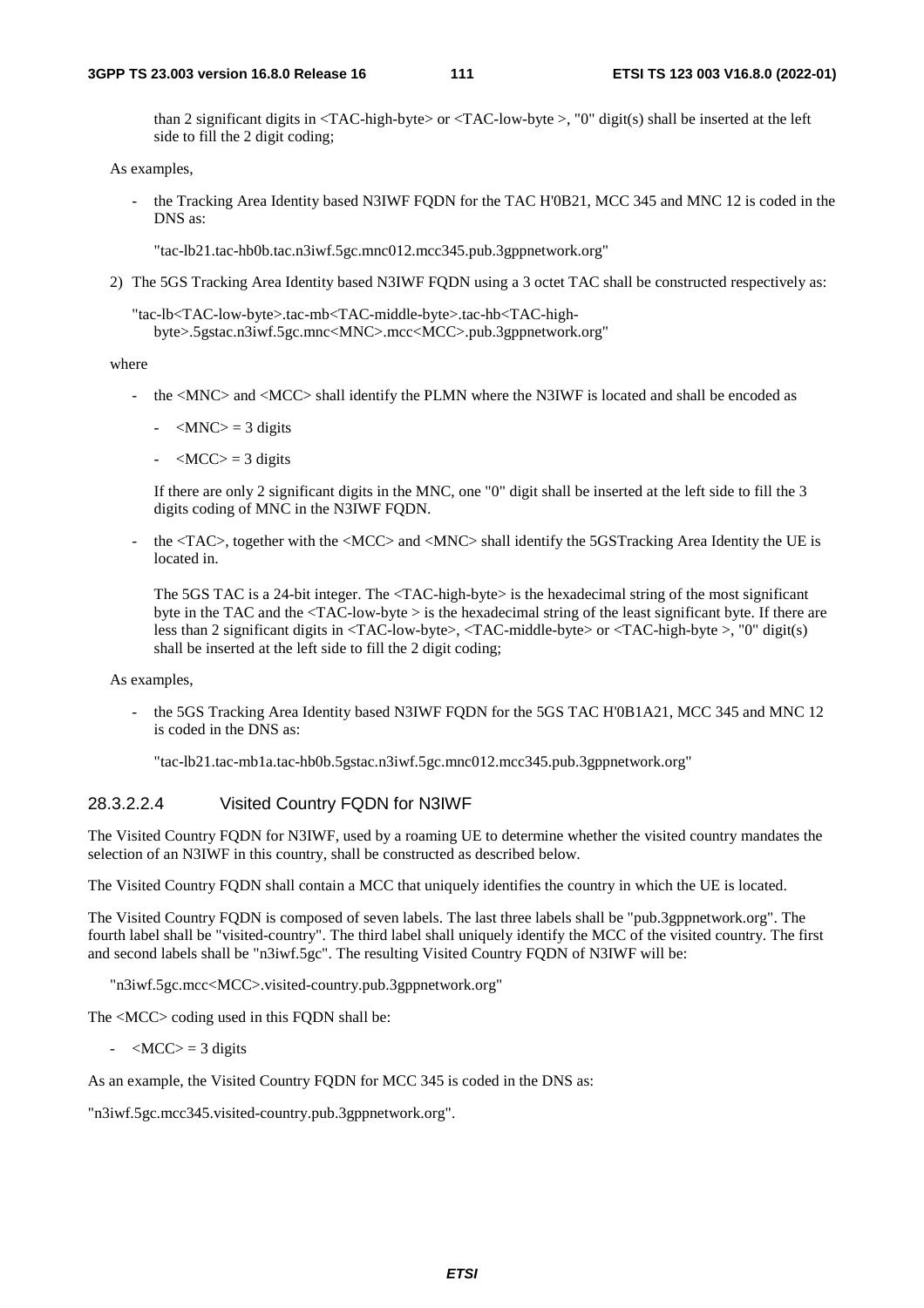#### 28.3.2.2.5 Replacement field used in DNS-based Discovery of regulatory requirements

If the visited country mandates the selection of an N3IWF in this country, the NAPTR record(s) associated to the Visited Country FQDN shall be provisioned with the replacement field containing the identity of the PLMN(s) in the visited country which may be used for N3IWF selection.

The replacement field shall take the form of an Operator Identifier based N3IWF FQDN as specified in clause 28.3.2.2.2.

For countries with multiple MCC, the NAPTR records returned by the DNS may contain a different MCC than the MCC indicated in the Visited Country FQDN.

As an example, the NAPTR records associated to the Visited Country FQDN for MCC 345, and for MNC 012, 013 and 014, are provisioned in the DNS as:

n3iwf.5gc.mcc345.visited-country.pub.3gppnetwork.org

; IN NAPTR order pref. flag service regexp replacement IN NAPTR 100 999 "" "" n3iwf.5gc.mnc012.mcc345.pub.3gppnetwork.org IN NAPTR 100 999 "" "" n3iwf.5gc.mnc013.mcc345.pub.3gppnetwork.org IN NAPTR 100 999 "" "" n3iwf.5gc.mnc014.mcc345.pub.3gppnetwork.org

#### 28.3.2.2.6 Visited Country FQDN for SNPN N3IWF

SNPN N3IWF is the N3IWF selected by the UE to access this SNPN service via PLMN as specified in clause 6.3.6.2a of 3GPP TS 23.501 [119].

The Visited Country FQDN for SNPN N3IWF used by a UE in the visited country to determine whether the visited country mandates the selection of an N3IWF in this country for the SNPN identified by the SNPN Identifier provided by the UE, shall be constructed as described below.

The Visited Country FQDN for SNPN N3IWF shall contain a MCC that uniquely identifies the country in which the UE is located, and the SNPN Identifier.

The Visited Country FQDN for SNPN N3IWF is composed of eight labels. The last three labels shall be "pub.3gppnetwork.org". The fifth label shall be "visited-country". The fourth label shall uniquely identify the MCC of the visited country. The third label shall be the SNPN Identifier as specified in clause 12.7. The first and second labels shall be "n3iwf.5gc". The resulting Visited Country FQDN for SNPN N3IWF will be:

"n3iwf.5gc.snpnid<SNPNID>.mcc<MCC>.visited-country.pub.3gppnetwork.org"

The <MCC> coding used in this FQDN shall be:

 $-MCC$  = 3 digits

The <SNPNID> coding used in this FQDN shall be:

- $<$ SNPNID $> =$ MCC || MNC || NID
	- NOTE 1: The MCC used in the SNPNID is not necessarily the same (e.g. it can be 999 reserved for internal use) as the one used in coding the <MCC>.

As an example, the Visited Country FQDN for SNPN N3IWF, for MCC 345, SNPN MCC 999, MNC 123, and NID 456789ABCDE is coded in the DNS as:

"n3iwf.5gc.snpnid999123456789ABCDE.mcc345.visited-country.pub.3gppnetwork.org".

NOTE 2: The identity (i.e. the corresponding DNS record) of an SNPN's N3IWF in the visited country can be any FQDN and is not required to include the SNPN identifier.

#### 28.3.2.2.7 Replacement field used in DNS-based Discovery of SNPN N3IWF for regulatory requirements

If the visited country mandates the selection of an N3IWF in this country, the NAPTR record(s) associated to the Visited Country FQDN shall be provisioned with the replacement field containing FQDNs of SNPN N3IWFs located in the visited country.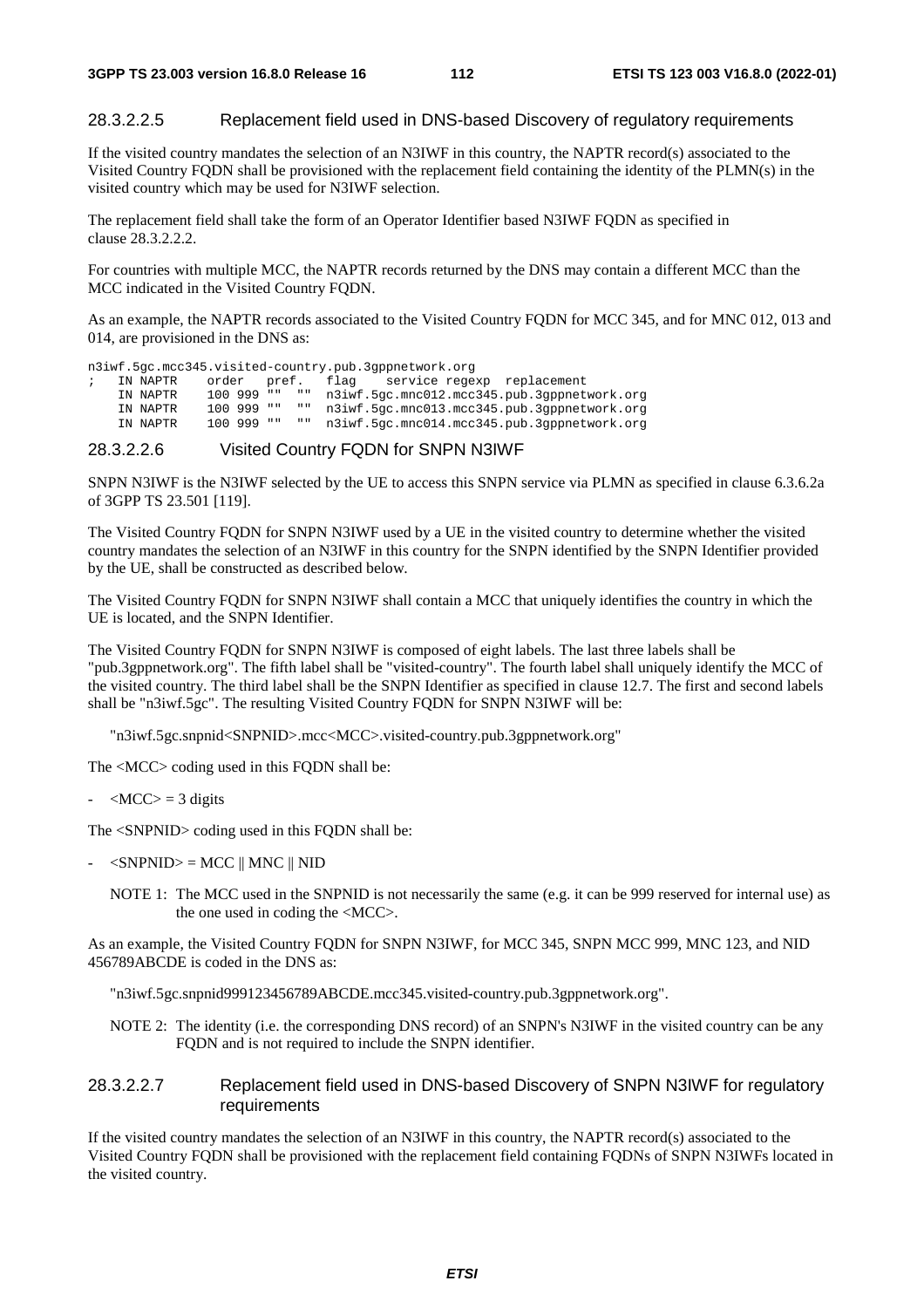- NOTE 1: If the visited country mandates the selection of the N3IWF in this country and the SNPN does not have an N3IWF in this country, the NAPTR record(s) associated to the Visited Country FQDN are provisioned with the replacement field containing an FQDN that cannot be resolved to an IP address.
- NOTE 2: Locally assigned NIDs are not supported, since a DNS cannot be properly configured for multiple SNPNs using the same locally assigned NID. If the visited country mandates the selection of the N3IWF in this country, the NAPTR record(s) associated to the Visited Country FQDN of SNPNs that use a locally assigned NID can be provisioned with the replacement field containing an FQDN that cannot be resolved to an IP address.

#### 28.3.2.3 PLMN level and Home NF Repository Function (NRF) FQDN

#### 28.3.2.3.1 General

When an NF is instantiated, it may register with a PLMN level NF Repository Function (NRF). It may then discover other NF instance(s) in the 5GC by querying the PLMN level NRF. The IP address of the PLMN level NRF can be provisioned into the NF, or the NF can be pre-configured with the FQDN of the PLMN level NRF. If the PLMN level NRF addresses and FDQN are not provisioned into the NF, the NF self-constructs the PLMN level NRF FQDN as per the format specified in clause 28.3.2.3.2.

For NF discovery across PLMNs, the NRF (e.g vNRF) shall self-construct the PLMN level NRF FQDN of the target PLMN (e.g hNRF) as per the format specified in clause 28.3.2.3.2, and the hNRF URI as per the format specified in subsclause 28.3.2.3.3, if the NRF has not obtained the NRF FQDN of the target PLMN.

#### 28.3.2.3.2 Format of NRF FQDN

The NRF FQDN for an NRF in an operator's PLMN shall be constructed by prefixing the Home Network Domain Name (see clause 28.2) of the PLMN in which the NRF is located with the label "nrf." as described below:

- nrf.5gc.mnc<MNC>.mcc<MCC>.3gppnetwork.org

The NRF FODN for an NRF in an operator's SNPN, if not pre-configured in the NF, shall be constructed by prefixing the Home Network Domain Name (see clause 28.2) of the SNPN in which the NRF is located with the label "nrf." as described below:

- nrf.5gc.nid<NID>.mnc<MNC>.mcc<MCC>.3gppnetwork.org

#### 28.3.2.3.3 NRF URI

In absence of any other local configuration available in the vNRF, the API URIs of the hNRF shall be constructed by deriving the API root (see 3GPP TS 29.501 [128]) as follows:

- the authority part shall be set to the NRF FQDN as specified in 28.3.2.3.2.
- the scheme shall be "https"
- the port shall be the default port for the "https" scheme, i.e. 443.
- the API prefix optional component shall not be used

EXAMPLE: For an MCC = 012 and MNC = 345, the API root of the NRF services shall be:

"https://nrf.5gc.mnc345.mcc012.3gppnetwork.org/"

#### 28.3.2.4 Network Slice Selection Function (NSSF) FQDN

#### 28.3.2.4.1 General

For roaming service, the vNSSF may invoke the Nnssf\_NSSelection\_Get service operation from the hNSSF. For routing of the HTTP/2 messages across the PLMN, the vNSSF self-constructs the FQDN of the hNSSF as per the format specified in clause 28.3.2.4.2 and the URI of the hNSSF as per the format specified in clause 28.3.2.4.3. The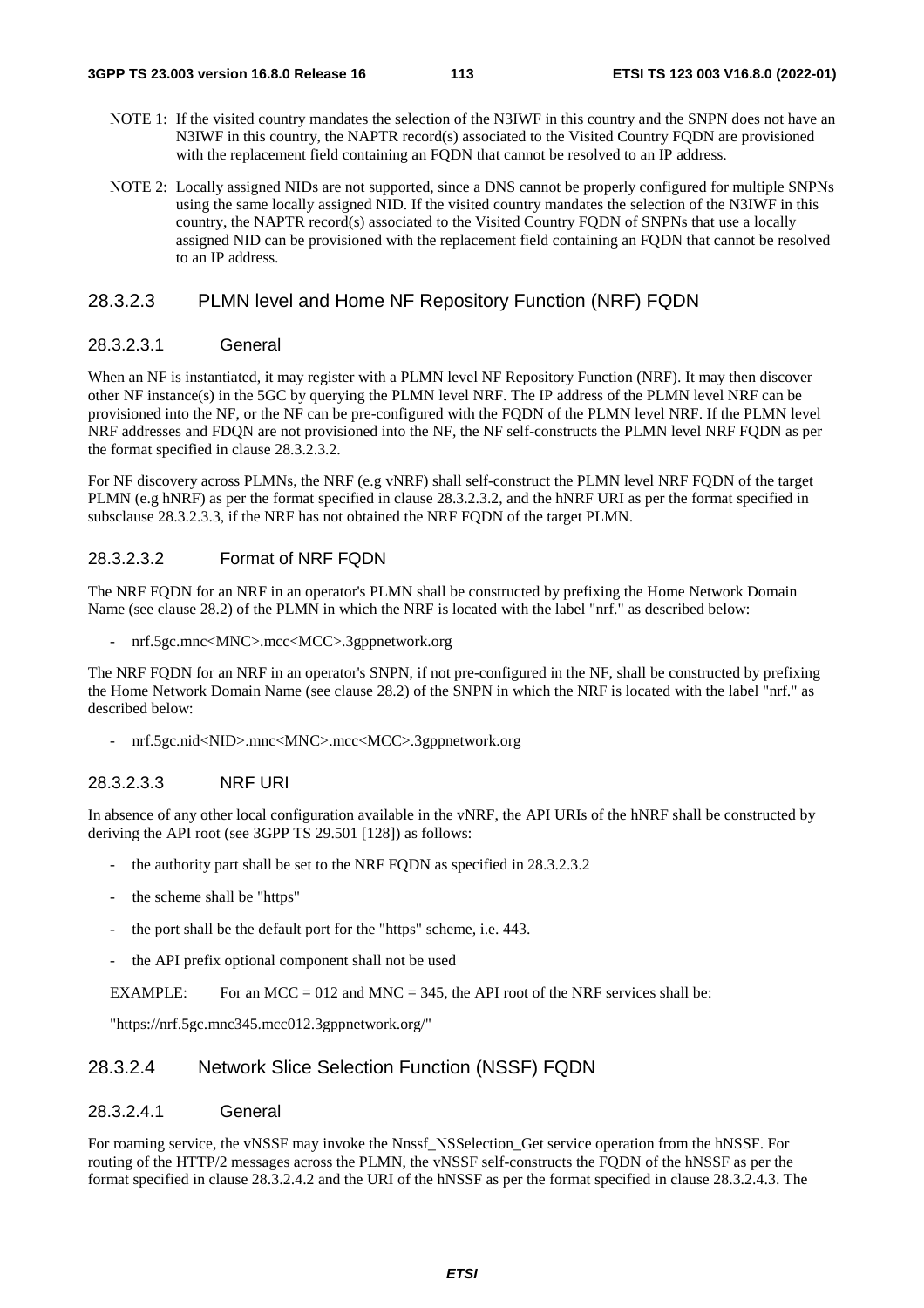Home Network is identified by the PLMN ID of the SUPI provided to the vNSSF by the NF Service Consumer (e.g. the AMF).

#### 28.3.2.4.2 Format of NSSF FQDN

The NSSF FQDN for an NSSF in an operator's PLMN shall be constructed by prefixing its Home Network Domain Name (see clause 28.2) with the label "nssf." as described below:

- nssf.5gc.mnc<MNC>.mcc<MCC>.3gppnetwork.org

The NSSF FQDN for an NSSF in an operator's SNPN, if not pre-configured in the NF, shall be constructed by prefixing the Home Network Domain Name (see clause 28.2) of the SNPN in which the NSSF is located with the label "nssf." as described below:

- nssf.5gc.nid<NID>.mnc<MNC>.mcc<MCC>.3gppnetwork.org

#### 28.3.2.4.3 NSSF URI

In absence of any other local configuration available in the vNSSF, the API URIs of the hNSSF shall be constructed by deriving the API root (see 3GPP TS 29.501 [128]) as follows:

- the authority part shall be set to the NSSF FQDN as specified in 28.3.2.4.2
- the scheme shall be "https"
- the port shall be the default port for the "https" scheme, i.e. 443.
- the API prefix optional component shall not be used

EXAMPLE: For an MCC =  $012$  and MNC = 345, the API root of the NSSF services shall be:

"https://nssf.5gc.mnc345.mcc012.3gppnetwork.org/"

#### 28.3.2.5 AMF Name

The AMF Name FQDN shall uniquely identify an AMF.

The AMF Name FQDN for an AMF within an operator's PLMN shall be constructed as follows:

"<AMF-id>.amf.5gc.mnc<MNC>.mcc<MCC>.3gppnetwork.org"

where

- the <MNC> and <MCC> shall identify the PLMN where the AMF is located and shall be encoded as
	- $-MNC$  = 3 digits
	- $-MCC$  = 3 digits

 If there are only 2 significant digits in the MNC, one "0" digit shall be inserted at the left side to fill the 3 digits coding of MNC in the AMF Name FODN.

the <AMF-id> shall contain at least one label.

As example,

- If <AMF-id> is amf1.cluster1.net2, the AMF Name FQDN for MCC 345 and MNC 12 is:

"amf1.cluster1.net2.amf.5gc.mnc012.mcc345.3gppnetwork.org"

The AMF Name FQDN for an AMF within an operator's SNPN, if not pre-configured in the NF, shall be constructed as follows:

"<AMF-id>.amf.5gc.nid<NID>.mnc<MNC>.mcc<MCC>.3gppnetwork.org"

where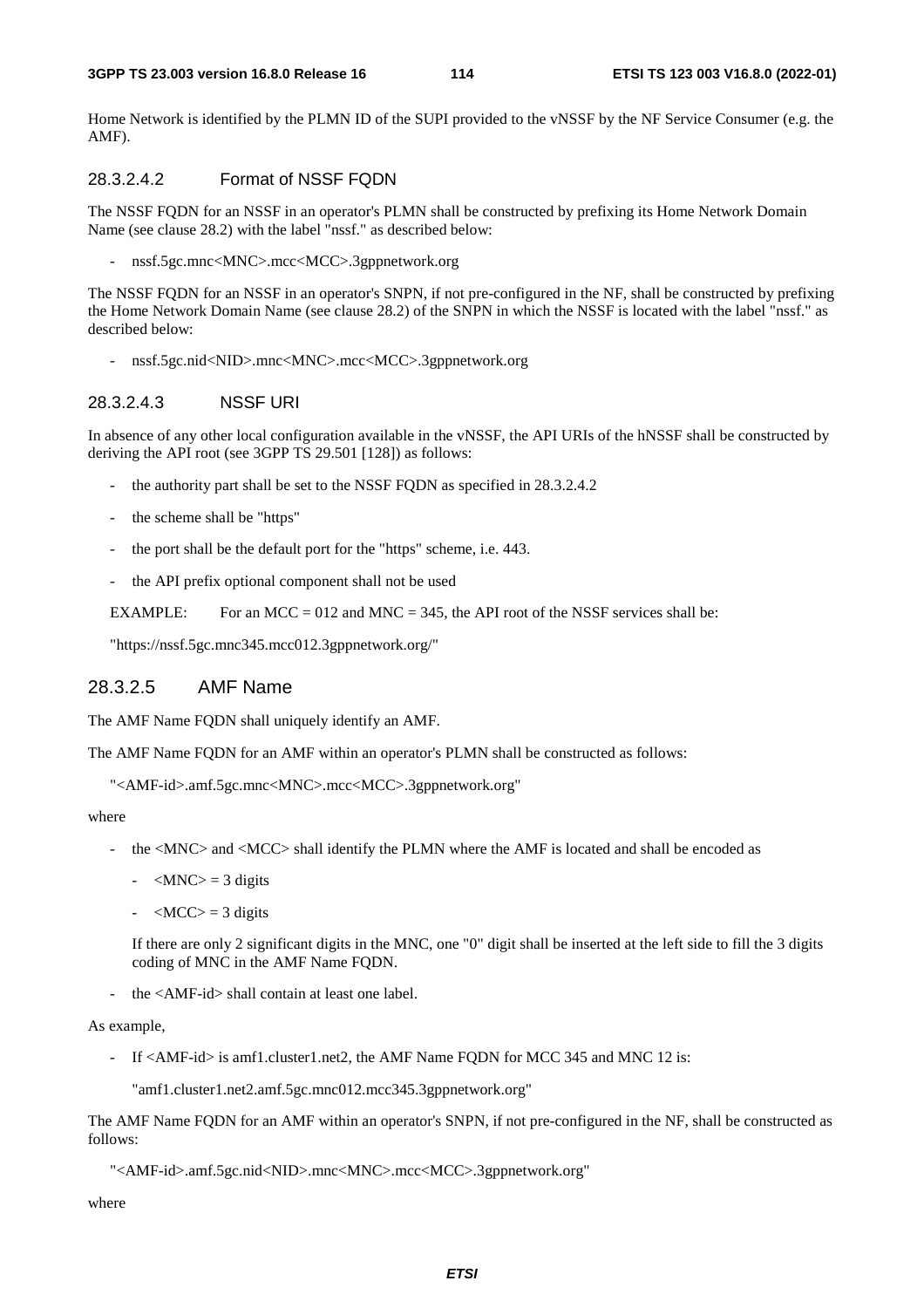- <MNC> and <MCC> shall be encoded as specified above;
- NID shall be encoded as hexadecimal digits as specified in clause 12.7.

#### As example,

If <AMF-id> is amf1.cluster1.net2, the AMF Name FQDN for MCC 345, MNC 12 and NID 000007ed9d5 (hexadecimal) is:

"amf1.cluster1.net2.amf.5gc.nid000007ed9d5.mnc012.mcc345.3gppnetwork.org"

#### 28.3.2.6 5GS Tracking Area Identity (TAI) FQDN

The 5GS Tracking Area Identity (TAI) FQDN shall be constructed as follows:

"tac-lb<TAC-low-byte>.tac-mb<TAC-middle-byte>.tac-hb<TAC-high-byte>.5gstac. 5gc.mnc<MNC>.mcc<MCC>.3gppnetwork.org"

where the  $\langle TAC \rangle$ , together with the  $\langle MCC \rangle$  and  $\langle MNC \rangle$  shall identify the 5GS Tracking Area Identity, and shall be encoded as follows:

- $-MNC$  = 3 digits
- $-MCC$  = 3 digits

 If there are only 2 significant digits in the MNC, one "0" digit shall be inserted at the left side to fill the 3 digits coding of MNC in the 5GS TAI FQDN.

The 5GS TAC is a 24-bit integer. The <TAC-high-byte> is the hexadecimal string of the most significant byte in the TAC and the <TAC-low-byte > is the hexadecimal string of the least significant byte. If there are less than 2 significant digits in <TAC-low-byte>, <TAC-middle-byte> or <TAC-high-byte >, "0" digit(s) shall be inserted at the left side to fill the 2 digits coding;

As an example, the 5GS Tracking Area Identity for the 5GS TAC H'0B1A21, MCC 345 and MNC 12 is coded in the DNS as:

"tac-lb21.tac-mb1a.tac-hb0b.5gstac.5gc.mnc012.mcc345.3gppnetwork.org"

#### 28.3.2.7 AMF Set FQDN

An AMF Set within an operator's PLMN is identified by its AMF Set ID, AMF Region ID, MNC and MCC.

A subdomain name shall be derived from the MNC and MCC by adding the label "amfset" to the beginning of the Home Network Realm/Domain (see clause 28.2).

The AMF Set FODN shall be constructed as follows:

set<AMF Set Id>.region<AMF Region Id>.amfset.5gc.mnc<MNC>.mcc<MCC>.3gppnetwork.org

where

- $-MNC$  = 3 digits
- $-MCC$  = 3 digits

 If there are only 2 significant digits in the MNC, one "0" digit shall be inserted at the left side to fill the 3 digits coding of MNC in the AMF Set FQDN.

- <AMF Set Id> and <AMF Region Id> are the hexadecimal strings of the AMF Set ID and AMF Region ID. If there are less than 2 significant digits in <AMF Region Id>, "0" digit(s) shall be inserted at the left side to fill the 2 digits coding. If there are less than 3 significant digits in <AMF Set Id>, "0" digit(s) shall be inserted at the left side to fill the 3 digits coding.

As an example, the AMF Set FQDN for the AMF Set 1, AMF Region 48 (hexadecimal), MCC 345 and MNC 12 is coded as: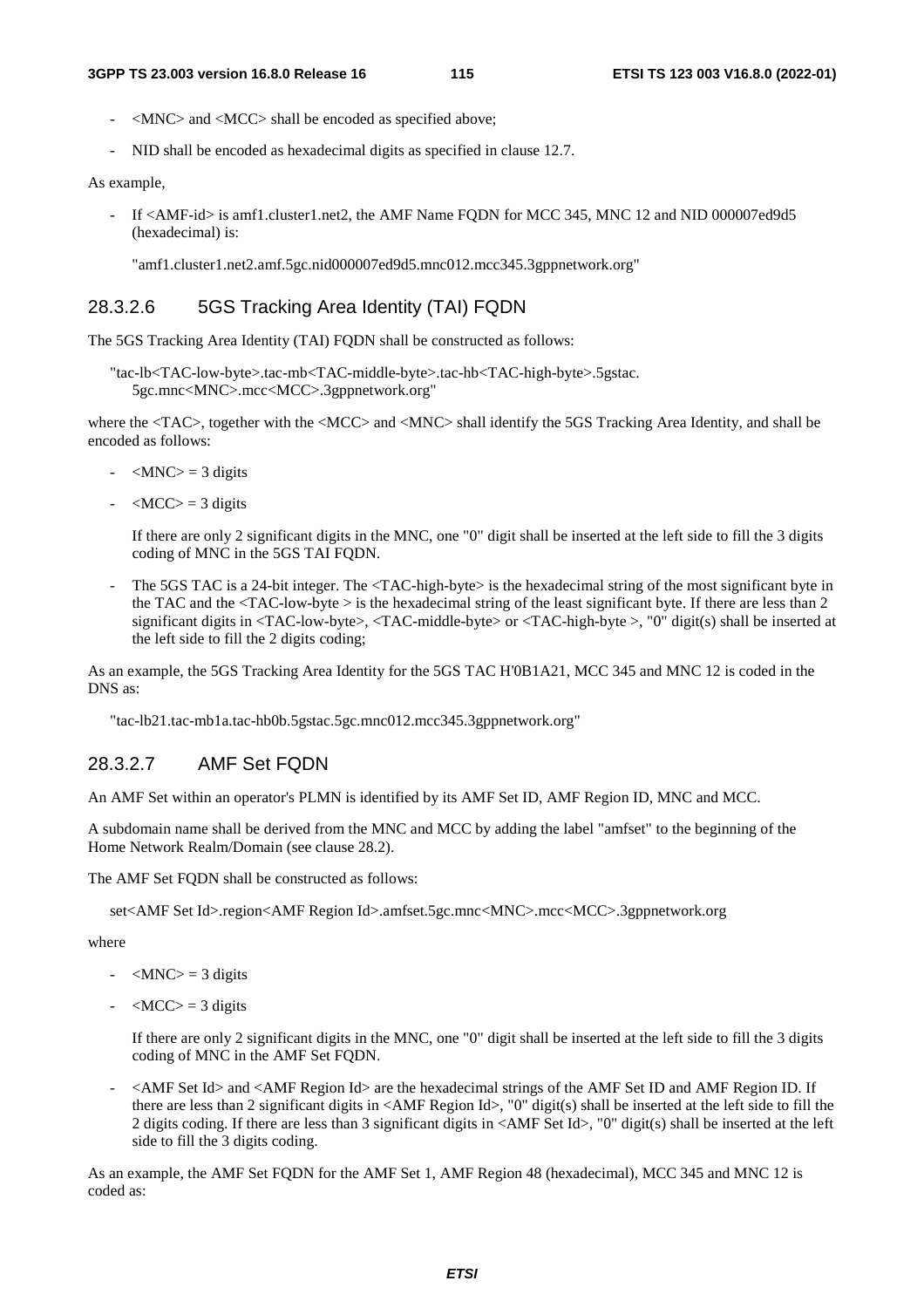"set001.region48.amfset.5gc.mnc012.mcc345.3gppnetwork.org"

An AMF Set within an operator's Stand-alone Non-Public Network (SNPN) shall be identified by its AMF Set ID, AMF Region ID and by either its Network Identifier (NID), MNC and MCC or an SNPN domain name pre-configured in the NF.

The AMF Set FQDN shall be constructed as follows:

set<AMF Set Id>.region<AMF Region Id>.amfset.5gc.nid<NID>.mnc<MNC>.mcc<MCC>.3gppnetwork.org

or

set<AMF Set Id>.region<AMF Region Id>.amfset.<SNPN domain name>

where

- <MNC> and <MCC> shall be encoded as specified above;
- NID shall be encoded as hexadecimal digits as specified in clause 12.7;
- $\leq$ SNPN domain name $>$  is a domain name chosen by the SNPN operator.

As an example, the AMF Set FQDN for the AMF Set 1, AMF Region 48 (hexadecimal), NID 000007ed9d5 (hexadecimal), MCC 345 and MNC 12 is coded as:

"set001.region48.amfset.5gc.nid000007ed9d5. mnc012.mcc345.3gppnetwork.org"

#### 28.3.2.8 AMF Instance FQDN

The AMF Instance FQDN shall uniquely identify an AMF instance.

The AMF Instance FQDN shall be constructed as:

pt<AMF Pointer>.set<AMF Set Id>.region<AMF Region Id>.amfi.5gc.mnc<MNC>.mcc<MCC>.3gppnetwork.org

where

- $\langle$ MNC $>$  = 3 digits
- $-MCC$  = 3 digits

 If there are only 2 significant digits in the MNC, one "0" digit shall be inserted at the left side to fill the 3 digits coding of MNC in the AMF Instance FQDN.

- <AMF Pointer>, <AMF Set Id> and <AMF Region Id> are the hexadecimal strings of the AMF Pointer, AMF Set ID and AMF Region ID. If there are less than 2 significant digits in  $\triangle AMF$  Pointer> or  $\triangle AMF$  Region Id>, "0" digit(s) shall be inserted at the left side to fill the 2 digits coding of the AMF Pointer or AMF Region Id respectively. If there are less than 3 significant digits in <AMF Set Id>, "0" digit(s) shall be inserted at the left side to fill the 3 digits coding.

As an example, the AMF Instance FQDN for the AMF Pointer 12 (hexadecimal), AMF Set 1, AMF Region 48 (hexadecimal), MCC 345 and MNC 12 is coded as:

"pt12.set001.region48.amfi.5gc.mnc012.mcc345.3gppnetwork.org"

#### 28.3.2.9 SMF Set FQDN

An SMF Set within an operator's network is identified by its NF Set ID as defined in clause 28.12, with NFType set to "smf".

For an SMF Set within an operator's PLMN, a subdomain name shall be derived from the MNC and MCC by adding the label "smfset" to the beginning of the Home Network Realm/Domain (see clause 28.2).

The SMF Set FODN shall be constructed as follows:

set<Set Id>.smfset.5gc.mnc<MNC>.mcc<MCC>.3gppnetwork.org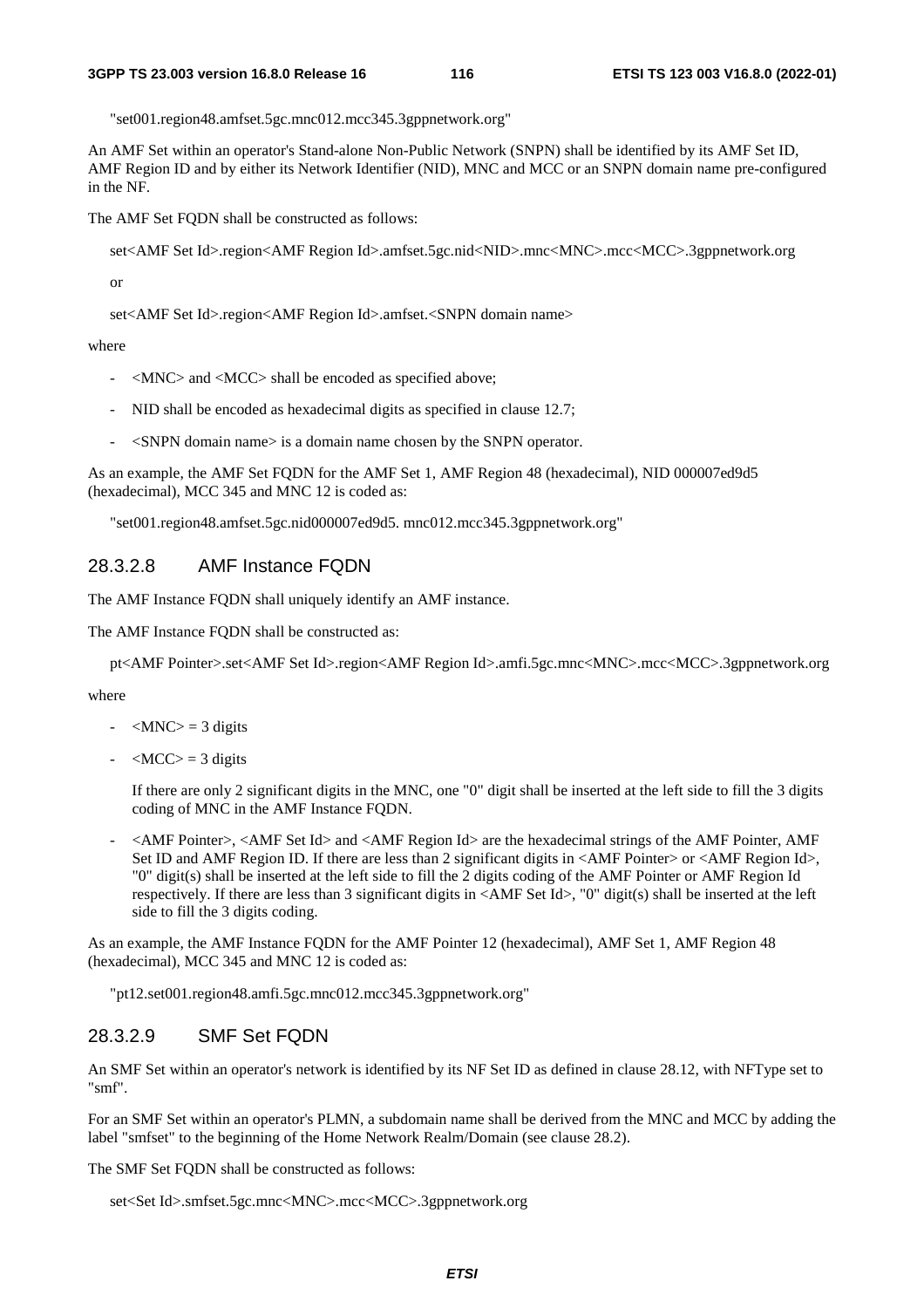where

- $\langle MNC \rangle = 3$  digits
- $\langle MCC \rangle = 3$  digits

 If there are only 2 significant digits in the MNC, one "0" digit shall be inserted at the left side to fill the 3 digits coding of MNC in the AMF Set FODN.

- <Set Id> is the string representing the Set ID part within the NF Set ID defined in clause 28.12.
- EXAMPLE: "set12. smfset.5gc.mnc012.mcc345.3gppnetwork.org" (for the SMF set from MCC 345, MNC 12 and SetID "12")
- NOTE: The labels preceding the ".3gppnetwork.org" domain correspond to the NF Set ID definition in clause 28.12.

For an SMF Set within an operator's Stand-alone Non-Public Network (SNPN), the SMF Set FQDN shall be constructed from its Network Identifier (NID), MNC and MCC or an SNPN domain name pre-configured in the NF, as follows:

set<Set Id>.smfset.5gc.nid<NID>.mnc<MNC>.mcc<MCC>.3gppnetwork.org

or

set<Set Id>.smfset.<SNPN domain name>

where

- <MNC> and <MCC> shall be encoded as specified above;
- NID shall be encoded as hexadecimal digits as specified in clause 12.7;
- <SNPN domain name> is a domain name chosen by the SNPN operator.
- EXAMPLE: "set12.smfset.5gc.nid000007ed9d5.mnc012.mcc345.3gppnetwork.org" (for an SMF set from MCC 345, MNC 12, NID 000007ed9d5 (hexadecimal) and SetID "12")

#### 28.3.2.10 Short Message Service Function (SMSF) FQDN

The Short Message Service Function (SMSF) FODN shall be constructed by prefixing its Home Network Domain Name (see clause 28.2) with the label "smsf" and with label(s) assigned by a PLMN as described below:

- <label(s) assigned by a PLMN>.smsf.5gc.mnc<MNC>.mcc<MCC>.3gppnetwork.org

This format shall be used as a Diameter identity of an SMSF. A Diameter realm of an SMSF shall be a Home Network Domain Name (see clause 28.2), i.e.:

- 5gc.mnc<MNC>.mcc<MCC>.3gppnetwork.org

## 28.4 Information for Network Slicing

#### 28.4.1 General

In order to identify a Network Slice end to end, the 5GS uses information called S-NSSAI (Single Network Slice Selection Assistance Information). See clause 5.15.2 of 3GPP TS 23.501 [119].

An S-NSSAI is comprised of:

- A Slice/Service type (SST),
- A Slice Differentiator (SD), which is optional information that complements the Slice/Service type(s) to differentiate amongst multiple Network Slices.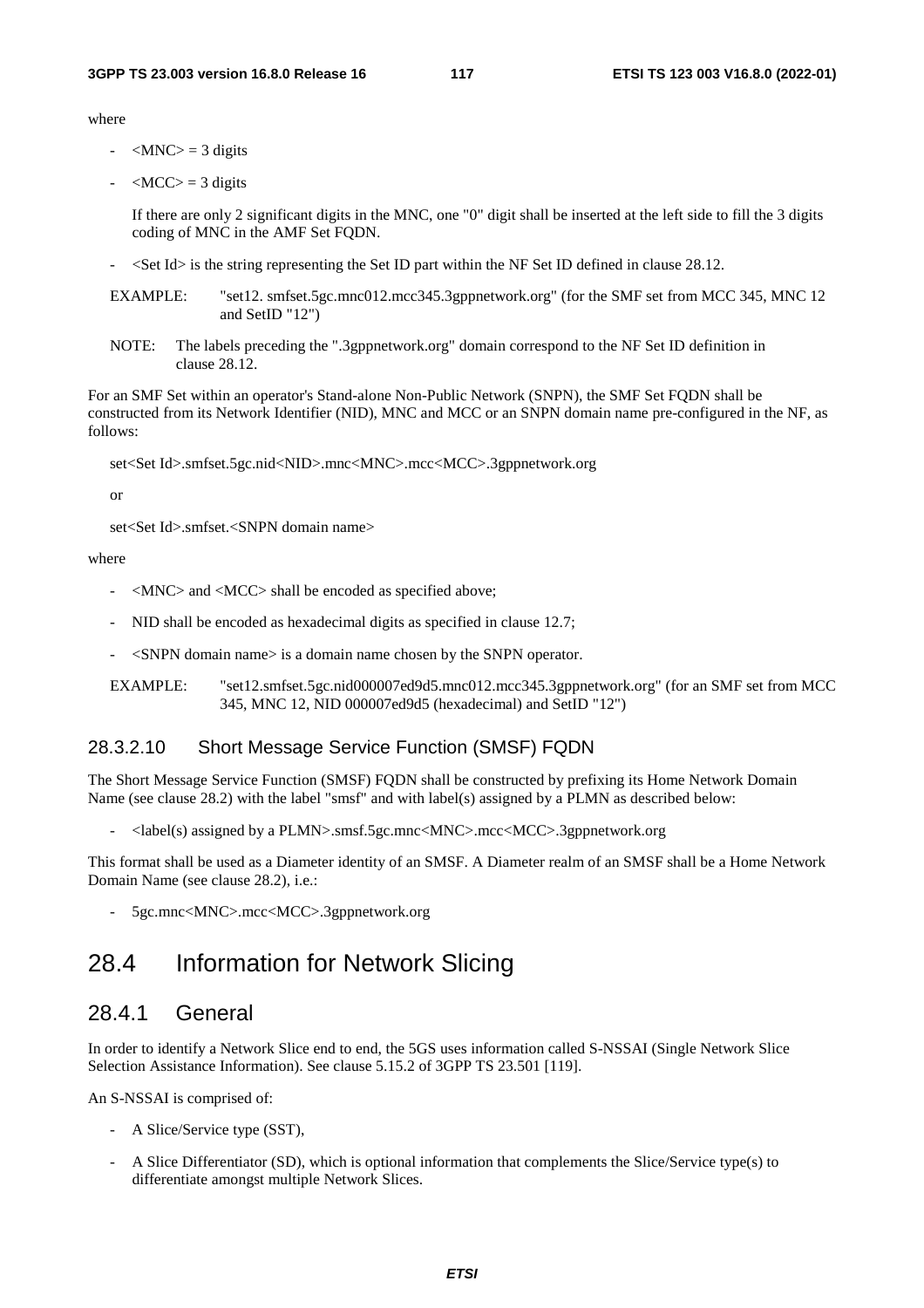### 28.4.2 Format of the S-NSSAI

The structure of the S-NSSAI is depicted in Figure 28.4.2-1



**Figure 28.4.2-1: Structure of S-NSSAI** 

The S-NSSAI may include both the SST and SD fields (in which case the S-NSSAI length is 32 bits in total), or the S-NSSAI may just include the SST field (in which case the S-NSSAI length is 8 bits only).

The SST field may have standardized and non-standardized values. Values 0 to 127 belong to the standardized SST range and they are defined in 3GPP TS 23.501 [119]. Values 128 to 255 belong to the Operator-specific range.

The SD field has a reserved value "no SD value associated with the SST" defined as hexadecimal FFFFFF. In certain protocols, the SD field is not included to indicate that no SD value is associated with the SST.

## 28.5 NF FQDN Format for Inter PLMN Routing

### 28.5.1 General

For routing HTTP/2 request messages to NF in a different PLMN, the FQDN of the target NF shall have the Home Network Domain (see clause 28.2) as the trailing part.

### 28.5.2 Telescopic FQDN

The FQDN of the NF services or the authority part of URIs in another PLMN, may be appended with the PLMN Network Domain of the request initiating PLMN, as the trailing part to form a Telescopic FQDN as specified in 3GPP TS 33.501 [124]. The structure of the Telescopic FQDN is as specified below:

<Label representing FQDN from other PLMN>.<FQDN of the SEPP in the request initiating PLMN>,

where:

- FQDN from other PLMN is the FQDN of the other PLMN NF (for e.g. returned in the NF Discovery Response) or the authority part of URIs from other PLMN, which may be rewritten by the other PLMN SEPP for topology hiding. The request initiating PLMN SEPP shall replace the other PLMN FQDN with a label;
- NOTE 1: How a SEPP constructs the label to replace the other PLMN FQDN is implementation specific. The label replacement is required in order to avoid multiple subdomains in the FQDN since the SEPP presents wildcard certificates on behalf of the other PLMN and only single level subdomain is allowed in a wildcard certificate as per IETF RFC 2818 [127].

NOTE 2: FQDN from other PLMN includes the network domain of the other PLMN.

- FQDN of the SEPP in the request initiating PLMN is the identifier of the SEPP in the request initaiting PLMN (e.g. VPLMN).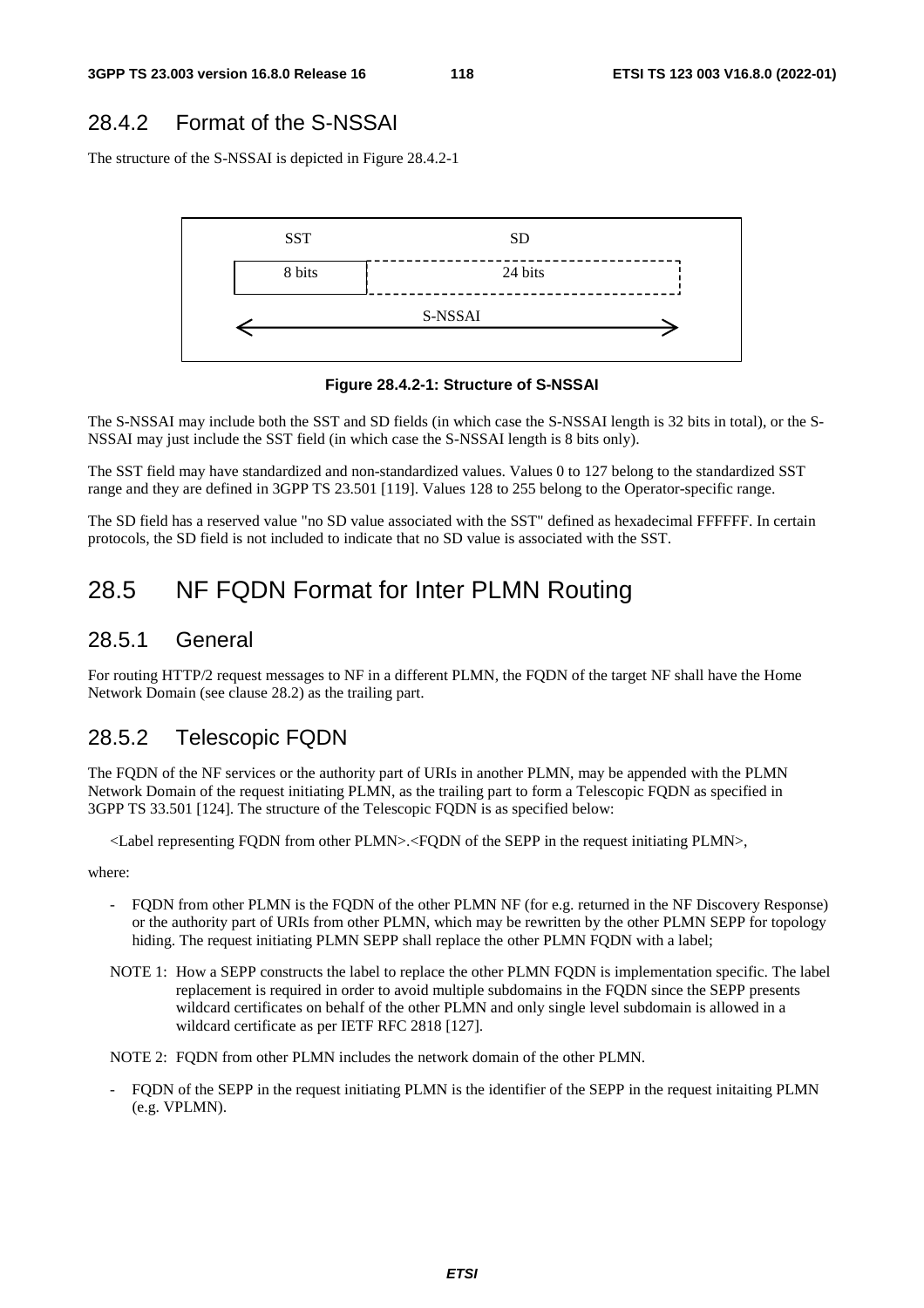## 28.6 5GS Tracking Area Identity (TAI)

The 5GS Tracking Area Identity (TAI) consists of a Mobile Country Code (MCC), Mobile Network Code (MNC), and Tracking Area Code (TAC). It is composed as shown in figure 28.6-1.



#### **Figure 28.6-1: Structure of the 5GS Tracking Area Identity (TAI)**

The TAI is composed of the following elements:

- Mobile Country Code (MCC) identifies the country in which the PLMN is located. The value of the MCC is the same as the 3-digit MCC contained in the IMSI;
- Mobile Network Code (MNC) is a code identifying the PLMN in that country. The value of the MNC is the same as the 2-digit or 3-digit MNC contained in the IMSI;
- 5GS Tracking Area Code (TAC) is a fixed length code (of 3 octets) identifying a Tracking Area within a PLMN. This part of the tracking area identification shall be coded using a full hexadecimal representation. The following are reserved hexadecimal values of the TAC:
	- 000000, and
	- FFFFFE.
- NOTE 1: The above reserved values are used in some special cases when no valid TAI exists in the UE (see 3GPP TS 24.501 [125] for more information).
- NOTE 2: In the 5G Core Network protocols, when the TAI needs to be identified in the context of Standalone Non-Public Networks (SNPN), the Network Identifier (NID) of the SNPN is included as part of the TAI Information Element (see 3GPP TS 29.571 [129]); this is a protocol aspect that does not imply any change on the system-wide definition of the TAI.

## 28.7 Network Access Identifier (NAI)

### 28.7.1 Introduction

This clause describes the NAI formats used in the 5G System.

## 28.7.2 NAI format for SUPI

The NAI for SUPI shall have the form username@realm as specified in clause 2.2 of IETF RFC 7542 [126].

A SUPI containing a network specific identifier shall take the form of a Network Access Identifier (NAI). See clause 5.9.2 of 3GPP TS 23.501 [119] for the definition and use of the network specific identifier.

See clauses 28.15.2 and 28.16.2 for the NAI format for a SUPI containing a GCI or a GLI.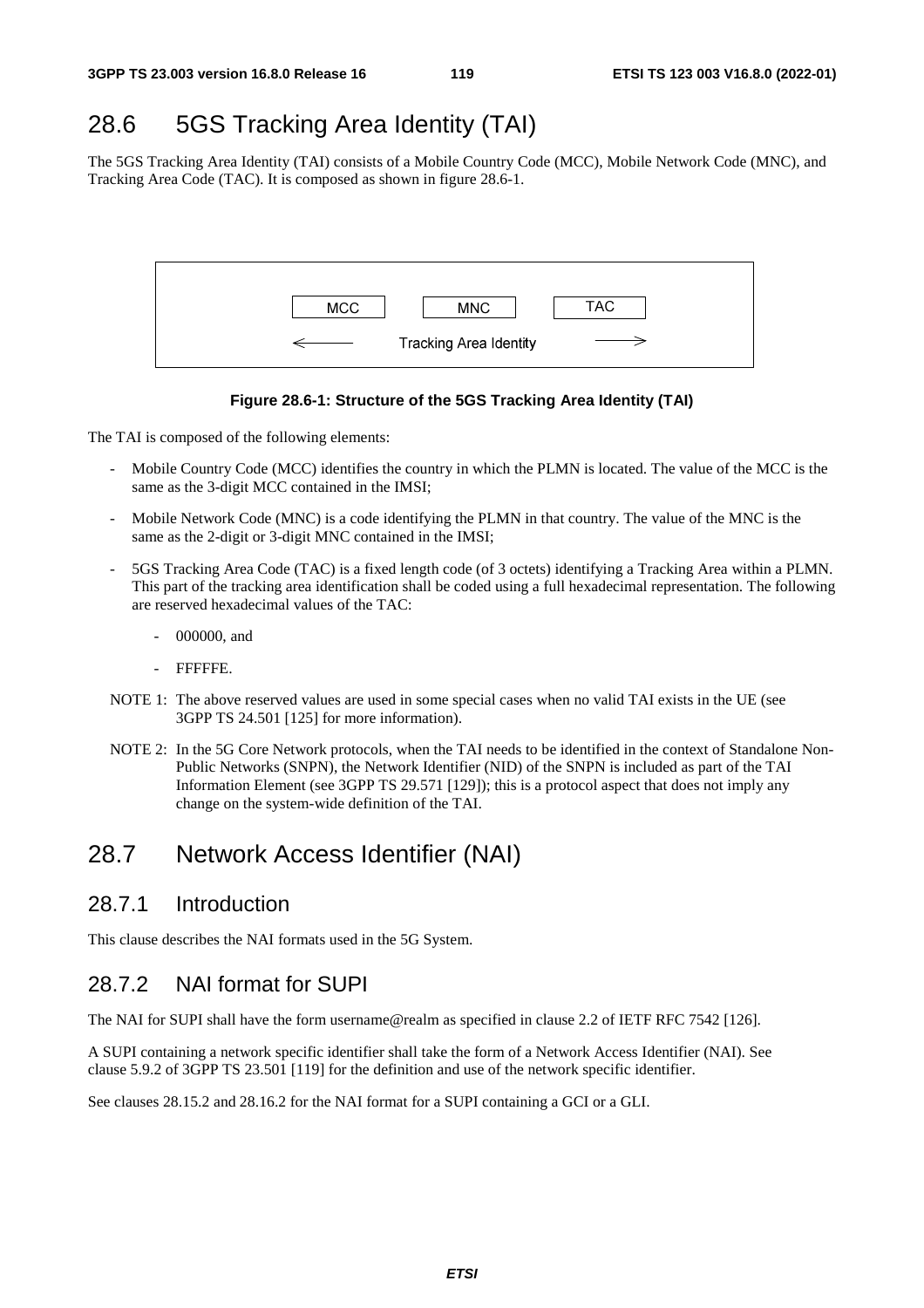### 28.7.3 NAI format for SUCI

When the SUPI is defined as a Network Specific Identifier, the SUCI shall take the form of a Network Access Identifier (NAI). In this case, the NAI format of the SUCI shall have the form username@realm as specified in clause 2.2 of IETF RFC 7542 [126], where the realm part shall be identical to the realm part of the Network Specific Identifier.

When the SUPI is defined as an IMSI, the SUCI in NAI format shall have the form username@realm, where the realm part shall be constructed by converting the leading digits of the IMSI, i.e. MNC and MCC, into a domain name, as described in clause 28.2. In SNPN scenarios, the realm part shall additionally include the NID of the SNPN. The resulting realm part of the NAI shall be in the form:

"5gc.mnc<MNC>.mcc<MCC>.3gppnetwork.org", or

"5gc.nid<NID>.mnc<MNC>.mcc<MCC>.3gppnetwork.org" (for SNPN scenarios).

The username part of the NAI shall take one of the following forms:

a) for the null-scheme:

type<supi type>.rid<routing indicator>.schid<protection scheme id>.userid<MSIN or Network Specific Identifier SUPI username>

b) for the Scheme Output for Elliptic Curve Integrated Encryption Scheme Profile A and Profile B:

type<supi type>.rid<routing indicator>.schid<protection scheme id>.hnkey<home network public key id>.ecckey<ECC ephemeral public key value>.cip<ciphertext value>.mac<MAC tag value>

- c) for HPLMN proprietary protection schemes:
	- type<supi type>.rid<routing indicator>.schid<protection scheme id>.hnkey<home network public key id>. out<HPLMN defined scheme output>

See clause 2.2B for the definition and format of the different fields of the SUCI.

Examples:

Assuming the IMSI 234150999999999, where MCC=234, MNC=15 and MSISN=0999999999, the Routing Indicator 678, and a Home Network Public Key Identifier of 27, the NAI format for the SUCI takes the form:

for the null-scheme:

type0.rid678.schid0.userid0999999999@5gc.mnc015.mcc234.3gppnetwork.org

for the Profile  $\langle A \rangle$  protection scheme:

type0.rid678.schid1.hnkey27.ecckey<ECC ephemeral public key>.cip< encryption of 0999999999>.mac<MAC tag value>@5gc.mnc015.mcc234.3gppnetwork.org

Assuming the Network Specific Identifier user17@example.com, the Routing Indicator 678, and a Home Network Public Key Identifier of 27, the NAI format for the SUCI takes the form:

- for the null-scheme:

type1.rid678.schid0.useriduser17@example.com

for the Profile  $\langle A \rangle$  protection scheme:

type1.rid678.schid1.hnkey27.ecckey<ECC ephemeral public key>.cip< encryption of user17>.mac<MAC tag value>@example.com

See clauses 28.15.5 and 28.16.5 for the NAI format for a SUCI containing a GCI or a GLI.

### 28.7.4 Emergency NAI for Limited Service State

This clause describes the format of the UE identification when UE is performing an emergency registration and IMSI is not available or not authenticated.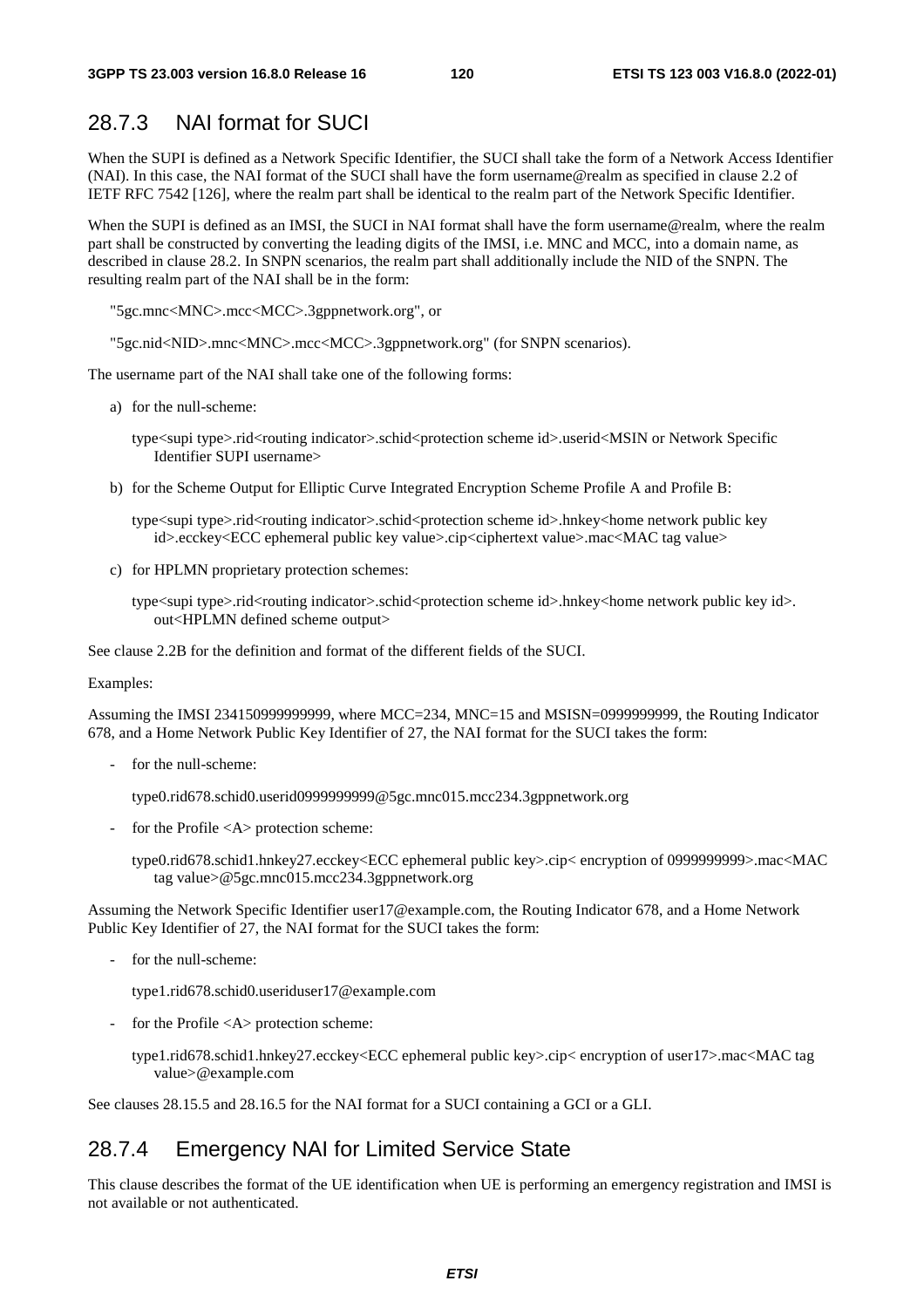The Emergency NAI for Limited Service State shall take the form of an NAI, and shall have the form username@realm as specified in clause 2.2 of IETF RFC 7542 [126]. The exact format shall be:

imei<IMEI>@sos.invalid

NOTE: The top level domain ".invalid" is a reserved top level domain, as specified in IETF RFC 2606 [64], and is used here due to the fact that this NAI never needs to be resolved for routing.

or if IMEI is not available,

mac<MAC>@sos.invalid

For example, if the IMEI is 219551288888888, the Emergency NAI for Limited Service State then takes the form of imei219551288888888@sos.invalid.

For example, if the MAC address is 44-45-53-54-00-AB, the Emergency NAI for Limited Service State then takes the form of mac4445535400AB@sos.invalid, where the MAC address is represented in hexadecimal format without separators.

### 28.7.5 Alternative NAI

The Alternative NAI shall take the form of a NAI, i.e. 'any username@realm' as specified of IETF RFC 7542 [126]. The Alternative NAI shall not be routable from any AAA server.

The Alternative NAI shall contain a username part that is not a null string.

The realm part of the NAI shall be "unreachable.3gppnetwork.org".

The result shall be an NAI in the form of:

"<any\_non\_null\_string>@unreachable.3gppnetwork.org".

### 28.7.6 NAI used for 5G registration via trusted non-3GPP access

While performing the EAP-authentication procedure when a UE attempts to register to 5GCN via a trusted non-3GPP access network (see clause 4.12a in 3GPP TS 23.502 [120]), the UE shall use a NAI in the following format:

"<any\_non\_null\_string>@nai.5gc.mnc<MNC>.mcc<MCC>.3gppnetwork.org"

Where:

- a) the username part <any\_non\_null\_string> is any non null string; and
- b) the <MNC> and <MCC> identify the PLMN (either HPLMN or VPLMN) to which the UE attempts to connect via the trusted non-3GPP access as described in clause 6.3.12 of 3GPP TS 23.501 [119].
- NOTE 1: The username part of the NAI is not used to identify the UE since the UE is identified by its NAS registration to the 5GCN independent of using the NAI. The realm part of the NAI is however used by the trusted non-3GPP access for TNGF selection.
- NOTE 2: In case of 5GCN, there is no need for a decorated NAI as in EPC (see clause 19.3.3), since the UE sends a NAS registration request to the PLMN including a SUCI or 5G-GUTI.

### 28.7.7 NAI used by N5CW devices via trusted non-3GPP access

While performing the EAP authentication procedure when a non 5G capable over WLAN (N5CW) device attempts to register to 5GCN via a trusted non-3GPP access network (see clause 4.12 b in 3GPP TS 23.502 [120]), the N5CW device shall use a NAI in the following format:

"<5G\_device\_unique\_identity>@nai.5gc-nn.mnc<MNC>.mcc<MCC>.3gppnetwork.org"

Where:

a) the username part <5G\_device\_unique\_identity> is to identify the N5CW device and contains either: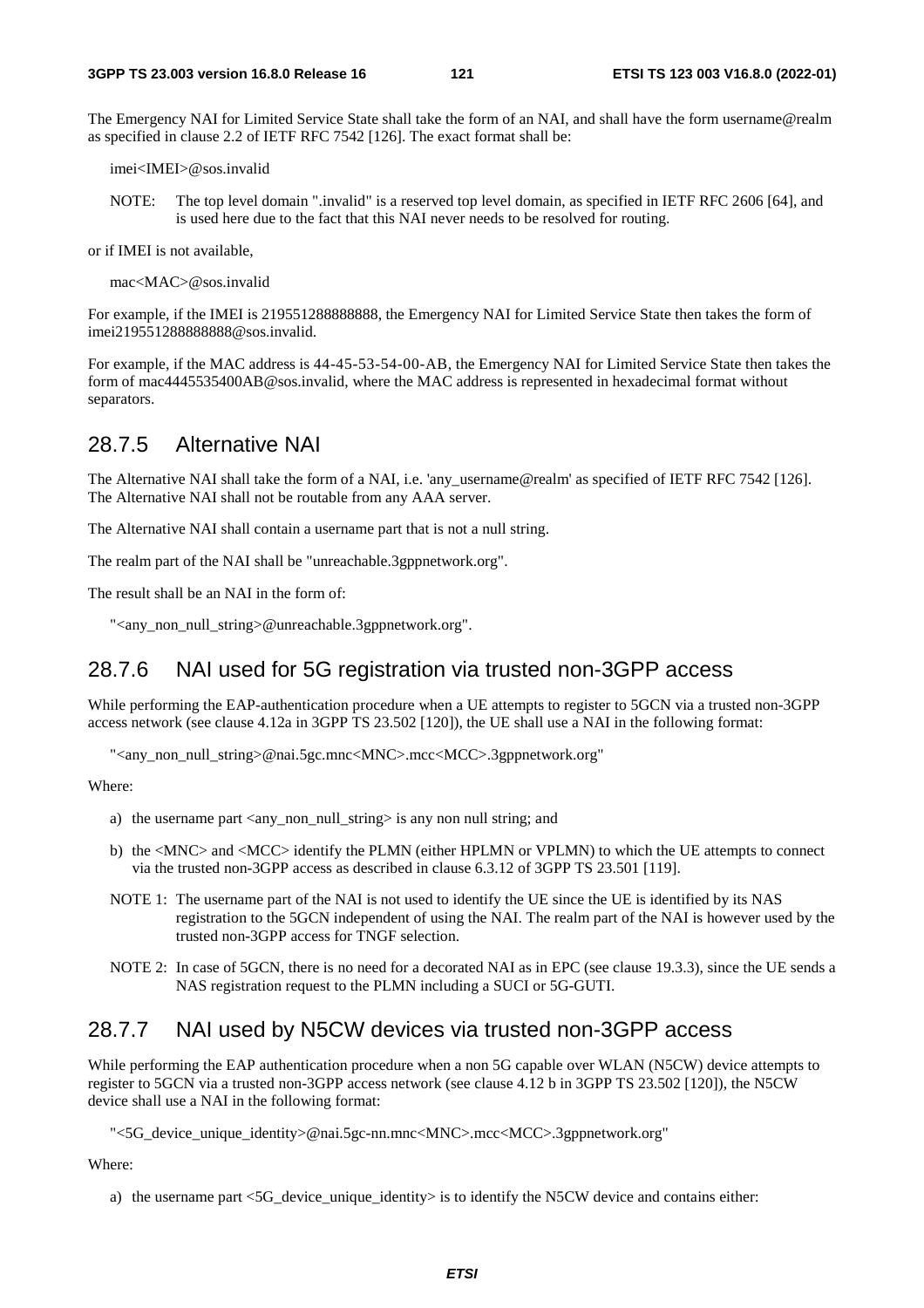- SUCI as defined as the username part of the NAI format in clause 28.7.3, if the UE is not registred to 5GCN via NG-RAN; or
- 5G-GUTI as defined as the username part of the NAI format in clause 28.7.8, if the N5CW device is registred to 5GCN via NG-RAN; and
- b) the <MNC> and <MCC> identify the PLMN (either HPLMN or VPLMN) to which the N5CW device attempts to connect via the trusted non-3GPP access as described in clause 6.3.12 of 3GPP TS 23.501 [119].
- NOTE: As defined in 3GPP TS 33.501 [124], an N5CW device is authenticated using EAP-AKA', thus, it has a USIM that stores the HPLMN identity.

### 28.7.8 NAI format for 5G-GUTI

The NAI format of the 5G-GUTI shall have the form username@realm as specified in clause 2.2 of IETF RFC 7542 [126].

The username part of the NAI shall take the following form:

tmsi<5G-TMSI>.pt<AMF Pointer>.set<AMF Set Id>.region<AMF Region Id>

<5G-TMSI>, <AMF Pointer>, <AMF Set Id> and <AMF Region Id> are the hexadecimal strings of the 5G-TMSI, AMF Pointer, AMF Set ID and AMF Region ID. If there are less than 8 significant digits in <5G-TMSI>, "0" digit(s) shall be inserted at the left side to fill the 8 digits coding. If there are less than 2 significant digits in <AMF Pointer> or <AMF Region Id>, "0" digit(s) shall be inserted at the left side to fill the 2 digits coding of the AMF Pointer or AMF Region Id respectively. If there are less than 3 significant digits in <AMF Set Id>, "0" digit(s) shall be inserted at the left side to fill the 3 digits coding.

Example:

Assuming 5G-TMSI = 06666666 (hexadecimal), AMF Pointer=12 (hexadecimal), AMF Set = 001 (hexadecimal), AMF Region = 48 (hexadecimal), the username part of the NAI is encoded as:

"tmsi06666666.pt12.set001.region48"

The NAI for an N5CW device in a PLMN (either HPLMN or VPLMN) with MNC=012 and MCC=345, to which the N5CW device attempts to connect via the trusted non-3GPP access, according to clause 28.7.7 is:

"tmsi06666666.pt12.set001.region48@nai.5gc-nn.mnc012.mcc345.3gppnetwork.org"

## 28.8 Generic Public Subscription Identifier (GPSI)

The Generic Public Subscription Identifier (GPSI) is defined in clause 5.9.8 of 3GPP TS 23.501 [119].

The GPSI is defined as:

- a GPSI type: in this release of the specification, it may indicate an MSISDN or an External Identifier; and
- dependent on the value of the GPSI type:
	- an MSISDN as defined in clause 3.3; or
	- an External Identifier as defined in clause 19.7.2.

NOTE: Depending on the protocol used to convey the GPSI, the GPSI type can take different formats.

## 28.9 Internal-Group Identifier

Internal-Group Identifier is a network internal globally unique ID which identifies a set of SUPIs (e.g. MTC devices) from a given network that are grouped together for one specific group related service (see 3GPP TS 23.501 [119] clause 5.9.7).

An Internal-Group Identifier shall be composed in the same way as IMSI-Group Identifier (see clause 19.9).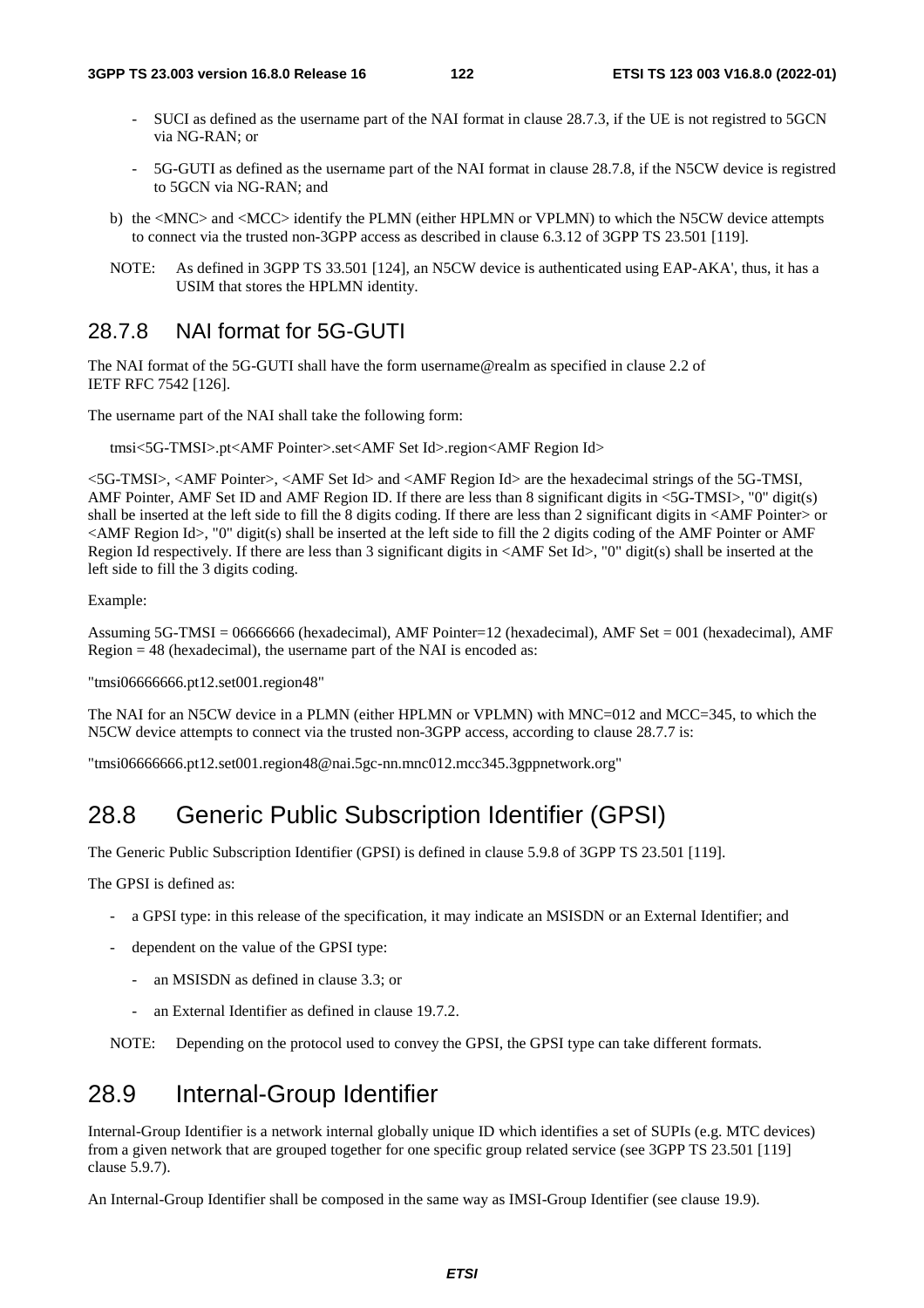If a 5G subscriber's IMSI belongs to an IMSI-Group identified by a given IMSI-Group Identifier X, the IMSI shall also belong to the Internal-Group identified by the Internal-Group Identifier X.

## 28.10 Presence Reporting Area Identifier (PRA ID)

The Presence Reporting Area Identifier (PRA ID) is used to identify a Presence Reporting Area (PRA).

PRAs can be used for reporting changes of UE presence in a PRA, e.g. for policy control or charging decisions. See 3GPP TS 23.501 [119] and 3GPP TS 23.503 [121].

A PRA is composed of a short list of TAs and/or NG-RAN nodes and/or cells identifiers in a PLMN.A PRA can be:

- either a "UE-dedicated PRA", defined in the subscriber profile;
- or a "Core Network predefined PRA", pre-configured in AMF.

PRA IDs used to identify "Core Network predefined PRAs" shall not be used for identifying "UE-dedicated PRAs".

The same PRA ID may be used for different UEs to identify different "UE-dedicated PRAs", i.e. PRA IDs may overlap between different UEs, while identifying different "UE-dedicated PRAs".

The PRA ID shall be formatted as an integer within the following ranges:

0 .. 8 388 607 for UE-dedicated PRA

8 388 608 to 16 777 215 for Core Network predefined PRA.

NOTE: The PRA ID is encoded over the Service Based Interfaces as a string of digits representing an integer. See 3GPP TS 29.571 [129].

## 28.11 CAG-Identifier

A Closed Access Group (CAG) within a PLMN is uniquely identified by a CAG-Identifier (see 3GPP TS 23.501 [119]).

The CAG-Identifier shall be a fixed length 32 bit value.

## 28.12 NF Set Identifier (NF Set ID)

A NF Set Identifier is a globally unique identifier of a set of equivalent and interchangeable CP NFs from a given network that provide distribution, redundancy and scalability (see clause 5.21.3 of 3GPP TS 23.501 [119]).

An NF Set Identifier shall be constructed from the MCC, MNC, NID (for SNPN), NF type and a Set ID.

A NF Set Identifier shall be formatted as the following string:

set<Set ID>.<nftype>set.5gc.mnc<MNC>.mcc<MCC> for a NF Set in a PLMN, or

set<Set ID>.<nftype>set.5gc.nid<NID>.mnc<MNC>.mcc<MCC> for a NF Set in a SNPN.

where:

- the <MCC> and <MNC> shall identify the PLMN of the NF Set and shall be encoded as follows:
	- $-MCC$  = 3 digits
	- $-MNC$  = 3 digits

 If there are only 2 significant digits in the MNC, one "0" digit shall be inserted at the left side to fill the 3 digits coding of MNC.

- the Network Identifier (NID) shall be encoded as hexadecimal digits as specified in clause 12.7.
- the <NFType> shall identify the NF type of the NFs within the NF set and shall be encoded as a value of Table 6.1.6.3.3-1 of 3GPP TS 29.510 [130] but with lower case characters;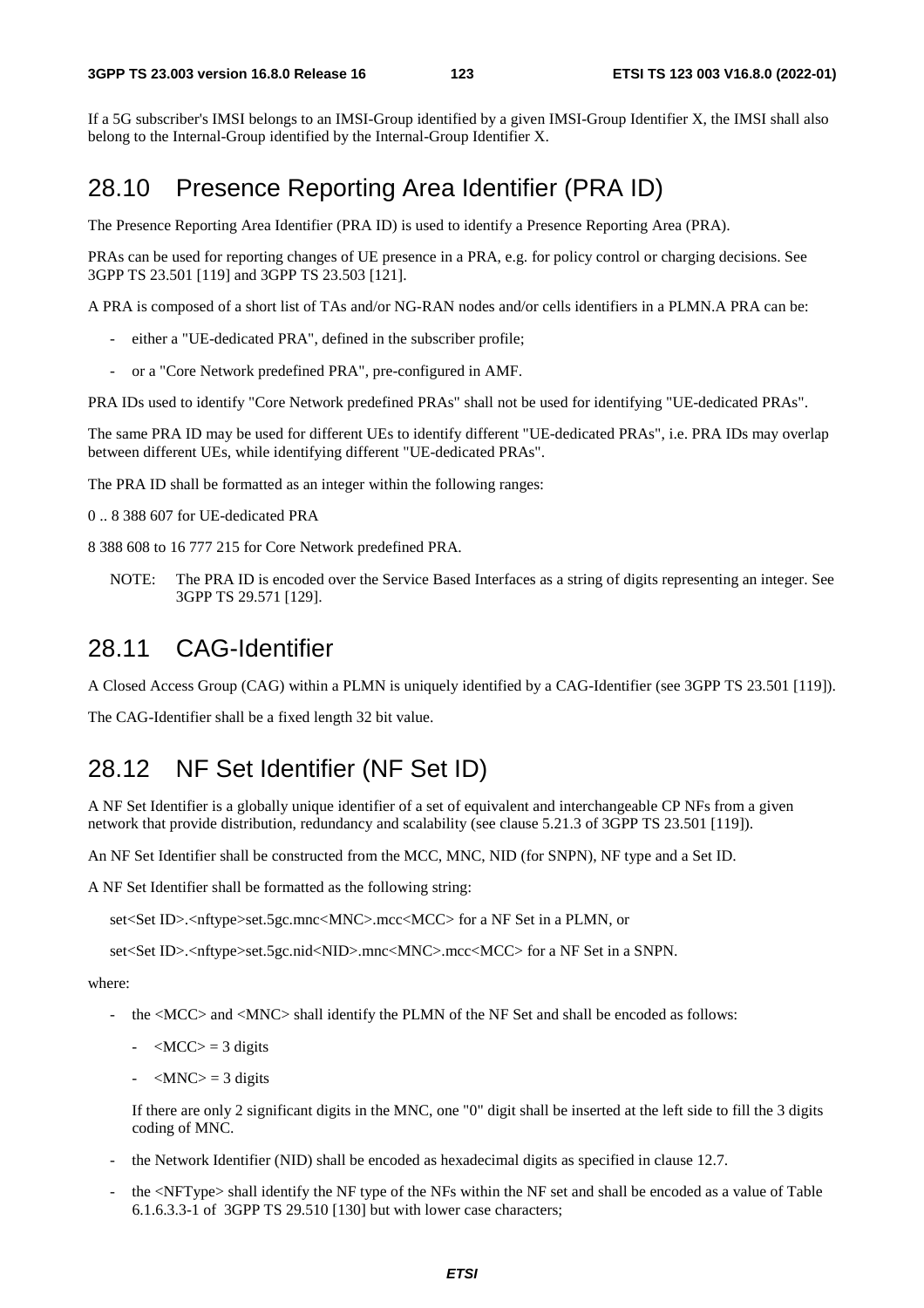- the Set ID shall be a NF type specific Set ID within the PLMN, chosen by the operator, that shall consist of alphabetic characters (A-Z and a-z), digits (0-9) and/or the hyphen (-) and that shall end with either an alphabetic character or a digit;
- the case of alphabetic characters is not significant (i.e. two NF Set IDs with the same characters but using different lower and upper cases identify the same NF Set).

For an AMF set, the Set ID shall be set to "<AMF Set ID>.region<AMF Region ID>", with the AMF Region ID and AMF Set ID encoded as defined in 3GPP TS 29.571 [129].

- EXAMPLE 1: setxyz.smfset.5gc.mnc012.mcc345
- EXAMPLE 2: set12.pcfset.5gc.mnc012.mcc345
- EXAMPLE 3: set001.region48.amfset.5gc.mnc012.mcc345 (for AMF Region 48 (hexadecimal) and AMF Set 1)
- EXAMPLE 4: setxyz.smfset.5gc.nid000007ed9d5.mnc012.mcc345 for a SNPN with the NID 000007ed9d5 (hexadecimal).
- NOTE: If needed, an FQDN can be derived from a given NF Set ID by appending the ".3gppnetwork.org" domain to the NF Set ID, see e.g. SMF Set FODN in clause 28.3.2.9. For NFs whose NF type contains an underscore and for which an FQDN needs to be derived, the underscore is replaced by an hyphen in the corresponding label of the FQDN.

NF Instances of an NF Set are equivalent and share the same MCC, MNC, NID (for SNPN), NF type and NF Set ID.

## 28.13 NF Service Set Identifier (NF Service Set ID)

A NF Service Set Identifier is a globally unique identifier of a set of equivalent and interchangeable CP NF service instances within a NF instance from a given network that provide distribution, redundancy and scalability (see clause 5.21.3 of 3GPP TS 23.501 [119]).

An NF Service Set Identifier shall be constructed from the MCC, MNC, NID (for SNPN), NF instance Identifier, service name and a Set ID.

A NF Service Set Identifier shall be formatted as the following string:

- set<Set ID>.sn<Service Name>.nfi<NF Instance ID>.5gc.mnc<MNC>.mcc<MCC> for a NF Service Set in a PLMN, or
- set<Set ID>.sn<Service Name>.nfi<NF Instance ID>.5gc.nid<NID>.mnc<MNC>.mcc<MCC> for a NF Service Set in a SNPN.

where:

- the <MCC> and <MNC> shall identify the PLMN of the NF Service Set and shall be encoded as follows:
	- $-MCC$  = 3 digits
	- $-MNC$  = 3 digits

 If there are only 2 significant digits in the MNC, one "0" digit shall be inserted at the left side to fill the 3 digits coding of MNC.

- the Network Identifier (NID) shall be encoded as hexadecimal digits as specified in clause 12.7.
- the NFInstanceID shall identify the NF instance of the NF Service set, as defined by 3GPP TS 23.501 [119] and 3GPP TS 29.510 [130];
- the ServiceName shall identify the NF service of the NF Service set, as defined by 3GPP TS 29.510 [130];
- the Set ID shall be a service specific Set ID within the NF instance, chosen by the operator that shall consist of alphabetic characters (A-Z and a-z), digits (0-9) and/or the hyphen (-) and that shall end with either an alphabetic character or a digit;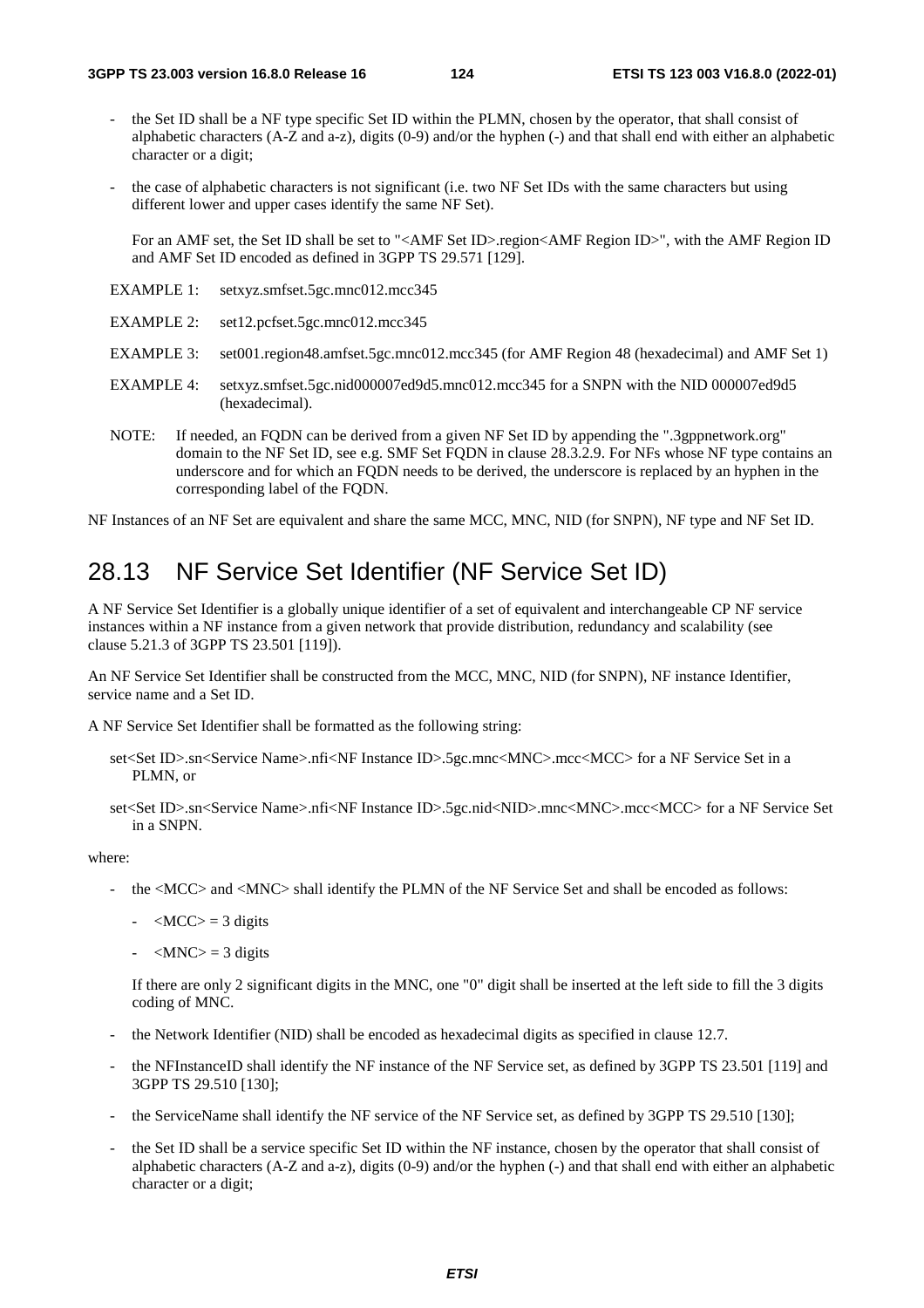- the case of alphabetic characters is not significant (i.e. two NF Service Set IDs with the same characters but using different lower and upper cases identify the same NF Service Set).
- EXAMPLE 1: setxyz.snnsmf-pdusession.nfi54804518-4191-46b3-955c-ac631f953ed8.5gc.mnc012.mcc345
- EXAMPLE 2: set2.snnpcf-smpolicycontrol.nfi54804518-4191-46b3-955c-ac631f953ed8.5gc.mnc012.mcc345
- EXAMPLE 3: setxyz.snnsmf-pdusession.nfi54804518-4191-46b3-955cac631f953ed8.5gc.nid000007ed9d5.mnc012.mcc345 for a SNPN with the NID 000007ed9d5 (hexadecimal).

NF service instances from different NF instances are equivalent NF service instances if they share the same MCC, MNC, NID (for SNPN), ServiceName and Set ID.

NF Service Sets belonging to different NF Instances are said to be equivalent, if they share the same MCC, MNC, NID (for SNPN), ServiceName and Set ID.

## 28.14 Data Network Access Identifier (DNAI)

A Data Network Access Identifier (DNAI) is an operator defined identifier of a user plane access to one or more DN(s) where applications are deployed (see clauses 3.1 and 5.6.7 in 3GPP TS 23.501 [119]). The same DN may also be referred to by multiple DNAIs.

DNAI is represented as an operator specific string (see clause A.2 in 3GPP TS 29.571 [129]. The format of the DNAI is defined by the operator and is not standardized.

## 28.15 Global Cable Identifier (GCI)

#### 28.15.1 Introduction

This clause describes the GCI formats used in the 5G System.

### 28.15.2 NAI format for SUPI containing a GCI

A SUPI containing a GCI shall take the form of a Network Access Identifier (NAI).

The NAI for SUPI shall have the form username@realm as specified in clause 2.2 of IETF RFC 7542 [126], where:

- the username part shall be the GCI, as defined in clause 28.15.4;
- the realm part shall identify the operator owning the subscription; if the operator owns a PLMN ID, the realm part should be in the form:

"5gc.mnc<MNC>.mcc<MCC>.3gppnetwork.org"

- EXAMPLE 1: 00-00-5E-00-53-00@5gc.mnc012.mcc345.3gppnetwork.org
- EXAMPLE 2: 00-00-5E-00-53-00@operator.com

### 28.15.3 User Location Information for RG accessing the 5GC via W-5GCAN (HFC Node ID)

The User Location information for a 5G-CRG/FN-CRG accessing the 5GC via a Wireline 5G Cable Access network (W-5GCAN) shall take the form of an HFC Node ID. The HFC Node ID consists of a string of up to six characters as specified in CableLabs WR-TR-5WWC-ARCH [134]. .

### 28.15.4 GCI

The GCI uniquely identifies the line connecting the 5G-CRG or FN-CRG to the 5GS.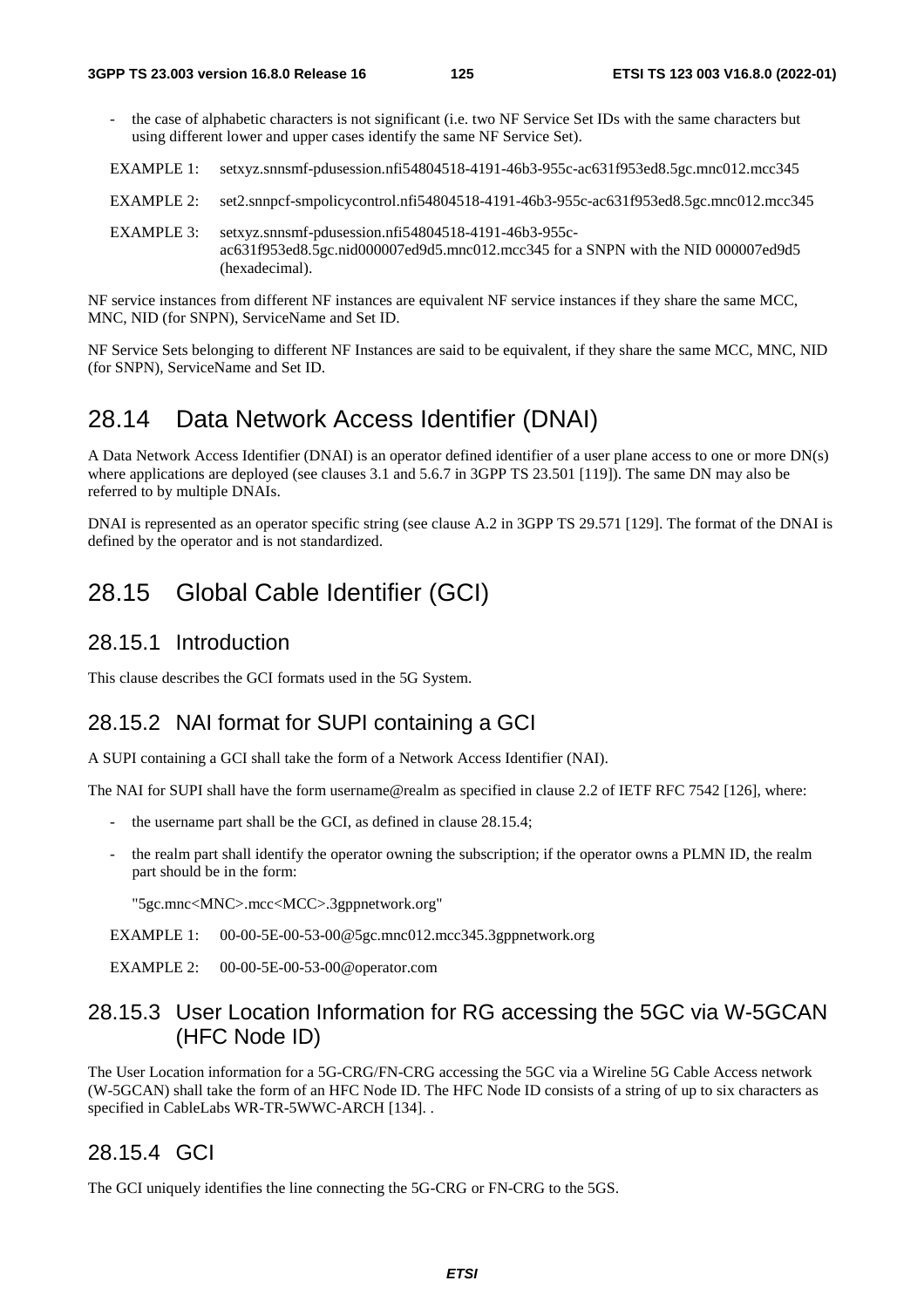The GCI is a variable length opaque identifier, encoded as specified in CableLabs WR-TR-5WWC-ARCH [134] and CableLabs DOCSIS MULPI [135]. It shall comply with the syntax specified in clause 2.2 of IETF RFC 7542 [126] for the username part of a NAI.

NOTE: The GCI contains an HFC\_Identifier, see WR-TR-5WWC-ARCH [134] and CableLabs DOCSIS MULPI [135].

EXAMPLE: 00-00-5E-00-53-00

### 28.15.5 NAI format for SUCI containing a GCI

The SUCI containing a GCI shall take the form of a Network Access Identifier (NAI).

The NAI format of the SUCI shall have the form username@realm as specified in clause 2.2 of IETF RFC 7542 [126], where the realm part shall be identical to the realm part of the SUPI (see clause 28.15.2).

The username part of the NAI shall be encoded as specified for the null-scheme in clause 28.7.3, i.e. it shall take the following form:

type3.rid0.schid0.userid<username>

where the username shall be encoded as the username part of the SUPI (see clause 28.15.2).

EXAMPLE 1: type3.rid0.schid0.userid00-00-5E-00-53-00@5gc.mnc012.mcc345.3gppnetwork.org

EXAMPLE 2: type3.rid0.schid0.userid00-00-5E-00-53-00@operator.com

## 28.16 Global Line Identifier (GLI)

### 28.16.1 Introduction

This clause describes the GLI formats used in the 5G System.

### 28.16.2 NAI format for SUPI containing a GLI

A SUPI containing a GLI shall take the form of a Network Access Identifier (NAI).

The NAI for SUPI shall have the form username@realm as specified in clause 2.2 of IETF RFC 7542 [126], where:

- the username part shall be the GLI, as defined in clause 28.16.4;
- the realm part shall identify the operator owning the subscription; if the operator owns a PLMN ID, the realm part should be in the form:

```
"5gc.mnc<MNC>.mcc<MCC>.3gppnetwork.org"
```
### 28.16.3 User Location Information for RG accessing the 5GC via W-5GBAN

The User Location information for a 5G-BRG/FN-BRG accessing the 5GC via a Wireline BBF Access Network (W-5GBAN) shall take the form of a GLI as defined in clause 28.16.4.

### 28.16.4 GLI

The GLI uniquely identifies the line connecting the 5G-BRG or FN-BRG to the 5GS.

The GLI is a variable length opaque identifier, consisting of a string of up to 200 base64-encoded characters, representing the GLI value (up to 150 bytes) encoded as specified in BBF WT-470 [133].

NOTE: The GLI contains an identifier of the Line ID source and the Line ID value, see BBF WT-470 [133].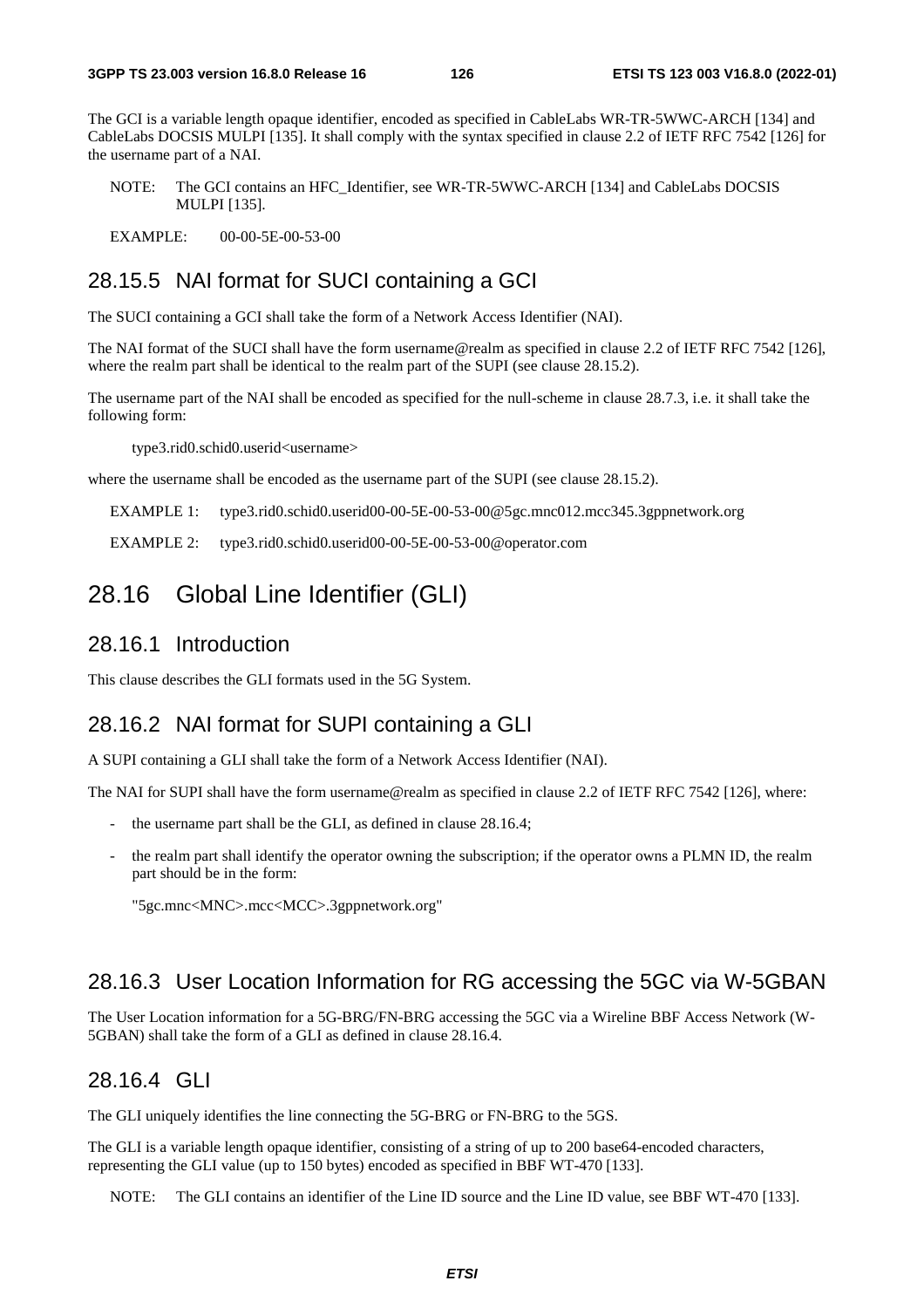### 28.16.5 NAI format for SUCI containing a GLI

The SUCI containing a GLI shall take the form of a Network Access Identifier (NAI).

The NAI format of the SUCI shall have the form username@realm as specified in clause 2.2 of IETF RFC 7542 [126], where the realm part shall be identical to the realm part of the SUPI (see clause 28.16.2).

The username part of the NAI shall be encoded as specified for the null-scheme in clause 28.7.3, i.e. it shall take the following form:

type2.rid0.schid0.userid<username>

where the username shall be encoded as the username part of the SUPI (see clause 28.16.2).

#### 28.17 DNS subdomain for operator usage in 5GC

The 5GC nodes DNS subdomain (DNS zone) shall be derived from the MNC and MCC by adding the label "node" to the beginning of the Home Network Domain for 5GC (see clause 28.2) and shall be constructed as:

#### node.5gc.mnc<MNC>.mcc<MCC>.3gppnetwork.org

This DNS subdomain is formally placed into the operator's control. 3GPP shall never take this DNS subdomain back or any zone cut/subdomain within it for any purpose. As a result the operator can safely provision any DNS records it chooses under this subdomain without concern about future 3GPP standards encroaching on the DNS names within this zone.

## 29 Numbering, addressing and identification for RACS

### 29.1 Introduction

This clause describes the format of the parameters used for Radio Capability Signalling Optimisation (RACS). For further information on the use of the parameters see 3GPP TS 23.401 [72] and 3GPP TS 23.501 [119].

## 29.2 UE radio capability ID

The UE radio capability ID is an identifier used to represent a set of UE radio capabilities, defined in 3GPP TS 23.501 [119] and in 3GPP TS 23.401 [72], composed as shown in figure 29.2-1.



#### **Figure 29.2-1: Structure of UE radio capability ID**

The UE radio capability ID is composed of the following elements (each element shall consist of hexadecimal digits only):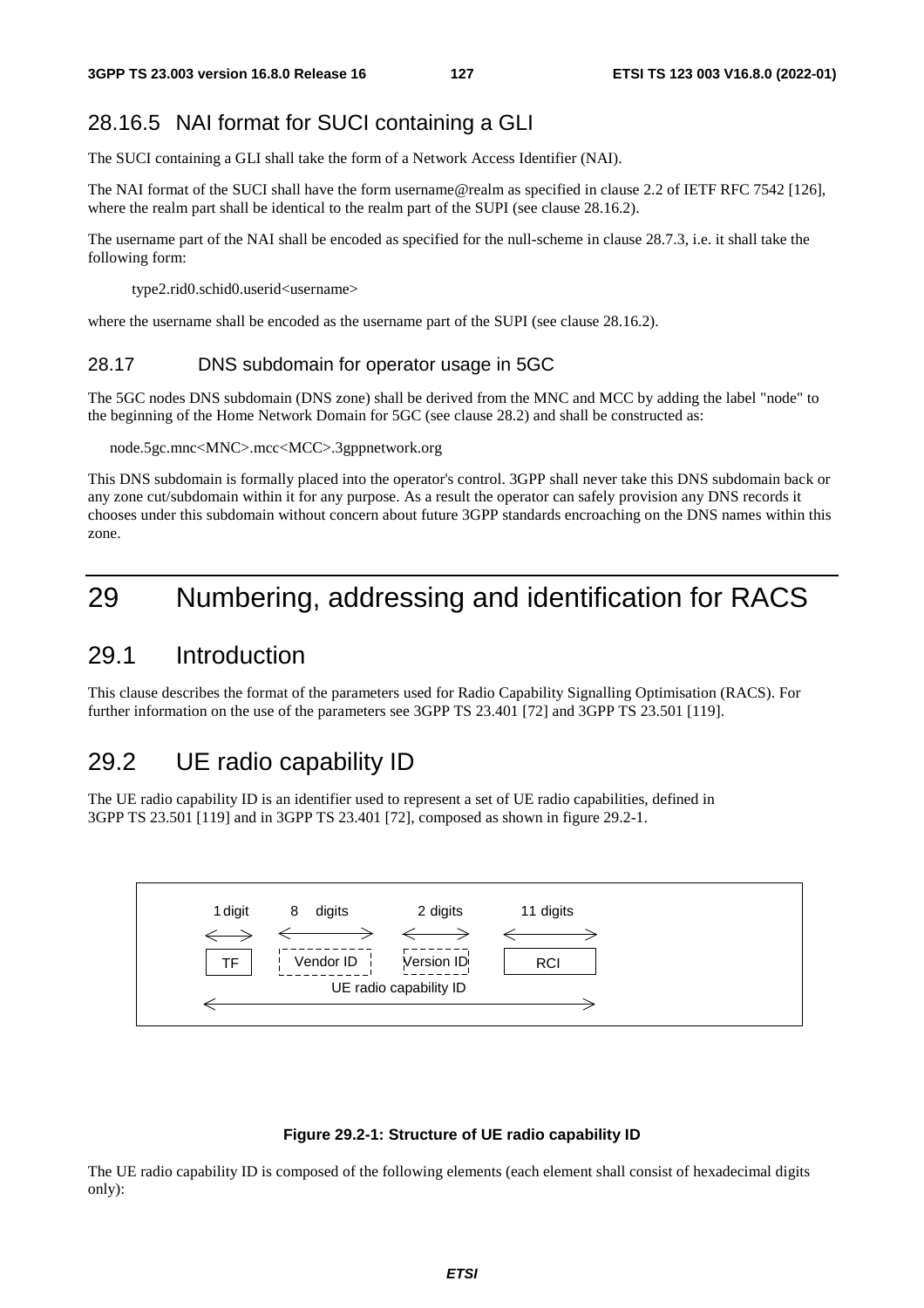- 1) Type Field (TF): identifies the type of UE radio capability ID. The following values are defined:
	- 0: manufacturer-assigned UE radio capability ID;
	- 1: network-assigned UE radio capability ID; and
	- 2 to F: spare values for future use.
- 2) The Vendor ID is an identifier of UE manufacturer. This is defined by a value of Private Enterprise Number issued by Internet Assigned Numbers Authority (IANA) in its capacity as the private enterprise number administrator, as maintained at https://www.iana.org/assignments/enterprise-numbers/enterprise-numbers. Its length is 8 hexadecimal digits. This field is present only if the Type Field is set to 0;
- NOTE: The private enterprise number issued by IANA is a decimal number in the range between 0 and 4294967295 that needs to be converted to a fixed length 8 digit hexadecimal number when used within the UE Radio Capability ID. E.g. 32473 is converted to 00007ED9.
- 3) The Version ID is the current Version ID configured in the UCMF. This field is present only if the Type Field is set to 1. Its length is 2 hexadecimal digits.
- 4) Radio Configuration Identifier (RCI): identifies the UE radio configuration. Its length is 11 hexadecimal digits.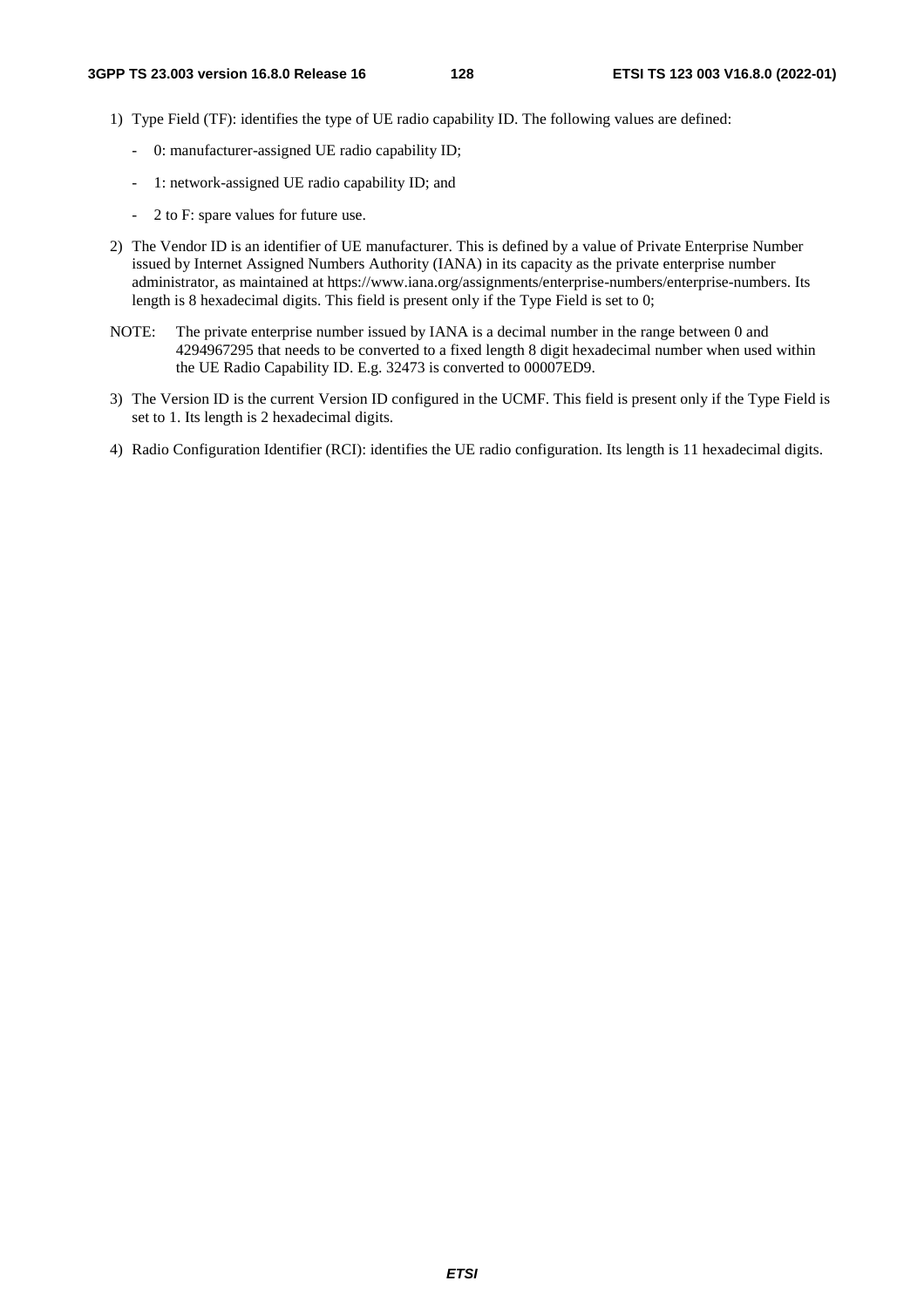## Annex A (informative): Colour Codes

## A.1 Utilization of the BSIC

A BSIC is allocated to each cell. A BSIC can take one of 64 values. In each cell the BSIC is broadcast in each burst sent on the SCH, and is then known by all MSs which synchronise with this cell. The BSIC is used by the MS for several purposes, all aiming at avoiding ambiguity or interference which can arise when an MS in a given position can receive signals from two cells *using the same BCCH frequency*.

Some of the uses of the BSIC relate to cases where the MS is attached to one of the cells. Other uses relate to cases where the MS is attached to a third cell, usually somewhere between the two cells in question.

The first category of uses includes:

- The three least significant bits of the BSIC indicate which of the 8 training sequences is used in the bursts sent on the downlink common channels of the cell. Different training sequences allow for a better transmission if there is interference. The group of the three least significant bits of the BSIC is called the BCC (Base station Colour Code).
- The BSIC is used to modify the bursts sent by the MSs on the access bursts. This aims to avoid one cell correctly decoding access bursts sent to another cell.

The second category of uses includes:

- When in connected mode, the MSs measure and report the level they receive on a number of frequencies, corresponding to the BCCH frequencies of neighbouring cells in the same network as the used cell. Along with the measurement result, the MS sends to the network the BSIC which it has received on that frequency. This enables the network to discriminate between several cells which happen to use the same BCCH frequency. Poor discrimination might result in faulty handovers.
- The content of the measurement report messages is limited to information for 6 neighbour cells. It is therefore useful to limit the reported cells to those to which handovers are accepted. For this purpose, each cell provides a list of the values of the three most significant bits of the BSICs which are allocated to the cells which are useful to consider for handovers (usually excluding cells in other PLMNs). This information enables the MS to discard information for cells with non-conformant BSICs and not to report them. The group of the three most significant bits of the BSIC is called the NCC (Network Colour Code).

It should be noted that when in idle mode, the MS identifies a cell (for cell selection purposes) according to the cell identity broadcast on the BCCH and *not* by the BSIC.

## A.2 Guidance for planning

From these uses, the following planning rule can be derived:

 *If there exist places where MSs can receive signals from two cells, whether in the same PLMN or in different PLMNs, which use the same BCCH frequency, it is highly preferable that these two cells have different BSICs.* 

Where the coverage areas of two PLMNs overlap, the rule above is respected if:

- 1) The PLMNs use different sets of BCCH frequencies (In particular, this is the case if no frequency is common to the two PLMNs. This usually holds for PLMNs in the same country), or
- 2) The PLMNS use different sets of NCCs, or
- 3) BSIC and BCCH frequency planning is co-ordinated.

Recognizing that method 3) is more cumbersome than method 2), and that method 1) is too constraining, it is suggested that overlapping PLMNs which use a common part of the spectrum agree on different NCCs to be used in any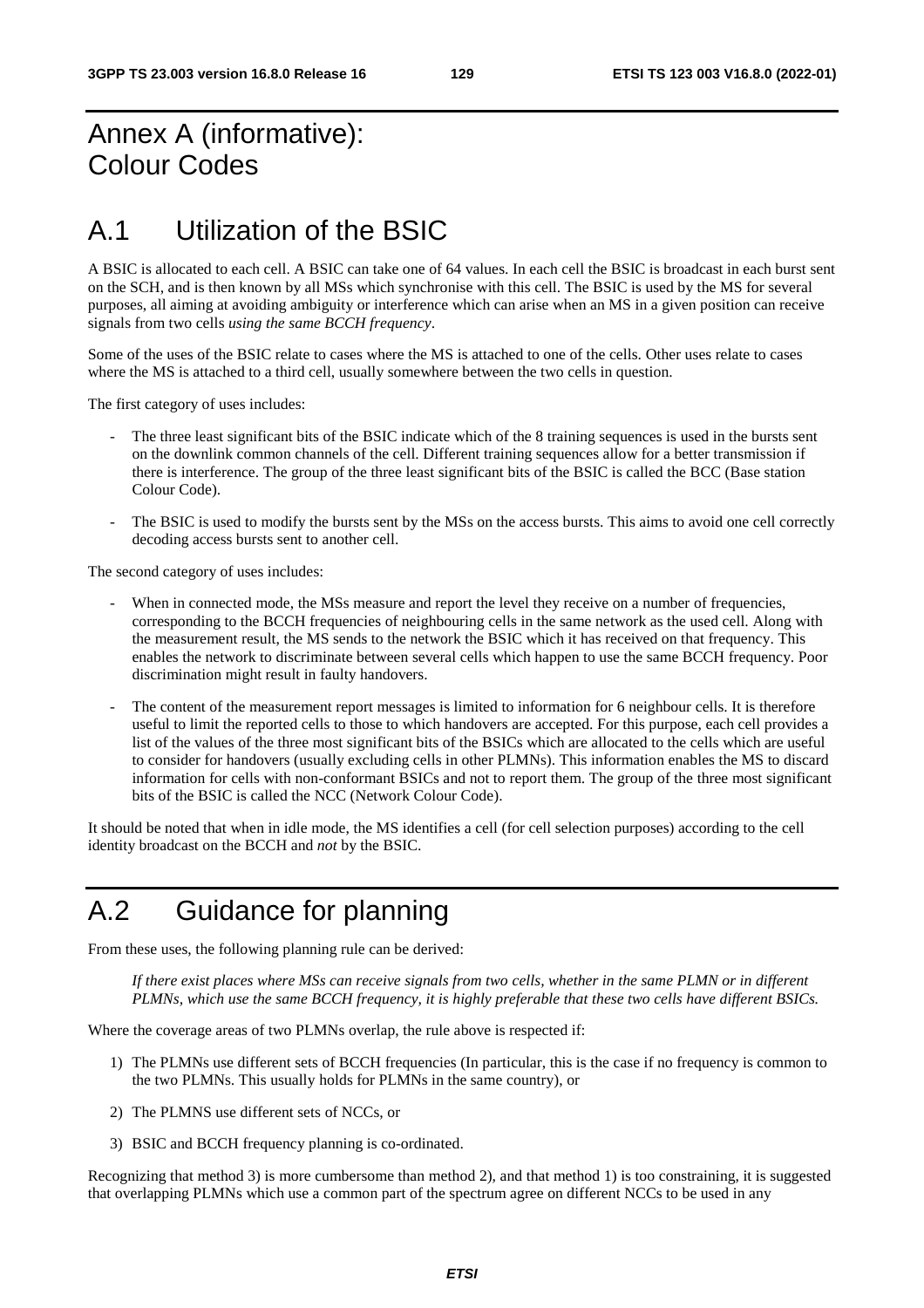overlapping areas. As an example, a preliminary NCC allocation for countries in the European region can be found in clause A.3 of this annex.

This example can be used as a basis for bilateral agreements. However, the use of the NCCs allocated in clause A.3 is not compulsory. PLMN operators can agree on different BSIC allocation rules in border areas. The use of BSICs is not constrained in non-overlapping areas, or if ambiguities are resolved by using different sets of BCCH frequencies.

If the PLMNs share one or more cells with other PLMNs, the planning rule above should be applied also when the BCCH frequency is different. The rule should be respected by using different sets of NCCs. In addition to that, the PLMN sharing one or more cells with other PLMNs should use different NCCs for shared and non-shared neighbouring cells.

| A.3           | Example of PLMN Colour Codes (NCCs) for the |
|---------------|---------------------------------------------|
|               | European region                             |
|               |                                             |
| Austria       | $\boldsymbol{0}$                            |
| Belgium       | 1                                           |
| Cyprus        | 3                                           |
| Denmark       | 1                                           |
| Finland       | 0                                           |
| France        | 0                                           |
| Germany       | 3                                           |
| Greece        | 0                                           |
| Iceland       | 0                                           |
| Ireland       | 3                                           |
| Italy         | $\overline{c}$                              |
| Liechtenstein | $\overline{2}$                              |
| Luxembourg    | $\overline{c}$                              |
| Malta         | 1                                           |
| Monaco        | 3 (possibly $0$ (=France))                  |
| Netherlands   | 0                                           |
| Norway        | 3                                           |
| Portugal      | 3                                           |
| San Marino    | 0 (possibly $2 (= Italy)$ )                 |
| Spain         |                                             |
| Sweden        | 2                                           |
| Switzerland   | 1                                           |
| Turkey        | 2                                           |
| <b>UK</b>     | $\mathfrak{D}$                              |
| Vatican       | 1 (possibly $2(=$ Italy)                    |
| Yugoslavia    | 3                                           |

This allows a second operator for each country by allocating the colour codes n (in the table) and  $n + 4$ . More than 2 colour codes per country may be used provided that in border areas only the values n and/or n+4 are used.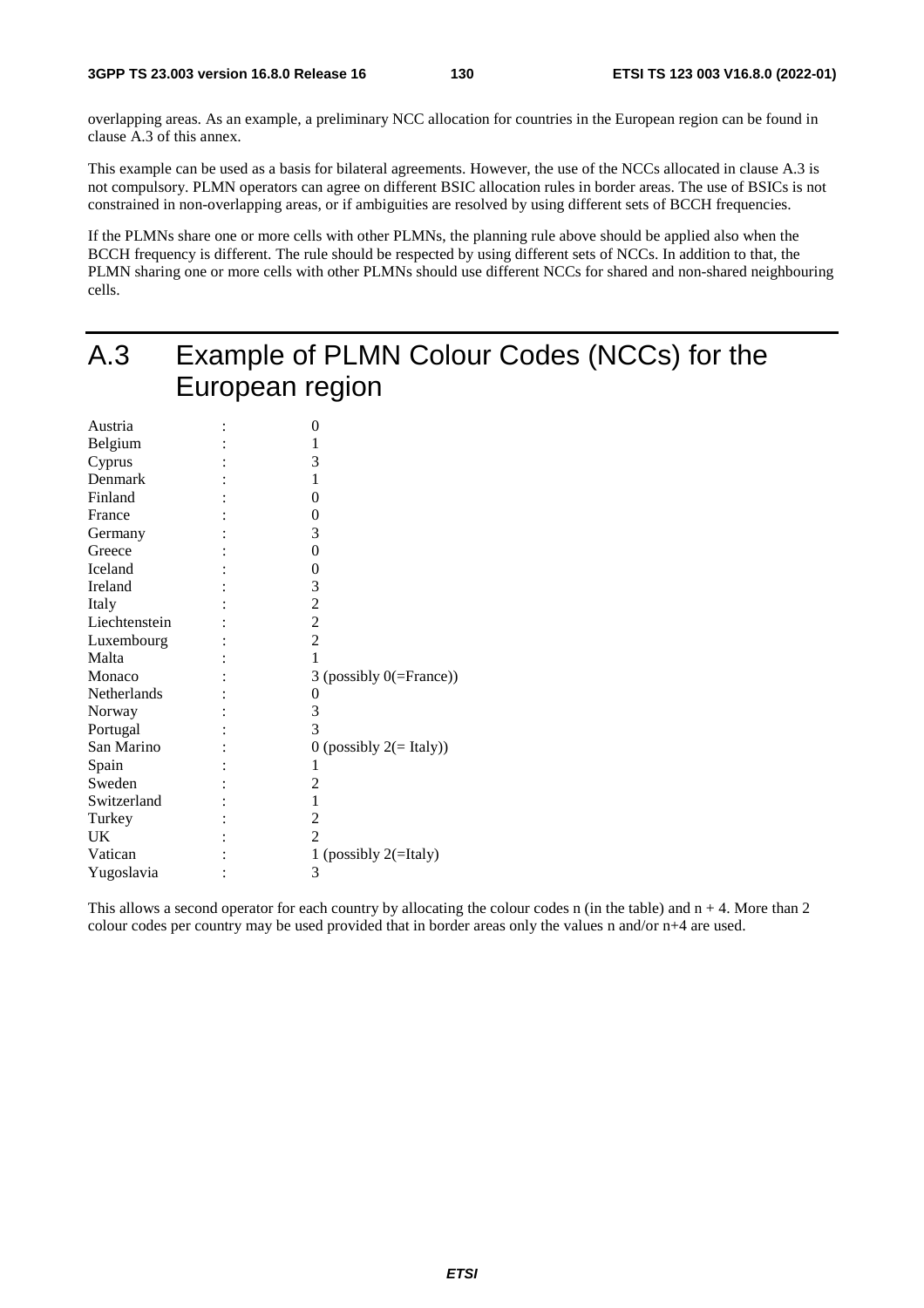## Annex B (normative): IMEI Check Digit computation

## B.1 Representation of IMEI

The International Mobile station Equipment Identity and Software Version number (IMEISV), as defined in clause 6, is a 16 digit decimal number composed of three distinct elements:

- an 8 digit Type Allocation Code (TAC);
- a 6 digit Serial Number (SNR); and
- a 2 digit Software Version Number (SVN).

The IMEISV is formed by concatenating these three elements as illustrated below:

| TAC                                          | <b>SNR</b> | <b>SVN</b> |
|----------------------------------------------|------------|------------|
| <b>Figure A.1: Composition of the IMEISV</b> |            |            |

The IMEI is complemented by a check digit as defined in clause 3. The Luhn Check Digit (CD) is computed on the 14 most significant digits of the IMEISV, that is on the value obtained by ignoring the SVN digits.

The method for computing the Luhn check is defined in Annex B of the International Standard "Identification cards - Numbering system and registration procedure for issuer identifiers" (ISO/IEC 7812 [3]).

In order to specify precisely how the CD is computed for the IMEI, it is necessary to label the individual digits of the IMEISV, excluding the SVN. This is done as follows:

The (14 most significant) digits of the IMEISV are labelled D14, D13 ... D1, where:

- $TAC = D14$ ,  $D13$  ...  $D7$  (with D7 the least significant digit of TAC);
- $SNR = D6, D5 ... D1$  (with D1 the least significant digit of SNR).

## B.2 Computation of CD for an IMEI

Computation of CD from the IMEI proceeds as follows:

- Step 1: Double the values of the odd labelled digits D1, D3, D5 ... D13 of the IMEI.
- Step 2: Add together the individual digits of all the seven numbers obtained in Step 1, and then add this sum to the sum of all the even labelled digits D2, D4, D6 ... D14 of the IMEI.

Step 3: If the number obtained in Step 2 ends in 0, then set CD to be 0. If the number obtained in Step 2 does not end in 0, then set CD to be that number subtracted from the next higher number which does end in 0.

## B.3 Example of computation

#### **IMEI (14 most significant digits):**

| <b>TAC</b>      |  |     |     |     |    |    |    |  |    | <b>SNR</b> |  |    |  |
|-----------------|--|-----|-----|-----|----|----|----|--|----|------------|--|----|--|
| D <sub>14</sub> |  | 712 | D11 | D10 | D9 | D8 | D7 |  | D6 | D4         |  | D2 |  |
|                 |  |     |     |     |    |    |    |  |    |            |  |    |  |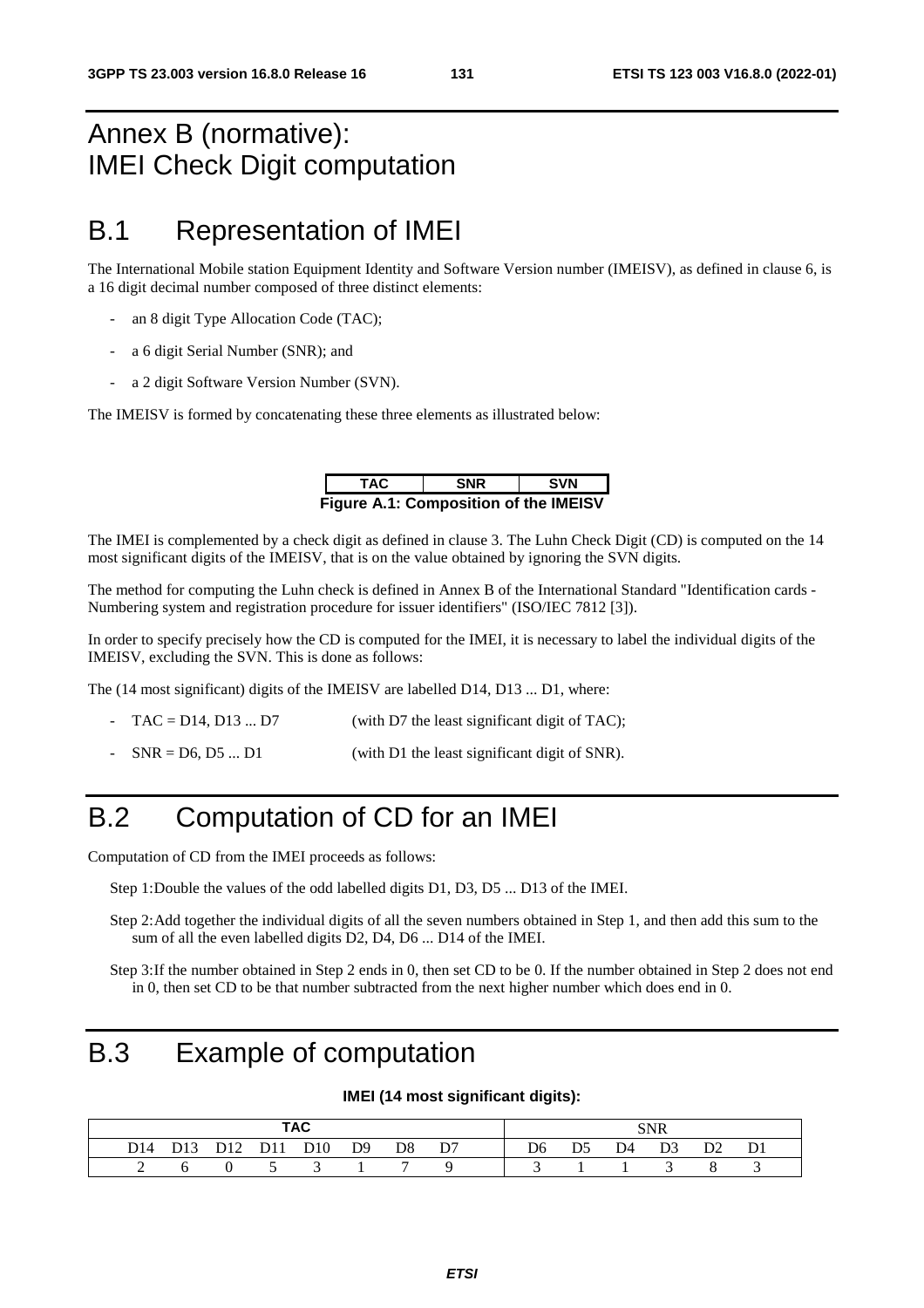|    |                |       |    | $\mathfrak{I}$ | $\tau$ |         | $\sim$             |       |       | 8 |  |
|----|----------------|-------|----|----------------|--------|---------|--------------------|-------|-------|---|--|
| x2 | X <sup>2</sup> | $x^2$ | x2 |                |        |         | XZ                 | $x^2$ | $x^2$ |   |  |
| 12 |                |       | 18 |                |        |         | $\mathcal{L}$<br>∼ | O     |       |   |  |
|    |                |       |    |                |        | Step 2: |                    |       |       |   |  |

**Step 1:** 

 $2 + 1 + 2 + 0 + 1 + 0 + 3 + 2 + 7 + 1 + 8 + 3 + 2 + 1 + 6 + 8 + 6 = 53$ 

**Step 3:** 

 $CD = 60 - 53 = 7$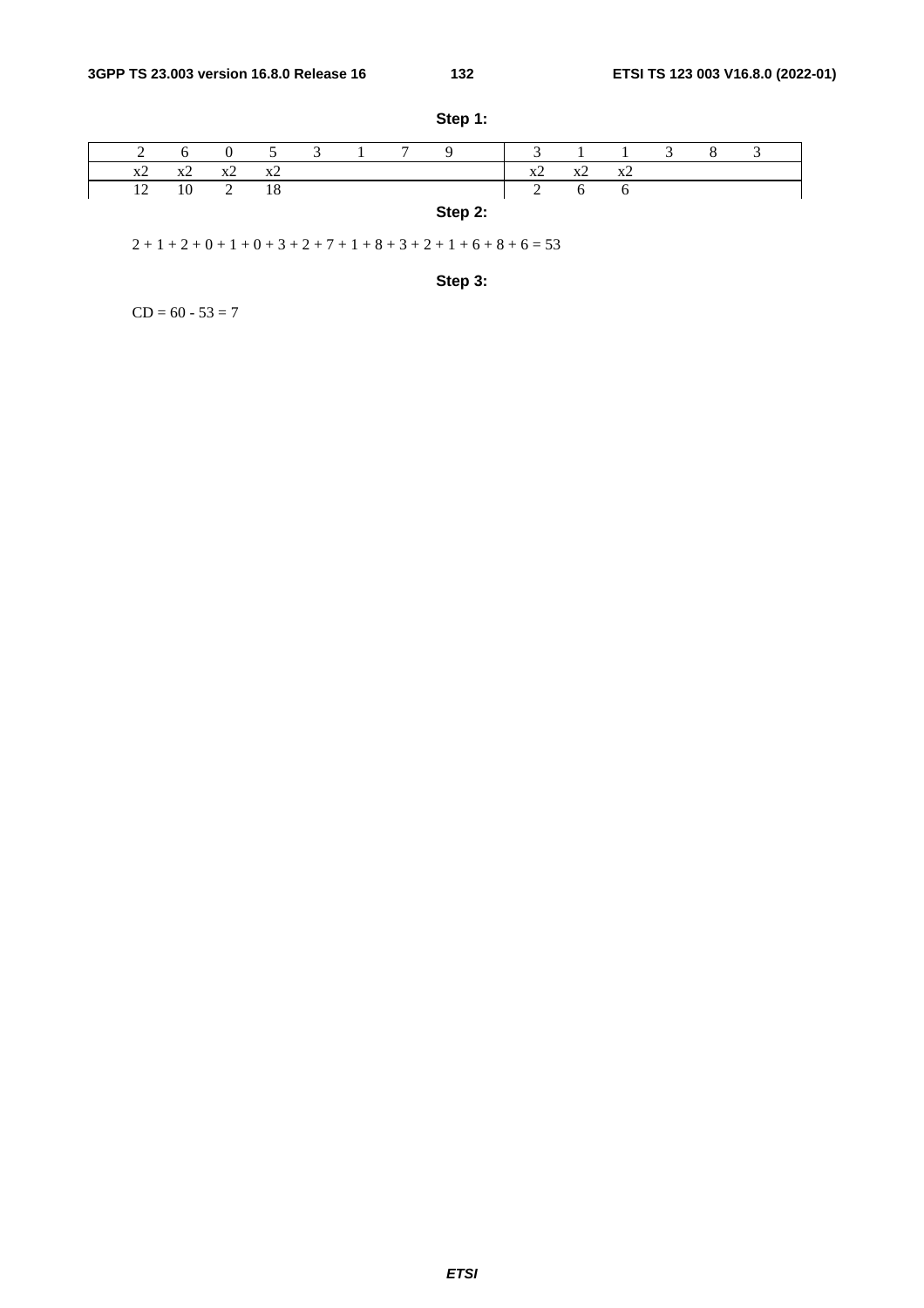## Annex C (normative): Naming convention

This normative annex defines a naming convention which will make it possible for DNS servers to translate logical names for GSNs and RAs to physical IP addresses. The use of logical names is optional, but if the option is used, it shall comply with the naming convention described in this annex. The fully qualified domain names used throughout this annex shall follow the general encoding rules specified in clause 19.4.2.1.

## C.1 Routing Area Identities

This clause describes a possible way to support inter-PLMN roaming.

When an MS roams between two SGSNs within the same PLMN, the new SGSN finds the address of the old SGSN from the identity of the old RA. Thus, each SGSN can determine the address of every other SGSN in the PLMN.

When an MS roams from an SGSN in one PLMN to an SGSN in another PLMN, the new SGSN may be unable to determine the address of the old SGSN. Instead, the SGSN transforms the old RA information to a logical name of the form:

racAAAA.lacBBBB.mncYYY.mccZZZ.gprs

A and B shall be Hex coded digits; Y and Z shall be encoded as single digits (in the range 0-9).

If there are less than 4 significant digits in AAAA or BBBB, one or more "0" digit(s) is/are inserted at the left side to fill the 4 digit coding. If there are only 2 significant digits in YYY, a "0" digit is inserted at the left side to fill the 3 digit coding.

As an example, the logical name for RAC 123A, LAC 234B, MCC 167 and MNC 92 will be coded in the DNS server as:

*rac123A.lac234B.mnc092.mcc167.gprs*.

The SGSN may then acquire the IP address of the old SGSN from a DNS server, using the logical address. Introducing the DNS concept in GPRS enables operators to use logical names instead of IP addresses when referring to nodes (e.g. GSNs), thus providing flexibility and transparency in addressing. Each PLMN should include at least one DNS server (which may optionally be connected via the DNS service provided by the GSM Association). Note that these DNS servers are GPRS internal entities, unknown outside the GPRS system.

The above implies that at least MCC  $\parallel$  MNC  $\parallel$  LAC  $\parallel$  RAC (= RAI) is sent as the RA parameter over the radio interface when an MS roams to another RA.

If for any reason the new SGSN fails to obtain the address of the old SGSN, the new SGSN takes the same actions as when the corresponding event occurs within one PLMN.

Another way to support seamless inter-PLMN roaming is to store the SGSN IP addresses in the HLR and request them when necessary.

If Intra Domain Connection of RAN Nodes to Multiple CN Nodes (see 3GPP TS 23.236 [23]) is applied then the Network Resource Identifier (NRI) identifies uniquely a given SGSN node out of all the SGSNs serving the same pool area.

If the new SGSN is not able to extract the NRI from the old P-TMSI, it shall retrieve the address of the default SGSN (see 3GPP TS 23.236 [23]) serving the old RA, using the logical name described earlier in this clause. The default SGSN in the old RA relays the GTP signalling to the old SGSN identified by the NRI in the old P-TMSI unless the default SGSN itself is the old SGSN.

If the new SGSN is able to extract the NRI from the old P-TMSI, then it shall attempt to derive the address of the old SGSN from the NRI and the old RAI. NRI-to-SGSN assignments may be either configured (by O&M) in the new SGSN, or retrieved from a DNS server. If a DNS server is used, it shall be queried using the following logical name, derived from the old RAI and NRI information:

nriCCCC.racDDDD.lacEEEE.mncYYY.mccZZZ.gprs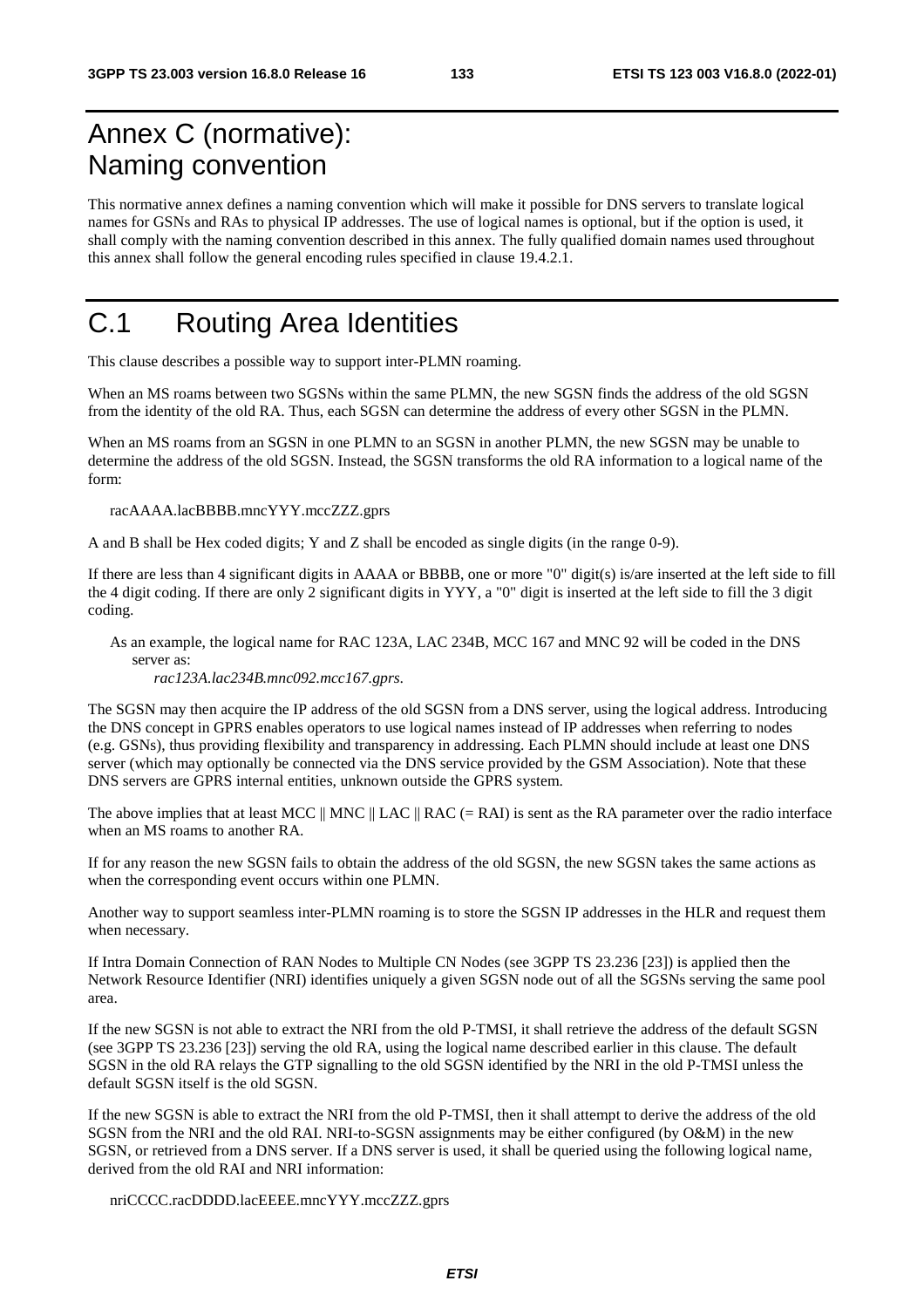C, D and E shall be Hex coded digits, Y and Z shall be encoded as single digits (in the range 0-9). If there are less than 4 significant digits in CCCC, DDDD or EEEE, one or more "0" digit(s) is/are inserted at the left side to fill the 4 digit coding. If there are only 2 significant digits in YYY, a "0" digit is inserted at the left side to fill the 3 digits coding.

As an example, the logical name for NRI 3A, RAC 123A, LAC 234B, MCC 167 and MNC 92 will be coded in the DNS server as:

*nri003A.rac123A.lac234B.mnc092.mcc167.gprs*.

If for any reason the new SGSN fails to obtain the address of the old SGSN using this method, then as a fallback method it shall retrieve the address of the default SGSN serving the old RA.

# C.2 GPRS Support Nodes

This clause defines a naming convention for GSNs.

It shall be possible to refer to a GSN by a logical name which shall then be translated into a physical IP address. This clause proposes a GSN naming convention which would make it possible for an internal GPRS DNS server to make the translation.

An example of how a logical name of an SGSN could appear is: *sgsnXXXX.mncYYY.mccZZZ.gprs* 

X, shall be Hex coded digits, Y andZz shall be encoded as single digits (in the range 0-9)*.* 

If there are less than 4 significant digits in XXXX one or more "0" digit(s) is/are inserted at the left side to fill the 4 digits coding. If there are only 2 significant digits in YYY, a "0" digit is inserted at the left side to fill the 3 digit coding.

As an example, the logical name for SGSN 1B34, MCC 167 and MNC 92 will be coded in the DNS server as: *sgsn1B34. mnc092.mcc167.gprs*

## C.3 Target ID

This clause describes a possible way to support SRNS relocation.

In UMTS, when SRNS relocation is executed, a target ID which consists of MCC, MNC and RNC ID is used as routeing information to route to the target RNC via the new SGSN. An old SGSN shall resolve a new SGSN IP address by a target ID to send the Forward Relocation Request message to the new SGSN.

It shall be possible to refer to a target ID by a logical name which shall be translated into an SGSN IP address to take into account inter-PLMN handover. The old SGSN transforms the target ID information into a logical name of the form:

rncXXXX.mncYYY.mccZZZ.gprs

X shall be Hex coded digits; Y and Z shall be encoded as single digits (in the range 0-9). If there are less than 4 significant digits in XXXX, one or more "0" digit(s) is/are inserted at the left side to fill the 4 digits coding. If there are only 2 significant digits in YYY, a "0" digit is inserted at the left side to fill the 3 digit coding. Then, for example, a DNS server is used to translate the logical name to an SGSN IP address.

As an example, the logical name for RNC 1B34, MCC 167 and MNC 92 will be coded in the DNS server as: *rnc1B34.mnc092.mcc167.gprs*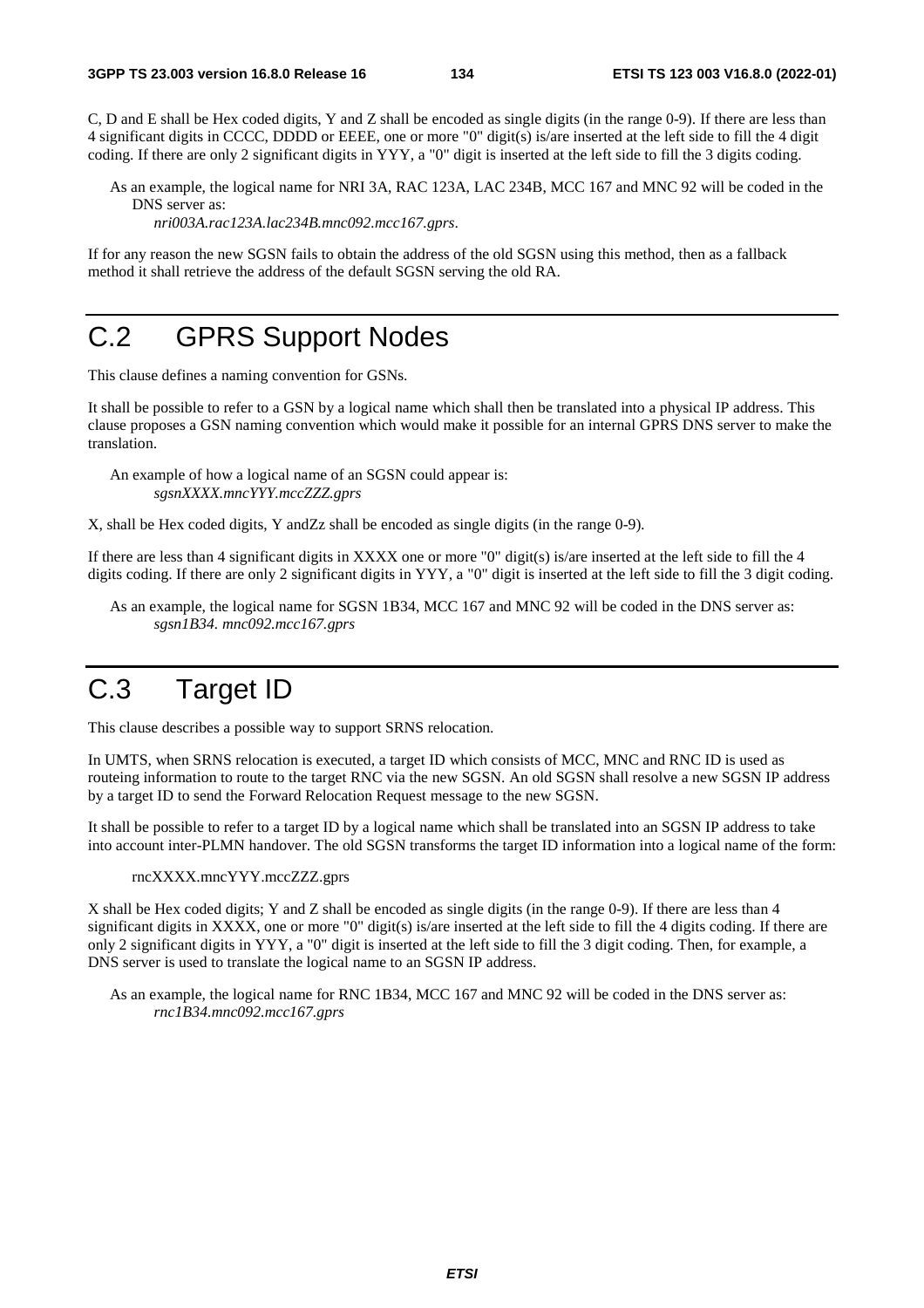## Annex D (informative): Applicability and use of the ".3gppnetwork.org" domain name

There currently exists a private IP network between operators to provide connectivity for user transparent services that utilise protocols that rely on IP. This includes (but is not necessarily limited to) such services as GPRS/PS roaming, WLAN roaming, GPRS/PS inter-PLMN handover and inter-MMSC MM delivery. This inter-PLMN IP backbone network consists of indirect connections using brokers (known as GRXs – GPRS Roaming Exchanges) and direct inter-PLMN connections (e.g. private wire); it is however *not* connected to the Internet. More details can be found in GSMA PRD IR.34 [57].

Within this inter-PLMN IP backbone network, the domain name ".gprs" was originally conceived as the only domain name to be used to enable DNS servers to translate logical names for network nodes to IP addresses (and vice versa). However, after feedback from the Internet Engineering Task Force (IETF) it was identified that use of this domain name has the following drawbacks:

- 1. Leakage of DNS requests for the ".gprs" top level domain into the public Internet is inevitable at sometime or other, especially as the number of services (and therefore number of nodes) using the inter-PLMN IP backbone increases. In the worst case scenario of faulty clients, the performance of the Internet's root DNS servers would be seriously degraded by having to process requests for a top level domain that does not exist.
- 2. It would be very difficult for network operators to detect if/when DNS requests for the ".gprs" domain were leaked to the public Internet (and therefore the security policies of the inter-PLMN IP backbone network were breached), because the Internet's root DNS servers would simply return an error message to the sender of the request only.

To address the above, the IETF recommended using a domain name that is *routable* in the pubic domain but which requests to it are not actually *serviced* in the public domain. The domain name ".3gppnetwork.org" was chosen as the new top level domain name to be used (as far as possible) within the inter-PLMN IP backbone network.

Originally, only the DNS servers connected to the inter-PLMN IP backbone network were populated with the correct information needed to service requests for *all* sub-domains of this domain. However, it was later identified that some new services needed their allocated sub-domain(s) to be resolvable by the UE and not just inter-PLMN IP network nodes. To address this, additional, higher-level sub-domains were created:

- "pub.3gppnetwork.org", which is to be used for domain names that need to be resolvable by UEs (and possibly network nodes too) that are connected to a local area network that is connected to the Internet; and
- "ipxuni.3gppnetwork.org", which is to be used for domain names for UNI interfaces that need to be resolvable by UEs that are connected to a local area network that is not connected to the Internet (e.g. local area networks connected to the inter-PLMN IP network of the IPX).

Therefore, DNS requests for the above domain names can be resolved, while requests for all other sub-domains of "3gppnetwork.org" can simply be configured to return the usual DNS error for unknown hosts (thereby avoiding potential extra, redundant load on the Internet's root DNS servers).

The GSM Association is in charge of allocating new sub-domains of the ".3gppnetwork.org" domain name. The procedure for requesting new sub-domains can be found in Annex E.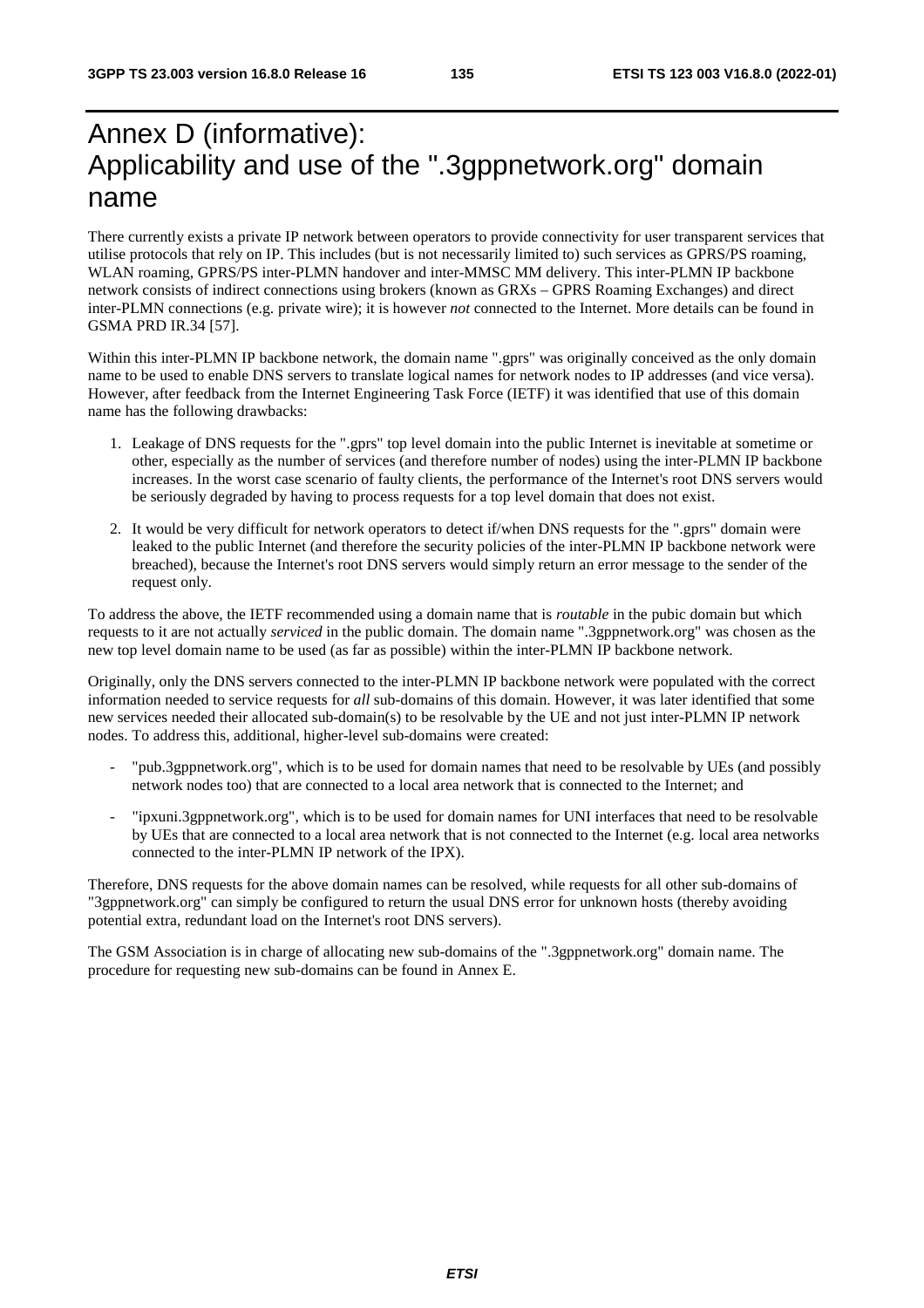## Annex E (normative): Procedure for sub-domain allocation

When a 3GPP member company identifies the need for a new sub-domain name of ".3gppnetwork.org", that 3GPP member company shall propose a CR to this specification at the earliest available meeting of the responsible working group for this TS. The CR shall propose a new sub-domain name. The new sub-domain proposed shall be formatted in one of the formats as described in the following table.

| <b>Sub-domain Format</b>                                                               | <b>Intended Usage</b>                             |
|----------------------------------------------------------------------------------------|---------------------------------------------------|
| <service_id>.mnc<mnc>.mcc<mcc>.3gppnetwork.org</mcc></mnc></service_id>                | Domain name that is to be resolvable by           |
| (see notes 1 and 2)                                                                    | network nodes only. This format inherently        |
|                                                                                        | adds protection to the identified node, in that   |
|                                                                                        | attempted DNS resolutions instigated directly     |
|                                                                                        | from end user equipment will fail indefinitely.   |
| <service_id>.mnc<mnc>.mcc<mcc>.pub.3gppnetwork.org</mcc></mnc></service_id>            | Domain name that is to be resolvable by UEs       |
| (see notes 1 and 2)                                                                    | and/or network nodes. This format inherently      |
|                                                                                        | adds global resolution capability, but at the     |
|                                                                                        | expense of confidentiality of network topology.   |
| <service_id>.mnc<mnc>.mcc<mcc>.ipxuni.3gppnetwork.org</mcc></mnc></service_id>         | Domain name for UNI interface that is to be       |
| (see notes 1 and 2)                                                                    | resolvable by UEs that are connected to an        |
|                                                                                        | inter-PLMN IP network that has no connectivity    |
|                                                                                        | to the Internet.                                  |
|                                                                                        | This format inherently adds resolution capability |
|                                                                                        | for UEs in closed IP networks e.g. IPX.           |
| <service_id>.mcc<mcc>.visited-</mcc></service_id>                                      | Domain name in the visited country that is to be  |
| country.pub.3gppnetwork.org                                                            | resolvable by UEs and/or network nodes, which     |
| (see notes 1 and 2)                                                                    | is not specific to an individual operator.        |
| <service_id>.nid<nid>.mnc<mnc>.mcc<mcc>.3gppnetwork.org</mcc></mnc></nid></service_id> | Domain name of a Stand-alone non-public           |
| (see notes 1 and 3)                                                                    | network that is to be resolvable by network       |
|                                                                                        | nodes only. This format inherently adds           |
|                                                                                        | protection to the identified node, in that        |
|                                                                                        | attempted DNS resolutions instigated directly     |
|                                                                                        | from end user equipment will fail indefinitely.   |

#### **Table E.1: Sub-domain formats for the "3gppnetwork.org" domain and their respective intended usage**

- NOTE 1: "<service\_ID>" is a chosen label, conformant to DNS naming conventions (usually IETF RFC 1035 [19] and IETF RFC 1123 [20]) that clearly and succinctly describe the service and/or operation that is intended to use this sub-domain.
- NOTE 2: "<MNC>" and "<MCC>" are the MNC (padded to the left with a zero, if only a 2-digit MNC) and MCC of a PLMN.
- NOTE 3: "NID", "<MNC>" and "<MCC>" are the NID (hexadecimal digits as specified in clause 12.7), MNC (padded to the left with a zero, if only a 2-digit MNC) and MCC identifying a Stand-alone Non-Public Network (SNPN).

Care should be taken when choosing which format a domain name should use. Once a format has been chosen, the responsible working group shall then check the CR and either endorse it or reject it. If the CR is endorsed, then the responsible working group shall send an LS to the GSMA NG with TSG-CT in copy. The LS shall describe the following key points:

- the context
- the service
- intended use
- involved actors
- proposed new sub-domain name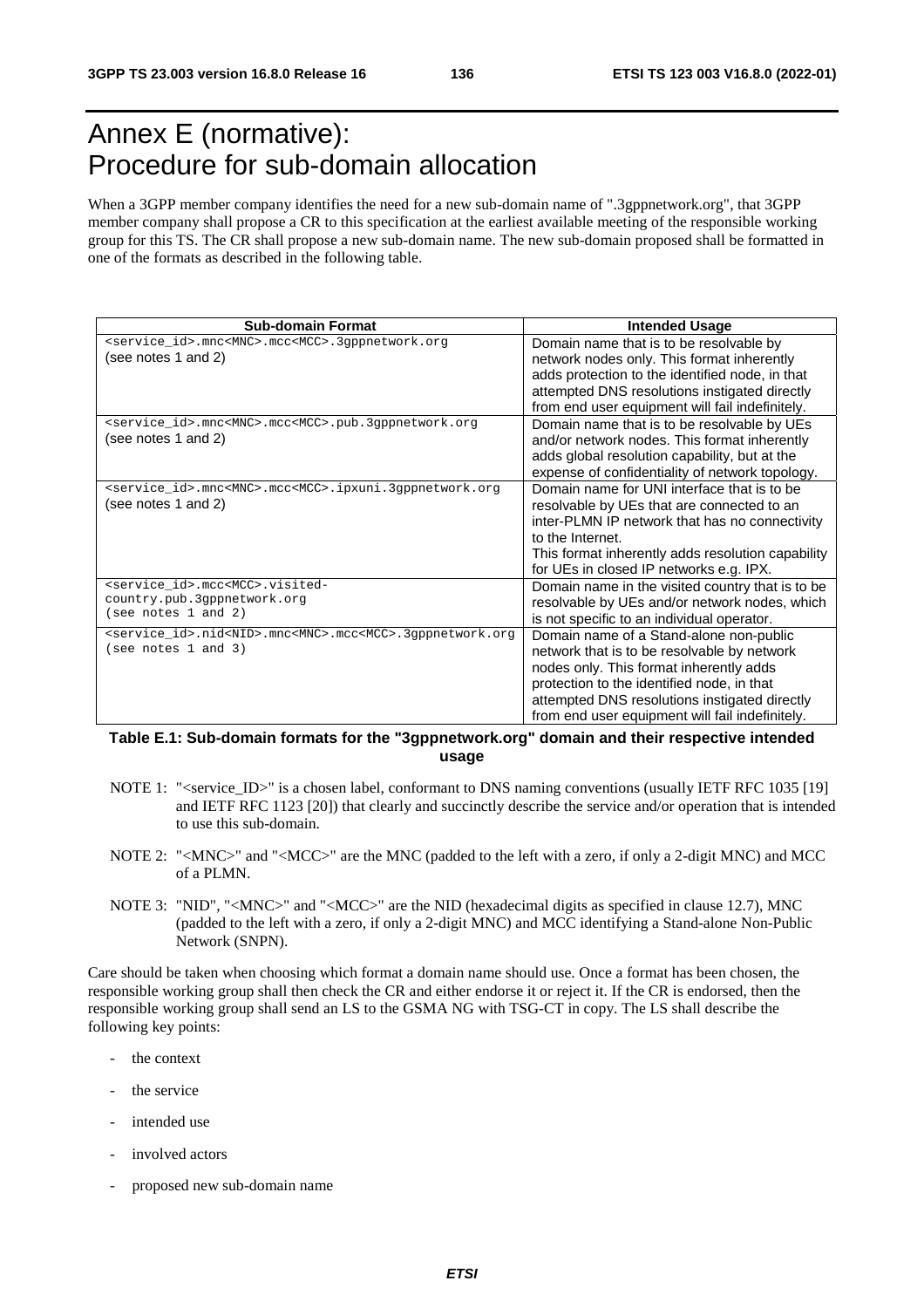GSMA NG will then verify the consistence of the proposal and its usage within the domain's structure and interworking rules (e.g. access to the GRX/IPX Root DNS servers). GSMA NG will then endorse or reject the proposal and inform the responsible working group (in 3GPP) and also TSG CT. It is possible that GSMA NG will also specify, changes to the newly proposed sub-domain name (e.g. due to requested sub-domain name already allocated).

NOTE 4: There is no need to request GSMA NG for new labels to the left of an already GSMA NG approved "<service\_ID>". It is the responsibility of the responsible working group to ensure uniqueness of such new labels.

It should be noted that services already defined to use the ".gprs" domain name will continue to do so and shall not use the new domain name of ".3gppnetwork.org"; this is to avoid destabilising services that are already live.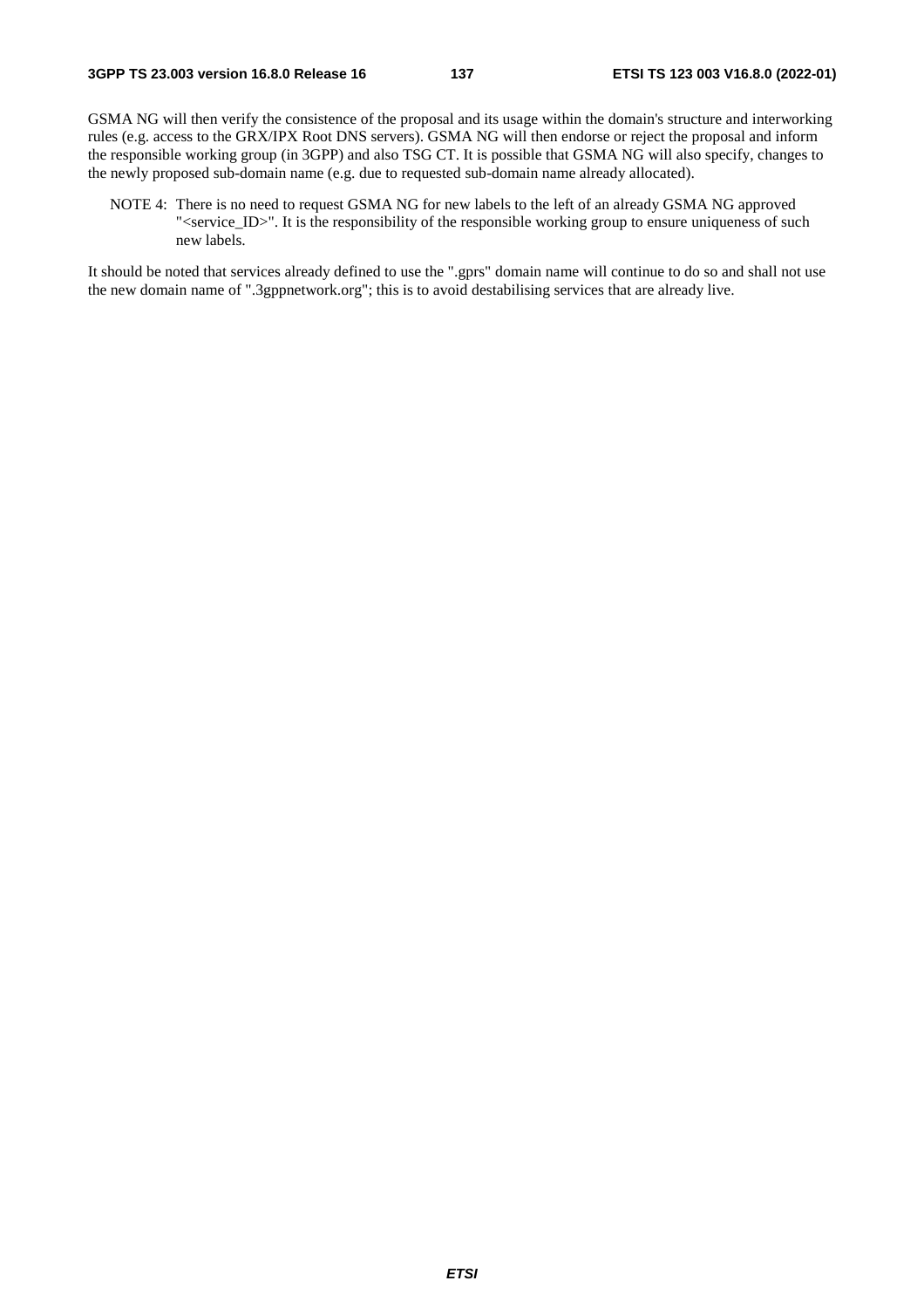Annex F (informative): Change history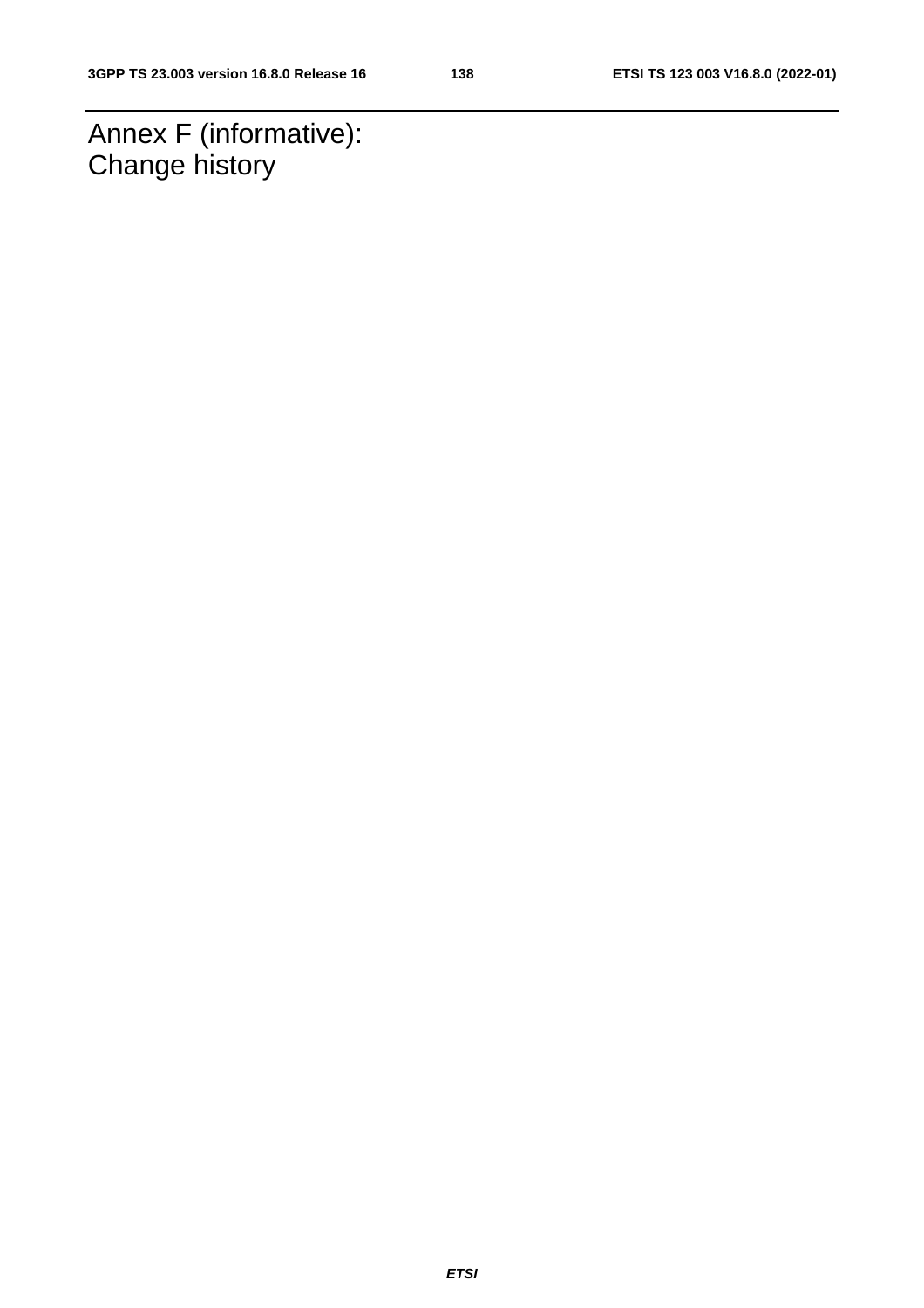| <b>Date</b>                  | $\overline{\text{TSG}}$ # | <b>TSG Doc.</b> | CR             | R<br>ev | Cat Subject/Comment                                                                           | <b>New</b>         |
|------------------------------|---------------------------|-----------------|----------------|---------|-----------------------------------------------------------------------------------------------|--------------------|
| Apr 1999                     | <b>GSM 03</b><br>.03      |                 |                |         | Transferred to 3GPP CN1                                                                       |                    |
| CN#03                        | 23.003                    |                 |                |         | Approved at CN#03                                                                             | 3.0.0              |
| CN#04                        | 23.003                    |                 | 001            |         | Definition of escape PLMN code                                                                | 3.1.0              |
| CN#04                        | 23.003                    |                 | 002r1          |         | SSN reallocation for CAP, gsmSCF, SIWF, GGSN,<br>SGSN,                                        | 3.1.0              |
| <b>CN#04</b>                 | 23.003                    |                 | 003            |         | Correction of VGC/VBC reference                                                               | 3.1.0              |
| CN#04                        | 23.003                    |                 | 004            |         | Harmonisation of the MNC-length; correction of CR                                             | 3.1.0              |
|                              |                           |                 |                |         | A019r1                                                                                        |                    |
| CN#04                        | 23.003                    |                 | 005            |         | Correction to the MNC length                                                                  | 3.1.0              |
| CN#05                        | 23.003                    |                 | 007r1          |         | ASCII coding of <mnc> and <mcc> in APN OI</mcc></mnc>                                         | 3.2.0              |
| <b>CN#05</b>                 | 23.003                    |                 | 008            |         | New SSN allocation for RANAP and RNSAP                                                        | 3.2.0              |
| CN#06                        | 23.003                    |                 | 011            |         | Support of VLR and HLR Data Restoration procedures<br>with LCS                                | 3.3.0              |
| <b>CN#07</b>                 | 23.003                    |                 | 014            |         | Necessity of the function of the calculation of an SGSN IP<br>address from the target ID      | 3.4.0              |
| <b>CN#07</b>                 | 23.003                    |                 | 016            |         | Definition of Service Area Identification                                                     | 3.4.0              |
| <b>CN#07</b>                 | 23.003                    |                 | 017r2          |         | Modification of clause 6.2 to enhance IMEI security                                           | 3.4.0              |
| <b>CN#07</b>                 | 23.003                    |                 | 018            |         | Coding of a deleted P-TMSI signature                                                          | 3.4.0              |
| <b>CN#07</b>                 | 23.003                    |                 | 013r2          |         | Introduction of Reserved Service Labels in the APN                                            | 3.4.1              |
| <b>CN#08</b>                 | 23.003                    |                 | 019            |         | Missing UTRAN identifiers                                                                     | 3.5.0              |
| <b>CN#08</b>                 | 23.003                    |                 | 021r1          |         | Editorial Modification of clause 6.2.2.                                                       | 3.5.0              |
| <b>CN#08</b>                 | 23.003                    |                 | 022            |         | <b>IMEI Formats and Encoding</b>                                                              | 3.5.0              |
| CN#09<br><b>CN#10</b>        | 23.003<br>23.003          |                 | 023<br>024     |         | Alignment of 23.003 with text from 25.401<br>Moving informative Annex A from 3G TS 29.060 and | 3.6.0<br>3.7.0     |
|                              |                           |                 |                |         | making it normative.                                                                          |                    |
| CN#11                        | 23.003                    |                 | 025            |         | Clarification to Definition of Service Area Identifier                                        | 3.8.0              |
| CN#11                        | 23.003                    |                 | 026            |         | Forbidden APN network identifier labels                                                       | 3.8.0              |
| CN#11                        | 23.003                    |                 |                |         | Updated from R99 to Rel-4 after CN#11                                                         | 4.0.0              |
| CN#12                        | 23.003                    |                 | 028r1          |         | Remove reference to TS23.022                                                                  | 4.1.0              |
| CN#12                        | 23.003                    |                 | 029r1          |         | New Subsystem Number for the Position Calculation<br>Application Part on the lupc interface   | 5.0.0              |
| CN#13                        | 23.003                    |                 | 032            |         | Clarification on APN labels that begin with a digit                                           | 5.1.0              |
| CN#13                        | 23.003                    |                 |                |         | Editorial clean up                                                                            | $\overline{5}.1.0$ |
| CN#14                        | 23.003                    |                 | 033            |         | Rules for TMSI partitioning                                                                   | 5.2.0              |
| CN#14                        | 23.003                    |                 | 035            |         | Introduction of Global CN-ID definition                                                       | 5.2.0              |
| CN#16                        | 23.003                    |                 | 037r1          |         | luFlex support for determining old SGSN during<br>handover/relocation                         | 5.3.0              |
| CN#16                        | 23.003                    |                 | 038            |         | Allocation of unique prefixes to IPv6 terminals                                               | 5.3.0              |
| CN#16                        | 23.003                    |                 | 041r2          |         | Use of a temporary public user identity                                                       | 5.3.0              |
| CN#16                        | 23.003                    |                 | 044            |         | Restructuring the IMEI to combine the TAC and FAC                                             | 5.3.0              |
| CN#16                        | 23.003                    |                 | 045            |         | Use of the TLLI codespace in GERAN Iu mode                                                    | 5.3.0              |
| <b>CN#17</b><br><b>CN#17</b> | 23.003<br>23.003          |                 | 048r3<br>050r1 |         | Clarification on the definition of DNS<br>Support for Shared Network in connected mode:       | 5.4.0<br>5.4.0     |
|                              |                           |                 |                |         | definition of SNA                                                                             |                    |
| <b>CN#17</b>                 | 23.003                    |                 | 053r1          |         | Restructuring the IMEI to combine the TAC and FAC in<br>Annex B                               | 5.4.0              |
| CN#17                        | 23.003                    |                 | 054            |         | SCCP sub-system Number for IM-SSF                                                             | 5.4.0              |
| <b>CN#18</b>                 | 23.003                    |                 | 055r1          |         | lur-g Introduction                                                                            | 5.5.0              |
| CN#18                        | 23.003                    |                 | 056r2          |         | Editorial clean-up                                                                            | 5.5.0              |
| CN#18                        | 23.003                    |                 | 057            |         | Correction of the private user identity's form                                                | 5.5.0              |
| CN#18                        | 23.003                    |                 | 058            |         | Addition of a reference to the ITU-T<br>RECOMMENDATION E.212 for Mobile Country Codes         | 5.5.0              |
| CN#18                        | 23.003                    |                 | 059            |         | Correction to the form of public user identity                                                | 5.5.0              |
| CN#18                        | 23.003                    |                 | 062            |         | Fix miss-interworking for LMSI handling (LMSI definition)                                     | 5.5.0              |
| CN#18                        | 23.003                    |                 |                |         | Corrupted figures 13 - 18 fixed                                                               | 5.5.1              |
| CN#20                        | 23.003                    |                 | 065            |         | Correction to Annex C.3 - Target ID                                                           | 5.6.0              |
| <b>CN#21</b>                 | 23.003                    |                 | 072            |         | Correction to definition of Group-ID, Group call area ID<br>and Group Call Reference          | 5.7.0              |
| CN#21                        | 23.003                    |                 | 073r2          |         | PSI definition                                                                                | 6.0.0              |
| <b>CN#22</b>                 | 23.003                    |                 | 078            |         | On the length of the APN NI                                                                   | 6.1.0              |
| CN#23                        | 23.003                    |                 | 081            |         | Changes and corrections to DNS names                                                          | 6.2.0              |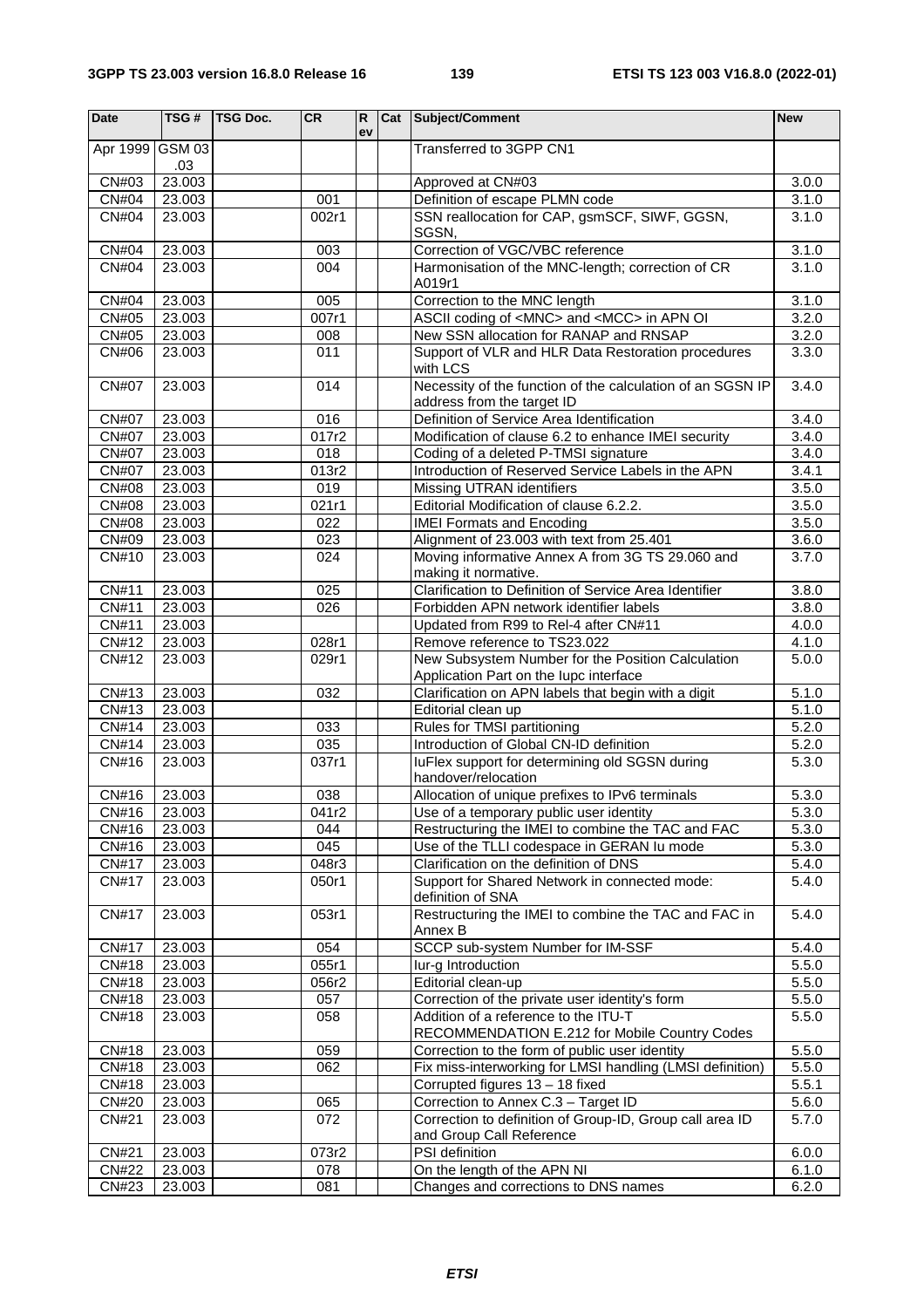| CN#23        | 23.003 | 083r2  | Changes to enable the GSMA root DNS architecture<br>using ".3gppnetwork.org" TLD | 6.2.0  |
|--------------|--------|--------|----------------------------------------------------------------------------------|--------|
| CN#23        | 23.003 | 085r1  | WLAN access parameters moved from TS 24.234 to                                   | 6.2.0  |
|              |        |        | TS 23.003                                                                        |        |
| CN#23        | 23.003 | 087    | Assignment of SSN for Presence Network Agent                                     | 6.2.0  |
| <b>CN#24</b> | 23.003 | 086r4  | Clarification of the uses of SIP URIs for Public User ID                         | 6.3.0  |
| <b>CN#24</b> | 23.003 | 088r1  | Addition of TMGI                                                                 | 6.3.0  |
| <b>CN#25</b> | 23.003 | 089    | Background of and procedures for the ".3gppnetwork.org"                          | 6.4.0  |
|              |        |        | domain name                                                                      |        |
| <b>CN#25</b> | 23.003 | 090r2  | Decorated NAI format                                                             | 6.4.0  |
| CN#25        | 23.003 | 091r1  | Introduction of temporary identities                                             | 6.4.0  |
| CN#26        | 23.003 | 092r2  | 'otherrealm' format of Decorated NAI                                             | 6.5.0  |
| CN#26        | 23.003 | 095r1  | Clarification of NRI position within (P)-TMSI                                    | 6.5.0  |
| <b>CN#26</b> | 23.003 | 096r1  | <b>BSF</b> address                                                               | 6.5.0  |
| <b>CN#27</b> | 23.003 | 097    | Clarification of the TMGI                                                        | 6.6.0  |
| <b>CN#27</b> | 23.003 | 093r3  | Definition of Alternative NAI                                                    | 6.6.0  |
| CT#28        | 23.003 | 0099r4 | <b>W-APN Definition</b>                                                          | 6.7.0  |
| CT#28        | 23.003 | 0100r5 | Correction to wildcards in PSI                                                   | 6.7.0  |
|              |        |        | 2005-07: Correct line break before clause 14 header                              | 6.7.1  |
| CT#29        | 23.003 | 0102r2 | Corrections to "3gppnetwork.org" addressing                                      | 6.8.0  |
| CT#29        | 23.003 | 0103   | Addition of addressing for the Generic Access Network                            | 6.8.0  |
| CT#29        | 23.003 | 0104r1 | <b>PSI</b> routing                                                               | 6.8.0  |
| CT#31        | 23.003 | 0106r1 | IETF references update                                                           | 6.9.0  |
| CT#32        | 23.003 | 0107r1 | Fast re-authentication identity clarification                                    | 6.10.0 |
| CT#32        | 23.003 | 0109r1 | Case insensitive naming convention                                               | 6.10.0 |
|              |        | 0111r1 | Correction to the W-APN definition                                               |        |
| CT#32        | 23.003 | 0112r1 | Definition of Anonymous URI in IMS                                               | 7.0.0  |
| CT#33        | 23.003 | 0117r1 | Re-authentication identity definition correction                                 | 7.1.0  |
|              |        | 0115r3 | Definition of MBMS SAI                                                           |        |
| CT#34        | 23.003 | 0118   | Voice Call Continuity Identification and Addressing                              | 7.2.0  |
|              |        | 0119r2 | Unavailable User Identity                                                        |        |
|              |        | 0120   | Emergency Realm for I-WLAN network advertisment                                  |        |
|              |        | 0121   | Definition of emergency W-APN                                                    |        |
|              |        | 0122r2 | Format of emergency public identity                                              |        |
| CT#35        | 23.003 | 0128r2 | Definition of Private Service identity                                           | 7.3.0  |
|              |        | 0126r2 | Definition of emergency APN for IMS em-calls                                     |        |
|              |        | 0129r2 | Clarification to TMGI definition                                                 |        |
| CT#36        | 23.003 | 0131r2 | Correction of derivation of identifiers, by the UE, using<br>the IMSI            | 7.4.0  |
| CT#37        | 23.003 | 0134r1 | Home realm construction for MBMS roaming                                         | 7.5.0  |
|              |        | 0135r2 | PSI clarification                                                                |        |
|              |        | 0136   | Remove emergency APN                                                             |        |
| CT#38        | 23.003 | 0138   | Correction to text describing W-APN format                                       | 7.6.0  |
| CT#39        | 23.003 | 0141r1 | Structure of TMGI                                                                | 7.7.0  |
| CT#39        | 23.003 | 0140   | Wildcarded Public User Identities format                                         | 8.0.0  |
| CT#40        | 23.003 | 0142r2 | IMS public and private identity derivation in 3GPP2                              | 8.1.0  |
|              |        | 0144   | Minor corrections to the IMS clause                                              |        |
|              |        | 0146r2 | NAI for 3GPP access to Non-3GPP Access Interworking                              |        |
|              |        | 0143r2 | Addition of IMS Centralized Services related identities                          |        |
| CT#41        | 23.003 | 0150   | <b>Emergency Public User Identity Removal</b>                                    | 8.2.0  |
|              |        | 0152r3 | Introduction of IMC in support of common IMS                                     |        |
|              |        | 0153r1 | Introduction of STN-SR                                                           |        |
|              |        | 0154r1 | Addition and correction of DNS related identifiers for EPC                       |        |
|              |        | 0155r1 | Definition of Globally Unique Temporary UE Identity                              |        |
|              |        | 0156   | Reference correction                                                             |        |
|              |        | 0158r1 | Addition of Conference Factory URI for IMS Centralized                           |        |
|              |        |        | Services                                                                         |        |
|              |        | 0159r1 | Naming for HA discovery HA-APN                                                   |        |
|              |        | 0160r2 | Definition and format of access network identifier                               |        |
| CT#42        | 23.003 | 0161   | <b>SGSN related FQDNs</b>                                                        | 8.3.0  |
|              |        | 0162   | New "nodes" subdomain for EPC                                                    |        |
|              |        | 0165   | Clarify the mapping between M-TMSI and P-TMSI                                    |        |
|              |        | 0166   | Revising the GUTI Definition                                                     |        |
|              |        | 0163r4 | <b>Closed Subscriber Group</b>                                                   |        |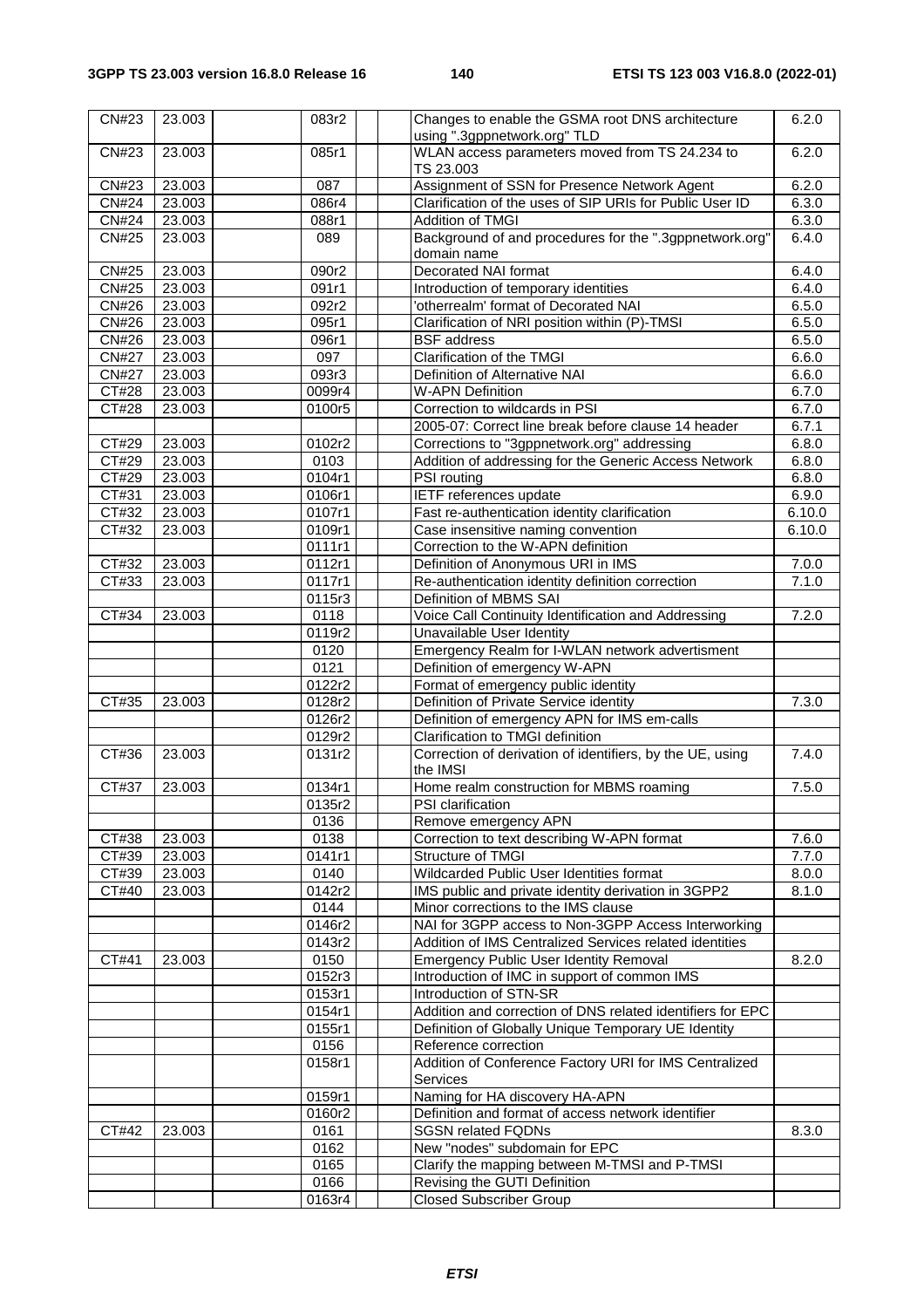|              |        | 0167r1             | Adding the S-TMSI Definition                              |        |
|--------------|--------|--------------------|-----------------------------------------------------------|--------|
|              |        | 0168r1             | Definition of instance Id                                 |        |
|              |        | 0169               | STN-SR in SGSN                                            |        |
| CT#43        | 23.003 | 0170               | Correction to NAI format                                  | 8.4.0  |
|              |        | 0172               | Missing service identifiers for DNS procedures            |        |
|              |        | 0174               | Correction of the GUTI format                             |        |
|              |        | 0176r1             | Correction of the GUTI P-TMSI mapping                     |        |
|              |        | 0177               | Corrections to Service Continuity addressing              |        |
|              |        | 0178r1             | Support of EAP-AKA'                                       |        |
|              |        | 0179r2             | Naming for ANDSF discovery                                |        |
|              |        | 0180r1             | ePDG naming                                               |        |
|              |        | 0181r2             | Clarification about canonical form of IMS Public User     |        |
|              |        |                    | Identity when format is TEL URL                           |        |
|              |        | 0182               | Temporary Identity Tag Values for Fast Re-authentication  |        |
|              |        |                    | lds                                                       |        |
|              |        | 0187r2             | <b>DNS-APN-OI</b>                                         |        |
| CT#44        | 23.003 | 0189r1             | <b>HNB Name Definition</b>                                | 8.5.0  |
|              |        | 0190r1             | Clarification on TAI FQDN                                 |        |
|              |        | 0191               | Service Parameters for S2c                                |        |
|              |        | 0193r2             | Reference update for draft-montemurro-gsma-imei-urn       |        |
| CT#45        | 23.003 | 0194r1             | Public User Identity definition in TS 23.003              | 8.6.0  |
|              |        | 0197r1             | Inclusion of CSG Type                                     |        |
| CT#45        | 23.003 | 0199r1             | IMEI Based NAI definitions for emergency services         | 9.0.0  |
| <b>CT#46</b> | 23.003 | 0200r1             | <b>IMEI</b> based NAI                                     | 9.1.0  |
|              |        | 0205r4             | <b>IMEI Based NAI</b>                                     |        |
|              |        | 0210r1             | Reintroducing Emergency APN definition for IMS based      |        |
|              |        |                    | <b>Emergency Call</b>                                     |        |
|              |        | 0212r1             | Clarification for the format of ANDSF-SN in roaming       |        |
|              |        |                    | scenario                                                  |        |
|              |        | 0215               | <b>Tracking Area Code</b>                                 |        |
|              |        | 0217               | E-UTRAN Cell Global Identification definition             |        |
| CT#47        | 23.003 | 0213r4             | Defining H(e)NB identity                                  | 9.2.0  |
|              |        | 0219r2             | Exclude prepended digit from the NAI in PMIPv6            |        |
|              |        | 0221r2             | APN-FQDN construction                                     |        |
|              |        | 0223               | Corrections to APN structure                              |        |
|              |        | 0225r1             | Correction on Home Network Realm/Domain                   |        |
|              |        | 0227               | Corrections to IMS Public Identity                        |        |
| CT#48        | 23.003 | 0229r1             | Removal of the redundancy reference to 23.401             | 9.3.0  |
|              |        | 0232r1             | IMEI and IMEISV                                           |        |
|              |        | 0235r1             | Remove ambiguities and improved definition of HNB         |        |
|              |        |                    | Unique Identity                                           |        |
|              |        | 0237r2             | Essential corrections to GUTI mapping                     |        |
| CT#49        | 23.003 | 0242r1             | PSI use for services hosted in an AS                      | 9.4.0  |
|              |        | 0246r3             | Essential corrections to GUTI mapping                     |        |
|              |        | 0247r <sub>2</sub> | Use of NRI                                                |        |
|              |        | 0256               | Format of the Unavailable User Identity                   |        |
|              |        | 0257               | Clarification of UE behaviour with regards to LAC format  |        |
| CT#50        | 23.003 | 0252r2             | Correction of C-MSISDN definition                         | 9.5.0  |
|              |        | 0265               | Updating IMEI URN draft reference                         |        |
|              |        | 0268r1             | Determination of type of source node during TAU/RAU       |        |
| CT#50        | 23.003 | 0258r3             | eNodeB-ID FQDN for DNS procedures                         | 10.0.0 |
|              |        | 0269r1             | Determination of type of source node during TAU/RAU       |        |
|              |        | 0259               | Service Parameter on PGW selection for GTP based S2b      |        |
| CT#51        | 23.003 | 0274r3             | Relay Node OAM system identification                      | 10.1.0 |
|              |        | 0279r3             | Correction of C-MSISDN definition                         |        |
|              |        | 0277r1             | Determination of type of source node during TAU/RAU       |        |
|              |        | 0285               | Correction to a reference of an outdated IETF draft to an |        |
|              |        |                    | <b>RFC</b>                                                |        |
|              |        | 0280r2             | Correction to the reserved values for Tracking Area Code  |        |
|              |        |                    | (TAC)                                                     |        |
|              |        | 0286               | DNS Service Support For Sv                                |        |
|              |        | 0289               | Clarfication of decoding of NRI                           |        |
| CT#52        | 23.003 | 0290               | Closed Subscriber Group clarification                     | 10.2.0 |
|              |        | 0293r2             | UE moving from E-UTRAN to GERAN                           |        |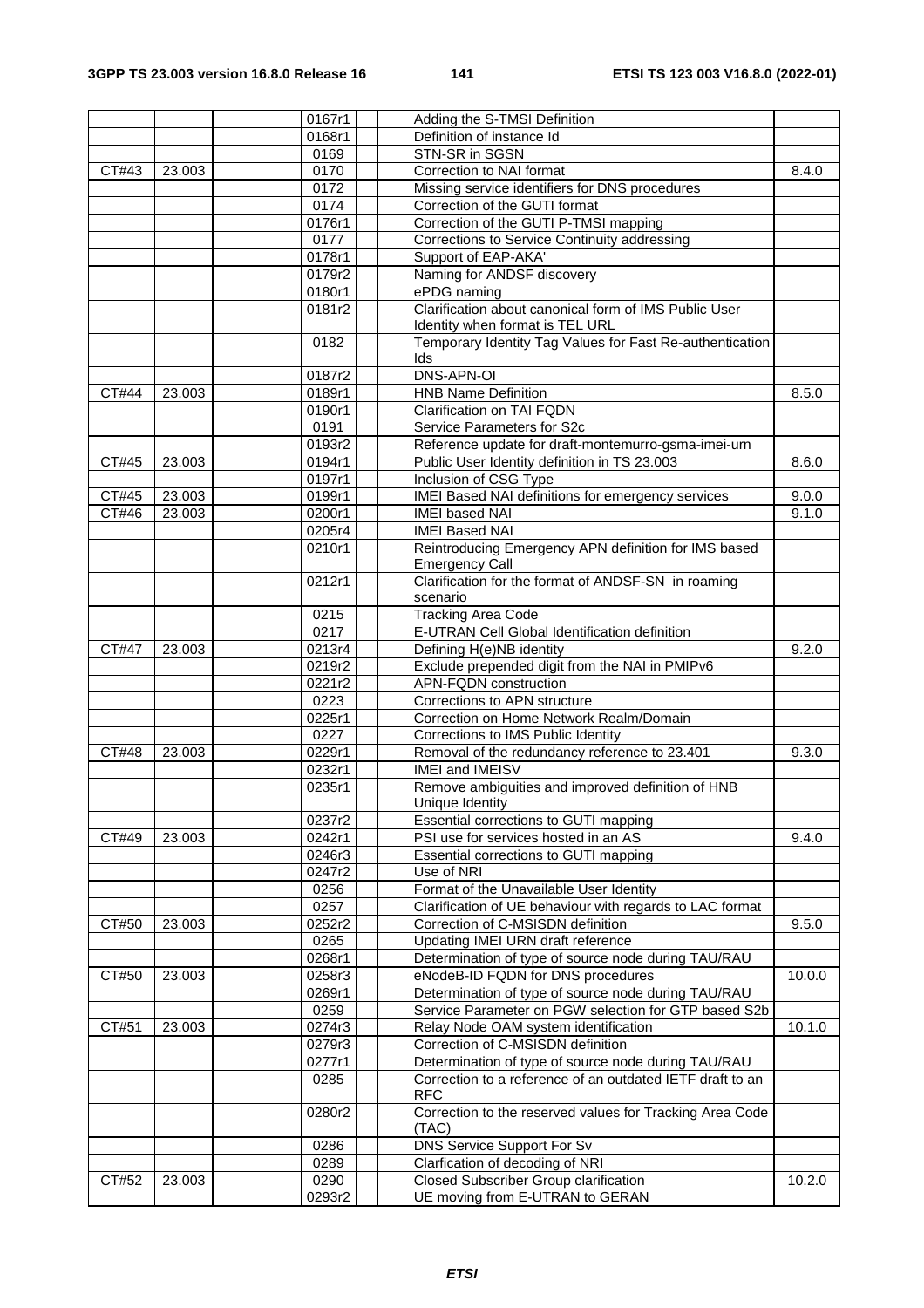|         |        | 0294r2 | <b>XCAP Addressing</b>                                         |        |
|---------|--------|--------|----------------------------------------------------------------|--------|
|         |        | 0296r1 | <b>APN Network Identifier</b>                                  |        |
|         |        | 0299   | Updating IMEI URN draft reference                              |        |
| CT#53   | 23.003 | 0307   | Updating IMEI URN draft reference                              | 10.3.0 |
|         |        | 0282r4 | Format of Public User Identities and SIP/TEL URI               |        |
|         |        | 0303r3 | Emergency NAI for UICC-less Terminal                           |        |
| CT#54   | 23.003 | 0316r1 | Definition of Distinct Public User Identity                    | 10.4.0 |
|         |        | 0309r1 | Emergency NAI for UICC-less Terminal                           |        |
| CT#54   | 23.003 | 0308r2 | APN Operator Identifier for local breakout                     | 11.0.0 |
|         |        | 0312r2 | Definition of STI-rSR                                          |        |
| CT#55   | 23.003 | 0334   | <b>BSF</b> address correction                                  | 11.1.0 |
|         |        | 0322r2 | Correction to domain name for XCAP Root URI                    |        |
|         |        | 0325   | Updating IMEI URN draft reference                              |        |
|         |        | 0317r2 | Clarification of GUTI mapping                                  |        |
|         |        | 0318   | Service Parameter on PGW selection for GTP based S2a           |        |
| CT#56   | 23.003 | 0320r6 | <b>MTC External Identifier</b>                                 | 11.2.0 |
|         |        | 0337r1 | New Service Parameters for CS to PS SRVCC                      |        |
|         |        | 0319r5 | Definition of A-MSISDN                                         |        |
|         |        | 0335r2 | MME Number for SMS in MME                                      |        |
|         |        | 0311r7 | SSN Reallocation for CSS and its Number Definition             |        |
| CT#57   | 23.003 | 0338r1 | External Identifier definition                                 | 11.3.0 |
|         |        | 0339r1 | PS only subscription w/o MSISDN                                |        |
|         |        | 0340r1 | NCC allocation in a shared network                             |        |
|         |        | 0342r1 | MSB in the GUTI and P-TMSI mapping                             |        |
|         |        | 0345r2 | Clarification to MME FQDN                                      |        |
| CT#58   | 23.003 | 0347   | Clarification on the use of APN Operator Identifier            | 11.4.0 |
|         |        | 0348r1 | PS only subscription without MSISDN                            |        |
|         |        | 0352r1 | Updating IMEI URN draft reference                              |        |
| CT#59   | 23.003 | 0346r5 | MME FQDN Clarification                                         | 11.5.0 |
| CT#61   | 23.003 | 0358   | Updating IMEI URN draft reference                              | 11.6.0 |
|         |        | 0361r1 | MBMS SAI Definition Correction for LTE Access                  |        |
|         |        | 0363r2 | NRI and MMEC coordination                                      |        |
| CT#61   | 23.003 | 0362r2 | SIPTO permission for Local Network LHN ID definition           | 12.0.0 |
|         |        | 0364   | <b>GERAN Iu Mode</b>                                           | 12.0.0 |
| CT#62   | 23.003 | 0370   | Updating IMEI URN draft reference                              | 12.1.0 |
|         |        | 0365r3 | Multi-Vendor eNB Plug and Play                                 | 12.1.0 |
| CT#63   | 23.003 | 0379   | Updating IMEI URN draft reference                              | 12.2.0 |
|         |        | 0371r2 | Update of working procedures with GSMA IREG                    | 12.2.0 |
|         |        | 0372r1 | <b>TWAN Operator Name</b>                                      | 12.2.0 |
| CT#64   | 23.003 | 0381r4 | Addition of ProSe Application ID format                        | 12.3.0 |
|         |        | 0382r5 | Addition of ProSe Application Code format                      | 12.3.0 |
|         |        | 0383r1 | Correct definition of Decorated NAI for Evolved Packet         | 12.3.0 |
|         |        |        | Core (EPC)                                                     |        |
|         |        | 0384r1 | Definition of Alternative NAI for Evolved Packet Core<br>(EPC) | 12.3.0 |
|         |        | 0386r6 | Conference Factory URI for IMS                                 | 12.3.0 |
| 07-2014 | 23.003 |        | Clause 19.3.7 title corrected                                  | 12.3.1 |
| CT#65   | 23.003 | 0391   | Updating IMEI URN draft reference to RFC 7254                  | 12.4.0 |
|         |        | 0392r2 | Identification of the HSS                                      | 12.4.0 |
|         |        | 0393r2 | Update of ProSe Application Code format                        | 12.4.0 |
|         |        | 0394   | IMSI based Decorated NAI                                       | 12.4.0 |
| 10-2014 | 23.003 |        | Clause number 10.2.2 added.                                    | 12.4.1 |
| CT#66   | 23.003 | 0398r1 | Clarification of NAI handling                                  | 12.5.0 |
|         |        | 0399r2 | Maintenance of I-WLAN requirements                             | 12.5.0 |
|         |        | 0402   | Addressing and Identifications for Bootstrapping MBMS          | 12.5.0 |
|         |        |        | Service Announcement                                           |        |
|         |        | 0401r1 | Definiton for EPC Prose User ID                                | 12.5.0 |
|         |        | 0403r1 | Prose Application ID Name description                          | 12.5.0 |
| CT#66   | 23.003 | 0396r3 | Defining app protocol name for Nq and Nq'                      | 13.0.0 |
| CT#67   | 23.003 | 0409r2 | Extension of decorated NAI                                     | 13.1.0 |
|         |        | 0414   | Definition of Vendor ID                                        | 13.1.0 |
|         |        | 0413r2 | Clarification in the definition of the ProSe Application Code  | 13.1.0 |
| CT#68   | 23.003 | 0412r6 | Clarification of Root NAI and Decorated NAI                    | 13.2.0 |
|         |        | 0416r1 | Correction of examples for the Fast-Reauth NAI                 | 13.2.0 |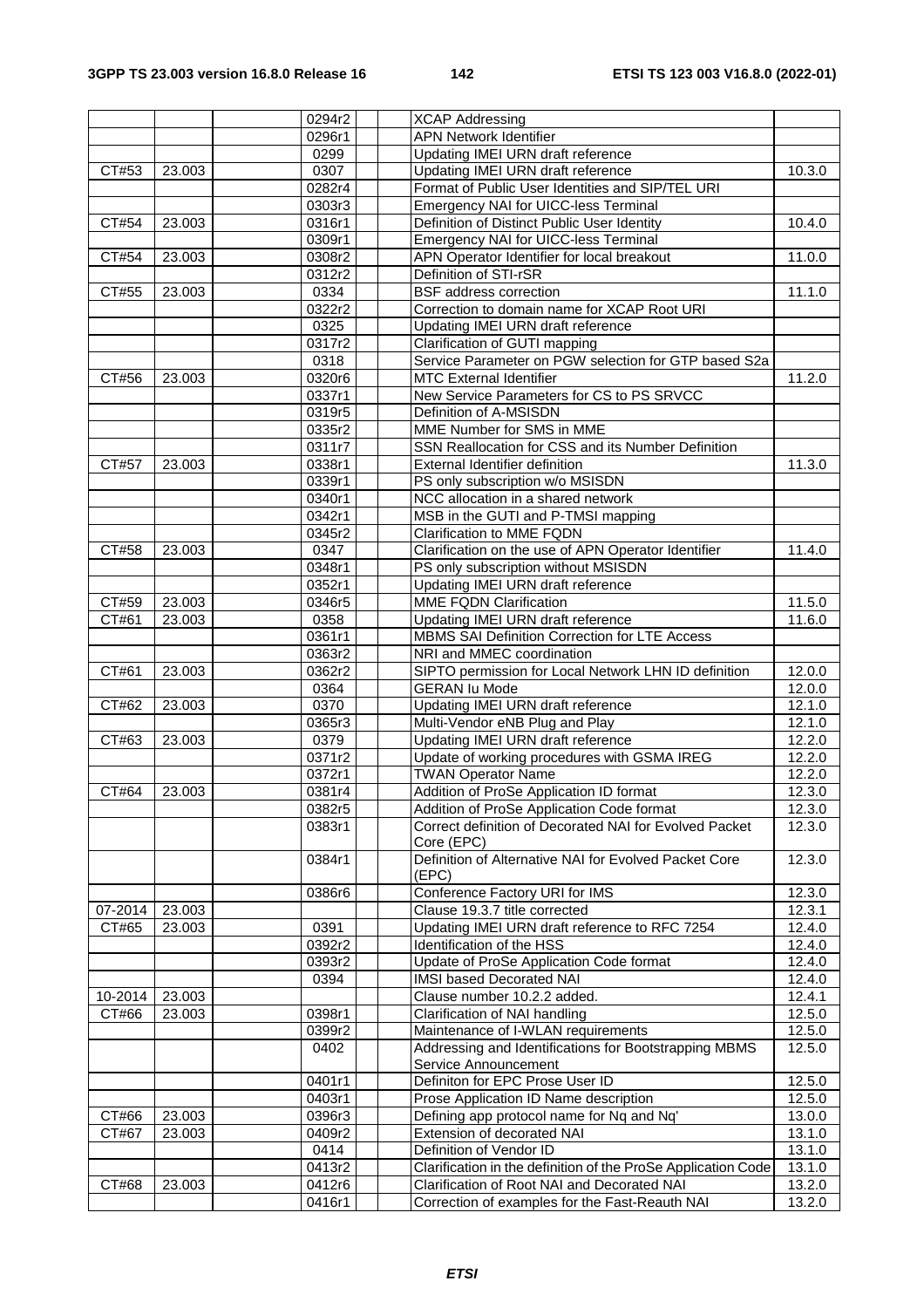|                    |                |                        | 0417r1       |                | Domain name starting by a digit                                                                     | 13.2.0           |
|--------------------|----------------|------------------------|--------------|----------------|-----------------------------------------------------------------------------------------------------|------------------|
| CT#69              | 23.003         |                        | 0420         |                | Removal of Editor's Note about ProSe Application Code                                               | 13.3.0           |
|                    |                |                        |              |                | Length                                                                                              |                  |
|                    |                |                        | 0418r3       |                | Definition of IMSI-Group Identifier                                                                 | 13.3.0           |
|                    |                |                        | 0421r1       |                | FQDN format for ProSe Function                                                                      | 13.3.0           |
| CT#70              | 23.003         |                        | 0423r2       |                | FQDN for ePDG selection for emergency bearer services                                               | 13.4.0           |
|                    |                |                        | 0424r1       |                | FQDN for ePDG selection (for non-emergency bearer                                                   | 13.4.0           |
|                    |                |                        |              |                | services)                                                                                           |                  |
|                    |                |                        | 0431r4       |                | Introduce home network domain name for OCS                                                          | 13.4.0           |
|                    |                |                        | 0426r2       |                | ProSe Application code and Metadata index                                                           | 13.4.0           |
|                    |                |                        | 0427r1       |                | ProSe identifiers for restricted ProSe direct discovery                                             | 13.4.0           |
|                    |                |                        | 0433r1       |                | ProSe identifiers used in direct discovery for public safety                                        | 13.4.0           |
|                    |                |                        | 0429r1       |                | Presence Reporting Area Identifier                                                                  | 13.4.0           |
|                    |                |                        | 0432r2       |                | Enhancement of service parameters to support Decor                                                  | 13.4.0           |
| CT#71              | 23.003         |                        | 0434r1       |                | Addition of ProSe Application Code Prefix and ProSe<br>Application Code Suffix formats              | 13.5.0           |
|                    |                |                        | 0437r1       |                | ePDG selection with DNS-based Discovery of Regulatory                                               | 13.5.0           |
|                    |                |                        |              |                | Requirements                                                                                        |                  |
|                    |                |                        | 0438r1       |                | Clarification of TAC Allocation                                                                     | 13.5.0           |
| 2016-06            | CT#72          | CP-160237              | 0441         | 1              | Replacement field used in DNS-based Discovery of                                                    | 13.6.0           |
|                    |                |                        |              |                | regulatory requirements                                                                             |                  |
| 2016-06            | CT#72          | CP-160237              | 0441         | 1              | Replacement field used in DNS-based Discovery of                                                    | 13.6.0           |
|                    |                |                        |              |                | regulatory requirements                                                                             |                  |
| 2016-06            | CT#72          | CP-160219              | 0439         | 3              | Clarification on the construction of the private user identity                                      | 14.0.0           |
| 2016-09            | CT#73          | CP-160425              | 0443         | $\mathbf{1}$   | Domain Name for MCPTT confidentiality protection                                                    | 14.1.0           |
| 2016-09            | CT#73          | CP-160417              | 0445         |                | Update of definition of BSIC to include Radio frequency                                             | 14.1.0           |
|                    |                |                        |              |                | Colour Code                                                                                         |                  |
| 2016-12            | CT#74          | CP-160679              | 0448         | 1              | FQDNs for ePDG selection for Emergency services                                                     | 14.2.0           |
| 2016-12            | CT#74          | CP-160679              | 0449         | $\mathbf{1}$   | NAI for Emergency services for UEs without IMSI or with                                             | 14.2.0           |
|                    |                |                        |              |                | unauthenticated IMSI                                                                                |                  |
| 2016-12            | CT#74          | CP-160672              | 0456         | 1              | <b>Unknown User Identity</b>                                                                        | 14.2.0           |
| 2016-12            | CT#74          | CP-160666              | 0458         | $\mathbf{1}$   | IMSI-Group-Id                                                                                       | 14.2.0           |
| 2016-12            | CT#74          | CP-160781              | 0459         | 3              | KeyName-NAI format                                                                                  | 14.2.0           |
| 2017-03<br>2017-03 | CT#75          | CP-170042              | 0447         | 4              | <b>DCN Identifier</b>                                                                               | 14.3.0           |
| 2017-06            | CT#75          | CP-170045<br>CP-171016 | 0460<br>0464 | 1              | <b>Mission Critical Services</b>                                                                    | 14.3.0<br>14.4.0 |
| 2017-06            | CT#76<br>CT#76 | CP-171033              | 0465         | 2              | Add an explicit reference to TS33.234 and TS24.234<br>FQDN for DNS Query of Local Emergency Numbers | 14.4.0           |
| $2017 - 06$        | CT#76          | CP-171033              | 0466         | 1              | NAI for emergency services over WLAN access to EPC                                                  | 14.4.0           |
| 2017-06            | CT#76          | CP-171032              | 0467         | 1              | Addition of V2X Control Function FQDN format                                                        | 14.4.0           |
| $2017 - 06$        | CT#76          | CP-171029              | 0470         | 1              | <b>External Group Identifier</b>                                                                    | 14.4.0           |
| 2017-06            | CT#76          | CP-171036              | 0471         | $\overline{2}$ | <b>Sx Service Parameters</b>                                                                        | 14.4.0           |
| 2017-06            | CT#76          | CP-171031              | 0472         | 1              | Reserved range of TMGI for Receive Only Mode                                                        | 14.4.0           |
| 2017-06            | CT#76          | CP-171040              | 0468         | 1              | External Identifier on Sh                                                                           | 15.0.0           |
| 2017-09            | CT#77          | CP-172015              | 0475         |                | PGW selection for WLAN with deployed DCNs                                                           | 15.1.0           |
| 2017-09            | CT#77          | CP-172024              | 0476         | 1              | WebRTC Web Server Function discovery                                                                | 15.1.0           |
| 2017-12            | CT#78          | CP-173034              | 0479         | 1              | N3IWF FQDN                                                                                          | 15.2.0           |
| 2017-12            | CT#78          | CP-173034              | 0480         | $\mathbf{1}$   | Definition of 5G-GUTI and mapping between 5G-GUTI and                                               | 15.2.0           |
|                    |                |                        |              |                | <b>EPS GUTI</b>                                                                                     |                  |
| 2017-12            | CT#78          | CP-173034              | 0485         | 1              | Introducing the S-NSSAI definition                                                                  | 15.2.0           |
| 2017-12            | CT#78          | CP-173036              | 0482         | 1              | SGW/PGW selection for NR                                                                            | 15.2.0           |
| 2017-12            | CT#78          | CP-173022              | 0484         | 2              | Align emergency number FQDN and Replacement field                                                   | 15.2.0           |
|                    |                |                        |              |                | with procedures in TS 24.302                                                                        |                  |
| 2017-12            | CT#78          | CP-173024              | 0486         | 2              | IMEI based SIP URI for P-Preferred-Identity                                                         | 15.2.0           |
| 2018-03            | CT#79          | CP-180017              | 0488         |                | Specifying the length of the sub-label of the Country based                                         | 15.3.0           |
|                    |                |                        |              |                | <b>Emergency Numbers FQDN</b>                                                                       |                  |
| 2018-03            | CT#79          | CP-180024              | 0489         | 1              | Definition of Service ID for WLAN based ProSe Direct                                                | 15.3.0           |
| 2018-03            | CT#79          | CP-180022              | 0490         | $\sqrt{2}$     | <b>Discovery</b><br>Rename entity that do national allocation/assignment of                         | 15.3.0           |
|                    |                |                        |              |                | numbering/addressing/identification resources                                                       |                  |
| 2018-03            | CT#79          | CP-180022              | 0491         | $\overline{2}$ | Correct parts concerning ITU-T Rec. E.212 that is not                                               | 15.3.0           |
|                    |                |                        |              |                | correct in TS 23.003                                                                                |                  |
| 2018-03            | CT#79          | CP-180022              | 0492         | $\overline{2}$ | Change terminology from ISDN number/ISDN numbering                                                  | 15.3.0           |
|                    |                |                        |              |                | plan to E.164 number and E.164 numbering plan and                                                   |                  |
|                    |                |                        |              |                | adjust abbreviation of MSISDN                                                                       |                  |
| 2018-03            | CT#79          | CP-180026              | 0494         | $\overline{1}$ | Definition of NCI and NCGI                                                                          | 15.3.0           |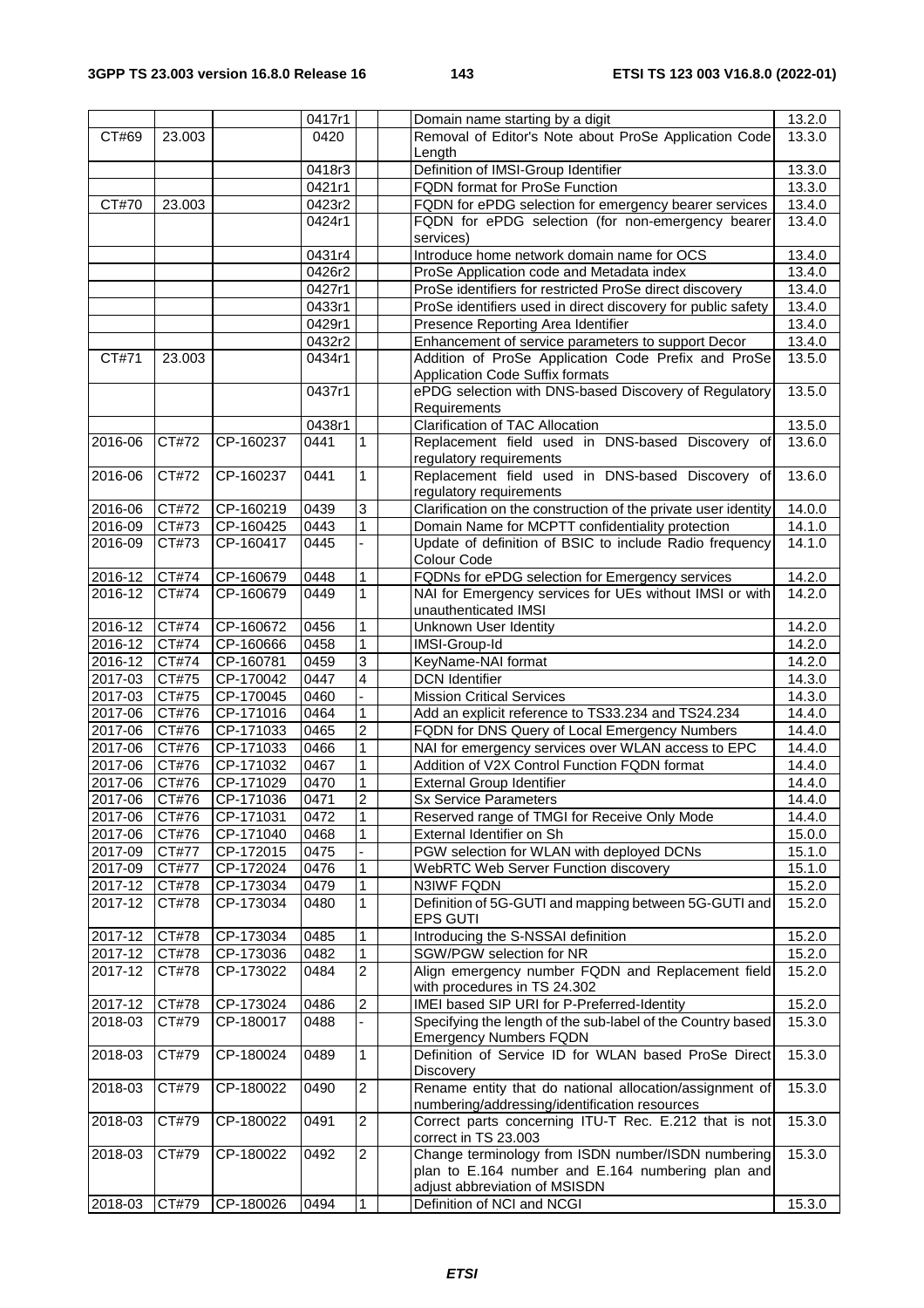| 2018-03     | CT#79              | CP-180026        | 0498 | 1                       | External identifier in 5G                                  | 15.3.0 |
|-------------|--------------------|------------------|------|-------------------------|------------------------------------------------------------|--------|
|             |                    |                  |      |                         |                                                            |        |
| 2018-06     | CT#80              | CP-181132        | 0497 | 4                       | NF Service Endpoint Format for Inter PLMN Routing          | 15.4.0 |
| 2018-06     | CT#80              | CP-181132        | 0500 | 2                       | NRF FQDN specification for NRF discoverability             | 15.4.0 |
| 2018-06     | CT#80              | CP-181132        | 0501 | $\overline{c}$          | NSSF FDQN for NSSF discovery before NRF is queried         | 15.4.0 |
| 2018-06     | CT#80              | CP-181132        | 0502 | 1                       | <b>AMF Name</b>                                            | 15.4.0 |
| $2018 - 06$ | CT#80              | CP-181132        | 0504 | $\overline{c}$          | Structure of SUPI and SUCI                                 | 15.4.0 |
|             |                    |                  |      | 1                       | <b>GUAMI</b>                                               |        |
| 2018-06     | CT#80              | CP-181132        | 0505 |                         |                                                            | 15.4.0 |
| 2018-06     | CT#80              | CP-181132        | 0508 | 2                       | Definition of DNN                                          | 15.4.0 |
| 2018-06     | CT#80              | CP-181182        | 0503 | 2                       | Changed length and mapping of 5GS Temporary                | 15.4.0 |
|             |                    |                  |      |                         | Identifiers                                                |        |
| 2018-09     | CT#81              | CP-182084        | 0509 | 5                       | TAI in 5GC                                                 | 15.5.0 |
| 2018-09     | CT#81              | CP-182084        | 0511 | 3                       | SST value not associated with any valid SD                 | 15.5.0 |
| 2018-09     |                    |                  |      |                         |                                                            |        |
|             | CT#81              | CP-182084        | 0512 | 3                       | Definition of PEI                                          | 15.5.0 |
| 2018-09     | CT#81              | CP-182084        | 0514 | 1                       | 5GS TAI FQDN                                               | 15.5.0 |
| 2018-09     | CT#81              | CP-182084        | 0515 |                         | 5GS Tracking Area Identity based ePDG FQDN                 | 15.5.0 |
| 2018-09     | CT#81              | CP-182084        | 0516 | 1                       | SUPI definition and NAI format                             | 15.5.0 |
| 2018-09     | CT#81              | CP-182084        | 0517 | 4                       | SUCI definition and NAI format                             | 15.5.0 |
| 2018-09     | CT#81              | CP-182084        | 0518 | 1                       | <b>Network Capability SMF</b>                              | 15.5.0 |
| 2018-09     | $\overline{CT#81}$ | CP-182084        | 0519 | 1                       | AMF Discovery by 5G-AN                                     | 15.5.0 |
|             |                    |                  |      |                         |                                                            |        |
| 2018-09     | CT#81              | CP-182067        | 0510 | $\mathbf{1}$            | DNS records for selecting a node with a network capability | 15.5.0 |
|             |                    |                  |      |                         | in a Dedicated Core Network                                |        |
| 2018-12     | CT#82              | CP-183092        | 0529 | 3                       | SUCI definition and NAI format                             | 15.6.0 |
| 2018-12     | CT#82              | CP-183092        | 0520 | 1                       | Internal-Group Identifier                                  | 15.6.0 |
| 2018-12     | CT#82              | CP-183092        | 0521 | 1                       | Definition of GPSI                                         | 15.6.0 |
|             |                    |                  |      | ÷.                      | Selection of a PGW-U/UPF                                   |        |
| $2018 - 12$ | CT#82              | CP-183092        | 0522 |                         |                                                            | 15.6.0 |
| 2018-12     | CT#82              | CP-183092        | 0523 | 1                       | Correct missing 5GC NAI                                    | 15.6.0 |
| 2018-12     | CT#82              | CP-183092        | 0524 | 2                       | Telescopic FQDN                                            | 15.6.0 |
| 2018-12     | CT#82              | CP-183092        | 0525 | 1                       | Clarification of MSIN in SUCI                              | 15.6.0 |
| 2018-12     | CT#82              | CP-183092        | 0526 |                         | Routing ID                                                 | 15.6.0 |
| 2018-12     | CT#82              | CP-183092        | 0527 | 1                       | <b>SUPI</b> definition                                     | 15.6.0 |
|             |                    |                  |      |                         |                                                            |        |
| 2018-12     | CT#82              | CP-183092        | 0528 |                         | EPS interworking with 5GS                                  | 15.6.0 |
| 2019-06     | CT#84              | CP-191058        | 0530 | 1                       | Derivation of SUPI from SUCI                               | 15.7.0 |
| 2019-06     | CT#84              | CP-191058        | 0533 |                         | NRF and NSSF URIs                                          | 15.7.0 |
| 2019-09     | CT#85              | CP-182116        | 0541 |                         | Presence Reporting Area Identifier (PRA ID) in 5GS         | 15.8.0 |
| 2019-09     | CT#85              | CP-182232        | 0540 | 3                       | Clarification about the Routing Indicator                  | 15.8.0 |
| 2019-09     | CT#85              | CP-192133        | 0534 |                         | <b>Closed Access Group</b>                                 | 16.0.0 |
| 2019-09     |                    |                  |      |                         | Network Identifier for SNPN                                |        |
|             | CT#85              | CP-192133        | 0539 | 2                       |                                                            | 16.0.0 |
| 2019-09     | CT#85              | CP-192189        | 0543 | 1                       | UE radio capability ID format                              | 16.0.0 |
| 2019-09     | CT#85              | CP-192194        | 0536 | $\overline{\mathbf{c}}$ | Definition of NF Set ID                                    | 16.0.0 |
| 2019-09     | CT#85              | CP-192194        | 0537 | 1                       | Definition of NF Service Set ID                            | 16.0.0 |
| 2019-09     | CT#85              | CP-192194        | 0538 | $\overline{1}$          | Definition of SMF Set FQDN                                 | 16.0.0 |
| 2019-12     | CT#86              | CP-193037        | 0549 |                         | Clarification of possible values for Home Network Public   | 16.1.0 |
|             |                    |                  |      |                         | Key Identifier of SUCI                                     |        |
|             |                    |                  |      |                         |                                                            |        |
| 2019-12     | CT#86              | CP-193037        | 0556 | 1                       | Slice Differentiator (SD) in S-NSSAI                       | 16.1.0 |
| 2019-12     | CT#86              | CP-193037        | 0560 | 1                       | DNAI definition                                            | 16.1.0 |
| 2019-12     | CT#86              | CP-193046        | 0550 | 1                       | Definition of Global Line Identifier                       | 16.1.0 |
| 2019-12     | CT#86              | CP-193046        | 0552 | 1                       | MAC Address as PEI format                                  | 16.1.0 |
| 2019-12     | CT#86              | CP-193046        | 0558 | 1                       | NAI format used for 5G registration via trusted non-3GPP   | 16.1.0 |
|             |                    |                  |      |                         | access                                                     |        |
| 2019-12     | CT#86              | CP-193050        | 0559 |                         | FQDNs for Stand-alone Non-Public Networks                  | 16.1.0 |
|             |                    |                  |      |                         |                                                            |        |
| 2019-12     | CT#86              | CP-193240        | 0553 | 4                       | Global uniqueness of NID                                   | 16.1.0 |
| 2019-12     | CT#86              | CP-193057        | 0544 | 1                       | Format of NF (Service) Set ID                              | 16.1.0 |
| 2019-12     | CT#86              | CP-193062        | 0548 |                         | Update of UE radio capability ID format                    | 16.1.0 |
| 2019-12     | CT#86              | CP-193062        | 0561 |                         | Removal of TAC+SVN from network assigned UE Radio          | 16.1.0 |
|             |                    |                  |      |                         | Capability IDs                                             |        |
| 2020-03     |                    | CT#87e CP-200032 | 0563 | 1                       | <b>NID</b>                                                 | 16.2.0 |
|             |                    |                  |      |                         |                                                            |        |
| 2020-03     |                    | CT#87e CP-200032 | 0565 | $\overline{c}$          | NF (Service) Set ID definitions for Standalone Non-Public  | 16.2.0 |
|             |                    |                  |      |                         | Networks                                                   |        |
| 2020-03     |                    | CT#87e CP-200032 | 0571 | 1                       | CAG-ID size                                                | 16.2.0 |
| 2020-03     |                    | CT#87e CP-200032 | 0572 | 1                       | UE identifier for SNPN                                     | 16.2.0 |
| 2020-03     |                    | CT#87e CP-200021 | 0564 | $\overline{c}$          | <b>UE Radio Capability ID</b>                              | 16.2.0 |
| 2020-03     |                    | CT#87e CP-200021 | 0574 |                         | DNS identifiers for UCMF                                   | 16.2.0 |
| 2020-03     |                    | CT#87e CP-200035 | 0567 |                         | SUPI definition for 5G-RG and FN-RG                        | 16.2.0 |
|             |                    |                  |      |                         |                                                            |        |
| 2020-03     |                    | CT#87e CP-200035 | 0568 | 3                       | SUCI definition for 5G-RG and FN-RG                        | 16.2.0 |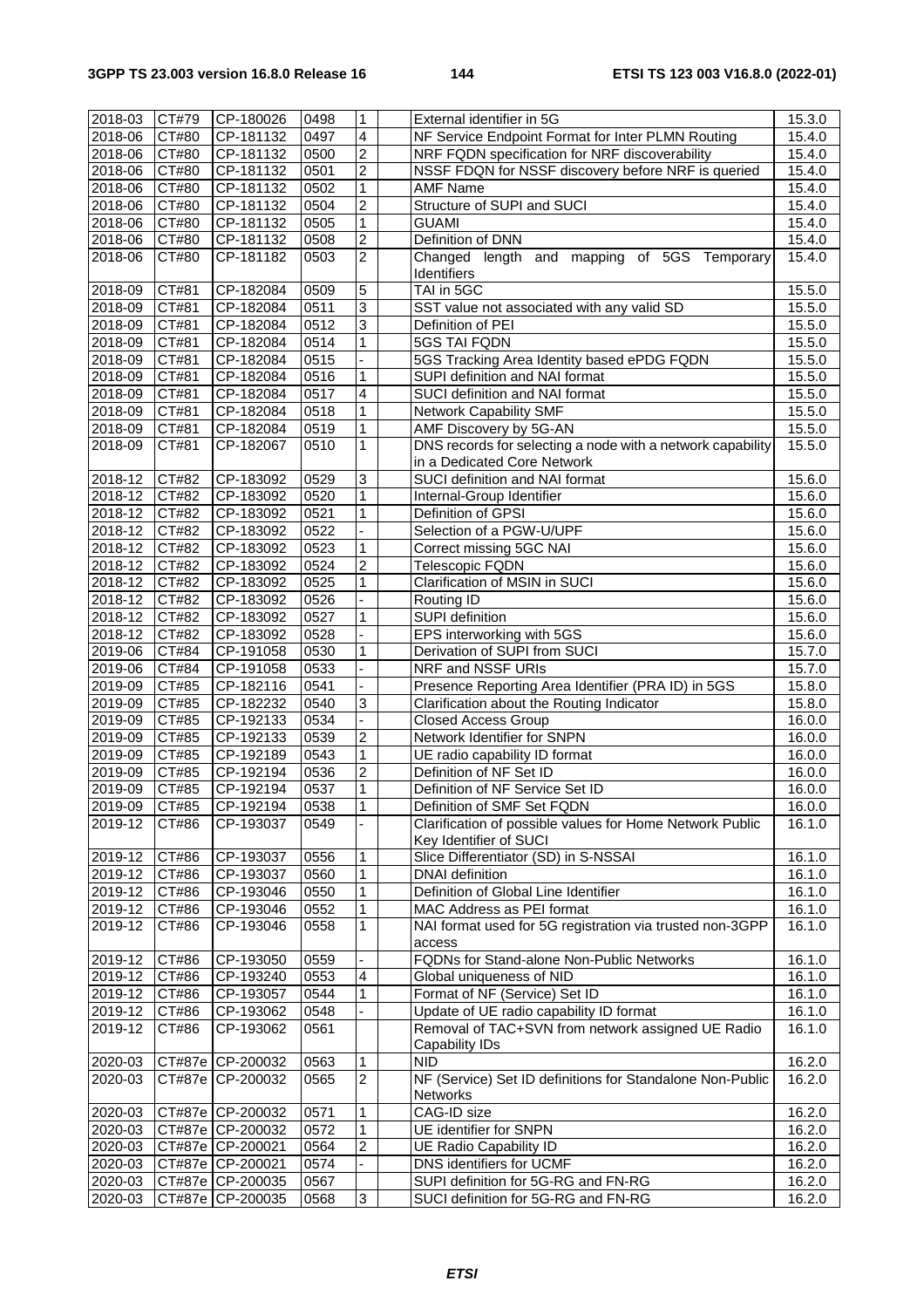| 2020-03 | CT#87e CP-200035  | 0569 | 3            |                | User Location for RG accessing the 5GC via W-5GCAN<br>or W-5GBAN | 16.2.0 |
|---------|-------------------|------|--------------|----------------|------------------------------------------------------------------|--------|
| 2020-03 | CT#87e CP-200035  | 0570 | 3            |                | PEI for UEs not supporting any 3GPP access                       | 16.2.0 |
|         |                   |      |              |                | technologies                                                     |        |
| 2020-03 | CT#87e CP-200035  | 0573 | 3            |                | NAI format used for 5G registration via trusted non-3GPP         | 16.2.0 |
|         |                   |      |              |                | access - part 2                                                  |        |
| 2020-06 | CT#88e CP-201014  | 0578 | 1            |                | DNS subdomain for operator usage in 5GC                          | 16.3.0 |
| 2020-06 | CT#88e CP-201046  | 0577 | $\mathbf{1}$ |                | Definition of Truncated 5G-S-TMSI                                | 16.3.0 |
| 2020-06 | CT#88e CP-201045  | 0579 |              |                | Remove Editor's Note on New sub-domain for                       | 16.3.0 |
|         |                   |      |              |                | Interworking with SNPN                                           |        |
| 2020-06 | CT#88e CP-201045  | 0591 | 1            |                | NID in TAI / ECGI / NCGI for SNPNs                               | 16.3.0 |
| 2020-06 | CT#88e CP-201048  | 0580 | $\mathbf 1$  |                | Removal of the Editor's Notes                                    | 16.3.0 |
| 2020-06 | CT#88e CP-201048  | 0590 |              |                | NAI format for SUCI containing a GLI or GCI                      | 16.3.0 |
| 2020-06 | CT#88e CP-201035  | 0587 |              |                | Version ID in UE Radio Capability ID                             | 16.3.0 |
| 2020-06 | CT#88e CP-201030  | 0588 | 1            |                | <b>Equivalent Service Sets</b>                                   | 16.3.0 |
| 2020-06 | CT#88e CP-201030  | 0589 |              |                | <b>Equivalent NF Instances</b>                                   | 16.3.0 |
| 2020-09 | CT#89e CP-202043  | 0594 | $\mathbf 1$  |                | <b>SMSF FQDN</b>                                                 | 16.4.0 |
| 2020-09 | CT#89e CP-202095  | 0592 | 1            |                | Editor's note in introduction clauses                            | 16.4.0 |
| 2020-09 | CT#89e CP-202106  | 0595 |              |                | Adding definition for HRNN                                       | 16.4.0 |
| 2020-09 | CT#89e ICP-202105 | 0596 | 1            |                | Correction on Truncated 5G-S-TMSI                                | 16.4.0 |
| 2020-12 | CT#90e CP-203039  | 0559 |              |                | Removal of Editor's note for N5CW                                | 16.5.0 |
| 2020-12 | CT#90e CP-203039  | 0598 | 1            |                | <b>GLI and GCI in SUCI</b>                                       | 16.5.0 |
| 2021-03 | CT#91e CP-210052  | 0603 |              |                | Correcting APN-OI replacement specification mismatch             | 16.6.0 |
|         |                   |      |              |                | between stage 2 and stage 3                                      |        |
| 2021-03 | CT#91e CP-210049  | 0605 |              |                | DCN support for AMF discovery                                    | 16.6.0 |
| 2021-03 | CT#91e CP-210047  | 0608 | $\mathbf{1}$ |                | Visited Country FQDN for SNPN N3IWF                              | 16.6.0 |
| 2021-06 | CT#92e CP-211059  | 0614 | 1            |                | Essential Correction on AMF Set ID                               | 16.7.0 |
| 2021-12 | CT#94e CP-213148  | 0623 | 1            | $\overline{A}$ | Realm in SUCI in NAI format                                      | 16.8.0 |